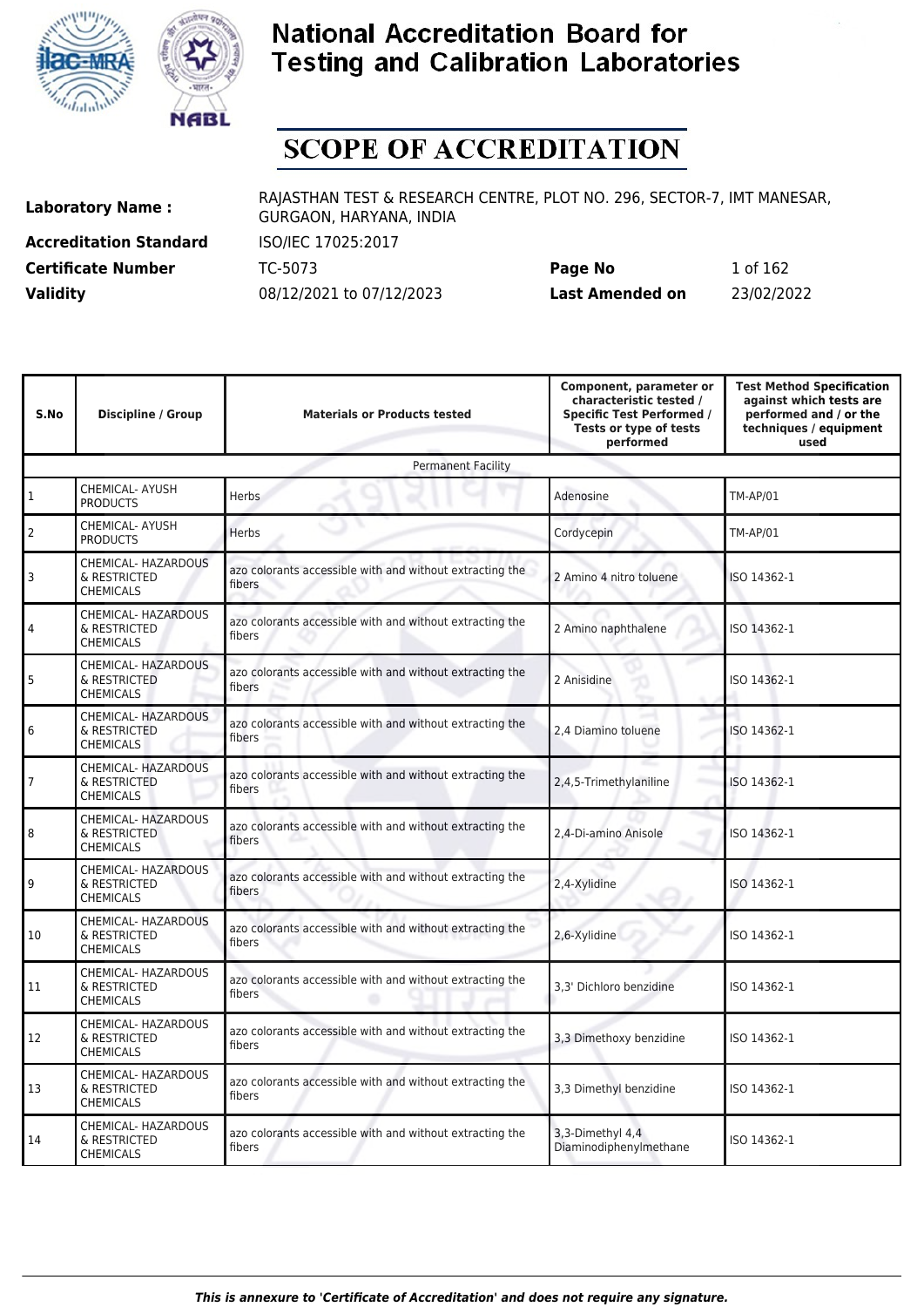



# **SCOPE OF ACCREDITATION**

**Accreditation Standard** ISO/IEC 17025:2017

**Laboratory Name :** RAJASTHAN TEST & RESEARCH CENTRE, PLOT NO. 296, SECTOR-7, IMT MANESAR, GURGAON, HARYANA, INDIA

**Certificate Number** TC-5073 **Page No** 2 of 162 **Validity** 08/12/2021 to 07/12/2023 **Last Amended on** 23/02/2022

| S.No | <b>Discipline / Group</b>                                      | <b>Materials or Products tested</b>                                | Component, parameter or<br>characteristic tested /<br><b>Specific Test Performed /</b><br>Tests or type of tests<br>performed | <b>Test Method Specification</b><br>against which tests are<br>performed and / or the<br>techniques / equipment<br>used |
|------|----------------------------------------------------------------|--------------------------------------------------------------------|-------------------------------------------------------------------------------------------------------------------------------|-------------------------------------------------------------------------------------------------------------------------|
| 15   | CHEMICAL- HAZARDOUS<br>& RESTRICTED<br><b>CHEMICALS</b>        | azo colorants accessible with and without extracting the<br>fibers | 4 Amino azo-toluene                                                                                                           | ISO 14362-1                                                                                                             |
| 16   | CHEMICAL- HAZARDOUS<br>& RESTRICTED<br><b>CHEMICALS</b>        | azo colorants accessible with and without extracting the<br>fibers | 4 Amino bi phenyl                                                                                                             | ISO 14362-1                                                                                                             |
| 17   | CHEMICAL- HAZARDOUS<br>& RESTRICTED<br><b>CHEMICALS</b>        | azo colorants accessible with and without extracting the<br>fibers | 4 chloro 2 methyl aniline                                                                                                     | ISO 14362-1                                                                                                             |
| 18   | CHEMICAL- HAZARDOUS<br>& RESTRICTED<br><b>CHEMICALS</b>        | azo colorants accessible with and without extracting the<br>fibers | 4 Chloro aniline                                                                                                              | ISO 14362-1                                                                                                             |
| 19   | CHEMICAL- HAZARDOUS<br>& RESTRICTED<br><b>CHEMICALS</b>        | azo colorants accessible with and without extracting the<br>fibers | 4,4 Diamino diphenyl Methane                                                                                                  | ISO 14362-1                                                                                                             |
| 20   | CHEMICAL- HAZARDOUS<br>& RESTRICTED<br><b>CHEMICALS</b>        | azo colorants accessible with and without extracting the<br>fibers | 4,4 Methylene bis (2)<br>chloroaniline)                                                                                       | ISO 14362-1                                                                                                             |
| 21   | CHEMICAL- HAZARDOUS<br>& RESTRICTED<br><b>CHEMICALS</b>        | azo colorants accessible with and without extracting the<br>fibers | 4,4' - Oxydianiline                                                                                                           | ISO 14362-1                                                                                                             |
| 22   | <b>CHEMICAL- HAZARDOUS</b><br>& RESTRICTED<br><b>CHEMICALS</b> | azo colorants accessible with and without extracting the<br>fibers | 4,4' Methylene dianiline                                                                                                      | ISO 14362-1                                                                                                             |
| 23   | CHEMICAL- HAZARDOUS<br>& RESTRICTED<br><b>CHEMICALS</b>        | azo colorants accessible with and without extracting the<br>fibers | 4,4-Thiodianiline                                                                                                             | ISO 14362-1                                                                                                             |
| 24   | CHEMICAL- HAZARDOUS<br>& RESTRICTED<br><b>CHEMICALS</b>        | azo colorants accessible with and without extracting the<br>fibers | Aniline                                                                                                                       | ISO 14362-1                                                                                                             |
| 25   | CHEMICAL- HAZARDOUS<br>& RESTRICTED<br><b>CHEMICALS</b>        | azo colorants accessible with and without extracting the<br>fibers | Benzidine                                                                                                                     | ISO 14362-1                                                                                                             |
| 26   | CHEMICAL- HAZARDOUS<br>& RESTRICTED<br><b>CHEMICALS</b>        | azo colorants accessible with and without extracting the<br>fibers | O-Toluidine                                                                                                                   | ISO 14362-1                                                                                                             |
| 27   | CHEMICAL- HAZARDOUS<br>& RESTRICTED<br><b>CHEMICALS</b>        | azo colorants accessible with and without extracting the<br>fibers | p-Cresidine                                                                                                                   | ISO 14362-1                                                                                                             |
| 28   | CHEMICAL- HAZARDOUS<br>& RESTRICTED<br><b>CHEMICALS</b>        | azo colorants accessible with and without extracting the<br>fibers | P-phenyl diamine                                                                                                              | ISO 14362-1                                                                                                             |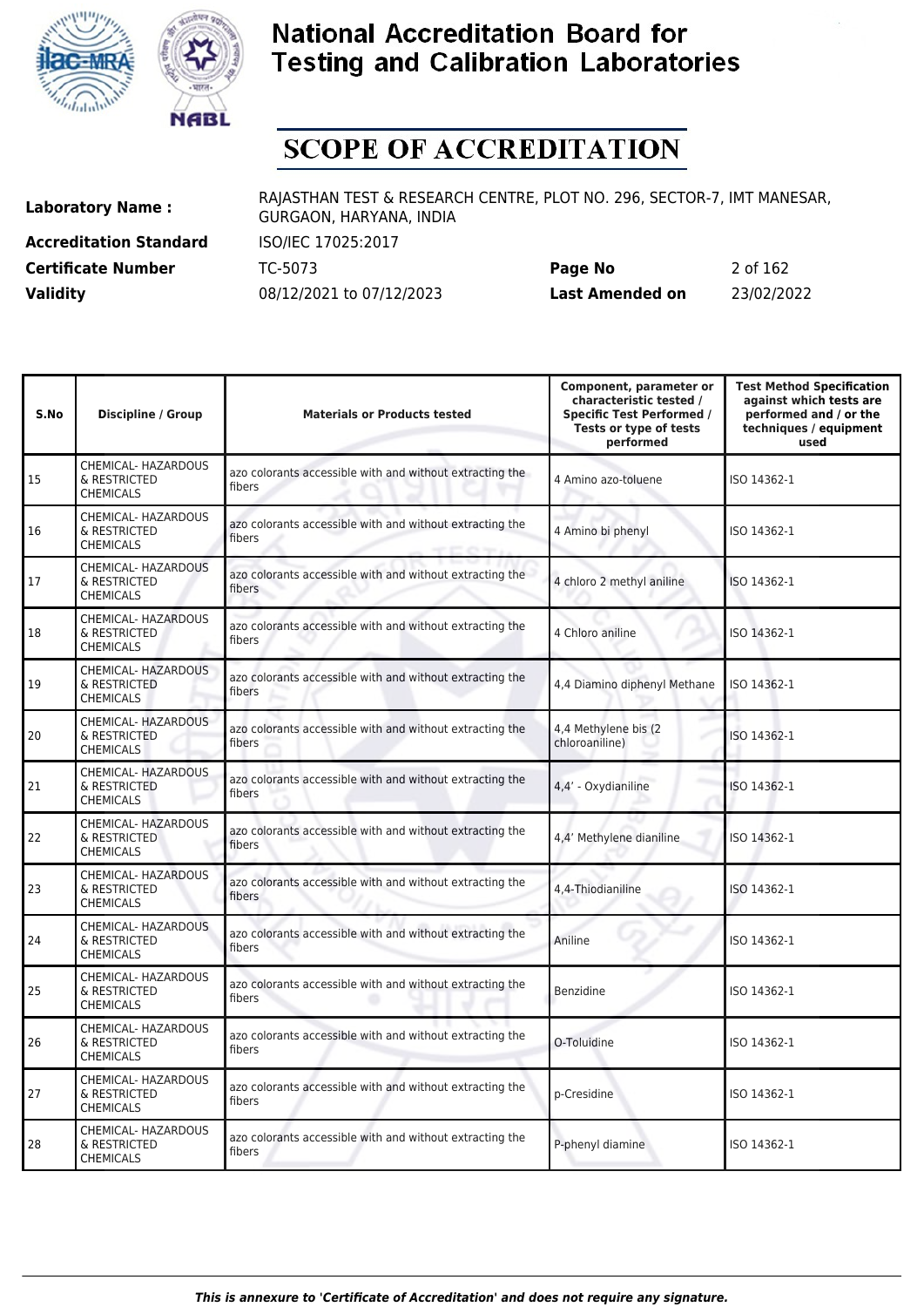



# **SCOPE OF ACCREDITATION**

**Accreditation Standard** ISO/IEC 17025:2017

**Laboratory Name :** RAJASTHAN TEST & RESEARCH CENTRE, PLOT NO. 296, SECTOR-7, IMT MANESAR, GURGAON, HARYANA, INDIA

**Certificate Number** TC-5073 **Page No** 3 of 162 **Validity** 08/12/2021 to 07/12/2023 **Last Amended on** 23/02/2022

| S.No | <b>Discipline / Group</b>                               | <b>Materials or Products tested</b>                                | Component, parameter or<br>characteristic tested /<br><b>Specific Test Performed /</b><br>Tests or type of tests<br>performed | <b>Test Method Specification</b><br>against which tests are<br>performed and / or the<br>techniques / equipment<br>used |
|------|---------------------------------------------------------|--------------------------------------------------------------------|-------------------------------------------------------------------------------------------------------------------------------|-------------------------------------------------------------------------------------------------------------------------|
| 29   | CHEMICAL- HAZARDOUS<br>& RESTRICTED<br><b>CHEMICALS</b> | azo colorants accessible with and without extracting the<br>fibres | Banned Amines - p-Amino<br>azobenzene                                                                                         | ISO 14362-3                                                                                                             |
| 30   | CHEMICAL- HAZARDOUS<br>& RESTRICTED<br><b>CHEMICALS</b> | Children's Metal Products (Including Children's Metal<br>Jewelry)  | Lead content                                                                                                                  | CPSC- CH-E1001-08.3                                                                                                     |
| 31   | CHEMICAL- HAZARDOUS<br>& RESTRICTED<br><b>CHEMICALS</b> | Leather                                                            | 2 Amino 4 nitro toluene                                                                                                       | ISO 17234-1                                                                                                             |
| 32   | CHEMICAL- HAZARDOUS<br>& RESTRICTED<br><b>CHEMICALS</b> | Leather                                                            | 2 Amino naphthalene                                                                                                           | ISO 17234-1                                                                                                             |
| 33   | CHEMICAL- HAZARDOUS<br>& RESTRICTED<br><b>CHEMICALS</b> | Leather                                                            | 2 Anisidine                                                                                                                   | ISO 17234-1                                                                                                             |
| 34   | CHEMICAL- HAZARDOUS<br>& RESTRICTED<br><b>CHEMICALS</b> | Leather                                                            | ٠<br>2,4 Diamino toluene<br>s                                                                                                 | ISO 17234-1                                                                                                             |
| 35   | CHEMICAL- HAZARDOUS<br>& RESTRICTED<br><b>CHEMICALS</b> | Leather                                                            | 2,4,5-Trimethylaniline                                                                                                        | ISO 17234-1                                                                                                             |
| 36   | CHEMICAL- HAZARDOUS<br>& RESTRICTED<br><b>CHEMICALS</b> | Leather                                                            | 2,4-Di-amino Anisole                                                                                                          | ISO 17234-1                                                                                                             |
| 37   | CHEMICAL- HAZARDOUS<br>& RESTRICTED<br><b>CHEMICALS</b> | Leather                                                            | 2,4-Xylidine                                                                                                                  | ISO 17234-1                                                                                                             |
| 38   | CHEMICAL- HAZARDOUS<br>& RESTRICTED<br><b>CHEMICALS</b> | Leather                                                            | 2,6-Xylidine                                                                                                                  | ISO 17234-1                                                                                                             |
| 39   | CHEMICAL- HAZARDOUS<br>& RESTRICTED<br><b>CHEMICALS</b> | Leather<br>۰                                                       | 3.3' Dichloro benzidine                                                                                                       | ISO 17234-1                                                                                                             |
| 40   | CHEMICAL- HAZARDOUS<br>& RESTRICTED<br><b>CHEMICALS</b> | Leather                                                            | 3,3 Dimethoxy benzidine                                                                                                       | ISO 17234-1                                                                                                             |
| 41   | CHEMICAL- HAZARDOUS<br>& RESTRICTED<br><b>CHEMICALS</b> | Leather                                                            | 3,3 Dimethyl benzidine                                                                                                        | ISO 17234-1                                                                                                             |
| 42   | CHEMICAL- HAZARDOUS<br>& RESTRICTED<br><b>CHEMICALS</b> | Leather                                                            | 3,3-Dimethyl 4,4<br>Diaminodiphenylmethane                                                                                    | ISO 17234-1                                                                                                             |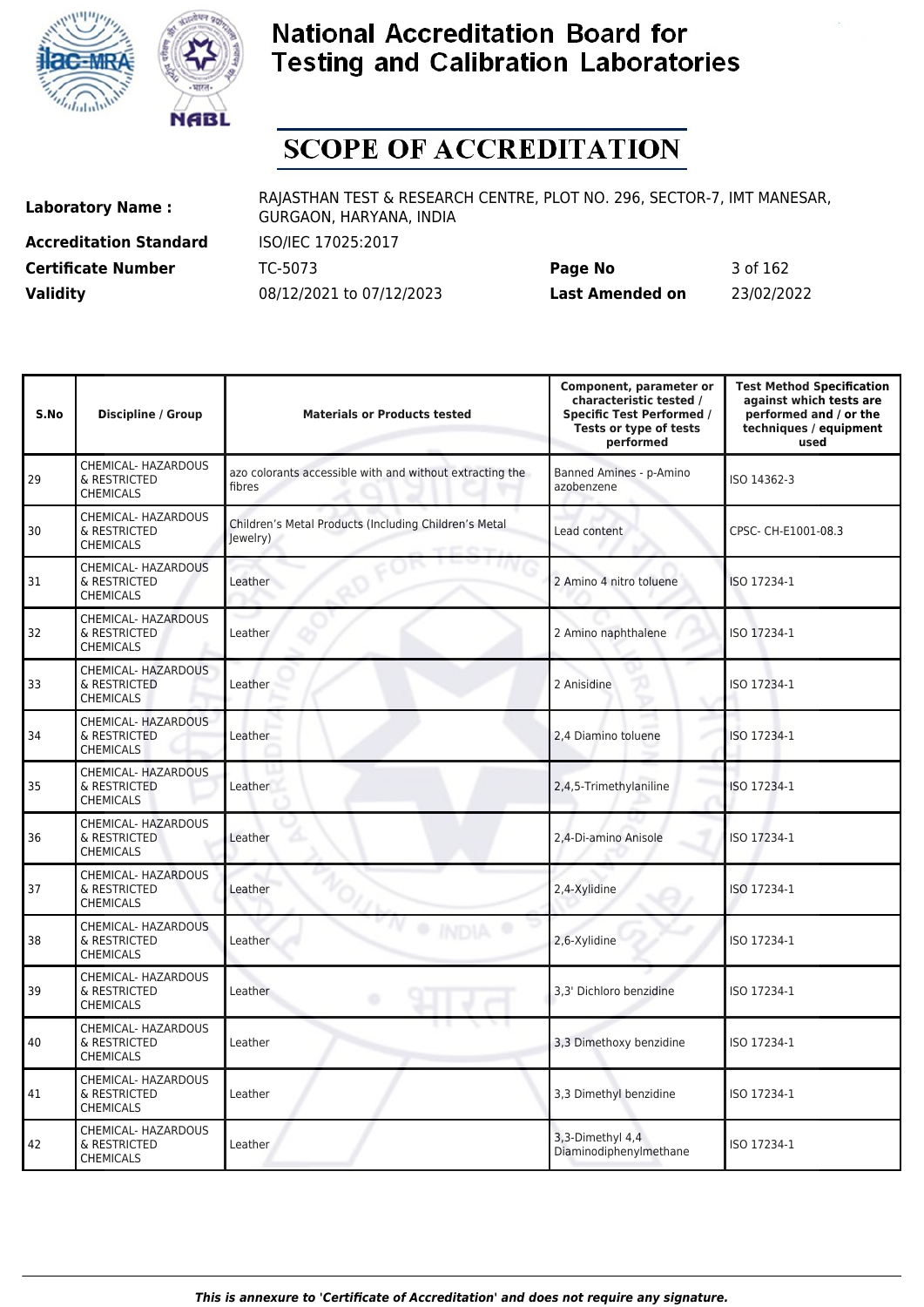



# **SCOPE OF ACCREDITATION**

**Accreditation Standard** ISO/IEC 17025:2017

**Laboratory Name :** RAJASTHAN TEST & RESEARCH CENTRE, PLOT NO. 296, SECTOR-7, IMT MANESAR, GURGAON, HARYANA, INDIA

**Certificate Number** TC-5073 **Page No** 4 of 162 **Validity** 08/12/2021 to 07/12/2023 **Last Amended on** 23/02/2022

| S.No | <b>Discipline / Group</b>                               | <b>Materials or Products tested</b> | Component, parameter or<br>characteristic tested /<br><b>Specific Test Performed /</b><br>Tests or type of tests<br>performed | <b>Test Method Specification</b><br>against which tests are<br>performed and / or the<br>techniques / equipment<br>used |
|------|---------------------------------------------------------|-------------------------------------|-------------------------------------------------------------------------------------------------------------------------------|-------------------------------------------------------------------------------------------------------------------------|
| 43   | CHEMICAL- HAZARDOUS<br>& RESTRICTED<br><b>CHEMICALS</b> | Leather                             | 4 Amino azo benzene                                                                                                           | ISO 17234-1                                                                                                             |
| 44   | CHEMICAL- HAZARDOUS<br>& RESTRICTED<br><b>CHEMICALS</b> | Leather                             | 4 Amino azo benzene                                                                                                           | ISO 17234-2                                                                                                             |
| 45   | CHEMICAL- HAZARDOUS<br>& RESTRICTED<br><b>CHEMICALS</b> | Leather                             | 4 Amino azo-toluene                                                                                                           | ISO 17234-1                                                                                                             |
| 46   | CHEMICAL- HAZARDOUS<br>& RESTRICTED<br><b>CHEMICALS</b> | Leather                             | 4 Amino bi phenyl                                                                                                             | ISO 17234-1                                                                                                             |
| 47   | CHEMICAL- HAZARDOUS<br>& RESTRICTED<br><b>CHEMICALS</b> | Leather                             | 4 Amino phenylthio ether                                                                                                      | ISO 17234-1                                                                                                             |
| 48   | CHEMICAL- HAZARDOUS<br>& RESTRICTED<br><b>CHEMICALS</b> | Leather                             | 4 chloro 2 methyl aniline                                                                                                     | ISO 17234-1                                                                                                             |
| 49   | CHEMICAL- HAZARDOUS<br>& RESTRICTED<br><b>CHEMICALS</b> | Leather                             | 4 Chloro aniline                                                                                                              | ISO 17234-1                                                                                                             |
| 50   | CHEMICAL- HAZARDOUS<br>& RESTRICTED<br><b>CHEMICALS</b> | Leather                             | 4,4 Diamino diphenyl Methane                                                                                                  | ISO 17234-1                                                                                                             |
| 51   | CHEMICAL- HAZARDOUS<br>& RESTRICTED<br><b>CHEMICALS</b> | Leather                             | 4,4 Methylene bis (2<br>chloroaniline)                                                                                        | ISO 17234-1                                                                                                             |
| 52   | CHEMICAL- HAZARDOUS<br>& RESTRICTED<br><b>CHEMICALS</b> | Leather                             | 4,4' - Oxydianiline                                                                                                           | ISO 17234-1                                                                                                             |
| 53   | CHEMICAL- HAZARDOUS<br>& RESTRICTED<br><b>CHEMICALS</b> | Leather<br>۰                        | 4,4' Methylene dianiline                                                                                                      | ISO 17234-1                                                                                                             |
| 54   | CHEMICAL- HAZARDOUS<br>& RESTRICTED<br><b>CHEMICALS</b> | Leather                             | 4,4-Thiodianiline                                                                                                             | ISO 17234-1                                                                                                             |
| 55   | CHEMICAL- HAZARDOUS<br>& RESTRICTED<br><b>CHEMICALS</b> | Leather                             | Aniline                                                                                                                       | ISO 17234-1                                                                                                             |
| 56   | CHEMICAL- HAZARDOUS<br>& RESTRICTED<br><b>CHEMICALS</b> | Leather                             | Antimony                                                                                                                      | ISO 17072-2                                                                                                             |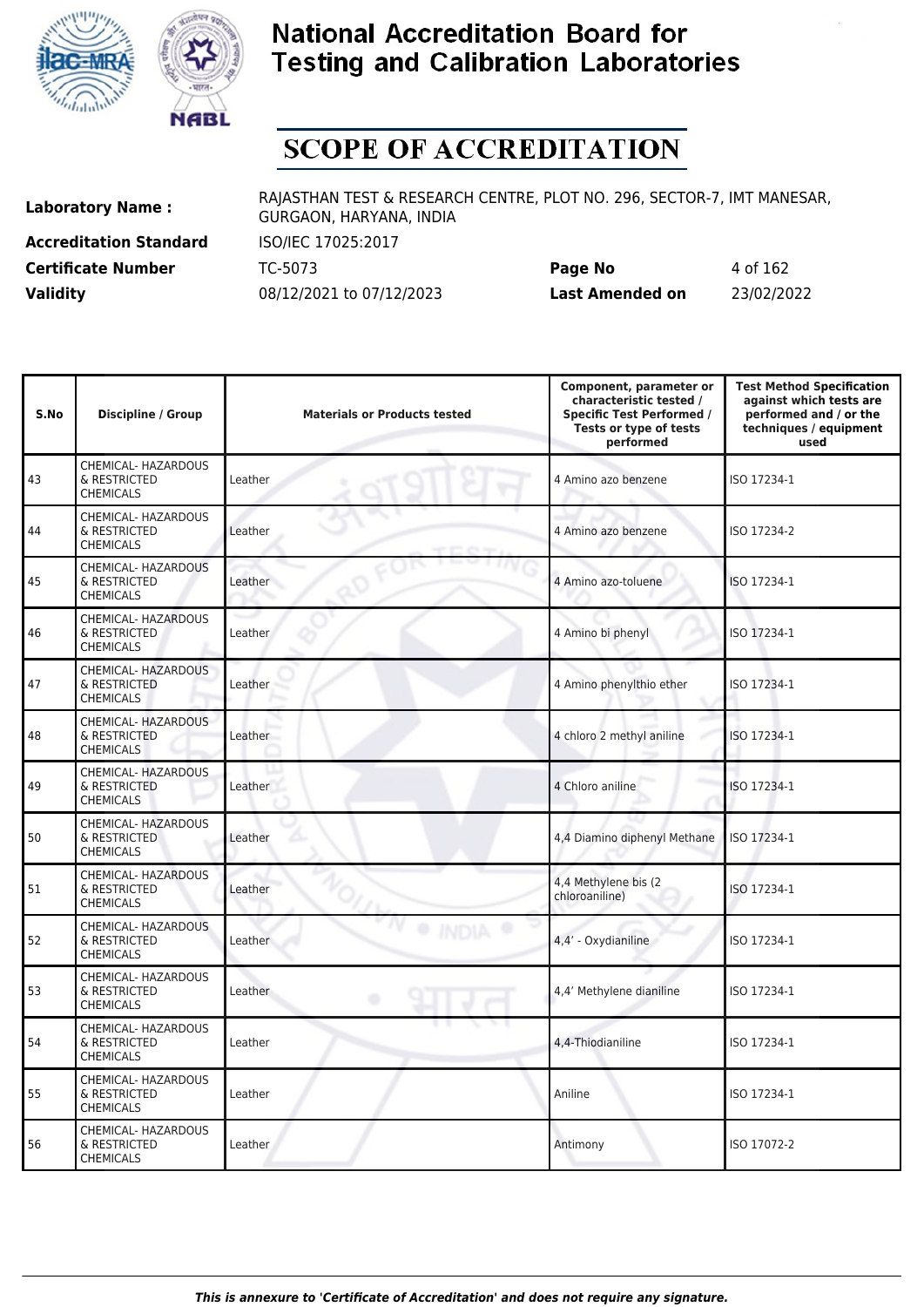



## **SCOPE OF ACCREDITATION**

**Accreditation Standard** ISO/IEC 17025:2017

**Laboratory Name :** RAJASTHAN TEST & RESEARCH CENTRE, PLOT NO. 296, SECTOR-7, IMT MANESAR, GURGAON, HARYANA, INDIA

**Certificate Number** TC-5073 **Page No** 5 of 162 **Validity** 08/12/2021 to 07/12/2023 **Last Amended on** 23/02/2022

| S.No | <b>Discipline / Group</b>                               | <b>Materials or Products tested</b> | Component, parameter or<br>characteristic tested /<br><b>Specific Test Performed /</b><br>Tests or type of tests<br>performed | <b>Test Method Specification</b><br>against which tests are<br>performed and / or the<br>techniques / equipment<br>used |
|------|---------------------------------------------------------|-------------------------------------|-------------------------------------------------------------------------------------------------------------------------------|-------------------------------------------------------------------------------------------------------------------------|
| 57   | CHEMICAL- HAZARDOUS<br>& RESTRICTED<br><b>CHEMICALS</b> | Leather                             | Arsenic                                                                                                                       | ISO 17072-2                                                                                                             |
| 58   | CHEMICAL- HAZARDOUS<br>& RESTRICTED<br><b>CHEMICALS</b> | Leather                             | <b>Benzidine</b>                                                                                                              | ISO 17234-1                                                                                                             |
| 59   | CHEMICAL- HAZARDOUS<br>& RESTRICTED<br><b>CHEMICALS</b> | Leather                             | Cadmium                                                                                                                       | ISO 17072-2                                                                                                             |
| 60   | CHEMICAL- HAZARDOUS<br>& RESTRICTED<br><b>CHEMICALS</b> | Leather                             | Chromium                                                                                                                      | ISO 17072-2                                                                                                             |
| 61   | CHEMICAL- HAZARDOUS<br>& RESTRICTED<br><b>CHEMICALS</b> | Leather                             | Chromium VI contents                                                                                                          | ISO 17075-1                                                                                                             |
| 62   | CHEMICAL- HAZARDOUS<br>& RESTRICTED<br><b>CHEMICALS</b> | Leather                             | -<br>Cobalt<br>ð                                                                                                              | ISO 17072-2                                                                                                             |
| 63   | CHEMICAL- HAZARDOUS<br>& RESTRICTED<br><b>CHEMICALS</b> | Leather                             | Copper                                                                                                                        | ISO 17072-2                                                                                                             |
| 64   | CHEMICAL- HAZARDOUS<br>& RESTRICTED<br><b>CHEMICALS</b> | Leather                             | Formaldehyde                                                                                                                  | ISO 17226-1                                                                                                             |
| 65   | CHEMICAL- HAZARDOUS<br>& RESTRICTED<br><b>CHEMICALS</b> | Leather                             | Lead                                                                                                                          | ISO 17072-2                                                                                                             |
| 66   | CHEMICAL- HAZARDOUS<br>& RESTRICTED<br><b>CHEMICALS</b> | Leather                             | Mercury                                                                                                                       | ISO 17072-2                                                                                                             |
| 67   | CHEMICAL- HAZARDOUS<br>& RESTRICTED<br><b>CHEMICALS</b> | Leather<br>۰                        | Nickel                                                                                                                        | ISO 17072-2                                                                                                             |
| 68   | CHEMICAL- HAZARDOUS<br>& RESTRICTED<br><b>CHEMICALS</b> | Leather                             | O-Toluidine                                                                                                                   | ISO 17234-1                                                                                                             |
| 69   | CHEMICAL- HAZARDOUS<br>& RESTRICTED<br><b>CHEMICALS</b> | Leather                             | p-Cresidine                                                                                                                   | ISO 17234-1                                                                                                             |
| 70   | CHEMICAL- HAZARDOUS<br>& RESTRICTED<br><b>CHEMICALS</b> | Leather                             | P-phenyl diamine                                                                                                              | ISO 17234-1                                                                                                             |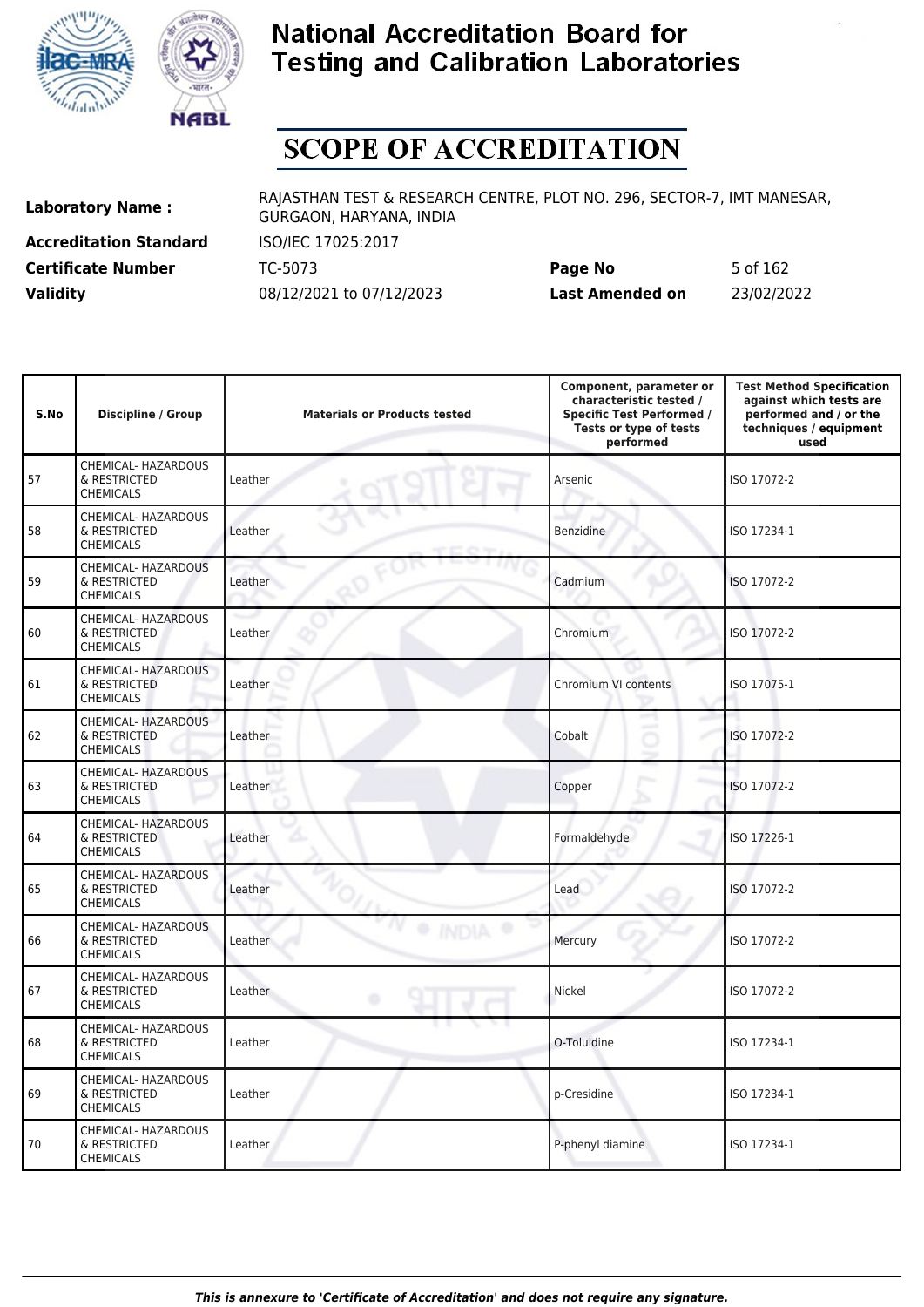



# **SCOPE OF ACCREDITATION**

**Accreditation Standard** ISO/IEC 17025:2017

**Laboratory Name :** RAJASTHAN TEST & RESEARCH CENTRE, PLOT NO. 296, SECTOR-7, IMT MANESAR, GURGAON, HARYANA, INDIA

**Certificate Number** TC-5073 **Page No** 6 of 162 **Validity** 08/12/2021 to 07/12/2023 **Last Amended on** 23/02/2022

| S.No | <b>Discipline / Group</b>                               | <b>Materials or Products tested</b>                                                              | Component, parameter or<br>characteristic tested /<br><b>Specific Test Performed /</b><br>Tests or type of tests<br>performed | <b>Test Method Specification</b><br>against which tests are<br>performed and / or the<br>techniques / equipment<br>used |
|------|---------------------------------------------------------|--------------------------------------------------------------------------------------------------|-------------------------------------------------------------------------------------------------------------------------------|-------------------------------------------------------------------------------------------------------------------------|
| 71   | CHEMICAL- HAZARDOUS<br>& RESTRICTED<br><b>CHEMICALS</b> | Leather and leather product                                                                      | pH Test                                                                                                                       | ISO 4045:2018                                                                                                           |
| 72   | CHEMICAL- HAZARDOUS<br>& RESTRICTED<br><b>CHEMICALS</b> | Materials and articles in contact with foodstuffs. Plastics<br>substances subject to limitation. | Aluminium                                                                                                                     | EN 13130-1                                                                                                              |
| 73   | CHEMICAL- HAZARDOUS<br>& RESTRICTED<br><b>CHEMICALS</b> | Materials and articles in contact with foodstuffs. Plastics<br>substances subject to limitation. | Antimony                                                                                                                      | EN 13130-1                                                                                                              |
| 74   | CHEMICAL- HAZARDOUS<br>& RESTRICTED<br><b>CHEMICALS</b> | Materials and articles in contact with foodstuffs. Plastics<br>substances subject to limitation. | Arsenic                                                                                                                       | EN 13130-1                                                                                                              |
| 75   | CHEMICAL- HAZARDOUS<br>& RESTRICTED<br><b>CHEMICALS</b> | Materials and articles in contact with foodstuffs. Plastics<br>substances subject to limitation. | <b>Barium</b><br>x                                                                                                            | EN 13130-1                                                                                                              |
| 76   | CHEMICAL- HAZARDOUS<br>& RESTRICTED<br><b>CHEMICALS</b> | Materials and articles in contact with foodstuffs. Plastics<br>substances subject to limitation. | -<br>Chromium<br>s                                                                                                            | EN 13130-1                                                                                                              |
| 77   | CHEMICAL- HAZARDOUS<br>& RESTRICTED<br><b>CHEMICALS</b> | Materials and articles in contact with foodstuffs. Plastics<br>substances subject to limitation. | Cobalt                                                                                                                        | EN 13130-1                                                                                                              |
| 78   | CHEMICAL- HAZARDOUS<br>& RESTRICTED<br><b>CHEMICALS</b> | Materials and articles in contact with foodstuffs. Plastics<br>substances subject to limitation. | Copper                                                                                                                        | EN 13130-1                                                                                                              |
| 79   | CHEMICAL- HAZARDOUS<br>& RESTRICTED<br><b>CHEMICALS</b> | Materials and articles in contact with foodstuffs. Plastics<br>substances subject to limitation. | Iron                                                                                                                          | EN 13130-1                                                                                                              |
| 80   | CHEMICAL- HAZARDOUS<br>& RESTRICTED<br><b>CHEMICALS</b> | Materials and articles in contact with foodstuffs. Plastics<br>substances subject to limitation. | Lead                                                                                                                          | EN 13130-1                                                                                                              |
| 81   | CHEMICAL- HAZARDOUS<br>& RESTRICTED<br><b>CHEMICALS</b> | Materials and articles in contact with foodstuffs. Plastics<br>substances subject to limitation. | Lithium                                                                                                                       | EN 13130-1                                                                                                              |
| 82   | CHEMICAL- HAZARDOUS<br>& RESTRICTED<br>CHEMICALS        | Materials and articles in contact with foodstuffs. Plastics<br>substances subject to limitation. | Manganese                                                                                                                     | EN 13130-1                                                                                                              |
| 83   | CHEMICAL- HAZARDOUS<br>& RESTRICTED<br><b>CHEMICALS</b> | Materials and articles in contact with foodstuffs. Plastics<br>substances subject to limitation. | Nickel                                                                                                                        | EN 13130-1                                                                                                              |
| 84   | CHEMICAL- HAZARDOUS<br>& RESTRICTED<br><b>CHEMICALS</b> | Materials and articles in contact with foodstuffs. Plastics<br>substances subject to limitation. | Zinc                                                                                                                          | EN 13130-1                                                                                                              |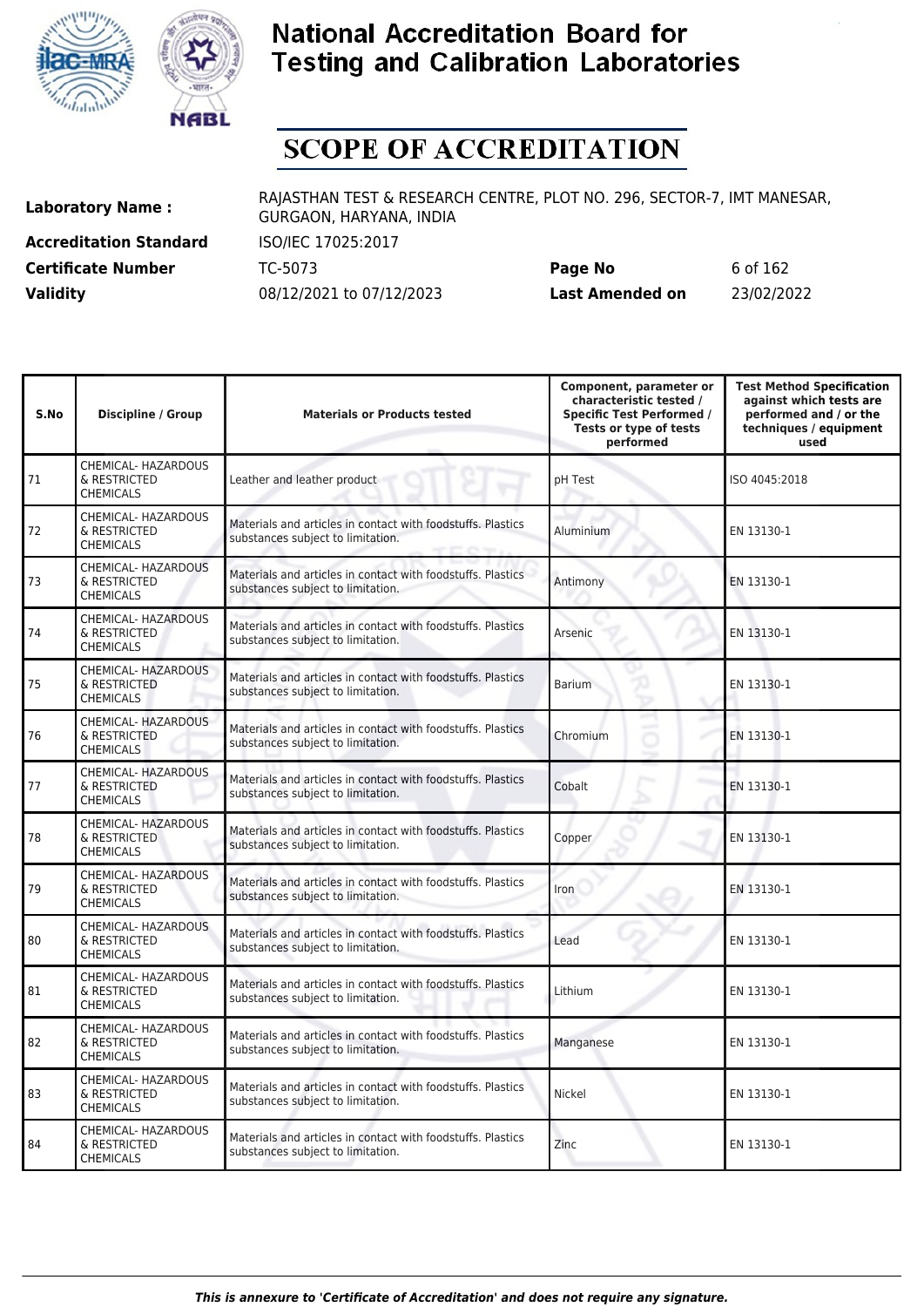



# **SCOPE OF ACCREDITATION**

**Accreditation Standard** ISO/IEC 17025:2017

**Laboratory Name :** RAJASTHAN TEST & RESEARCH CENTRE, PLOT NO. 296, SECTOR-7, IMT MANESAR, GURGAON, HARYANA, INDIA

**Certificate Number** TC-5073 **Page No** 7 of 162 **Validity** 08/12/2021 to 07/12/2023 **Last Amended on** 23/02/2022

| S.No | <b>Discipline / Group</b>                               | <b>Materials or Products tested</b>             | Component, parameter or<br>characteristic tested /<br><b>Specific Test Performed /</b><br>Tests or type of tests<br>performed | <b>Test Method Specification</b><br>against which tests are<br>performed and / or the<br>techniques / equipment<br>used |
|------|---------------------------------------------------------|-------------------------------------------------|-------------------------------------------------------------------------------------------------------------------------------|-------------------------------------------------------------------------------------------------------------------------|
| 85   | CHEMICAL- HAZARDOUS<br>& RESTRICTED<br><b>CHEMICALS</b> | Nonmetal Children Products                      | Lead content                                                                                                                  | CPSC-CH-E1002-08.3                                                                                                      |
| 86   | CHEMICAL- HAZARDOUS<br>& RESTRICTED<br><b>CHEMICALS</b> | Nonmetal Children Products                      | Lead content                                                                                                                  | CPSC-CH-E1003-09.1                                                                                                      |
| 87   | CHEMICAL- HAZARDOUS<br>& RESTRICTED<br><b>CHEMICALS</b> | Packaging Materials And Packages For Foodstuffs | Sensorial test                                                                                                                | <b>DIN 10955</b>                                                                                                        |
| 88   | CHEMICAL- HAZARDOUS<br>& RESTRICTED<br><b>CHEMICALS</b> | Plastics                                        | Cadmium content                                                                                                               | <b>BS EN 1122</b>                                                                                                       |
| 89   | CHEMICAL- HAZARDOUS<br>& RESTRICTED<br><b>CHEMICALS</b> | Polymer products                                | Poly aromatic<br>hydrocarbons(PAH)-<br>Anthracene                                                                             | AfPS GS 2019:01 PAK                                                                                                     |
| 90   | CHEMICAL- HAZARDOUS<br>& RESTRICTED<br><b>CHEMICALS</b> | Polymer products                                | Poly aromatic<br>hydrocarbons(PAH)-<br>Benzo(a)pyrene                                                                         | AfPS GS 2019:01 PAK                                                                                                     |
| 91   | CHEMICAL- HAZARDOUS<br>& RESTRICTED<br><b>CHEMICALS</b> | Polymer products                                | Poly aromatic<br>hydrocarbons(PAH)-<br>Benzo(b)fluoranthene                                                                   | AfPS GS 2019:01 PAK                                                                                                     |
| 92   | CHEMICAL- HAZARDOUS<br>& RESTRICTED<br><b>CHEMICALS</b> | Polymer products                                | Poly aromatic<br>hydrocarbons(PAH)-<br>Benzo(e)pyrene                                                                         | AfPS GS 2019:01 PAK                                                                                                     |
| 93   | CHEMICAL- HAZARDOUS<br>& RESTRICTED<br><b>CHEMICALS</b> | Polymer products<br>$\iota_{\mathbb{W}_{M}}$    | Poly aromatic<br>hydrocarbons(PAH)-<br>Benzo(g,h,i)perylene/ 1,12-<br>Benzoperylene                                           | AfPS GS 2019:01 PAK                                                                                                     |
| 94   | CHEMICAL- HAZARDOUS<br>& RESTRICTED<br><b>CHEMICALS</b> | Polymer products                                | Poly aromatic<br>hydrocarbons(PAH)-<br>Benzo(j)fluoranthene                                                                   | AfPS GS 2019:01 PAK                                                                                                     |
| 95   | CHEMICAL- HAZARDOUS<br>& RESTRICTED<br><b>CHEMICALS</b> | Polymer products                                | Poly aromatic<br>hydrocarbons(PAH)-<br>Benzo(k)fluoranthene                                                                   | AfPS GS 2019:01 PAK                                                                                                     |
| 96   | CHEMICAL- HAZARDOUS<br>& RESTRICTED<br><b>CHEMICALS</b> | Polymer products                                | Poly aromatic<br>hydrocarbons(PAH)- Chrysene                                                                                  | AfPS GS 2019:01 PAK                                                                                                     |
| 97   | CHEMICAL- HAZARDOUS<br>& RESTRICTED<br><b>CHEMICALS</b> | Polymer products                                | Poly aromatic<br>hydrocarbons(PAH)-<br>Indeno $(1,2,3-c,d)$ pyrene                                                            | AfPS GS 2019:01 PAK                                                                                                     |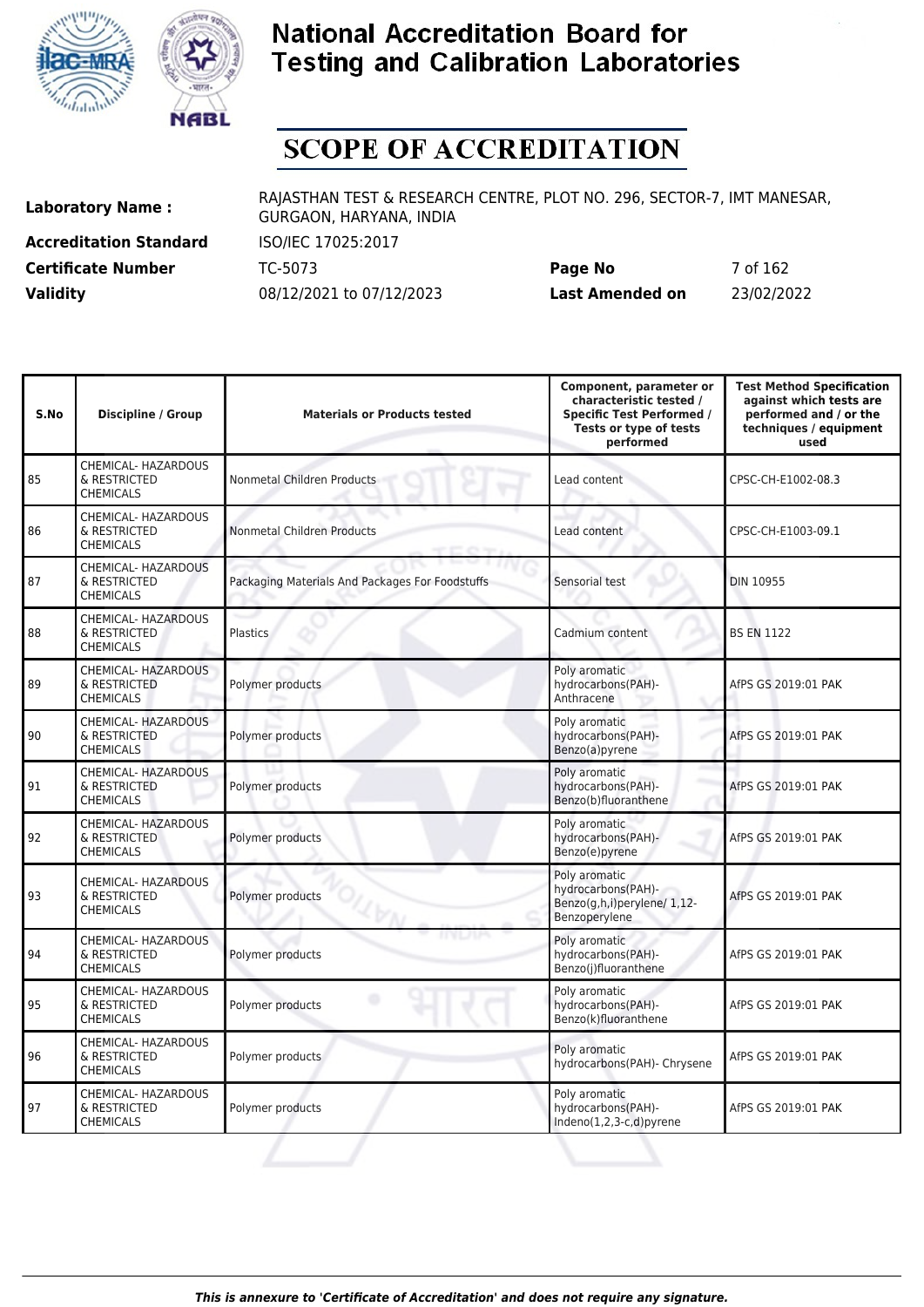



# **SCOPE OF ACCREDITATION**

**Accreditation Standard** ISO/IEC 17025:2017

**Laboratory Name :** RAJASTHAN TEST & RESEARCH CENTRE, PLOT NO. 296, SECTOR-7, IMT MANESAR, GURGAON, HARYANA, INDIA

**Certificate Number** TC-5073 **Page No** 8 of 162 **Validity** 08/12/2021 to 07/12/2023 **Last Amended on** 23/02/2022

| S.No | <b>Discipline / Group</b>                                      | <b>Materials or Products tested</b> | Component, parameter or<br>characteristic tested /<br><b>Specific Test Performed /</b><br>Tests or type of tests<br>performed | <b>Test Method Specification</b><br>against which tests are<br>performed and / or the<br>techniques / equipment<br>used |
|------|----------------------------------------------------------------|-------------------------------------|-------------------------------------------------------------------------------------------------------------------------------|-------------------------------------------------------------------------------------------------------------------------|
| 98   | CHEMICAL- HAZARDOUS<br>& RESTRICTED<br><b>CHEMICALS</b>        | Polymer products                    | Poly aromatic<br>hydrocarbons(PAH)-<br>Naphthalene                                                                            | AfPS GS 2019:01 PAK                                                                                                     |
| 99   | CHEMICAL- HAZARDOUS<br>& RESTRICTED<br><b>CHEMICALS</b>        | Polymer products                    | Poly aromatic<br>hydrocarbons(PAH)-<br>Phenanthrene                                                                           | AfPS GS 2019:01 PAK                                                                                                     |
| 100  | CHEMICAL- HAZARDOUS<br>& RESTRICTED<br><b>CHEMICALS</b>        | Polymer products                    | Poly aromatic<br>hydrocarbons(PAH)- Pyrene                                                                                    | AfPS GS 2019:01 PAK                                                                                                     |
| 101  | CHEMICAL- HAZARDOUS<br>& RESTRICTED<br><b>CHEMICALS</b>        | Polymer products                    | Poly aromatic<br>hydrocarbons(PAH)-10<br>Dibenzo(a,h)anthracene /<br>1.2:5.6- Dibenzanthracene                                | AfPS GS 2019:01 PAK                                                                                                     |
| 102  | CHEMICAL- HAZARDOUS<br>& RESTRICTED<br><b>CHEMICALS</b>        | Polymer products                    | Poly aromatic<br>hydrocarbons(PAH)-12<br>Fluoranthene                                                                         | AfPS GS 2019:01 PAK                                                                                                     |
| 103  | CHEMICAL- HAZARDOUS<br>& RESTRICTED<br><b>CHEMICALS</b>        | Polymer products                    | Poly aromatic<br>hydrocarbons(PAH)-4<br>Benzo(a)anthracene / 1,2-<br>benzanthracene                                           | AfPS GS 2019:01 PAK                                                                                                     |
| 104  | CHEMICAL- HAZARDOUS<br>& RESTRICTED<br><b>CHEMICALS</b>        | Polymers                            | Bis (2-ethylhexyl) phthalate<br>(DEHP)                                                                                        | IEC 62321-8                                                                                                             |
| 105  | CHEMICAL- HAZARDOUS<br>& RESTRICTED<br><b>CHEMICALS</b>        | Polymers                            | Butyl benzyl phthalate (BBP)                                                                                                  | IEC 62321-8                                                                                                             |
| 106  | <b>CHEMICAL- HAZARDOUS</b><br>& RESTRICTED<br><b>CHEMICALS</b> | <b><i>D</i></b> O INDIA<br>Polymers | Diisobutyl phthalate (DIBP)                                                                                                   | IEC 62321-8                                                                                                             |
| 107  | CHEMICAL- HAZARDOUS<br>& RESTRICTED<br><b>CHEMICALS</b>        | Polymers                            | PBB's and PBDE's -<br>Decabrombiphenyl (B-209)                                                                                | IEC 62321-6                                                                                                             |
| 108  | CHEMICAL- HAZARDOUS<br>& RESTRICTED<br><b>CHEMICALS</b>        | Polymers                            | PBB's and PBDE's<br>$-2, 2', 3, 3', 4, 4'5, 5'$ -<br>Octabromobiphenyl (BB-194)                                               | IEC 62321-6                                                                                                             |
| 109  | CHEMICAL- HAZARDOUS<br>& RESTRICTED<br><b>CHEMICALS</b>        | Polymers                            | PBB's and PBDE's<br>-2,2',3,3',4,4'5,5',6-<br>Nonabromobiphenyl (BB-206)                                                      | IEC 62321-6                                                                                                             |
| 110  | CHEMICAL- HAZARDOUS<br>& RESTRICTED<br><b>CHEMICALS</b>        | Polymers                            | PBB's and PBDE's<br>$-2, 2', 3, 3', 4, 4'5, 5', 6-$<br>Nonabromodiphenyl<br>ether(BDE-206)                                    | IEC 62321-6                                                                                                             |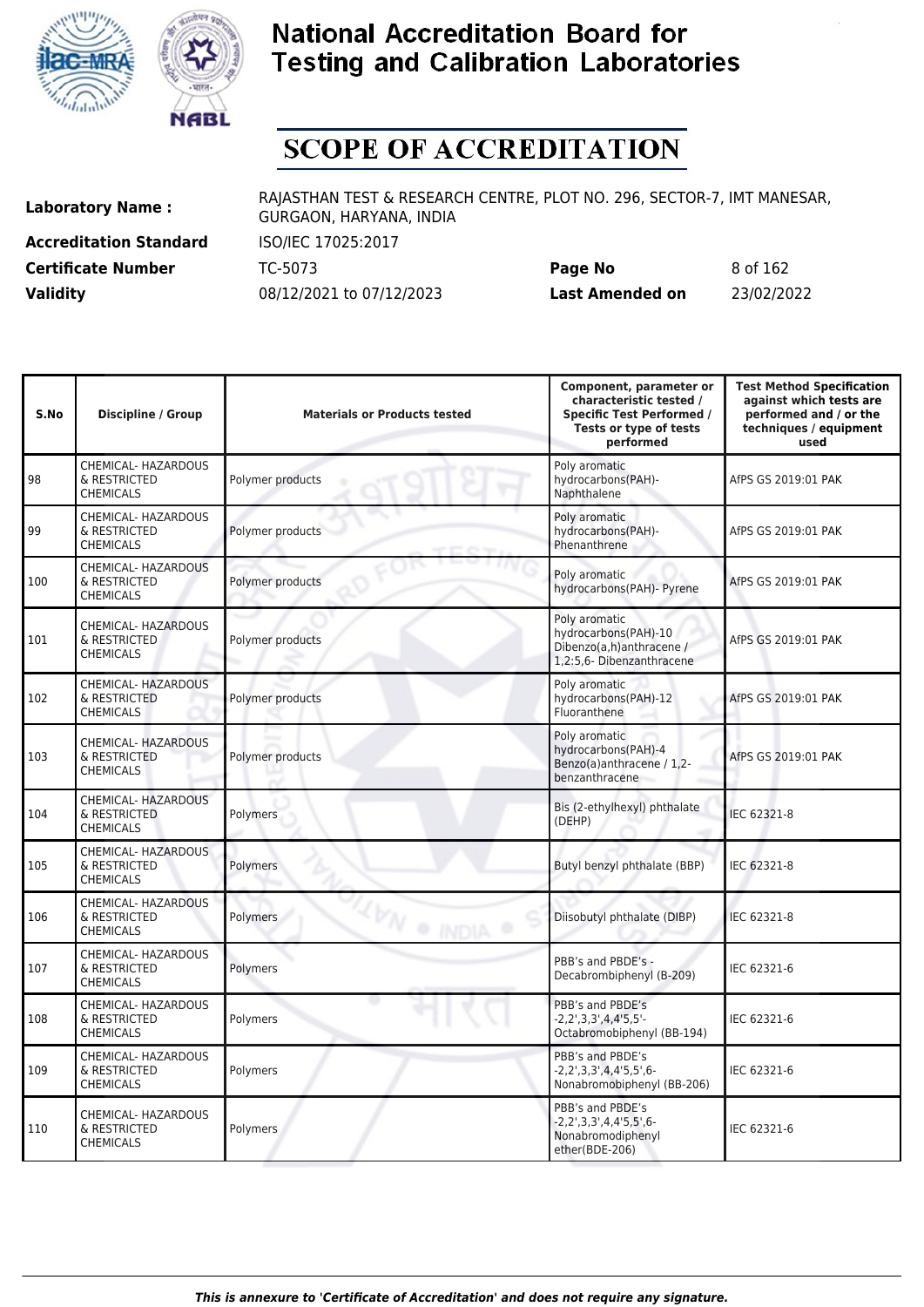



# **SCOPE OF ACCREDITATION**

**Accreditation Standard** ISO/IEC 17025:2017

**Laboratory Name :** RAJASTHAN TEST & RESEARCH CENTRE, PLOT NO. 296, SECTOR-7, IMT MANESAR, GURGAON, HARYANA, INDIA

**Certificate Number** TC-5073 **Page No** 9 of 162 **Validity** 08/12/2021 to 07/12/2023 **Last Amended on** 23/02/2022

| S.No | <b>Discipline / Group</b>                               | <b>Materials or Products tested</b> | Component, parameter or<br>characteristic tested /<br><b>Specific Test Performed /</b><br>Tests or type of tests<br>performed | <b>Test Method Specification</b><br>against which tests are<br>performed and / or the<br>techniques / equipment<br>used |
|------|---------------------------------------------------------|-------------------------------------|-------------------------------------------------------------------------------------------------------------------------------|-------------------------------------------------------------------------------------------------------------------------|
| 111  | CHEMICAL- HAZARDOUS<br>& RESTRICTED<br><b>CHEMICALS</b> | <b>Polymers</b>                     | PBB's and PBDE's<br>$-2, 2', 3, 4, 4', 5, 6-$<br>Heptabromodiphenyl ether<br>(BDE-181)                                        | IEC 62321-6                                                                                                             |
| 112  | CHEMICAL- HAZARDOUS<br>& RESTRICTED<br><b>CHEMICALS</b> | Polymers                            | PBB's and PBDE's<br>$-2, 2^{\prime}, 3, 4, 4^{\prime}5, 5^{\prime}$ -<br>Heptabromobiphenyl (BB-180)                          | IEC 62321-6                                                                                                             |
| 113  | CHEMICAL- HAZARDOUS<br>& RESTRICTED<br><b>CHEMICALS</b> | Polymers                            | PBB's and PBDE's<br>$-2, 2', 3, 4, 4'5, 5'6-$<br>Octabromodiphenyl ether<br>(BDE-203)                                         | IEC 62321-6                                                                                                             |
| 114  | CHEMICAL- HAZARDOUS<br>& RESTRICTED<br><b>CHEMICALS</b> | Polymers                            | PBB's and PBDE's -2,2',4,5'-<br>Tetrabromobiphenyl (B-049)                                                                    | IEC 62321-6                                                                                                             |
| 115  | CHEMICAL- HAZARDOUS<br>& RESTRICTED<br><b>CHEMICALS</b> | Polymers                            | PBB's and PBDE's -2.2'.4.5'.6-<br>Pentabromobiphenyl (B-103)                                                                  | IEC 62321-6                                                                                                             |
| 116  | CHEMICAL- HAZARDOUS<br>& RESTRICTED<br><b>CHEMICALS</b> | Polymers                            | PBB's and PBDE's -2,2'3,3'4,4'-<br>Hexabromodiphenyl ether<br>(BDE-128)                                                       | IEC 62321-6                                                                                                             |
| 117  | CHEMICAL- HAZARDOUS<br>& RESTRICTED<br><b>CHEMICALS</b> | Polymers                            | PBB's and PBDE's -2.2'4.4'5.5'-<br>Hexabromobiphenyl(BB-153)                                                                  | IEC 62321-6                                                                                                             |
| 118  | CHEMICAL- HAZARDOUS<br>& RESTRICTED<br><b>CHEMICALS</b> | Polymers                            | PBB's and PBDE's -2.4.6-<br>Tribromobiphenyl (BB-30)                                                                          | IEC 62321-6                                                                                                             |
| 119  | CHEMICAL- HAZARDOUS<br>& RESTRICTED<br><b>CHEMICALS</b> | <b>LEN O INDIA</b><br>Polymers      | PBB's and PBDE's -3,3',4,4'-<br>Tetrabromodiphenyl ether<br>(BDE-77)                                                          | IEC 62321-6                                                                                                             |
| 120  | CHEMICAL- HAZARDOUS<br>& RESTRICTED<br><b>CHEMICALS</b> | Polymers                            | PBB's and PBDE's -3,3'4,4',5-<br>Pentabromodiphenyl ether<br>(BDE-126)                                                        | IEC 62321-6                                                                                                             |
| 121  | CHEMICAL- HAZARDOUS<br>& RESTRICTED<br><b>CHEMICALS</b> | œ<br>Polymers                       | PBB's and PBDE's -3-<br>Bromobiphenyl (B-002)                                                                                 | IEC 62321-6                                                                                                             |
| 122  | CHEMICAL- HAZARDOUS<br>& RESTRICTED<br><b>CHEMICALS</b> | Polymers                            | PBB's and PBDE's -4,4'-<br>Dibromobiphenyl (BB-15)                                                                            | IEC 62321-6                                                                                                             |
| 123  | CHEMICAL- HAZARDOUS<br>& RESTRICTED<br><b>CHEMICALS</b> | Polymers                            | PBB's and PBDE's -4.4'-<br>Dibromodiphenyl ether<br>(PBDE-15)                                                                 | IEC 62321-6                                                                                                             |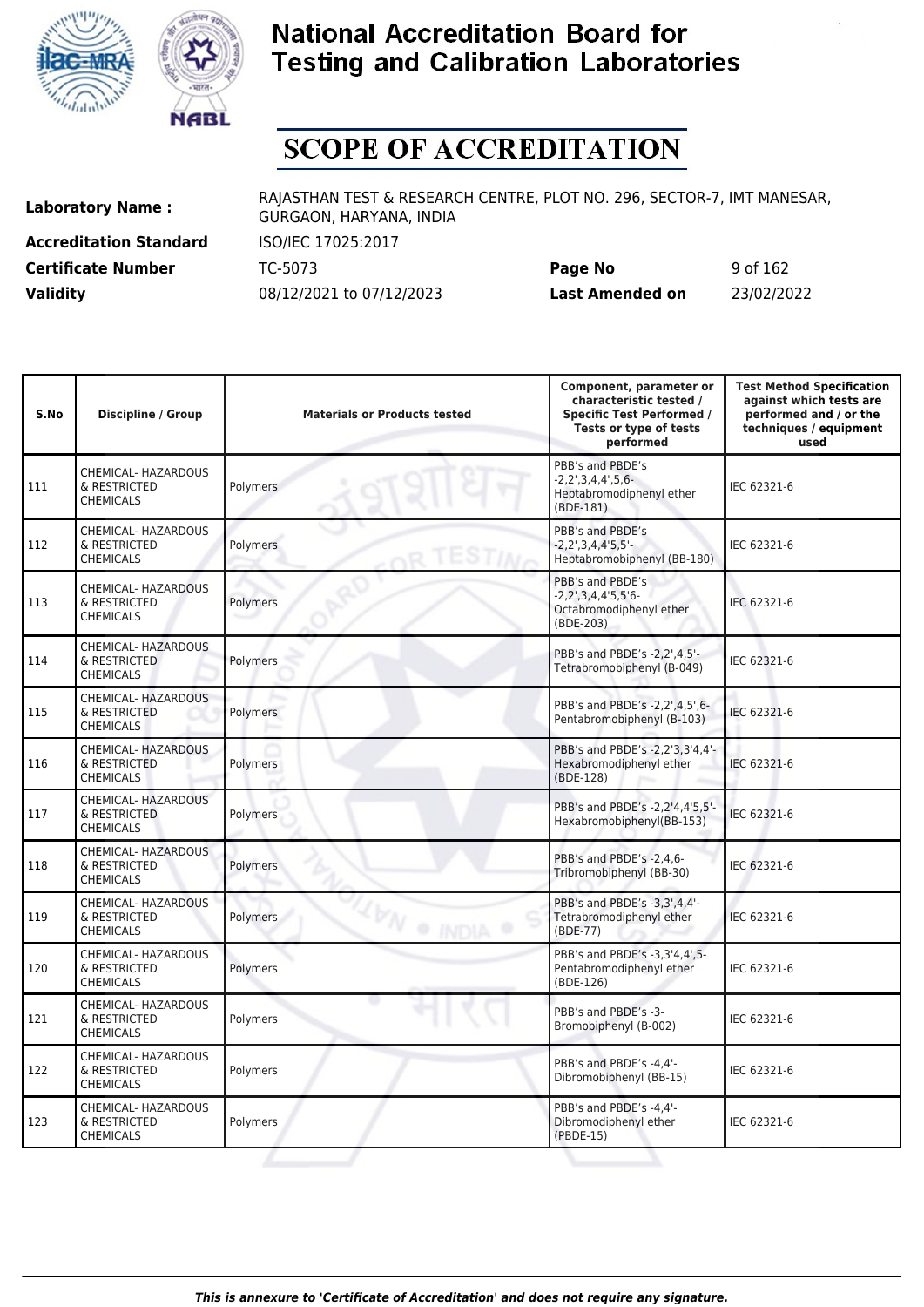



# **SCOPE OF ACCREDITATION**

**Accreditation Standard** ISO/IEC 17025:2017

**Laboratory Name :** RAJASTHAN TEST & RESEARCH CENTRE, PLOT NO. 296, SECTOR-7, IMT MANESAR, GURGAON, HARYANA, INDIA

**Certificate Number** TC-5073 **Page No** 10 of 162 **Validity** 08/12/2021 to 07/12/2023 **Last Amended on** 23/02/2022

| S.No | <b>Discipline / Group</b>                                      | <b>Materials or Products tested</b> | Component, parameter or<br>characteristic tested /<br><b>Specific Test Performed /</b><br>Tests or type of tests<br>performed | <b>Test Method Specification</b><br>against which tests are<br>performed and / or the<br>techniques / equipment<br>used |
|------|----------------------------------------------------------------|-------------------------------------|-------------------------------------------------------------------------------------------------------------------------------|-------------------------------------------------------------------------------------------------------------------------|
| 124  | CHEMICAL- HAZARDOUS<br>& RESTRICTED<br><b>CHEMICALS</b>        | Polymers                            | PBB's and PBDE's -4-<br>Bromodiphenyl ether (PBDE-3)                                                                          | IEC 62321-6                                                                                                             |
| 125  | CHEMICAL- HAZARDOUS<br>& RESTRICTED<br><b>CHEMICALS</b>        | <b>Polymers</b>                     | PBB's and PBDE's -<br>Decabromodiphenyl ether<br>(BDE-209S)                                                                   | IEC 62321-6                                                                                                             |
| 126  | CHEMICAL- HAZARDOUS<br>& RESTRICTED<br><b>CHEMICALS</b>        | Polymers                            | PBB's and PBDE's-3,3',4-<br>Tribromodiphenyl<br>ether(BDE-035S)                                                               | IEC 62321-6                                                                                                             |
| 127  | CHEMICAL- HAZARDOUS<br>& RESTRICTED<br><b>CHEMICALS</b>        | Polymers, Electronic Metals         | Cadmium (Cd)                                                                                                                  | IEC 62321-3-1                                                                                                           |
| 128  | CHEMICAL- HAZARDOUS<br>& RESTRICTED<br><b>CHEMICALS</b>        | Polymers, Electronic Metals         | Cadmium (Cd)<br>u                                                                                                             | IEC 62321-5                                                                                                             |
| 129  | CHEMICAL- HAZARDOUS<br>& RESTRICTED<br><b>CHEMICALS</b>        | Polymers, Electronic Metals         | Chromium (Cr)<br>v                                                                                                            | IEC 62321-3-1                                                                                                           |
| 130  | CHEMICAL- HAZARDOUS<br>& RESTRICTED<br><b>CHEMICALS</b>        | Polymers, Electronic Metals         | Chromium (Cr)                                                                                                                 | IEC 62321-5                                                                                                             |
| 131  | CHEMICAL- HAZARDOUS<br>& RESTRICTED<br><b>CHEMICALS</b>        | Polymers, Electronic Metals         | Chromium (Cr)                                                                                                                 | IEC 62321-7-1                                                                                                           |
| 132  | CHEMICAL- HAZARDOUS<br>& RESTRICTED<br><b>CHEMICALS</b>        | Polymers, Electronic Metals         | Chromium (Cr)                                                                                                                 | IEC 62321-7-2                                                                                                           |
| 133  | CHEMICAL- HAZARDOUS<br>& RESTRICTED<br><b>CHEMICALS</b>        | Polymers, Electronic Metals         | Di-butyl phthalate (DBP)                                                                                                      | IEC 62321-8                                                                                                             |
| 134  | CHEMICAL- HAZARDOUS<br>& RESTRICTED<br><b>CHEMICALS</b>        | Polymers, Electronic Metals         | Lead (Pb)                                                                                                                     | IEC 62321-3-1                                                                                                           |
| 135  | <b>CHEMICAL- HAZARDOUS</b><br>& RESTRICTED<br><b>CHEMICALS</b> | Polymers, Electronic Metals         | Lead (Pb)                                                                                                                     | IEC 62321-5                                                                                                             |
| 136  | CHEMICAL- HAZARDOUS<br>& RESTRICTED<br><b>CHEMICALS</b>        | Polymers, Electronic Metals         | Mercury (Hg)                                                                                                                  | IEC 62321-3-1                                                                                                           |
| 137  | CHEMICAL- HAZARDOUS<br>& RESTRICTED<br><b>CHEMICALS</b>        | Polymers, Electronic Metals         | Mercury (Hg)                                                                                                                  | IEC 62321-4                                                                                                             |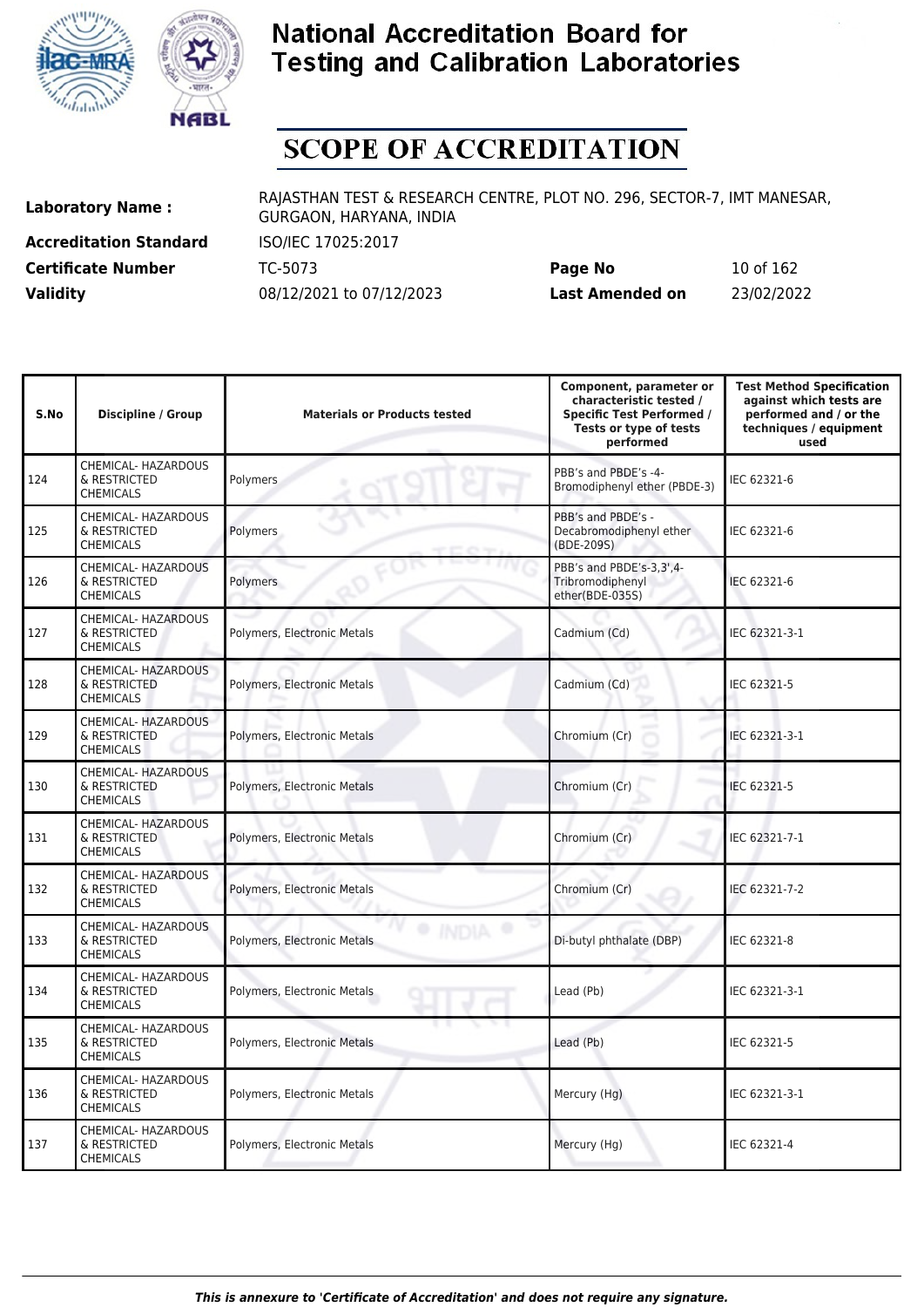



# **SCOPE OF ACCREDITATION**

**Accreditation Standard** ISO/IEC 17025:2017

**Laboratory Name :** RAJASTHAN TEST & RESEARCH CENTRE, PLOT NO. 296, SECTOR-7, IMT MANESAR, GURGAON, HARYANA, INDIA

**Certificate Number** TC-5073 **Page No** 11 of 162 **Validity** 08/12/2021 to 07/12/2023 **Last Amended on** 23/02/2022

| S.No | Discipline / Group                                      | <b>Materials or Products tested</b> | Component, parameter or<br>characteristic tested /<br><b>Specific Test Performed /</b><br>Tests or type of tests<br>performed | <b>Test Method Specification</b><br>against which tests are<br>performed and / or the<br>techniques / equipment<br>used |
|------|---------------------------------------------------------|-------------------------------------|-------------------------------------------------------------------------------------------------------------------------------|-------------------------------------------------------------------------------------------------------------------------|
| 138  | CHEMICAL- HAZARDOUS<br>& RESTRICTED<br><b>CHEMICALS</b> | Textile in any form                 | Formaldehyde                                                                                                                  | ISO 14184-1                                                                                                             |
| 139  | CHEMICAL- HAZARDOUS<br>& RESTRICTED<br><b>CHEMICALS</b> | Textile in any form                 | Formaldehyde                                                                                                                  | ISO 14184-2                                                                                                             |
| 140  | CHEMICAL- HAZARDOUS<br>& RESTRICTED<br><b>CHEMICALS</b> | Textile in any form                 | pH                                                                                                                            | <b>ISO 3071</b>                                                                                                         |
| 141  | CHEMICAL- HAZARDOUS<br>& RESTRICTED<br><b>CHEMICALS</b> | Textile products                    | Butyl benzyl phthalate (BBP)                                                                                                  | ISO 14389                                                                                                               |
| 142  | CHEMICAL- HAZARDOUS<br>& RESTRICTED<br><b>CHEMICALS</b> | Textile products                    | Di-butyl phthalate (DBP)                                                                                                      | ISO 14389                                                                                                               |
| 143  | CHEMICAL- HAZARDOUS<br>& RESTRICTED<br><b>CHEMICALS</b> | Textile products                    | Diisobutyl-phthalate (DIBP)                                                                                                   | ISO 14389                                                                                                               |
| 144  | CHEMICAL- HAZARDOUS<br>& RESTRICTED<br><b>CHEMICALS</b> | Textile products                    | Phthalate - Di-n-octylphthalate                                                                                               | ISO 14389                                                                                                               |
| 145  | CHEMICAL- HAZARDOUS<br>& RESTRICTED<br><b>CHEMICALS</b> | Textile products                    | Phthalate -Bis(2- Ethylhexyl)<br>phthalates (DEHP)                                                                            | ISO 14389                                                                                                               |
| 146  | CHEMICAL- HAZARDOUS<br>& RESTRICTED<br><b>CHEMICALS</b> | Textile products                    | Phthalate -Di-iso-decyl-<br>phthalate (DIDP)                                                                                  | ISO 14389                                                                                                               |
| 147  | CHEMICAL- HAZARDOUS<br>& RESTRICTED<br><b>CHEMICALS</b> | · INDIA<br>Textile products         | Phthalate -Diisononyl phthalate<br>(DINP)                                                                                     | ISO 14389                                                                                                               |
| 148  | CHEMICAL- HAZARDOUS<br>& RESTRICTED<br><b>CHEMICALS</b> | Toys and Children's Products        | Antimony (Sb)                                                                                                                 | IS 9873-3                                                                                                               |
| 149  | CHEMICAL- HAZARDOUS<br>& RESTRICTED<br><b>CHEMICALS</b> | Toys and Children's Products        | Arsenic (As)                                                                                                                  | IS 9873-3                                                                                                               |
| 150  | CHEMICAL- HAZARDOUS<br>& RESTRICTED<br><b>CHEMICALS</b> | Toys and Children's Products        | Barium (Ba)                                                                                                                   | IS 9873-3                                                                                                               |
| 151  | CHEMICAL- HAZARDOUS<br>& RESTRICTED<br><b>CHEMICALS</b> | Toys and Children's products        | Bis (2-ethylhexyl)<br>phthalate(DEHP)                                                                                         | IS 9873-6                                                                                                               |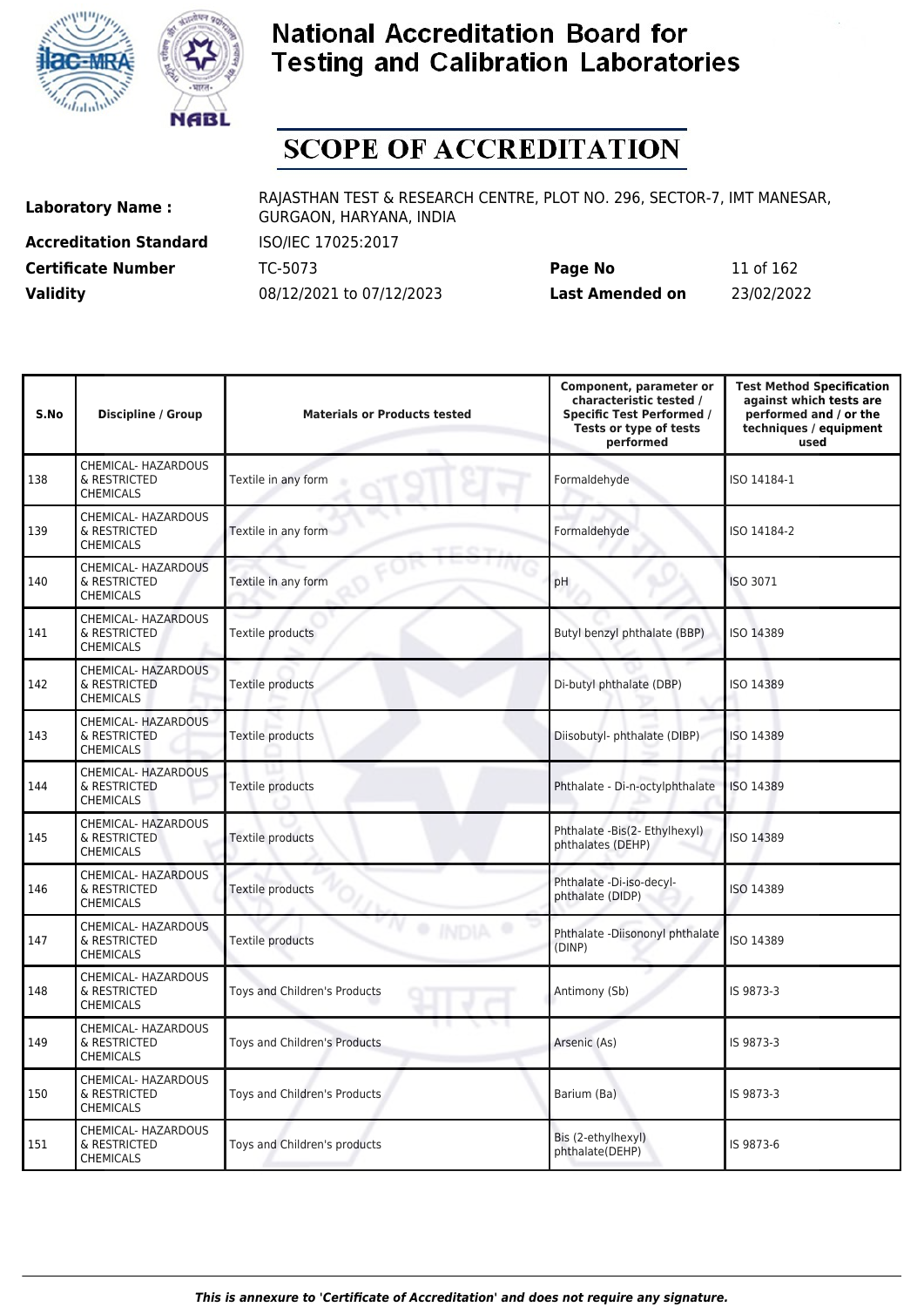



# **SCOPE OF ACCREDITATION**

**Accreditation Standard** ISO/IEC 17025:2017

**Laboratory Name :** RAJASTHAN TEST & RESEARCH CENTRE, PLOT NO. 296, SECTOR-7, IMT MANESAR, GURGAON, HARYANA, INDIA

**Certificate Number** TC-5073 **Page No** 12 of 162 **Validity** 08/12/2021 to 07/12/2023 **Last Amended on** 23/02/2022

| S.No | <b>Discipline / Group</b>                                      | <b>Materials or Products tested</b> | Component, parameter or<br>characteristic tested /<br><b>Specific Test Performed /</b><br>Tests or type of tests<br>performed | <b>Test Method Specification</b><br>against which tests are<br>performed and / or the<br>techniques / equipment<br>used |
|------|----------------------------------------------------------------|-------------------------------------|-------------------------------------------------------------------------------------------------------------------------------|-------------------------------------------------------------------------------------------------------------------------|
| 152  | CHEMICAL- HAZARDOUS<br>& RESTRICTED<br><b>CHEMICALS</b>        | Toys and Children's products        | Bis (2-ethylhexyl)<br>phthalate(DEHP)                                                                                         | IS 9873-9                                                                                                               |
| 153  | <b>CHEMICAL- HAZARDOUS</b><br>& RESTRICTED<br><b>CHEMICALS</b> | Toys and Children's products        | Butyl benzyl phthalate (BBP)                                                                                                  | IS 9873-6                                                                                                               |
| 154  | CHEMICAL- HAZARDOUS<br>& RESTRICTED<br><b>CHEMICALS</b>        | Toys and Children's products        | Butyl benzyl phthalate (BBP)                                                                                                  | IS 9873-9                                                                                                               |
| 155  | CHEMICAL- HAZARDOUS<br>& RESTRICTED<br><b>CHEMICALS</b>        | Toys and Children's Products        | Cadmium (Cd)                                                                                                                  | IS 9873-3                                                                                                               |
| 156  | CHEMICAL- HAZARDOUS<br>& RESTRICTED<br><b>CHEMICALS</b>        | Toys and Children's Products        | Chromium (Cr)                                                                                                                 | IS 9873-3                                                                                                               |
| 157  | CHEMICAL- HAZARDOUS<br>& RESTRICTED<br><b>CHEMICALS</b>        | Toys and Children's products        | Di-butyl phthalate (DBP)                                                                                                      | IS 9873-6                                                                                                               |
| 158  | CHEMICAL- HAZARDOUS<br>& RESTRICTED<br><b>CHEMICALS</b>        | Toys and Children's products        | Di-butyl phthalate (DBP)                                                                                                      | IS 9873-9                                                                                                               |
| 159  | <b>CHEMICAL- HAZARDOUS</b><br>& RESTRICTED<br><b>CHEMICALS</b> | Toys and Children's products        | Di-iso-decyl phthalate (DIDP)                                                                                                 | IS 9873-6                                                                                                               |
| 160  | CHEMICAL- HAZARDOUS<br>& RESTRICTED<br><b>CHEMICALS</b>        | Toys and Children's products        | Di-iso-decyl phthalate (DIDP)                                                                                                 | IS 9873-9                                                                                                               |
| 161  | CHEMICAL- HAZARDOUS<br>& RESTRICTED<br><b>CHEMICALS</b>        | Toys and Children's products        | Di-iso-nonyl phthalate (DINP)                                                                                                 | IS 9873-6                                                                                                               |
| 162  | CHEMICAL- HAZARDOUS<br>& RESTRICTED<br><b>CHEMICALS</b>        | Toys and Children's products        | Di-iso-nonyl phthalate (DINP)                                                                                                 | IS 9873-9                                                                                                               |
| 163  | CHEMICAL- HAZARDOUS<br>& RESTRICTED<br><b>CHEMICALS</b>        | Toys and Children's products        | Di-n-octyl phthalate (DNOP)                                                                                                   | IS 9873-6                                                                                                               |
| 164  | CHEMICAL- HAZARDOUS<br>& RESTRICTED<br><b>CHEMICALS</b>        | Toys and Children's products        | Di-n-octyl phthalate (DNOP)                                                                                                   | IS 9873-9                                                                                                               |
| 165  | CHEMICAL- HAZARDOUS<br>& RESTRICTED<br><b>CHEMICALS</b>        | Toys and Children's Products        | Lead (Pb)                                                                                                                     | IS 9873-3                                                                                                               |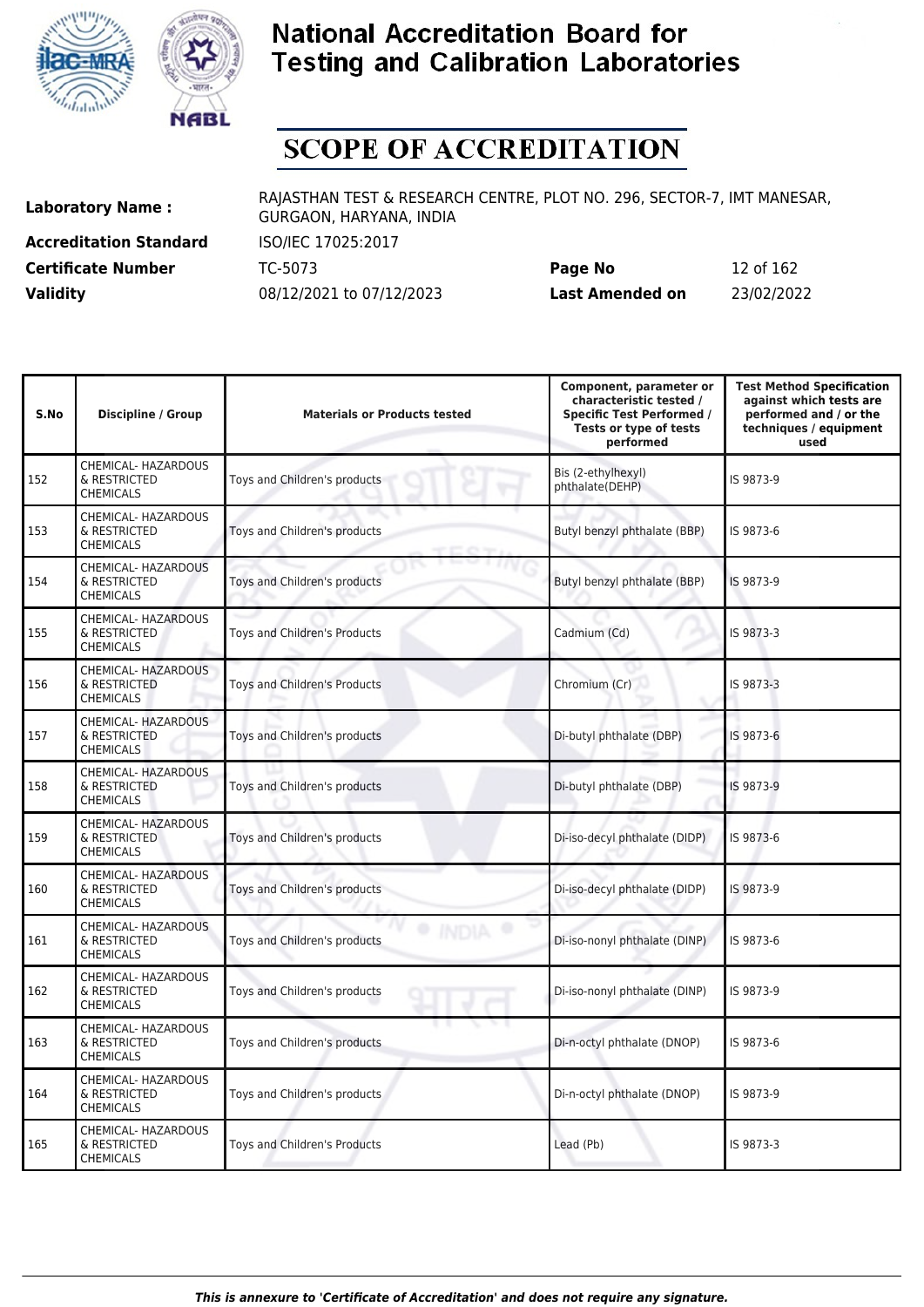



# **SCOPE OF ACCREDITATION**

**Accreditation Standard** ISO/IEC 17025:2017

**Laboratory Name :** RAJASTHAN TEST & RESEARCH CENTRE, PLOT NO. 296, SECTOR-7, IMT MANESAR, GURGAON, HARYANA, INDIA

**Certificate Number** TC-5073 **Page No** 13 of 162 **Validity** 08/12/2021 to 07/12/2023 **Last Amended on** 23/02/2022

| S.No | <b>Discipline / Group</b>                               | <b>Materials or Products tested</b>                                                                                                                   | Component, parameter or<br>characteristic tested /<br><b>Specific Test Performed /</b><br>Tests or type of tests<br>performed | <b>Test Method Specification</b><br>against which tests are<br>performed and / or the<br>techniques / equipment<br>used |
|------|---------------------------------------------------------|-------------------------------------------------------------------------------------------------------------------------------------------------------|-------------------------------------------------------------------------------------------------------------------------------|-------------------------------------------------------------------------------------------------------------------------|
| 166  | CHEMICAL- HAZARDOUS<br>& RESTRICTED<br><b>CHEMICALS</b> | Toys and Children's Products                                                                                                                          | Mercury (Hg)                                                                                                                  | IS 9873-3                                                                                                               |
| 167  | CHEMICAL- HAZARDOUS<br>& RESTRICTED<br><b>CHEMICALS</b> | Toys and Children's Products                                                                                                                          | Selenium (Se)                                                                                                                 | IS 9873-3                                                                                                               |
| 168  | CHEMICAL- HAZARDOUS<br>& RESTRICTED<br><b>CHEMICALS</b> | <b>Waste Water</b>                                                                                                                                    | <b>Biochemical Oxygen Demand</b>                                                                                              | APHA 5210 B 23 edition                                                                                                  |
| 169  | CHEMICAL- HAZARDOUS<br>& RESTRICTED<br><b>CHEMICALS</b> | Waste Water                                                                                                                                           | Chemical Oxygen Demand                                                                                                        | APHA 5220 B 23 edition                                                                                                  |
| 170  | CHEMICAL- HAZARDOUS<br>& RESTRICTED<br><b>CHEMICALS</b> | Waste water                                                                                                                                           | pH                                                                                                                            | APHA 4500 H-23                                                                                                          |
| 171  | CHEMICAL- HAZARDOUS<br>& RESTRICTED<br><b>CHEMICALS</b> | <b>Water and Wastewater</b>                                                                                                                           | Total suspended solid                                                                                                         | APHA 2540 D 23 edition                                                                                                  |
| 172  | CHEMICAL- METALS &<br><b>ALLOYS</b>                     | <b>Brasses</b>                                                                                                                                        | Copper                                                                                                                        | IS 3685                                                                                                                 |
| 173  | CHEMICAL- METALS &<br><b>ALLOYS</b>                     | Copper                                                                                                                                                | Copper                                                                                                                        | <b>IS 440</b>                                                                                                           |
| 174  | CHEMICAL- METALS &<br><b>ALLOYS</b>                     | Copper                                                                                                                                                | Oxygen                                                                                                                        | IS 440                                                                                                                  |
| 175  | CHEMICAL- METALS &<br><b>ALLOYS</b>                     | Copper alloys                                                                                                                                         | Copper                                                                                                                        | <b>ASTM E478-08</b>                                                                                                     |
| 176  | <b>CHEMICAL- METALS &amp;</b><br><b>ALLOYS</b>          | <sup>®</sup> INDIA<br>Copper alloys                                                                                                                   | Lead                                                                                                                          | <b>ASTM E478-08</b>                                                                                                     |
| 177  | <b>CHEMICAL- METALS &amp;</b><br><b>ALLOYS</b>          | Copper alloys                                                                                                                                         | Zinc                                                                                                                          | <b>ASTM E478-08</b>                                                                                                     |
| 178  | <b>ELECTRICAL- CABLES &amp;</b><br><b>WIRES</b>         | Electrical Cables for photovoltaic system                                                                                                             | Sheath resistance against acid<br>and alkaline solution                                                                       | <b>BS EN 50618</b>                                                                                                      |
| 179  | ELECTRICAL- CABLES &<br><b>WIRES</b>                    | Electrical Cables for photovoltaic system                                                                                                             | Sheath resistance against acid<br>and alkaline solution                                                                       | IEC 62930                                                                                                               |
| 180  | ELECTRICAL- CABLES &<br><b>WIRES</b>                    | 300/500 V fire resistant screened cables having low<br>emission of smoke and corrosive gases when affected by<br>fire: Multicore and multipair cables | <b>Conductor Resistance</b>                                                                                                   | BS 7629-1                                                                                                               |
| 181  | <b>ELECTRICAL- CABLES &amp;</b><br><b>WIRES</b>         | 300/500 V fire resistant screened cables having low<br>emission of smoke and corrosive gases when affected by<br>fire: Multicore and multipair cables | Halogen Acid Gas Evolution /<br>Corrosive & halogen acid gas                                                                  | BS 7629-1                                                                                                               |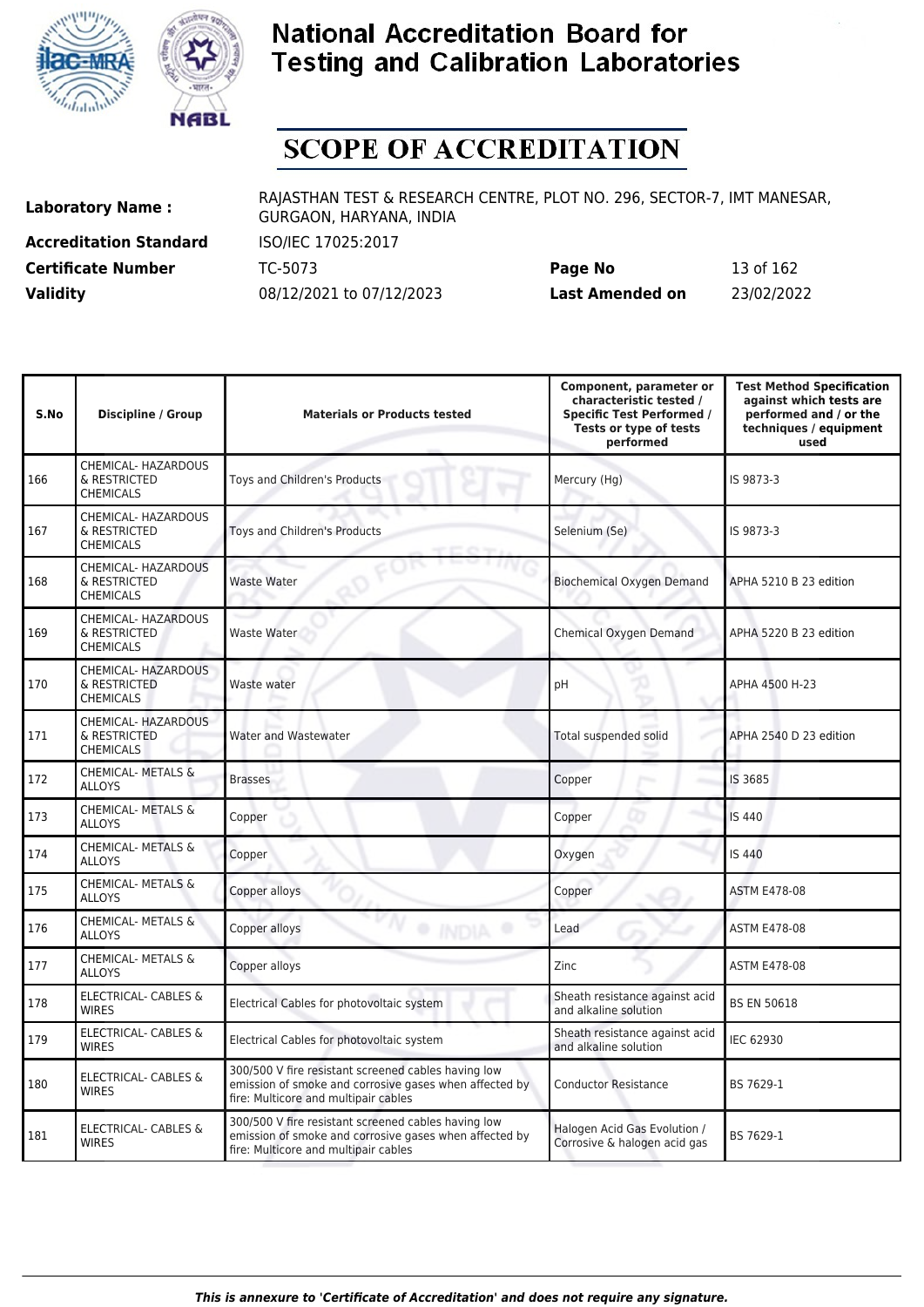



# **SCOPE OF ACCREDITATION**

**Accreditation Standard** ISO/IEC 17025:2017 **Certificate Number** TC-5073 **Validity** 08/12/2021 to 07/12/2023

| Page No                | 14 of 162  |
|------------------------|------------|
| <b>Last Amended on</b> | 23/02/2022 |

| S.No | <b>Discipline / Group</b>                       | <b>Materials or Products tested</b>                                                                                                                   | Component, parameter or<br>characteristic tested /<br><b>Specific Test Performed /</b><br>Tests or type of tests<br>performed | <b>Test Method Specification</b><br>against which tests are<br>performed and / or the<br>techniques / equipment<br>used |
|------|-------------------------------------------------|-------------------------------------------------------------------------------------------------------------------------------------------------------|-------------------------------------------------------------------------------------------------------------------------------|-------------------------------------------------------------------------------------------------------------------------|
| 182  | ELECTRICAL- CABLES &<br><b>WIRES</b>            | 300/500 V fire resistant screened cables having low<br>emission of smoke and corrosive gases when affected by<br>fire: Multicore and multipair cables | Resistance to fire alone<br>(Protocol C)                                                                                      | BS 7629-1                                                                                                               |
| 183  | <b>ELECTRICAL- CABLES &amp;</b><br><b>WIRES</b> | 300/500 V fire resistant screened cables having low<br>emission of smoke and corrosive gases when affected by<br>fire: Multicore and multipair cables | Resistance to fire to with water<br>(Protocol W)                                                                              | BS 7629-1                                                                                                               |
| 184  | <b>ELECTRICAL- CABLES &amp;</b><br><b>WIRES</b> | 300/500 V fire resistant screened cables having low<br>emission of smoke and corrosive gases when affected by<br>fire: Multicore and multipair cables | Resistance to fire with<br>mechanical shock (Protocol Z)                                                                      | BS 7629-1                                                                                                               |
| 185  | ELECTRICAL- CABLES &<br><b>WIRES</b>            | 300/500 V fire resistant screened cables having low<br>emission of smoke and corrosive gases when affected by<br>fire: Multicore and multipair cables | Resistance to fire with<br>mechanical shock and water<br>spray (Classification PH15,<br>PH30, PH60, PH90, PH120)              | BS 7629-1                                                                                                               |
| 186  | <b>ELECTRICAL- CABLES &amp;</b><br><b>WIRES</b> | 300/500 V fire resistant screened cables having low<br>emission of smoke and corrosive gases when affected by<br>fire: Multicore and multipair cables | Smoke Density under Fire<br>Conditions                                                                                        | BS 7629-1                                                                                                               |
| 187  | ELECTRICAL- CABLES &<br><b>WIRES</b>            | 300/500 V fire resistant screened cables having low<br>emission of smoke and corrosive gases when affected by<br>fire: Multicore and multipair cables | Test under Fire Conditions /<br>Flammability Test                                                                             | BS 7629-1                                                                                                               |
| 188  | <b>ELECTRICAL- CABLES &amp;</b><br><b>WIRES</b> | Aerial Bunched Cables for working voltages upto and<br>including 1100V                                                                                | Ageing in Air Oven                                                                                                            | IS 14255                                                                                                                |
| 189  | ELECTRICAL- CABLES &<br><b>WIRES</b>            | Aerial Bunched Cables for working voltages upto and<br>including 1100V                                                                                | <b>Bending Test</b>                                                                                                           | IS 14255                                                                                                                |
| 190  | ELECTRICAL- CABLES &<br><b>WIRES</b>            | Aerial Bunched Cables for working voltages upto and<br>including 1100V                                                                                | Breaking load on Messenger<br>Conductor                                                                                       | IS 14255                                                                                                                |
| 191  | <b>ELECTRICAL- CABLES &amp;</b><br><b>WIRES</b> | Aerial Bunched Cables for working voltages upto and<br>including 1100V                                                                                | <b>Carbon Content Test</b>                                                                                                    | IS 14255                                                                                                                |
| 192  | ELECTRICAL- CABLES &<br><b>WIRES</b>            | Aerial Bunched Cables for working voltages upto and<br>including 1100V                                                                                | <b>Conductor Resistance</b>                                                                                                   | IS 14255                                                                                                                |
| 193  | ELECTRICAL- CABLES &<br><b>WIRES</b>            | Aerial Bunched Cables for working voltages upto and<br>including 1100V                                                                                | Elongation on Messenger<br>Conductor                                                                                          | IS 14255                                                                                                                |
| 194  | ELECTRICAL- CABLES &<br><b>WIRES</b>            | Aerial Bunched Cables for working voltages upto and<br>including 1100V                                                                                | High Voltage test at room<br>temperature                                                                                      | IS 14255                                                                                                                |
| 195  | ELECTRICAL- CABLES &<br><b>WIRES</b>            | Aerial Bunched Cables for working voltages upto and<br>including 1100V                                                                                | <b>Hot Set Test</b>                                                                                                           | IS 14255                                                                                                                |
| 196  | <b>ELECTRICAL- CABLES &amp;</b><br><b>WIRES</b> | Aerial Bunched Cables for working voltages upto and<br>including 1100V                                                                                | <b>Insulation Resistance</b>                                                                                                  | IS 14255                                                                                                                |
| 197  | <b>ELECTRICAL- CABLES &amp;</b><br><b>WIRES</b> | Aerial Bunched Cables for working voltages upto and<br>including 1100V                                                                                | Shrinkage Test                                                                                                                | IS 14255                                                                                                                |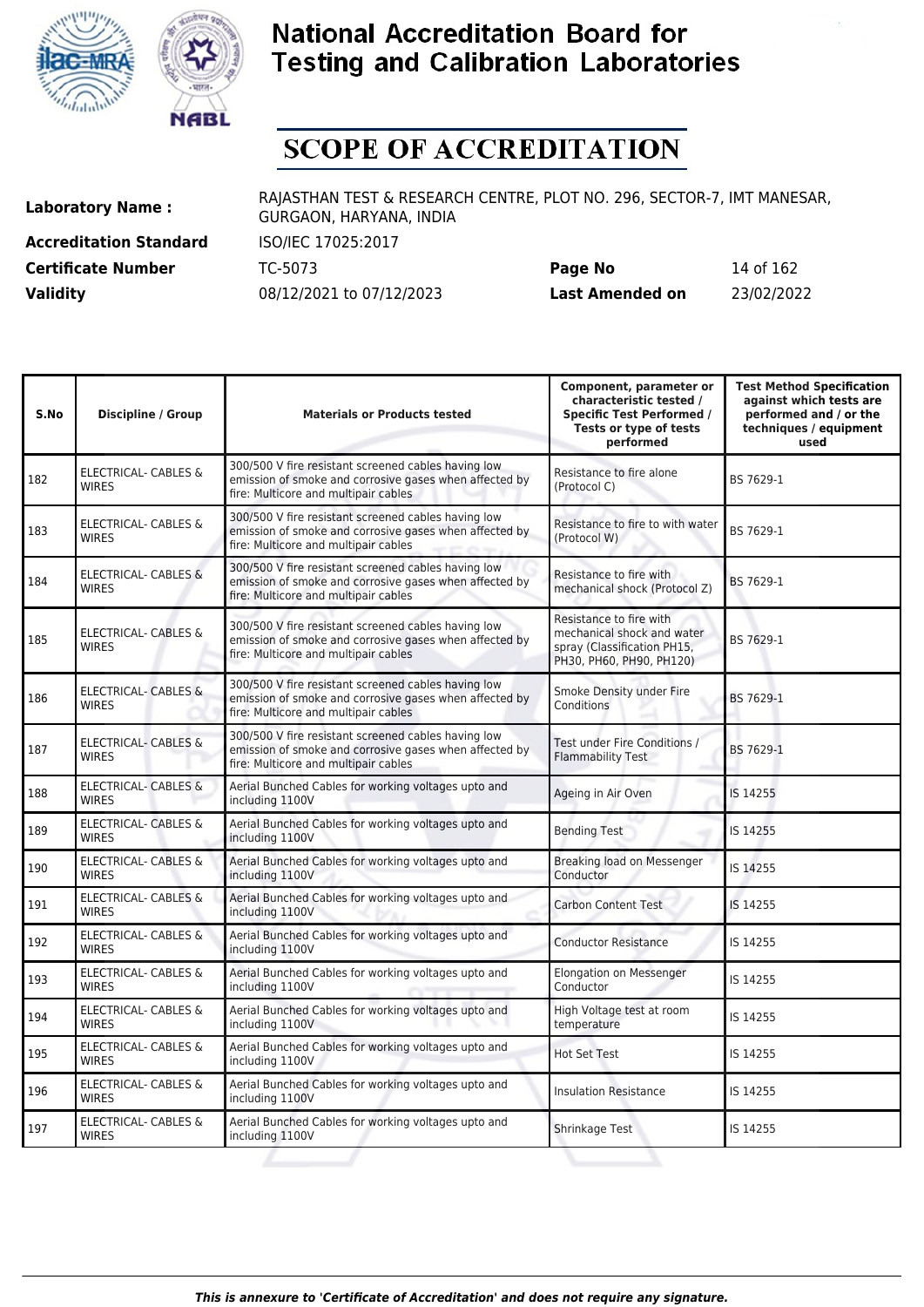



# **SCOPE OF ACCREDITATION**

**Accreditation Standard** ISO/IEC 17025:2017

**Laboratory Name :** RAJASTHAN TEST & RESEARCH CENTRE, PLOT NO. 296, SECTOR-7, IMT MANESAR, GURGAON, HARYANA, INDIA

**Certificate Number** TC-5073 **Page No** 15 of 162 **Validity** 08/12/2021 to 07/12/2023 **Last Amended on** 23/02/2022

| S.No | <b>Discipline / Group</b>                       | <b>Materials or Products tested</b>                                                                                                 | Component, parameter or<br>characteristic tested /<br><b>Specific Test Performed /</b><br>Tests or type of tests<br>performed | <b>Test Method Specification</b><br>against which tests are<br>performed and / or the<br>techniques / equipment<br>used |
|------|-------------------------------------------------|-------------------------------------------------------------------------------------------------------------------------------------|-------------------------------------------------------------------------------------------------------------------------------|-------------------------------------------------------------------------------------------------------------------------|
| 198  | <b>ELECTRICAL- CABLES &amp;</b><br><b>WIRES</b> | Aerial Bunched Cables for working voltages upto and<br>including 1100V                                                              | Tensile strength and<br>elongation at break on<br>Insulation and Sheath                                                       | IS 14255                                                                                                                |
| 199  | ELECTRICAL- CABLES &<br><b>WIRES</b>            | Aerial Bunched Cables for working voltages upto and<br>including 1100V                                                              | Tensile Strength for Aluminium<br>Wires                                                                                       | IS 14255                                                                                                                |
| 200  | ELECTRICAL- CABLES &<br><b>WIRES</b>            | Aerial Bunched Cables for working voltages upto and<br>including 1100V                                                              | Test for eccentricity and<br>Thickness of insulation and<br>sheath / Overall Dimensions                                       | IS 14255                                                                                                                |
| 201  | ELECTRICAL- CABLES &<br><b>WIRES</b>            | Aerial Bunched Cables for working voltages upto and<br>including 1100V                                                              | <b>Vicat Softening Point</b>                                                                                                  | IS 14255                                                                                                                |
| 202  | ELECTRICAL- CABLES &<br><b>WIRES</b>            | Aerial Bunched Cables for working voltages upto and<br>including 1100V                                                              | <b>Water Absorption Test</b><br>(Gravimetric)                                                                                 | IS 14255                                                                                                                |
| 203  | ELECTRICAL- CABLES &<br><b>WIRES</b>            | Aerial Bunched Cables for working voltages upto and<br>including 1100V                                                              | <b>Wrapping Test for Aluminium</b><br>Wires                                                                                   | IS 14255                                                                                                                |
| 204  | <b>ELECTRICAL- CABLES &amp;</b><br><b>WIRES</b> | Aerial Bundled Conductors - Performance of Supporting<br><b>Cores under Mechanical and Thermal Stresses</b>                         | Performance of Supporting<br>Cores                                                                                            | <b>SANS 6100</b>                                                                                                        |
| 205  | <b>ELECTRICAL- CABLES &amp;</b><br><b>WIRES</b> | Aluminium Conductors - Galvanized Steel - Reinforced for<br>extra high voltage (400 kV & above)                                     | Breaking load of Individual<br>wires                                                                                          | IS 398 (Part 5)                                                                                                         |
| 206  | ELECTRICAL- CABLES &<br><b>WIRES</b>            | Aluminium Conductors - Galvanized Steel - Reinforced for<br>extra high voltage (400 kV & above)                                     | Diameter of Aluminium, Steel<br>wires & Stranded Conductor                                                                    | IS 398 (Part 5)                                                                                                         |
| 207  | ELECTRICAL- CABLES &<br><b>WIRES</b>            | Aluminium Conductors - Galvanized Steel - Reinforced for<br>extra high voltage (400 kV & above)                                     | Ductility test (Torsion test and<br>Elongation test)                                                                          | IS 398 (Part 5)                                                                                                         |
| 208  | <b>ELECTRICAL- CABLES &amp;</b><br><b>WIRES</b> | Aluminium Conductors - Galvanized Steel - Reinforced for<br>extra high voltage (400 kV & above)                                     | Galvanizing Test on steel wire<br>(Uniformity of Zinc Coating &<br>Weight of Zinc Coating)                                    | IS 398 (Part 5                                                                                                          |
| 209  | <b>ELECTRICAL- CABLES &amp;</b><br><b>WIRES</b> | Aluminium Conductors - Galvanized Steel - Reinforced for<br>extra high voltage (400 kV & above)                                     | Lay Ratio                                                                                                                     | IS 398 (part 5)                                                                                                         |
| 210  | ELECTRICAL- CABLES &<br><b>WIRES</b>            | Aluminium Conductors - Galvanized Steel - Reinforced for<br>extra high voltage (400 kV & above)                                     | Resistance test of Aluminium<br>wires                                                                                         | IS 398 (Part 5)                                                                                                         |
| 211  | ELECTRICAL- CABLES &<br><b>WIRES</b>            | Aluminium Conductors - Galvanized Steel - Reinforced for<br>extra high voltage (400 kV & above)                                     | <b>Surface Condition Test</b>                                                                                                 | IS 398 (Part 5)                                                                                                         |
| 212  | <b>ELECTRICAL- CABLES &amp;</b><br><b>WIRES</b> | Aluminium Conductors - Galvanized Steel - Reinforced for<br>extra high voltage (400 kV & above)                                     | Wrapping test for Aluminum &<br><b>Aluminized Wires</b>                                                                       | IS 398 (Part 5)                                                                                                         |
| 213  | ELECTRICAL- CABLES &<br><b>WIRES</b>            | Aluminium Conductors for overhead transmission purpose<br>(Aluminium Alloy Stranded Conductors) [Al. - Magnesium -<br>Silicon Type] | Diameter of Aluminium, Steel<br>wires & Stranded Conductor                                                                    | IS 398 (Part 4)                                                                                                         |
| 214  | <b>ELECTRICAL- CABLES &amp;</b><br><b>WIRES</b> | Aluminium Conductors for overhead transmission purpose<br>(Aluminium Alloy Stranded Conductors) [Al. - Magnesium -<br>Silicon Type] | <b>Elongation Test</b>                                                                                                        | IS 398 (Part 4)                                                                                                         |
|      |                                                 |                                                                                                                                     |                                                                                                                               |                                                                                                                         |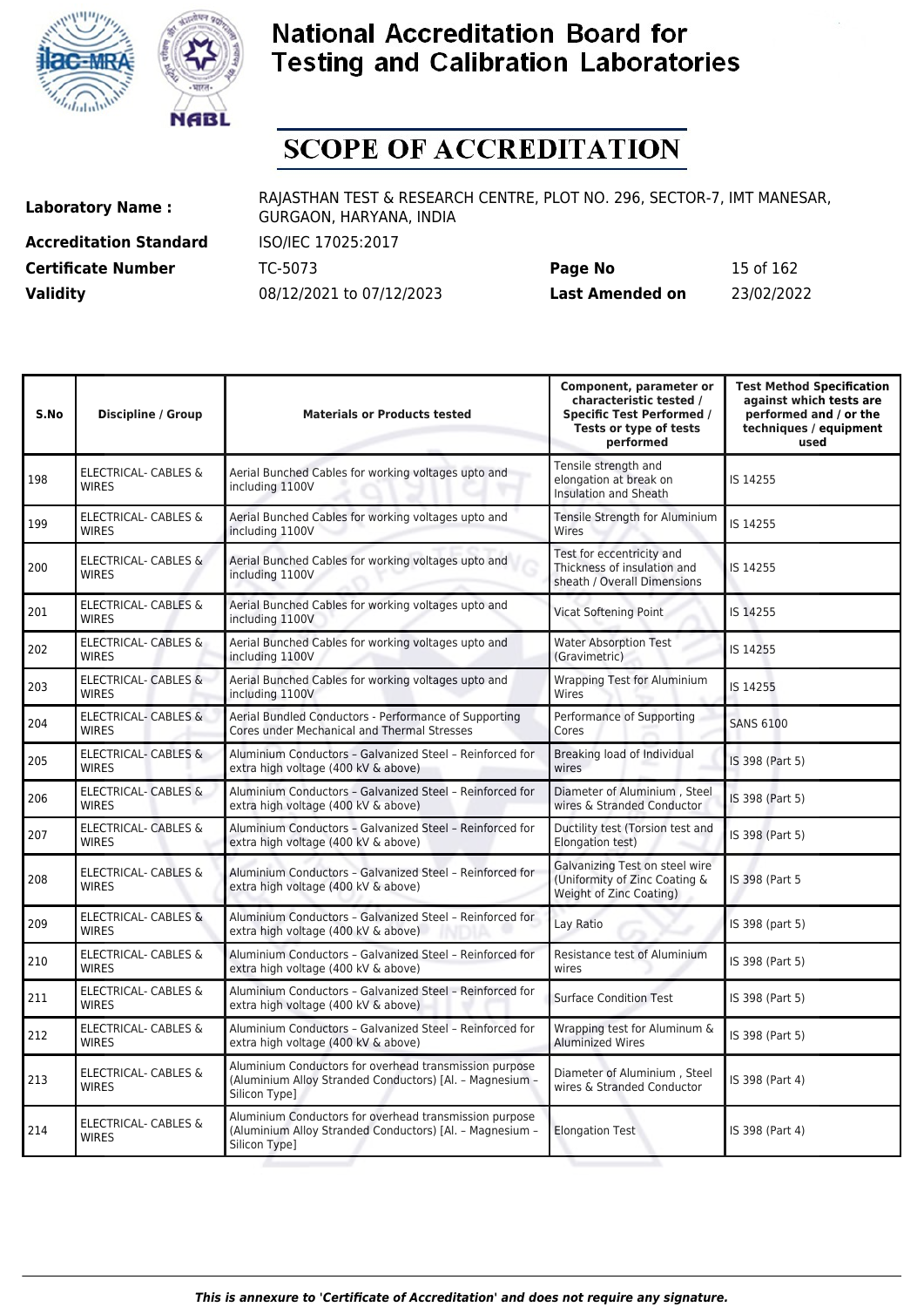



# **SCOPE OF ACCREDITATION**

**Accreditation Standard** ISO/IEC 17025:2017

**Laboratory Name :** RAJASTHAN TEST & RESEARCH CENTRE, PLOT NO. 296, SECTOR-7, IMT MANESAR, GURGAON, HARYANA, INDIA

**Certificate Number** TC-5073 **Page No** 16 of 162 **Validity** 08/12/2021 to 07/12/2023 **Last Amended on** 23/02/2022

| S.No | <b>Discipline / Group</b>                       | <b>Materials or Products tested</b>                                                                                                 | Component, parameter or<br>characteristic tested /<br><b>Specific Test Performed /</b><br>Tests or type of tests<br>performed | <b>Test Method Specification</b><br>against which tests are<br>performed and / or the<br>techniques / equipment<br>used |
|------|-------------------------------------------------|-------------------------------------------------------------------------------------------------------------------------------------|-------------------------------------------------------------------------------------------------------------------------------|-------------------------------------------------------------------------------------------------------------------------|
| 215  | <b>ELECTRICAL- CABLES &amp;</b><br><b>WIRES</b> | Aluminium Conductors for overhead transmission purpose<br>(Aluminium Alloy Stranded Conductors) [Al. - Magnesium -<br>Silicon Type] | Resistance test of Aluminium<br>wires                                                                                         | IS 398 (Part 4)                                                                                                         |
| 216  | ELECTRICAL- CABLES &<br><b>WIRES</b>            | Aluminium Conductors for overhead transmission purpose<br>(Aluminium Conductors, Aluminized Steel Reinforced)                       | Breaking load of Individual<br>wires                                                                                          | IS 398 (Part 3)                                                                                                         |
| 217  | ELECTRICAL- CABLES &<br><b>WIRES</b>            | Aluminium Conductors for overhead transmission purpose<br>(Aluminium Conductors, Aluminized Steel Reinforced)                       | Breaking load of Individual<br>wires                                                                                          | IS 398 (Part 4)                                                                                                         |
| 218  | ELECTRICAL- CABLES &<br><b>WIRES</b>            | Aluminium Conductors for overhead transmission purpose<br>(Aluminium Conductors, Aluminized Steel Reinforced)                       | Diameter of Aluminium, Steel<br>wires & Stranded Conductor                                                                    | IS 398 (Part 3)                                                                                                         |
| 219  | ELECTRICAL- CABLES &<br><b>WIRES</b>            | Aluminium Conductors for overhead transmission purpose<br>(Aluminium Conductors, Aluminized Steel Reinforced)                       | Ductility test (Torsion test and<br><b>Elongation test</b>                                                                    | IS 398 (Part 3)                                                                                                         |
| 220  | ELECTRICAL- CABLES &<br><b>WIRES</b>            | Aluminium Conductors for overhead transmission purpose<br>(Aluminium Conductors, Aluminized Steel Reinforced)                       | Lay Ratio                                                                                                                     | IS 398 (Part 3)                                                                                                         |
| 221  | <b>ELECTRICAL- CABLES &amp;</b><br><b>WIRES</b> | Aluminium Conductors for overhead transmission purpose<br>(Aluminium Conductors, Aluminized Steel Reinforced)                       | Resistance test of Aluminium<br>wires                                                                                         | IS 398 (Part 3)                                                                                                         |
| 222  | ELECTRICAL- CABLES &<br><b>WIRES</b>            | Aluminium Conductors for overhead transmission purpose<br>(Aluminium Conductors, Aluminized Steel Reinforced)                       | Wrapping test for Aluminized<br>Wires                                                                                         | IS 398 (Part 3)                                                                                                         |
| 223  | <b>ELECTRICAL- CABLES &amp;</b><br><b>WIRES</b> | Aluminium Conductors for overhead transmission purpose<br>(Aluminium Conductors, Aluminized Steel Reinforced)                       | Wrapping test for Aluminum<br>Wires                                                                                           | IS 398 (Part 3)                                                                                                         |
| 224  | <b>ELECTRICAL- CABLES &amp;</b><br><b>WIRES</b> | Aluminium Conductors for Overhead Transmission Purposes                                                                             | Breaking load of Individual<br>wires                                                                                          | IS 398 (Part 1)                                                                                                         |
| 225  | <b>ELECTRICAL- CABLES &amp;</b><br><b>WIRES</b> | Aluminium Conductors for Overhead Transmission Purposes                                                                             | Diameter of Aluminium wires                                                                                                   | IS 398 (Part 1)                                                                                                         |
| 226  | ELECTRICAL- CABLES &<br><b>WIRES</b>            | Aluminium Conductors for Overhead Transmission Purposes                                                                             | Lay Ratio                                                                                                                     | IS 398 (Part 1)                                                                                                         |
| 227  | ELECTRICAL- CABLES &<br><b>WIRES</b>            | Aluminium Conductors for Overhead Transmission Purposes                                                                             | Resistance test of Aluminium<br>wires                                                                                         | IS 398 (Part 1)                                                                                                         |
| 228  | ELECTRICAL- CABLES &<br><b>WIRES</b>            | Aluminium Conductors for Overhead Transmission Purposes                                                                             | Wrapping test for Aluminum<br>wires                                                                                           | IS 398 (Part 1)                                                                                                         |
| 229  | ELECTRICAL- CABLES &<br><b>WIRES</b>            | Aluminium Conductors for Overhead Transmission Purposes<br>- Aluminium Conductors, galvanized steel-reinforce                       | Resistance test of Aluminium<br>wires                                                                                         | IS 398 (Part 2)                                                                                                         |
| 230  | ELECTRICAL- CABLES &<br><b>WIRES</b>            | Aluminium Conductors for Overhead Transmission Purposes<br>- Aluminium Conductors, galvanized steel-reinforced                      | Breaking load of Individual<br>wires                                                                                          | IS 398 (Part 2)                                                                                                         |
| 231  | ELECTRICAL- CABLES &<br><b>WIRES</b>            | Aluminium Conductors for Overhead Transmission Purposes<br>- Aluminium Conductors, galvanized steel-reinforced                      | Diameter of Aluminium & Steel<br>wires                                                                                        | IS 398 (Part 2)                                                                                                         |
| 232  | ELECTRICAL- CABLES &<br><b>WIRES</b>            | Aluminium Conductors for Overhead Transmission Purposes<br>- Aluminium Conductors, galvanized steel-reinforced                      | Ductility test (Torsion test and<br>Elongation test)                                                                          | IS 398 (Part 2)                                                                                                         |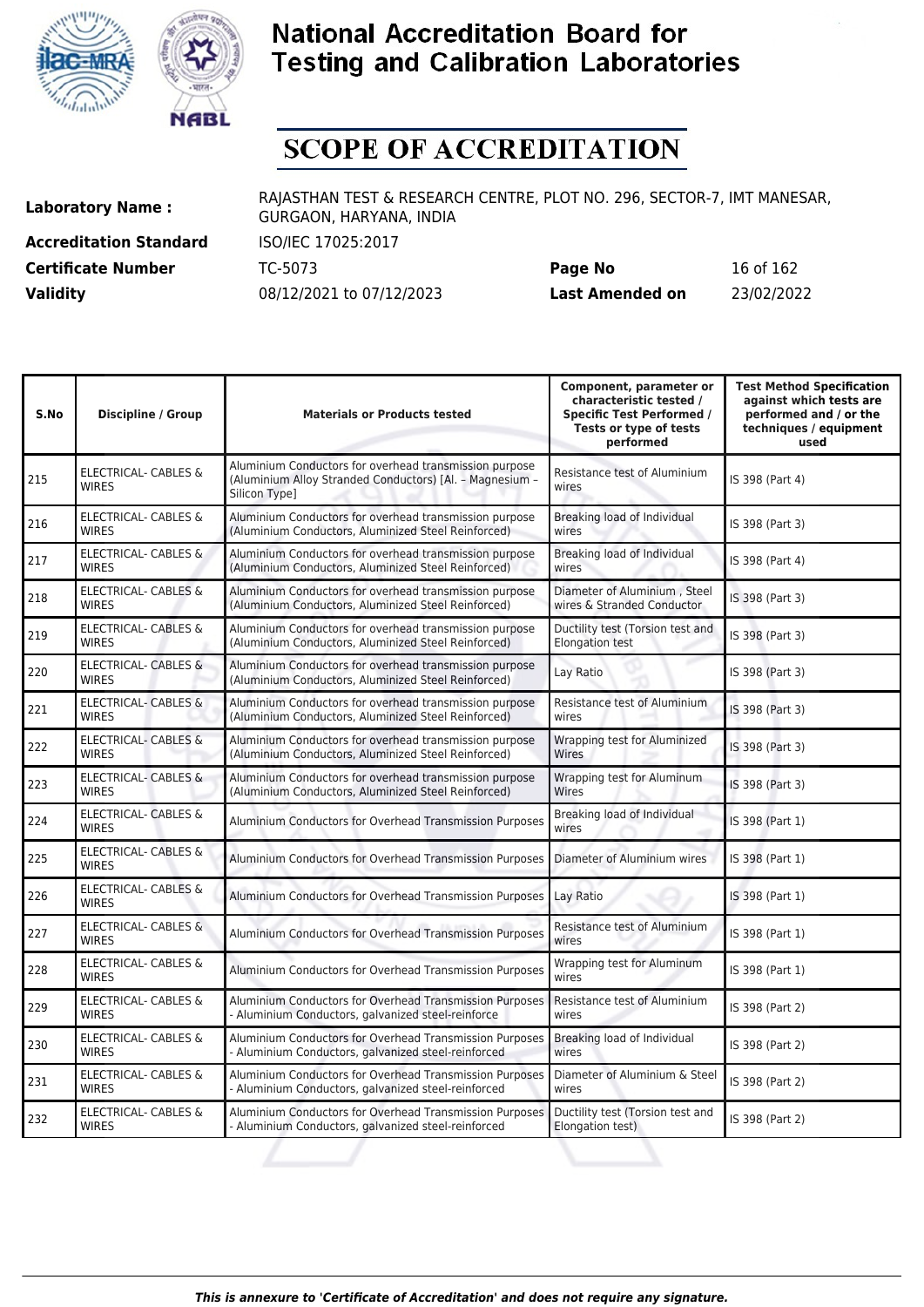



# **SCOPE OF ACCREDITATION**

**Accreditation Standard** ISO/IEC 17025:2017

**Laboratory Name :** RAJASTHAN TEST & RESEARCH CENTRE, PLOT NO. 296, SECTOR-7, IMT MANESAR, GURGAON, HARYANA, INDIA

**Certificate Number** TC-5073 **Page No** 17 of 162 **Validity** 08/12/2021 to 07/12/2023 **Last Amended on** 23/02/2022

| <b>Discipline / Group</b>                       | <b>Materials or Products tested</b>                                                                            | Component, parameter or<br>characteristic tested /<br><b>Specific Test Performed /</b><br>Tests or type of tests<br>performed | <b>Test Method Specification</b><br>against which tests are<br>performed and / or the<br>techniques / equipment<br>used |
|-------------------------------------------------|----------------------------------------------------------------------------------------------------------------|-------------------------------------------------------------------------------------------------------------------------------|-------------------------------------------------------------------------------------------------------------------------|
| <b>ELECTRICAL- CABLES &amp;</b><br><b>WIRES</b> | Aluminium Conductors for Overhead Transmission Purposes<br>- Aluminium Conductors, galvanized steel-reinforced | Galvanizing Test on steel wire<br>(Uniformity of Zinc Coating &<br>Weight of Zinc Coating)                                    | IS 398 (Part 2)                                                                                                         |
| <b>ELECTRICAL- CABLES &amp;</b><br><b>WIRES</b> | Aluminium Conductors for Overhead Transmission Purposes<br>- Aluminium Conductors, galvanized steel-reinforced | Lay ratio                                                                                                                     | IS 398 (Part 2)                                                                                                         |
| ELECTRICAL- CABLES &<br><b>WIRES</b>            | Aluminium Conductors for Overhead Transmission Purposes<br>- Aluminium Conductors, galvanized steel-reinforced | Wrapping test for Aluminum<br>wires                                                                                           | IS 398 (Part 2)                                                                                                         |
| ELECTRICAL- CABLES &<br><b>WIRES</b>            | Armoured Cables with Thermosetting Insulation for rated<br>voltages from 3.8/6.6 kV to 19/33 kV                | Ageing in Air Oven                                                                                                            | BS 6622                                                                                                                 |
| ELECTRICAL- CABLES &<br><b>WIRES</b>            | Armoured Cables with Thermosetting Insulation for rated<br>voltages from 3.8/6.6 kV to 19/33 kV                | <b>Bending Test</b>                                                                                                           | BS 6622                                                                                                                 |
| <b>ELECTRICAL- CABLES &amp;</b><br><b>WIRES</b> | Armoured Cables with Thermosetting Insulation for rated<br>voltages from 3.8/6.6 kV to 19/33 kV                | Cold Impact Test                                                                                                              | BS 6622                                                                                                                 |
| <b>ELECTRICAL- CABLES &amp;</b><br><b>WIRES</b> | Armoured Cables with Thermosetting Insulation for rated<br>voltages from 3.8/6.6 kV to 19/33 kV                | Compatibility Test                                                                                                            | BS 6622                                                                                                                 |
| <b>ELECTRICAL- CABLES &amp;</b><br><b>WIRES</b> | Armoured Cables with Thermosetting Insulation for rated<br>voltages from 3.8/6.6 kV to 19/33 kV                | <b>Conductor Resistance</b>                                                                                                   | BS 6622                                                                                                                 |
| <b>ELECTRICAL- CABLES &amp;</b><br><b>WIRES</b> | Armoured Cables with Thermosetting Insulation for rated<br>voltages from 3.8/6.6 kV to 19/33 kV                | Dielectric Power Factor Test as<br>a function of voltage                                                                      | BS 6622                                                                                                                 |
| <b>ELECTRICAL- CABLES &amp;</b><br><b>WIRFS</b> | Armoured Cables with Thermosetting Insulation for rated<br>voltages from 3.8/6.6 kV to 19/33 kV                | <b>Elongation Test at Low</b><br>Temperature                                                                                  | <b>BS 6622</b>                                                                                                          |
| <b>ELECTRICAL- CABLES &amp;</b><br><b>WIRES</b> | Armoured Cables with Thermosetting Insulation for rated<br>voltages from 3.8/6.6 kV to 19/33 kV                | <b>Heat Cycle Test</b>                                                                                                        | BS 6622                                                                                                                 |
| <b>ELECTRICAL- CABLES &amp;</b><br><b>WIRES</b> | Armoured Cables with Thermosetting Insulation for rated<br>voltages from 3.8/6.6 kV to 19/33 kV                | <b>Heat Shock Test</b>                                                                                                        | BS 6622                                                                                                                 |
| <b>ELECTRICAL- CABLES &amp;</b><br><b>WIRES</b> | Armoured Cables with Thermosetting Insulation for rated<br>voltages from 3.8/6.6 kV to 19/33 kV                |                                                                                                                               | BS 6622                                                                                                                 |
| <b>ELECTRICAL- CABLES &amp;</b><br><b>WIRES</b> | Armoured Cables with Thermosetting Insulation for rated<br>voltages from 3.8/6.6 kV to 19/33 kV                | High Voltage test at room<br>temperature                                                                                      | BS 6622                                                                                                                 |
| ELECTRICAL- CABLES &<br><b>WIRES</b>            | Armoured Cables with Thermosetting Insulation for rated<br>voltages from 3.8/6.6 kV to 19/33 kV                | Hot deformation test / Pressure<br>Test at High Temperature                                                                   | BS 6622                                                                                                                 |
| <b>ELECTRICAL- CABLES &amp;</b><br><b>WIRES</b> | Armoured Cables with Thermosetting Insulation for rated<br>voltages from 3.8/6.6 kV to 19/33 kV                | <b>Hot Set Test</b>                                                                                                           | BS 6622                                                                                                                 |
| ELECTRICAL- CABLES &<br><b>WIRES</b>            | Armoured Cables with Thermosetting Insulation for rated<br>voltages from 3.8/6.6 kV to 19/33 kV                | Impulse Withstand Test                                                                                                        | BS 6622                                                                                                                 |
| ELECTRICAL- CABLES &<br><b>WIRES</b>            | Armoured Cables with Thermosetting Insulation for rated<br>voltages from 3.8/6.6 kV to 19/33 kV                | Loss of Mass                                                                                                                  | BS 6622                                                                                                                 |
|                                                 |                                                                                                                |                                                                                                                               | High Voltage Test (4 Hour Test)                                                                                         |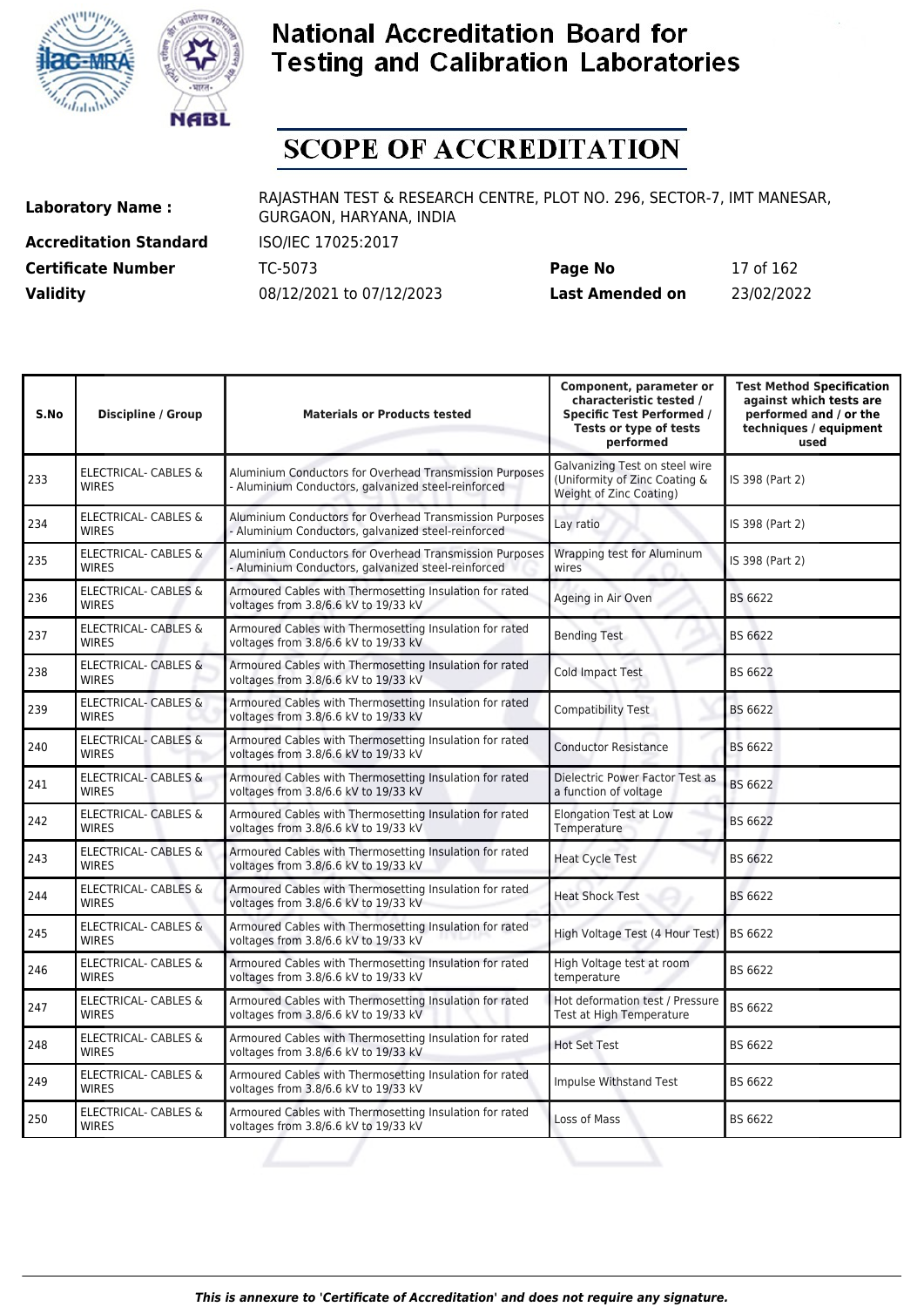



# **SCOPE OF ACCREDITATION**

**Accreditation Standard** ISO/IEC 17025:2017 **Certificate Number** TC-5073

| <b>Certificate Number</b> | TC-5073                  | Page No         | 18 of 162  |
|---------------------------|--------------------------|-----------------|------------|
| <b>Validity</b>           | 08/12/2021 to 07/12/2023 | Last Amended on | 23/02/2022 |

| S.No | <b>Discipline / Group</b>                       | <b>Materials or Products tested</b>                                                                                        | Component, parameter or<br>characteristic tested /<br><b>Specific Test Performed /</b><br>Tests or type of tests<br>performed | <b>Test Method Specification</b><br>against which tests are<br>performed and / or the<br>techniques / equipment<br>used |
|------|-------------------------------------------------|----------------------------------------------------------------------------------------------------------------------------|-------------------------------------------------------------------------------------------------------------------------------|-------------------------------------------------------------------------------------------------------------------------|
| 251  | <b>ELECTRICAL- CABLES &amp;</b><br><b>WIRFS</b> | Armoured Cables with Thermosetting Insulation for rated<br>voltages from 3.8/6.6 kV to 19/33 kV                            | Partial Discharge Test                                                                                                        | BS 6622                                                                                                                 |
| 252  | <b>ELECTRICAL- CABLES &amp;</b><br><b>WIRES</b> | Armoured Cables with Thermosetting Insulation for rated<br>voltages from 3.8/6.6 kV to 19/33 kV                            | Power Factor Test as a function<br>of temperature                                                                             | BS 6622                                                                                                                 |
| 253  | ELECTRICAL- CABLES &<br><b>WIRES</b>            | Armoured Cables with Thermosetting Insulation for rated<br>voltages from 3.8/6.6 kV to 19/33 kV                            | Tensile strength and<br>elongation at break on<br>Insulation and Sheath                                                       | BS 6622                                                                                                                 |
| 254  | <b>ELECTRICAL- CABLES &amp;</b><br><b>WIRES</b> | Armoured Cables with Thermosetting Insulation for rated<br>voltages from 3.8/6.6 kV to 19/33 kV                            | Test for eccentricity and<br>Thickness of insulation and<br>sheath / Overall Dimensions                                       | BS 6622                                                                                                                 |
| 255  | <b>ELECTRICAL- CABLES &amp;</b><br><b>WIRES</b> | Armoured Cables with Thermosetting Insulation for rated<br>voltages from 3.8/6.6 kV to 19/33 kV                            | Test on extruded semi<br>conducting screens-Volume<br>Resistivity                                                             | BS 6622                                                                                                                 |
| 256  | <b>ELECTRICAL- CABLES &amp;</b><br><b>WIRES</b> | Armoured Cables with Thermosetting Insulation for rated<br>voltages from 3.8/6.6 kV to 19/33 kV                            | <b>Water Absorption Test</b><br>(Gravimetric)                                                                                 | BS 6622                                                                                                                 |
| 257  | <b>ELECTRICAL- CABLES &amp;</b><br><b>WIRES</b> | Armoured Cables with Thermosetting Insulation having low<br>emission of smoke and corrosive gases when affected by<br>fire | Ageing in Air Oven                                                                                                            | <b>BS 7835</b>                                                                                                          |
| 258  | <b>ELECTRICAL- CABLES &amp;</b><br><b>WIRES</b> | Armoured Cables with Thermosetting Insulation having low<br>emission of smoke and corrosive gases when affected by<br>fire | <b>Bending Test</b>                                                                                                           | <b>BS 7835</b>                                                                                                          |
| 259  | ELECTRICAL- CABLES &<br><b>WIRES</b>            | Armoured Cables with Thermosetting Insulation having low<br>emission of smoke and corrosive gases when affected by<br>fire | Bending Test at low<br><b>Temperature</b>                                                                                     | <b>BS 7835</b>                                                                                                          |
| 260  | <b>ELECTRICAL- CABLES &amp;</b><br><b>WIRES</b> | Armoured Cables with Thermosetting Insulation having low<br>emission of smoke and corrosive gases when affected by<br>fire | Cold Impact Test                                                                                                              | <b>BS 7835</b>                                                                                                          |
| 261  | ELECTRICAL- CABLES &<br><b>WIRES</b>            | Armoured Cables with Thermosetting Insulation having low<br>emission of smoke and corrosive gases when affected by<br>fire | <b>Conductor Resistance</b>                                                                                                   | <b>BS 7835</b>                                                                                                          |
| 262  | <b>ELECTRICAL- CABLES &amp;</b><br><b>WIRES</b> | Armoured Cables with Thermosetting Insulation having low<br>emission of smoke and corrosive gases when affected by<br>fire | Dielectric Power Factor Test as<br>a function of voltage                                                                      | <b>BS 7835</b>                                                                                                          |
| 263  | <b>ELECTRICAL- CABLES &amp;</b><br><b>WIRES</b> | Armoured Cables with Thermosetting Insulation having low<br>emission of smoke and corrosive gases when affected by<br>fire | Dimension for Armouring<br>Material                                                                                           | <b>BS 7835</b>                                                                                                          |
| 264  | <b>ELECTRICAL- CABLES &amp;</b><br><b>WIRES</b> | Armoured Cables with Thermosetting Insulation having low<br>emission of smoke and corrosive gases when affected by<br>fire | <b>Elongation Test at Low</b><br>Temperature                                                                                  | <b>BS 7835</b>                                                                                                          |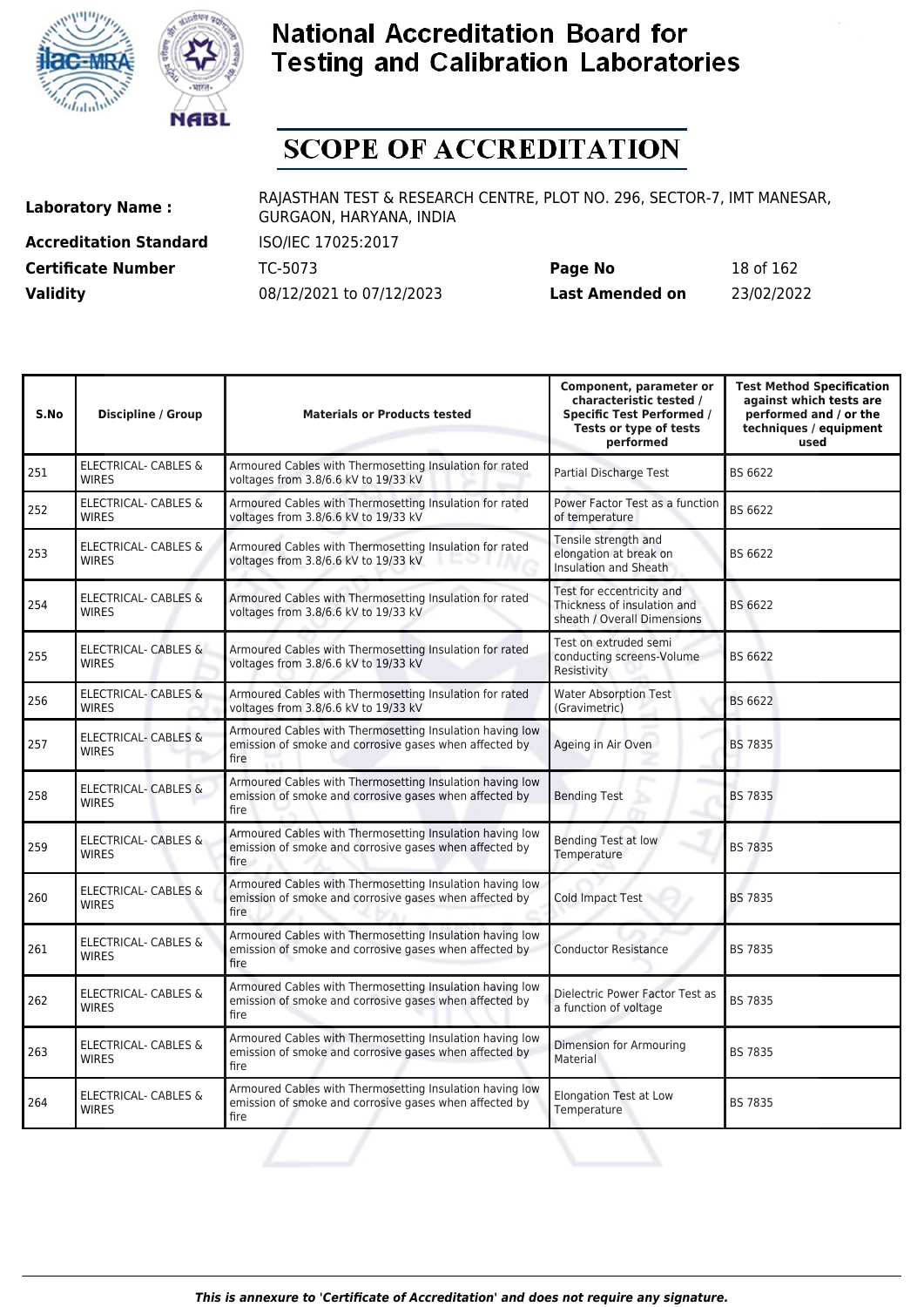



# **SCOPE OF ACCREDITATION**

**Accreditation Standard** ISO/IEC 17025:2017 **Certificate Number** TC-5073 **Validity** 08/12/2021 to 07/12/2023

| Page No         | 19 of 162  |
|-----------------|------------|
| Last Amended on | 23/02/2022 |

| S.No | <b>Discipline / Group</b>                       | <b>Materials or Products tested</b>                                                                                         | Component, parameter or<br>characteristic tested /<br><b>Specific Test Performed /</b><br>Tests or type of tests<br>performed | <b>Test Method Specification</b><br>against which tests are<br>performed and / or the<br>techniques / equipment<br>used |
|------|-------------------------------------------------|-----------------------------------------------------------------------------------------------------------------------------|-------------------------------------------------------------------------------------------------------------------------------|-------------------------------------------------------------------------------------------------------------------------|
| 265  | ELECTRICAL- CABLES &<br><b>WIRES</b>            | Armoured Cables with Thermosetting Insulation having low<br>emission of smoke and corrosive gases when affected by<br>fire  | Flame Retardance Test on<br>Bunched cable                                                                                     | <b>BS 7835</b>                                                                                                          |
| 266  | <b>ELECTRICAL- CABLES &amp;</b><br><b>WIRES</b> | Armoured Cables with Thermosetting Insulation having low<br>emission of smoke and corrosive gases when affected by<br>fire  | Halogen Acid Gas Evolution /<br>Corrosive & halogen acid gas                                                                  | <b>BS 7835</b>                                                                                                          |
| 267  | <b>ELECTRICAL- CABLES &amp;</b><br><b>WIRES</b> | Armoured Cables with Thermosetting Insulation having low<br>emission of smoke and corrosive gases when affected by<br>fire. | <b>Heat Cycle Test</b>                                                                                                        | <b>BS 7835</b>                                                                                                          |
| 268  | <b>ELECTRICAL- CABLES &amp;</b><br><b>WIRES</b> | Armoured Cables with Thermosetting Insulation having low<br>emission of smoke and corrosive gases when affected by<br>fire  | High Voltage Test (4 Hour Test)                                                                                               | <b>BS 7835</b>                                                                                                          |
| 269  | <b>ELECTRICAL- CABLES &amp;</b><br><b>WIRES</b> | Armoured Cables with Thermosetting Insulation having low<br>emission of smoke and corrosive gases when affected by<br>fire  | High Voltage test at room<br>temperature                                                                                      | <b>BS 7835</b>                                                                                                          |
| 270  | ELECTRICAL- CABLES &<br><b>WIRES</b>            | Armoured Cables with Thermosetting Insulation having low<br>emission of smoke and corrosive gases when affected by<br>fire  | Hot deformation test / Pressure<br>Test at High Temperature                                                                   | <b>BS 7835</b>                                                                                                          |
| 271  | <b>ELECTRICAL- CABLES &amp;</b><br><b>WIRES</b> | Armoured Cables with Thermosetting Insulation having low<br>emission of smoke and corrosive gases when affected by<br>fire  | <b>Hot Set Test</b>                                                                                                           | <b>BS 7835</b>                                                                                                          |
| 272  | ELECTRICAL- CABLES &<br><b>WIRES</b>            | Armoured Cables with Thermosetting Insulation having low<br>emission of smoke and corrosive gases when affected by<br>fire  | Impulse Withstand Test                                                                                                        | <b>BS 7835</b>                                                                                                          |
| 273  | ELECTRICAL- CABLES &<br><b>WIRES</b>            | Armoured Cables with Thermosetting Insulation having low<br>emission of smoke and corrosive gases when affected by<br>fire  | <b>Insulation Resistance</b>                                                                                                  | <b>BS 7835</b>                                                                                                          |
| 274  | <b>ELECTRICAL- CABLES &amp;</b><br><b>WIRES</b> | Armoured Cables with Thermosetting Insulation having low<br>emission of smoke and corrosive gases when affected by<br>fire  | <b>Mass of Zinc Coating</b>                                                                                                   | BS 7835                                                                                                                 |
| 275  | ELECTRICAL- CABLES &<br><b>WIRFS</b>            | Armoured Cables with Thermosetting Insulation having low<br>emission of smoke and corrosive gases when affected by<br>fire  | Partial Discharge Test                                                                                                        | <b>BS 7835</b>                                                                                                          |
| 276  | <b>ELECTRICAL- CABLES &amp;</b><br><b>WIRES</b> | Armoured Cables with Thermosetting Insulation having low<br>emission of smoke and corrosive gases when affected by<br>fire  | Power Factor Test as a function<br>of temperature                                                                             | <b>BS 7835</b>                                                                                                          |
| 277  | ELECTRICAL- CABLES &<br><b>WIRES</b>            | Armoured Cables with Thermosetting Insulation having low<br>emission of smoke and corrosive gases when affected by<br>fire  | Shrinkage Test                                                                                                                | <b>BS 7835</b>                                                                                                          |
| 278  | ELECTRICAL- CABLES &<br><b>WIRES</b>            | Armoured Cables with Thermosetting Insulation having low<br>emission of smoke and corrosive gases when affected by<br>fire  | Smoke Density under Fire<br>Conditions                                                                                        | <b>BS 7835</b>                                                                                                          |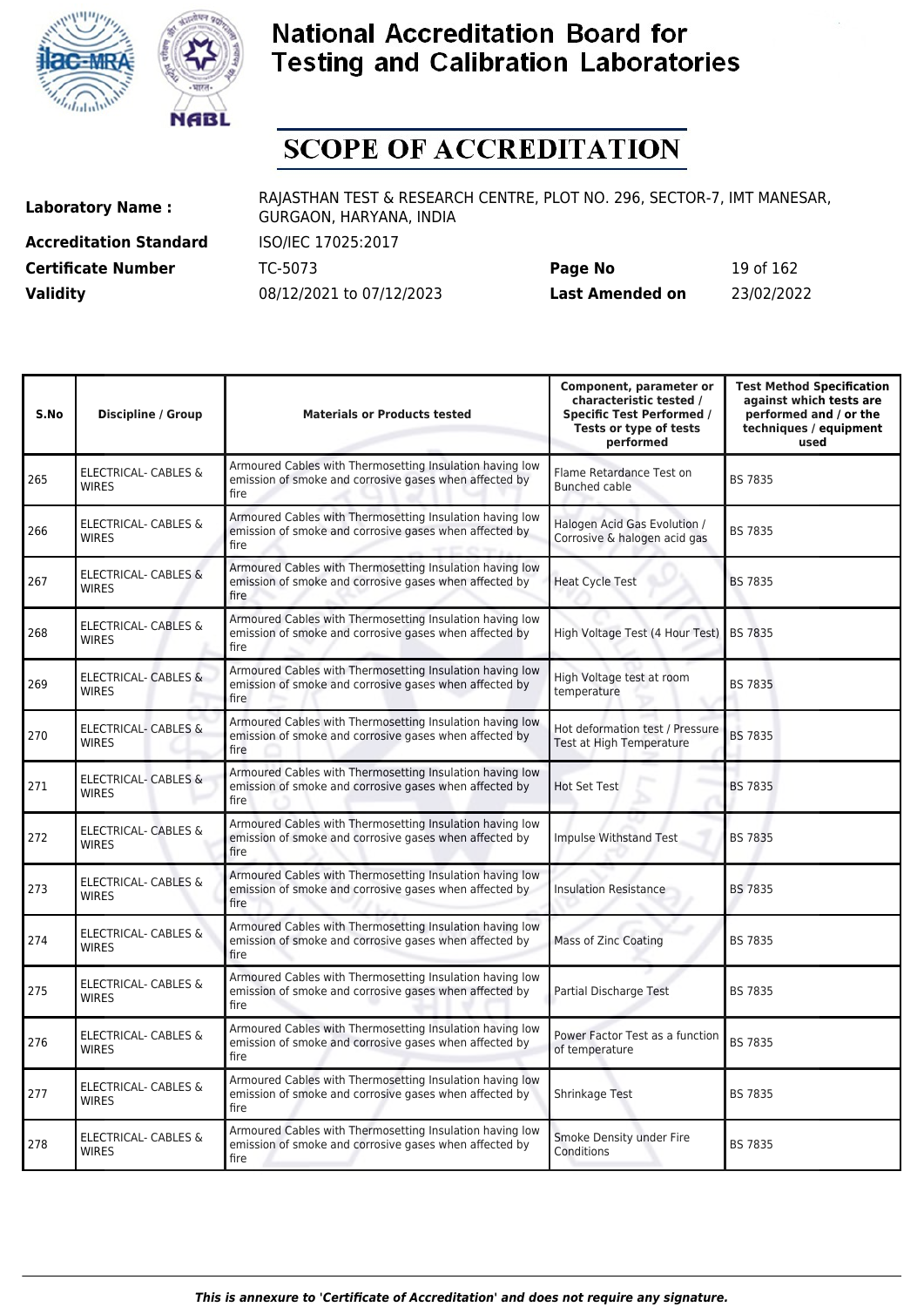



# **SCOPE OF ACCREDITATION**

**Accreditation Standard** ISO/IEC 17025:2017 **Certificate Number** TC-5073

| <b>Certificate Number</b> | TC-5073                  | Page No         | 20 of 162  |
|---------------------------|--------------------------|-----------------|------------|
| <b>Validity</b>           | 08/12/2021 to 07/12/2023 | Last Amended on | 23/02/2022 |

| S.No | <b>Discipline / Group</b>                       | <b>Materials or Products tested</b>                                                                                        | Component, parameter or<br>characteristic tested /<br><b>Specific Test Performed /</b><br>Tests or type of tests<br>performed | <b>Test Method Specification</b><br>against which tests are<br>performed and / or the<br>techniques / equipment<br>used |
|------|-------------------------------------------------|----------------------------------------------------------------------------------------------------------------------------|-------------------------------------------------------------------------------------------------------------------------------|-------------------------------------------------------------------------------------------------------------------------|
| 279  | ELECTRICAL- CABLES &<br><b>WIRES</b>            | Armoured Cables with Thermosetting Insulation having low<br>emission of smoke and corrosive gases when affected by<br>fire | Tensile strength & Elongation<br>at break for armouring material                                                              | <b>BS 7835</b>                                                                                                          |
| 280  | <b>ELECTRICAL- CABLES &amp;</b><br><b>WIRES</b> | Armoured Cables with Thermosetting Insulation having low<br>emission of smoke and corrosive gases when affected by<br>fire | Tensile strength and<br>elongation at break on<br>Insulation and Sheath                                                       | <b>BS 7835</b>                                                                                                          |
| 281  | <b>ELECTRICAL- CABLES &amp;</b><br><b>WIRES</b> | Armoured Cables with Thermosetting Insulation having low<br>emission of smoke and corrosive gases when affected by<br>fire | Tensile Strength for Aluminium<br>Wires                                                                                       | <b>BS 7835</b>                                                                                                          |
| 282  | ELECTRICAL- CABLES &<br><b>WIRES</b>            | Armoured Cables with Thermosetting Insulation having low<br>emission of smoke and corrosive gases when affected by<br>fire | Test for eccentricity and<br>Thickness of insulation and<br>sheath / Overall Dimensions                                       | <b>BS 7835</b>                                                                                                          |
| 283  | <b>ELECTRICAL- CABLES &amp;</b><br><b>WIRES</b> | Armoured Cables with Thermosetting Insulation having low<br>emission of smoke and corrosive gases when affected by<br>fire | Test under Fire Conditions /<br><b>Flammability Test</b>                                                                      | <b>BS 7835</b>                                                                                                          |
| 284  | <b>ELECTRICAL- CABLES &amp;</b><br><b>WIRES</b> | Armoured Cables with Thermosetting Insulation having low<br>emission of smoke and corrosive gases when affected by<br>fire | <b>Water Absorption Test</b><br>(Gravimetric)                                                                                 | <b>BS 7835</b>                                                                                                          |
| 285  | <b>ELECTRICAL- CABLES &amp;</b><br><b>WIRES</b> | Armoured Cables with Thermosetting Insulation having low<br>emission of smoke and corrosive gases when affected by<br>fire | Winding/ Wrapping Test on<br>Galvanized steel strip for<br>Armouring                                                          | <b>BS 7835</b>                                                                                                          |
| 286  | ELECTRICAL- CABLES &<br><b>WIRES</b>            | Armouring material of electric cables                                                                                      | Dimension for Armouring<br>Material                                                                                           | IS 10810 (Part 36)                                                                                                      |
| 287  | <b>ELECTRICAL- CABLES &amp;</b><br><b>WIRES</b> | Bundled assembled cores for overhead system of rated<br>voltages 0.6/1.0 kv                                                | Absence of capillary water<br>rising                                                                                          | <b>NFC 33-209</b>                                                                                                       |
| 288  | ELECTRICAL- CABLES &<br><b>WIRES</b>            | Bundled assembled cores for overhead system of rated<br>voltages 0.6/1.0 kv                                                | Dielectric strength                                                                                                           | NFC 33-209                                                                                                              |
| 289  | <b>ELECTRICAL- CABLES &amp;</b><br><b>WIRES</b> | Bundled assembled cores for overhead systems of rated<br>voltages 0.6/1 kV                                                 | <b>Adhesion of Neutral Core</b><br>Sheath                                                                                     | NFC 33-209                                                                                                              |
| 290  | <b>ELECTRICAL- CABLES &amp;</b><br><b>WIRES</b> | Bundled assembled cores for overhead systems of rated<br>voltages 0.6/1 kV                                                 | Behaviour of neutral core<br>under thermal and mechanical<br>stresses                                                         | NFC 33-209                                                                                                              |
| 291  | ELECTRICAL- CABLES &<br><b>WIRES</b>            | Bundled assembled cores for overhead systems of rated<br>voltages 0.6/1 kV                                                 | <b>Breaking Force of Conductors</b>                                                                                           | NFC 33-209                                                                                                              |
| 292  | ELECTRICAL- CABLES &<br><b>WIRES</b>            | Bundled assembled cores for overhead systems of rated<br>voltages 0.6/1 kV                                                 | <b>Dimensions of Conductors</b>                                                                                               | NFC 33-209                                                                                                              |
| 293  | ELECTRICAL- CABLES &<br><b>WIRES</b>            | Bundled assembled cores for overhead systems of rated<br>voltages 0.6/1 kV                                                 | Dimensions of Insulating<br>sheath                                                                                            | NFC 33-209                                                                                                              |
| 294  | ELECTRICAL- CABLES &<br><b>WIRES</b>            | Bundled assembled cores for overhead systems of rated<br>voltages 0.6/1 kV                                                 | <b>Hot Set Test</b>                                                                                                           | NFC 33-209                                                                                                              |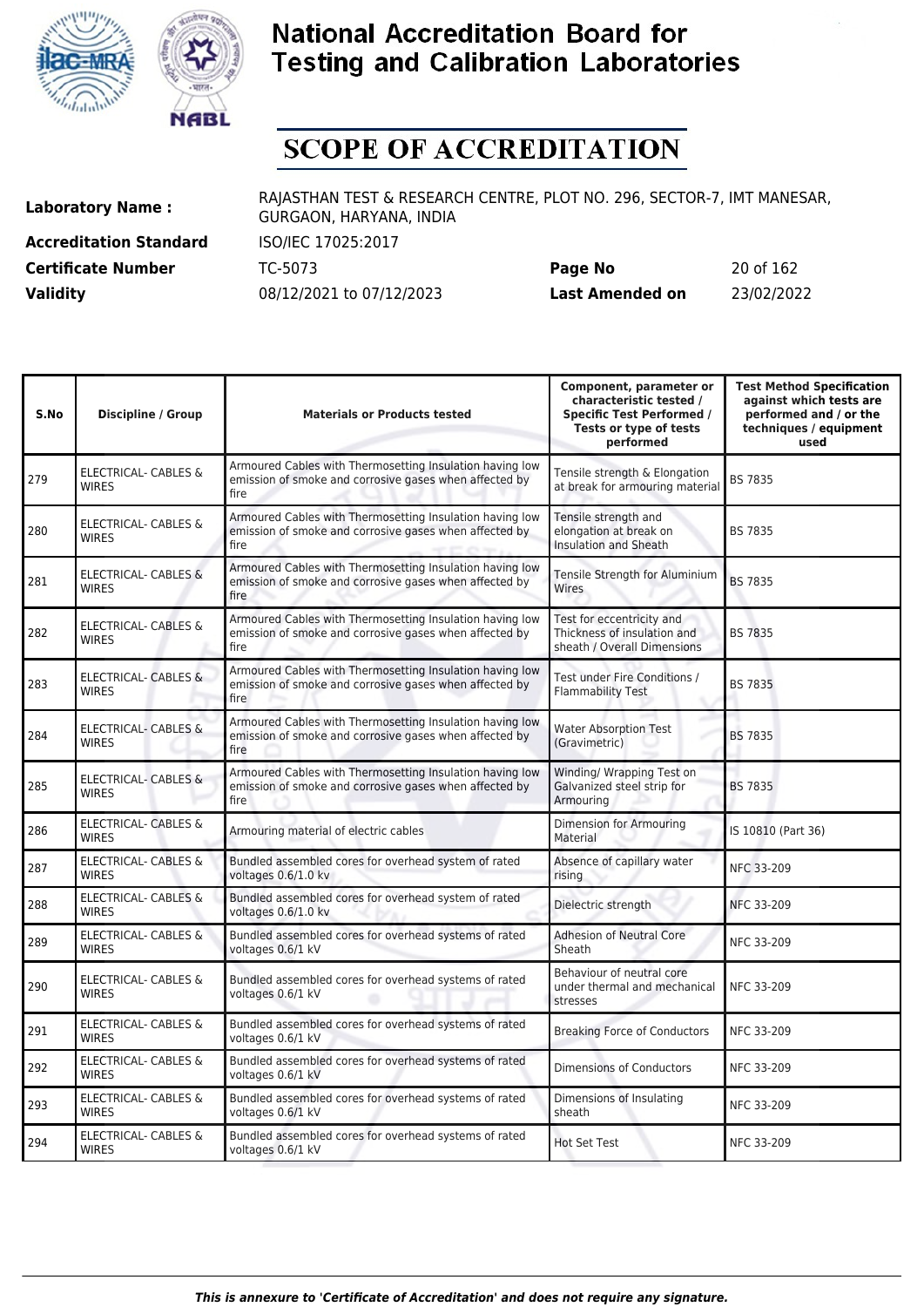



# **SCOPE OF ACCREDITATION**

**Accreditation Standard** ISO/IEC 17025:2017

**Laboratory Name :** RAJASTHAN TEST & RESEARCH CENTRE, PLOT NO. 296, SECTOR-7, IMT MANESAR, GURGAON, HARYANA, INDIA

**Certificate Number** TC-5073 **Page No** 21 of 162 **Validity** 08/12/2021 to 07/12/2023 **Last Amended on** 23/02/2022

| S.No | <b>Discipline / Group</b>                       | <b>Materials or Products tested</b>                                        | Component, parameter or<br>characteristic tested /<br><b>Specific Test Performed /</b><br>Tests or type of tests<br>performed  | <b>Test Method Specification</b><br>against which tests are<br>performed and / or the<br>techniques / equipment<br>used |
|------|-------------------------------------------------|----------------------------------------------------------------------------|--------------------------------------------------------------------------------------------------------------------------------|-------------------------------------------------------------------------------------------------------------------------|
| 295  | <b>ELECTRICAL- CABLES &amp;</b><br><b>WIRES</b> | Bundled assembled cores for overhead systems of rated<br>voltages 0.6/1 kV | Impulse Voltage Test                                                                                                           | NFC 33-209                                                                                                              |
| 296  | ELECTRICAL- CABLES &<br><b>WIRES</b>            | Bundled assembled cores for overhead systems of rated<br>voltages 0.6/1 kV | <b>Insulation Resistance</b>                                                                                                   | <b>NFC 33-209</b>                                                                                                       |
| 297  | ELECTRICAL- CABLES &<br><b>WIRES</b>            | Bundled assembled cores for overhead systems of rated<br>voltages 0.6/1 kV | Minimum Tensile Strength and<br>Minimum Elongation of<br><b>Insulating Sheath</b>                                              | <b>NFC 33-209</b>                                                                                                       |
| 298  | ELECTRICAL- CABLES &<br><b>WIRES</b>            | Bundled assembled cores for overhead systems of rated<br>voltages 0.6/1 kV | Perforation susceptibility of<br>insulating sheath                                                                             | NFC 33-209                                                                                                              |
| 299  | <b>ELECTRICAL- CABLES &amp;</b><br><b>WIRES</b> | Bundled assembled cores for overhead systems of rated<br>voltages 0.6/1 kV | Shrinkage Test                                                                                                                 | NFC 33-209                                                                                                              |
| 300  | <b>ELECTRICAL- CABLES &amp;</b><br><b>WIRES</b> | Bundled assembled cores for overhead systems of rated<br>voltages 0.6/1 kV | <b>Stranding Pitch of Conductors</b>                                                                                           | <b>NFC 33-209</b>                                                                                                       |
| 301  | <b>ELECTRICAL- CABLES &amp;</b><br><b>WIRES</b> | Bundled assembled cores for overhead systems of rated<br>voltages 0.6/1 kV | <b>Weather Resistance</b>                                                                                                      | NFC 33-209                                                                                                              |
| 302  | ELECTRICAL- CABLES &<br><b>WIRES</b>            | Cables                                                                     | Assessing the ability of<br>unenclosed sheathed cables<br>and non metallic wiring<br>enclosures to withstand cutting<br>action | AS/NZS 3013                                                                                                             |
| 303  | ELECTRICAL- CABLES &<br><b>WIRES</b>            | Cables                                                                     | Circuit integrity against<br>mechanical damage                                                                                 | <b>AS/NZS 3013</b>                                                                                                      |
| 304  | <b>ELECTRICAL- CABLES &amp;</b><br><b>WIRES</b> | Cables                                                                     | Circuit integrity under fire<br>condition                                                                                      | AS/NZS 3013                                                                                                             |
| 305  | <b>ELECTRICAL- CABLES &amp;</b><br><b>WIRES</b> | Cables<br>m.                                                               | Circuit integrity when subject<br>to both fire conditions and<br>spraying with water                                           | AS/NZS 3013                                                                                                             |
| 306  | <b>ELECTRICAL- CABLES &amp;</b><br><b>WIRES</b> | Cables                                                                     | <b>Water Treeing Test</b>                                                                                                      | <b>IEEE 1407</b>                                                                                                        |
| 307  | ELECTRICAL- CABLES &<br><b>WIRES</b>            | Cables for control and instrumentation circuits 150/250 V<br>(300 V)       | Additional aging test on pieces<br>of complete cable                                                                           | IEC 60092-376                                                                                                           |
| 308  | ELECTRICAL- CABLES &<br><b>WIRES</b>            | Cables for control and instrumentation circuits 150/250 V<br>(300 V)       | Bunched cable flame spread<br>test                                                                                             | IEC 60092-376                                                                                                           |
| 309  | ELECTRICAL- CABLES &<br><b>WIRES</b>            | Cables for control and instrumentation circuits 150/250 V<br>(300 V)       | Cable dimension                                                                                                                | IEC 60092-376                                                                                                           |
| 310  | ELECTRICAL- CABLES &<br><b>WIRES</b>            | Cables for control and instrumentation circuits 150/250 V<br>(300 V)       | Conductor resistance                                                                                                           | IEC 60092-376                                                                                                           |
| 311  | ELECTRICAL- CABLES &<br><b>WIRES</b>            | Cables for control and instrumentation circuits 150/250 V<br>(300 V)       | Coverage density of braid                                                                                                      | IEC 60092-376                                                                                                           |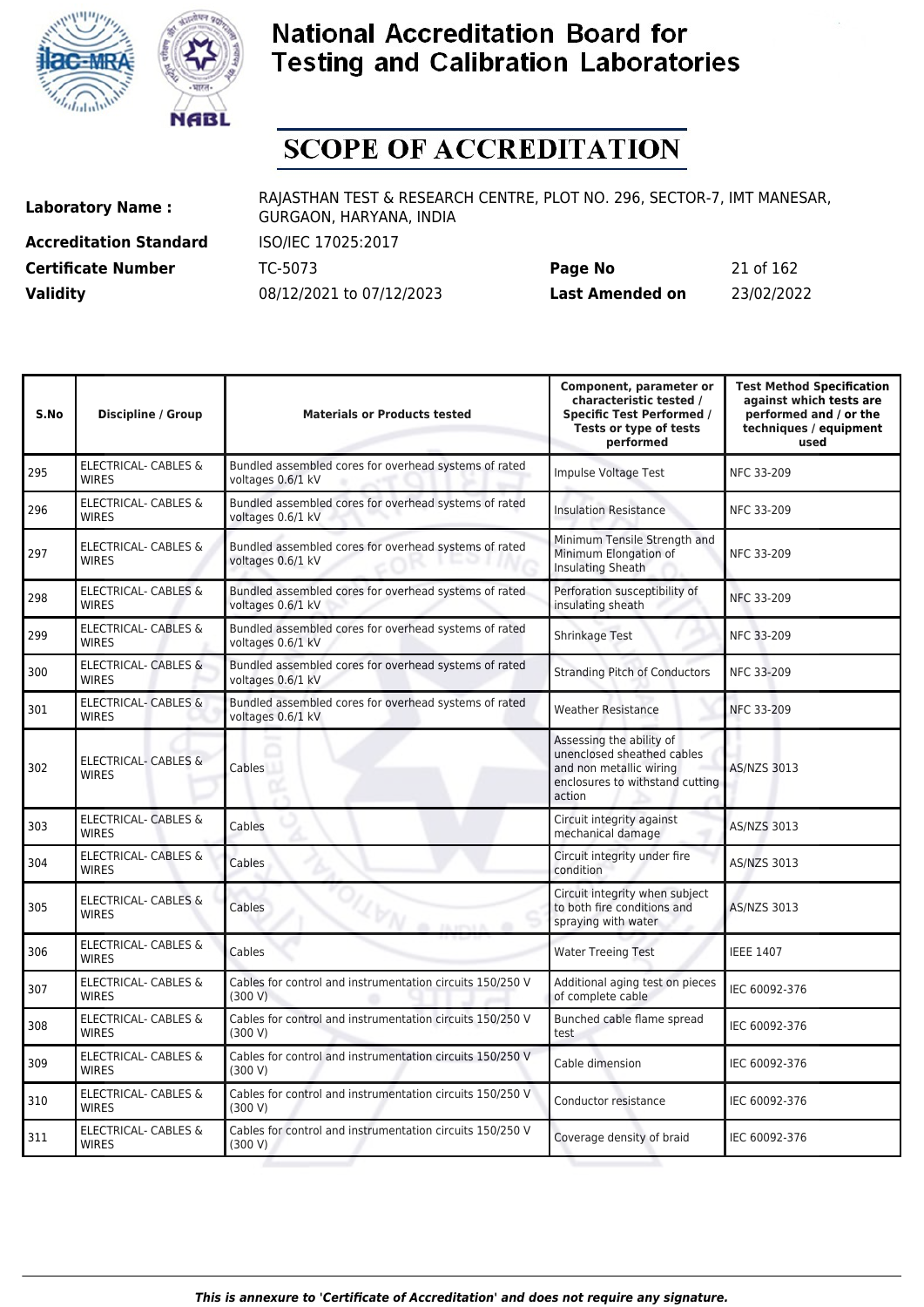



# **SCOPE OF ACCREDITATION**

**Accreditation Standard** ISO/IEC 17025:2017 **Certificate Number** TC-5073

| <b>Certificate Number</b> | TC-5073                  | Page No         | 22 of 162  |
|---------------------------|--------------------------|-----------------|------------|
| <b>Validity</b>           | 08/12/2021 to 07/12/2023 | Last Amended on | 23/02/2022 |

| S.No | <b>Discipline / Group</b>                       | <b>Materials or Products tested</b>                                                         | Component, parameter or<br>characteristic tested /<br><b>Specific Test Performed /</b><br>Tests or type of tests<br>performed | <b>Test Method Specification</b><br>against which tests are<br>performed and / or the<br>techniques / equipment<br>used |
|------|-------------------------------------------------|---------------------------------------------------------------------------------------------|-------------------------------------------------------------------------------------------------------------------------------|-------------------------------------------------------------------------------------------------------------------------|
| 312  | <b>ELECTRICAL- CABLES &amp;</b><br><b>WIRES</b> | Cables for control and instrumentation circuits 150/250 V<br>(300 V)                        | Fire resistance test (test for<br>circuit integrity cables)                                                                   | IEC 60092-376                                                                                                           |
| 313  | ELECTRICAL- CABLES &<br><b>WIRES</b>            | Cables for control and instrumentation circuits 150/250 V<br>(300 V)                        | High voltage test                                                                                                             | IEC 60092-376                                                                                                           |
| 314  | ELECTRICAL- CABLES &<br><b>WIRES</b>            | Cables for control and instrumentation circuits 150/250 V<br>(300 V)                        | Hot set test                                                                                                                  | IEC 60092-376                                                                                                           |
| 315  | ELECTRICAL- CABLES &<br><b>WIRES</b>            | Cables for control and instrumentation circuits 150/250 V<br>(300 V)                        | Inductance to resistance ratio                                                                                                | IEC 60092-376                                                                                                           |
| 316  | ELECTRICAL- CABLES &<br><b>WIRES</b>            | Cables for control and instrumentation circuits 150/250 V<br>(300 V)                        | Insulation resistance test                                                                                                    | IEC 60092-376                                                                                                           |
| 317  | ELECTRICAL- CABLES &<br><b>WIRES</b>            | Cables for control and instrumentation circuits 150/250 V<br>(300 V)                        | Mutual capacitance                                                                                                            | IEC 60092-376                                                                                                           |
| 318  | <b>ELECTRICAL- CABLES &amp;</b><br><b>WIRES</b> | Cables for control and instrumentation circuits 150/250 V<br>(300 V)                        | Smoke emission test                                                                                                           | IEC 60092-376                                                                                                           |
| 319  | ELECTRICAL- CABLES &<br><b>WIRES</b>            | Cables for control and instrumentation circuits 150/250 V<br>(300 V)                        | Thickness of insulation and<br>sheath                                                                                         | IEC 60092-376                                                                                                           |
| 320  | <b>ELECTRICAL- CABLES &amp;</b><br><b>WIRES</b> | Cables for general applications. Flexible cables with<br>crosslinked elastomeric insulation | <b>Bending Test at Low</b><br>Temperature                                                                                     | BS EN 50525-2-21                                                                                                        |
| 321  | <b>ELECTRICAL- CABLES &amp;</b><br><b>WIRES</b> | Cables for general applications. Flexible cables with<br>crosslinked elastomeric insulation | <b>Insulation Resistance</b>                                                                                                  | BS EN 50525-2-21                                                                                                        |
| 322  | ELECTRICAL- CABLES &<br><b>WIRES</b>            | Cables for general applications. Flexible cables with<br>thermoplastic PVC insulation       | <b>Insulation Resistance</b>                                                                                                  | BS EN 50525-2-11                                                                                                        |
| 323  | ELECTRICAL- CABLES &<br><b>WIRES</b>            | <b>Cables for Motor Vehicle</b>                                                             | Ageing in Air Oven                                                                                                            | IS 2465                                                                                                                 |
| 324  | <b>ELECTRICAL- CABLES &amp;</b><br><b>WIRES</b> | <b>Cables for Motor Vehicle</b><br><b>O INITIA</b>                                          | Annealing Test for Copper Wire                                                                                                | <b>IS 2465</b>                                                                                                          |
| 325  | ELECTRICAL- CABLES &<br><b>WIRES</b>            | <b>Cables for Motor Vehicle</b>                                                             | Capacitance Test                                                                                                              | IS 2465                                                                                                                 |
| 326  | ELECTRICAL- CABLES &<br><b>WIRES</b>            | <b>Cables for Motor Vehicle</b>                                                             | <b>Conductor Resistance</b>                                                                                                   | IS 2465                                                                                                                 |
| 327  | <b>ELECTRICAL- CABLES &amp;</b><br><b>WIRES</b> | <b>Cables for Motor Vehicle</b>                                                             | Effect of lubricating oil, break<br>fluid, diesel, petrol (for general<br>wiring cables)                                      | IS 2465                                                                                                                 |
| 328  | ELECTRICAL- CABLES &<br><b>WIRES</b>            | Cables for Motor Vehicle                                                                    | <b>Heat Shock Test</b>                                                                                                        | IS 2465                                                                                                                 |
| 329  | ELECTRICAL- CABLES &<br><b>WIRES</b>            | <b>Cables for Motor Vehicle</b>                                                             | High Voltage test (Water<br>immersion)                                                                                        | IS 2465                                                                                                                 |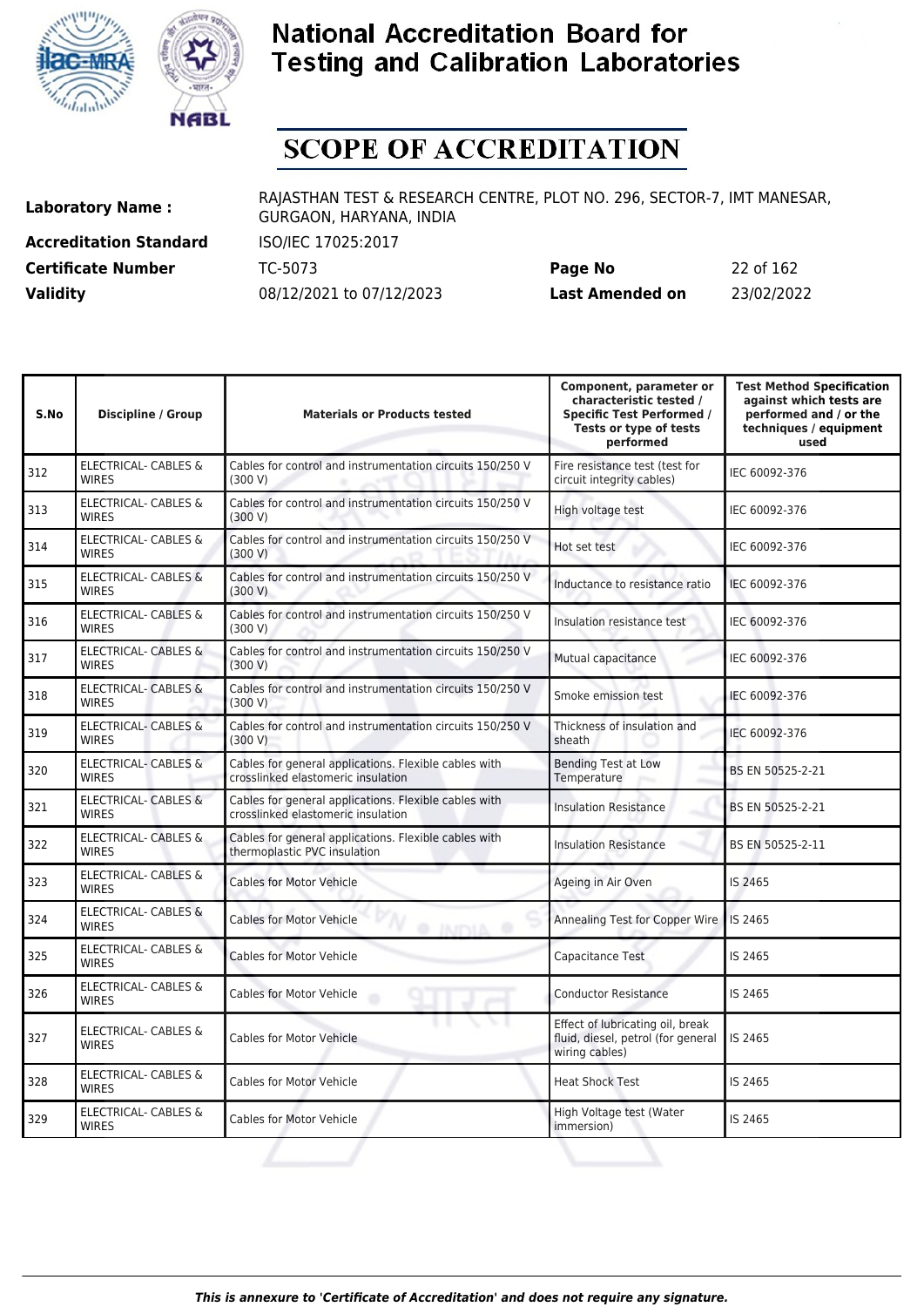



# **SCOPE OF ACCREDITATION**

**Accreditation Standard** ISO/IEC 17025:2017

**Laboratory Name :** RAJASTHAN TEST & RESEARCH CENTRE, PLOT NO. 296, SECTOR-7, IMT MANESAR, GURGAON, HARYANA, INDIA

**Certificate Number** TC-5073 **Page No** 23 of 162 **Validity** 08/12/2021 to 07/12/2023 **Last Amended on** 23/02/2022

| S.No | <b>Discipline / Group</b>                       | <b>Materials or Products tested</b>                                                 | Component, parameter or<br>characteristic tested /<br><b>Specific Test Performed /</b><br>Tests or type of tests<br>performed | <b>Test Method Specification</b><br>against which tests are<br>performed and / or the<br>techniques / equipment<br>used |
|------|-------------------------------------------------|-------------------------------------------------------------------------------------|-------------------------------------------------------------------------------------------------------------------------------|-------------------------------------------------------------------------------------------------------------------------|
| 330  | <b>ELECTRICAL- CABLES &amp;</b><br><b>WIRES</b> | <b>Cables for Motor Vehicle</b>                                                     | High Voltage test at room<br>temperature                                                                                      | IS 2465                                                                                                                 |
| 331  | ELECTRICAL- CABLES &<br><b>WIRES</b>            | <b>Cables for Motor Vehicle</b>                                                     | Hot deformation test / Pressure<br>Test at High Temperature                                                                   | IS 2465                                                                                                                 |
| 332  | ELECTRICAL- CABLES &<br><b>WIRES</b>            | <b>Cables for Motor Vehicle</b>                                                     | Loss of Mass                                                                                                                  | IS 2465                                                                                                                 |
| 333  | <b>ELECTRICAL- CABLES &amp;</b><br><b>WIRES</b> | <b>Cables for Motor Vehicle</b>                                                     | <b>Oil Resistance Test</b>                                                                                                    | IS 2465                                                                                                                 |
| 334  | <b>ELECTRICAL- CABLES &amp;</b><br><b>WIRES</b> | <b>Cables for Motor Vehicle</b>                                                     | <b>Ozone Resistance Test</b>                                                                                                  | IS 2465                                                                                                                 |
| 335  | <b>ELECTRICAL- CABLES &amp;</b><br><b>WIRES</b> | <b>Cables for Motor Vehicle</b>                                                     | Persulphate Test/ Tinning Test                                                                                                | IS 2465                                                                                                                 |
| 336  | <b>ELECTRICAL- CABLES &amp;</b><br><b>WIRES</b> | <b>Cables for Motor Vehicle</b>                                                     | Shrinkage Test                                                                                                                | IS 2465                                                                                                                 |
| 337  | <b>ELECTRICAL- CABLES &amp;</b><br><b>WIRES</b> | <b>Cables for Motor Vehicle</b>                                                     | Tensile strength and<br>elongation at break on<br><b>Insulation and Sheath</b>                                                | IS 2465                                                                                                                 |
| 338  | <b>ELECTRICAL- CABLES &amp;</b><br><b>WIRES</b> | <b>Cables for Motor Vehicle</b>                                                     | Test for eccentricity and<br>Thickness of insulation and<br>sheath / Overall Dimensions                                       | IS 2465                                                                                                                 |
| 339  | <b>ELECTRICAL- CABLES &amp;</b><br><b>WIRES</b> | Cables for rated voltages from 6 kV (Urn= 7,2 kV) up to 30<br>$kV$ (Urn = 36 $kV$ ) | <b>Water Penetration Test</b>                                                                                                 | IEC 60502-2                                                                                                             |
| 340  | <b>ELECTRICAL- CABLES &amp;</b><br><b>WIRES</b> | Cadmium Copper Conductor                                                            | <b>Electrical Resistance</b>                                                                                                  | ETI/OHE/50(6/97)                                                                                                        |
| 341  | <b>ELECTRICAL- CABLES &amp;</b><br><b>WIRES</b> | Cadmium copper conductor                                                            | Lay ratio                                                                                                                     | ETI/OHE/50(6/97)                                                                                                        |
| 342  | ELECTRICAL- CABLES &<br><b>WIRES</b>            | けなしわる<br>Cadmium Copper Conductor                                                   | Tensile strength                                                                                                              | ETI/OHE/50(6/97)                                                                                                        |
| 343  | ELECTRICAL- CABLES &<br><b>WIRES</b>            | Cadmium copper conductor                                                            | Wrapping test                                                                                                                 | ETI/OHE/50(6/97)                                                                                                        |
| 344  | ELECTRICAL- CABLES &<br><b>WIRFS</b>            | Cadmium Copper Conductors                                                           | Diameter of individual wire                                                                                                   | ETI/OHE/50(6/97)                                                                                                        |
| 345  | ELECTRICAL- CABLES &<br><b>WIRES</b>            | <b>Cadmium Copper Conductors</b>                                                    | Lay length                                                                                                                    | ETI/OHE/50(6/97)                                                                                                        |
| 346  | <b>ELECTRICAL- CABLES &amp;</b><br><b>WIRES</b> | Carbon Black Content in Olefin Plastics                                             | <b>Carbon Content Test</b>                                                                                                    | <b>ASTM D1603</b>                                                                                                       |
| 347  | <b>ELECTRICAL- CABLES &amp;</b><br><b>WIRES</b> | Charging cables for electric vehicles                                               | Bending at low temperature                                                                                                    | IEC 62893-1                                                                                                             |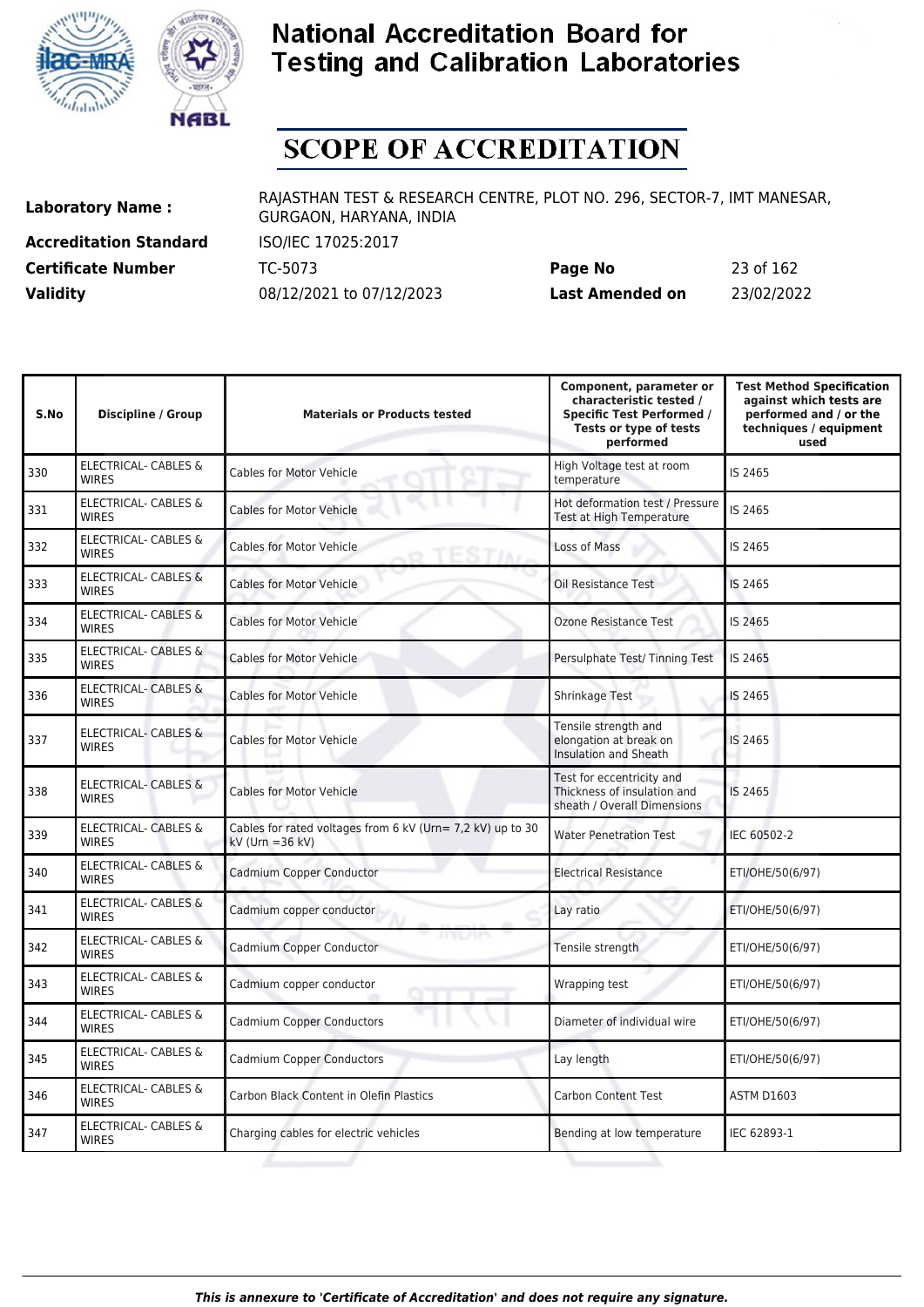



# **SCOPE OF ACCREDITATION**

**Accreditation Standard** ISO/IEC 17025:2017

**Laboratory Name :** RAJASTHAN TEST & RESEARCH CENTRE, PLOT NO. 296, SECTOR-7, IMT MANESAR, GURGAON, HARYANA, INDIA

**Certificate Number** TC-5073 **Page No** 24 of 162 **Validity** 08/12/2021 to 07/12/2023 **Last Amended on** 23/02/2022

| S.No | <b>Discipline / Group</b>                       | <b>Materials or Products tested</b>           | Component, parameter or<br>characteristic tested /<br><b>Specific Test Performed /</b><br>Tests or type of tests<br>performed | <b>Test Method Specification</b><br>against which tests are<br>performed and / or the<br>techniques / equipment<br>used |
|------|-------------------------------------------------|-----------------------------------------------|-------------------------------------------------------------------------------------------------------------------------------|-------------------------------------------------------------------------------------------------------------------------|
| 348  | <b>ELECTRICAL- CABLES &amp;</b><br><b>WIRES</b> | Charging cables for electric vehicles         | Elongation at break                                                                                                           | IEC 62893-1                                                                                                             |
| 349  | <b>ELECTRICAL- CABLES &amp;</b><br><b>WIRES</b> | Charging cables for electric vehicles         | Elongation at low temperature                                                                                                 | IEC 62893-1                                                                                                             |
| 350  | <b>ELECTRICAL- CABLES &amp;</b><br><b>WIRES</b> | Charging cables for electric vehicles<br>STIA | Hot set test                                                                                                                  | IEC 62893-1                                                                                                             |
| 351  | ELECTRICAL- CABLES &<br><b>WIRFS</b>            | Charging cables for electric vehicles         | Pressure test at high<br>temperature                                                                                          | IEC 62893-1                                                                                                             |
| 352  | <b>ELECTRICAL- CABLES &amp;</b><br><b>WIRES</b> | Charging cables for electric vehicles         | Tensile strength                                                                                                              | IEC 62893-1                                                                                                             |
| 353  | <b>ELECTRICAL- CABLES &amp;</b><br><b>WIRES</b> | Choice of test criteria                       | <b>Thermal Endurance Test</b>                                                                                                 | IEC 60216-2                                                                                                             |
| 354  | <b>ELECTRICAL- CABLES &amp;</b><br><b>WIRES</b> | <b>Communication cable</b>                    | Capacitance Test                                                                                                              | BS EN 50289-1-5                                                                                                         |
| 355  | <b>ELECTRICAL- CABLES &amp;</b><br><b>WIRES</b> | <b>Communication Cable</b>                    | <b>Inductance Test</b>                                                                                                        | BS EN 50289-1-12                                                                                                        |
| 356  | <b>ELECTRICAL- CABLES &amp;</b><br><b>WIRES</b> | <b>Communication cables</b>                   | Capacitance test                                                                                                              | BS EN 50289-1-5                                                                                                         |
| 357  | ELECTRICAL- CABLES &<br><b>WIRES</b>            | <b>Communication Cables</b>                   | <b>Conductor Elongation at Break</b>                                                                                          | BS EN 50289-3-2                                                                                                         |
| 358  | ELECTRICAL- CABLES &<br><b>WIRES</b>            | <b>Communication Cables</b>                   | <b>Conductor Resistance</b>                                                                                                   | BS EN 50289-1-2                                                                                                         |
| 359  | <b>ELECTRICAL- CABLES &amp;</b><br><b>WIRES</b> | <b>Communication Cables</b>                   | DC resistance test                                                                                                            | BS EN 50289-1-2                                                                                                         |
| 360  | <b>ELECTRICAL- CABLES &amp;</b><br><b>WIRES</b> | <b>Communication Cables</b><br>AICON ®        | Dielectric test                                                                                                               | BS EN 50289-1-3                                                                                                         |
| 361  | ELECTRICAL- CABLES &<br><b>WIRES</b>            | <b>Communication Cables</b>                   | Inductance test                                                                                                               | BS EN 50289-1-2                                                                                                         |
| 362  | <b>ELECTRICAL- CABLES &amp;</b><br><b>WIRES</b> | Communication cables                          | Insulation resistance                                                                                                         | BS EN 50289-1-4                                                                                                         |
| 363  | ELECTRICAL- CABLES &<br><b>WIRES</b>            | Compounds for cables and pipes / ducts        | Anti rodent test                                                                                                              | <b>NPCIL</b> specification<br>I28.KK34.0.0.ET.PM.PR072                                                                  |
| 364  | ELECTRICAL- CABLES &<br><b>WIRES</b>            | Compounds for cables and pipes / ducts        | Anti rodent test                                                                                                              | RDSO/SPN/TC/45                                                                                                          |
| 365  | ELECTRICAL- CABLES &<br><b>WIRES</b>            | Compounds for cables and pipes / ducts        | Anti termite test                                                                                                             | <b>NPCIL specification</b><br>I28.KK34.0.0.ET.PM.PR072                                                                  |
| 366  | ELECTRICAL- CABLES &<br><b>WIRES</b>            | Compounds for cables and pipes / ducts        | Anti termite test                                                                                                             | RDSO/SPN/204                                                                                                            |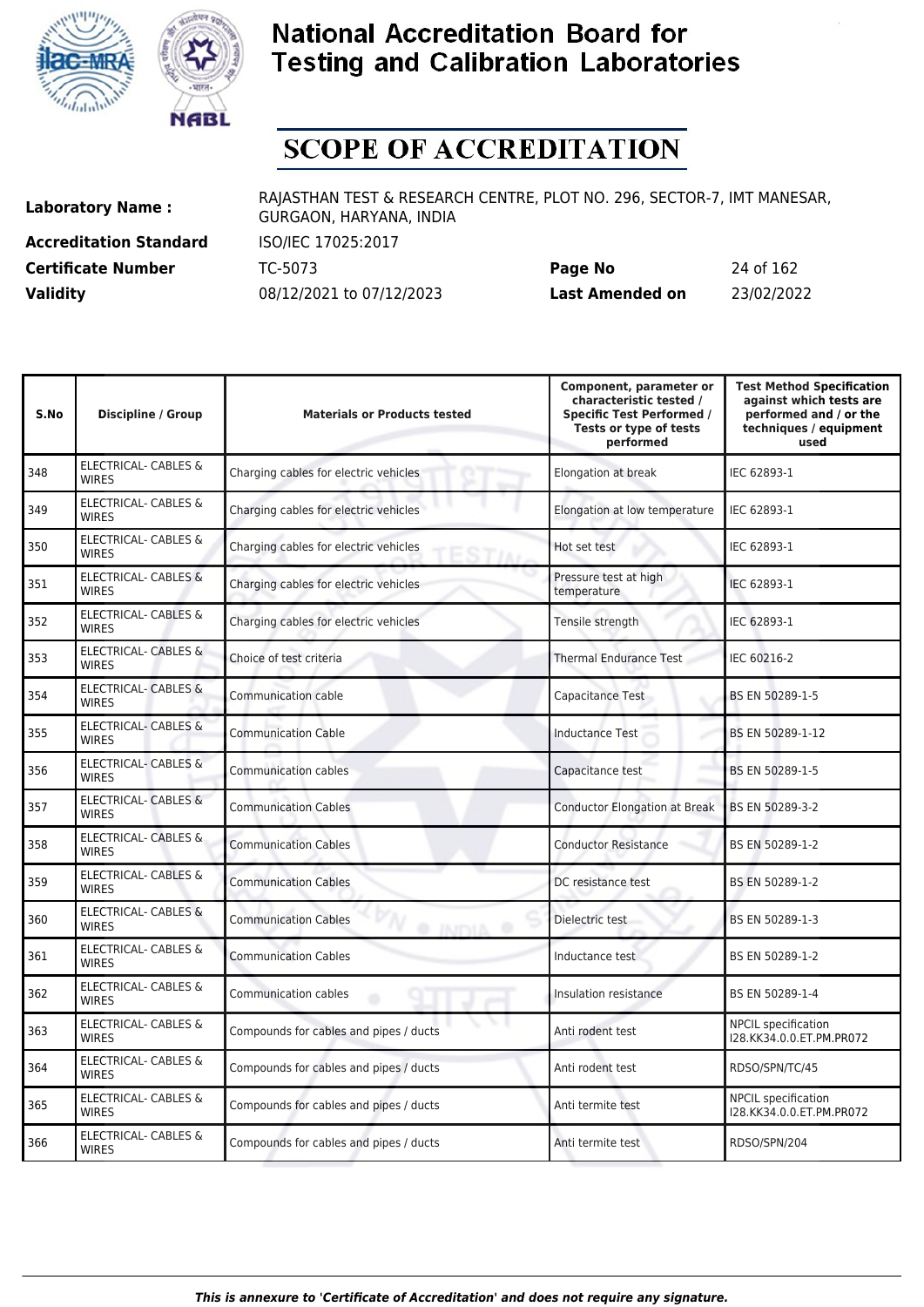



# **SCOPE OF ACCREDITATION**

**Accreditation Standard** ISO/IEC 17025:2017

**Laboratory Name :** RAJASTHAN TEST & RESEARCH CENTRE, PLOT NO. 296, SECTOR-7, IMT MANESAR, GURGAON, HARYANA, INDIA

**Certificate Number** TC-5073 **Page No** 25 of 162 **Validity** 08/12/2021 to 07/12/2023 **Last Amended on** 23/02/2022

| Discipline / Group                              | <b>Materials or Products tested</b>                                                                     | Component, parameter or<br>characteristic tested /<br><b>Specific Test Performed /</b><br>Tests or type of tests<br>performed | <b>Test Method Specification</b><br>against which tests are<br>performed and / or the<br>techniques / equipment<br>used |
|-------------------------------------------------|---------------------------------------------------------------------------------------------------------|-------------------------------------------------------------------------------------------------------------------------------|-------------------------------------------------------------------------------------------------------------------------|
| <b>ELECTRICAL- CABLES &amp;</b><br><b>WIRES</b> | Concentric-Lay-Stranded Copper Conductors, Hard,<br>Medium-Hard, or Soft                                | Density                                                                                                                       | <b>ASTM B8</b>                                                                                                          |
| ELECTRICAL- CABLES &<br><b>WIRES</b>            | Concentric-Lay-Stranded Copper Conductors, Hard,<br>Medium-Hard, or Soft                                | Diameter                                                                                                                      | <b>ASTM B8</b>                                                                                                          |
| ELECTRICAL- CABLES &<br><b>WIRES</b>            | Concentric-Lay-Stranded Copper Conductors, Hard,<br>Medium-Hard, or Soft                                | Lay length                                                                                                                    | <b>ASTM B8</b>                                                                                                          |
| <b>ELECTRICAL- CABLES &amp;</b><br><b>WIRES</b> | Concentric-Lay-Stranded Copper Conductors, Hard,<br>Medium-Hard, or Soft                                | Resistance                                                                                                                    | <b>ASTM B8</b>                                                                                                          |
| <b>ELECTRICAL- CABLES &amp;</b><br><b>WIRES</b> | Conductors - Covered overhead - For working voltages<br>6.35/11(12) kV up to and including 19/33(36) kV | <b>Adhesion test</b>                                                                                                          | AS/NZS 3675                                                                                                             |
| <b>ELECTRICAL- CABLES &amp;</b><br><b>WIRES</b> | Conductors - Covered overhead - For working voltages<br>6.35/11(12) kV up to and including 19/33(36) kV | Carbon black dispersion                                                                                                       | AS/NZS 3675                                                                                                             |
| <b>ELECTRICAL- CABLES &amp;</b><br><b>WIRES</b> | Conductors - Covered overhead - For working voltages<br>6.35/11(12) kV up to and including 19/33(36) kV | Dripping test                                                                                                                 | <b>AS/NZS 3675</b>                                                                                                      |
| <b>ELECTRICAL- CABLES &amp;</b><br><b>WIRES</b> | Conductors - Covered overhead - For working voltages<br>6.35/11(12) kV up to and including 19/33(36) kV | Dynamic water blocking test                                                                                                   | <b>AS/NZS 3675</b>                                                                                                      |
| <b>ELECTRICAL- CABLES &amp;</b><br><b>WIRES</b> | Conductors - Covered overhead - For working voltages<br>6.35/11(12) kV up to and including 19/33(36) kV | High voltage test                                                                                                             | AS/NZS 3675                                                                                                             |
| ELECTRICAL- CABLES &<br><b>WIRES</b>            | Conductors - Covered overhead - For working voltages<br>6.35/11(12) kV up to and including 19/33(36) kV | Interstand conductivity test                                                                                                  | <b>AS/NZS 3675</b>                                                                                                      |
| <b>ELECTRICAL- CABLES &amp;</b><br><b>WIRES</b> | Conductors - Covered overhead - For working voltages<br>6.35/11(12) kV up to and including 19/33(36) kV | Resistivity test                                                                                                              | AS/NZS 3675                                                                                                             |
| <b>ELECTRICAL- CABLES &amp;</b><br><b>WIRES</b> | Conductors - Covered overhead - For working voltages<br>6.35/11(12) kV up to and including 19/33(36) kV | Spark test                                                                                                                    | <b>AS/NZS 3675</b>                                                                                                      |
| <b>ELECTRICAL- CABLES &amp;</b><br><b>WIRES</b> | Conductors - Covered overhead - For working voltages<br>6.35/11(12) kV up to and including 19/33(36) kV | Static water blocking test                                                                                                    | AS/NZS 3675                                                                                                             |
| <b>ELECTRICAL- CABLES &amp;</b><br><b>WIRES</b> | Conductors - Covered overhead - For working voltages<br>6.35/11(12) kV up to and including 19/33(36) kV | Thickness of covering                                                                                                         | AS/NZS 3675                                                                                                             |
| <b>ELECTRICAL- CABLES &amp;</b><br><b>WIRES</b> | Conductors - Covered overhead - For working voltages<br>6.35/11(12) kV up to and including 19/33(36) kV | Ultimate tensile stress test                                                                                                  | AS/NZS 3675                                                                                                             |
| <b>ELECTRICAL- CABLES &amp;</b><br><b>WIRES</b> | Conductors - Covered overhead - For working voltages<br>6.35/11(12) kV up to and including 19/33(36) kV | UV test                                                                                                                       | AS/NZS 3675                                                                                                             |
| <b>ELECTRICAL- CABLES &amp;</b><br><b>WIRES</b> | Conductors - Covered overhead - For working voltages<br>6.35/11(12) kV up to and including 19/33(36) kV | Wire diameter                                                                                                                 | AS/NZS 3675                                                                                                             |
| ELECTRICAL- CABLES &<br><b>WIRES</b>            | Conductors - Covered overhead - For working voltages<br>6.35/11(12) kV up to and including 19/33(36) kV | Wrapping test                                                                                                                 | <b>AS/NZS 3675</b>                                                                                                      |
| <b>ELECTRICAL- CABLES &amp;</b><br><b>WIRES</b> | Conductors for overhead lines - Round wire concentric lay<br>stranded conductors                        | Adhesion of zinc coating                                                                                                      | <b>BS EN 50182</b>                                                                                                      |
|                                                 |                                                                                                         |                                                                                                                               |                                                                                                                         |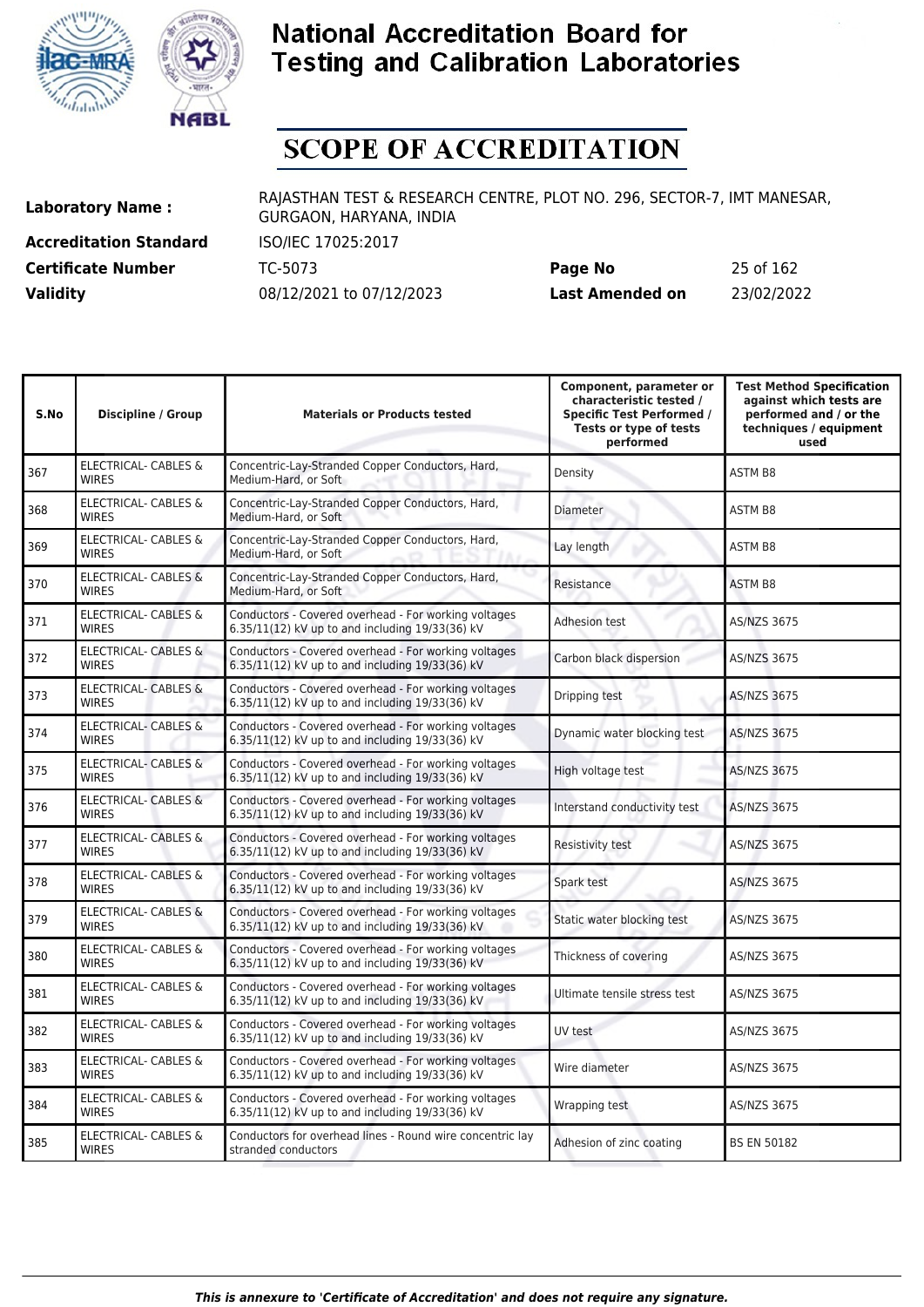



# **SCOPE OF ACCREDITATION**

**Accreditation Standard** ISO/IEC 17025:2017

**Laboratory Name :** RAJASTHAN TEST & RESEARCH CENTRE, PLOT NO. 296, SECTOR-7, IMT MANESAR, GURGAON, HARYANA, INDIA

**Certificate Number** TC-5073 **Page No** 26 of 162 **Validity** 08/12/2021 to 07/12/2023 **Last Amended on** 23/02/2022

| S.No | <b>Discipline / Group</b>                       | <b>Materials or Products tested</b>                                              | Component, parameter or<br>characteristic tested /<br><b>Specific Test Performed /</b><br>Tests or type of tests<br>performed | <b>Test Method Specification</b><br>against which tests are<br>performed and / or the<br>techniques / equipment<br>used |
|------|-------------------------------------------------|----------------------------------------------------------------------------------|-------------------------------------------------------------------------------------------------------------------------------|-------------------------------------------------------------------------------------------------------------------------|
| 386  | <b>ELECTRICAL- CABLES &amp;</b><br><b>WIRES</b> | Conductors for overhead lines - Round wire concentric lay<br>stranded conductors | <b>Elongation test</b>                                                                                                        | <b>BS EN 50182</b>                                                                                                      |
| 387  | <b>ELECTRICAL- CABLES &amp;</b><br><b>WIRES</b> | Conductors for overhead lines - Round wire concentric lay<br>stranded conductors | Inertness                                                                                                                     | <b>BS EN 50182</b>                                                                                                      |
| 388  | ELECTRICAL- CABLES &<br><b>WIRES</b>            | Conductors for overhead lines - Round wire concentric lay<br>stranded conductors | Lay ratio and direction of lay                                                                                                | <b>BS EN 50182</b>                                                                                                      |
| 389  | ELECTRICAL- CABLES &<br><b>WIRES</b>            | Conductors for overhead lines - Round wire concentric lay<br>stranded conductors | Mass of zinc coating                                                                                                          | <b>BS EN 50182</b>                                                                                                      |
| 390  | ELECTRICAL- CABLES &<br><b>WIRES</b>            | Conductors for overhead lines - Round wire concentric lay<br>stranded conductors | Resistivity                                                                                                                   | <b>BS EN 50182</b>                                                                                                      |
| 391  | <b>ELECTRICAL- CABLES &amp;</b><br><b>WIRES</b> | Conductors for overhead lines - Round wire concentric lay<br>stranded conductors | Tensile strength                                                                                                              | <b>BS EN 50182</b>                                                                                                      |
| 392  | <b>ELECTRICAL- CABLES &amp;</b><br><b>WIRES</b> | Conductors for overhead lines - Round wire concentric lay<br>stranded conductors | <b>Torsion test</b>                                                                                                           | <b>BS EN 50182</b>                                                                                                      |
| 393  | <b>ELECTRICAL- CABLES &amp;</b><br><b>WIRES</b> | Conductors for overhead lines - Round wire concentric lay<br>stranded conductors | Wrapping test                                                                                                                 | <b>BS EN 50182</b>                                                                                                      |
| 394  | ELECTRICAL- CABLES &<br><b>WIRES</b>            | Conductors for overhead lines - Round wire concentric lay<br>stranded conductors | Zinc dip test                                                                                                                 | <b>BS EN 50182</b>                                                                                                      |
| 395  | <b>ELECTRICAL- CABLES &amp;</b><br><b>WIRES</b> | Conductors for overhead lines. Round wire concentric lay<br>stranded conductors  | Diameter                                                                                                                      | <b>BS EN 50182</b>                                                                                                      |
| 396  | ELECTRICAL- CABLES &<br><b>WIRES</b>            | Conductors for overhead lines. Round wire concentric lay<br>stranded conductors  | Nominal d.c. resistance                                                                                                       | <b>BS EN 50182</b>                                                                                                      |
| 397  | <b>ELECTRICAL- CABLES &amp;</b><br><b>WIRES</b> | Conductors in insulated electric cables and flexible cords                       | Conductor diameter                                                                                                            | <b>AS/NZS 1125</b>                                                                                                      |
| 398  | ELECTRICAL- CABLES &<br><b>WIRES</b>            | Conductors in insulated electric cables and flexible cords                       | Conductor resistance                                                                                                          | AS/NZS 1125                                                                                                             |
| 399  | <b>ELECTRICAL- CABLES &amp;</b><br><b>WIRES</b> | <b>Conductors of Insulated Cables</b>                                            | <b>Conductor Resistance</b>                                                                                                   | <b>BS EN 60228</b>                                                                                                      |
| 400  | <b>ELECTRICAL- CABLES &amp;</b><br><b>WIRES</b> | <b>Conductors of Insulated Cables</b>                                            | <b>Conductor Resistance</b>                                                                                                   | <b>IEC 60228</b>                                                                                                        |
| 401  | <b>ELECTRICAL- CABLES &amp;</b><br><b>WIRES</b> | Conductors of insulated cables                                                   | Persulphate Test/ Tinning Test                                                                                                | <b>IEC/BS EN 60228</b>                                                                                                  |
| 402  | <b>ELECTRICAL- CABLES &amp;</b><br><b>WIRES</b> | <b>Conductors of Insulated Cables</b>                                            | Tensile Strength for Aluminium<br>Wires                                                                                       | <b>BS EN 60228</b>                                                                                                      |
| 403  | <b>ELECTRICAL- CABLES &amp;</b><br><b>WIRES</b> | <b>Conductors of Insulated Cables</b>                                            | Tensile Strength for Aluminium<br>Wires                                                                                       | <b>IEC 60228</b>                                                                                                        |
| 404  | <b>ELECTRICAL- CABLES &amp;</b><br><b>WIRES</b> | Control and Instrumentation Cables for Polyethylene<br><b>Insulated Cables</b>   | Ageing in Air Oven                                                                                                            | PAS 5308-1                                                                                                              |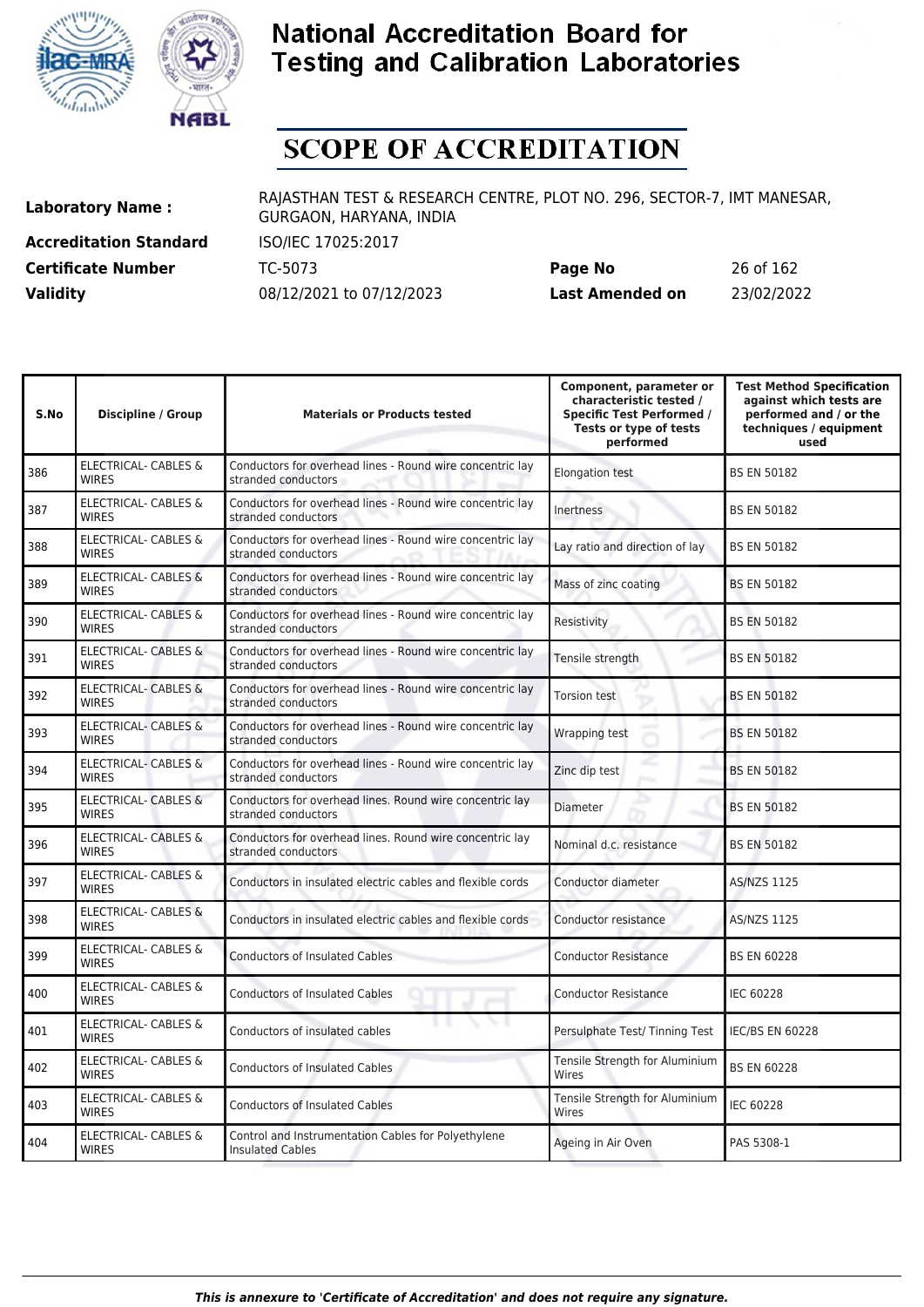



# **SCOPE OF ACCREDITATION**

**Accreditation Standard** ISO/IEC 17025:2017

**Laboratory Name :** RAJASTHAN TEST & RESEARCH CENTRE, PLOT NO. 296, SECTOR-7, IMT MANESAR, GURGAON, HARYANA, INDIA

**Certificate Number** TC-5073 **Page No** 27 of 162 **Validity** 08/12/2021 to 07/12/2023 **Last Amended on** 23/02/2022

| S.No | <b>Discipline / Group</b>                       | <b>Materials or Products tested</b>                                            | Component, parameter or<br>characteristic tested /<br><b>Specific Test Performed /</b><br>Tests or type of tests<br>performed | <b>Test Method Specification</b><br>against which tests are<br>performed and / or the<br>techniques / equipment<br>used |
|------|-------------------------------------------------|--------------------------------------------------------------------------------|-------------------------------------------------------------------------------------------------------------------------------|-------------------------------------------------------------------------------------------------------------------------|
| 405  | <b>ELECTRICAL- CABLES &amp;</b><br><b>WIRES</b> | Control and Instrumentation Cables for Polyethylene<br><b>Insulated Cables</b> | Capacitance Test                                                                                                              | PAS 5308-1                                                                                                              |
| 406  | <b>ELECTRICAL- CABLES &amp;</b><br><b>WIRES</b> | Control and Instrumentation Cables for Polyethylene<br><b>Insulated Cables</b> | <b>Conductor Resistance</b>                                                                                                   | PAS 5308-1                                                                                                              |
| 407  | <b>ELECTRICAL- CABLES &amp;</b><br><b>WIRES</b> | Control and Instrumentation Cables for Polyethylene<br><b>Insulated Cables</b> | Dimension for Armouring<br>Material                                                                                           | BS 5308-1                                                                                                               |
| 408  | ELECTRICAL- CABLES &<br><b>WIRES</b>            | Control and Instrumentation Cables for Polyethylene<br><b>Insulated Cables</b> | <b>Heat Shock Test</b>                                                                                                        | PAS 5308-1                                                                                                              |
| 409  | ELECTRICAL- CABLES &<br><b>WIRES</b>            | Control and Instrumentation Cables for Polyethylene<br><b>Insulated Cables</b> | High Voltage test at room<br>temperature                                                                                      | PAS 5308-1                                                                                                              |
| 410  | ELECTRICAL- CABLES &<br><b>WIRES</b>            | Control and Instrumentation Cables for Polyethylene<br><b>Insulated Cables</b> | Hot deformation test / Pressure<br>Test at High Temperature                                                                   | PAS 5308-1                                                                                                              |
| 411  | <b>ELECTRICAL- CABLES &amp;</b><br><b>WIRES</b> | Control and Instrumentation Cables for Polyethylene<br><b>Insulated Cables</b> | <b>Inductance Test</b>                                                                                                        | PAS 5308-1                                                                                                              |
| 412  | <b>ELECTRICAL- CABLES &amp;</b><br><b>WIRES</b> | Control and Instrumentation Cables for Polyethylene<br><b>Insulated Cables</b> | <b>Insulation Resistance</b>                                                                                                  | PAS 5308-1                                                                                                              |
| 413  | <b>ELECTRICAL- CABLES &amp;</b><br><b>WIRES</b> | Control and Instrumentation Cables for Polyethylene<br><b>Insulated Cables</b> | L/R Ratio Test                                                                                                                | PAS 5308-1                                                                                                              |
| 414  | <b>ELECTRICAL- CABLES &amp;</b><br><b>WIRES</b> | Control and Instrumentation Cables for Polyethylene<br><b>Insulated Cables</b> | Loss of Mass                                                                                                                  | PAS 5308-1                                                                                                              |
| 415  | ELECTRICAL- CABLES &<br><b>WIRES</b>            | Control and Instrumentation Cables for Polyethylene<br><b>Insulated Cables</b> | <b>Mass of Zinc Coating</b>                                                                                                   | PAS 5308-1                                                                                                              |
| 416  | ELECTRICAL- CABLES &<br><b>WIRES</b>            | Control and Instrumentation Cables for Polyethylene<br><b>Insulated Cables</b> | Resistivity & Conductance test<br>of Armour (Wires/strips)                                                                    | PAS 5308-1                                                                                                              |
| 417  | <b>ELECTRICAL- CABLES &amp;</b><br><b>WIRES</b> | Control and Instrumentation Cables for Polyethylene<br><b>Insulated Cables</b> | Shrinkage Test                                                                                                                | PAS 5308-1                                                                                                              |
| 418  | ELECTRICAL- CABLES &<br><b>WIRES</b>            | Control and Instrumentation Cables for Polyethylene<br><b>Insulated Cables</b> | Tensile strength & Elongation<br>at break for armouring material                                                              | PAS 5308-1                                                                                                              |
| 419  | ELECTRICAL- CABLES &<br><b>WIRES</b>            | Control and Instrumentation Cables for Polyethylene<br><b>Insulated Cables</b> | Tensile strength and<br>elongation at break on<br>Insulation and Sheath                                                       | PAS 5308-1                                                                                                              |
| 420  | ELECTRICAL- CABLES &<br><b>WIRES</b>            | Control and Instrumentation Cables for Polyethylene<br><b>Insulated Cables</b> | Test for eccentricity and<br>Thickness of insulation and<br>sheath / Overall Dimensions                                       | PAS 5308-1                                                                                                              |
| 421  | <b>ELECTRICAL- CABLES &amp;</b><br><b>WIRES</b> | Control and Instrumentation Cables for Polyethylene<br><b>Insulated Cables</b> | Torsion Test on Galvanized<br>steel wire for Armouring                                                                        | PAS 5308-1                                                                                                              |
| 422  | ELECTRICAL- CABLES &<br><b>WIRES</b>            | Control and Instrumentation Cables for Polyethylene<br><b>Insulated Cables</b> | Uniformity of Zinc coating (Dip<br>Test)                                                                                      | PAS 5308-1                                                                                                              |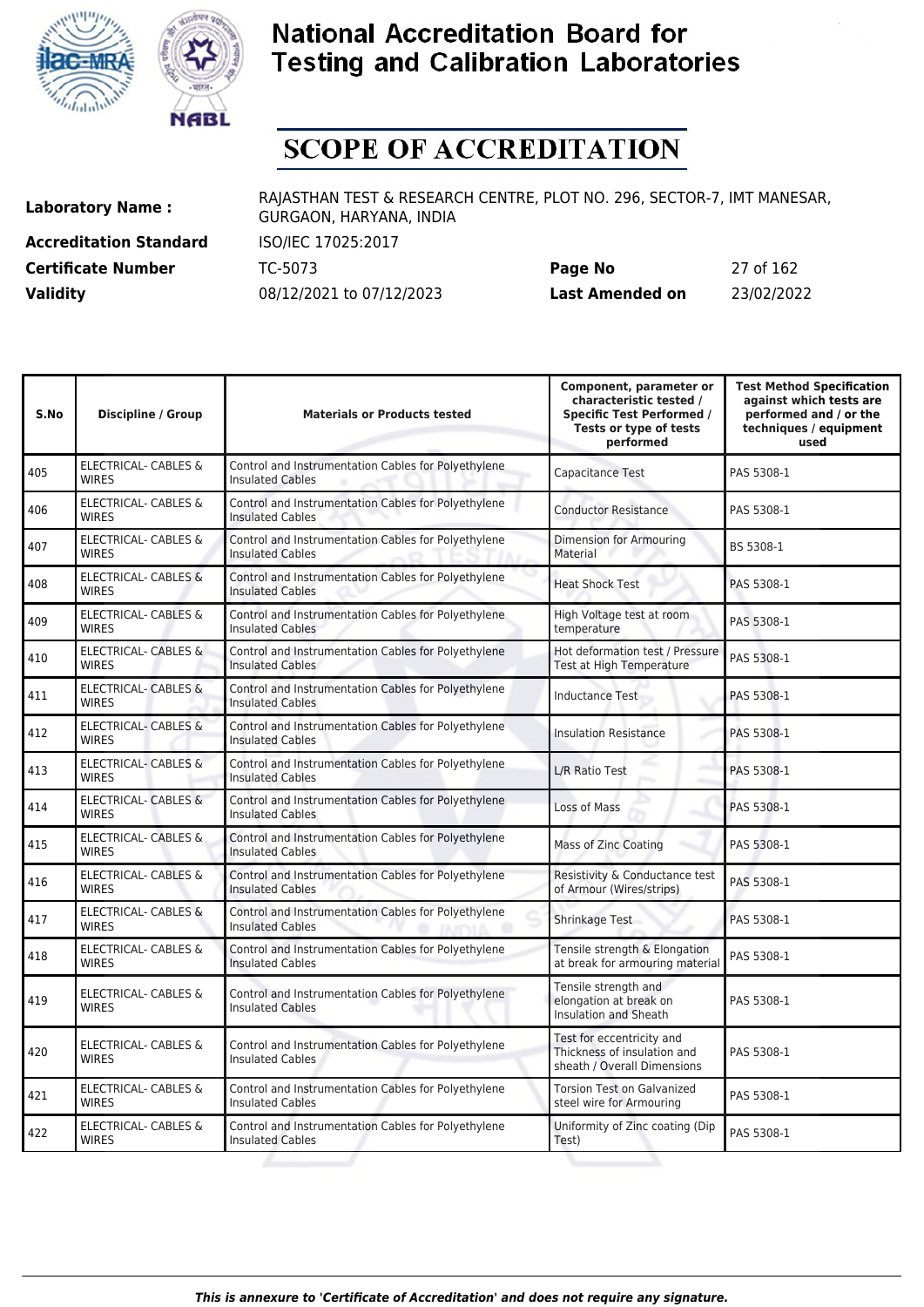



# **SCOPE OF ACCREDITATION**

**Accreditation Standard** ISO/IEC 17025:2017

**Laboratory Name :** RAJASTHAN TEST & RESEARCH CENTRE, PLOT NO. 296, SECTOR-7, IMT MANESAR, GURGAON, HARYANA, INDIA

**Certificate Number** TC-5073 **Page No** 28 of 162 **Validity** 08/12/2021 to 07/12/2023 **Last Amended on** 23/02/2022

| S.No | <b>Discipline / Group</b>                       | <b>Materials or Products tested</b>                                            | Component, parameter or<br>characteristic tested /<br><b>Specific Test Performed /</b><br>Tests or type of tests<br>performed | <b>Test Method Specification</b><br>against which tests are<br>performed and / or the<br>techniques / equipment<br>used |
|------|-------------------------------------------------|--------------------------------------------------------------------------------|-------------------------------------------------------------------------------------------------------------------------------|-------------------------------------------------------------------------------------------------------------------------|
| 423  | <b>ELECTRICAL- CABLES &amp;</b><br><b>WIRES</b> | Control and Instrumentation Cables for Polyethylene<br><b>Insulated Cables</b> | Winding/ Wrapping Test on<br>Galvanized steel strip for<br>Armouring                                                          | PAS 5308-1                                                                                                              |
| 424  | <b>ELECTRICAL- CABLES &amp;</b><br><b>WIRES</b> | Control and Instrumentation Cables for PVC Insulated<br>cables                 | Ageing in Air Oven                                                                                                            | PAS 5308-2                                                                                                              |
| 425  | ELECTRICAL- CABLES &<br><b>WIRES</b>            | Control and Instrumentation Cables for PVC Insulated<br>cables                 | Capacitance Test                                                                                                              | PAS 5308-2                                                                                                              |
| 426  | ELECTRICAL- CABLES &<br><b>WIRES</b>            | Control and Instrumentation Cables for PVC Insulated<br>cables                 | <b>Conductor Resistance</b>                                                                                                   | PAS 5308-2                                                                                                              |
| 427  | <b>ELECTRICAL- CABLES &amp;</b><br><b>WIRES</b> | Control and Instrumentation Cables for PVC Insulated<br>cables                 | Dimension for Armouring<br>Material                                                                                           | PAS 5308-2                                                                                                              |
| 428  | <b>ELECTRICAL- CABLES &amp;</b><br><b>WIRES</b> | Control and Instrumentation Cables for PVC Insulated<br>cables                 | <b>Heat Shock Test</b>                                                                                                        | PAS 5308-2                                                                                                              |
| 429  | <b>ELECTRICAL- CABLES &amp;</b><br><b>WIRES</b> | Control and Instrumentation Cables for PVC Insulated<br>cables                 | High Voltage test at room<br>temperature                                                                                      | PAS 5308-2                                                                                                              |
| 430  | <b>ELECTRICAL- CABLES &amp;</b><br><b>WIRES</b> | Control and Instrumentation Cables for PVC Insulated<br>cables                 | <b>Inductance Test</b>                                                                                                        | PAS 5308-2                                                                                                              |
| 431  | <b>ELECTRICAL- CABLES &amp;</b><br><b>WIRES</b> | Control and Instrumentation Cables for PVC Insulated<br>cables                 | <b>Insulation Resistance</b>                                                                                                  | PAS 5308-2                                                                                                              |
| 432  | ELECTRICAL- CABLES &<br><b>WIRES</b>            | Control and Instrumentation Cables for PVC Insulated<br>cables                 | L/R Ratio Test                                                                                                                | PAS 5308-2                                                                                                              |
| 433  | ELECTRICAL- CABLES &<br><b>WIRES</b>            | Control and Instrumentation Cables for PVC Insulated<br>cables                 | Loss of Mass                                                                                                                  | PAS 5308-2                                                                                                              |
| 434  | ELECTRICAL- CABLES &<br><b>WIRES</b>            | Control and Instrumentation Cables for PVC Insulated<br>cables                 | Mass of Zinc Coating                                                                                                          | PAS 5308-2                                                                                                              |
| 435  | ELECTRICAL- CABLES &<br><b>WIRES</b>            | Control and Instrumentation Cables for PVC Insulated<br>cables                 | Pressure Test at High<br>Temperature                                                                                          | pas 5308-2                                                                                                              |
| 436  | ELECTRICAL- CABLES &<br><b>WIRES</b>            | Control and Instrumentation Cables for PVC Insulated<br>cables                 | Resistivity & Conductance test<br>of Armour (Wires/strips)                                                                    | PAS 5308-2                                                                                                              |
| 437  | ELECTRICAL- CABLES &<br><b>WIRES</b>            | Control and Instrumentation Cables for PVC Insulated<br>cables                 | Shrinkage Test                                                                                                                | PAS 5308-2                                                                                                              |
| 438  | ELECTRICAL- CABLES &<br><b>WIRES</b>            | Control and Instrumentation Cables for PVC Insulated<br>cables                 | Tensile strength & Elongation<br>at break for armouring material                                                              | PAS 5308-2                                                                                                              |
| 439  | ELECTRICAL- CABLES &<br><b>WIRES</b>            | Control and Instrumentation Cables for PVC Insulated<br>cables                 | Tensile strength and<br>elongation at break on<br>Insulation and Sheath                                                       | PAS 5308-2                                                                                                              |
| 440  | <b>ELECTRICAL- CABLES &amp;</b><br><b>WIRES</b> | Control and Instrumentation Cables for PVC Insulated<br>cables                 | Test for eccentricity and<br>Thickness of insulation and<br>sheath / Overall Dimensions                                       | PAS 5308-2                                                                                                              |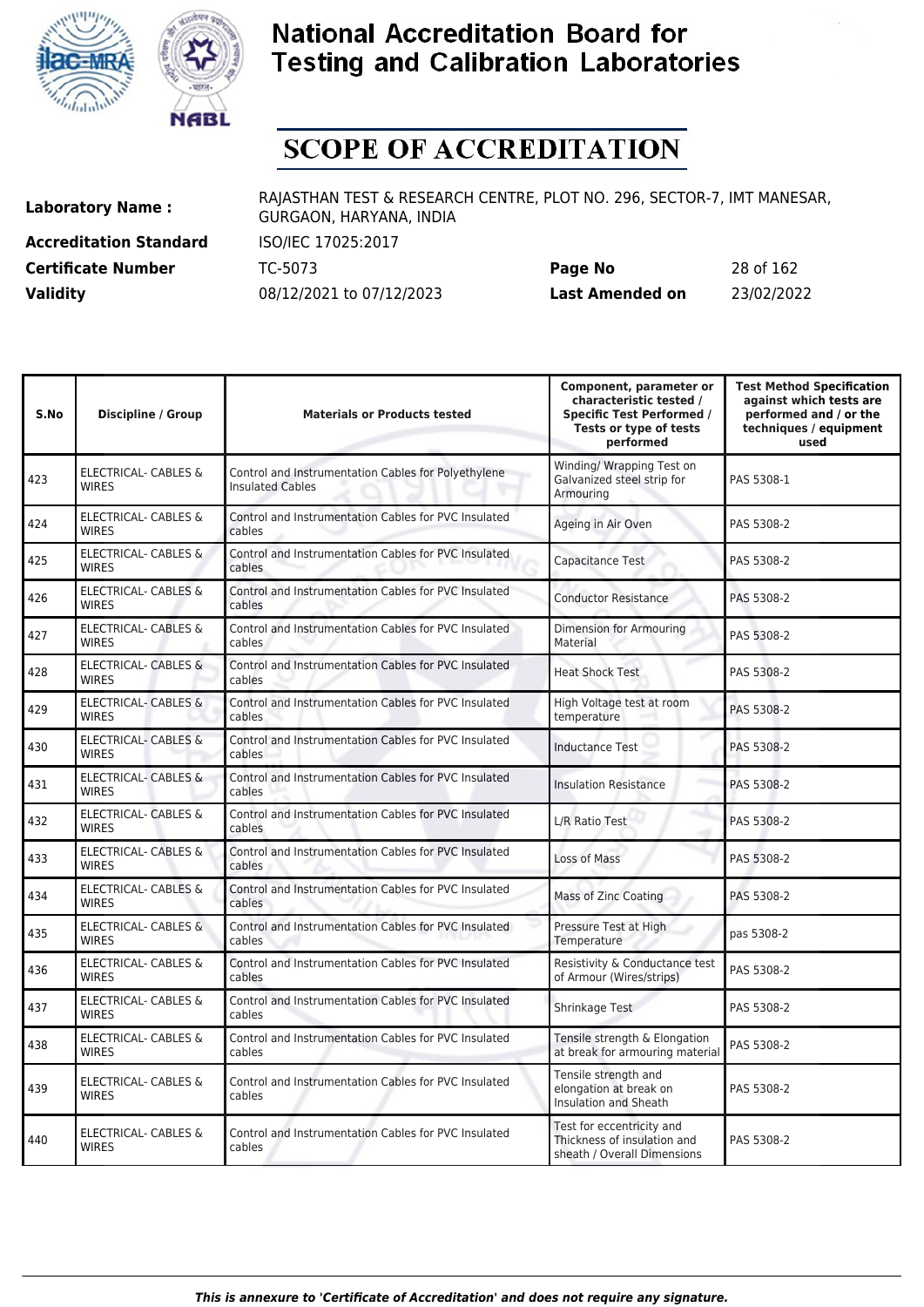



# **SCOPE OF ACCREDITATION**

**Accreditation Standard** ISO/IEC 17025:2017

**Laboratory Name :** RAJASTHAN TEST & RESEARCH CENTRE, PLOT NO. 296, SECTOR-7, IMT MANESAR, GURGAON, HARYANA, INDIA

**Certificate Number** TC-5073 **Page No** 29 of 162 **Validity** 08/12/2021 to 07/12/2023 **Last Amended on** 23/02/2022

| S.No | Discipline / Group                              | <b>Materials or Products tested</b>                              | Component, parameter or<br>characteristic tested /<br><b>Specific Test Performed /</b><br>Tests or type of tests<br>performed | <b>Test Method Specification</b><br>against which tests are<br>performed and / or the<br>techniques / equipment<br>used |
|------|-------------------------------------------------|------------------------------------------------------------------|-------------------------------------------------------------------------------------------------------------------------------|-------------------------------------------------------------------------------------------------------------------------|
| 441  | <b>ELECTRICAL- CABLES &amp;</b><br><b>WIRES</b> | Control and Instrumentation Cables for PVC Insulated<br>cables   | <b>Torsion Test on Galvanized</b><br>steel wire for Armouring                                                                 | PAS 5308-2                                                                                                              |
| 442  | ELECTRICAL- CABLES &<br><b>WIRES</b>            | Control and Instrumentation Cables for PVC Insulated<br>cables   | Uniformity of Zinc coating (Dip<br>Test)                                                                                      | PAS 5308-2                                                                                                              |
| 443  | ELECTRICAL- CABLES &<br><b>WIRES</b>            | Control and Instrumentation Cables for PVC Insulated<br>cables   | Winding/ Wrapping Test on<br>Galvanized steel strip for<br>Armouring                                                          | PAS 5308-2                                                                                                              |
| 444  | ELECTRICAL- CABLES &<br><b>WIRES</b>            | Copper                                                           | <b>Copper Purity Test</b>                                                                                                     | IS 191                                                                                                                  |
| 445  | <b>ELECTRICAL- CABLES &amp;</b><br><b>WIRES</b> | Copper                                                           | Copper Purity Test                                                                                                            | <b>IS 440</b>                                                                                                           |
| 446  | <b>ELECTRICAL- CABLES &amp;</b><br><b>WIRES</b> | Copper and aluminium conductors                                  | <b>Conductor Resistance</b>                                                                                                   | IS 10810 (Part 5)                                                                                                       |
| 447  | <b>ELECTRICAL- CABLES &amp;</b><br><b>WIRES</b> | Copper and Copper cadmium conductor                              | Conductivity                                                                                                                  | <b>BS 7884</b>                                                                                                          |
| 448  | <b>ELECTRICAL- CABLES &amp;</b><br><b>WIRES</b> | Copper and Copper cadmium conductor                              | Dimension                                                                                                                     | <b>BS 7884</b>                                                                                                          |
| 449  | <b>ELECTRICAL- CABLES &amp;</b><br><b>WIRES</b> | Copper and Copper cadmium conductor                              | Electrical resistance                                                                                                         | <b>BS 7884</b>                                                                                                          |
| 450  | ELECTRICAL- CABLES &<br><b>WIRES</b>            | Copper and Copper cadmium conductor                              | Lay length                                                                                                                    | <b>BS 7884</b>                                                                                                          |
| 451  | <b>ELECTRICAL- CABLES &amp;</b><br><b>WIRES</b> | Copper and Copper cadmium conductor                              | Lay ratio                                                                                                                     | <b>BS 7884</b>                                                                                                          |
| 452  | <b>ELECTRICAL- CABLES &amp;</b><br><b>WIRES</b> | Copper and Copper cadmium conductor                              | Tensile strength                                                                                                              | <b>BS 7884</b>                                                                                                          |
| 453  | <b>ELECTRICAL- CABLES &amp;</b><br><b>WIRES</b> | Copper and Copper cadmium conductor                              | Wire diameter                                                                                                                 | <b>BS 7884</b>                                                                                                          |
| 454  | <b>ELECTRICAL- CABLES &amp;</b><br><b>WIRES</b> | Copper and Copper cadmium conductor                              | Wrapping test                                                                                                                 | <b>BS 7884</b>                                                                                                          |
| 455  | <b>ELECTRICAL- CABLES &amp;</b><br><b>WIRFS</b> | Cotton Fibre                                                     | Annealing test                                                                                                                | IS 236                                                                                                                  |
| 456  | ELECTRICAL- CABLES &<br><b>WIRES</b>            | Covered Conductors for Overhead Lines and related<br>accessorie  | Carbon Black Content                                                                                                          | BS EN 50397-1                                                                                                           |
| 457  | <b>ELECTRICAL- CABLES &amp;</b><br><b>WIRES</b> | Covered Conductors for Overhead Lines and related<br>accessories | Ageing in Air Oven                                                                                                            | BS EN 50397-1                                                                                                           |
| 458  | ELECTRICAL- CABLES &<br><b>WIRES</b>            | Covered Conductors for Overhead Lines and related<br>accessories | Compliance with<br>Constructional requirements                                                                                | BS EN 50397-1                                                                                                           |
|      |                                                 |                                                                  |                                                                                                                               |                                                                                                                         |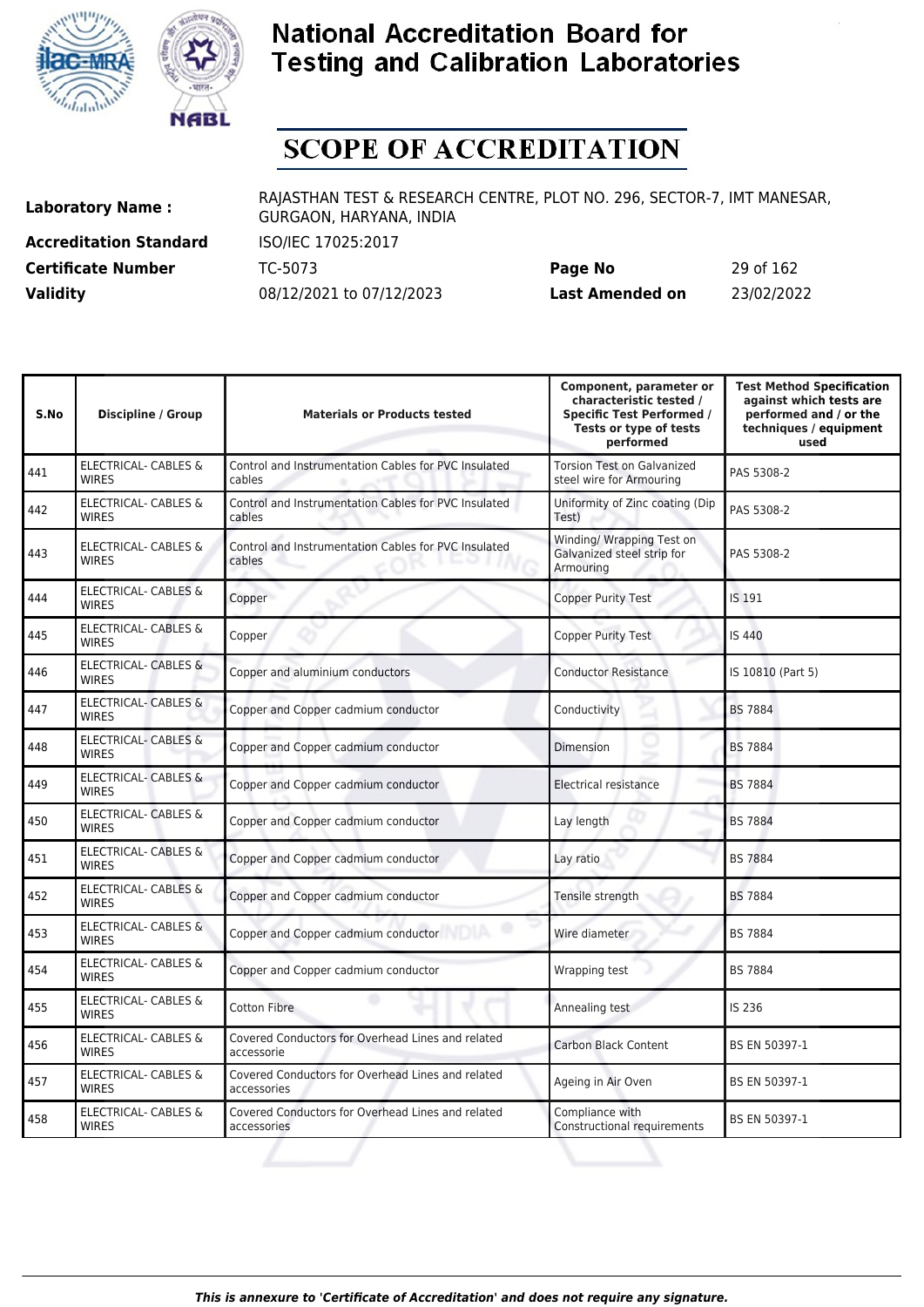



# **SCOPE OF ACCREDITATION**

**Accreditation Standard** ISO/IEC 17025:2017

**Laboratory Name :** RAJASTHAN TEST & RESEARCH CENTRE, PLOT NO. 296, SECTOR-7, IMT MANESAR, GURGAON, HARYANA, INDIA

**Certificate Number** TC-5073 **Page No** 30 of 162 **Validity** 08/12/2021 to 07/12/2023 **Last Amended on** 23/02/2022

| S.No | <b>Discipline / Group</b>                       | <b>Materials or Products tested</b>                              | Component, parameter or<br>characteristic tested /<br><b>Specific Test Performed /</b><br>Tests or type of tests<br>performed | <b>Test Method Specification</b><br>against which tests are<br>performed and / or the<br>techniques / equipment<br>used |
|------|-------------------------------------------------|------------------------------------------------------------------|-------------------------------------------------------------------------------------------------------------------------------|-------------------------------------------------------------------------------------------------------------------------|
| 459  | <b>ELECTRICAL- CABLES &amp;</b><br><b>WIRES</b> | Covered Conductors for overhead lines and related<br>accessories | <b>Conductor Resistance</b>                                                                                                   | BS EN 50397-1                                                                                                           |
| 460  | <b>ELECTRICAL- CABLES &amp;</b><br><b>WIRES</b> | Covered Conductors for Overhead Lines and related<br>accessories | Construction and dimensions of<br>the conductor                                                                               | BS EN 50397-1                                                                                                           |
| 461  | <b>ELECTRICAL- CABLES &amp;</b><br><b>WIRES</b> | Covered Conductors for Overhead Lines and related<br>accessories | Content, Legibility of Marking                                                                                                | BS EN 50397-1                                                                                                           |
| 462  | <b>ELECTRICAL- CABLES &amp;</b><br><b>WIRES</b> | Covered Conductors for Overhead Lines and related<br>accessories | <b>Durability of Marking</b>                                                                                                  | <b>BS EN 50397-1</b>                                                                                                    |
| 463  | <b>ELECTRICAL- CABLES &amp;</b><br><b>WIRFS</b> | Covered Conductors for Overhead Lines and related<br>accessories | <b>High Voltage Test</b>                                                                                                      | BS EN 50397-1                                                                                                           |
| 464  | <b>ELECTRICAL- CABLES &amp;</b><br><b>WIRES</b> | Covered Conductors for Overhead Lines and related<br>accessories | Hot deformation test / Pressure<br>Test at High Temperature                                                                   | BS EN 50397-1                                                                                                           |
| 465  | <b>ELECTRICAL- CABLES &amp;</b><br><b>WIRES</b> | Covered Conductors for Overhead Lines and related<br>accessories | Hot Set Test                                                                                                                  | BS EN 50397-1                                                                                                           |
| 466  | <b>ELECTRICAL- CABLES &amp;</b><br><b>WIRES</b> | Covered Conductors for Overhead Lines and related<br>accessories | Leakage Current                                                                                                               | BS EN 50397-1                                                                                                           |
| 467  | ELECTRICAL- CABLES &<br><b>WIRES</b>            | Covered Conductors for Overhead Lines and related<br>accessories | Rated Tensile Strength of the<br>conductor                                                                                    | BS EN 50397-1                                                                                                           |
| 468  | <b>ELECTRICAL- CABLES &amp;</b><br><b>WIRES</b> | Covered Conductors for Overhead Lines and related<br>accessories | <b>Resistance to UV Rays</b>                                                                                                  | BS EN 50397-1                                                                                                           |
| 469  | ELECTRICAL- CABLES &<br><b>WIRES</b>            | Covered Conductors for Overhead Lines and related<br>accessories | <b>Shore D Hardness</b>                                                                                                       | BS EN 50397-1                                                                                                           |
| 470  | ELECTRICAL- CABLES &<br><b>WIRES</b>            | Covered Conductors for Overhead Lines and related<br>accessories | Shrinkage Test                                                                                                                | BS EN 50397-1                                                                                                           |
| 471  | <b>ELECTRICAL- CABLES &amp;</b><br><b>WIRES</b> | Covered Conductors for Overhead Lines and related<br>accessories | Slippage Test                                                                                                                 | BS EN 50397-1                                                                                                           |
| 472  | <b>ELECTRICAL- CABLES &amp;</b><br><b>WIRES</b> | Covered Conductors for Overhead Lines and related<br>accessories | Tensile Strength & Elongation<br>at Break                                                                                     | BS EN 50397-1                                                                                                           |
| 473  | <b>ELECTRICAL- CABLES &amp;</b><br><b>WIRES</b> | Covered Conductors for Overhead Lines and related<br>accessories | Tensile strength and<br>elongation at break on<br><b>Insulation and Sheath</b>                                                | BS EN 50397-1                                                                                                           |
| 474  | <b>ELECTRICAL- CABLES &amp;</b><br><b>WIRES</b> | Covered Conductors for Overhead Lines and related<br>accessories | Test of Compatibility (Ageing of<br>complete product sample)                                                                  | BS EN 50397-1                                                                                                           |
| 475  | ELECTRICAL- CABLES &<br><b>WIRES</b>            | Covered Conductors for Overhead Lines and related<br>accessories | Test of longitudinal Water<br>Tightness                                                                                       | BS EN 50397-1                                                                                                           |
| 476  | <b>ELECTRICAL- CABLES &amp;</b><br><b>WIRES</b> | Covered Conductors for Overhead Lines and related<br>accessories | Thickness of the covering                                                                                                     | BS EN 50397-1                                                                                                           |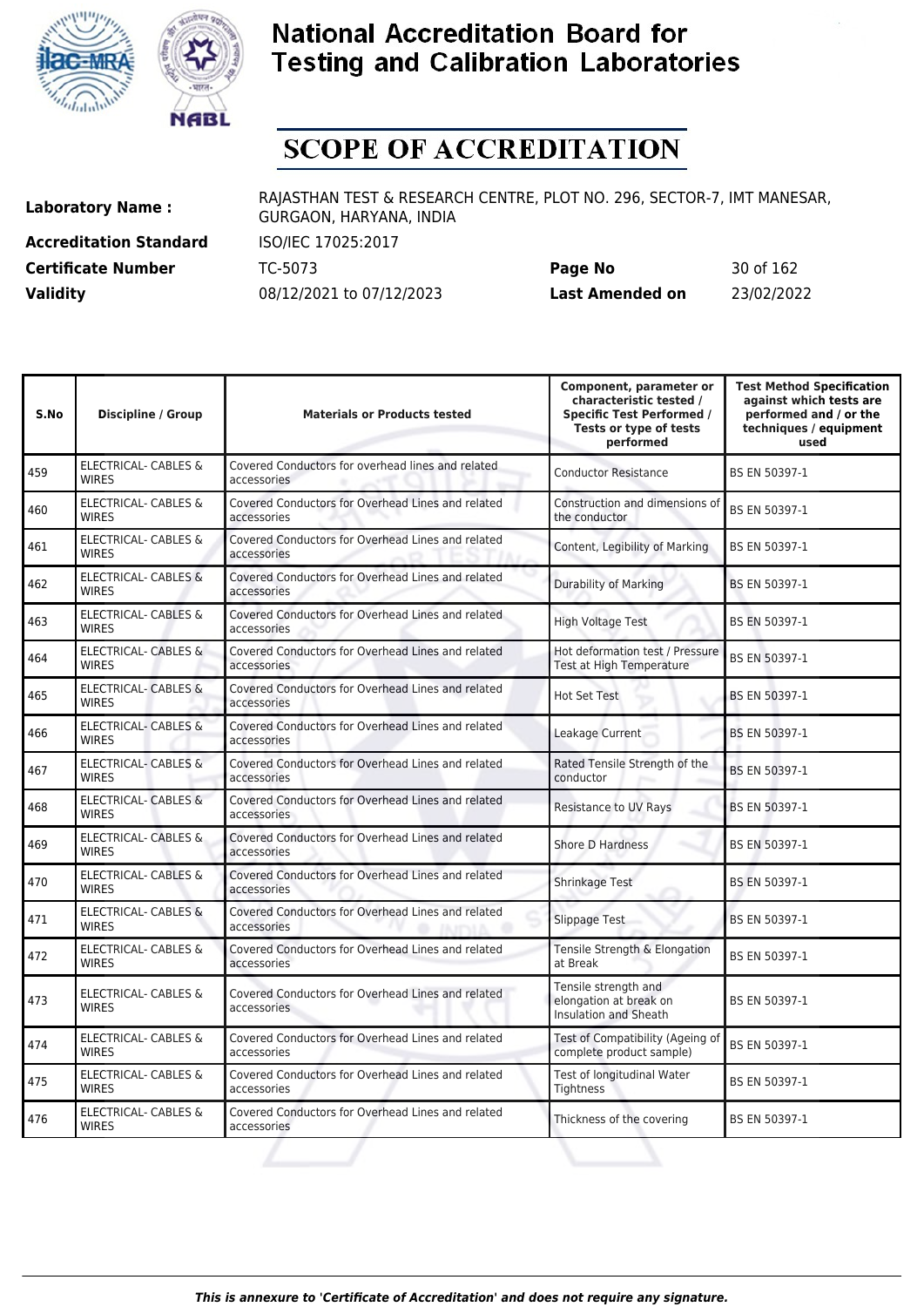



# **SCOPE OF ACCREDITATION**

**Accreditation Standard** ISO/IEC 17025:2017

**Laboratory Name :** RAJASTHAN TEST & RESEARCH CENTRE, PLOT NO. 296, SECTOR-7, IMT MANESAR, GURGAON, HARYANA, INDIA

**Certificate Number** TC-5073 **Page No** 31 of 162 **Validity** 08/12/2021 to 07/12/2023 **Last Amended on** 23/02/2022

| S.No | <b>Discipline / Group</b>                       | <b>Materials or Products tested</b>                                                                                                  | Component, parameter or<br>characteristic tested /<br><b>Specific Test Performed /</b><br>Tests or type of tests<br>performed | <b>Test Method Specification</b><br>against which tests are<br>performed and / or the<br>techniques / equipment<br>used |
|------|-------------------------------------------------|--------------------------------------------------------------------------------------------------------------------------------------|-------------------------------------------------------------------------------------------------------------------------------|-------------------------------------------------------------------------------------------------------------------------|
| 477  | <b>ELECTRICAL- CABLES &amp;</b><br><b>WIRES</b> | Covered Conductors for Overhead Lines and related<br>accessories                                                                     | <b>Tracking Resistance</b>                                                                                                    | BS EN 50397-1                                                                                                           |
| 478  | <b>ELECTRICAL- CABLES &amp;</b><br><b>WIRES</b> | Covered Conductors for Overhead Lines and related<br>accessories                                                                     | <b>UV Test</b>                                                                                                                | BS EN 50397-1                                                                                                           |
| 479  | <b>ELECTRICAL- CABLES &amp;</b><br><b>WIRES</b> | Covered Conductors for Overhead Lines and related<br>accessories                                                                     | <b>Water Absorption Test</b>                                                                                                  | BS EN 50397-1                                                                                                           |
| 480  | <b>ELECTRICAL- CABLES &amp;</b><br><b>WIRES</b> | Cross Linked Polyethylene Insulated Thermoplastic<br>Sheathed cables for working voltages from 3.3 kV to 33 kV                       | Impulse Withstand Test                                                                                                        | IS 7098 (Part 2)                                                                                                        |
| 481  | ELECTRICAL- CABLES &<br><b>WIRES</b>            | Cross Linked Polyethylene Insulated Thermoplastic<br>Sheathed cables for working voltages from 3.3 kV to 33 kV                       | <b>Bending Test</b>                                                                                                           | IS 7098 (Part 2)                                                                                                        |
| 482  | ELECTRICAL- CABLES &<br><b>WIRES</b>            | Cross Linked Polyethylene Insulated Thermoplastic<br>Sheathed cables for working voltages from 3.3 kV to 33 kV                       | <b>Carbon Content Test</b>                                                                                                    | IS 7098 (Part 2)                                                                                                        |
| 483  | <b>ELECTRICAL- CABLES &amp;</b><br><b>WIRES</b> | Cross Linked Polyethylene Insulated Thermoplastic<br>Sheathed cables for working voltages from 3.3 kV to 33 kV                       | Dielectric Power Factor Test as<br>a function of temperature                                                                  | IS 7098 (Part 2)                                                                                                        |
| 484  | <b>ELECTRICAL- CABLES &amp;</b><br><b>WIRES</b> | Cross Linked Polyethylene Insulated Thermoplastic<br>Sheathed cables for working voltages from 3.3 kV to 33 kV                       | Dielectric Power Factor Test as<br>a function of voltage                                                                      | IS 7098 (Part 2)                                                                                                        |
| 485  | ELECTRICAL- CABLES &<br><b>WIRES</b>            | Cross Linked Polyethylene Insulated Thermoplastic<br>Sheathed cables for working voltages from 3.3 kV to 33 kV                       | <b>Heat Cycle Test</b>                                                                                                        | IS 7098 (Part 2)                                                                                                        |
| 486  | <b>ELECTRICAL- CABLES &amp;</b><br><b>WIRES</b> | Cross Linked Polyethylene Insulated Thermoplastic<br>Sheathed cables for working voltages from 3.3 kV to 33 kV                       | High Voltage Test (4 Hour Test)                                                                                               | IS 7098 (Part 2)                                                                                                        |
| 487  | ELECTRICAL- CABLES &<br><b>WIRES</b>            | Cross Linked Polyethylene Insulated Thermoplastic<br>Sheathed cables for working voltages from 3.3 kV to 33 kV                       | <b>Partial Discharge Test</b>                                                                                                 | IS 7098 (Part 2)                                                                                                        |
| 488  | <b>ELECTRICAL- CABLES &amp;</b><br><b>WIRES</b> | Cross Linked Polyethylene Insulated Thermoplastic<br>Sheathed cables for working voltages from 3.3 kV to 33 kV                       | Test on extruded semi<br>conducting screens-Test for<br>Strippability of semiconducting<br>strippable insulation screen       | IS 7098 (Part 2)                                                                                                        |
| 489  | <b>ELECTRICAL- CABLES &amp;</b><br><b>WIRES</b> | Cross Linked Polyethylene Insulated Thermoplastic<br>Sheathed cables for working voltages from 3.3 kV to 33 kV                       | Test on extruded semi<br>conducting screens-Volume<br>Resistivity                                                             | IS 7098 (Part 2)                                                                                                        |
| 490  | <b>ELECTRICAL- CABLES &amp;</b><br><b>WIRES</b> | Cross Linked Polyethylene Insulated Thermoplastic<br>Sheathed cables for working voltages from 3.3 kV to 33 kV                       | Thermal ageing test for<br>complete cable/ Additional<br>Ageing Test on pieces of<br><b>Completed Cables</b>                  | IS 7098 (Part 2)                                                                                                        |
| 491  | <b>ELECTRICAL- CABLES &amp;</b><br><b>WIRES</b> | Cross Linked Polyethylene Insulated Thermoplastic<br>Sheathed cables for working voltages from 3.3 kV to upto<br>and including 33 kV | Annealing Test for Copper Wire                                                                                                | IS 7098 (Part 2)                                                                                                        |
| 492  | ELECTRICAL- CABLES &<br><b>WIRES</b>            | Cross Linked Polyethylene Insulated Thermoplastic<br>Sheathed cables for working voltages from 3.3 kV up to and<br>including 33 kV   | Tensile Strength for Aluminium<br>Wires                                                                                       | IS 7098 (Part 2)                                                                                                        |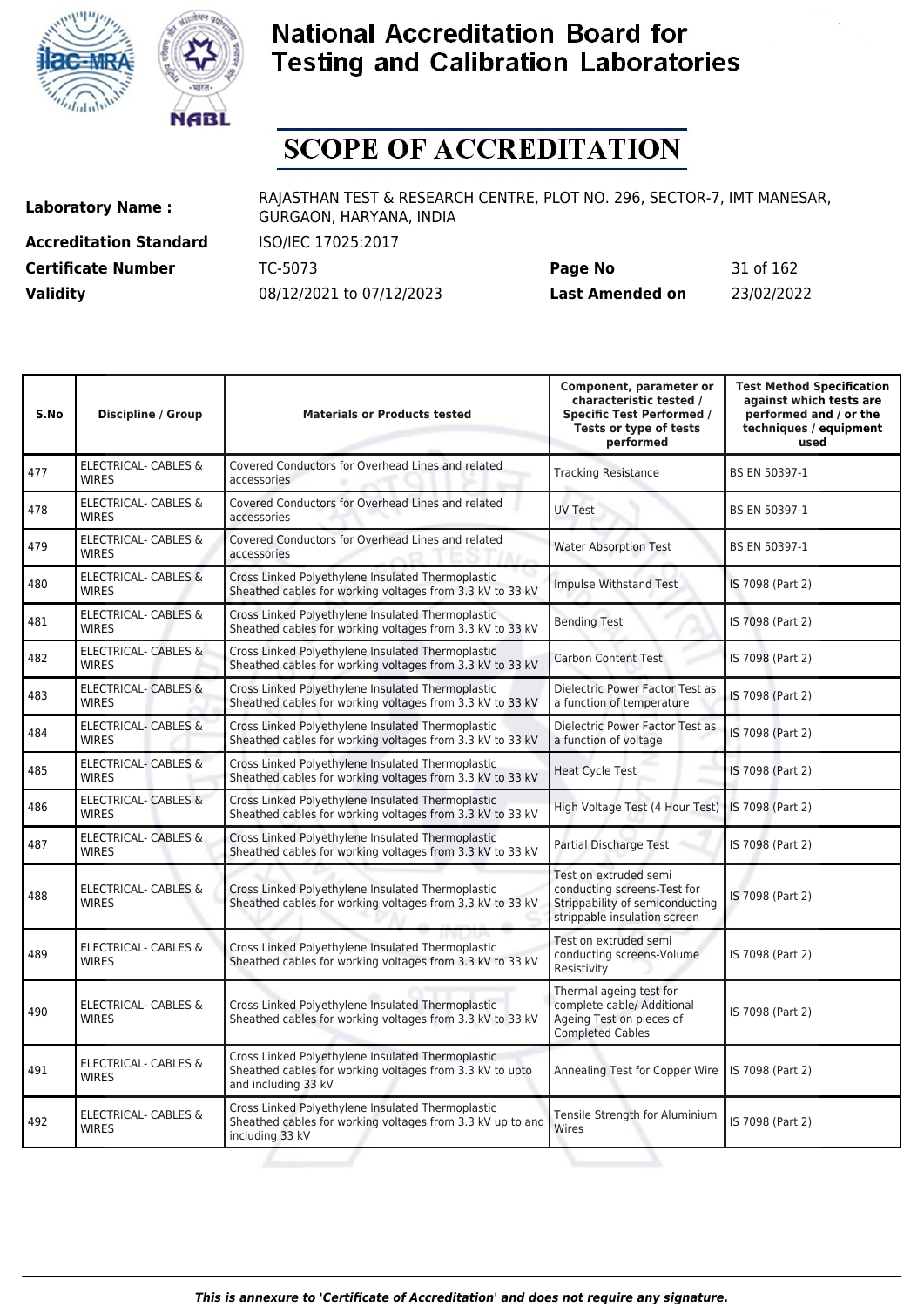



# **SCOPE OF ACCREDITATION**

**Accreditation Standard** ISO/IEC 17025:2017

**Laboratory Name :** RAJASTHAN TEST & RESEARCH CENTRE, PLOT NO. 296, SECTOR-7, IMT MANESAR, GURGAON, HARYANA, INDIA

**Certificate Number** TC-5073 **Page No** 32 of 162 **Validity** 08/12/2021 to 07/12/2023 **Last Amended on** 23/02/2022

| S.No | <b>Discipline / Group</b>                       | <b>Materials or Products tested</b>                                                                                               | Component, parameter or<br>characteristic tested /<br><b>Specific Test Performed /</b><br>Tests or type of tests<br>performed | <b>Test Method Specification</b><br>against which tests are<br>performed and / or the<br>techniques / equipment<br>used |
|------|-------------------------------------------------|-----------------------------------------------------------------------------------------------------------------------------------|-------------------------------------------------------------------------------------------------------------------------------|-------------------------------------------------------------------------------------------------------------------------|
| 493  | ELECTRICAL- CABLES &<br><b>WIRES</b>            | Cross Linked Polyethylene Insulated Thermoplastic<br>Sheathed cables for working voltages from 3.3 kV upto and<br>including 33 kV | High Voltage test at room<br>temperature                                                                                      | IS 7098 (Part 2)                                                                                                        |
| 494  | ELECTRICAL- CABLES &<br><b>WIRES</b>            | Cross Linked Polyethylene Insulated Thermoplastic<br>Sheathed cables for working voltages from 3.3 kV upto and<br>including 33 kV | Hot deformation test / Pressure<br>Test at High Temperature                                                                   | IS 7098 (Part 2)                                                                                                        |
| 495  | <b>ELECTRICAL- CABLES &amp;</b><br><b>WIRES</b> | Cross Linked Polyethylene Insulated Thermoplastic<br>Sheathed cables for working voltages from 3.3 kV upto and<br>including 33 kV | Tensile strength & Elongation<br>at break for armouring material                                                              | IS 7098 (Part 2)                                                                                                        |
| 496  | ELECTRICAL- CABLES &<br><b>WIRES</b>            | Cross Linked Polyethylene Insulated Thermoplastic<br>Sheathed cables for working voltages from 3.3 kV upto and<br>including 33 kV | <b>Torsion Test on Galvanized</b><br>steel wire for Armouring                                                                 | IS 7098 (Part 2)                                                                                                        |
| 497  | <b>ELECTRICAL- CABLES &amp;</b><br><b>WIRES</b> | Cross Linked Polyethylene Insulated Thermoplastic<br>Sheathed cables for working voltages from 3.3 kV upto and<br>including 33 kV | Uniformity of Zinc coating (Dip<br>Test)                                                                                      | IS 7098 (Part 2)                                                                                                        |
| 498  | ELECTRICAL- CABLES &<br><b>WIRES</b>            | Cross Linked Polyethylene Insulated Thermoplastic<br>Sheathed cables for working voltages from 3.3 kV upto and<br>including 33 kV | Ageing in Air Oven                                                                                                            | IS 7098 (Part 2)                                                                                                        |
| 499  | <b>ELECTRICAL- CABLES &amp;</b><br><b>WIRES</b> | Cross Linked Polyethylene Insulated Thermoplastic<br>Sheathed cables for working voltages from 3.3 kV upto and<br>including 33 kV | Armour Coverage Percentage<br>Test                                                                                            | IS 7098 (Part 2)                                                                                                        |
| 500  | ELECTRICAL- CABLES &<br><b>WIRES</b>            | Cross Linked Polyethylene Insulated Thermoplastic<br>Sheathed cables for working voltages from 3.3 kV upto and<br>including 33 kV | Cold Impact Test                                                                                                              | IS 7098 (Part 2)                                                                                                        |
| 501  | <b>ELECTRICAL- CABLES &amp;</b><br><b>WIRES</b> | Cross Linked Polyethylene Insulated Thermoplastic<br>Sheathed cables for working voltages from 3.3 kV upto and<br>including 33 kV | <b>Conductor Resistance</b>                                                                                                   | IS 7098 (Part 2)                                                                                                        |
| 502  | <b>ELECTRICAL- CABLES &amp;</b><br><b>WIRES</b> | Cross Linked Polyethylene Insulated Thermoplastic<br>Sheathed cables for working voltages from 3.3 kV upto and<br>including 33 kV | Dimension for Armouring<br>Material                                                                                           | IS 7098 (Part 2)                                                                                                        |
| 503  | <b>ELECTRICAL- CABLES &amp;</b><br><b>WIRES</b> | Cross Linked Polyethylene Insulated Thermoplastic<br>Sheathed cables for working voltages from 3.3 kV upto and<br>including 33 kV | Flame Retardance Test on<br><b>Bunched cable</b>                                                                              | IS 7098 (Part 2)                                                                                                        |
| 504  | ELECTRICAL- CABLES &<br><b>WIRES</b>            | Cross Linked Polyethylene Insulated Thermoplastic<br>Sheathed cables for working voltages from 3.3 kV upto and<br>including 33 kV | Flame Retardant Test on Single<br>cable (Swidish Chimney)                                                                     | IS 7098 (Part 2)                                                                                                        |
| 505  | ELECTRICAL- CABLES &<br><b>WIRES</b>            | Cross Linked Polyethylene Insulated Thermoplastic<br>Sheathed cables for working voltages from 3.3 kV upto and<br>including 33 kV | Halogen Acid Gas Evolution /<br>Corrosive & halogen acid gas                                                                  | IS 7098 (Part 2)                                                                                                        |
| 506  | ELECTRICAL- CABLES &<br><b>WIRES</b>            | Cross Linked Polyethylene Insulated Thermoplastic<br>Sheathed cables for working voltages from 3.3 kV upto and<br>including 33 kV | <b>Heat Shock Test</b>                                                                                                        | IS 7098 (Part 2)                                                                                                        |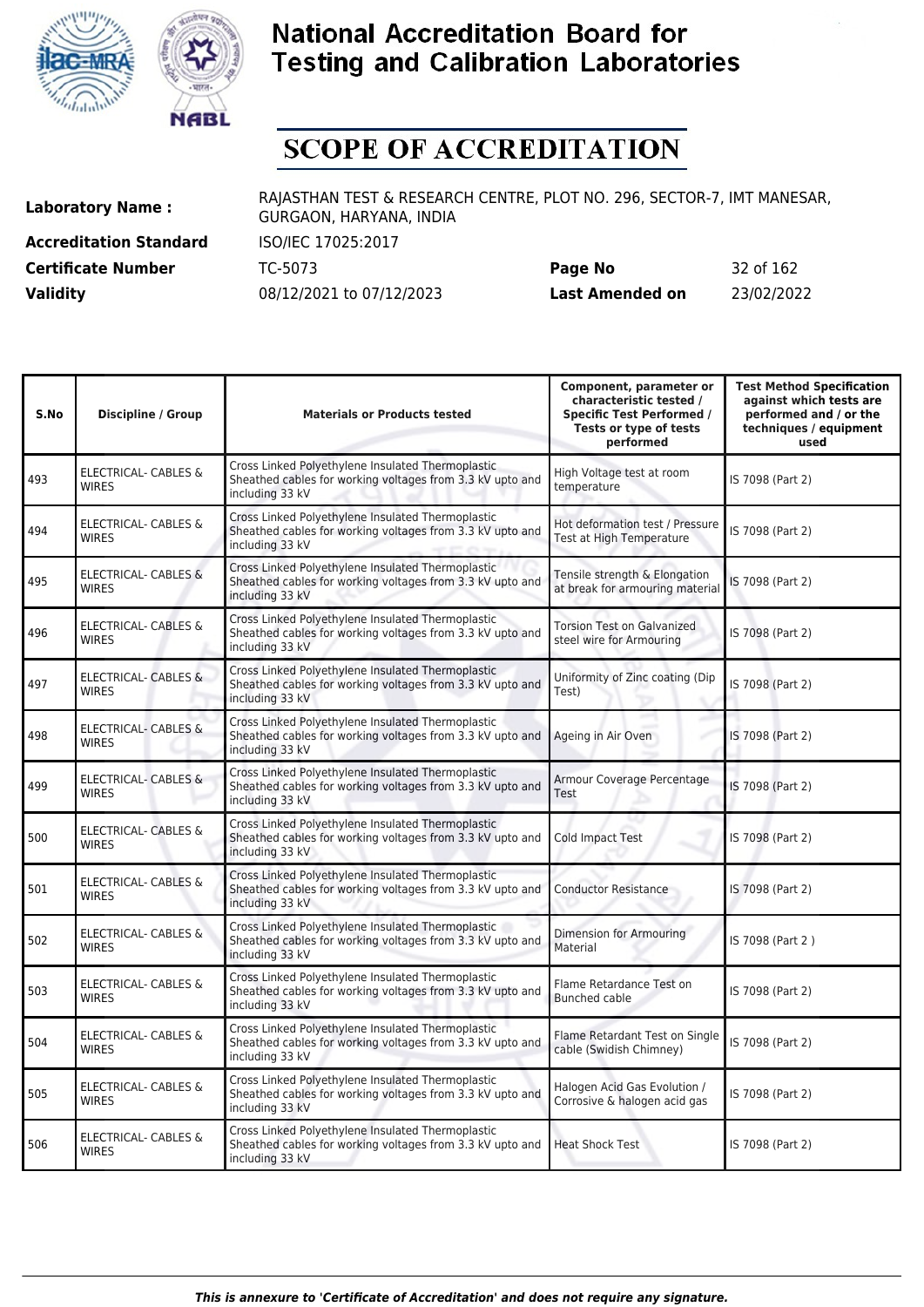



# **SCOPE OF ACCREDITATION**

**Accreditation Standard** ISO/IEC 17025:2017 **Certificate Number** TC-5073

| <b>Certificate Number</b> | TC-5073                  | Page No         | 33 of 162  |
|---------------------------|--------------------------|-----------------|------------|
| <b>Validity</b>           | 08/12/2021 to 07/12/2023 | Last Amended on | 23/02/2022 |

| S.No | <b>Discipline / Group</b>                       | <b>Materials or Products tested</b>                                                                                               | Component, parameter or<br>characteristic tested /<br><b>Specific Test Performed /</b><br>Tests or type of tests<br>performed | <b>Test Method Specification</b><br>against which tests are<br>performed and / or the<br>techniques / equipment<br>used |
|------|-------------------------------------------------|-----------------------------------------------------------------------------------------------------------------------------------|-------------------------------------------------------------------------------------------------------------------------------|-------------------------------------------------------------------------------------------------------------------------|
| 507  | <b>ELECTRICAL- CABLES &amp;</b><br><b>WIRES</b> | Cross Linked Polyethylene Insulated Thermoplastic<br>Sheathed cables for working voltages from 3.3 kV upto and<br>including 33 kV | <b>Hot Set Test</b>                                                                                                           | IS 7098 (Part 2)                                                                                                        |
| 508  | <b>ELECTRICAL- CABLES &amp;</b><br><b>WIRES</b> | Cross Linked Polyethylene Insulated Thermoplastic<br>Sheathed cables for working voltages from 3.3 kV upto and<br>including 33 kV | <b>Insulation Resistance</b>                                                                                                  | IS 7098 (Part 2)                                                                                                        |
| 509  | <b>ELECTRICAL- CABLES &amp;</b><br><b>WIRES</b> | Cross Linked Polyethylene Insulated Thermoplastic<br>Sheathed cables for working voltages from 3.3 kV upto and<br>including 33 kV | Loss of Mass                                                                                                                  | IS 7098 (Part 2)                                                                                                        |
| 510  | <b>ELECTRICAL- CABLES &amp;</b><br><b>WIRES</b> | Cross Linked Polyethylene Insulated Thermoplastic<br>Sheathed cables for working voltages from 3.3 kV upto and<br>including 33 kV | Mass of Zinc Coating                                                                                                          | IS 7098 (Part 2)                                                                                                        |
| 511  | ELECTRICAL- CABLES &<br><b>WIRES</b>            | Cross Linked Polyethylene Insulated Thermoplastic<br>Sheathed cables for working voltages from 3.3 kV upto and<br>including 33 kV | Oxygen Index Test                                                                                                             | IS 7098 (Part 2)                                                                                                        |
| 512  | ELECTRICAL- CABLES &<br><b>WIRES</b>            | Cross Linked Polyethylene Insulated Thermoplastic<br>Sheathed cables for working voltages from 3.3 kV upto and<br>including 33 kV | Resistance Test for Armour (for<br>Mining Cables)                                                                             | IS 7098 (Part 2)                                                                                                        |
| 513  | <b>ELECTRICAL- CABLES &amp;</b><br><b>WIRES</b> | Cross Linked Polyethylene Insulated Thermoplastic<br>Sheathed cables for working voltages from 3.3 kV upto and<br>including 33 kV | Resistivity & Conductance test<br>of Armour (Wires/strips)                                                                    | IS 7098 (Part 2)                                                                                                        |
| 514  | <b>ELECTRICAL- CABLES &amp;</b><br><b>WIRES</b> | Cross Linked Polyethylene Insulated Thermoplastic<br>Sheathed cables for working voltages from 3.3 kV upto and<br>including 33 kV | Shrinkage Test                                                                                                                | IS 7098 (Part 2)                                                                                                        |
| 515  | ELECTRICAL- CABLES &<br><b>WIRES</b>            | Cross Linked Polyethylene Insulated Thermoplastic<br>Sheathed cables for working voltages from 3.3 kV upto and<br>including 33 kV | <b>Temperature Index Test</b>                                                                                                 | IS 7098 (Part 2)                                                                                                        |
| 516  | <b>ELECTRICAL- CABLES &amp;</b><br><b>WIRES</b> | Cross Linked Polyethylene Insulated Thermoplastic<br>Sheathed cables for working voltages from 3.3 kV upto and<br>including 33 kV | Tensile strength and<br>elongation at break on<br><b>Insulation and Sheath</b>                                                | IS 7098 (Part 2)                                                                                                        |
| 517  | ELECTRICAL- CABLES &<br>WIRES                   | Cross Linked Polyethylene Insulated Thermoplastic<br>Sheathed cables for working voltages from 3.3 kV upto and<br>including 33 kV | Test for eccentricity and<br>Thickness of insulation and<br>sheath / Overall Dimensions                                       | IS 7098 (Part 2)                                                                                                        |
| 518  | <b>ELECTRICAL- CABLES &amp;</b><br><b>WIRES</b> | Cross Linked Polyethylene Insulated Thermoplastic<br>Sheathed cables for working voltages from 3.3 kV upto and<br>including 33 kV | Test under Fire Conditions /<br><b>Flammability Test</b>                                                                      | IS 7098 (Part 2)                                                                                                        |
| 519  | ELECTRICAL- CABLES &<br><b>WIRES</b>            | Cross Linked Polyethylene Insulated Thermoplastic<br>Sheathed cables for working voltages from 3.3 kV upto and<br>including 33 kV | <b>Thermal Stability</b>                                                                                                      | IS 7098 (Part 2)                                                                                                        |
| 520  | ELECTRICAL- CABLES &<br><b>WIRES</b>            | Cross Linked Polyethylene Insulated Thermoplastic<br>Sheathed cables for working voltages from 3.3 kV upto and<br>including 33 kV | <b>Water Absorption Test</b><br>(Gravimetric)                                                                                 | IS 7098 (Part 2)                                                                                                        |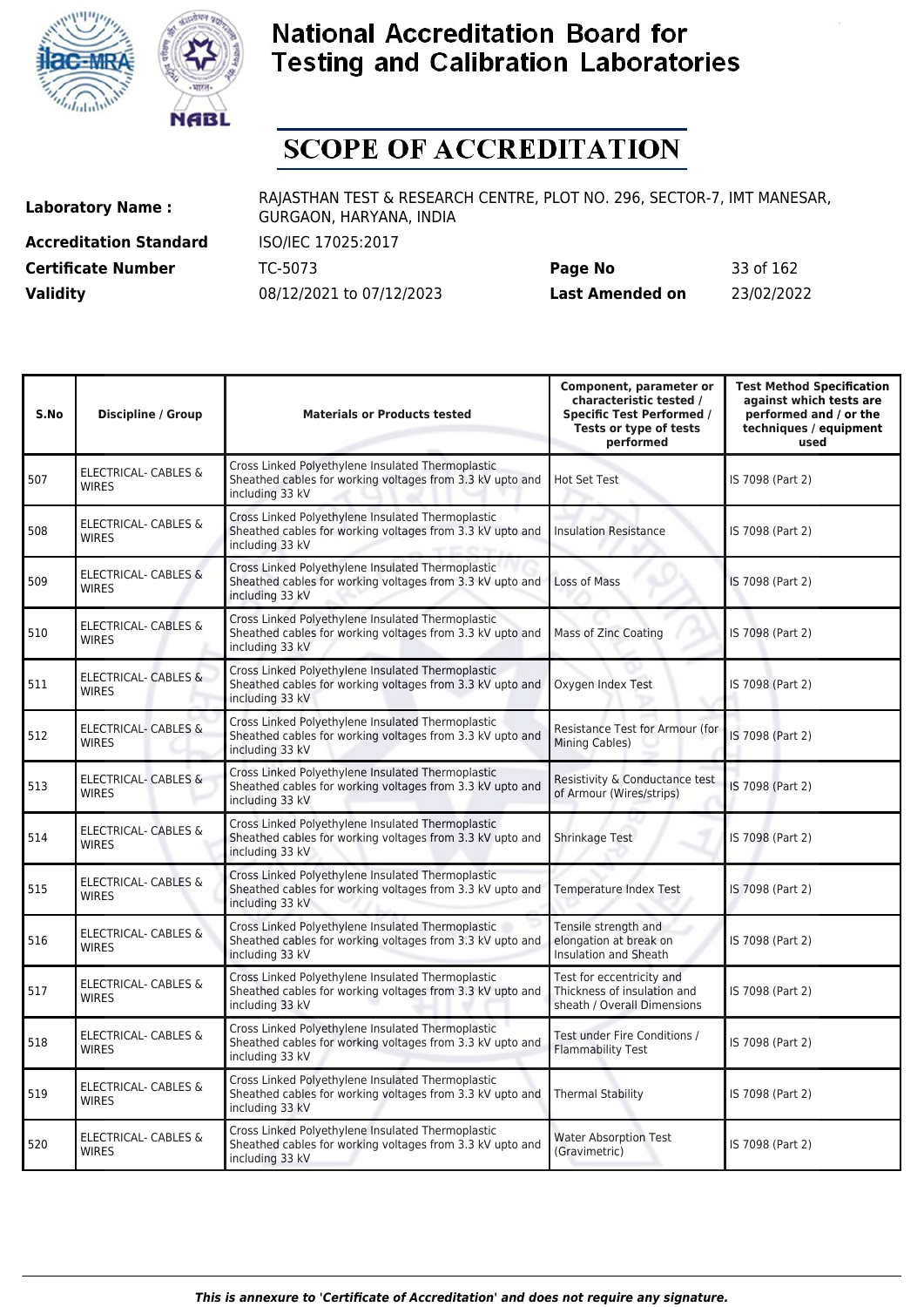



# **SCOPE OF ACCREDITATION**

**Accreditation Standard** ISO/IEC 17025:2017

**Laboratory Name :** RAJASTHAN TEST & RESEARCH CENTRE, PLOT NO. 296, SECTOR-7, IMT MANESAR, GURGAON, HARYANA, INDIA

**Certificate Number** TC-5073 **Page No** 34 of 162 **Validity** 08/12/2021 to 07/12/2023 **Last Amended on** 23/02/2022

| S.No | <b>Discipline / Group</b>                       | <b>Materials or Products tested</b>                                                                                               | Component, parameter or<br>characteristic tested /<br><b>Specific Test Performed /</b><br>Tests or type of tests<br>performed | <b>Test Method Specification</b><br>against which tests are<br>performed and / or the<br>techniques / equipment<br>used |
|------|-------------------------------------------------|-----------------------------------------------------------------------------------------------------------------------------------|-------------------------------------------------------------------------------------------------------------------------------|-------------------------------------------------------------------------------------------------------------------------|
| 521  | ELECTRICAL- CABLES &<br><b>WIRES</b>            | Cross Linked Polyethylene Insulated Thermoplastic<br>Sheathed cables for working voltages from 3.3 kV upto and<br>including 33 kV | Winding/ Wrapping Test on<br>Galvanized steel strip for<br>Armouring                                                          | IS 7098 (Part 2)                                                                                                        |
| 522  | ELECTRICAL- CABLES &<br><b>WIRES</b>            | Cross Linked Polyethylene Insulated Thermoplastic<br>Sheathed cables for working voltages from 3.3 kV upto and<br>including 33kV  | <b>Wrapping Test for Aluminium</b><br>Wires                                                                                   | IS 7098 (Part 2)                                                                                                        |
| 523  | ELECTRICAL- CABLES &<br><b>WIRES</b>            | Cross Linked Polyethylene Insulated Thermoplastic<br>Sheathed cables for working voltages from 66 kV upto and<br>including 220 kV | Annealing test for copper wire                                                                                                | IS 7098 (Part 3)                                                                                                        |
| 524  | ELECTRICAL- CABLES &<br><b>WIRES</b>            | Cross Linked Polyethylene Insulated Thermoplastic<br>Sheathed cables for working voltages from 66 kV upto and<br>including 220 kV | Bending Test followed by PD<br>Test                                                                                           | IS 7098 (Part 3)                                                                                                        |
| 525  | <b>ELECTRICAL- CABLES &amp;</b><br><b>WIRES</b> | Cross Linked Polyethylene Insulated Thermoplastic<br>Sheathed cables for working voltages from 66 kV upto and<br>including 220 kV | <b>Carbon Black Content</b>                                                                                                   | IS 7098 (Part 3)                                                                                                        |
| 526  | ELECTRICAL- CABLES &<br><b>WIRES</b>            | Cross Linked Polyethylene Insulated Thermoplastic<br>Sheathed cables for working voltages from 66 kV upto and<br>including 220 kV | Diameter of Armour Wire                                                                                                       | IS 7098 (Part 3)                                                                                                        |
| 527  | <b>ELECTRICAL- CABLES &amp;</b><br><b>WIRES</b> | Cross Linked Polyethylene Insulated Thermoplastic<br>Sheathed cables for working voltages from 66 kV upto and<br>including 220 kV | Dielectric Power Factor and<br>Capacitance Measurement at<br>ambient temperature                                              | IS 7098 (Part 3)                                                                                                        |
| 528  | ELECTRICAL- CABLES &<br><b>WIRES</b>            | Cross Linked Polyethylene Insulated Thermoplastic<br>Sheathed cables for working voltages from 66 kV upto and<br>including 220 kV | <b>Dielectric Power Factor</b><br>measurement at elevated<br>temperature                                                      | IS 7098 (Part 3)                                                                                                        |
| 529  | <b>ELECTRICAL- CABLES &amp;</b><br><b>WIRES</b> | Cross Linked Polyethylene Insulated Thermoplastic<br>Sheathed cables for working voltages from 66 kV upto and<br>including 220 kV | Elongation at break for<br>armouring material                                                                                 | IS 7098 (Part 3)                                                                                                        |
| 530  | <b>ELECTRICAL- CABLES &amp;</b><br><b>WIRES</b> | Cross Linked Polyethylene Insulated Thermoplastic<br>Sheathed cables for working voltages from 66 kV upto and<br>including 220 kV | Flammability Test (For PVC<br>Outer Sheath only)                                                                              | IS 7098 (Part 3)                                                                                                        |
| 531  | ELECTRICAL- CABLES &<br><b>WIRES</b>            | Cross Linked Polyethylene Insulated Thermoplastic<br>Sheathed cables for working voltages from 66 kV upto and<br>including 220 kV | <b>Heat Shock Test</b>                                                                                                        | IS 7098 (Part 3)                                                                                                        |
| 532  | <b>ELECTRICAL- CABLES &amp;</b><br><b>WIRES</b> | Cross Linked Polyethylene Insulated Thermoplastic<br>Sheathed cables for working voltages from 66 kV upto and<br>including 220 kV | <b>Hot Deformation Test</b>                                                                                                   | IS 7098 (Part 3)                                                                                                        |
| 533  | <b>ELECTRICAL- CABLES &amp;</b><br><b>WIRES</b> | Cross Linked Polyethylene Insulated Thermoplastic<br>Sheathed cables for working voltages from 66 kV upto and<br>including 220 kV | Hot Set Test                                                                                                                  | IS 7098 (Part 3)                                                                                                        |
| 534  | ELECTRICAL- CABLES &<br><b>WIRES</b>            | Cross Linked Polyethylene Insulated Thermoplastic<br>Sheathed cables for working voltages from 66 kV upto and<br>including 220 kV | Impulse Withstand Test<br>followed by HV Test                                                                                 | IS 7098 (Part 3)                                                                                                        |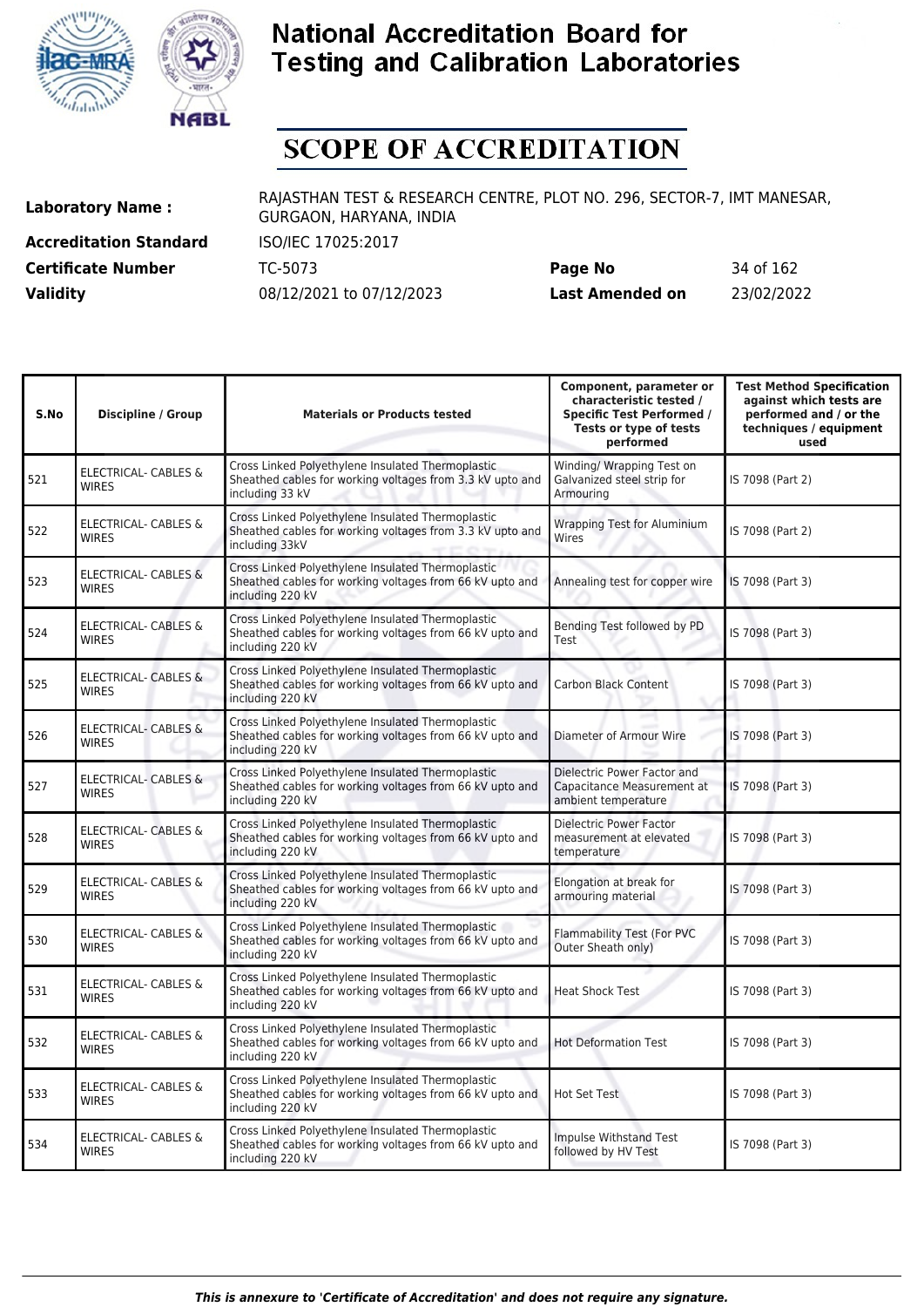



# **SCOPE OF ACCREDITATION**

**Accreditation Standard** ISO/IEC 17025:2017

**Laboratory Name :** RAJASTHAN TEST & RESEARCH CENTRE, PLOT NO. 296, SECTOR-7, IMT MANESAR, GURGAON, HARYANA, INDIA

**Certificate Number** TC-5073 **Page No** 35 of 162 **Validity** 08/12/2021 to 07/12/2023 **Last Amended on** 23/02/2022

| S.No | Discipline / Group                              | <b>Materials or Products tested</b>                                                                                               | Component, parameter or<br>characteristic tested /<br><b>Specific Test Performed /</b><br>Tests or type of tests<br>performed | <b>Test Method Specification</b><br>against which tests are<br>performed and / or the<br>techniques / equipment<br>used |
|------|-------------------------------------------------|-----------------------------------------------------------------------------------------------------------------------------------|-------------------------------------------------------------------------------------------------------------------------------|-------------------------------------------------------------------------------------------------------------------------|
| 535  | ELECTRICAL- CABLES &<br><b>WIRES</b>            | Cross Linked Polyethylene Insulated Thermoplastic<br>Sheathed cables for working voltages from 66 kV upto and<br>including 220 kV | Load Cycle test followed by PD<br>Measurement                                                                                 | IS 7098 (Part 3)                                                                                                        |
| 536  | <b>ELECTRICAL- CABLES &amp;</b><br><b>WIRES</b> | Cross Linked Polyethylene Insulated Thermoplastic<br>Sheathed cables for working voltages from 66 kV upto and<br>including 220 kV | Longitudinal Water Tightness<br>Test                                                                                          | IS 7098 (Part 3)                                                                                                        |
| 537  | <b>ELECTRICAL- CABLES &amp;</b><br><b>WIRES</b> | Cross Linked Polyethylene Insulated Thermoplastic<br>Sheathed cables for working voltages from 66 kV upto and<br>including 220 kV | Loss of Mass test                                                                                                             | IS 7098 (Part 3)                                                                                                        |
| 538  | ELECTRICAL- CABLES &<br><b>WIRES</b>            | Cross Linked Polyethylene Insulated Thermoplastic<br>Sheathed cables for working voltages from 66 kV upto and<br>including 220 kV | Partial Discharge Test                                                                                                        | IS 7098 (Part 3)                                                                                                        |
| 539  | <b>ELECTRICAL- CABLES &amp;</b><br><b>WIRES</b> | Cross Linked Polyethylene Insulated Thermoplastic<br>Sheathed cables for working voltages from 66 kV upto and<br>including 220 kV | Resistance Test / Conductor<br>Resistance                                                                                     | IS 7098 (Part 3)                                                                                                        |
| 540  | ELECTRICAL- CABLES &<br><b>WIRES</b>            | Cross Linked Polyethylene Insulated Thermoplastic<br>Sheathed cables for working voltages from 66 kV upto and<br>including 220 kV | Resistivity Test for semi<br>conducting layers                                                                                | IS 7098 (Part 3)                                                                                                        |
| 541  | ELECTRICAL- CABLES &<br><b>WIRES</b>            | Cross Linked Polyethylene Insulated Thermoplastic<br>Sheathed cables for working voltages from 66 kV upto and<br>including 220 kV | Resistivity Test on Armour                                                                                                    | IS 7098 (Part 3)                                                                                                        |
| 542  | ELECTRICAL- CABLES &<br><b>WIRES</b>            | Cross Linked Polyethylene Insulated Thermoplastic<br>Sheathed cables for working voltages from 66 kV upto and<br>including 220 kV | Shrinkage Test                                                                                                                | IS 7098 (Part 3)                                                                                                        |
| 543  | ELECTRICAL- CABLES &<br><b>WIRES</b>            | Cross Linked Polyethylene Insulated Thermoplastic<br>Sheathed cables for working voltages from 66 kV upto and<br>including 220 kV | Tensile strength and<br>elongation at break on<br><b>Insulation and Sheath</b>                                                | IS 7098 (Part 3)                                                                                                        |
| 544  | ELECTRICAL- CABLES &<br><b>WIRES</b>            | Cross Linked Polyethylene Insulated Thermoplastic<br>Sheathed cables for working voltages from 66 kV upto and<br>including 220 kV | Tensile strength for Aluminum<br>Wires                                                                                        | IS 7098 (Part 3)                                                                                                        |
| 545  | ELECTRICAL- CABLES &<br><b>WIRES</b>            | Cross Linked Polyethylene Insulated Thermoplastic<br>Sheathed cables for working voltages from 66 kV upto and<br>including 220 kV | Tensile strength for armouring<br>material                                                                                    | IS 7098 (Part 3)                                                                                                        |
| 546  | ELECTRICAL- CABLES &<br><b>WIRES</b>            | Cross Linked Polyethylene Insulated Thermoplastic<br>Sheathed cables for working voltages from 66 kV upto and<br>including 220 kV | Test for eccentricity and<br>Thickness of insulation and<br>sheath / Overall Dimensions                                       | IS 7098 (Part 3)                                                                                                        |
| 547  | ELECTRICAL- CABLES &<br><b>WIRES</b>            | Cross Linked Polyethylene Insulated Thermoplastic<br>Sheathed cables for working voltages from 66 kV upto and<br>including 220 kV | Thermal ageing in air oven                                                                                                    | IS 7098 (Part 3)                                                                                                        |
| 548  | ELECTRICAL- CABLES &<br><b>WIRES</b>            | Cross Linked Polyethylene Insulated Thermoplastic<br>Sheathed cables for working voltages from 66 kV upto and<br>including 220 kV | Thermal ageing test for<br>complete cable                                                                                     | IS 7098 (Part 3)                                                                                                        |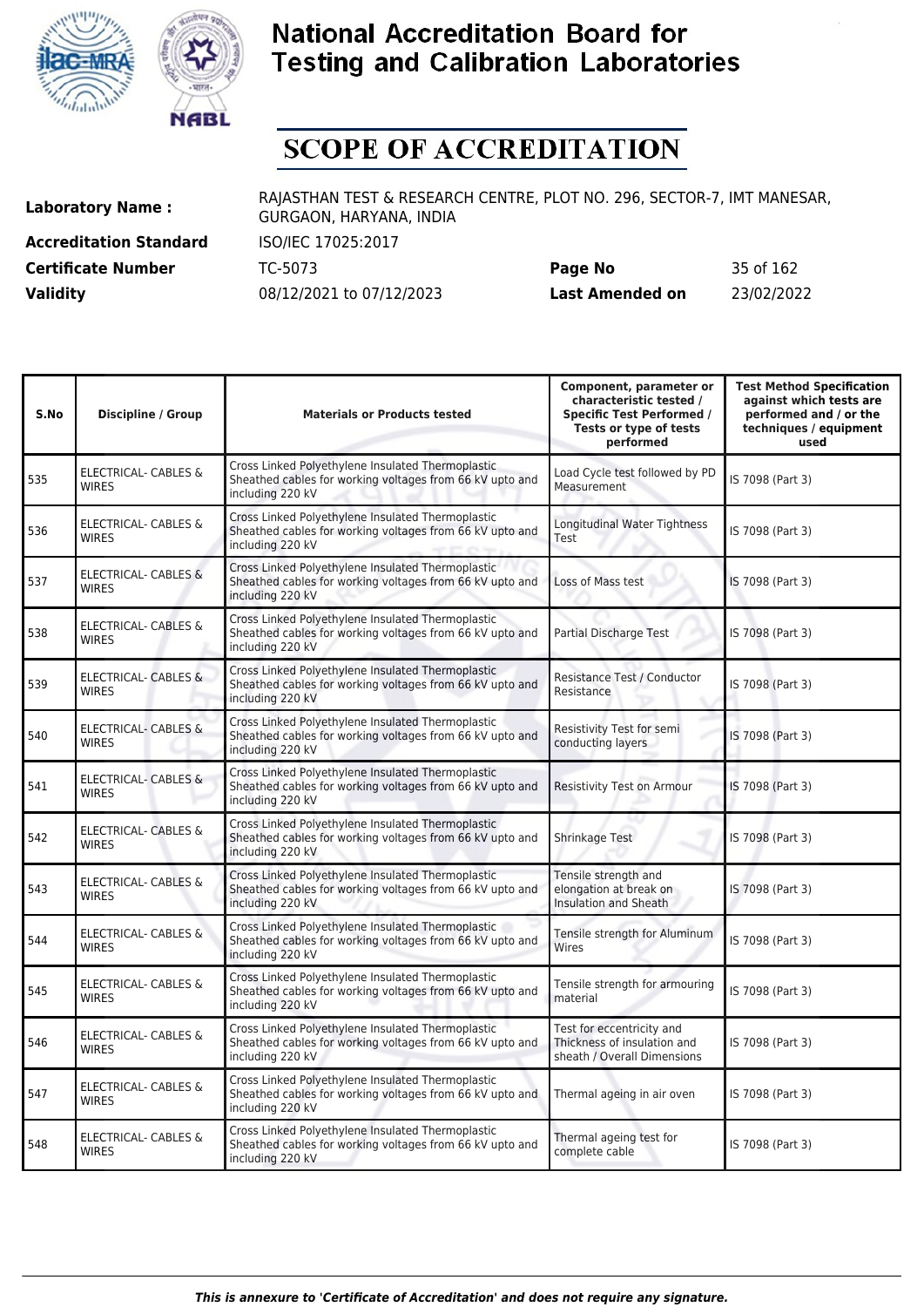



# **SCOPE OF ACCREDITATION**

**Accreditation Standard** ISO/IEC 17025:2017

**Laboratory Name :** RAJASTHAN TEST & RESEARCH CENTRE, PLOT NO. 296, SECTOR-7, IMT MANESAR, GURGAON, HARYANA, INDIA

**Certificate Number** TC-5073 **Page No** 36 of 162 **Validity** 08/12/2021 to 07/12/2023 **Last Amended on** 23/02/2022

| S.No | <b>Discipline / Group</b>                       | <b>Materials or Products tested</b>                                                                                               | Component, parameter or<br>characteristic tested /<br><b>Specific Test Performed /</b><br>Tests or type of tests<br>performed | <b>Test Method Specification</b><br>against which tests are<br>performed and / or the<br>techniques / equipment<br>used |
|------|-------------------------------------------------|-----------------------------------------------------------------------------------------------------------------------------------|-------------------------------------------------------------------------------------------------------------------------------|-------------------------------------------------------------------------------------------------------------------------|
| 549  | <b>ELECTRICAL- CABLES &amp;</b><br><b>WIRES</b> | Cross Linked Polyethylene Insulated Thermoplastic<br>Sheathed cables for working voltages from 66 kV upto and<br>including 220 kV | <b>Thermal Stability</b>                                                                                                      | IS 7098 (Part 3)                                                                                                        |
| 550  | <b>ELECTRICAL- CABLES &amp;</b><br><b>WIRES</b> | Cross Linked Polyethylene Insulated Thermoplastic<br>Sheathed cables for working voltages from 66 kV upto and<br>including 220 kV | Thickness of Metallic Sheath                                                                                                  | IS 7098 (Part 3)                                                                                                        |
| 551  | <b>ELECTRICAL- CABLES &amp;</b><br><b>WIRES</b> | Cross Linked Polyethylene Insulated Thermoplastic<br>Sheathed cables for working voltages from 66 kV upto and<br>including 220 kV | Void and Contamination Test                                                                                                   | IS 7098 (Part 3)                                                                                                        |
| 552  | <b>ELECTRICAL- CABLES &amp;</b><br><b>WIRES</b> | Cross Linked Polyethylene Insulated Thermoplastic<br>Sheathed cables for working voltages from 66 kV upto and<br>including 220 kV | <b>Wrapping Test</b>                                                                                                          | IS 7098 (Part 3)                                                                                                        |
| 553  | ELECTRICAL- CABLES &<br><b>WIRES</b>            | Cross Linked Polyethylene Insulated Thermoplastic<br>Sheathed cables for working voltages from 66 kV upto and<br>including 220 kV | Wrapping test for Aluminum<br>wires                                                                                           | IS 7098 (Part 3)                                                                                                        |
| 554  | <b>ELECTRICAL- CABLES &amp;</b><br><b>WIRES</b> | Cross Linked Polyethylene Insulated Thermoplastic<br>Sheathed cables for working voltages upto and including<br>1100 V            | Annealing Test for Copper Wire                                                                                                | IS 7098 (Part 1)                                                                                                        |
| 555  | <b>ELECTRICAL- CABLES &amp;</b><br><b>WIRES</b> | Cross Linked Polyethylene Insulated Thermoplastic<br>Sheathed cables for working voltages upto and including<br>1100V             | Ageing in Air Oven                                                                                                            | IS 7098 (Part 1)                                                                                                        |
| 556  | <b>ELECTRICAL- CABLES &amp;</b><br><b>WIRES</b> | Cross Linked Polyethylene Insulated Thermoplastic<br>Sheathed cables for working voltages upto and including<br>1100V             | Armour Coverage Percentage<br>Test                                                                                            | IS 7098 (Part 1)                                                                                                        |
| 557  | <b>ELECTRICAL- CABLES &amp;</b><br><b>WIRES</b> | Cross Linked Polyethylene Insulated Thermoplastic<br>Sheathed cables for working voltages upto and including<br>1100V             | <b>Cold Bend Test</b>                                                                                                         | IS 7098 (Part 1)                                                                                                        |
| 558  | <b>ELECTRICAL- CABLES &amp;</b><br><b>WIRES</b> | Cross Linked Polyethylene Insulated Thermoplastic<br>Sheathed cables for working voltages upto and including<br>1100V             | Cold Impact Test                                                                                                              | IS 7098 (Part 1)                                                                                                        |
| 559  | <b>ELECTRICAL- CABLES &amp;</b><br><b>WIRES</b> | Cross Linked Polyethylene Insulated Thermoplastic<br>Sheathed cables for working voltages upto and including<br>1100V             | <b>Conductor Resistance</b>                                                                                                   | IS 7098 (Part 1)                                                                                                        |
| 560  | <b>ELECTRICAL- CABLES &amp;</b><br><b>WIRES</b> | Cross Linked Polyethylene Insulated Thermoplastic<br>Sheathed cables for working voltages upto and including<br>1100V             | Dimension for Armouring<br>Material                                                                                           | IS 7098 (Part 1)                                                                                                        |
| 561  | ELECTRICAL- CABLES &<br><b>WIRES</b>            | Cross Linked Polyethylene Insulated Thermoplastic<br>Sheathed cables for working voltages upto and including<br>1100V             | Flame Retardance Test on<br><b>Bunched cable</b>                                                                              | IS 7098 (Part 1)                                                                                                        |
| 562  | <b>ELECTRICAL- CABLES &amp;</b><br><b>WIRES</b> | Cross Linked Polyethylene Insulated Thermoplastic<br>Sheathed cables for working voltages upto and including<br>1100V             | Flame Retardant Test on Single<br>cable (Swidish Chimney)                                                                     | IS 7098 (Part 1)                                                                                                        |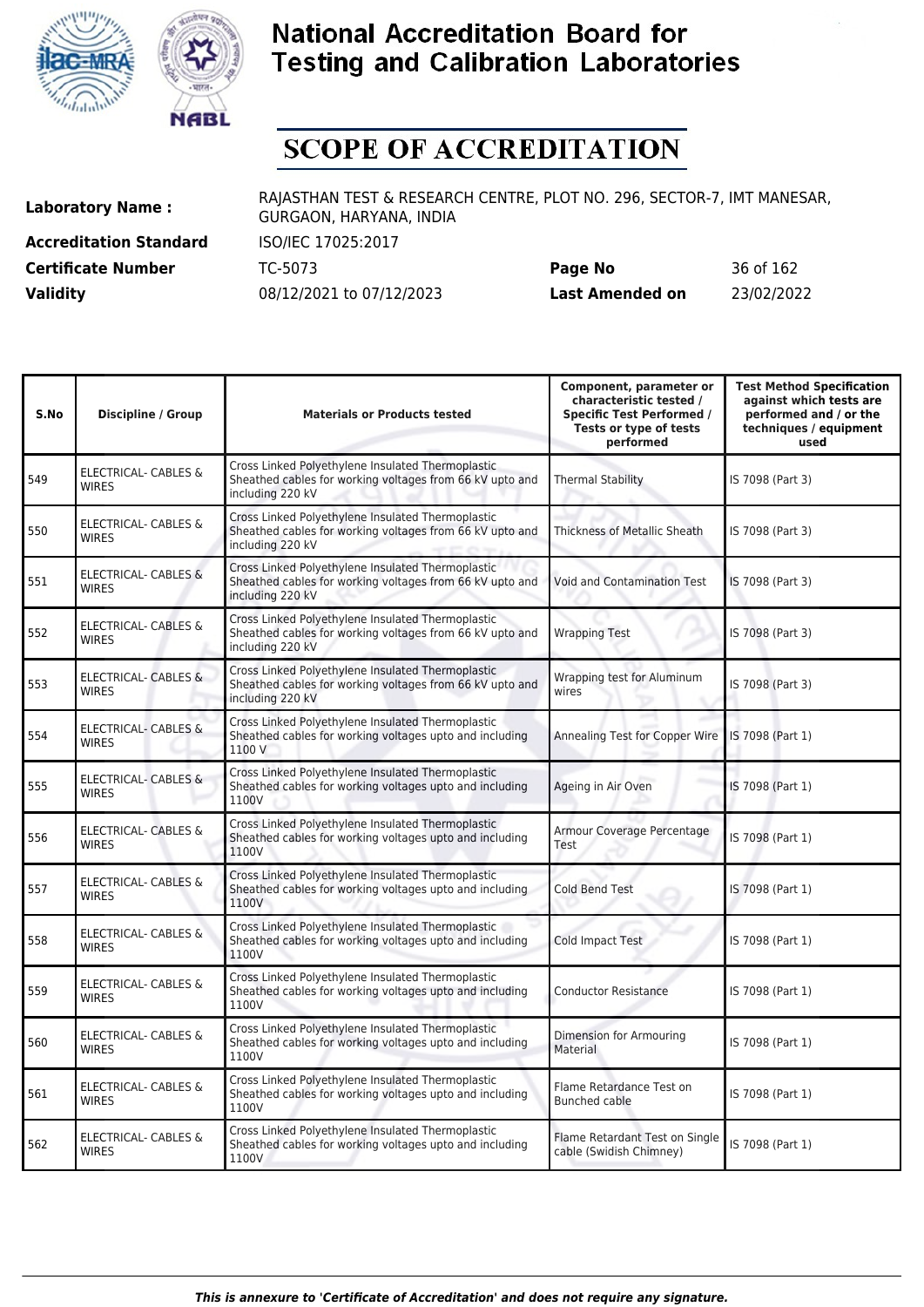



# **SCOPE OF ACCREDITATION**

**Accreditation Standard** ISO/IEC 17025:2017 **Certificate Number** TC-5073

**Laboratory Name :** RAJASTHAN TEST & RESEARCH CENTRE, PLOT NO. 296, SECTOR-7, IMT MANESAR, GURGAON, HARYANA, INDIA

| <b>Certificate Number</b> | TC-5073                  | Page No         | 37 of 162  |
|---------------------------|--------------------------|-----------------|------------|
| <b>Validity</b>           | 08/12/2021 to 07/12/2023 | Last Amended on | 23/02/2022 |

| S.No | <b>Discipline / Group</b>                       | <b>Materials or Products tested</b>                                                                                   | Component, parameter or<br>characteristic tested /<br><b>Specific Test Performed /</b><br>Tests or type of tests<br>performed | <b>Test Method Specification</b><br>against which tests are<br>performed and / or the<br>techniques / equipment<br>used |
|------|-------------------------------------------------|-----------------------------------------------------------------------------------------------------------------------|-------------------------------------------------------------------------------------------------------------------------------|-------------------------------------------------------------------------------------------------------------------------|
| 563  | <b>ELECTRICAL- CABLES &amp;</b><br><b>WIRES</b> | Cross Linked Polyethylene Insulated Thermoplastic<br>Sheathed cables for working voltages upto and including<br>1100V | <b>Flammability Test</b>                                                                                                      | IS 7098 (Part 1)                                                                                                        |
| 564  | <b>ELECTRICAL- CABLES &amp;</b><br><b>WIRES</b> | Cross Linked Polyethylene Insulated Thermoplastic<br>Sheathed cables for working voltages upto and including<br>1100V | Halogen Acid Gas Evolution /<br>Corrosive & halogen acid gas                                                                  | IS 7098 (Part 1)                                                                                                        |
| 565  | <b>ELECTRICAL- CABLES &amp;</b><br><b>WIRES</b> | Cross Linked Polyethylene Insulated Thermoplastic<br>Sheathed cables for working voltages upto and including<br>1100V | <b>Heat Shock Test</b>                                                                                                        | IS 7098 (Part 1)                                                                                                        |
| 566  | <b>ELECTRICAL- CABLES &amp;</b><br><b>WIRES</b> | Cross Linked Polyethylene Insulated Thermoplastic<br>Sheathed cables for working voltages upto and including<br>1100V | High Voltage test at room<br>temperature                                                                                      | IS 7098 (Part 1)                                                                                                        |
| 567  | ELECTRICAL- CABLES &<br><b>WIRES</b>            | Cross Linked Polyethylene Insulated Thermoplastic<br>Sheathed cables for working voltages upto and including<br>1100V | Hot deformation test / Pressure<br>Test at High Temperature                                                                   | IS 7098 (Part 1)                                                                                                        |
| 568  | ELECTRICAL- CABLES &<br><b>WIRES</b>            | Cross Linked Polyethylene Insulated Thermoplastic<br>Sheathed cables for working voltages upto and including<br>1100V | <b>Hot Set Test</b>                                                                                                           | IS 7098 (Part 1)                                                                                                        |
| 569  | <b>ELECTRICAL- CABLES &amp;</b><br><b>WIRES</b> | Cross Linked Polyethylene Insulated Thermoplastic<br>Sheathed cables for working voltages upto and including<br>1100V | <b>Insulation Resistance</b>                                                                                                  | IS 7098 (Part 1)                                                                                                        |
| 570  | ELECTRICAL- CABLES &<br><b>WIRES</b>            | Cross Linked Polyethylene Insulated Thermoplastic<br>Sheathed cables for working voltages upto and including<br>1100V | Loss of Mass                                                                                                                  | IS 7098 (Part 1)                                                                                                        |
| 571  | ELECTRICAL- CABLES &<br><b>WIRES</b>            | Cross Linked Polyethylene Insulated Thermoplastic<br>Sheathed cables for working voltages upto and including<br>1100V | Mass of Zinc Coating                                                                                                          | IS 7098 (Part 1)                                                                                                        |
| 572  | <b>ELECTRICAL- CABLES &amp;</b><br><b>WIRES</b> | Cross Linked Polyethylene Insulated Thermoplastic<br>Sheathed cables for working voltages upto and including<br>1100V | Oxygen Index Test                                                                                                             | IS 7098 (Part 1)                                                                                                        |
| 573  | ELECTRICAL- CABLES &<br>WIRES                   | Cross Linked Polyethylene Insulated Thermoplastic<br>Sheathed cables for working voltages upto and including<br>1100V | Resistance Test for Armour (for<br>Mining Cables)                                                                             | IS 7098 (Part 1)                                                                                                        |
| 574  | ELECTRICAL- CABLES &<br><b>WIRES</b>            | Cross Linked Polyethylene Insulated Thermoplastic<br>Sheathed cables for working voltages upto and including<br>1100V | Resistivity & Conductance test<br>of Armour (Wires/strips)                                                                    | IS 7098 (Part 1)                                                                                                        |
| 575  | ELECTRICAL- CABLES &<br><b>WIRES</b>            | Cross Linked Polyethylene Insulated Thermoplastic<br>Sheathed cables for working voltages upto and including<br>1100V | Shrinkage Test                                                                                                                | IS 7098 (Part 1)                                                                                                        |
| 576  | ELECTRICAL- CABLES &<br><b>WIRES</b>            | Cross Linked Polyethylene Insulated Thermoplastic<br>Sheathed cables for working voltages upto and including<br>1100V | Temperature Index Test                                                                                                        | IS 7098 (Part 1)                                                                                                        |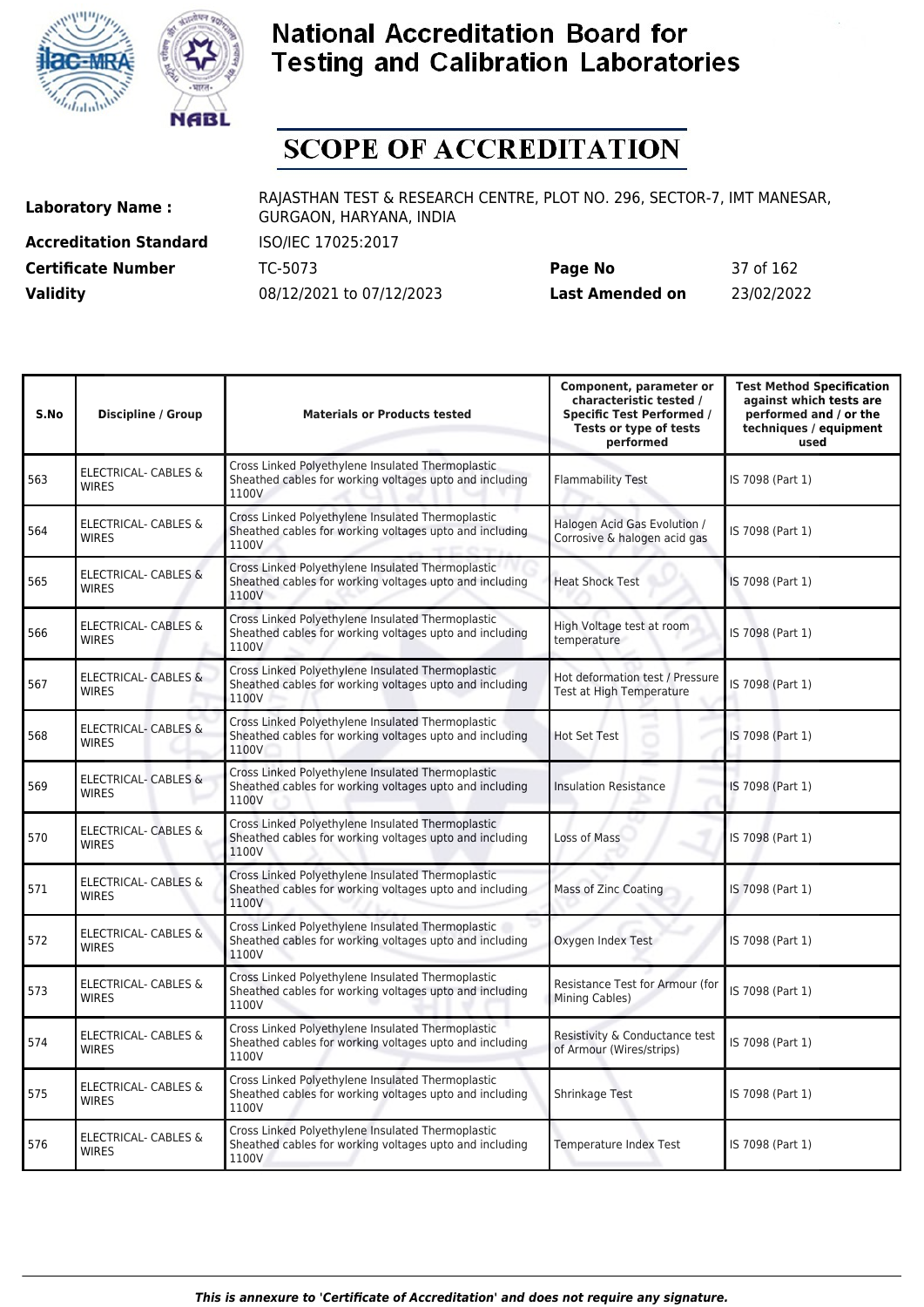



# **SCOPE OF ACCREDITATION**

**Accreditation Standard** ISO/IEC 17025:2017

**Laboratory Name :** RAJASTHAN TEST & RESEARCH CENTRE, PLOT NO. 296, SECTOR-7, IMT MANESAR, GURGAON, HARYANA, INDIA

**Certificate Number** TC-5073 **Page No** 38 of 162 **Validity** 08/12/2021 to 07/12/2023 **Last Amended on** 23/02/2022

| S.No | <b>Discipline / Group</b>                       | <b>Materials or Products tested</b>                                                                                   | Component, parameter or<br>characteristic tested /<br><b>Specific Test Performed /</b><br>Tests or type of tests<br>performed | <b>Test Method Specification</b><br>against which tests are<br>performed and / or the<br>techniques / equipment<br>used |
|------|-------------------------------------------------|-----------------------------------------------------------------------------------------------------------------------|-------------------------------------------------------------------------------------------------------------------------------|-------------------------------------------------------------------------------------------------------------------------|
| 577  | <b>ELECTRICAL- CABLES &amp;</b><br><b>WIRES</b> | Cross Linked Polyethylene Insulated Thermoplastic<br>Sheathed cables for working voltages upto and including<br>1100V | Tensile strength & Elongation<br>at break for armouring material                                                              | IS 7098 (Part 1)                                                                                                        |
| 578  | <b>ELECTRICAL- CABLES &amp;</b><br><b>WIRES</b> | Cross Linked Polyethylene Insulated Thermoplastic<br>Sheathed cables for working voltages upto and including<br>1100V | Tensile strength and<br>elongation at break on<br>Insulation and Sheath                                                       | IS 7098 (Part 1)                                                                                                        |
| 579  | <b>ELECTRICAL- CABLES &amp;</b><br><b>WIRES</b> | Cross Linked Polyethylene Insulated Thermoplastic<br>Sheathed cables for working voltages upto and including<br>1100V | Tensile Strength for Aluminium<br>Wires                                                                                       | IS 7098 (Part 1)                                                                                                        |
| 580  | <b>ELECTRICAL- CABLES &amp;</b><br><b>WIRES</b> | Cross Linked Polyethylene Insulated Thermoplastic<br>Sheathed cables for working voltages upto and including<br>1100V | Test for eccentricity and<br>Thickness of insulation and<br>sheath / Overall Dimensions                                       | IS 7098 (Part 1)                                                                                                        |
| 581  | <b>ELECTRICAL- CABLES &amp;</b><br><b>WIRES</b> | Cross Linked Polyethylene Insulated Thermoplastic<br>Sheathed cables for working voltages upto and including<br>1100V | <b>Thermal Stability</b>                                                                                                      | IS 7098 (Part 1)                                                                                                        |
| 582  | <b>ELECTRICAL- CABLES &amp;</b><br><b>WIRES</b> | Cross Linked Polyethylene Insulated Thermoplastic<br>Sheathed cables for working voltages upto and including<br>1100V | <b>Torsion Test on Galvanized</b><br>steel wire for Armouring                                                                 | IS 7098 (Part 1)                                                                                                        |
| 583  | <b>ELECTRICAL- CABLES &amp;</b><br><b>WIRES</b> | Cross Linked Polyethylene Insulated Thermoplastic<br>Sheathed cables for working voltages upto and including<br>1100V | Uniformity of Zinc coating (Dip<br>Test)                                                                                      | IS 7098 (Part 1)                                                                                                        |
| 584  | ELECTRICAL- CABLES &<br><b>WIRES</b>            | Cross Linked Polyethylene Insulated Thermoplastic<br>Sheathed cables for working voltages upto and including<br>1100V | <b>Water Absorption Test</b><br>(Gravimetric)                                                                                 | IS 7098 (Part 1)                                                                                                        |
| 585  | <b>ELECTRICAL- CABLES &amp;</b><br><b>WIRES</b> | Cross Linked Polyethylene Insulated Thermoplastic<br>Sheathed cables for working voltages upto and including<br>1100V | Winding/ Wrapping Test on<br>Galvanized steel strip for<br>Armouring                                                          | IS 7098 (Part 1)                                                                                                        |
| 586  | ELECTRICAL- CABLES &<br><b>WIRES</b>            | Cross Linked Polyethylene Insulated Thermoplastic<br>Sheathed cables for working voltages upto and including<br>1100V | <b>Wrapping Test for Aluminium</b><br>Wires                                                                                   | IS 7098 (Part 1)                                                                                                        |
| 587  | <b>ELECTRICAL- CABLES &amp;</b><br><b>WIRES</b> | Crosslinked Ethylene Plastics                                                                                         | Determination of Gel Content<br>and Swell Ratio of Crosslinked<br><b>Ethylene Plastics</b>                                    | <b>ASTM D 2765</b>                                                                                                      |
| 588  | ELECTRICAL- CABLES &<br><b>WIRES</b>            | Dielectric material of electric cables                                                                                | Dielectric Power Factor Test as<br>a function of voltage                                                                      | IS 10810 (Part 48)                                                                                                      |
| 589  | ELECTRICAL- CABLES &<br><b>WIRES</b>            | Distribution Cables (Single Core) with extruded insulation of<br>rated voltages of 11 kV to 33 kV                     | <b>Abrasion Test</b>                                                                                                          | BS 7870-4.10                                                                                                            |
| 590  | ELECTRICAL- CABLES &<br><b>WIRES</b>            | Distribution Cables (Single Core) with extruded insulation of<br>rated voltages of 11 kV to 33 kV                     | <b>Bending Test</b>                                                                                                           | BS 7870-4.10                                                                                                            |
| 591  | ELECTRICAL- CABLES &<br><b>WIRES</b>            | Distribution Cables (Single Core) with extruded insulation of<br>rated voltages of 11 kV to 33 kV                     | Cold bend Test / Voltage Test<br>after bending                                                                                | BS 7870-4.10                                                                                                            |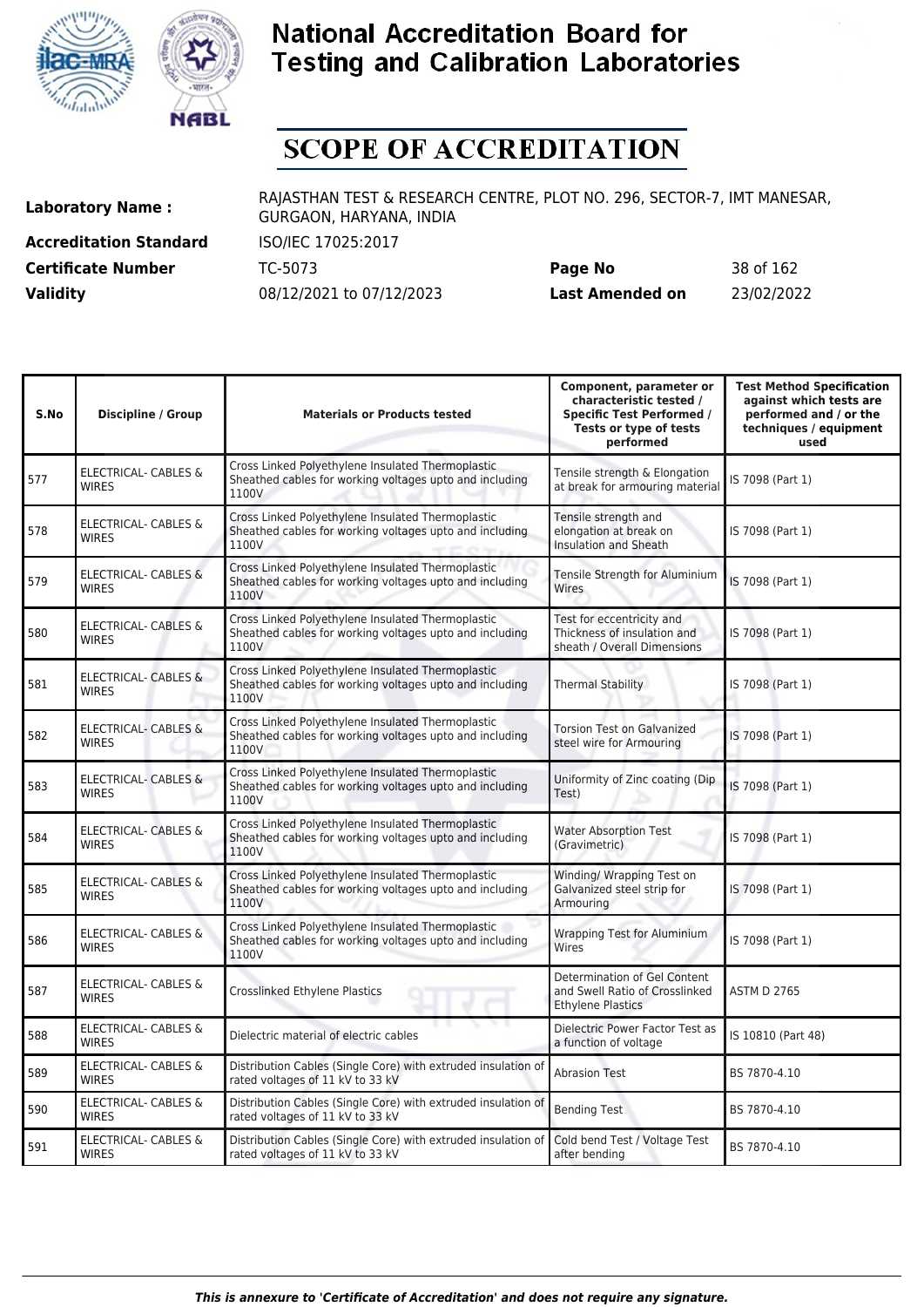



# **SCOPE OF ACCREDITATION**

**Accreditation Standard** ISO/IEC 17025:2017

**Laboratory Name :** RAJASTHAN TEST & RESEARCH CENTRE, PLOT NO. 296, SECTOR-7, IMT MANESAR, GURGAON, HARYANA, INDIA

**Certificate Number** TC-5073 **Page No** 39 of 162 **Validity** 08/12/2021 to 07/12/2023 **Last Amended on** 23/02/2022

| S.No | <b>Discipline / Group</b>                       | <b>Materials or Products tested</b>                                                               | Component, parameter or<br>characteristic tested /<br><b>Specific Test Performed /</b><br>Tests or type of tests<br>performed | <b>Test Method Specification</b><br>against which tests are<br>performed and / or the<br>techniques / equipment<br>used |
|------|-------------------------------------------------|---------------------------------------------------------------------------------------------------|-------------------------------------------------------------------------------------------------------------------------------|-------------------------------------------------------------------------------------------------------------------------|
| 592  | <b>ELECTRICAL- CABLES &amp;</b><br><b>WIRES</b> | Distribution Cables (Single Core) with extruded insulation of<br>rated voltages of 11 kV to 33 kV | <b>Compatibility Test</b>                                                                                                     | BS 7870-4.10                                                                                                            |
| 593  | <b>ELECTRICAL- CABLES &amp;</b><br><b>WIRES</b> | Distribution Cables (Single Core) with extruded insulation of<br>rated voltages of 11 kV to 33 kV | <b>Conductor Resistance</b>                                                                                                   | BS 7870-4-10                                                                                                            |
| 594  | <b>ELECTRICAL- CABLES &amp;</b><br><b>WIRES</b> | Distribution Cables (Single Core) with extruded insulation of<br>rated voltages of 11 kV to 33 kV | Dielectric Power Factor Test as<br>a function of voltage                                                                      | BS 7870-4.10                                                                                                            |
| 595  | <b>ELECTRICAL- CABLES &amp;</b><br><b>WIRES</b> | Distribution Cables (Single Core) with extruded insulation of<br>rated voltages of 11 kV to 33 kV | Flame Propagation<br>(Retardance) Test on Multiple<br>(Bunched) cables                                                        | BS 7870-4.10                                                                                                            |
| 596  | ELECTRICAL- CABLES &<br><b>WIRES</b>            | Distribution Cables (Single Core) with extruded insulation of<br>rated voltages of 11 kV to 33 kV | Halogen Acid Gas Evolution /<br>Corrosive & halogen acid gas                                                                  | BS 7870-4.10                                                                                                            |
| 597  | <b>ELECTRICAL- CABLES &amp;</b><br><b>WIRES</b> | Distribution Cables (Single Core) with extruded insulation of<br>rated voltages of 11 kV to 33 kV | <b>Heat Cycle Test</b>                                                                                                        | BS 7870-4.10                                                                                                            |
| 598  | <b>ELECTRICAL- CABLES &amp;</b><br><b>WIRES</b> | Distribution Cables (Single Core) with extruded insulation of<br>rated voltages of 11 kV to 33 kV | High Voltage Test (4 Hour Test)                                                                                               | BS 7870-4.10                                                                                                            |
| 599  | <b>ELECTRICAL- CABLES &amp;</b><br><b>WIRES</b> | Distribution Cables (Single Core) with extruded insulation of<br>rated voltages of 11 kV to 33 kV | Hot Set Test                                                                                                                  | BS 7870-4.10                                                                                                            |
| 600  | <b>ELECTRICAL- CABLES &amp;</b><br><b>WIRES</b> | Distribution Cables (Single Core) with extruded insulation of<br>rated voltages of 11 kV to 33 kV | Impulse Withstand Test                                                                                                        | BS 7870-4.10                                                                                                            |
| 601  | <b>ELECTRICAL- CABLES &amp;</b><br><b>WIRES</b> | Distribution Cables (Single Core) with extruded insulation of<br>rated voltages of 11 kV to 33 kV | <b>Long Duration Test</b>                                                                                                     | BS 7870-4.10                                                                                                            |
| 602  | <b>ELECTRICAL- CABLES &amp;</b><br><b>WIRES</b> | Distribution Cables (Single Core) with extruded insulation of<br>rated voltages of 11 kV to 33 kV | <b>Long Duration Test</b>                                                                                                     | BS 7870-4.20                                                                                                            |
| 603  | ELECTRICAL- CABLES &<br><b>WIRES</b>            | Distribution Cables (Single Core) with extruded insulation of<br>rated voltages of 11 kV to 33 kV | Measurement of Thickness of<br>Insulation & Sheath                                                                            | BS 7870-4.10                                                                                                            |
| 604  | ELECTRICAL- CABLES &<br><b>WIRES</b>            | Distribution Cables (Single Core) with extruded insulation of<br>rated voltages of 11 kV to 33 kV | Partial Discharge                                                                                                             | BS 7870-4.10                                                                                                            |
| 605  | ELECTRICAL- CABLES &<br><b>WIRES</b>            | Distribution Cables (Single Core) with extruded insulation of<br>rated voltages of 11 kV to 33 kV | Power Factor Test as a function<br>of temperature                                                                             | BS 7870-4.10                                                                                                            |
| 606  | ELECTRICAL- CABLES &<br><b>WIRES</b>            | Distribution Cables (Single Core) with extruded insulation of<br>rated voltages of 11 kV to 33 kV | Resistivity of Conductor Screen                                                                                               | BS 7870-4.10                                                                                                            |
| 607  | ELECTRICAL- CABLES &<br><b>WIRES</b>            | Distribution Cables (Single Core) with extruded insulation of<br>rated voltages of 11 kV to 33 kV | Shrinkage Test                                                                                                                | BS 7870-4.10                                                                                                            |
| 608  | ELECTRICAL- CABLES &<br><b>WIRES</b>            | Distribution Cables (Single Core) with extruded insulation of<br>rated voltages of 11 kV to 33 kV | Smoke Density under Fire<br>Conditions                                                                                        | BS 7870-4.10                                                                                                            |
| 609  | ELECTRICAL- CABLES &<br>WIRES                   | Distribution Cables (Single Core) with extruded insulation of<br>rated voltages of 11 kV to 33 kV | Test on extruded semi<br>conducting screens-Test for<br>Strippability of semiconducting<br>strippable insulation screen       | BS 7870-4.10                                                                                                            |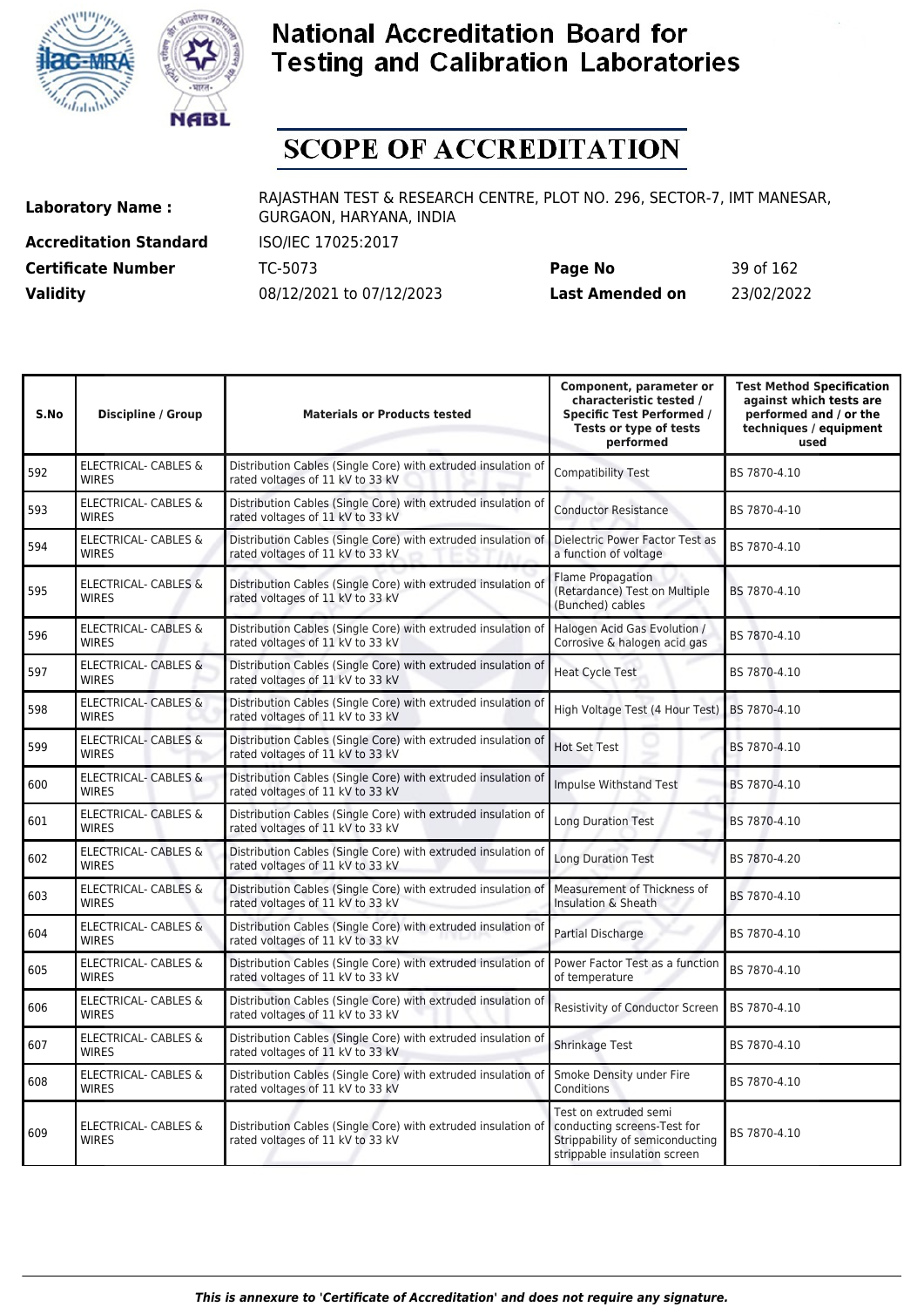



# **SCOPE OF ACCREDITATION**

**Accreditation Standard** ISO/IEC 17025:2017

**Laboratory Name :** RAJASTHAN TEST & RESEARCH CENTRE, PLOT NO. 296, SECTOR-7, IMT MANESAR, GURGAON, HARYANA, INDIA

**Certificate Number** TC-5073 **Page No** 40 of 162 **Validity** 08/12/2021 to 07/12/2023 **Last Amended on** 23/02/2022

| S.No | <b>Discipline / Group</b>                       | <b>Materials or Products tested</b>                                                               | Component, parameter or<br>characteristic tested /<br><b>Specific Test Performed /</b><br>Tests or type of tests<br>performed | <b>Test Method Specification</b><br>against which tests are<br>performed and / or the<br>techniques / equipment<br>used |
|------|-------------------------------------------------|---------------------------------------------------------------------------------------------------|-------------------------------------------------------------------------------------------------------------------------------|-------------------------------------------------------------------------------------------------------------------------|
| 610  | ELECTRICAL- CABLES &<br>WIRES                   | Distribution Cables (Single Core) with extruded insulation of<br>rated voltages of 11 kV to 33 kV | Test on extruded semi<br>conducting screens-Volume<br>Resistivity                                                             | BS 7870-4.10                                                                                                            |
| 611  | <b>ELECTRICAL- CABLES &amp;</b><br><b>WIRES</b> | Distribution Cables (Single Core) with extruded insulation of<br>rated voltages of 11 kV to 33 kV | Tests on Water Blocking Tape                                                                                                  | BS 7870-4.10                                                                                                            |
| 612  | ELECTRICAL- CABLES &<br><b>WIRES</b>            | Distribution Cables (Single Core) with extruded insulation of<br>rated voltages of 11 kV to 33 kV | <b>Water Penetration Test</b>                                                                                                 | BS 7870-4.10                                                                                                            |
| 613  | ELECTRICAL- CABLES &<br><b>WIRES</b>            | Distribution Cables (Three Core) with extruded insulation of<br>rated voltage of 11 kV to 33 kV   | Impulse Withstand Test                                                                                                        | BS 7870-4.20                                                                                                            |
| 614  | ELECTRICAL- CABLES &<br><b>WIRES</b>            | Distribution Cables (Three Core) with extruded insulation of<br>rated voltage of 11 kV            | <b>Abrasion Test</b>                                                                                                          | BS 7870-4.20                                                                                                            |
| 615  | ELECTRICAL- CABLES &<br><b>WIRES</b>            | Distribution Cables (Three Core) with extruded insulation of<br>rated voltage of 11 kV            | <b>Bending Test</b>                                                                                                           | BS 7870-4.20                                                                                                            |
| 616  | <b>ELECTRICAL- CABLES &amp;</b><br><b>WIRES</b> | Distribution Cables (Three Core) with extruded insulation of<br>rated voltage of 11 kV            | Compatibility Test                                                                                                            | BS 7870-4.20                                                                                                            |
| 617  | <b>ELECTRICAL- CABLES &amp;</b><br><b>WIRES</b> | Distribution Cables (Three Core) with extruded insulation of<br>rated voltage of 11 kV            | <b>Conductor Resistance</b>                                                                                                   | BS 7870-4-20                                                                                                            |
| 618  | <b>ELECTRICAL- CABLES &amp;</b><br><b>WIRES</b> | Distribution Cables (Three Core) with extruded insulation of<br>rated voltage of 11 kV            | Dielectric Power Factor Test as<br>a function of voltage                                                                      | BS 7870-4.20                                                                                                            |
| 619  | ELECTRICAL- CABLES &<br><b>WIRES</b>            | Distribution Cables (Three Core) with extruded insulation of<br>rated voltage of 11 kV            | <b>Flame Propagation</b><br>(Retardance) Test on Multiple<br>(Bunched) cables                                                 | BS 7870-4.20                                                                                                            |
| 620  | ELECTRICAL- CABLES &<br><b>WIRES</b>            | Distribution Cables (Three Core) with extruded insulation of<br>rated voltage of 11 kV            | Halogen Acid Gas Evolution /<br>Corrosive & halogen acid gas                                                                  | BS 7870-4.20                                                                                                            |
| 621  | <b>ELECTRICAL- CABLES &amp;</b><br><b>WIRES</b> | Distribution Cables (Three Core) with extruded insulation of<br>rated voltage of 11 kV            | <b>Heat Cycle Test</b>                                                                                                        | BS 7870-4.20                                                                                                            |
| 622  | ELECTRICAL- CABLES &<br><b>WIRES</b>            | Distribution Cables (Three Core) with extruded insulation of<br>rated voltage of 11 kV            | High Voltage Test (4 hour Test)                                                                                               | BS 7870-4.20                                                                                                            |
| 623  | <b>ELECTRICAL- CABLES &amp;</b><br><b>WIRES</b> | Distribution Cables (Three Core) with extruded insulation of<br>rated voltage of 11 kV            | Hot Set Test                                                                                                                  | BS 7870-4.20                                                                                                            |
| 624  | ELECTRICAL- CABLES &<br><b>WIRES</b>            | Distribution Cables (Three Core) with extruded insulation of<br>rated voltage of 11 kV            | Measurement of Thickness of<br>Insulation & Sheath                                                                            | BS 7870-4.20                                                                                                            |
| 625  | ELECTRICAL- CABLES &<br><b>WIRES</b>            | Distribution Cables (Three Core) with extruded insulation of<br>rated voltage of 11 kV            | Partial Discharge Test                                                                                                        | BS 7870-4.20                                                                                                            |
| 626  | <b>ELECTRICAL- CABLES &amp;</b><br><b>WIRES</b> | Distribution Cables (Three Core) with extruded insulation of<br>rated voltage of 11 kV            | Power Factor Test as a function<br>of temperature                                                                             | BS 7870-4.20                                                                                                            |
| 627  | ELECTRICAL- CABLES &<br><b>WIRES</b>            | Distribution Cables (Three Core) with extruded insulation of<br>rated voltage of 11 kV            | Resistivity of Conductor Screen                                                                                               | BS 7870-4.20                                                                                                            |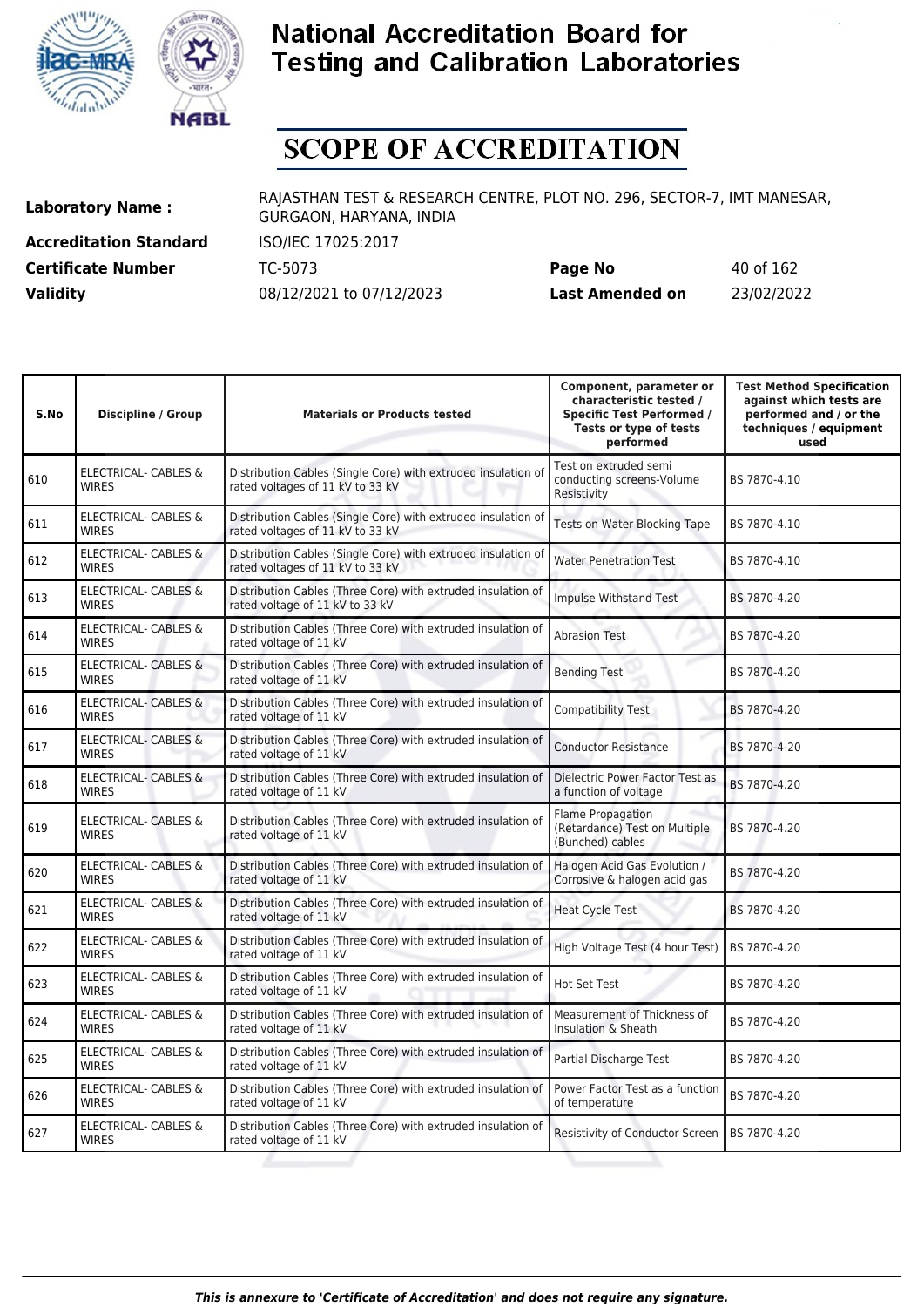



# **SCOPE OF ACCREDITATION**

**Accreditation Standard** ISO/IEC 17025:2017

**Laboratory Name :** RAJASTHAN TEST & RESEARCH CENTRE, PLOT NO. 296, SECTOR-7, IMT MANESAR, GURGAON, HARYANA, INDIA

**Certificate Number** TC-5073 **Page No** 41 of 162 **Validity** 08/12/2021 to 07/12/2023 **Last Amended on** 23/02/2022

| S.No | <b>Discipline / Group</b>                       | <b>Materials or Products tested</b>                                                                                                         | Component, parameter or<br>characteristic tested /<br><b>Specific Test Performed /</b><br>Tests or type of tests<br>performed | <b>Test Method Specification</b><br>against which tests are<br>performed and / or the<br>techniques / equipment<br>used |
|------|-------------------------------------------------|---------------------------------------------------------------------------------------------------------------------------------------------|-------------------------------------------------------------------------------------------------------------------------------|-------------------------------------------------------------------------------------------------------------------------|
| 628  | ELECTRICAL- CABLES &<br><b>WIRES</b>            | Distribution Cables (Three Core) with extruded insulation of<br>rated voltage of 11 kV                                                      | Shrinkage Test                                                                                                                | BS 7870-4.20                                                                                                            |
| 629  | ELECTRICAL- CABLES &<br><b>WIRES</b>            | Distribution Cables (Three Core) with extruded insulation of<br>rated voltage of 11 kV                                                      | Smoke Density under Fire<br>Conditions                                                                                        | BS 7870-4.20                                                                                                            |
| 630  | ELECTRICAL- CABLES &<br><b>WIRES</b>            | Distribution Cables (Three Core) with extruded insulation of<br>rated voltage of 11 kV                                                      | Test on extruded semi<br>conducting screens-Test for<br>Strippability of semiconducting<br>strippable insulation screen       | BS 7870-4.20                                                                                                            |
| 631  | <b>ELECTRICAL- CABLES &amp;</b><br><b>WIRES</b> | Distribution Cables (Three Core) with extruded insulation of<br>rated voltage of 11 kV                                                      | Test on extruded semi<br>conducting screens-Volume<br>Resistivity                                                             | BS 7870-4.20                                                                                                            |
| 632  | ELECTRICAL- CABLES &<br><b>WIRES</b>            | Distribution Cables (Three Core) with extruded insulation of<br>rated voltage of 11 kV                                                      | <b>Water Penetration Test</b>                                                                                                 | BS 7870-4.20                                                                                                            |
| 633  | <b>ELECTRICAL- CABLES &amp;</b><br><b>WIRES</b> | Elastomer Insulated Cables (with Limited Circuit Integrity<br>when affected by Fire) for working voltages up to and<br>including 1100 Volts | Ageing in air bomb                                                                                                            | IS 16246                                                                                                                |
| 634  | <b>ELECTRICAL- CABLES &amp;</b><br><b>WIRES</b> | Elastomer Insulated Cables (with Limited Circuit Integrity<br>when affected by Fire) for working voltages up to and<br>including 1100 Volts | Ageing in air oven on insulation<br>and sheath                                                                                | IS 16246                                                                                                                |
| 635  | <b>ELECTRICAL- CABLES &amp;</b><br><b>WIRES</b> | Elastomer Insulated Cables (with Limited Circuit Integrity<br>when affected by Fire) for working voltages up to and<br>including 1100 Volts | Annealing test (for copper)                                                                                                   | IS 16246                                                                                                                |
| 636  | <b>ELECTRICAL- CABLES &amp;</b><br><b>WIRES</b> | Elastomer Insulated Cables (with Limited Circuit Integrity<br>when affected by Fire) for working voltages up to and<br>including 1100 Volts | Circuit integrity test under fire<br>condition                                                                                | IS 16246                                                                                                                |
| 637  | <b>ELECTRICAL- CABLES &amp;</b><br><b>WIRES</b> | Elastomer Insulated Cables (with Limited Circuit Integrity<br>when affected by Fire) for working voltages up to and<br>including 1100 Volts | Conductor resistance test                                                                                                     | IS 16246                                                                                                                |
| 638  | ELECTRICAL- CABLES &<br><b>WIRES</b>            | Elastomer Insulated Cables (with Limited Circuit Integrity<br>when affected by Fire) for working voltages up to and<br>including 1100 Volts | Dimension of armoring<br>material                                                                                             | IS 16246                                                                                                                |
| 639  | ELECTRICAL- CABLES &<br><b>WIRES</b>            | Elastomer Insulated Cables (with Limited Circuit Integrity<br>when affected by Fire) for working voltages up to and<br>including 1100 Volts | Elongation at break for<br>armoring material                                                                                  | IS 16246                                                                                                                |
| 640  | ELECTRICAL- CABLES &<br><b>WIRES</b>            | Elastomer Insulated Cables (with Limited Circuit Integrity<br>when affected by Fire) for working voltages up to and<br>including 1100 Volts | Elongation at break of<br>insulation and sheath before<br>and after ageing                                                    | IS 16246                                                                                                                |
| 641  | ELECTRICAL- CABLES &<br><b>WIRES</b>            | Elastomer Insulated Cables (with Limited Circuit Integrity<br>when affected by Fire) for working voltages up to and<br>including 1100 Volts | Flame retardant on bunched<br>cable                                                                                           | IS 16246                                                                                                                |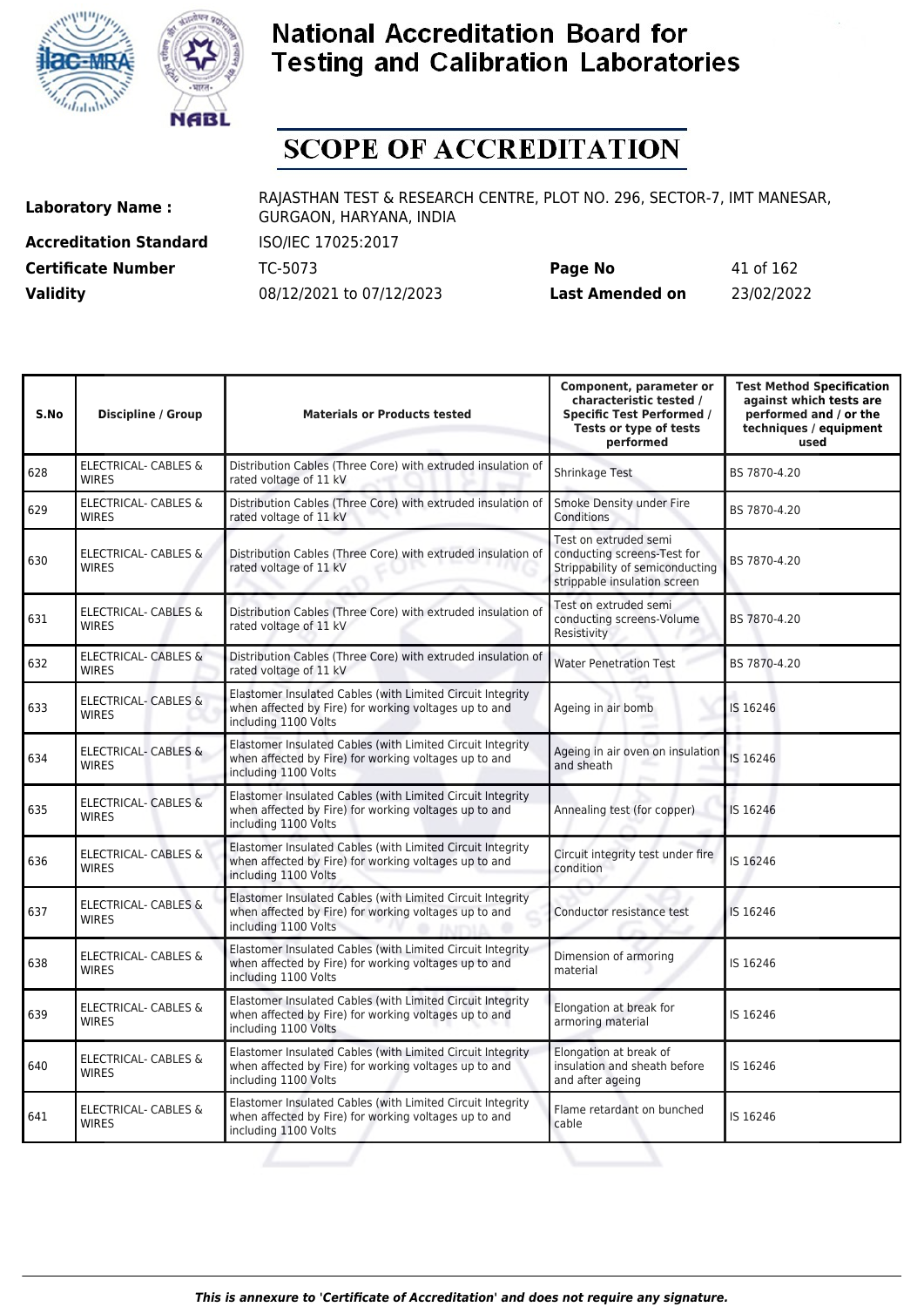



# **SCOPE OF ACCREDITATION**

**Accreditation Standard** ISO/IEC 17025:2017

**Laboratory Name :** RAJASTHAN TEST & RESEARCH CENTRE, PLOT NO. 296, SECTOR-7, IMT MANESAR, GURGAON, HARYANA, INDIA

**Certificate Number** TC-5073 **Page No** 42 of 162 **Validity** 08/12/2021 to 07/12/2023 **Last Amended on** 23/02/2022

| S.No | Discipline / Group                              | <b>Materials or Products tested</b>                                                                                                         | Component, parameter or<br>characteristic tested /<br><b>Specific Test Performed /</b><br>Tests or type of tests<br>performed | <b>Test Method Specification</b><br>against which tests are<br>performed and / or the<br>techniques / equipment<br>used |
|------|-------------------------------------------------|---------------------------------------------------------------------------------------------------------------------------------------------|-------------------------------------------------------------------------------------------------------------------------------|-------------------------------------------------------------------------------------------------------------------------|
| 642  | ELECTRICAL- CABLES &<br><b>WIRES</b>            | Elastomer Insulated Cables (with Limited Circuit Integrity<br>when affected by Fire) for working voltages up to and<br>including 1100 Volts | Flame retardant test on single<br>cable                                                                                       | IS 16246                                                                                                                |
| 643  | ELECTRICAL- CABLES &<br><b>WIRES</b>            | Elastomer Insulated Cables (with Limited Circuit Integrity<br>when affected by Fire) for working voltages up to and<br>including 1100 Volts | High voltage test on insulation                                                                                               | IS 16246                                                                                                                |
| 644  | <b>ELECTRICAL- CABLES &amp;</b><br><b>WIRES</b> | Elastomer Insulated Cables (with Limited Circuit Integrity<br>when affected by Fire) for working voltages up to and<br>including 1100 Volts | Hot set test on insulation and<br>sheath                                                                                      | IS 16246                                                                                                                |
| 645  | <b>ELECTRICAL- CABLES &amp;</b><br><b>WIRES</b> | Elastomer Insulated Cables (with Limited Circuit Integrity<br>when affected by Fire) for working voltages up to and<br>including 1100 Volts | Insulation resistance test                                                                                                    | IS 16246                                                                                                                |
| 646  | <b>ELECTRICAL- CABLES &amp;</b><br><b>WIRES</b> | Elastomer Insulated Cables (with Limited Circuit Integrity<br>when affected by Fire) for working voltages up to and<br>including 1100 Volts | Mass of zinc coating                                                                                                          | IS 16246                                                                                                                |
| 647  | ELECTRICAL- CABLES &<br><b>WIRES</b>            | Elastomer Insulated Cables (with Limited Circuit Integrity<br>when affected by Fire) for working voltages up to and<br>including 1100 Volts | Oxygen index test on sheath                                                                                                   | IS 16246                                                                                                                |
| 648  | <b>ELECTRICAL- CABLES &amp;</b><br><b>WIRES</b> | Elastomer Insulated Cables (with Limited Circuit Integrity<br>when affected by Fire) for working voltages up to and<br>including 1100 Volts | Persulphate test for tinned<br>copper                                                                                         | IS 16246                                                                                                                |
| 649  | ELECTRICAL- CABLES &<br><b>WIRES</b>            | Elastomer Insulated Cables (with Limited Circuit Integrity<br>when affected by Fire) for working voltages up to and<br>including 1100 Volts | Resistivity of armour<br>(wires/strips)                                                                                       | IS 16246                                                                                                                |
| 650  | <b>ELECTRICAL- CABLES &amp;</b><br><b>WIRES</b> | Elastomer Insulated Cables (with Limited Circuit Integrity<br>when affected by Fire) for working voltages up to and<br>including 1100 Volts | Temperature index test on<br>sheath                                                                                           | IS 16246                                                                                                                |
| 651  | ELECTRICAL- CABLES &<br><b>WIRES</b>            | Elastomer Insulated Cables (with Limited Circuit Integrity<br>when affected by Fire) for working voltages up to and<br>including 1100 Volts | Tensile strength for armoring<br>material                                                                                     | IS 16246                                                                                                                |
| 652  | ELECTRICAL- CABLES &<br><b>WIRES</b>            | Elastomer Insulated Cables (with Limited Circuit Integrity<br>when affected by Fire) for working voltages up to and<br>including 1100 Volts | Tensile strength of insulation<br>and sheath, before ageing and<br>after ageing                                               | IS 16246                                                                                                                |
| 653  | ELECTRICAL- CABLES &<br><b>WIRES</b>            | Elastomer Insulated Cables (with Limited Circuit Integrity<br>when affected by Fire) for working voltages up to and<br>including 1100 Volts | Test of acid gas generation on<br>sheath                                                                                      | IS 16246                                                                                                                |
| 654  | ELECTRICAL- CABLES &<br><b>WIRES</b>            | Elastomer Insulated Cables (with Limited Circuit Integrity<br>when affected by Fire) for working voltages up to and<br>including 1100 Volts | Test of overall dimensions and<br>thickness of insulation and<br>sheath                                                       | IS 16246                                                                                                                |
| 655  | ELECTRICAL- CABLES &<br><b>WIRES</b>            | Elastomer Insulated Cables (with Limited Circuit Integrity<br>when affected by Fire) for working voltages up to and<br>including 1100 Volts | Torsion test on galvanized<br>steel wire for armoring                                                                         | IS 16246                                                                                                                |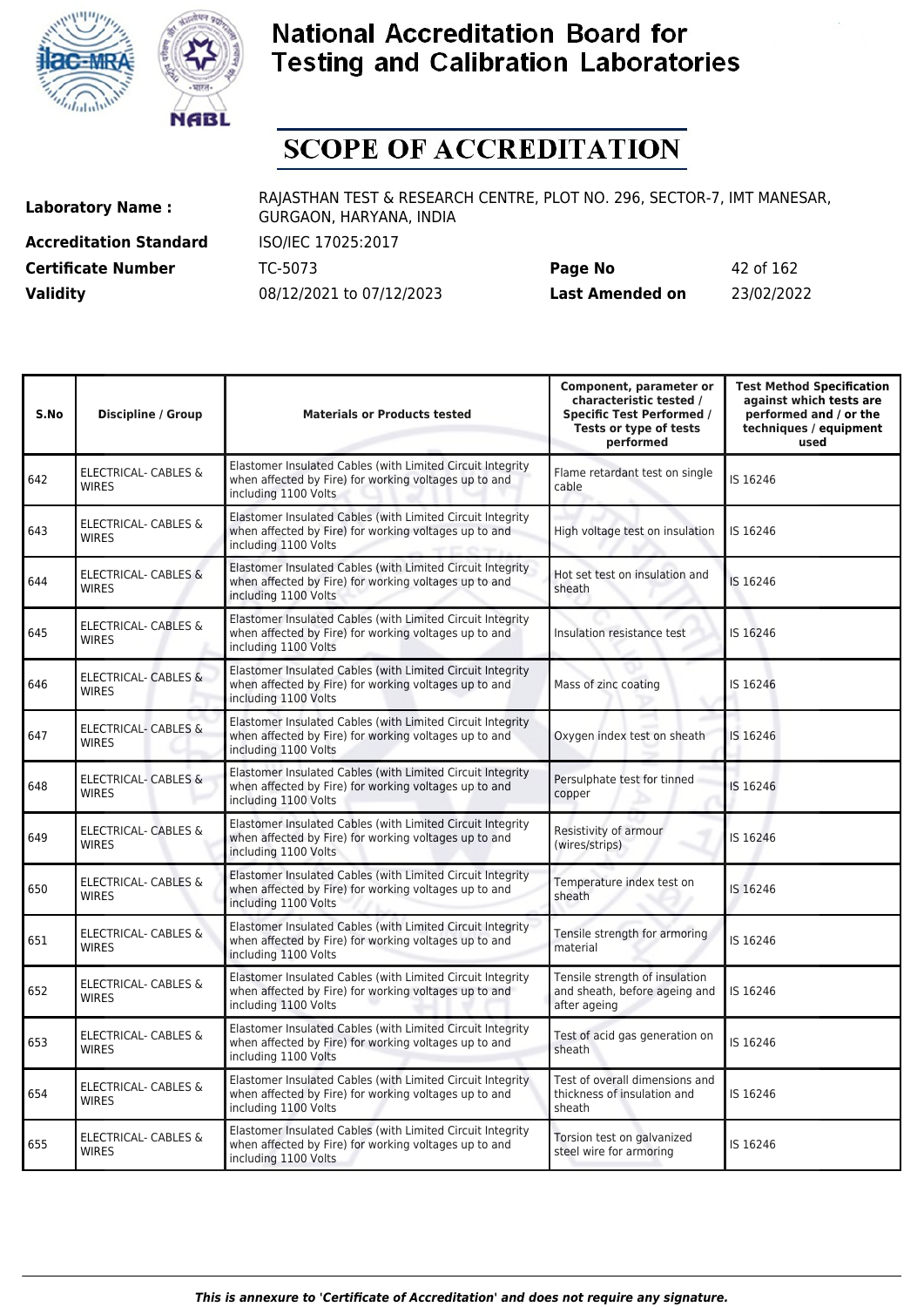



# **SCOPE OF ACCREDITATION**

**Accreditation Standard** ISO/IEC 17025:2017

**Laboratory Name :** RAJASTHAN TEST & RESEARCH CENTRE, PLOT NO. 296, SECTOR-7, IMT MANESAR, GURGAON, HARYANA, INDIA

**Certificate Number** TC-5073 **Page No** 43 of 162 **Validity** 08/12/2021 to 07/12/2023 **Last Amended on** 23/02/2022

| S.No | <b>Discipline / Group</b>                       | <b>Materials or Products tested</b>                                                                                                         | Component, parameter or<br>characteristic tested /<br><b>Specific Test Performed /</b><br>Tests or type of tests<br>performed | <b>Test Method Specification</b><br>against which tests are<br>performed and / or the<br>techniques / equipment<br>used |
|------|-------------------------------------------------|---------------------------------------------------------------------------------------------------------------------------------------------|-------------------------------------------------------------------------------------------------------------------------------|-------------------------------------------------------------------------------------------------------------------------|
| 656  | ELECTRICAL- CABLES &<br><b>WIRES</b>            | Elastomer Insulated Cables (with Limited Circuit Integrity<br>when affected by Fire) for working voltages up to and<br>including 1100 Volts | Uniformity of zinc coating (Dip<br>test)                                                                                      | IS 16246                                                                                                                |
| 657  | ELECTRICAL- CABLES &<br><b>WIRES</b>            | Elastomer Insulated Cables (with Limited Circuit Integrity<br>when affected by Fire) for working voltages up to and<br>including 1100 Volts | Water absorption test (for<br>insulation)                                                                                     | IS 16246                                                                                                                |
| 658  | ELECTRICAL- CABLES &<br><b>WIRES</b>            | Elastomer Insulated Cables (with Limited Circuit Integrity<br>when affected by Fire) for working voltages up to and<br>including 1100 Volts | Winding / Wrapping test on<br>galvanized steel grip for<br>armoring                                                           | IS 16246                                                                                                                |
| 659  | ELECTRICAL- CABLES &<br><b>WIRES</b>            | Elastomer Insulated Cables for working voltages from 3.3<br>kV to 33 kV                                                                     | <b>Bending Test</b>                                                                                                           | IS 9968 (Part 2)                                                                                                        |
| 660  | <b>ELECTRICAL- CABLES &amp;</b><br><b>WIRES</b> | Elastomer Insulated Cables for working voltages from 3.3<br>kV to 33 kV                                                                     | <b>Cold Impact Test</b>                                                                                                       | IS 9968 (Part 2)                                                                                                        |
| 661  | <b>ELECTRICAL- CABLES &amp;</b><br><b>WIRES</b> | Elastomer Insulated Cables for working voltages from 3.3<br>kV to 33 kV                                                                     | Dielectric Power Factor Test as<br>a function of temperature                                                                  | IS 9968 (Part 2)                                                                                                        |
| 662  | <b>ELECTRICAL- CABLES &amp;</b><br><b>WIRES</b> | Elastomer Insulated Cables for working voltages from 3.3<br>kV to 33 kV                                                                     | Dielectric Power Factor Test as<br>a function of voltage                                                                      | IS 9968 (Part 2)                                                                                                        |
| 663  | <b>ELECTRICAL- CABLES &amp;</b><br><b>WIRES</b> | Elastomer Insulated Cables for working voltages from 3.3<br>kV to 33 kV                                                                     | Dimension for Armouring<br>Material                                                                                           | IS 9968 (Part 2)                                                                                                        |
| 664  | <b>ELECTRICAL- CABLES &amp;</b><br><b>WIRES</b> | Elastomer Insulated Cables for working voltages from 3.3<br>kV to 33 kV                                                                     | Heat Cycle Test                                                                                                               | IS 9968 (Part 2)                                                                                                        |
| 665  | <b>ELECTRICAL- CABLES &amp;</b><br><b>WIRES</b> | Elastomer Insulated Cables for working voltages from 3.3<br>kV to 33 kV                                                                     | <b>Heat Shock Test</b>                                                                                                        | IS 9968 (Part 2)                                                                                                        |
| 666  | <b>ELECTRICAL- CABLES &amp;</b><br><b>WIRES</b> | Elastomer Insulated Cables for working voltages from 3.3<br>kV to 33 kV                                                                     | High Voltage Test (4 Hour Test)                                                                                               | IS 9968 (Part 2)                                                                                                        |
| 667  | <b>ELECTRICAL- CABLES &amp;</b><br><b>WIRES</b> | Elastomer Insulated Cables for working voltages from 3.3<br>kV to 33 kV                                                                     | Hot deformation test / Pressure<br>Test at High Temperature                                                                   | IS 9968 (Part 2)                                                                                                        |
| 668  | ELECTRICAL- CABLES &<br><b>WIRES</b>            | Elastomer Insulated Cables for working voltages from 3.3<br>kV to 33 kV                                                                     | Impulse Withstand Test                                                                                                        | IS 9968 (Part 2)                                                                                                        |
| 669  | ELECTRICAL- CABLES &<br><b>WIRES</b>            | Elastomer Insulated Cables for working voltages from 3.3<br>kV to 33 kV                                                                     | Loss of Mass                                                                                                                  | IS 9968 (Part 2)                                                                                                        |
| 670  | ELECTRICAL- CABLES &<br><b>WIRES</b>            | Elastomer Insulated Cables for working voltages from 3.3<br>kV to 33 kV                                                                     | Mass of Zinc Coating                                                                                                          | IS 9968 (Part 2)                                                                                                        |
| 671  | <b>ELECTRICAL- CABLES &amp;</b><br><b>WIRES</b> | Elastomer Insulated Cables for working voltages from 3.3<br>kV to 33 kV                                                                     | Ozone Resistance Test                                                                                                         | IS 9968 (Part 2)                                                                                                        |
| 672  | <b>ELECTRICAL- CABLES &amp;</b><br><b>WIRES</b> | Elastomer Insulated Cables for working voltages from 3.3<br>kV to 33 kV                                                                     | Partial Discharge Test                                                                                                        | IS 9968 (Part 2)                                                                                                        |
| 673  | <b>ELECTRICAL- CABLES &amp;</b><br><b>WIRES</b> | Elastomer Insulated Cables for working voltages from 3.3<br>kV to 33 kV                                                                     | Resistivity & Conductance test<br>of Armour (Wires/strips)                                                                    | IS 9968 (Part 2)                                                                                                        |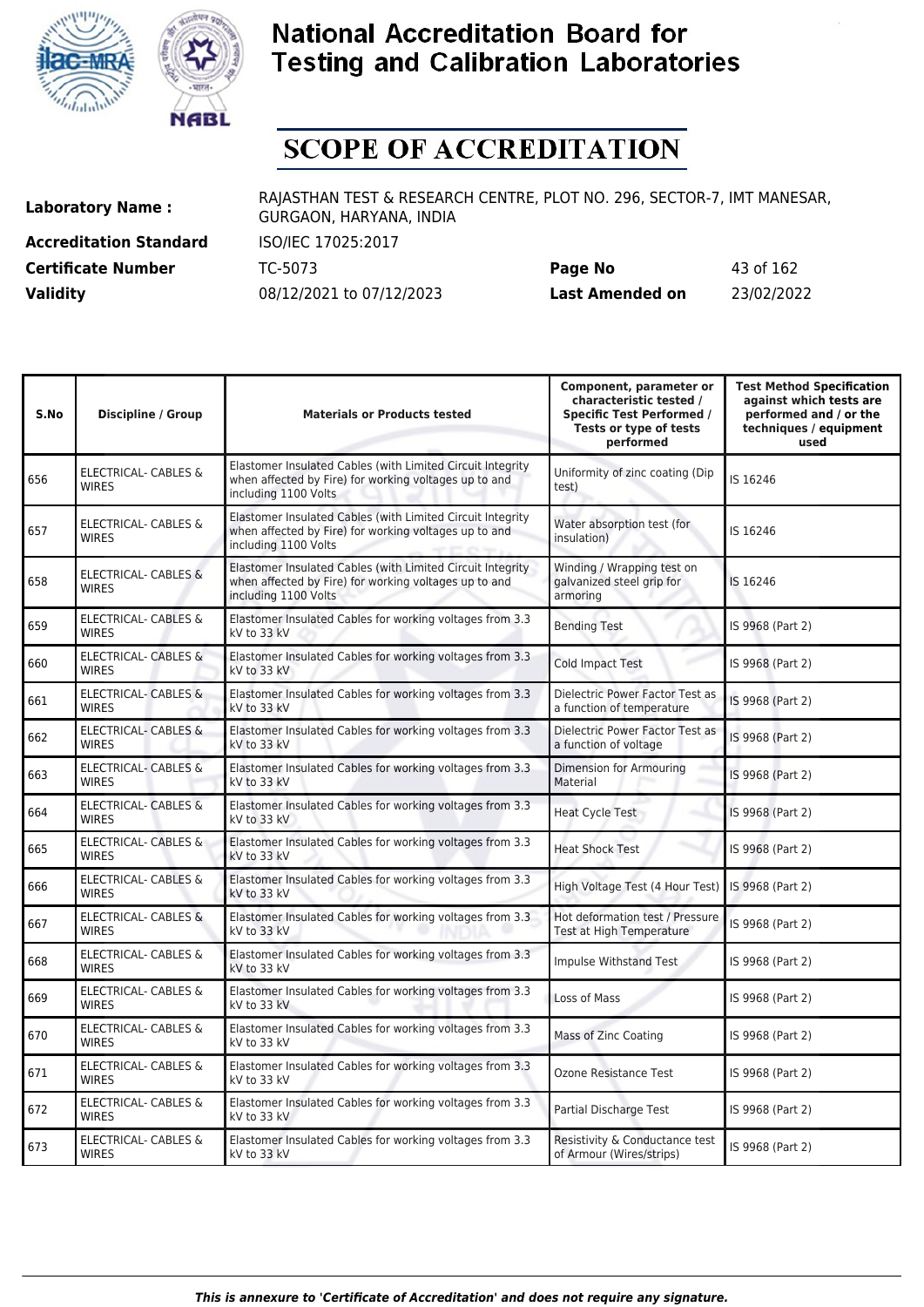



# **SCOPE OF ACCREDITATION**

**Accreditation Standard** ISO/IEC 17025:2017

**Laboratory Name :** RAJASTHAN TEST & RESEARCH CENTRE, PLOT NO. 296, SECTOR-7, IMT MANESAR, GURGAON, HARYANA, INDIA

**Certificate Number** TC-5073 **Page No** 44 of 162 **Validity** 08/12/2021 to 07/12/2023 **Last Amended on** 23/02/2022

| S.No | <b>Discipline / Group</b>                       | <b>Materials or Products tested</b>                                                     | Component, parameter or<br>characteristic tested /<br><b>Specific Test Performed /</b><br>Tests or type of tests<br>performed | <b>Test Method Specification</b><br>against which tests are<br>performed and / or the<br>techniques / equipment<br>used |
|------|-------------------------------------------------|-----------------------------------------------------------------------------------------|-------------------------------------------------------------------------------------------------------------------------------|-------------------------------------------------------------------------------------------------------------------------|
| 674  | <b>ELECTRICAL- CABLES &amp;</b><br><b>WIRES</b> | Elastomer Insulated Cables for working voltages from 3.3<br>kV to 33 kV                 | Shrinkage Test                                                                                                                | IS 9968 (Part 2)                                                                                                        |
| 675  | ELECTRICAL- CABLES &<br><b>WIRES</b>            | Elastomer Insulated Cables for working voltages from 3.3<br>kV to 33 kV                 | Tensile strength & Elongation<br>at break for armouring material                                                              | IS 9968 (Part 2)                                                                                                        |
| 676  | ELECTRICAL- CABLES &<br><b>WIRES</b>            | Elastomer Insulated Cables for working voltages from 3.3<br>kV to 33 kV                 | <b>Thermal Stability</b>                                                                                                      | IS 9968 (Part 2)                                                                                                        |
| 677  | <b>ELECTRICAL- CABLES &amp;</b><br><b>WIRES</b> | Elastomer Insulated Cables for working voltages from 3.3<br>kV to 33 kV                 | <b>Torsion Test on Galvanized</b><br>steel wire for Armouring                                                                 | IS 9968 (Part 2)                                                                                                        |
| 678  | <b>ELECTRICAL- CABLES &amp;</b><br><b>WIRES</b> | Elastomer Insulated Cables for working voltages from 3.3<br>kV to 33 kV                 | Uniformity of Zinc coating (Dip<br>Test)                                                                                      | IS 9968 (Part 2)                                                                                                        |
| 679  | ELECTRICAL- CABLES &<br><b>WIRES</b>            | Elastomer Insulated Cables for working voltages from 3.3<br>kV to 33 kV                 | Winding/ Wrapping Test on<br>Galvanized steel strip for<br>Armouring                                                          | IS 9968 (Part 2)                                                                                                        |
| 680  | ELECTRICAL- CABLES &<br><b>WIRES</b>            | Elastomer Insulated Cables for working voltages from 3.3<br>kV upto and including 33 kV | Insulation Resistance                                                                                                         | IS 9968 (Part 2)                                                                                                        |
| 681  | <b>ELECTRICAL- CABLES &amp;</b><br><b>WIRES</b> | Elastomer Insulated Cables for working voltages from 3.3<br>kV upto and including 33 kV | <b>Accelerated Water Absorption</b><br>Test (Electrical)                                                                      | IS 9968 (Part 2)                                                                                                        |
| 682  | <b>ELECTRICAL- CABLES &amp;</b><br><b>WIRES</b> | Elastomer Insulated Cables for working voltages from 3.3<br>kV upto and including 33 kV | Ageing in Air Bomb                                                                                                            | IS 9968 (Part 2)                                                                                                        |
| 683  | ELECTRICAL- CABLES &<br><b>WIRES</b>            | Elastomer Insulated Cables for working voltages from 3.3<br>kV upto and including 33 kV | Ageing in Air Oven                                                                                                            | IS 9968 (Part 2)                                                                                                        |
| 684  | <b>ELECTRICAL- CABLES &amp;</b><br><b>WIRES</b> | Elastomer Insulated Cables for working voltages from 3.3<br>kV upto and including 33 kV | Annealing Test for Copper Wire                                                                                                | IS 9968 (Part 2)                                                                                                        |
| 685  | <b>ELECTRICAL- CABLES &amp;</b><br><b>WIRES</b> | Elastomer Insulated Cables for working voltages from 3.3<br>kV upto and including 33 kV | <b>Conductor Resistance</b>                                                                                                   | IS 9968 (Part 2)                                                                                                        |
| 686  | <b>ELECTRICAL- CABLES &amp;</b><br><b>WIRES</b> | Elastomer Insulated Cables for working voltages from 3.3<br>kV upto and including 33 kV | <b>Hot Set Test</b>                                                                                                           | IS 9968 (Part 2)                                                                                                        |
| 687  | <b>ELECTRICAL- CABLES &amp;</b><br><b>WIRES</b> | Elastomer Insulated Cables for working voltages from 3.3<br>kV upto and including 33 kV | Oil Resistance Test                                                                                                           | IS 9968 (Part 2)                                                                                                        |
| 688  | <b>ELECTRICAL- CABLES &amp;</b><br><b>WIRES</b> | Elastomer Insulated Cables for working voltages from 3.3<br>kV upto and including 33 kV | Persulphate Test/Tinning Test                                                                                                 | IS 9968 (Part 2)                                                                                                        |
| 689  | <b>ELECTRICAL- CABLES &amp;</b><br><b>WIRES</b> | Elastomer Insulated Cables for working voltages from 3.3<br>kV upto and including 33 kV | <b>Tear Resistance</b>                                                                                                        | IS 9968 (Part 2)                                                                                                        |
| 690  | ELECTRICAL- CABLES &<br><b>WIRES</b>            | Elastomer Insulated Cables for working voltages from 3.3<br>kV upto and including 33 kV | Tensile strength and<br>elongation at break on<br>Insulation and Sheath                                                       | IS 9968 (Part 2)                                                                                                        |
| 691  | <b>ELECTRICAL- CABLES &amp;</b><br><b>WIRES</b> | Elastomer Insulated Cables for working voltages from 3.3<br>kV upto and including 33 kV | Tensile Strength for Aluminium<br>Wires                                                                                       | IS 9968 (Part 2)                                                                                                        |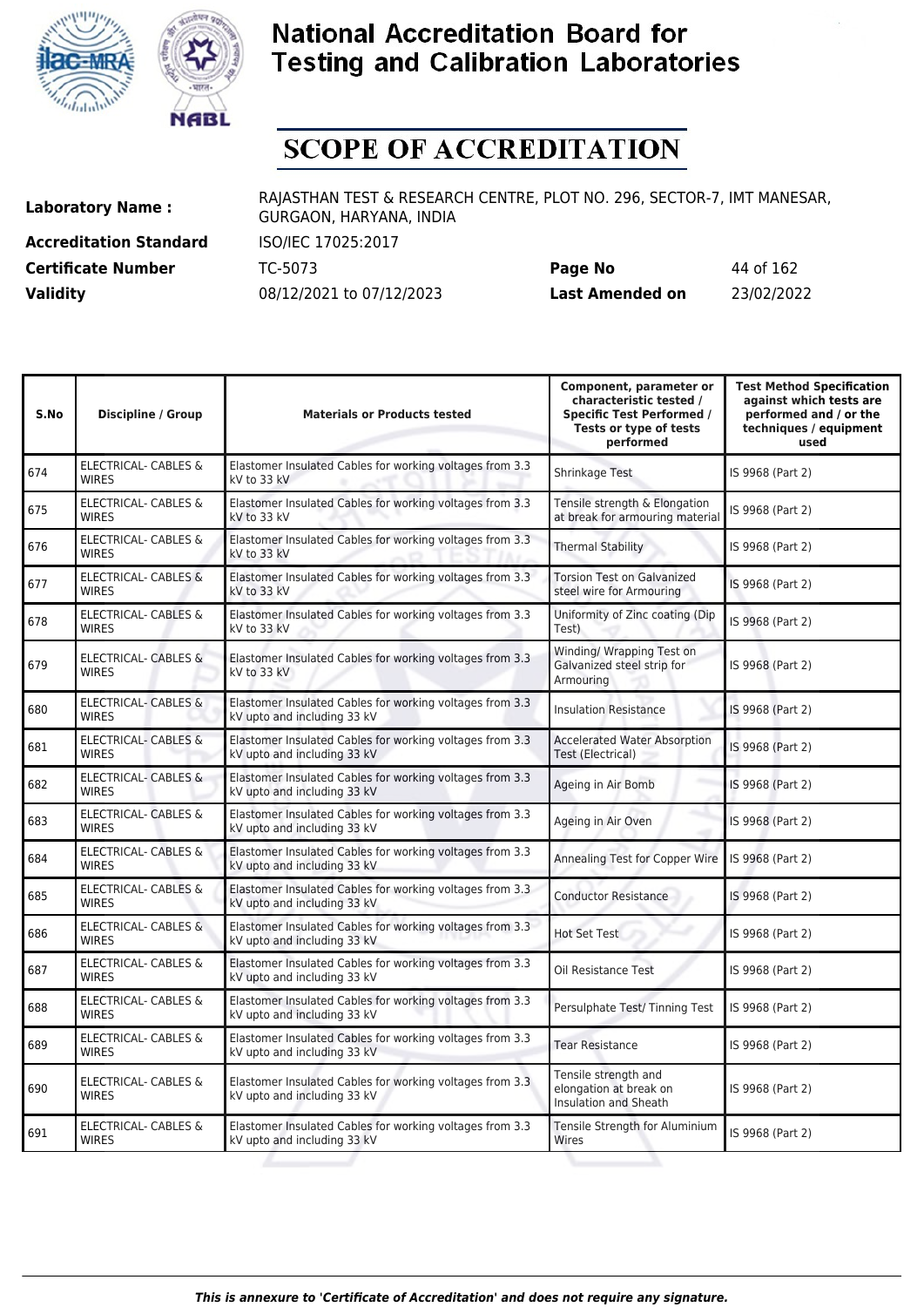



# **SCOPE OF ACCREDITATION**

**Accreditation Standard** ISO/IEC 17025:2017 **Certificate Number** TC-5073

**Laboratory Name :** RAJASTHAN TEST & RESEARCH CENTRE, PLOT NO. 296, SECTOR-7, IMT MANESAR, GURGAON, HARYANA, INDIA

| <b>Certificate Number</b> | TC-5073                  | Page No         | 45 of 162  |
|---------------------------|--------------------------|-----------------|------------|
| <b>Validity</b>           | 08/12/2021 to 07/12/2023 | Last Amended on | 23/02/2022 |

| S.No | <b>Discipline / Group</b>                       | <b>Materials or Products tested</b>                                                     | Component, parameter or<br>characteristic tested /<br><b>Specific Test Performed /</b><br>Tests or type of tests<br>performed | <b>Test Method Specification</b><br>against which tests are<br>performed and / or the<br>techniques / equipment<br>used |
|------|-------------------------------------------------|-----------------------------------------------------------------------------------------|-------------------------------------------------------------------------------------------------------------------------------|-------------------------------------------------------------------------------------------------------------------------|
| 692  | ELECTRICAL- CABLES &<br><b>WIRES</b>            | Elastomer Insulated Cables for working voltages from 3.3<br>kV upto and including 33 kV | Test for eccentricity and<br>Thickness of insulation and<br>sheath / Overall Dimensions                                       | IS 9968 (Part 2)                                                                                                        |
| 693  | ELECTRICAL- CABLES &<br><b>WIRFS</b>            | Elastomer Insulated Cables for working voltages from 3.3<br>kV upto and including 33 kV | Test under Fire Conditions /<br><b>Flammability Test</b>                                                                      | IS 9968 (Part 2)                                                                                                        |
| 694  | ELECTRICAL- CABLES &<br><b>WIRES</b>            | Elastomer Insulated Cables for working voltages from 3.3<br>kV upto and including 33kV  | <b>Wrapping Test for Aluminium</b><br>Wires                                                                                   | IS 9968 (Part 2)                                                                                                        |
| 695  | ELECTRICAL- CABLES &<br><b>WIRES</b>            | Elastomer Insulated Cables for working voltages up o and<br>including 1100 Volts        | Assessment of halogen on<br>insulation and sheath - pH test                                                                   | <b>IEC/BSEN 60684-2</b>                                                                                                 |
| 696  | ELECTRICAL- CABLES &<br><b>WIRES</b>            | Elastomer Insulated Cables for working voltages up to and<br>including 1100 Volts       | Ageing in air bomb                                                                                                            | IS 10810 (Part 56)                                                                                                      |
| 697  | <b>ELECTRICAL- CABLES &amp;</b><br><b>WIRES</b> | Elastomer Insulated Cables for working voltages up to and<br>including 1100 Volts       | Ageing in air bomb                                                                                                            | IS 6380                                                                                                                 |
| 698  | <b>ELECTRICAL- CABLES &amp;</b><br><b>WIRES</b> | Elastomer Insulated Cables for working voltages up to and<br>including 1100 Volts       | Ageing in air oven on insulation<br>and sheath                                                                                | IS 10810 (Part 11)                                                                                                      |
| 699  | <b>ELECTRICAL- CABLES &amp;</b><br><b>WIRES</b> | Elastomer Insulated Cables for working voltages up to and<br>including 1100 Volts       | Annealing test (for copper)                                                                                                   | IS 10810 (Part 1)                                                                                                       |
| 700  | <b>ELECTRICAL- CABLES &amp;</b><br><b>WIRES</b> | Elastomer Insulated Cables for working voltages up to and<br>including 1100 Volts       | Assessment of halogen on<br>insulation and sheath - pH test                                                                   | BS EN 50525-1                                                                                                           |
| 701  | <b>ELECTRICAL- CABLES &amp;</b><br><b>WIRES</b> | Elastomer Insulated Cables for working voltages up to and<br>including 1100 Volts       | Assessment of halogen on<br>insulation and sheath - pH test                                                                   | IEC 60754-2                                                                                                             |
| 702  | <b>ELECTRICAL- CABLES &amp;</b><br><b>WIRES</b> | Elastomer Insulated Cables for working voltages up to and<br>including 1100 Volts       | Assessment of halogen on<br>insulation and sheath -<br>Chlorine and bromine content<br>expressed as content of HCL            | <b>BSEN 50525-1</b>                                                                                                     |
| 703  | <b>ELECTRICAL- CABLES &amp;</b><br><b>WIRES</b> | Elastomer Insulated Cables for working voltages up to and<br>including 1100 Volts       | Assessment of halogen on<br>insulation and sheath -<br>Chlorine and bromine content<br>expressed as content of HCL            | <b>IEC/BSEN 60684-2</b>                                                                                                 |
| 704  | <b>ELECTRICAL- CABLES &amp;</b><br><b>WIRES</b> | Elastomer Insulated Cables for working voltages up to and<br>including 1100 Volts       | Assessment of halogen on<br>insulation and sheath -<br>Conductivity test                                                      | BS EN 50252-1                                                                                                           |
| 705  | ELECTRICAL- CABLES &<br><b>WIRES</b>            | Elastomer Insulated Cables for working voltages up to and<br>including 1100 Volts       | Assessment of halogen on<br>insulation and sheath -<br>Conductivity test                                                      | <b>IEC/BSEN 60684-2</b>                                                                                                 |
| 706  | ELECTRICAL- CABLES &<br><b>WIRES</b>            | Elastomer Insulated Cables for working voltages up to and<br>including 1100 Volts       | Assessment of halogen on<br>insulation and sheath - Fluorine<br>content                                                       | BSEN 50525-1                                                                                                            |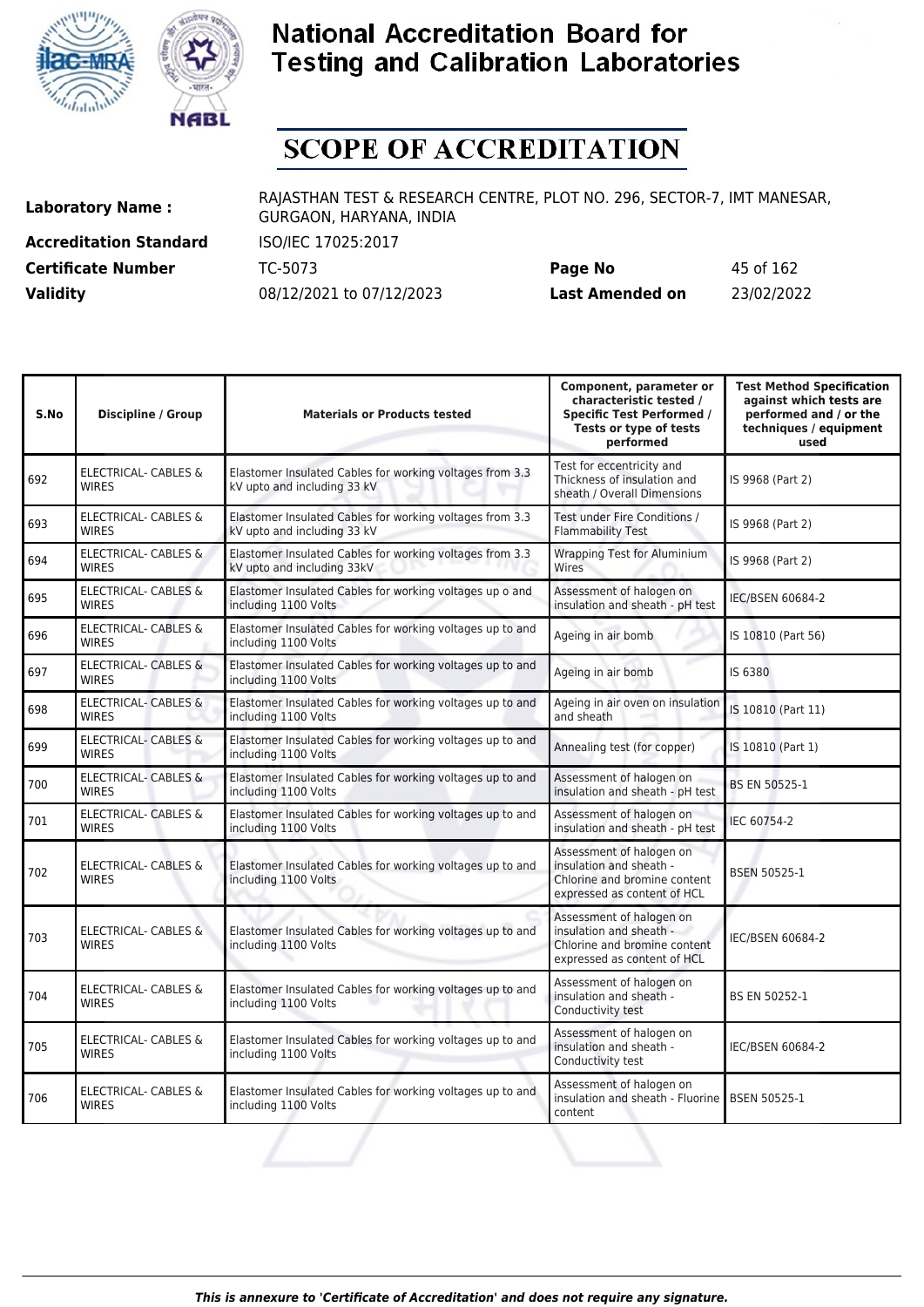



# **SCOPE OF ACCREDITATION**

**Accreditation Standard** ISO/IEC 17025:2017

**Laboratory Name :** RAJASTHAN TEST & RESEARCH CENTRE, PLOT NO. 296, SECTOR-7, IMT MANESAR, GURGAON, HARYANA, INDIA

**Certificate Number** TC-5073 **Page No** 46 of 162 **Validity** 08/12/2021 to 07/12/2023 **Last Amended on** 23/02/2022

| S.No | <b>Discipline / Group</b>                       | <b>Materials or Products tested</b>                                               | Component, parameter or<br>characteristic tested /<br><b>Specific Test Performed /</b><br>Tests or type of tests<br>performed | <b>Test Method Specification</b><br>against which tests are<br>performed and / or the<br>techniques / equipment<br>used |
|------|-------------------------------------------------|-----------------------------------------------------------------------------------|-------------------------------------------------------------------------------------------------------------------------------|-------------------------------------------------------------------------------------------------------------------------|
| 707  | <b>ELECTRICAL- CABLES &amp;</b><br><b>WIRES</b> | Elastomer Insulated Cables for working voltages up to and<br>including 1100 Volts | Assessment of halogen on<br>insulation and sheath - Fluorine   IEC/BSEN 60684-2<br>content                                    |                                                                                                                         |
| 708  | <b>ELECTRICAL- CABLES &amp;</b><br><b>WIRES</b> | Elastomer Insulated Cables for working voltages up to and<br>including 1100 Volts | Assessment of halogen on<br>insulation and sheath -<br>Presence of fluorine                                                   | <b>BSEN 50525-1</b>                                                                                                     |
| 709  | <b>ELECTRICAL- CABLES &amp;</b><br><b>WIRES</b> | Elastomer Insulated Cables for working voltages up to and<br>including 1100 Volts | Assessment of halogen on<br>insulation and sheath -<br>Presence of fluorine                                                   | <b>IEC/BSEN 60684-2</b>                                                                                                 |
| 710  | ELECTRICAL- CABLES &<br><b>WIRES</b>            | Elastomer Insulated Cables for working voltages up to and<br>including 1100 Volts | Circuit integrity test under fire<br>condition                                                                                | IEC 60331-21                                                                                                            |
| 711  | ELECTRICAL- CABLES &<br><b>WIRES</b>            | Elastomer Insulated Cables for working voltages up to and<br>including 1100 Volts | Cold bend test on finished<br>cable                                                                                           | IS 10810 (Part 20)                                                                                                      |
| 712  | <b>ELECTRICAL- CABLES &amp;</b><br><b>WIRES</b> | Elastomer Insulated Cables for working voltages up to and<br>including 1100 Volts | Cold impact test on insulation<br>and finished cable                                                                          | IS 10810 (Part 21)                                                                                                      |
| 713  | <b>ELECTRICAL- CABLES &amp;</b><br><b>WIRES</b> | Elastomer Insulated Cables for working voltages up to and<br>including 1100 Volts | <b>Conductivity Test</b>                                                                                                      | IEC 60754-2                                                                                                             |
| 714  | ELECTRICAL- CABLES &<br><b>WIRES</b>            | Elastomer Insulated Cables for working voltages up to and<br>including 1100 Volts | Conductor resistance test                                                                                                     | IS 10810 (Part 5)                                                                                                       |
| 715  | ELECTRICAL- CABLES &<br><b>WIRES</b>            | Elastomer Insulated Cables for working voltages up to and<br>including 1100 Volts | Dimension for armouring<br>material                                                                                           | IS 10810 (Part 36)                                                                                                      |
| 716  | ELECTRICAL- CABLES &<br><b>WIRES</b>            | Elastomer Insulated Cables for working voltages up to and<br>including 1100 Volts | Elongation at break for<br>armouring material                                                                                 | IS 10810 (Part 37)                                                                                                      |
| 717  | ELECTRICAL- CABLES &<br><b>WIRES</b>            | Elastomer Insulated Cables for working voltages up to and<br>including 1100 Volts | Elongation at break of<br>insulation and sheath before<br>aging                                                               | IS 6380                                                                                                                 |
| 718  | ELECTRICAL- CABLES &<br><b>WIRES</b>            | Elastomer Insulated Cables for working voltages up to and<br>including 1100 Volts | Elongation at break of<br>insulation and sheath, before<br>and after ageing                                                   | IS 10810 (Part 11)                                                                                                      |
| 719  | <b>ELECTRICAL- CABLES &amp;</b><br><b>WIRES</b> | Elastomer Insulated Cables for working voltages up to and<br>including 1100 Volts | Elongation at break of<br>insulation and sheath, before<br>and after ageing                                                   | IS 10810 (Part 7)                                                                                                       |
| 720  | <b>ELECTRICAL- CABLES &amp;</b><br><b>WIRES</b> | Elastomer Insulated Cables for working voltages up to and<br>including 1100 Volts | Flame retardant test on<br>bunched cable                                                                                      | IS 10810 (Part 62)                                                                                                      |
| 721  | ELECTRICAL- CABLES &<br><b>WIRES</b>            | Elastomer Insulated Cables for working voltages up to and<br>including 1100 Volts | Flame retardant test on single<br>cable                                                                                       | IS 10810 (Part 61)                                                                                                      |
| 722  | ELECTRICAL- CABLES &<br><b>WIRES</b>            | Elastomer Insulated Cables for working voltages up to and<br>including 1100 Volts | Flammability test on finished<br>cable                                                                                        | IS 10810 (Part 53)                                                                                                      |
| 723  | ELECTRICAL- CABLES &<br><b>WIRES</b>            | Elastomer Insulated Cables for working voltages up to and<br>including 1100 Volts | High voltage test on insulation<br>and finished cable                                                                         | IS 10810 (Part 45)                                                                                                      |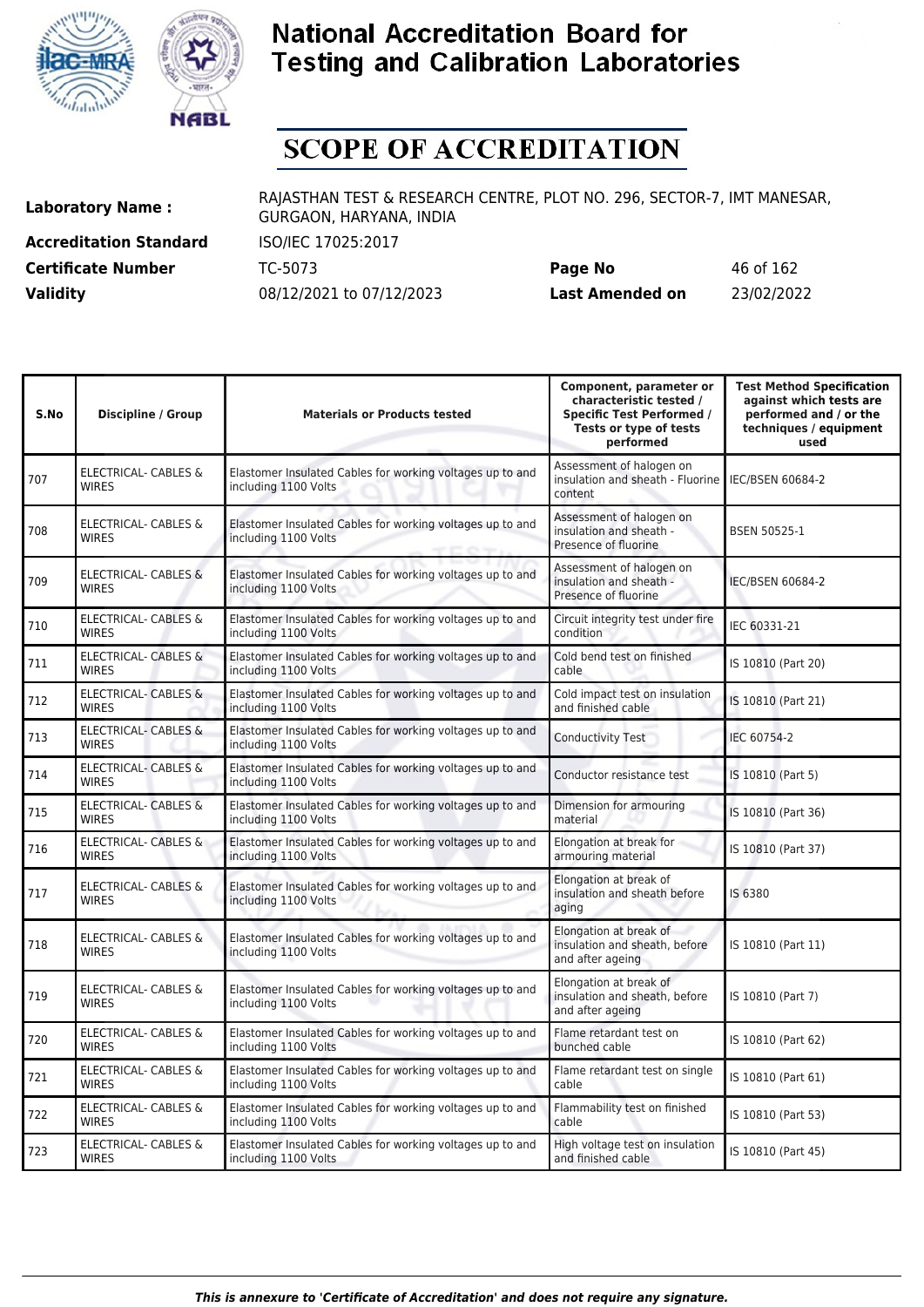



# **SCOPE OF ACCREDITATION**

**Accreditation Standard** ISO/IEC 17025:2017

**Laboratory Name :** RAJASTHAN TEST & RESEARCH CENTRE, PLOT NO. 296, SECTOR-7, IMT MANESAR, GURGAON, HARYANA, INDIA

**Certificate Number** TC-5073 **Page No** 47 of 162 **Validity** 08/12/2021 to 07/12/2023 **Last Amended on** 23/02/2022

| S.No | <b>Discipline / Group</b>                       | <b>Materials or Products tested</b>                                               | Component, parameter or<br>characteristic tested /<br><b>Specific Test Performed /</b><br>Tests or type of tests<br>performed | <b>Test Method Specification</b><br>against which tests are<br>performed and / or the<br>techniques / equipment<br>used |
|------|-------------------------------------------------|-----------------------------------------------------------------------------------|-------------------------------------------------------------------------------------------------------------------------------|-------------------------------------------------------------------------------------------------------------------------|
| 724  | <b>ELECTRICAL- CABLES &amp;</b><br><b>WIRES</b> | Elastomer Insulated Cables for working voltages up to and<br>including 1100 Volts | Hot deformation on insulation<br>and sheath                                                                                   | IS 10810 (Part 15)                                                                                                      |
| 725  | <b>ELECTRICAL- CABLES &amp;</b><br><b>WIRES</b> | Elastomer Insulated Cables for working voltages up to and<br>including 1100 Volts | Hot set test on insulation and<br>sheath                                                                                      | IS 10810 (Part 30)                                                                                                      |
| 726  | ELECTRICAL- CABLES &<br><b>WIRES</b>            | Elastomer Insulated Cables for working voltages up to and<br>including 1100 Volts | Hot set test on insulation and<br>sheath                                                                                      | IS 6380                                                                                                                 |
| 727  | ELECTRICAL- CABLES &<br><b>WIRES</b>            | Elastomer Insulated Cables for working voltages up to and<br>including 1100 Volts | <b>Insulation Resistance</b>                                                                                                  | IS 10810 (Part 43)                                                                                                      |
| 728  | <b>ELECTRICAL- CABLES &amp;</b><br><b>WIRES</b> | Elastomer Insulated Cables for working voltages up to and<br>including 1100 Volts | Insulation resistance test                                                                                                    | IS 6380                                                                                                                 |
| 729  | <b>ELECTRICAL- CABLES &amp;</b><br><b>WIRES</b> | Elastomer Insulated Cables for working voltages up to and<br>including 1100 Volts | Mass of zinc coating                                                                                                          | IS 10810 (Part 41)                                                                                                      |
| 730  | <b>ELECTRICAL- CABLES &amp;</b><br><b>WIRES</b> | Elastomer Insulated Cables for working voltages up to and<br>including 1100 Volts | Oxygen index test on<br>insulation and sheath                                                                                 | IS 10810 (Part 58)                                                                                                      |
| 731  | <b>ELECTRICAL- CABLES &amp;</b><br><b>WIRES</b> | Elastomer Insulated Cables for working voltages up to and<br>including 1100 Volts | Ozone resistance test on<br>insulation and sheath                                                                             | IS 10810 (Part 13)                                                                                                      |
| 732  | ELECTRICAL- CABLES &<br><b>WIRES</b>            | Elastomer Insulated Cables for working voltages up to and<br>including 1100 Volts | Persulphate test for tinned<br>copper                                                                                         | IS 10810 (Part 4)                                                                                                       |
| 733  | <b>ELECTRICAL- CABLES &amp;</b><br><b>WIRES</b> | Elastomer Insulated Cables for working voltages up to and<br>including 1100 Volts | Resistivity test of armour<br>(Wires/strips)                                                                                  | IS 10810 (Part 42)                                                                                                      |
| 734  | ELECTRICAL- CABLES &<br><b>WIRES</b>            | Elastomer Insulated Cables for working voltages up to and<br>including 1100 Volts | Smoke density test on finished<br>cable                                                                                       | IS 10810 (Part 63)                                                                                                      |
| 735  | <b>ELECTRICAL- CABLES &amp;</b><br><b>WIRES</b> | Elastomer Insulated Cables for working voltages up to and<br>including 1100 Volts | Temperature index test on<br>insulation and sheath                                                                            | IS 10810 (Part 64)                                                                                                      |
| 736  | <b>ELECTRICAL- CABLES &amp;</b><br><b>WIRES</b> | Elastomer Insulated Cables for working voltages up to and<br>including 1100 Volts | Tensile strength for armouring<br>material                                                                                    | IS 10810 (Part 37)                                                                                                      |
| 737  | ELECTRICAL- CABLES &<br><b>WIRES</b>            | Elastomer Insulated Cables for working voltages up to and<br>including 1100 Volts | Tensile strength of insulation<br>and sheath, before ageing                                                                   | IS 6380                                                                                                                 |
| 738  | <b>ELECTRICAL- CABLES &amp;</b><br><b>WIRES</b> | Elastomer Insulated Cables for working voltages up to and<br>including 1100 Volts | Tensile test (for aluminium)                                                                                                  | IS 10810 (Part 2)                                                                                                       |
| 739  | ELECTRICAL- CABLES &<br><b>WIRES</b>            | Elastomer Insulated Cables for working voltages up to and<br>including 1100 Volts | Test of acid gas generation on<br>sheath                                                                                      | IS 10810 (Part 59)                                                                                                      |
| 740  | ELECTRICAL- CABLES &<br><b>WIRES</b>            | Elastomer Insulated Cables for working voltages up to and<br>including 1100 Volts | Test of overall dimensions and<br>thickness of insulation and<br>sheath                                                       | IS 10810 (Part 6)                                                                                                       |
| 741  | ELECTRICAL- CABLES &<br><b>WIRES</b>            | Elastomer Insulated Cables for working voltages up to and<br>including 1100 Volts | <b>Torsion Test on Galvanized</b><br>steel wire for Armouring                                                                 | IS 10810 (Part 38)                                                                                                      |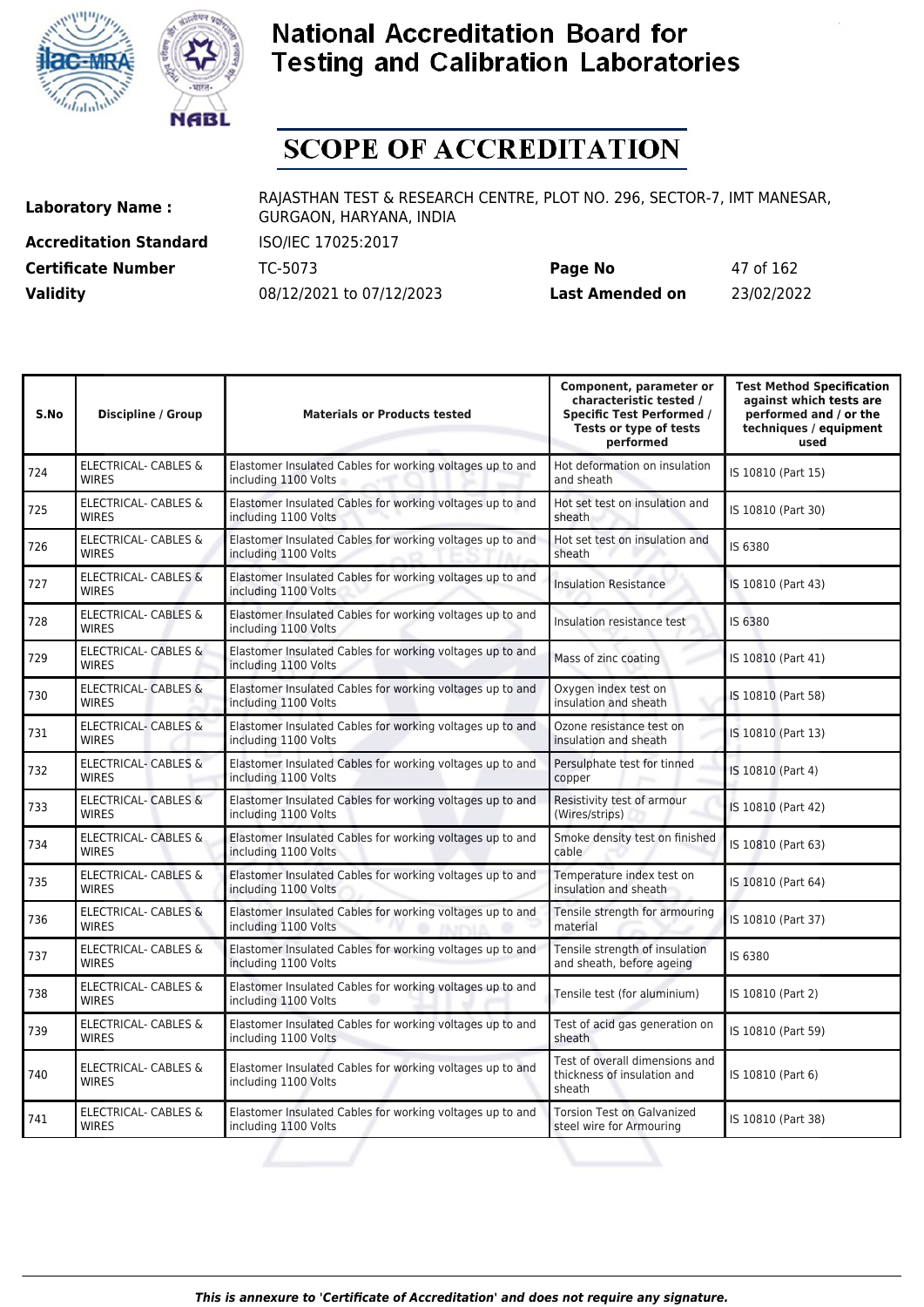



# **SCOPE OF ACCREDITATION**

**Accreditation Standard** ISO/IEC 17025:2017

**Laboratory Name :** RAJASTHAN TEST & RESEARCH CENTRE, PLOT NO. 296, SECTOR-7, IMT MANESAR, GURGAON, HARYANA, INDIA

**Certificate Number** TC-5073 **Page No** 48 of 162 **Validity** 08/12/2021 to 07/12/2023 **Last Amended on** 23/02/2022

| S.No | <b>Discipline / Group</b>                       | <b>Materials or Products tested</b>                                               | Component, parameter or<br>characteristic tested /<br><b>Specific Test Performed /</b><br>Tests or type of tests<br>performed | <b>Test Method Specification</b><br>against which tests are<br>performed and / or the<br>techniques / equipment<br>used |
|------|-------------------------------------------------|-----------------------------------------------------------------------------------|-------------------------------------------------------------------------------------------------------------------------------|-------------------------------------------------------------------------------------------------------------------------|
| 742  | <b>ELECTRICAL- CABLES &amp;</b><br><b>WIRES</b> | Elastomer Insulated Cables for working voltages up to and<br>including 1100 Volts | Uniformity of Zinc coating (Dip<br>Test)                                                                                      | IS 10810 (Part 40)                                                                                                      |
| 743  | <b>ELECTRICAL- CABLES &amp;</b><br><b>WIRES</b> | Elastomer Insulated Cables for working voltages up to and<br>including 1100 Volts | Water absorption test (for<br>insulation)                                                                                     | IS 10810 (Part 28)                                                                                                      |
| 744  | ELECTRICAL- CABLES &<br><b>WIRES</b>            | Elastomer Insulated Cables for working voltages up to and<br>including 1100 Volts | Winding/ Wrapping Test on<br>Galvanized steel strip for<br>Armouring                                                          | IS 10810 (Part 40)                                                                                                      |
| 745  | ELECTRICAL- CABLES &<br><b>WIRES</b>            | Elastomer Insulated Cables for working voltages up to and<br>including 1100 Volts | Wrapping test (for aluminium)                                                                                                 | IS 10810 (Part 3)                                                                                                       |
| 746  | <b>ELECTRICAL- CABLES &amp;</b><br><b>WIRES</b> | Elastomer Insulated Cables for working voltages upto and<br>including 1100V       | <b>Accelerated Water Absorption</b><br><b>Test (Electrical)</b>                                                               | IS 9968 (Part 1)                                                                                                        |
| 747  | <b>ELECTRICAL- CABLES &amp;</b><br><b>WIRES</b> | Elastomer Insulated Cables for working voltages upto and<br>including 1100V       | Ageing in Air Bomb                                                                                                            | IS 9968 (Part 1)                                                                                                        |
| 748  | <b>ELECTRICAL- CABLES &amp;</b><br><b>WIRES</b> | Elastomer Insulated Cables for working voltages upto and<br>including 1100V       | Ageing in Air Oven                                                                                                            | IS 9968 (Part 1)                                                                                                        |
| 749  | <b>ELECTRICAL- CABLES &amp;</b><br><b>WIRES</b> | Elastomer Insulated Cables for working voltages upto and<br>including 1100V       | Ageing in Oxygen Bomb                                                                                                         | IS 9968 (Part 1)                                                                                                        |
| 750  | <b>ELECTRICAL- CABLES &amp;</b><br><b>WIRES</b> | Elastomer Insulated Cables for working voltages upto and<br>including 1100V       | Annealing Test for Copper Wire                                                                                                | IS 9968 (Part 1)                                                                                                        |
| 751  | <b>ELECTRICAL- CABLES &amp;</b><br>WIRES        | Elastomer Insulated Cables for working voltages upto and<br>including 1100V       | <b>Conductor Resistance</b>                                                                                                   | IS 9968 (Part 1)                                                                                                        |
| 752  | ELECTRICAL- CABLES &<br><b>WIRES</b>            | Elastomer Insulated Cables for working voltages upto and<br>including 1100V       | <b>Flexing Test</b>                                                                                                           | IS 9968 (Part 1)                                                                                                        |
| 753  | ELECTRICAL- CABLES &<br><b>WIRES</b>            | Elastomer Insulated Cables for working voltages upto and<br>including 1100V       | High Voltage test (Water<br>immersion)                                                                                        | IS 9968 (Part 1)                                                                                                        |
| 754  | ELECTRICAL- CABLES &<br><b>WIRES</b>            | Elastomer Insulated Cables for working voltages upto and<br>including 1100V       | <b>Hot Set Test</b>                                                                                                           | IS 9968 (Part 1)                                                                                                        |
| 755  | ELECTRICAL- CABLES &<br><b>WIRES</b>            | Elastomer Insulated Cables for working voltages upto and<br>including 1100V       | <b>Insulation Resistance</b>                                                                                                  | IS 9968 (Part 1)                                                                                                        |
| 756  | ELECTRICAL- CABLES &<br><b>WIRES</b>            | Elastomer Insulated Cables for working voltages upto and<br>including 1100V       | Oil Resistance Test                                                                                                           | IS 9968 (Part 1)                                                                                                        |
| 757  | ELECTRICAL- CABLES &<br><b>WIRES</b>            | Elastomer Insulated Cables for working voltages upto and<br>including 1100V       | Persulphate Test/ Tinning Test                                                                                                | IS 9968 (Part 1)                                                                                                        |
| 758  | ELECTRICAL- CABLES &<br><b>WIRES</b>            | Elastomer Insulated Cables for working voltages upto and<br>including 1100V       | <b>Tear Resistance</b>                                                                                                        | IS 9968 (Part 1)                                                                                                        |
| 759  | <b>ELECTRICAL- CABLES &amp;</b><br><b>WIRES</b> | Elastomer Insulated Cables for working voltages upto and<br>including 1100V       | Tensile strength and<br>elongation at break on<br>Insulation and Sheath                                                       | IS 9968 (Part 1)                                                                                                        |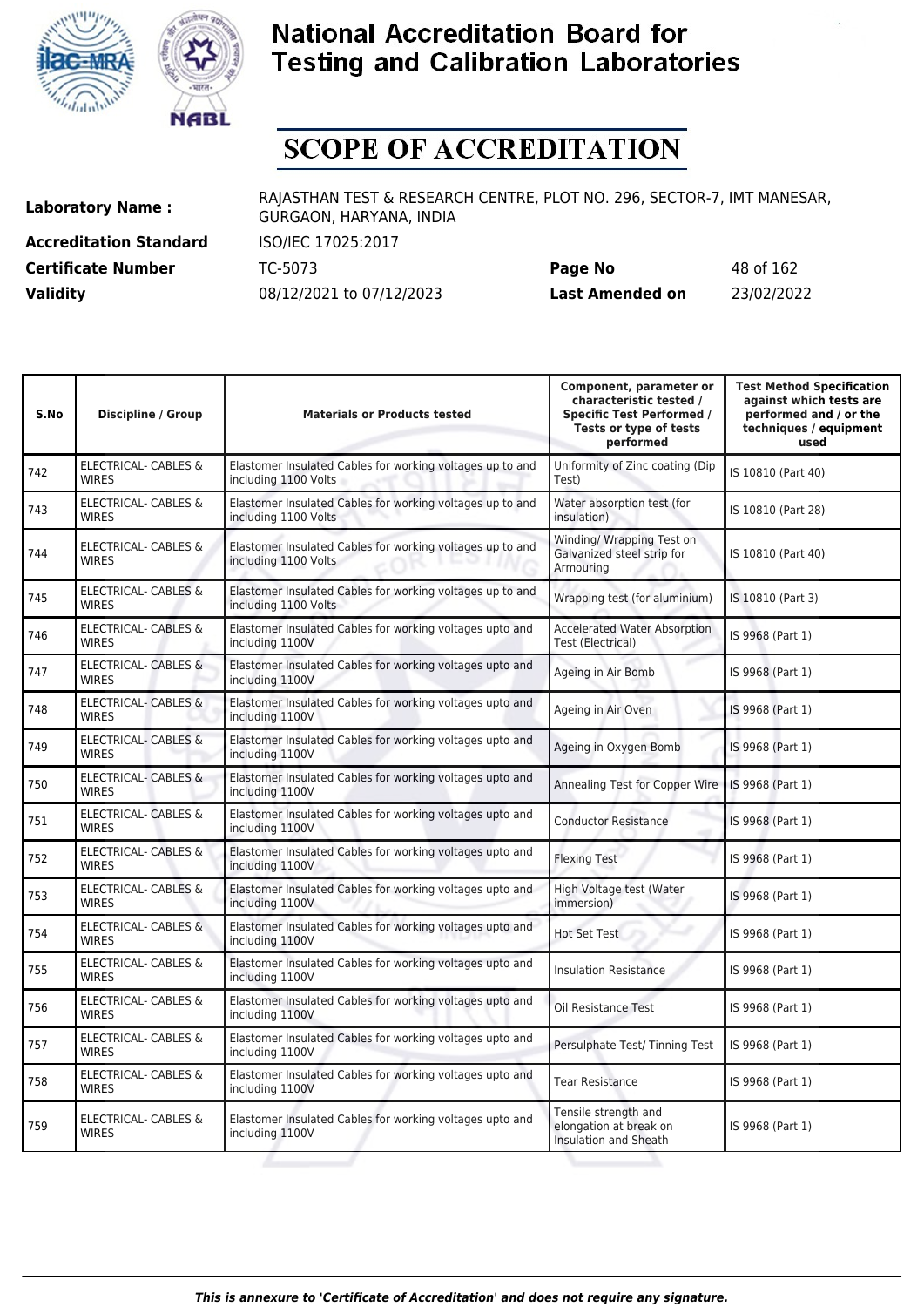



# **SCOPE OF ACCREDITATION**

**Accreditation Standard** ISO/IEC 17025:2017

**Laboratory Name :** RAJASTHAN TEST & RESEARCH CENTRE, PLOT NO. 296, SECTOR-7, IMT MANESAR, GURGAON, HARYANA, INDIA

**Certificate Number** TC-5073 **Page No** 49 of 162 **Validity** 08/12/2021 to 07/12/2023 **Last Amended on** 23/02/2022

| S.No | <b>Discipline / Group</b>                       | <b>Materials or Products tested</b>                                         | Component, parameter or<br>characteristic tested /<br><b>Specific Test Performed /</b><br>Tests or type of tests<br>performed | <b>Test Method Specification</b><br>against which tests are<br>performed and / or the<br>techniques / equipment<br>used |
|------|-------------------------------------------------|-----------------------------------------------------------------------------|-------------------------------------------------------------------------------------------------------------------------------|-------------------------------------------------------------------------------------------------------------------------|
| 760  | ELECTRICAL- CABLES &<br><b>WIRES</b>            | Elastomer Insulated Cables for working voltages upto and<br>including 1100V | Tensile Strength for Aluminium<br>Wires                                                                                       | IS 9968 (Part 1)                                                                                                        |
| 761  | ELECTRICAL- CABLES &<br><b>WIRES</b>            | Elastomer Insulated Cables for working voltages upto and<br>including 1100V | Test for eccentricity and<br>Thickness of insulation and<br>sheath / Overall Dimensions                                       | IS 9968 (Part 1)                                                                                                        |
| 762  | ELECTRICAL- CABLES &<br><b>WIRES</b>            | Elastomer Insulated Cables for working voltages upto and<br>including 1100V | Test under Fire Conditions /<br><b>Flammability Test</b>                                                                      | IS 9968 (Part 1)                                                                                                        |
| 763  | ELECTRICAL- CABLES &<br><b>WIRES</b>            | Elastomer Insulated Cables for working voltages upto and<br>including 1100V | <b>Wrapping Test for Aluminium</b><br>Wires                                                                                   | IS 9968 (Part 1)                                                                                                        |
| 764  | ELECTRICAL- CABLES &<br><b>WIRES</b>            | Elastomer Insulated Flexible Cables used in Mines                           | <b>Accelerated Water Absorption</b><br>Test (Electrical)                                                                      | IS 14494                                                                                                                |
| 765  | <b>ELECTRICAL- CABLES &amp;</b><br><b>WIRES</b> | Elastomer Insulated Flexible Cables used in Mines                           | Ageing in Air Bomb                                                                                                            | IS 14494                                                                                                                |
| 766  | <b>ELECTRICAL- CABLES &amp;</b><br><b>WIRES</b> | Elastomer Insulated Flexible Cables used in Mines                           | Ageing in Air Oven                                                                                                            | IS 14494                                                                                                                |
| 767  | <b>ELECTRICAL- CABLES &amp;</b><br><b>WIRES</b> | Elastomer Insulated Flexible Cables used in Mines                           | Annealing Test for Copper Wire                                                                                                | IS 14494                                                                                                                |
| 768  | <b>ELECTRICAL- CABLES &amp;</b><br><b>WIRES</b> | Elastomer Insulated Flexible Cables used in Mines                           | <b>Bending Test</b>                                                                                                           | IS 14494                                                                                                                |
| 769  | ELECTRICAL- CABLES &<br><b>WIRES</b>            | Elastomer Insulated Flexible Cables used in Mines                           | <b>Conductor Resistance</b>                                                                                                   | IS 14494                                                                                                                |
| 770  | <b>ELECTRICAL- CABLES &amp;</b><br><b>WIRES</b> | Elastomer Insulated Flexible Cables used in Mines                           | Dielectric Power Factor Test as<br>a function of temperature                                                                  | IS 14494                                                                                                                |
| 771  | <b>ELECTRICAL- CABLES &amp;</b><br><b>WIRES</b> | Elastomer Insulated Flexible Cables used in Mines                           | Dielectric Power Factor Test as<br>a function of voltage                                                                      | IS 14494                                                                                                                |
| 772  | <b>ELECTRICAL- CABLES &amp;</b><br><b>WIRES</b> | Elastomer Insulated Flexible Cables used in Mines                           | Dimension for Armouring<br>Material                                                                                           | IS 14494                                                                                                                |
| 773  | <b>ELECTRICAL- CABLES &amp;</b><br><b>WIRFS</b> | Elastomer Insulated Flexible Cables used in Mines                           | Heat Cycle Test                                                                                                               | IS 14494                                                                                                                |
| 774  | ELECTRICAL- CABLES &<br><b>WIRES</b>            | Elastomer Insulated Flexible Cables used in Mines                           | High Voltage test (Water<br>immersion)                                                                                        | IS 14494                                                                                                                |
| 775  | ELECTRICAL- CABLES &<br><b>WIRES</b>            | Elastomer Insulated Flexible Cables used in Mines                           | High Voltage Test (4 Hour Test)                                                                                               | IS 14494                                                                                                                |
| 776  | ELECTRICAL- CABLES &<br><b>WIRES</b>            | Elastomer Insulated Flexible Cables used in Mines                           | <b>Insulation Resistance</b>                                                                                                  | IS 14494                                                                                                                |
| 777  | ELECTRICAL- CABLES &<br><b>WIRES</b>            | Elastomer Insulated Flexible Cables used in Mines                           | Mass of Zinc Coating                                                                                                          | IS 14494                                                                                                                |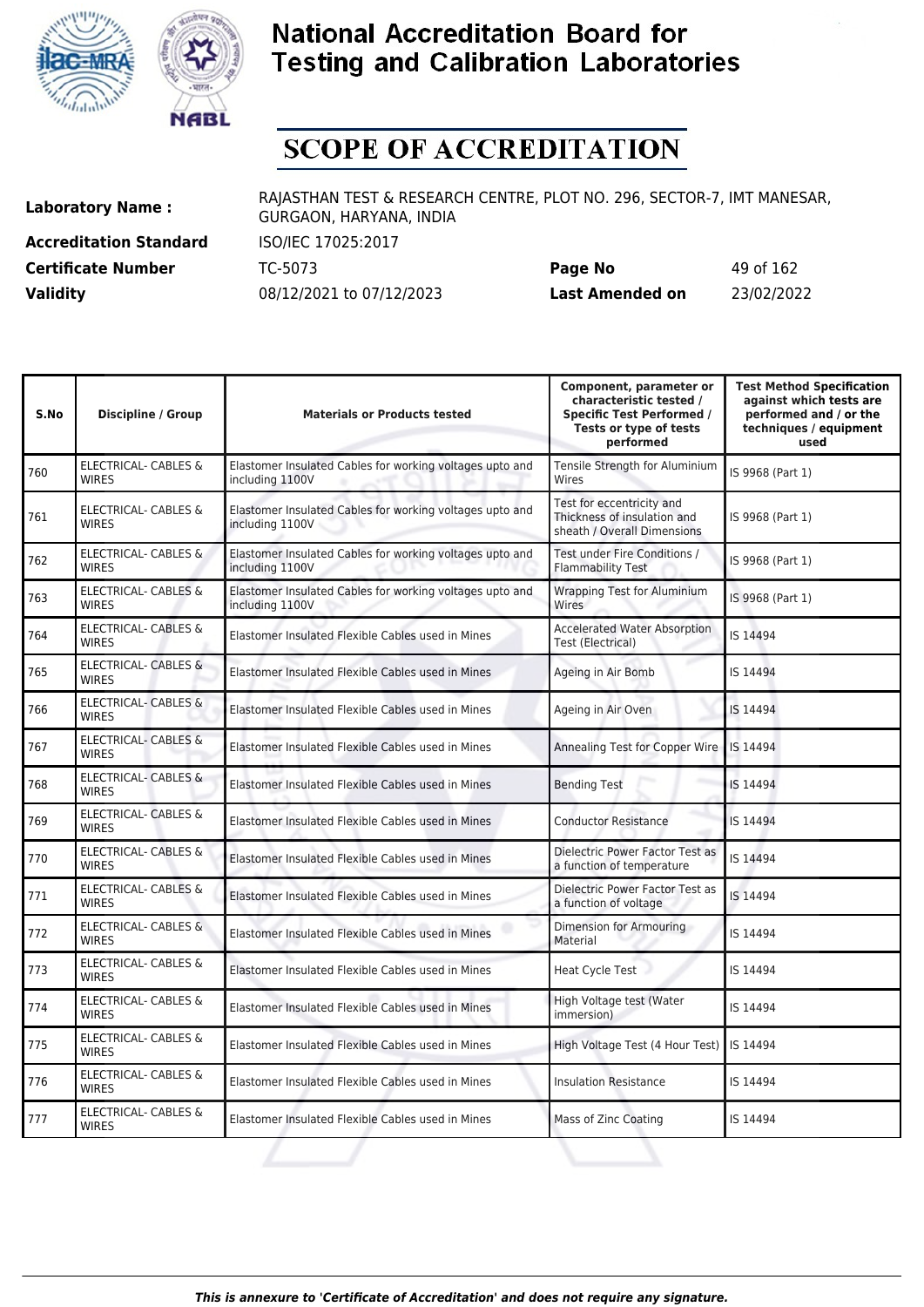



# **SCOPE OF ACCREDITATION**

**Accreditation Standard** ISO/IEC 17025:2017

**Laboratory Name :** RAJASTHAN TEST & RESEARCH CENTRE, PLOT NO. 296, SECTOR-7, IMT MANESAR, GURGAON, HARYANA, INDIA

**Certificate Number** TC-5073 **Page No** 50 of 162 **Validity** 08/12/2021 to 07/12/2023 **Last Amended on** 23/02/2022

| <b>Discipline / Group</b>                       | <b>Materials or Products tested</b>                  | Component, parameter or<br>characteristic tested /<br><b>Specific Test Performed /</b><br>Tests or type of tests<br>performed | <b>Test Method Specification</b><br>against which tests are<br>performed and / or the<br>techniques / equipment<br>used |
|-------------------------------------------------|------------------------------------------------------|-------------------------------------------------------------------------------------------------------------------------------|-------------------------------------------------------------------------------------------------------------------------|
| <b>ELECTRICAL- CABLES &amp;</b><br><b>WIRES</b> | Elastomer Insulated Flexible Cables used in Mines    | Oil Resistance Test                                                                                                           | IS 14494                                                                                                                |
| ELECTRICAL- CABLES &<br><b>WIRES</b>            | Elastomer Insulated Flexible Cables used in Mines    | <b>Ozone Resistance Test</b>                                                                                                  | IS 14494                                                                                                                |
| ELECTRICAL- CABLES &<br><b>WIRES</b>            | Elastomer Insulated Flexible Cables used in Mines    | Partial Discharge Test                                                                                                        | IS 14494                                                                                                                |
| <b>ELECTRICAL- CABLES &amp;</b><br><b>WIRES</b> | Elastomer Insulated Flexible Cables used in Mines    | Resistivity & Conductance test<br>of Armour (Wires/strips)                                                                    | IS 14494                                                                                                                |
| ELECTRICAL- CABLES &<br><b>WIRES</b>            | Elastomer Insulated Flexible Cables used in Mines    | <b>Tear Resistance</b>                                                                                                        | IS 14494                                                                                                                |
| ELECTRICAL- CABLES &<br><b>WIRES</b>            | Elastomer Insulated Flexible Cables used in Mines    | Tensile strength & Elongation<br>at break for armouring material                                                              | IS 14494                                                                                                                |
| <b>ELECTRICAL- CABLES &amp;</b><br><b>WIRES</b> | Elastomer Insulated Flexible Cables used in Mines    | Tensile strength and<br>elongation at break on<br>Insulation and Sheath                                                       | IS 14494                                                                                                                |
| <b>ELECTRICAL- CABLES &amp;</b><br><b>WIRES</b> | Elastomer Insulated Flexible Cables used in Mines    | Test for eccentricity and<br>Thickness of insulation and<br>sheath / Overall Dimensions                                       | IS 14494                                                                                                                |
| <b>ELECTRICAL- CABLES &amp;</b><br><b>WIRES</b> | Elastomer Insulated Flexible Cables used in Mines    | Test on extruded semi<br>conducting screens-Test for<br>Strippability of semiconducting<br>strippable insulation screen       | IS 14494                                                                                                                |
| ELECTRICAL- CABLES &<br><b>WIRES</b>            | Elastomer Insulated Flexible Cables used in Mines    | <b>Torsion Test on Galvanized</b><br>steel wire for Armouring                                                                 | IS 14494                                                                                                                |
| ELECTRICAL- CABLES &<br><b>WIRES</b>            | Elastomer Insulated Flexible Cables used in Mines    | Uniformity of Zinc coating (Dip<br>Test)                                                                                      | IS 14494                                                                                                                |
| <b>ELECTRICAL- CABLES &amp;</b><br><b>WIRES</b> | Elastomeric heavy duty sheathed cables               | <b>Tear Resistance</b>                                                                                                        | IS 10810 (Part 17)                                                                                                      |
| ELECTRICAL- CABLES &<br><b>WIRES</b>            | Elastomeric Insulation and Sheath of Electric Cables | Ageing in Air Bomb                                                                                                            | IS 6380                                                                                                                 |
| <b>ELECTRICAL- CABLES &amp;</b><br><b>WIRES</b> | Electric and Communication cable                     | Damp Heat Test                                                                                                                | BS EN 60068-2-78                                                                                                        |
| ELECTRICAL- CABLES &<br><b>WIRES</b>            | <b>Electric and Communication Cable</b>              | Damp Heat Test                                                                                                                | IEC 60068-2-78                                                                                                          |
| <b>ELECTRICAL- CABLES &amp;</b><br><b>WIRES</b> | Electric and optical fibere cables                   | Flame Retardance Test on<br><b>Bunched cable</b>                                                                              | IEC 60332-3-21                                                                                                          |
| ELECTRICAL- CABLES &<br>WIRES                   | Electric and optical fibere cables                   | Flame Retardance Test on<br><b>Bunched cable</b>                                                                              | IEC 60332-3-22                                                                                                          |
|                                                 |                                                      |                                                                                                                               |                                                                                                                         |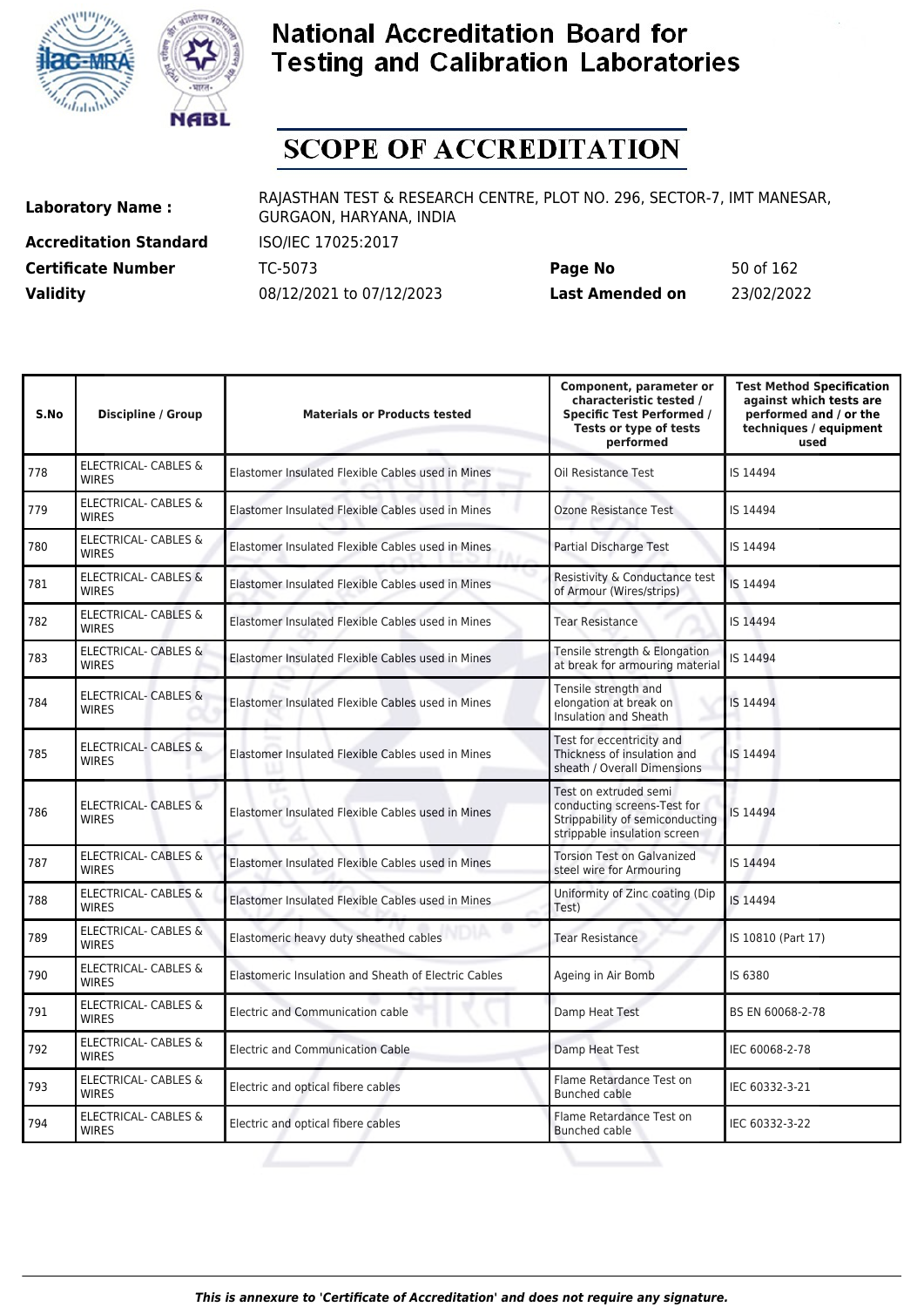



# **SCOPE OF ACCREDITATION**

**Accreditation Standard** ISO/IEC 17025:2017

**Laboratory Name :** RAJASTHAN TEST & RESEARCH CENTRE, PLOT NO. 296, SECTOR-7, IMT MANESAR, GURGAON, HARYANA, INDIA

**Certificate Number** TC-5073 **Page No** 51 of 162 **Validity** 08/12/2021 to 07/12/2023 **Last Amended on** 23/02/2022

| S.No | Discipline / Group                              | <b>Materials or Products tested</b>               | Component, parameter or<br>characteristic tested /<br><b>Specific Test Performed /</b><br>Tests or type of tests<br>performed | <b>Test Method Specification</b><br>against which tests are<br>performed and / or the<br>techniques / equipment<br>used |
|------|-------------------------------------------------|---------------------------------------------------|-------------------------------------------------------------------------------------------------------------------------------|-------------------------------------------------------------------------------------------------------------------------|
| 795  | ELECTRICAL- CABLES &<br><b>WIRES</b>            | Electric and optical fibere cables                | Flame Retardance Test on<br>Bunched cable                                                                                     | IEC 60332-3-23                                                                                                          |
| 796  | ELECTRICAL- CABLES &<br><b>WIRES</b>            | Electric and optical fibere cables                | Flame Retardance Test on<br><b>Bunched cable</b>                                                                              | IEC 60332-3-24                                                                                                          |
| 797  | ELECTRICAL- CABLES &<br><b>WIRES</b>            | Electric and optical fibere cables                | Flame Retardance Test on<br>Bunched cable                                                                                     | IEC 60332-3-25                                                                                                          |
| 798  | <b>ELECTRICAL- CABLES &amp;</b><br><b>WIRES</b> | Electric and optical fibere cables                | Test under Fire Conditions /<br><b>Flammability Test</b>                                                                      | BS EN 60332-1-2                                                                                                         |
| 799  | ELECTRICAL- CABLES &<br><b>WIRES</b>            | Electric and optical fibere cables                | Test under Fire Conditions /<br><b>Flammability Test</b>                                                                      | IEC 60332-1-2                                                                                                           |
| 800  | <b>ELECTRICAL- CABLES &amp;</b><br><b>WIRES</b> | Electric and optical fibre cable                  | <b>Cold Impact Test</b>                                                                                                       | IEC/BS EN 60811-506                                                                                                     |
| 801  | <b>ELECTRICAL- CABLES &amp;</b><br><b>WIRES</b> | Electric and optical fibre cable                  | Compatibility Test                                                                                                            | IEC/BS EN 60811-401                                                                                                     |
| 802  | <b>ELECTRICAL- CABLES &amp;</b><br><b>WIRES</b> | Electric and optical fibre cable                  | <b>Heat Shock Test</b>                                                                                                        | IEC/BS EN 60811-509                                                                                                     |
| 803  | <b>ELECTRICAL- CABLES &amp;</b><br><b>WIRES</b> | Electric and optical fibre cable                  | Loss of Mass                                                                                                                  | IEC/BS EN 60811-409                                                                                                     |
| 804  | <b>ELECTRICAL- CABLES &amp;</b><br><b>WIRES</b> | Electric and optical fibre cable                  | Pressure Test at High<br>Temperature                                                                                          | IEC/BS EN 60811-508                                                                                                     |
| 805  | ELECTRICAL- CABLES &<br><b>WIRES</b>            | Electric and optical fibre cables                 | Ageing in Air Bomb                                                                                                            | IEC/BS EN 60811 (Part 412)                                                                                              |
| 806  | <b>ELECTRICAL- CABLES &amp;</b><br><b>WIRES</b> | Electric and optical fibre Cables                 | Test for eccentricity and<br>Thickness of insulation and<br>sheath / Overall Dimensions                                       | IEC/BS EN 60811-201                                                                                                     |
| 807  | <b>ELECTRICAL- CABLES &amp;</b><br><b>WIRES</b> | <b>INDIA</b><br>Electric and optical fibre cables | Ageing in Air Oven                                                                                                            | IEC/BS EN 60811-401                                                                                                     |
| 808  | ELECTRICAL- CABLES &<br><b>WIRES</b>            | Electric and optical fibre cables                 | Bending Test at low<br>Temperature                                                                                            | IEC/BS EN 60811 (Part 504)                                                                                              |
| 809  | ELECTRICAL- CABLES &<br><b>WIRES</b>            | Electric and optical fibre cables                 | Cold Elongation Test /<br>Elongation at low temperature                                                                       | IEC/BS EN 60811-505                                                                                                     |
| 810  | ELECTRICAL- CABLES &<br><b>WIRES</b>            | Electric and optical fibre Cables                 | <b>Cold Impact Test</b>                                                                                                       | IEC/BS EN 60811-506                                                                                                     |
| 811  | ELECTRICAL- CABLES &<br><b>WIRES</b>            | Electric and optical fibre cables                 | Conductivity test                                                                                                             | AS/NZS 3808                                                                                                             |
| 812  | <b>ELECTRICAL- CABLES &amp;</b><br><b>WIRES</b> | Electric and optical fibre cables                 | <b>Conductivity Test</b>                                                                                                      | IEC 60754-2:                                                                                                            |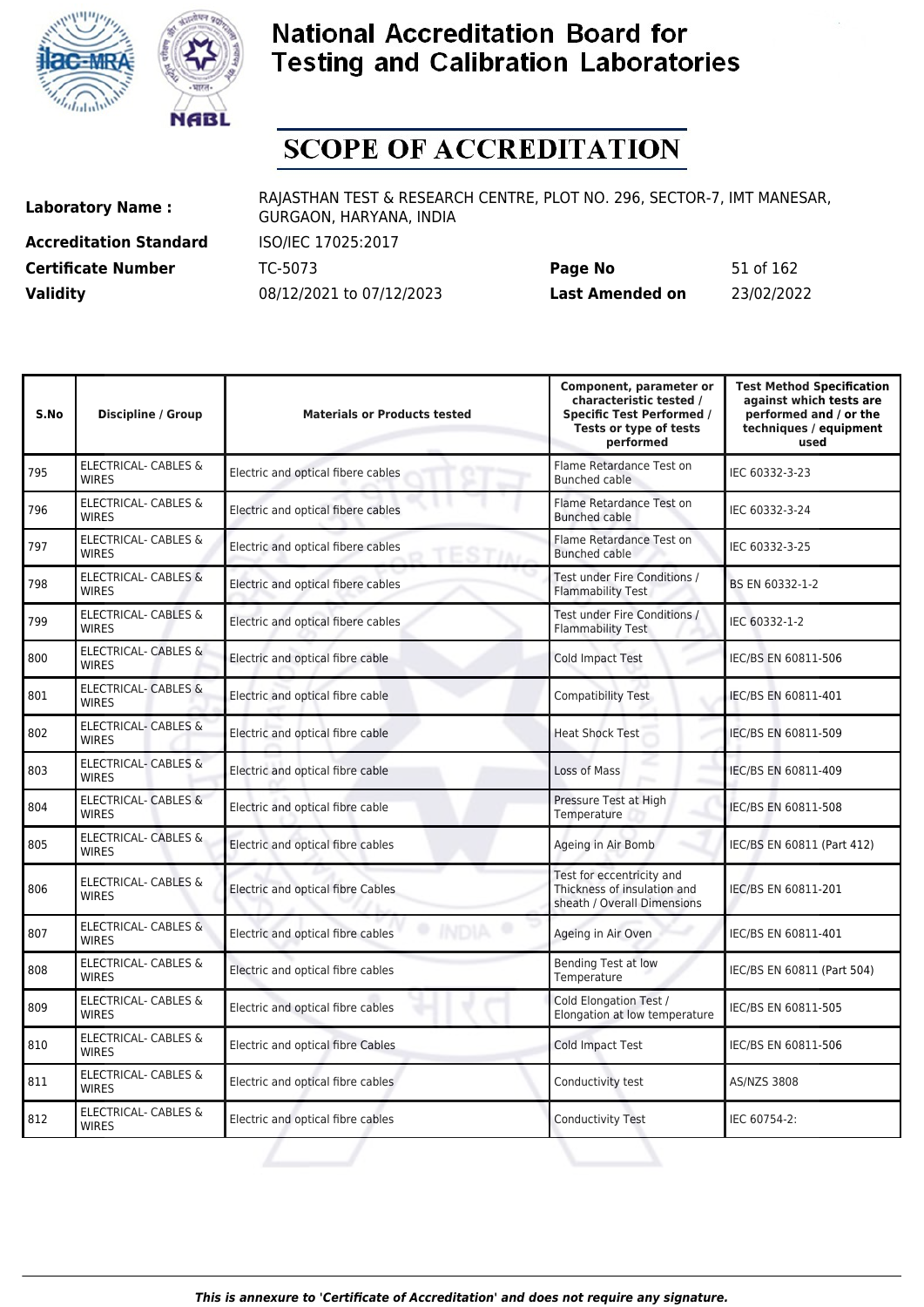



# **SCOPE OF ACCREDITATION**

**Accreditation Standard** ISO/IEC 17025:2017

**Laboratory Name :** RAJASTHAN TEST & RESEARCH CENTRE, PLOT NO. 296, SECTOR-7, IMT MANESAR, GURGAON, HARYANA, INDIA

**Certificate Number** TC-5073 **Page No** 52 of 162 **Validity** 08/12/2021 to 07/12/2023 **Last Amended on** 23/02/2022

| S.No | <b>Discipline / Group</b>                       | <b>Materials or Products tested</b>            | Component, parameter or<br>characteristic tested /<br><b>Specific Test Performed /</b><br>Tests or type of tests<br>performed | <b>Test Method Specification</b><br>against which tests are<br>performed and / or the<br>techniques / equipment<br>used |
|------|-------------------------------------------------|------------------------------------------------|-------------------------------------------------------------------------------------------------------------------------------|-------------------------------------------------------------------------------------------------------------------------|
| 813  | <b>ELECTRICAL- CABLES &amp;</b><br><b>WIRES</b> | Electric and optical fibre Cables              | Flame Retardance Test on<br>Bunched cable                                                                                     | IS 10810 (Part 62)                                                                                                      |
| 814  | ELECTRICAL- CABLES &<br><b>WIRES</b>            | Electric and optical fibre Cables              | Flame Retardant Test on Single<br>cable (Swidish Chimney)                                                                     | IS 10810 (Part 61)                                                                                                      |
| 815  | <b>ELECTRICAL- CABLES &amp;</b><br><b>WIRES</b> | Electric and Optical fibre cables              | <b>Hot Set Test</b>                                                                                                           | IEC/BS EN 60811-507                                                                                                     |
| 816  | <b>ELECTRICAL- CABLES &amp;</b><br><b>WIRES</b> | Electric and optical fibre cables              | <b>Insulation Resistance</b>                                                                                                  | IEC/BS EN 60811-301                                                                                                     |
| 817  | <b>ELECTRICAL- CABLES &amp;</b><br><b>WIRES</b> | Electric and optical fibre cables              | <b>Insulation Resistance</b>                                                                                                  | IEC/BS EN 60811-302                                                                                                     |
| 818  | <b>ELECTRICAL- CABLES &amp;</b><br><b>WIRES</b> | Electric and optical fibre cables              | Oil Resistance Test                                                                                                           | IEC/BS EN 60811-404                                                                                                     |
| 819  | <b>ELECTRICAL- CABLES &amp;</b><br><b>WIRES</b> | Electric and optical fibre cables              | Ozone Resistance Test                                                                                                         | IEC/BS EN 60811-403                                                                                                     |
| 820  | <b>ELECTRICAL- CABLES &amp;</b><br><b>WIRFS</b> | Electric and optical fibre cables              | pH Test                                                                                                                       | IEC 60754-2                                                                                                             |
| 821  | <b>ELECTRICAL- CABLES &amp;</b><br><b>WIRES</b> | Electric and optical fibre Cables              | Sheath resistance against acid<br>and alkaline solution                                                                       | IEC/BS EN 60811-404                                                                                                     |
| 822  | <b>ELECTRICAL- CABLES &amp;</b><br><b>WIRES</b> | Electric and optical fibre cables              | Shrinkage Test                                                                                                                | IEC/BS EN 60811-502                                                                                                     |
| 823  | ELECTRICAL- CABLES &<br><b>WIRES</b>            | Electric and optical fibre cables              | Shrinkage Test                                                                                                                | IEC/BS EN 60811-503                                                                                                     |
| 824  | <b>ELECTRICAL- CABLES &amp;</b><br><b>WIRES</b> | <b>Electric and Optical Fibre Cables</b>       | Tensile strength and<br>elongation at break on<br><b>Insulation and Sheath</b>                                                | IEC/BS EN 60811-501                                                                                                     |
| 825  | <b>ELECTRICAL- CABLES &amp;</b><br><b>WIRES</b> | Electric and optical fibre Cables              | Test for eccentricity and<br>Thickness of insulation and<br>sheath / Overall Dimensions                                       | IEC/BS EN 60811-202                                                                                                     |
| 826  | ELECTRICAL- CABLES &<br><b>WIRES</b>            | Electric and optical fibre Cables              | Test for eccentricity and<br>Thickness of insulation and<br>sheath / Overall Dimensions                                       | IEC/BS EN 60811-203                                                                                                     |
| 827  | <b>ELECTRICAL- CABLES &amp;</b><br><b>WIRES</b> | Electric and optical fibre Cables              | Test under Fire Conditions /<br><b>Flammability Test</b>                                                                      | IS 10810 (Part 53)                                                                                                      |
| 828  | ELECTRICAL- CABLES &<br><b>WIRES</b>            | Electric and optical fibre cables              | <b>Thermal Stability</b>                                                                                                      | IEC/BS EN 60811-405                                                                                                     |
| 829  | ELECTRICAL- CABLES &<br><b>WIRES</b>            | Electric and optical fibre cables              | <b>Water Absorption Test</b><br>(Gravimetric)                                                                                 | IEC/BS EN 60811-402                                                                                                     |
| 830  | ELECTRICAL- CABLES &<br><b>WIRES</b>            | Electric and optical fibre cables and compound | <b>Toxicity Index</b>                                                                                                         | <b>NES 713</b>                                                                                                          |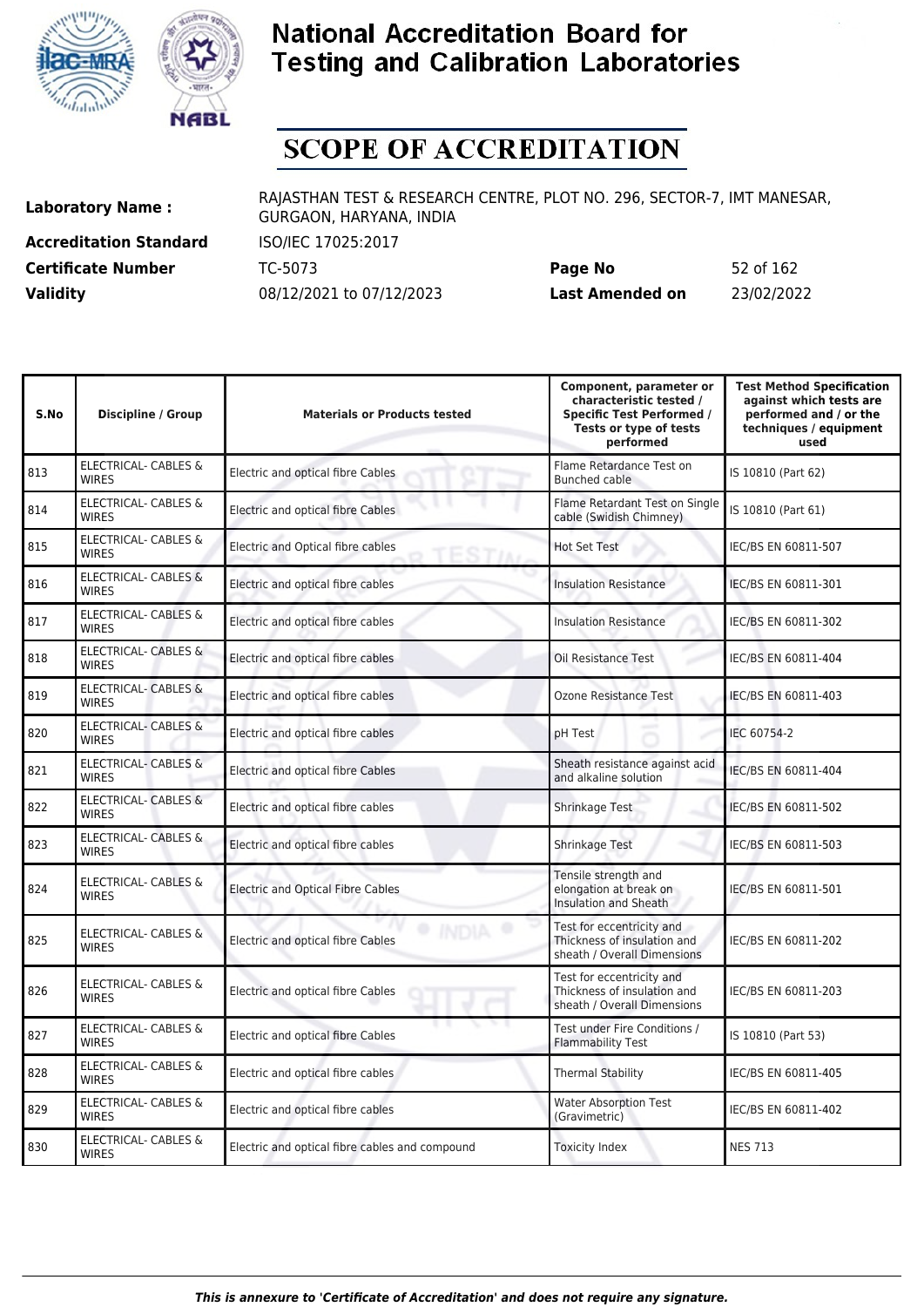



# **SCOPE OF ACCREDITATION**

**Accreditation Standard** ISO/IEC 17025:2017

**Laboratory Name :** RAJASTHAN TEST & RESEARCH CENTRE, PLOT NO. 296, SECTOR-7, IMT MANESAR, GURGAON, HARYANA, INDIA

**Certificate Number** TC-5073 **Page No** 53 of 162 **Validity** 08/12/2021 to 07/12/2023 **Last Amended on** 23/02/2022

| S.No | <b>Discipline / Group</b>                       | <b>Materials or Products tested</b>                                         | Component, parameter or<br>characteristic tested /<br><b>Specific Test Performed /</b><br>Tests or type of tests<br>performed | <b>Test Method Specification</b><br>against which tests are<br>performed and / or the<br>techniques / equipment<br>used |
|------|-------------------------------------------------|-----------------------------------------------------------------------------|-------------------------------------------------------------------------------------------------------------------------------|-------------------------------------------------------------------------------------------------------------------------|
| 831  | ELECTRICAL- CABLES &<br><b>WIRES</b>            | Electric cable                                                              | Test for electric cables under<br>fire conditions- Circuit Integrity                                                          | IEC 60331-21                                                                                                            |
| 832  | ELECTRICAL- CABLES &<br><b>WIRES</b>            | Electric cable                                                              | Ageing in Air Oven                                                                                                            | IS 10810 (Part 11)                                                                                                      |
| 833  | ELECTRICAL- CABLES &<br><b>WIRES</b>            | <b>Electric Cable</b>                                                       | Carbon dioxide                                                                                                                | <b>BS EN 50399</b>                                                                                                      |
| 834  | <b>ELECTRICAL- CABLES &amp;</b><br><b>WIRES</b> | <b>Electric Cable</b>                                                       | Droplets and/or Particles                                                                                                     | <b>BS EN 50399</b>                                                                                                      |
| 835  | <b>ELECTRICAL- CABLES &amp;</b><br><b>WIRES</b> | Electric cable                                                              | High Voltage test (Water<br>immersion)                                                                                        | IS 10810 (Part 45)                                                                                                      |
| 836  | <b>ELECTRICAL- CABLES &amp;</b><br><b>WIRES</b> | Electric cable                                                              | High Voltage test at room<br>temperature                                                                                      | IS 10810 (Part 45)                                                                                                      |
| 837  | <b>ELECTRICAL- CABLES &amp;</b><br><b>WIRES</b> | Electric cable                                                              | <b>Impulse Withstand Test</b>                                                                                                 | IS 10810 (Part 47)                                                                                                      |
| 838  | <b>ELECTRICAL- CABLES &amp;</b><br><b>WIRES</b> | Electric cable                                                              | <b>Insulation Resistance</b>                                                                                                  | IS 10810 (Part 43)                                                                                                      |
| 839  | ELECTRICAL- CABLES &<br><b>WIRES</b>            | Electric Cable                                                              | Maximum value of smoke<br>production                                                                                          | <b>BS EN 50399</b>                                                                                                      |
| 840  | ELECTRICAL- CABLES &<br><b>WIRES</b>            | <b>Electric Cable</b>                                                       | Oxygen                                                                                                                        | <b>BS EN 50399</b>                                                                                                      |
| 841  | ELECTRICAL- CABLES &<br><b>WIRES</b>            | Electric cable                                                              | <b>Shrinkage Test</b>                                                                                                         | IS 10810 (Part 12)                                                                                                      |
| 842  | ELECTRICAL- CABLES &<br><b>WIRES</b>            | Electric cable                                                              | Tensile strength and<br>elongation at break on<br>Insulation and Sheath                                                       | IS 10810 (Part 7)                                                                                                       |
| 843  | ELECTRICAL- CABLES &<br><b>WIRES</b>            | Electric cable                                                              | Test for eccentricity and<br>Thickness of insulation and<br>sheath / Overall Dimensions                                       | IS 10810 (Part 6)                                                                                                       |
| 844  | <b>ELECTRICAL- CABLES &amp;</b><br><b>WIRES</b> | Electric cable<br>om                                                        | <b>Thermal Stability</b>                                                                                                      | IS 10810 (Part 60)                                                                                                      |
| 845  | ELECTRICAL- CABLES &<br><b>WIRFS</b>            | <b>Electric Cable</b>                                                       | <b>Total heat release</b>                                                                                                     | <b>BS EN 50399</b>                                                                                                      |
| 846  | <b>ELECTRICAL- CABLES &amp;</b><br><b>WIRES</b> | <b>Electric Cable</b>                                                       | Total smoke production                                                                                                        | <b>BS EN 50399</b>                                                                                                      |
| 847  | <b>ELECTRICAL- CABLES &amp;</b><br><b>WIRES</b> | Electric cable- Polymeric insulated for working voltages<br>$0.6/1(1.2)$ kV | Compatibility test                                                                                                            | AS/NZS 5000.1                                                                                                           |
| 848  | ELECTRICAL- CABLES &<br><b>WIRES</b>            | Electric cable- Polymeric insulated for working voltages<br>$0.6/1(1.2)$ kV | Conductor resistance                                                                                                          | AS/NZS 5000.1                                                                                                           |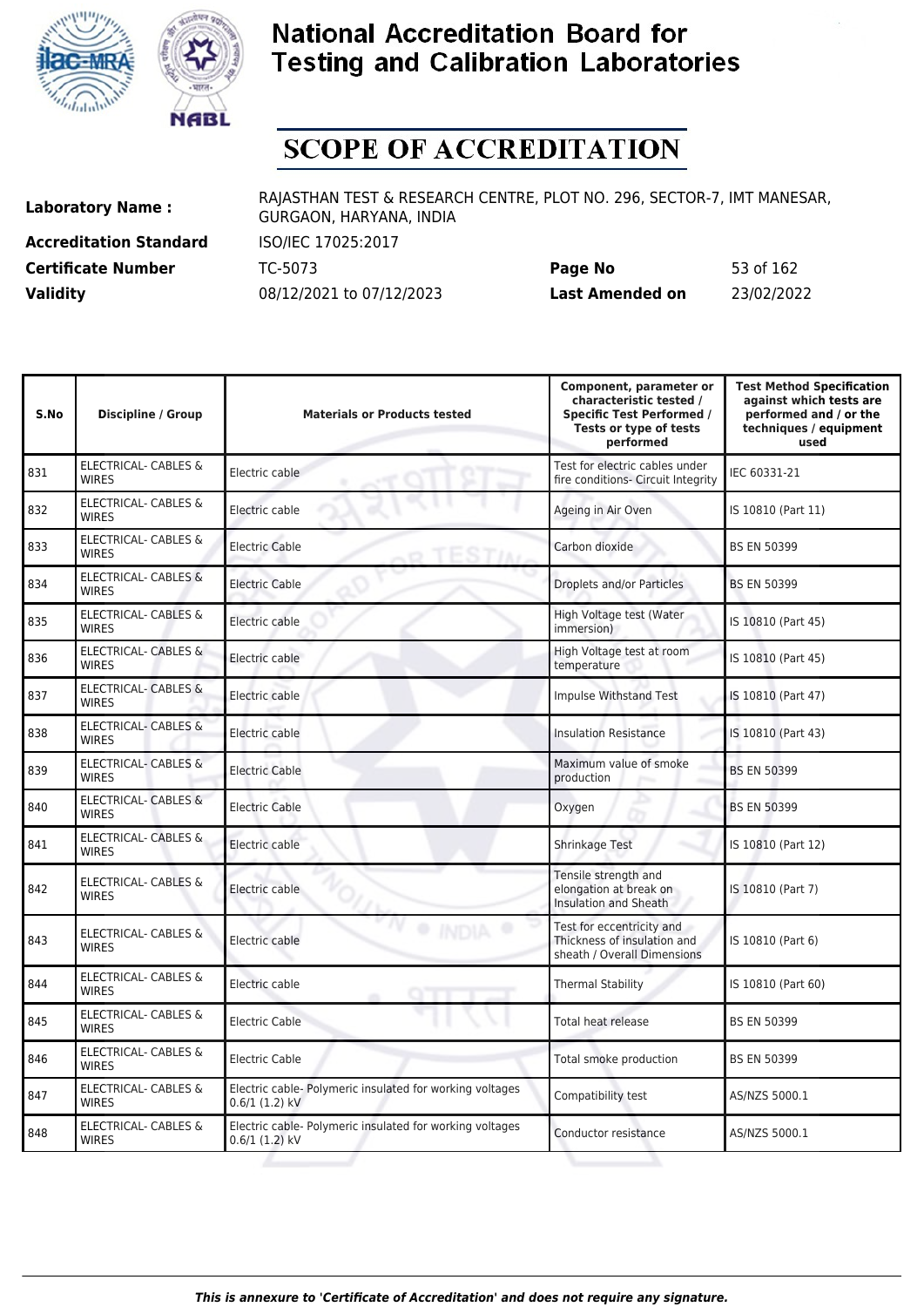



# **SCOPE OF ACCREDITATION**

**Accreditation Standard** ISO/IEC 17025:2017

**Laboratory Name :** RAJASTHAN TEST & RESEARCH CENTRE, PLOT NO. 296, SECTOR-7, IMT MANESAR, GURGAON, HARYANA, INDIA

**Certificate Number** TC-5073 **Page No** 54 of 162 **Validity** 08/12/2021 to 07/12/2023 **Last Amended on** 23/02/2022

| S.No | <b>Discipline / Group</b>                       | <b>Materials or Products tested</b>                                                                            | Component, parameter or<br>characteristic tested /<br><b>Specific Test Performed /</b><br>Tests or type of tests<br>performed | <b>Test Method Specification</b><br>against which tests are<br>performed and / or the<br>techniques / equipment<br>used |
|------|-------------------------------------------------|----------------------------------------------------------------------------------------------------------------|-------------------------------------------------------------------------------------------------------------------------------|-------------------------------------------------------------------------------------------------------------------------|
| 849  | ELECTRICAL- CABLES &<br><b>WIRES</b>            | Electric cable- Polymeric insulated for working voltages<br>$0.6/1(1.2)$ kV                                    | High voltage a.c. test for 4<br>hour                                                                                          | AS/NZS 5000.1                                                                                                           |
| 850  | ELECTRICAL- CABLES &<br><b>WIRES</b>            | Electric cable- Polymeric insulated for working voltages<br>$0.6/1(1.2)$ kV                                    | Legibility of marking on outer<br>surface                                                                                     | AS/NZS 5000.1                                                                                                           |
| 851  | <b>ELECTRICAL- CABLES &amp;</b><br><b>WIRES</b> | Electric cable- Polymeric insulated for working voltages<br>$0.6/1(1.2)$ kV                                    | Measurement of armour<br>dimension                                                                                            | AS/NZS 5000.1                                                                                                           |
| 852  | <b>ELECTRICAL- CABLES &amp;</b><br><b>WIRES</b> | Electric cable- Polymeric insulated for working voltages<br>$0.6/1(1.2)$ kV                                    | Measurement of insulation<br>thickness                                                                                        | AS/NZS 5000.1                                                                                                           |
| 853  | ELECTRICAL- CABLES &<br><b>WIRES</b>            | Electric cable- Polymeric insulated for working voltages<br>$0.6/1(1.2)$ kV                                    | Measurement of thickness of<br>over sheath                                                                                    | AS/NZS 5000.1                                                                                                           |
| 854  | ELECTRICAL- CABLES &<br><b>WIRES</b>            | Electric cable- Polymeric insulated for working voltages<br>$0.6/1(1.2)$ kV                                    | Vertical flame propagation                                                                                                    | AS/NZS 5000.1                                                                                                           |
| 855  | <b>ELECTRICAL- CABLES &amp;</b><br><b>WIRES</b> | Electric cable- Polymeric insulated for working voltages<br>1.9/3.3 (3.6) kV up to and including 19/33 (36) kV | Adhesion of hand strippable<br>extruded screen                                                                                | AS/NZS 1429.1                                                                                                           |
| 856  | <b>ELECTRICAL- CABLES &amp;</b><br><b>WIRES</b> | Electric cable- Polymeric insulated for working voltages<br>1.9/3.3 (3.6) kV up to and including 19/33 (36) kV | Bending test                                                                                                                  | AS/NZS 1429.1                                                                                                           |
| 857  | <b>ELECTRICAL- CABLES &amp;</b><br><b>WIRES</b> | Electric cable- Polymeric insulated for working voltages<br>1.9/3.3 (3.6) kV up to and including 19/33 (36) kV | Compatibility test                                                                                                            | AS/NZS 1429.1                                                                                                           |
| 858  | <b>ELECTRICAL- CABLES &amp;</b><br><b>WIRES</b> | Electric cable- Polymeric insulated for working voltages<br>1.9/3.3 (3.6) kV up to and including 19/33 (36) kV | Concentricity                                                                                                                 | AS/NZS 1429.1                                                                                                           |
| 859  | ELECTRICAL- CABLES &<br><b>WIRES</b>            | Electric cable- Polymeric insulated for working voltages<br>1.9/3.3 (3.6) kV up to and including 19/33 (36) kV | Heating cycle test                                                                                                            | AS/NZS 1429.1                                                                                                           |
| 860  | ELECTRICAL- CABLES &<br><b>WIRES</b>            | Electric cable- Polymeric insulated for working voltages<br>1.9/3.3 (3.6) kV up to and including 19/33 (36) kV | High voltage test                                                                                                             | AS/NZS 1429.1                                                                                                           |
| 861  | <b>ELECTRICAL- CABLES &amp;</b><br><b>WIRES</b> | Electric cable- Polymeric insulated for working voltages<br>1.9/3.3 (3.6) kV up to and including 19/33 (36) kV | Hot set test                                                                                                                  | AS/NZS 1429.1                                                                                                           |
| 862  | ELECTRICAL- CABLES &<br><b>WIRES</b>            | Electric cable- Polymeric insulated for working voltages<br>1.9/3.3 (3.6) kV up to and including 19/33 (36) kV | Partial discharge test                                                                                                        | AS/NZS 1429.1                                                                                                           |
| 863  | <b>ELECTRICAL- CABLES &amp;</b><br><b>WIRES</b> | Electric cable- Polymeric insulated for working voltages<br>1.9/3.3 (3.6) kV up to and including 19/33 (36) kV | Projection or irregularities at<br>conductor screen/ insulation<br>interface                                                  | AS/NZS 1429.1                                                                                                           |
| 864  | ELECTRICAL- CABLES &<br><b>WIRES</b>            | Electric cable- Polymeric insulated for working voltages<br>1.9/3.3 (3.6) kV up to and including 19/33 (36) kV | Shrinkage test                                                                                                                | AS/NZS 1429.1                                                                                                           |
| 865  | ELECTRICAL- CABLES &<br><b>WIRES</b>            | Electric cable- Polymeric insulated for working voltages<br>1.9/3.3 (3.6) kV up to and including 19/33 (36) kV | Stripability of strippable<br>extruded screen                                                                                 | AS/NZS 1429.1                                                                                                           |
| 866  | <b>ELECTRICAL- CABLES &amp;</b><br><b>WIRES</b> | Electric cable- Polymeric insulated for working voltages<br>1.9/3.3 (3.6) kV up to and including 19/33 (36) kV | Tan delta measurement as a<br>function of at elevated<br>temperature                                                          | AS/NZS 1429.1                                                                                                           |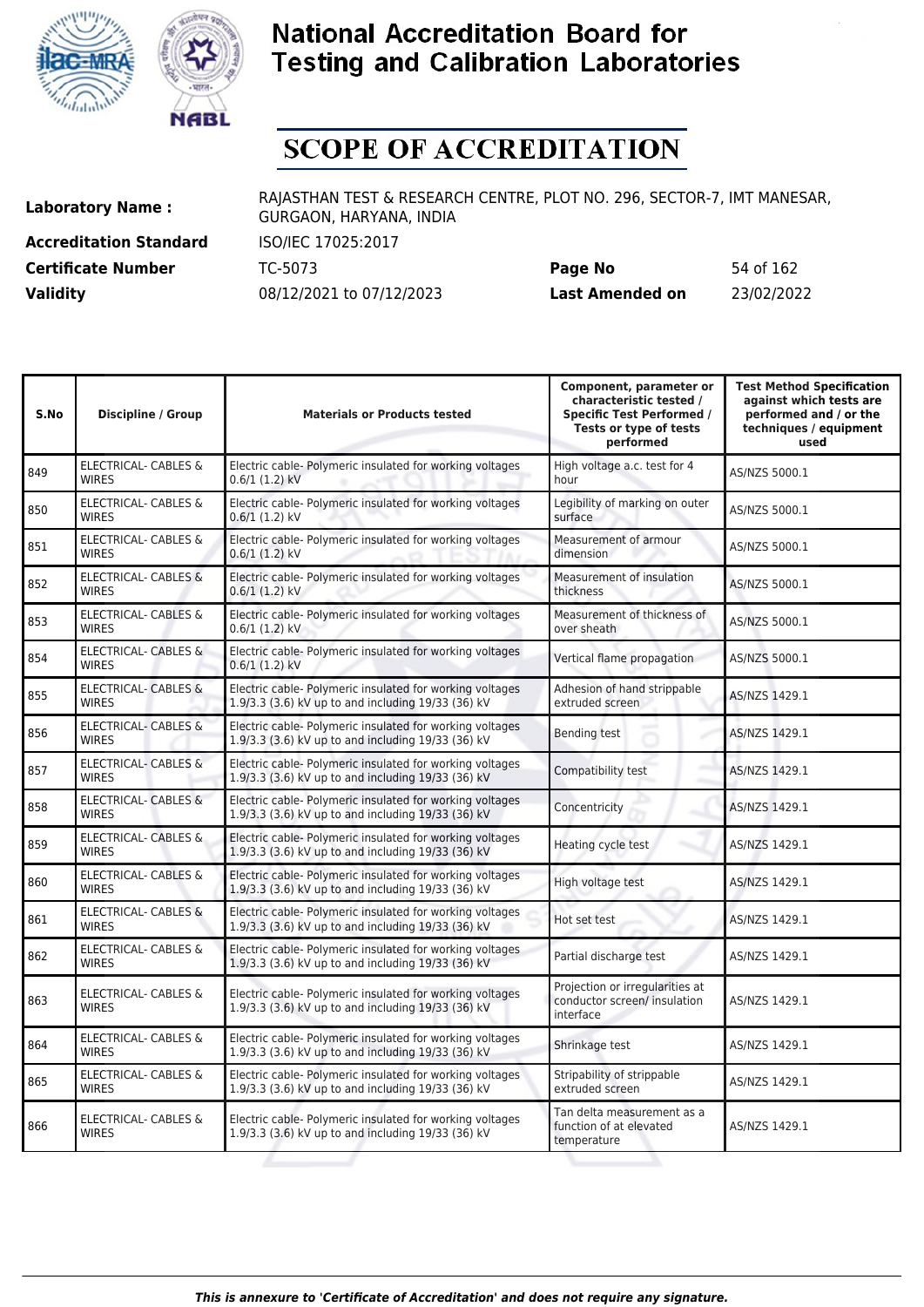



# **SCOPE OF ACCREDITATION**

**Accreditation Standard** ISO/IEC 17025:2017

**Laboratory Name :** RAJASTHAN TEST & RESEARCH CENTRE, PLOT NO. 296, SECTOR-7, IMT MANESAR, GURGAON, HARYANA, INDIA

**Certificate Number** TC-5073 **Page No** 55 of 162 **Validity** 08/12/2021 to 07/12/2023 **Last Amended on** 23/02/2022

| S.No | Discipline / Group                              | <b>Materials or Products tested</b>                                                                            | Component, parameter or<br>characteristic tested /<br><b>Specific Test Performed /</b><br>Tests or type of tests<br>performed | <b>Test Method Specification</b><br>against which tests are<br>performed and / or the<br>techniques / equipment<br>used |
|------|-------------------------------------------------|----------------------------------------------------------------------------------------------------------------|-------------------------------------------------------------------------------------------------------------------------------|-------------------------------------------------------------------------------------------------------------------------|
| 867  | ELECTRICAL- CABLES &<br><b>WIRES</b>            | Electric cable- Polymeric insulated for working voltages<br>1.9/3.3 (3.6) kV up to and including 19/33 (36) kV | Tan delta measurement as a<br>function of voltage                                                                             | AS/NZS 1429.1                                                                                                           |
| 868  | ELECTRICAL- CABLES &<br><b>WIRES</b>            | Electric cable- Polymeric insulated for working voltages<br>1.9/3.3 (3.6) kV up to and including 19/33 (36) kV | Thickness of extruded layer                                                                                                   | AS/NZS 1429.1                                                                                                           |
| 869  | <b>ELECTRICAL- CABLES &amp;</b><br><b>WIRES</b> | Electric cable- Polymeric insulated for working voltages<br>1.9/3.3 (3.6) kV up to and including 19/33 (36) kV | Thickness of insulation                                                                                                       | AS/NZS 1429.1                                                                                                           |
| 870  | <b>ELECTRICAL- CABLES &amp;</b><br><b>WIRES</b> | Electric cable- Polymeric insulated for working voltages<br>1.9/3.3 (3.6) kV up to and including 19/33 (36) kV | Volume resistivity of extruded<br>screen                                                                                      | AS/NZS 1429.1                                                                                                           |
| 871  | <b>ELECTRICAL- CABLES &amp;</b><br><b>WIRES</b> | Electric cable- Polymeric insulated for working voltages<br>1.9/3.3 (3.6) kV up to and including 19/33 (36) kV | Water penetration test                                                                                                        | AS/NZS 1429.1                                                                                                           |
| 872  | <b>ELECTRICAL- CABLES &amp;</b><br><b>WIRES</b> | Electric cables                                                                                                | <b>Accelerated Water Absorption</b><br>Test (Electrical)                                                                      | IS 10810 (Part 28)                                                                                                      |
| 873  | <b>ELECTRICAL- CABLES &amp;</b><br><b>WIRES</b> | Electric cables                                                                                                | Ageing in Air Bomb                                                                                                            | IS 10810 (Part 56)                                                                                                      |
| 874  | ELECTRICAL- CABLES &<br><b>WIRES</b>            | Electric cables                                                                                                | Ageing in Oxygen Bomb                                                                                                         | IS 10810 (Part 16)                                                                                                      |
| 875  | ELECTRICAL- CABLES &<br><b>WIRES</b>            | Electric cables                                                                                                | Anti Rodent & Anti Turmite test                                                                                               | <b>AAI Specification</b>                                                                                                |
| 876  | ELECTRICAL- CABLES &<br><b>WIRES</b>            | Electric cables                                                                                                | <b>Bending Test</b>                                                                                                           | IS 10810 (Part 50)                                                                                                      |
| 877  | <b>ELECTRICAL- CABLES &amp;</b><br><b>WIRES</b> | Electric cables                                                                                                | Breaking load on Messenger<br>Conductor                                                                                       | IS 10810 (Part 2)                                                                                                       |
| 878  | ELECTRICAL- CABLES &<br><b>WIRES</b>            | Electric cables                                                                                                | <b>Conductor Resistance</b>                                                                                                   | <b>BS EN 50395</b>                                                                                                      |
| 879  | ELECTRICAL- CABLES &<br><b>WIRES</b>            | Electric cables<br>@ INDIA @                                                                                   | Dielectric Power Factor Test as<br>a function of temperature                                                                  | IS 10810 (Part 48)                                                                                                      |
| 880  | <b>ELECTRICAL- CABLES &amp;</b><br><b>WIRES</b> | <b>Electric Cables</b>                                                                                         | Fire Growth Rate Index                                                                                                        | <b>BS EN 50399</b>                                                                                                      |
| 881  | ELECTRICAL- CABLES &<br><b>WIRES</b>            | <b>Electric Cables</b><br>۰                                                                                    | Flame Retardant Test on Single<br>cable (Swidish Chimney)                                                                     | SS-424-1475                                                                                                             |
| 882  | ELECTRICAL- CABLES &<br><b>WIRES</b>            | <b>Electric Cables</b>                                                                                         | Flammability test (Vertical tray<br>flame test)                                                                               | <b>IEEE 383</b>                                                                                                         |
| 883  | ELECTRICAL- CABLES &<br><b>WIRES</b>            | Electric cables                                                                                                | <b>Flexing Test</b>                                                                                                           | IS 10810 (Part 57)                                                                                                      |
| 884  | <b>ELECTRICAL- CABLES &amp;</b><br><b>WIRES</b> | <b>Electric Cables</b>                                                                                         | Gross heat of combustion                                                                                                      | EN ISO 1716                                                                                                             |
| 885  | <b>ELECTRICAL- CABLES &amp;</b><br><b>WIRES</b> | Electric cables                                                                                                | <b>Heat Cycle Test</b>                                                                                                        | IS 10810 (Part 49)                                                                                                      |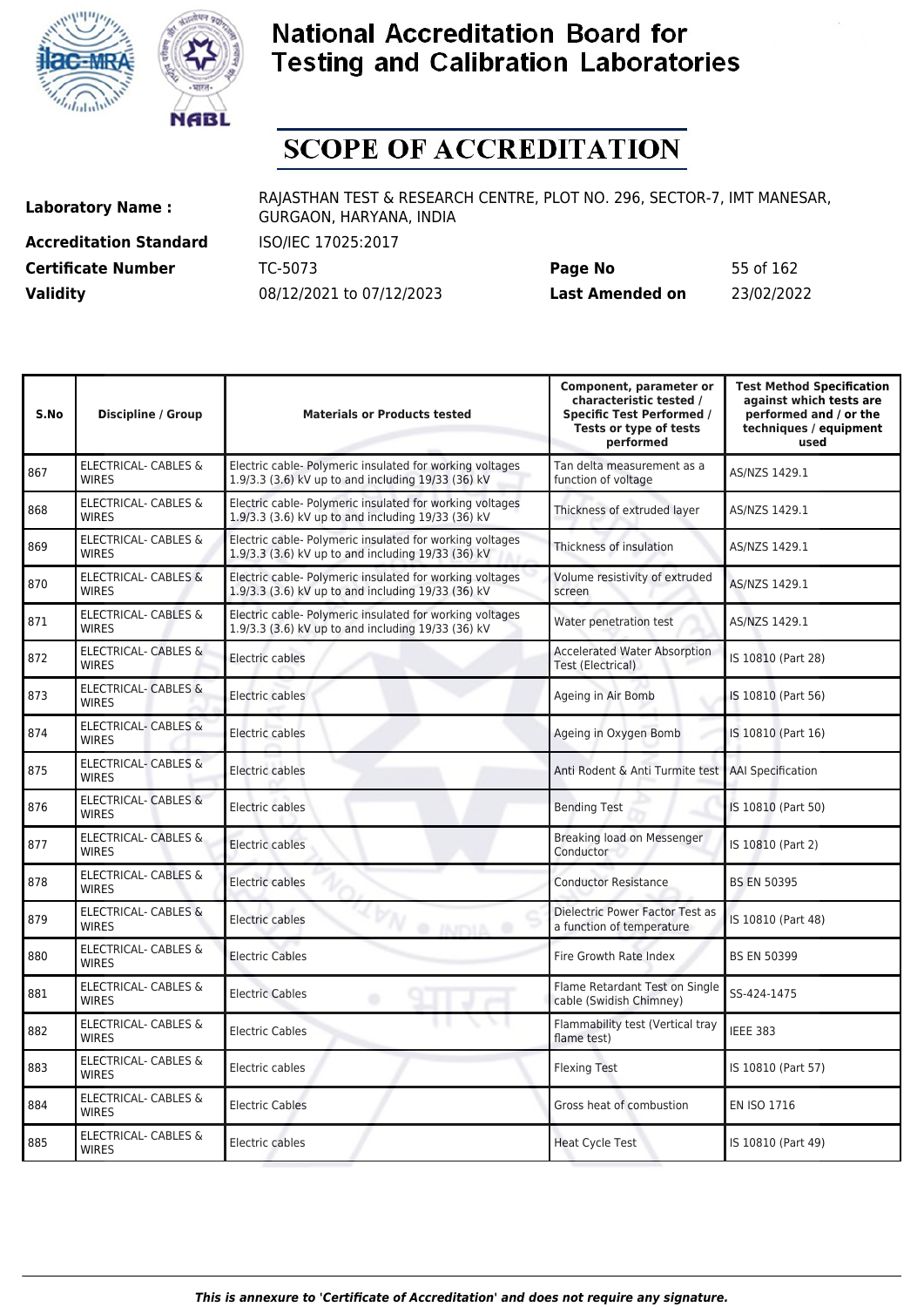



# **SCOPE OF ACCREDITATION**

**Accreditation Standard** ISO/IEC 17025:2017

**Laboratory Name :** RAJASTHAN TEST & RESEARCH CENTRE, PLOT NO. 296, SECTOR-7, IMT MANESAR, GURGAON, HARYANA, INDIA

**Certificate Number** TC-5073 **Page No** 56 of 162 **Validity** 08/12/2021 to 07/12/2023 **Last Amended on** 23/02/2022

| S.No | <b>Discipline / Group</b>                       | <b>Materials or Products tested</b> | Component, parameter or<br>characteristic tested /<br><b>Specific Test Performed /</b><br>Tests or type of tests<br>performed | <b>Test Method Specification</b><br>against which tests are<br>performed and / or the<br>techniques / equipment<br>used |
|------|-------------------------------------------------|-------------------------------------|-------------------------------------------------------------------------------------------------------------------------------|-------------------------------------------------------------------------------------------------------------------------|
| 886  | <b>ELECTRICAL- CABLES &amp;</b><br><b>WIRES</b> | Electric cables                     | High Voltage Test (4 Hour Test)                                                                                               | IS 10810 (Part 45)                                                                                                      |
| 887  | <b>ELECTRICAL- CABLES &amp;</b><br><b>WIRES</b> | <b>Electric Cables</b>              | High Voltage test at room<br>temperature                                                                                      | IS 2071 (Part 2)                                                                                                        |
| 888  | <b>ELECTRICAL- CABLES &amp;</b><br><b>WIRES</b> | <b>Electric Cables</b>              | Hot Set Test                                                                                                                  | IS 10810 (Part 30)                                                                                                      |
| 889  | <b>ELECTRICAL- CABLES &amp;</b><br><b>WIRFS</b> | Electric cables                     | <b>Insulation Resistance</b>                                                                                                  | <b>BS EN 50395</b>                                                                                                      |
| 890  | <b>ELECTRICAL- CABLES &amp;</b><br><b>WIRES</b> | Electric cables                     | Long Term Resistance of<br>insulation to d.c.                                                                                 | <b>BS EN 50395</b>                                                                                                      |
| 891  | ELECTRICAL- CABLES &<br><b>WIRES</b>            | <b>Electric Cables</b>              | Mass of Zinc Coating                                                                                                          | IS 10810 (Part 41)                                                                                                      |
| 892  | <b>ELECTRICAL- CABLES &amp;</b><br><b>WIRES</b> | Electric cables                     | Ozone Resistance Test                                                                                                         | IS 10810 (Part 13)                                                                                                      |
| 893  | <b>ELECTRICAL- CABLES &amp;</b><br><b>WIRES</b> | Electric cables                     | Partial Discharge Test                                                                                                        | IS 10810 (Part 46)                                                                                                      |
| 894  | <b>ELECTRICAL- CABLES &amp;</b><br><b>WIRES</b> | <b>Electric Cables</b>              | Peak Heat Release Rate                                                                                                        | <b>BS EN 50399</b>                                                                                                      |
| 895  | <b>ELECTRICAL- CABLES &amp;</b><br><b>WIRES</b> | <b>Electric Cables</b>              | Resistance to fire alone<br>(Protocol C)                                                                                      | BS 6387                                                                                                                 |
| 896  | ELECTRICAL- CABLES &<br><b>WIRES</b>            | <b>Electric Cables</b>              | Resistance to fire to with water<br>(Protocol W)                                                                              | BS 6387                                                                                                                 |
| 897  | <b>ELECTRICAL- CABLES &amp;</b><br><b>WIRES</b> | Electric cables                     | Resistance to fire with<br>mechanical shock                                                                                   | IEC 60331-1                                                                                                             |
| 898  | <b>ELECTRICAL- CABLES &amp;</b><br><b>WIRES</b> | Electric cables<br><b>AINTHA</b>    | Resistance to fire with<br>mechanical shock                                                                                   | IEC 60331-2                                                                                                             |
| 899  | <b>ELECTRICAL- CABLES &amp;</b><br><b>WIRFS</b> | Electric cables                     | Resistance to fire with<br>mechanical shock                                                                                   | IEC 60331-3                                                                                                             |
| 900  | ELECTRICAL- CABLES &<br><b>WIRES</b>            | <b>Electric Cables</b><br>۰         | Resistance to fire with<br>mechanical shock (Protocol Z)                                                                      | BS 6387                                                                                                                 |
| 901  | <b>ELECTRICAL- CABLES &amp;</b><br><b>WIRES</b> | Electric cables                     | Resistance to fire with<br>mechanical shock and water<br>spray (Classification PH15,<br>PH30, PH60, PH90, PH120)              | BS 50200                                                                                                                |
| 902  | <b>ELECTRICAL- CABLES &amp;</b><br><b>WIRES</b> | Electric cables                     | Resistance to fire with<br>mechanical shock and water<br>spray (Classification PH15,<br>PH30, PH60, PH90, PH120)              | BS 8434-2                                                                                                               |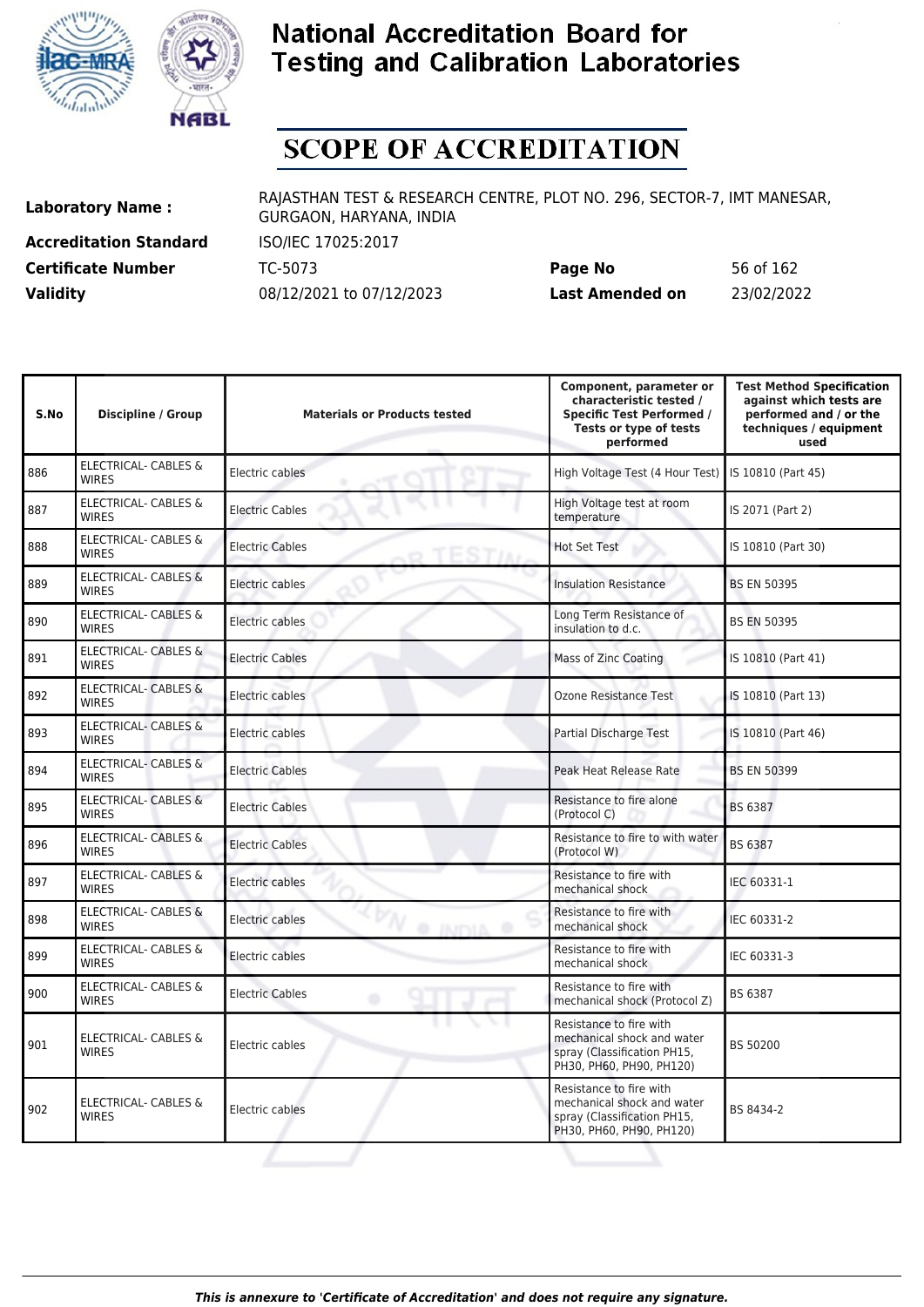



# **SCOPE OF ACCREDITATION**

**Accreditation Standard** ISO/IEC 17025:2017

**Laboratory Name :** RAJASTHAN TEST & RESEARCH CENTRE, PLOT NO. 296, SECTOR-7, IMT MANESAR, GURGAON, HARYANA, INDIA

**Certificate Number** TC-5073 **Page No** 57 of 162 **Validity** 08/12/2021 to 07/12/2023 **Last Amended on** 23/02/2022

| S.No | Discipline / Group                              | <b>Materials or Products tested</b>                     | Component, parameter or<br>characteristic tested /<br><b>Specific Test Performed /</b><br>Tests or type of tests<br>performed | <b>Test Method Specification</b><br>against which tests are<br>performed and / or the<br>techniques / equipment<br>used |
|------|-------------------------------------------------|---------------------------------------------------------|-------------------------------------------------------------------------------------------------------------------------------|-------------------------------------------------------------------------------------------------------------------------|
| 903  | <b>ELECTRICAL- CABLES &amp;</b><br><b>WIRES</b> | <b>Electric Cables</b>                                  | Resistivity & Conductance test<br>of Armour (Wires/strips)                                                                    | IS 10810 (Part 42)                                                                                                      |
| 904  | ELECTRICAL- CABLES &<br><b>WIRES</b>            | <b>Electric Cables</b>                                  | <b>Smoke Density Rating</b>                                                                                                   | IS 13360 (Part 6, Sec 9)                                                                                                |
| 905  | <b>ELECTRICAL- CABLES &amp;</b><br><b>WIRES</b> | Electric cables                                         | Smoke Density under Fire<br>Conditions                                                                                        | IS 10810 (Part 63)                                                                                                      |
| 906  | ELECTRICAL- CABLES &<br><b>WIRES</b>            | Electric cables                                         | Spark Test                                                                                                                    | IS 10810 (Part 44)                                                                                                      |
| 907  | ELECTRICAL- CABLES &<br><b>WIRES</b>            | Electric cables                                         | <b>Static Flexibility</b>                                                                                                     | IS 10810 (Part 54)                                                                                                      |
| 908  | ELECTRICAL- CABLES &<br><b>WIRES</b>            | Electric cables                                         | Surface Resistance of Sheath                                                                                                  | <b>BS EN 50395</b>                                                                                                      |
| 909  | <b>ELECTRICAL- CABLES &amp;</b><br><b>WIRES</b> | <b>Electric Cables</b>                                  | Temperature Index Test                                                                                                        | IS 10810 (Part 64)                                                                                                      |
| 910  | <b>ELECTRICAL- CABLES &amp;</b><br><b>WIRES</b> | <b>Electric Cables</b>                                  | Tensile strength & Elongation<br>at break for armouring material                                                              | IS 10810 (Part 37)                                                                                                      |
| 911  | <b>ELECTRICAL- CABLES &amp;</b><br><b>WIRES</b> | <b>Electric Cables</b>                                  | <b>Torsion Test on Galvanized</b><br>steel wire for Armouring                                                                 | IS 10810 (Part 38)                                                                                                      |
| 912  | <b>ELECTRICAL- CABLES &amp;</b><br><b>WIRES</b> | <b>Electric Cables</b>                                  | Uniformity of Zinc coating (Dip<br>Test)                                                                                      | IS 10810 (Part 40)                                                                                                      |
| 913  | ELECTRICAL- CABLES &<br><b>WIRES</b>            | Electric cables                                         | UV test                                                                                                                       | IEC 60068-2-5                                                                                                           |
| 914  | <b>ELECTRICAL- CABLES &amp;</b><br><b>WIRES</b> | <b>Electric Cables</b>                                  | <b>Vertical Flame Spread</b>                                                                                                  | <b>BS EN 50399</b>                                                                                                      |
| 915  | <b>ELECTRICAL- CABLES &amp;</b><br><b>WIRES</b> | Electric cables<br>@ INDIA @                            | Voltage Test on completed<br>cable with a.c. or d.c.                                                                          | <b>BS EN 50395</b>                                                                                                      |
| 916  | <b>ELECTRICAL- CABLES &amp;</b><br><b>WIRES</b> | Electric cables                                         | <b>Water Absorption Test</b><br>(Gravimetric)                                                                                 | IS 10810 (Part 33)                                                                                                      |
| 917  | <b>ELECTRICAL- CABLES &amp;</b><br><b>WIRES</b> | <b>Electric Cables</b><br>۰                             | Winding/ Wrapping Test on<br>Galvanized steel strip for<br>Armouring                                                          | IS 10810 (Part 39)                                                                                                      |
| 918  | ELECTRICAL- CABLES &<br><b>WIRES</b>            | Electric cables - Charging cables for electric vehicles | Absence of faults on insulation                                                                                               | <b>BS EN 50620</b>                                                                                                      |
| 919  | <b>ELECTRICAL- CABLES &amp;</b><br><b>WIRES</b> | Electric cables - Charging cables for electric vehicles | Assessment of halogen                                                                                                         | <b>BS EN 50620</b>                                                                                                      |
| 920  | <b>ELECTRICAL- CABLES &amp;</b><br><b>WIRES</b> | Electric cables - charging cables for electric vehicles | Assessment of halogens                                                                                                        | IEC 62893-1                                                                                                             |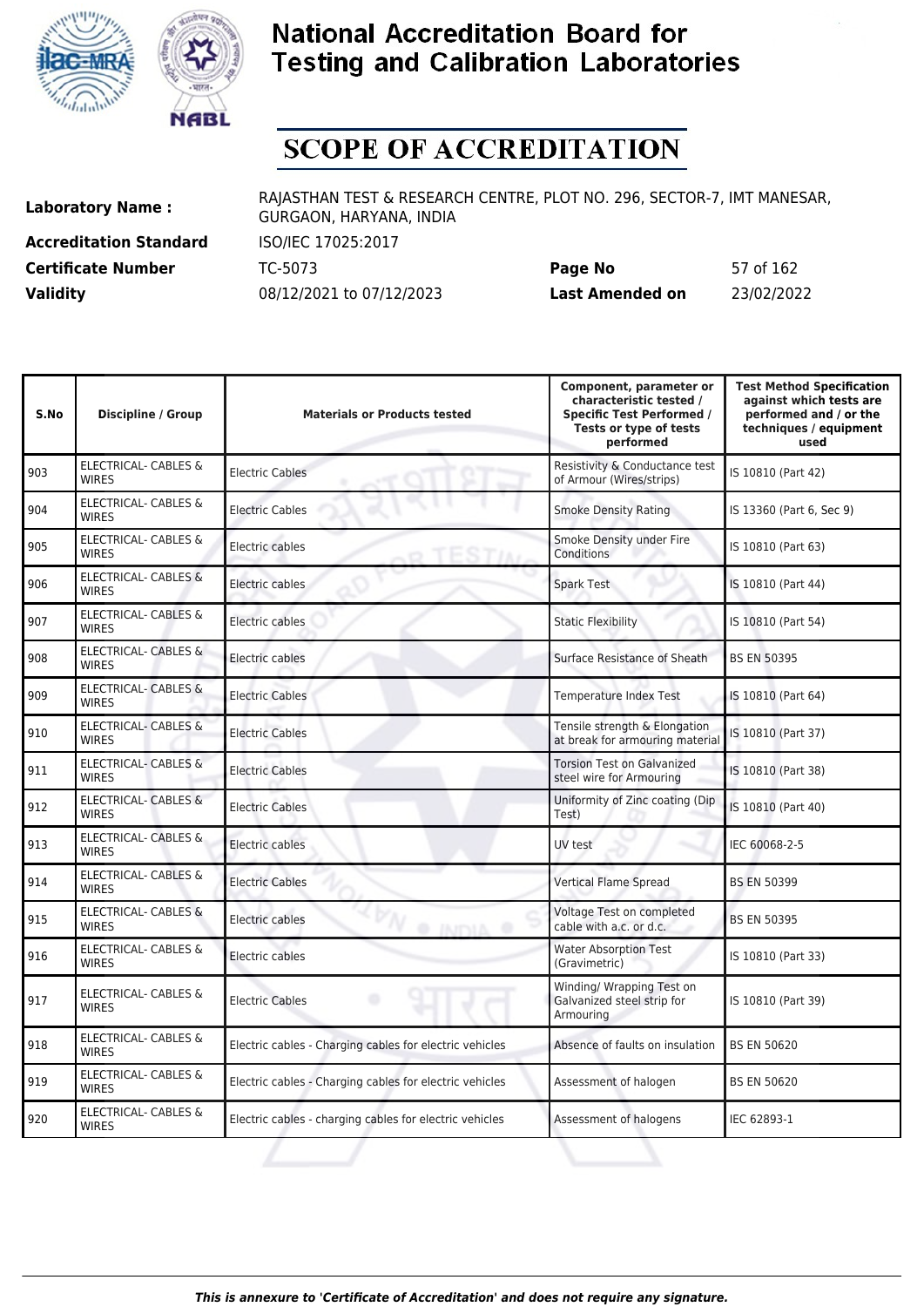



# **SCOPE OF ACCREDITATION**

**Accreditation Standard** ISO/IEC 17025:2017

**Laboratory Name :** RAJASTHAN TEST & RESEARCH CENTRE, PLOT NO. 296, SECTOR-7, IMT MANESAR, GURGAON, HARYANA, INDIA

**Certificate Number** TC-5073 **Page No** 58 of 162 **Validity** 08/12/2021 to 07/12/2023 **Last Amended on** 23/02/2022

| <b>Test Method Specification</b><br>against which tests are<br>performed and / or the<br>techniques / equipment<br>used |
|-------------------------------------------------------------------------------------------------------------------------|
|                                                                                                                         |
|                                                                                                                         |
|                                                                                                                         |
|                                                                                                                         |
|                                                                                                                         |
|                                                                                                                         |
|                                                                                                                         |
|                                                                                                                         |
|                                                                                                                         |
|                                                                                                                         |
|                                                                                                                         |
|                                                                                                                         |
|                                                                                                                         |
|                                                                                                                         |
|                                                                                                                         |
|                                                                                                                         |
|                                                                                                                         |
|                                                                                                                         |
|                                                                                                                         |
|                                                                                                                         |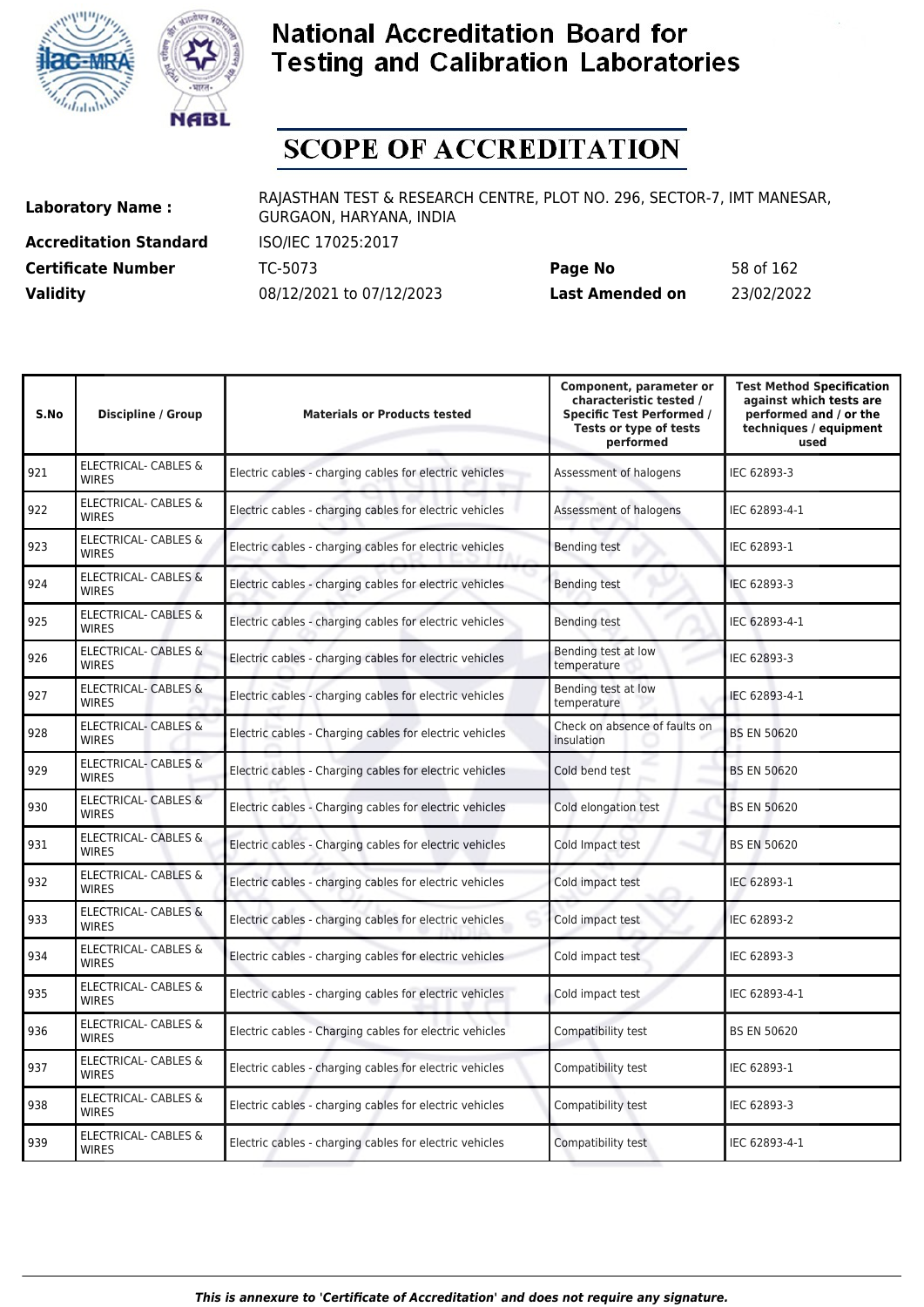



# **SCOPE OF ACCREDITATION**

**Accreditation Standard** ISO/IEC 17025:2017

**Laboratory Name :** RAJASTHAN TEST & RESEARCH CENTRE, PLOT NO. 296, SECTOR-7, IMT MANESAR, GURGAON, HARYANA, INDIA

**Certificate Number** TC-5073 **Page No** 59 of 162 **Validity** 08/12/2021 to 07/12/2023 **Last Amended on** 23/02/2022

| S.No | <b>Discipline / Group</b>                       | <b>Materials or Products tested</b>                     | Component, parameter or<br>characteristic tested /<br><b>Specific Test Performed /</b><br>Tests or type of tests<br>performed | <b>Test Method Specification</b><br>against which tests are<br>performed and / or the<br>techniques / equipment<br>used |
|------|-------------------------------------------------|---------------------------------------------------------|-------------------------------------------------------------------------------------------------------------------------------|-------------------------------------------------------------------------------------------------------------------------|
| 940  | ELECTRICAL- CABLES &<br><b>WIRES</b>            | Electric cables - Charging cables for electric vehicles | <b>Conductor Resistance</b>                                                                                                   | <b>BS EN 50620</b>                                                                                                      |
| 941  | ELECTRICAL- CABLES &<br><b>WIRES</b>            | Electric cables - charging cables for electric vehicles | <b>Crush Resistance</b>                                                                                                       | IEC 62893-1                                                                                                             |
| 942  | ELECTRICAL- CABLES &<br><b>WIRES</b>            | Electric cables - charging cables for electric vehicles | Crush resistance test                                                                                                         | IEC 62893-2                                                                                                             |
| 943  | <b>ELECTRICAL- CABLES &amp;</b><br><b>WIRES</b> | Electric cables - charging cables for electric vehicles | Crush resistance test                                                                                                         | IEC 62893-3                                                                                                             |
| 944  | <b>ELECTRICAL- CABLES &amp;</b><br><b>WIRES</b> | Electric cables - charging cables for electric vehicles | Crush resistance test                                                                                                         | IEC 62893-4-1                                                                                                           |
| 945  | ELECTRICAL- CABLES &<br><b>WIRES</b>            | Electric cables - charging cables for electric vehicles | Determination of saponification<br>value                                                                                      | IEC 62893-1                                                                                                             |
| 946  | <b>ELECTRICAL- CABLES &amp;</b><br><b>WIRES</b> | Electric cables - charging cables for electric vehicles | Determination of saponification<br>value                                                                                      | IEC 62893-2                                                                                                             |
| 947  | <b>ELECTRICAL- CABLES &amp;</b><br><b>WIRES</b> | Electric cables - charging cables for electric vehicles | Determination of saponification<br>value                                                                                      | IEC 62893-3                                                                                                             |
| 948  | <b>ELECTRICAL- CABLES &amp;</b><br><b>WIRES</b> | Electric cables - charging cables for electric vehicles | Determination of saponification<br>value                                                                                      | IEC 62893-4-1                                                                                                           |
| 949  | ELECTRICAL- CABLES &<br><b>WIRES</b>            | Electric cables - charging cables for electric vehicles | Elongation at low temperature                                                                                                 | IEC 62893-3                                                                                                             |
| 950  | <b>ELECTRICAL- CABLES &amp;</b><br><b>WIRES</b> | Electric cables - charging cables for electric vehicles | Elongation at low temperature                                                                                                 | IEC 62893-4-1                                                                                                           |
| 951  | <b>ELECTRICAL- CABLES &amp;</b><br><b>WIRFS</b> | Electric cables - Charging cables for electric vehicles | Flexing test                                                                                                                  | <b>BS EN 50620</b>                                                                                                      |
| 952  | ELECTRICAL- CABLES &<br><b>WIRES</b>            | Electric cables - charging cables for electric vehicles | Flexing test                                                                                                                  | IEC 62893-1                                                                                                             |
| 953  | ELECTRICAL- CABLES &<br><b>WIRES</b>            | Electric cables - charging cables for electric vehicles | Flexing test                                                                                                                  | IEC 62893-3                                                                                                             |
| 954  | <b>ELECTRICAL- CABLES &amp;</b><br><b>WIRES</b> | Electric cables - charging cables for electric vehicles | Flexing test                                                                                                                  | IEC 62893-4-1                                                                                                           |
| 955  | ELECTRICAL- CABLES &<br><b>WIRES</b>            | Electric cables - charging cables for electric vehicles | Heat shock test                                                                                                               | IEC 62893-1                                                                                                             |
| 956  | ELECTRICAL- CABLES &<br><b>WIRES</b>            | Electric cables - charging cables for electric vehicles | Heat shock test                                                                                                               | IEC 62893-3                                                                                                             |
| 957  | ELECTRICAL- CABLES &<br><b>WIRES</b>            | Electric cables - charging cables for electric vehicles | Heat shock test                                                                                                               | IEC 62893-4-1                                                                                                           |
| 958  | ELECTRICAL- CABLES &<br><b>WIRES</b>            | Electric cables - Charging cables for electric vehicles | High voltage water immersion<br>test                                                                                          | <b>BS EN 50620</b>                                                                                                      |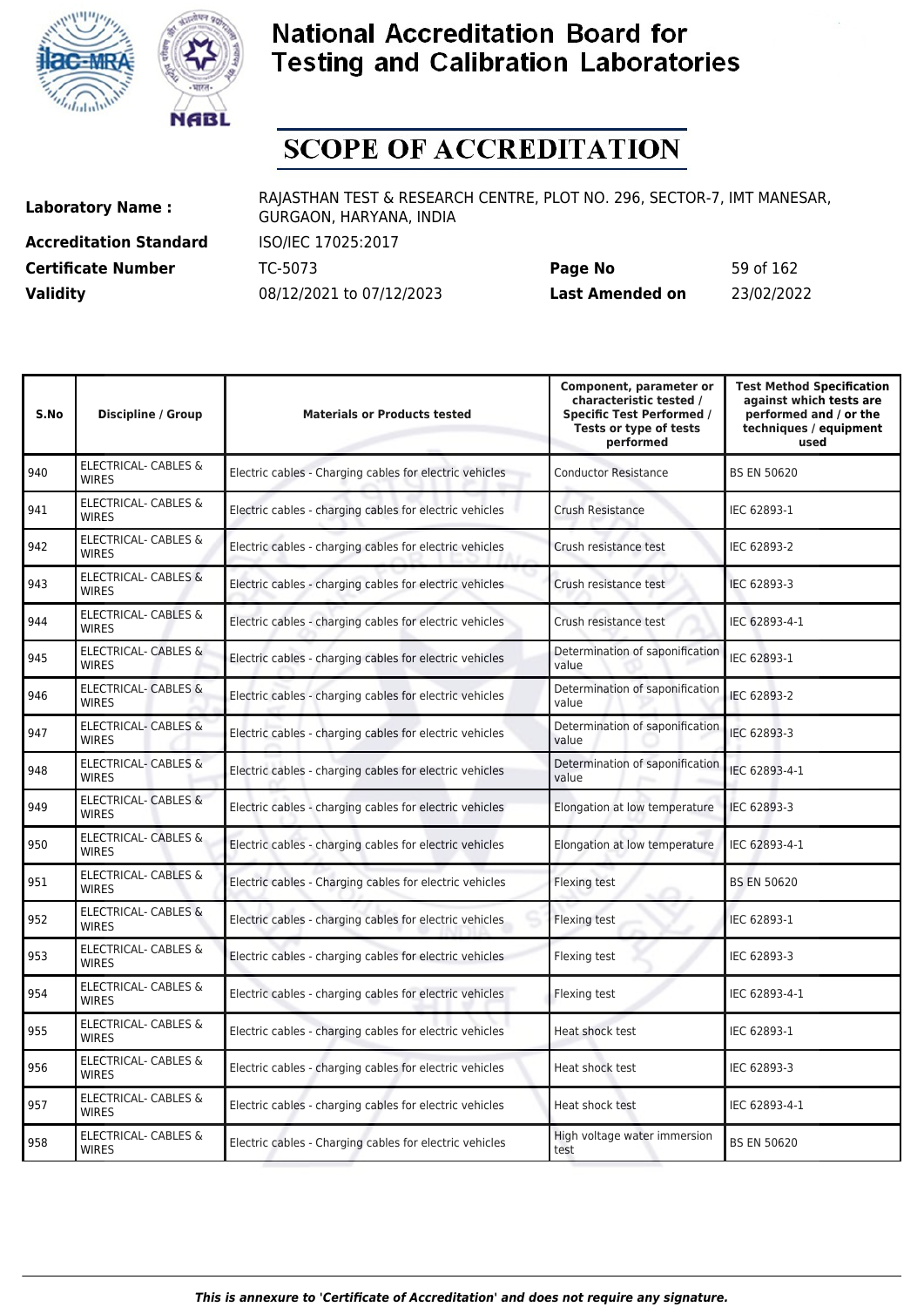



# **SCOPE OF ACCREDITATION**

**Accreditation Standard** ISO/IEC 17025:2017 **Certificate Number** TC-5073

**Laboratory Name :** RAJASTHAN TEST & RESEARCH CENTRE, PLOT NO. 296, SECTOR-7, IMT MANESAR, GURGAON, HARYANA, INDIA

| <b>Certificate Number</b> | TC-5073                  | Page No         | 60 of 162  |
|---------------------------|--------------------------|-----------------|------------|
| <b>Validity</b>           | 08/12/2021 to 07/12/2023 | Last Amended on | 23/02/2022 |

| S.No | <b>Discipline / Group</b>                       | <b>Materials or Products tested</b>                     | Component, parameter or<br>characteristic tested /<br><b>Specific Test Performed /</b><br>Tests or type of tests<br>performed | <b>Test Method Specification</b><br>against which tests are<br>performed and / or the<br>techniques / equipment<br>used |
|------|-------------------------------------------------|---------------------------------------------------------|-------------------------------------------------------------------------------------------------------------------------------|-------------------------------------------------------------------------------------------------------------------------|
| 959  | ELECTRICAL- CABLES &<br><b>WIRES</b>            | Electric cables - charging cables for electric vehicles | Hot set test                                                                                                                  | <b>BS EN 50620</b>                                                                                                      |
| 960  | ELECTRICAL- CABLES &<br><b>WIRES</b>            | Electric cables - charging cables for electric vehicles | Hot set test                                                                                                                  | IEC 62893-3                                                                                                             |
| 961  | <b>ELECTRICAL- CABLES &amp;</b><br><b>WIRES</b> | Electric cables - charging cables for electric vehicles | Hot set test                                                                                                                  | IEC 62893-4-1                                                                                                           |
| 962  | <b>ELECTRICAL- CABLES &amp;</b><br><b>WIRES</b> | Electric cables - charging cables for electric vehicles | Impact test                                                                                                                   | IEC 62893-3                                                                                                             |
| 963  | <b>ELECTRICAL- CABLES &amp;</b><br><b>WIRES</b> | Electric cables - charging cables for electric vehicles | Impact test                                                                                                                   | IEC 62893-4-1                                                                                                           |
| 964  | ELECTRICAL- CABLES &<br><b>WIRES</b>            | Electric cables - charging cables for electric vehicles | Insulation resistance test                                                                                                    | IEC 62893-3                                                                                                             |
| 965  | <b>ELECTRICAL- CABLES &amp;</b><br><b>WIRES</b> | Electric cables - charging cables for electric vehicles | Insulation resistance test                                                                                                    | IEC 62893-4-1                                                                                                           |
| 966  | <b>ELECTRICAL- CABLES &amp;</b><br><b>WIRES</b> | Electric cables - charging cables for electric vehicles | Long term resistance of<br>insulation of DC                                                                                   | IEC 62893-2                                                                                                             |
| 967  | <b>ELECTRICAL- CABLES &amp;</b><br><b>WIRES</b> | Electric cables - charging cables for electric vehicles | Long term resistance of<br>insulation of DC                                                                                   | IEC 62893-3                                                                                                             |
| 968  | <b>ELECTRICAL- CABLES &amp;</b><br><b>WIRES</b> | Electric cables - charging cables for electric vehicles | Long term resistance of<br>insulation of DC                                                                                   | IEC 62893-4-1                                                                                                           |
| 969  | <b>ELECTRICAL- CABLES &amp;</b><br><b>WIRES</b> | Electric cables - charging cables for electric vehicles | Long term resistance of<br>insulation to DC                                                                                   | IEC 62893-1                                                                                                             |
| 970  | <b>ELECTRICAL- CABLES &amp;</b><br><b>WIRES</b> | Electric cables - Charging cables for electric vehicles | Long term resistance of power<br>cores of d.c.                                                                                | <b>BS EN 50620</b>                                                                                                      |
| 971  | <b>ELECTRICAL- CABLES &amp;</b><br><b>WIRES</b> | Electric cables - charging cables for electric vehicles | Measurement of conductor<br>resistance                                                                                        | IEC 62893-1                                                                                                             |
| 972  | ELECTRICAL- CABLES &<br><b>WIRES</b>            | Electric cables - charging cables for electric vehicles | Measurement of conductor<br>resistance                                                                                        | IEC 62893-3                                                                                                             |
| 973  | ELECTRICAL- CABLES &<br><b>WIRES</b>            | Electric cables - charging cables for electric vehicles | Measurement of conductor<br>resistance                                                                                        | IEC 62893-4-1                                                                                                           |
| 974  | ELECTRICAL- CABLES &<br><b>WIRES</b>            | Electric cables - Charging cables for electric vehicles | Measurement of insulation<br>resistance                                                                                       | <b>BS EN 50620</b>                                                                                                      |
| 975  | ELECTRICAL- CABLES &<br><b>WIRES</b>            | Electric cables - charging cables for electric vehicles | Measurement of insulation<br>resistance                                                                                       | IEC 62893-1                                                                                                             |
| 976  | ELECTRICAL- CABLES &<br><b>WIRES</b>            | Electric cables - charging cables for electric vehicles | Measurement of overall<br>diamension                                                                                          | IEC 62893-4-1                                                                                                           |
| 977  | ELECTRICAL- CABLES &<br><b>WIRES</b>            | Electric cables - charging cables for electric vehicles | Measurement of overall<br>dimension                                                                                           | IEC 62893-3                                                                                                             |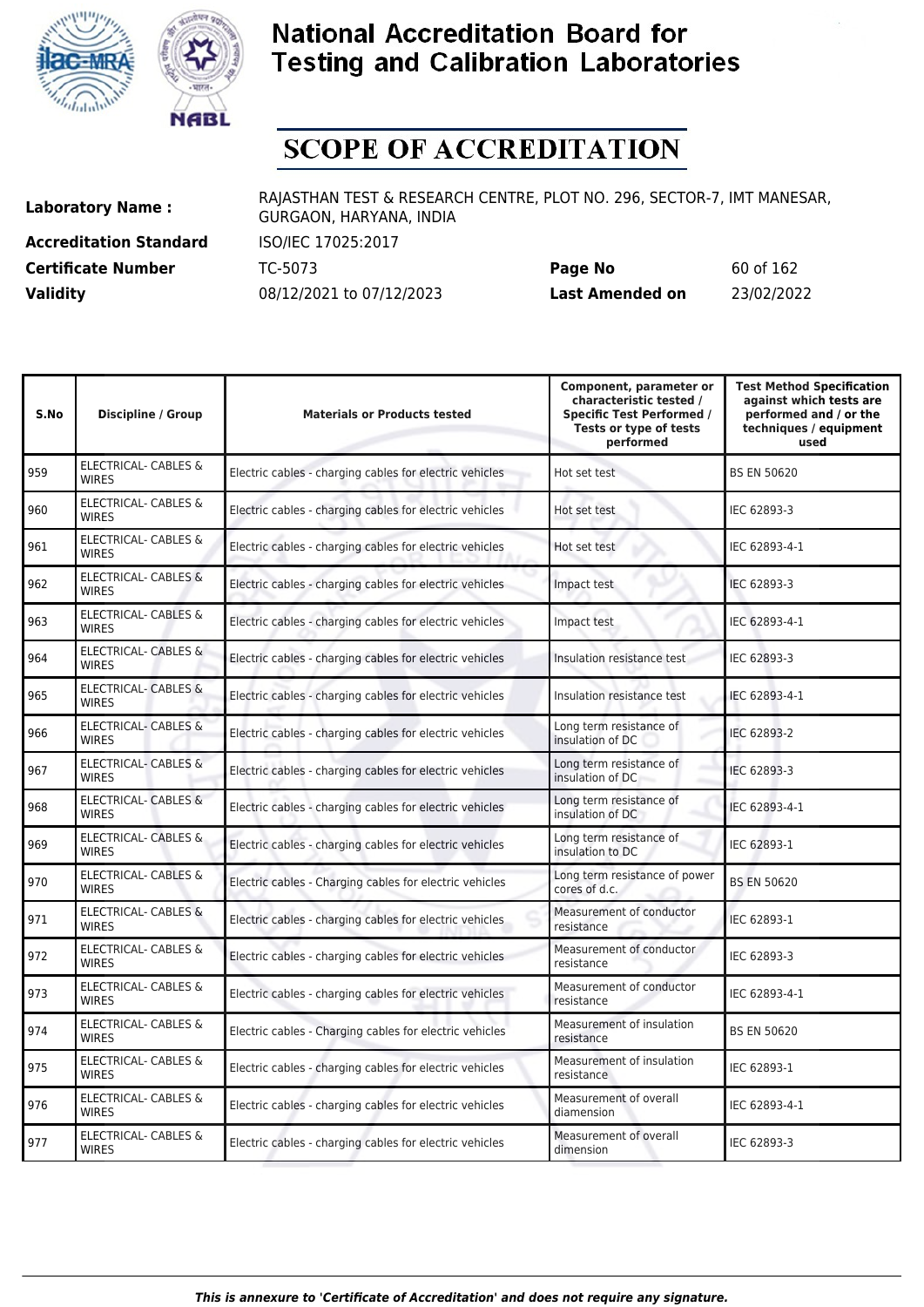



# **SCOPE OF ACCREDITATION**

**Accreditation Standard** ISO/IEC 17025:2017

**Laboratory Name :** RAJASTHAN TEST & RESEARCH CENTRE, PLOT NO. 296, SECTOR-7, IMT MANESAR, GURGAON, HARYANA, INDIA

**Certificate Number** TC-5073 **Page No** 61 of 162 **Validity** 08/12/2021 to 07/12/2023 **Last Amended on** 23/02/2022

| S.No | <b>Discipline / Group</b>                       | <b>Materials or Products tested</b>                     | Component, parameter or<br>characteristic tested /<br><b>Specific Test Performed /</b><br>Tests or type of tests<br>performed | <b>Test Method Specification</b><br>against which tests are<br>performed and / or the<br>techniques / equipment<br>used |
|------|-------------------------------------------------|---------------------------------------------------------|-------------------------------------------------------------------------------------------------------------------------------|-------------------------------------------------------------------------------------------------------------------------|
| 978  | ELECTRICAL- CABLES &<br><b>WIRES</b>            | Electric cables - Charging cables for electric vehicles | Measurement of thickness of<br>insulation and sheath                                                                          | <b>BS EN 50620</b>                                                                                                      |
| 979  | ELECTRICAL- CABLES &<br><b>WIRES</b>            | Electric cables - charging cables for electric vehicles | Measurement of thickness of<br>insulation and sheath                                                                          | IEC 62893-3                                                                                                             |
| 980  | ELECTRICAL- CABLES &<br><b>WIRES</b>            | Electric cables - charging cables for electric vehicles | Measurement of thickness of<br>insulation and sheath                                                                          | IEC 62893-4-1                                                                                                           |
| 981  | <b>ELECTRICAL- CABLES &amp;</b><br><b>WIRES</b> | Electric cables - charging cables for electric vehicles | Overall diameter                                                                                                              | IEC 62893-1                                                                                                             |
| 982  | <b>ELECTRICAL- CABLES &amp;</b><br><b>WIRES</b> | Electric cables - Charging cables for electric vehicles | Overall dimension                                                                                                             | <b>BS EN 50620</b>                                                                                                      |
| 983  | <b>ELECTRICAL- CABLES &amp;</b><br><b>WIRES</b> | Electric cables - charging cables for electric vehicles | Ozone resistance                                                                                                              | IEC 62893-1                                                                                                             |
| 984  | <b>ELECTRICAL- CABLES &amp;</b><br><b>WIRES</b> | Electric cables - Charging cables for electric vehicles | Ozone resistance test                                                                                                         | <b>BS EN 50620</b>                                                                                                      |
| 985  | <b>ELECTRICAL- CABLES &amp;</b><br><b>WIRES</b> | Electric cables - charging cables for electric vehicles | Ozone resistance test                                                                                                         | IEC 62893-3                                                                                                             |
| 986  | <b>ELECTRICAL- CABLES &amp;</b><br><b>WIRES</b> | Electric cables - charging cables for electric vehicles | Ozone resistance test                                                                                                         | IEC 62893-4-1                                                                                                           |
| 987  | <b>ELECTRICAL- CABLES &amp;</b><br><b>WIRES</b> | Electric cables - charging cables for electric vehicles | Pressure test at high<br>temperature                                                                                          | <b>BS EN 50620</b>                                                                                                      |
| 988  | ELECTRICAL- CABLES &<br><b>WIRES</b>            | Electric cables - charging cables for electric vehicles | Pressure test at high<br>temperature                                                                                          | IEC 62893-3                                                                                                             |
| 989  | ELECTRICAL- CABLES &<br><b>WIRES</b>            | Electric cables - charging cables for electric vehicles | Pressure test at high<br>temperature                                                                                          | IEC 62893-4-1                                                                                                           |
| 990  | <b>ELECTRICAL- CABLES &amp;</b><br><b>WIRES</b> | Electric cables - charging cables for electric vehicles | Resistance against acid and<br>alkaline solution of outer<br>sheath                                                           | IEC 62893-1                                                                                                             |
| 991  | <b>ELECTRICAL- CABLES &amp;</b><br><b>WIRES</b> | Electric cables - charging cables for electric vehicles | Resistance against acid and<br>alkaline solution of outer<br>sheath                                                           | IEC 62893-3                                                                                                             |
| 992  | ELECTRICAL- CABLES &<br><b>WIRES</b>            | Electric cables - charging cables for electric vehicles | Resistance against acid and<br>alkaline solution of outer<br>sheath                                                           | IEC 62893-4-1                                                                                                           |
| 993  | ELECTRICAL- CABLES &<br><b>WIRES</b>            | Electric cables - charging cables for electric vehicles | Resistance against chemicals                                                                                                  | IEC 62893-2                                                                                                             |
| 994  | ELECTRICAL- CABLES &<br><b>WIRES</b>            | Electric cables - charging cables for electric vehicles | <b>Shore Hardness</b>                                                                                                         | HD 605 S2                                                                                                               |
| 995  | ELECTRICAL- CABLES &<br><b>WIRES</b>            | Electric cables - charging cables for electric vehicles | <b>Shore Hardness</b>                                                                                                         | IEC 62893-1                                                                                                             |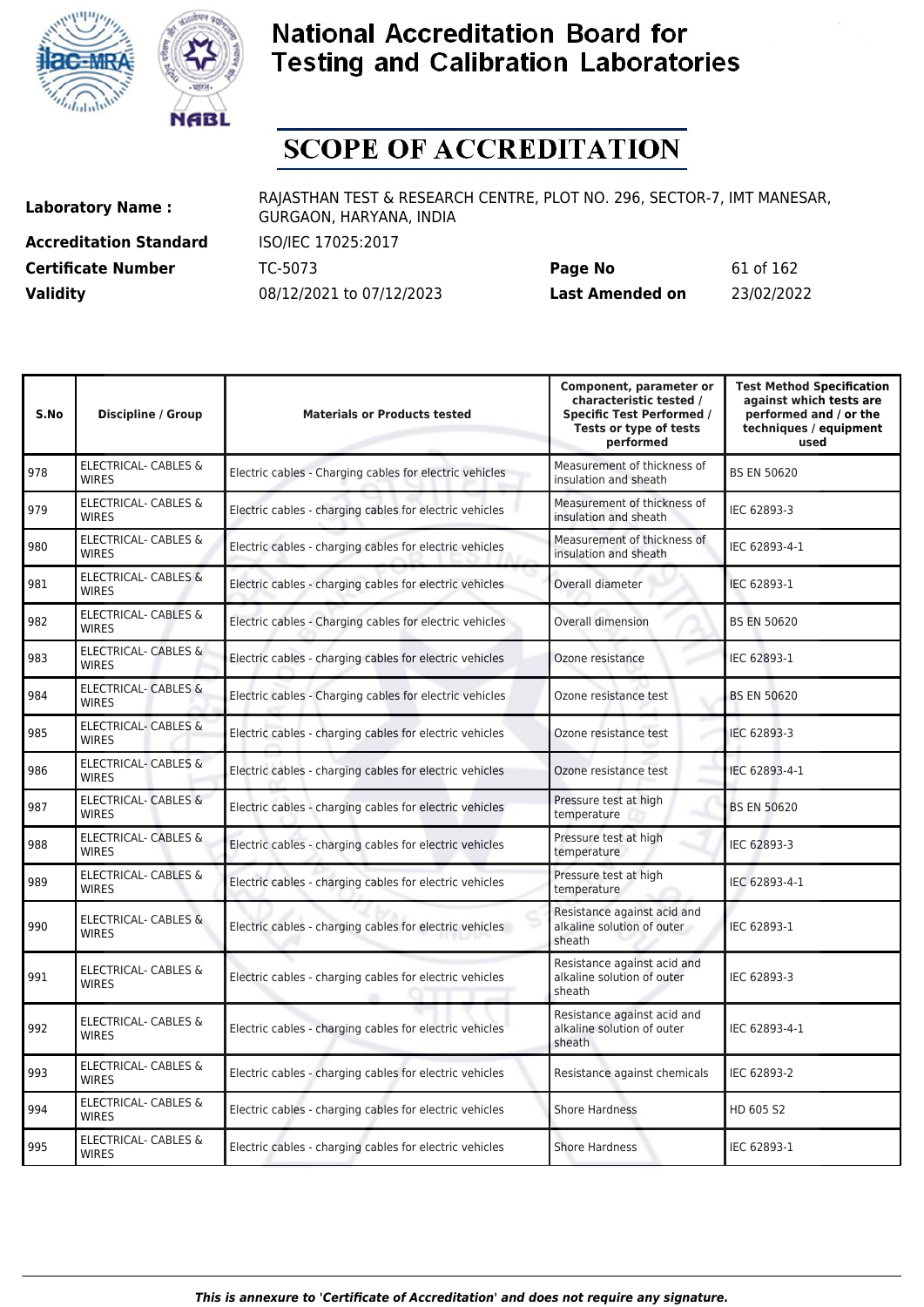



# **SCOPE OF ACCREDITATION**

**Accreditation Standard** ISO/IEC 17025:2017

**Laboratory Name :** RAJASTHAN TEST & RESEARCH CENTRE, PLOT NO. 296, SECTOR-7, IMT MANESAR, GURGAON, HARYANA, INDIA

**Certificate Number** TC-5073 **Page No** 62 of 162 **Validity** 08/12/2021 to 07/12/2023 **Last Amended on** 23/02/2022

| S.No | <b>Discipline / Group</b>                       | <b>Materials or Products tested</b>                     | Component, parameter or<br>characteristic tested /<br><b>Specific Test Performed /</b><br>Tests or type of tests<br>performed | <b>Test Method Specification</b><br>against which tests are<br>performed and / or the<br>techniques / equipment<br>used |
|------|-------------------------------------------------|---------------------------------------------------------|-------------------------------------------------------------------------------------------------------------------------------|-------------------------------------------------------------------------------------------------------------------------|
| 996  | ELECTRICAL- CABLES &<br><b>WIRES</b>            | Electric cables - charging cables for electric vehicles | Shore hardness                                                                                                                | ISO 48-2                                                                                                                |
| 997  | <b>ELECTRICAL- CABLES &amp;</b><br><b>WIRES</b> | Electric cables - charging cables for electric vehicles | <b>Shore Hardness</b>                                                                                                         | ISO 48-4                                                                                                                |
| 998  | <b>ELECTRICAL- CABLES &amp;</b><br><b>WIRES</b> | Electric cables - Charging cables for electric vehicles | Shrinkage test                                                                                                                | <b>BS EN 50620</b>                                                                                                      |
| 999  | ELECTRICAL- CABLES &<br><b>WIRES</b>            | Electric cables - charging cables for electric vehicles | Shrinkage test                                                                                                                | IEC 62893-1                                                                                                             |
| 1000 | ELECTRICAL- CABLES &<br><b>WIRES</b>            | Electric cables - charging cables for electric vehicles | Shrinkage test                                                                                                                | IEC 62893-3                                                                                                             |
| 1001 | <b>ELECTRICAL- CABLES &amp;</b><br><b>WIRES</b> | Electric cables - charging cables for electric vehicles | Shrinkage test                                                                                                                | IEC 62893-4-1                                                                                                           |
| 1002 | <b>ELECTRICAL- CABLES &amp;</b><br><b>WIRES</b> | Electric cables - Charging cables for electric vehicles | Surface resistance of sheath                                                                                                  | <b>BS EN 50620</b>                                                                                                      |
| 1003 | ELECTRICAL- CABLES &<br><b>WIRES</b>            | Electric cables - charging cables for electric vehicles | Tear Resistance                                                                                                               | IEC 62893-1                                                                                                             |
| 1004 | ELECTRICAL- CABLES &<br><b>WIRES</b>            | Electric cables - charging cables for electric vehicles | Tear resistance test                                                                                                          | IEC 62893-2                                                                                                             |
| 1005 | ELECTRICAL- CABLES &<br><b>WIRES</b>            | Electric cables - charging cables for electric vehicles | Tear resistance test                                                                                                          | IEC 62893-3                                                                                                             |
| 1006 | ELECTRICAL- CABLES &<br><b>WIRES</b>            | Electric cables - charging cables for electric vehicles | Tear resistance test                                                                                                          | IEC 62893-4-1                                                                                                           |
| 1007 | ELECTRICAL- CABLES &<br><b>WIRES</b>            | Electric cables - charging cables for electric vehicles | Tensile strength and<br>elongation at break                                                                                   | IEC 62893-3                                                                                                             |
| 1008 | <b>ELECTRICAL- CABLES &amp;</b><br><b>WIRES</b> | Electric cables - charging cables for electric vehicles | Tensile strength and<br>elongation at break                                                                                   | IEC 62893-4-1                                                                                                           |
| 1009 | ELECTRICAL- CABLES &<br><b>WIRES</b>            | Electric cables - Charging cables for electric vehicles | Test under fire condition                                                                                                     | <b>BS EN 50620</b>                                                                                                      |
| 1010 | ELECTRICAL- CABLES &<br><b>WIRES</b>            | Electric cables - charging cables for electric vehicles | Test under fire condition                                                                                                     | IEC 62893-1                                                                                                             |
| 1011 | ELECTRICAL- CABLES &<br><b>WIRES</b>            | Electric cables - charging cables for electric vehicles | Test under fire condition                                                                                                     | IEC 62893-3                                                                                                             |
| 1012 | ELECTRICAL- CABLES &<br><b>WIRES</b>            | Electric cables - charging cables for electric vehicles | Test under fire condition                                                                                                     | IEC 62893-4-1                                                                                                           |
| 1013 | <b>ELECTRICAL- CABLES &amp;</b><br><b>WIRES</b> | Electric cables - Charging cables for electric vehicles | UV test                                                                                                                       | <b>BS EN 50620</b>                                                                                                      |
| 1014 | <b>ELECTRICAL- CABLES &amp;</b><br><b>WIRES</b> | Electric cables - Charging cables for electric vehicles | Voltage test on complete cable                                                                                                | <b>BS EN 50620</b>                                                                                                      |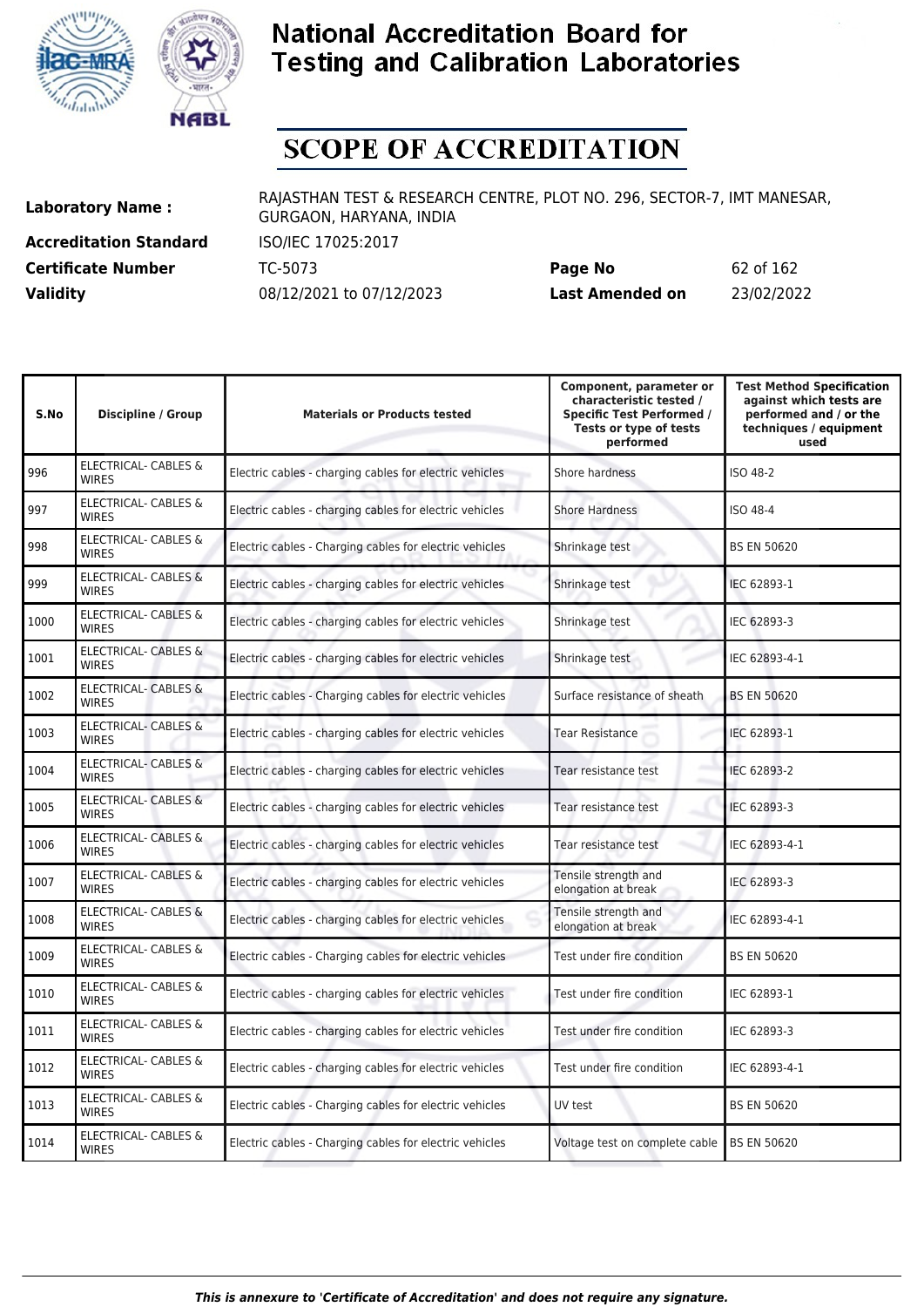



# **SCOPE OF ACCREDITATION**

**Accreditation Standard** ISO/IEC 17025:2017

**Laboratory Name :** RAJASTHAN TEST & RESEARCH CENTRE, PLOT NO. 296, SECTOR-7, IMT MANESAR, GURGAON, HARYANA, INDIA

**Certificate Number** TC-5073 **Page No** 63 of 162 **Validity** 08/12/2021 to 07/12/2023 **Last Amended on** 23/02/2022

| S.No | <b>Discipline / Group</b>                       | <b>Materials or Products tested</b>                                                                                                          | Component, parameter or<br>characteristic tested /<br><b>Specific Test Performed /</b><br>Tests or type of tests<br>performed | <b>Test Method Specification</b><br>against which tests are<br>performed and / or the<br>techniques / equipment<br>used |
|------|-------------------------------------------------|----------------------------------------------------------------------------------------------------------------------------------------------|-------------------------------------------------------------------------------------------------------------------------------|-------------------------------------------------------------------------------------------------------------------------|
| 1015 | <b>ELECTRICAL- CABLES &amp;</b><br><b>WIRES</b> | Electric cables - charging cables for electric vehicles                                                                                      | Voltage test on complete cable                                                                                                | IEC 62893-1                                                                                                             |
| 1016 | <b>ELECTRICAL- CABLES &amp;</b><br><b>WIRES</b> | Electric cables - charging cables for electric vehicles                                                                                      | Voltage test on complete cable                                                                                                | IEC 62893-3                                                                                                             |
| 1017 | <b>ELECTRICAL- CABLES &amp;</b><br><b>WIRES</b> | Electric cables - charging cables for electric vehicles                                                                                      | Voltage test on complete cable                                                                                                | IEC 62893-4-1                                                                                                           |
| 1018 | <b>ELECTRICAL- CABLES &amp;</b><br><b>WIRES</b> | Electric cables - Charging cables for electric vehicles                                                                                      | Voltage test on cores                                                                                                         | <b>BS EN 50620</b>                                                                                                      |
| 1019 | ELECTRICAL- CABLES &<br><b>WIRES</b>            | Electric cables - charging cables for electric vehicles                                                                                      | Voltage test on cores                                                                                                         | IEC 62893-1                                                                                                             |
| 1020 | <b>ELECTRICAL- CABLES &amp;</b><br><b>WIRFS</b> | Electric cables - charging cables for electric vehicles                                                                                      | Voltage test on cores                                                                                                         | IEC 62893-3                                                                                                             |
| 1021 | <b>ELECTRICAL- CABLES &amp;</b><br><b>WIRES</b> | Electric cables - charging cables for electric vehicles                                                                                      | Voltage test on cores                                                                                                         | IEC 62893-4-1                                                                                                           |
| 1022 | ELECTRICAL- CABLES &<br><b>WIRES</b>            | Electric cables - charging cables for electric vehicles                                                                                      | Water resistance test                                                                                                         | IEC 62893-1                                                                                                             |
| 1023 | <b>ELECTRICAL- CABLES &amp;</b><br><b>WIRES</b> | Electric cables - charging cables for electric vehicles                                                                                      | Water resistance test                                                                                                         | IEC 62893-2                                                                                                             |
| 1024 | ELECTRICAL- CABLES &<br><b>WIRES</b>            | Electric cables - charging cables for electric vehicles                                                                                      | Water resistance test                                                                                                         | IEC 62893-3                                                                                                             |
| 1025 | <b>ELECTRICAL- CABLES &amp;</b><br><b>WIRES</b> | Electric cables - charging cables for electric vehicles                                                                                      | Water resistance test                                                                                                         | IEC 62893-4-1                                                                                                           |
| 1026 | ELECTRICAL- CABLES &<br><b>WIRES</b>            | Electric cables - charging cables for electric vehicles                                                                                      | Weathering/UV resistance of<br>outer sheath                                                                                   | IEC 62893-1                                                                                                             |
| 1027 | <b>ELECTRICAL- CABLES &amp;</b><br><b>WIRES</b> | Electric cables - charging cables for electric vehicles                                                                                      | Weathering/UV resistance of<br>outer sheath                                                                                   | IEC 62893-2                                                                                                             |
| 1028 | ELECTRICAL- CABLES &<br><b>WIRES</b>            | Electric cables - charging cables for electric vehicles                                                                                      | Weathering/UV resistance of<br>outer sheath                                                                                   | IEC 62893-3                                                                                                             |
| 1029 | <b>ELECTRICAL- CABLES &amp;</b><br><b>WIRES</b> | Electric cables - charging cables for electric vehicles                                                                                      | Weathering/UV resistance of<br>outer sheath                                                                                   | IEC 62893-4-1                                                                                                           |
| 1030 | ELECTRICAL- CABLES &<br><b>WIRES</b>            | Electric cables - Halogen-free, low smoke, thermoplastic<br>insulated and sheathed cables of rated voltages up to and<br>including 450/750 V | Absence of fault in insulation                                                                                                | IEC 62821-2                                                                                                             |
| 1031 | ELECTRICAL- CABLES &<br><b>WIRES</b>            | Electric cables - Halogen-free, low smoke, thermoplastic<br>insulated and sheathed cables of rated voltages up to and<br>including 450/750 V | Ageing test                                                                                                                   | IEC 62821-1                                                                                                             |
| 1032 | <b>ELECTRICAL- CABLES &amp;</b><br><b>WIRES</b> | Electric cables - Halogen-free, low smoke, thermoplastic<br>insulated and sheathed cables of rated voltages up to and<br>including 450/750 V | Assessment of halogen                                                                                                         | IEC 62821-1                                                                                                             |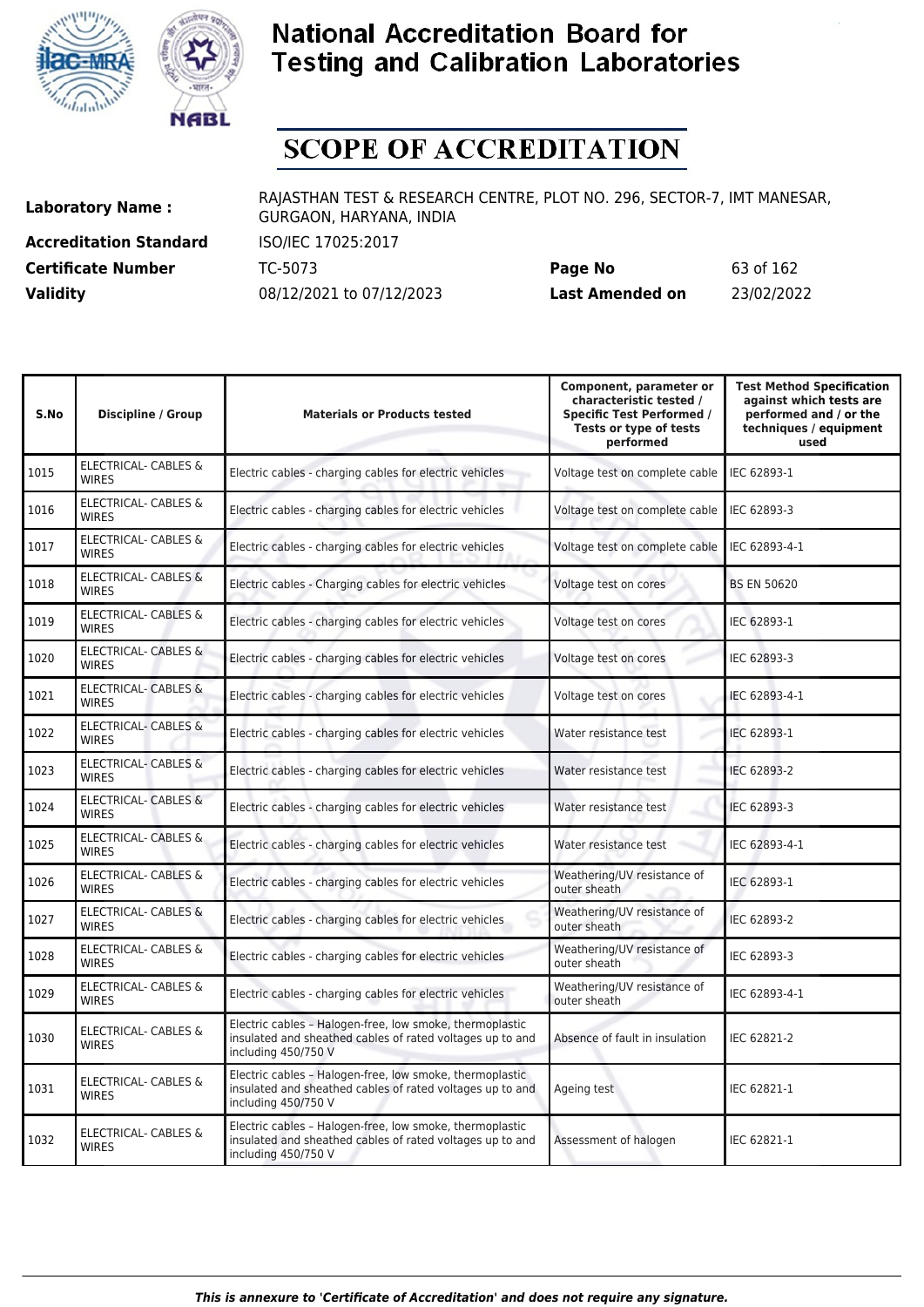



# **SCOPE OF ACCREDITATION**

**Accreditation Standard** ISO/IEC 17025:2017

**Laboratory Name :** RAJASTHAN TEST & RESEARCH CENTRE, PLOT NO. 296, SECTOR-7, IMT MANESAR, GURGAON, HARYANA, INDIA

**Certificate Number** TC-5073 **Page No** 64 of 162 **Validity** 08/12/2021 to 07/12/2023 **Last Amended on** 23/02/2022

| S.No | <b>Discipline / Group</b>                       | <b>Materials or Products tested</b>                                                                                                          | Component, parameter or<br>characteristic tested /<br><b>Specific Test Performed /</b><br>Tests or type of tests<br>performed | <b>Test Method Specification</b><br>against which tests are<br>performed and / or the<br>techniques / equipment<br>used |
|------|-------------------------------------------------|----------------------------------------------------------------------------------------------------------------------------------------------|-------------------------------------------------------------------------------------------------------------------------------|-------------------------------------------------------------------------------------------------------------------------|
| 1033 | <b>ELECTRICAL- CABLES &amp;</b><br><b>WIRES</b> | Electric cables - Halogen-free, low smoke, thermoplastic<br>insulated and sheathed cables of rated voltages up to and<br>including 450/750 V | Assessment of halogens                                                                                                        | IEC 62821-1                                                                                                             |
| 1034 | ELECTRICAL- CABLES &<br><b>WIRES</b>            | Electric cables - Halogen-free, low smoke, thermoplastic<br>insulated and sheathed cables of rated voltages up to and<br>including 450/750 V | <b>Bending test</b>                                                                                                           | IEC 62821-1                                                                                                             |
| 1035 | <b>ELECTRICAL- CABLES &amp;</b><br><b>WIRES</b> | Electric cables - Halogen-free, low smoke, thermoplastic<br>insulated and sheathed cables of rated voltages up to and<br>including 450/750 V | Bending test at low<br>temperature                                                                                            | IEC 62821-1                                                                                                             |
| 1036 | ELECTRICAL- CABLES &<br><b>WIRES</b>            | Electric cables - Halogen-free, low smoke, thermoplastic<br>insulated and sheathed cables of rated voltages up to and<br>including 450/750 V | Conductor resistance test                                                                                                     | IEC 62821-1                                                                                                             |
| 1037 | <b>ELECTRICAL- CABLES &amp;</b><br><b>WIRES</b> | Electric cables - Halogen-free, low smoke, thermoplastic<br>insulated and sheathed cables of rated voltages up to and<br>including 450/750 V | Elongation test at low<br>temperature                                                                                         | IEC 62821-1                                                                                                             |
| 1038 | <b>ELECTRICAL- CABLES &amp;</b><br><b>WIRES</b> | Electric cables - Halogen-free, low smoke, thermoplastic<br>insulated and sheathed cables of rated voltages up to and<br>including 450/750 V | Flexing test for flexible cables                                                                                              | IEC 62821-1                                                                                                             |
| 1039 | <b>ELECTRICAL- CABLES &amp;</b><br><b>WIRES</b> | Electric cables - Halogen-free, low smoke, thermoplastic<br>insulated and sheathed cables of rated voltages up to and<br>including 450/750 V | Insulation resistance                                                                                                         | IEC 62821-1                                                                                                             |
| 1040 | <b>ELECTRICAL- CABLES &amp;</b><br><b>WIRES</b> | Electric cables - Halogen-free, low smoke, thermoplastic<br>insulated and sheathed cables of rated voltages up to and<br>including 450/750 V | Long term resistance of<br>insulation to d.c. voltage                                                                         | IEC 62821-2                                                                                                             |
| 1041 | ELECTRICAL- CABLES &<br><b>WIRES</b>            | Electric cables - Halogen-free, low smoke, thermoplastic<br>insulated and sheathed cables of rated voltages up to and<br>including 450/750 V | Mechanical strength of flexible<br>cables                                                                                     | IEC 62821-1                                                                                                             |
| 1042 | ELECTRICAL- CABLES &<br><b>WIRES</b>            | Electric cables - Halogen-free, low smoke, thermoplastic<br>insulated and sheathed cables of rated voltages up to and<br>including 450/750 V | Overall dimension                                                                                                             | IEC 62821-1                                                                                                             |
| 1043 | ELECTRICAL- CABLES &<br><b>WIRES</b>            | Electric cables - Halogen-free, low smoke, thermoplastic<br>insulated and sheathed cables of rated voltages up to and<br>including 450/750 V | Pressure test at high<br>temperature                                                                                          | IEC 62821-1                                                                                                             |
| 1044 | ELECTRICAL- CABLES &<br><b>WIRES</b>            | Electric cables - Halogen-free, low smoke, thermoplastic<br>insulated and sheathed cables of rated voltages up to and<br>including 450/750 V | Shrinkage test                                                                                                                | IEC 62821-1                                                                                                             |
| 1045 | <b>ELECTRICAL- CABLES &amp;</b><br><b>WIRES</b> | Electric cables - Halogen-free, low smoke, thermoplastic<br>insulated and sheathed cables of rated voltages up to and<br>including 450/750 V | Snatch Test                                                                                                                   | IEC 62821-1                                                                                                             |
| 1046 | <b>ELECTRICAL- CABLES &amp;</b><br><b>WIRES</b> | Electric cables - Halogen-free, low smoke, thermoplastic<br>insulated and sheathed cables of rated voltages up to and<br>including 450/750 V | Spark test                                                                                                                    | IEC 62821-2                                                                                                             |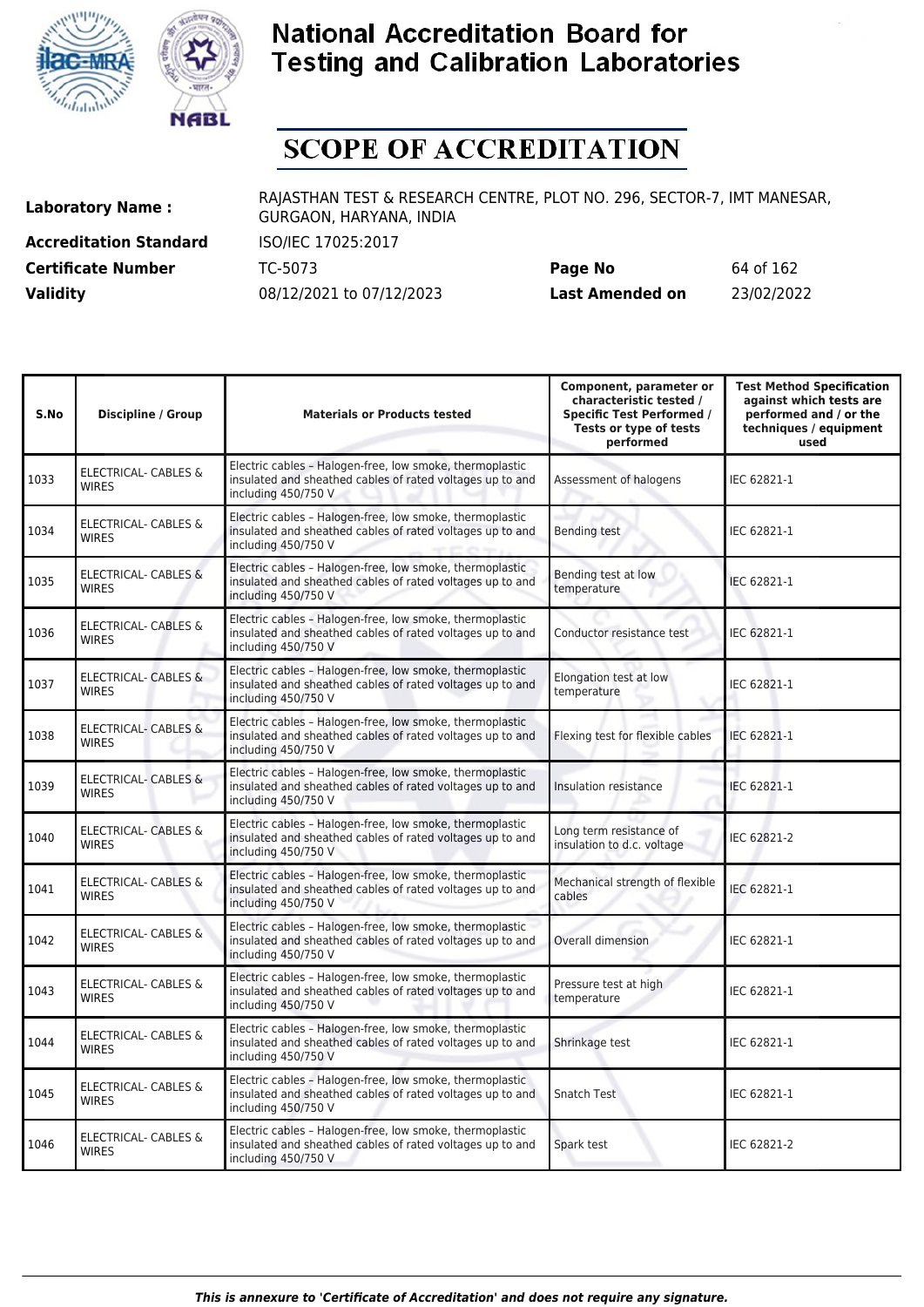



# **SCOPE OF ACCREDITATION**

**Accreditation Standard** ISO/IEC 17025:2017

**Laboratory Name :** RAJASTHAN TEST & RESEARCH CENTRE, PLOT NO. 296, SECTOR-7, IMT MANESAR, GURGAON, HARYANA, INDIA

**Certificate Number** TC-5073 **Page No** 65 of 162 **Validity** 08/12/2021 to 07/12/2023 **Last Amended on** 23/02/2022

| S.No | <b>Discipline / Group</b>                       | <b>Materials or Products tested</b>                                                                                                          | Component, parameter or<br>characteristic tested /<br><b>Specific Test Performed /</b><br>Tests or type of tests<br>performed | <b>Test Method Specification</b><br>against which tests are<br>performed and / or the<br>techniques / equipment<br>used |
|------|-------------------------------------------------|----------------------------------------------------------------------------------------------------------------------------------------------|-------------------------------------------------------------------------------------------------------------------------------|-------------------------------------------------------------------------------------------------------------------------|
| 1047 | <b>ELECTRICAL- CABLES &amp;</b><br><b>WIRES</b> | Electric cables - Halogen-free, low smoke, thermoplastic<br>insulated and sheathed cables of rated voltages up to and<br>including 450/750 V | Surface resistance of sheath                                                                                                  | IEC 62821-2                                                                                                             |
| 1048 | <b>ELECTRICAL- CABLES &amp;</b><br><b>WIRES</b> | Electric cables - Halogen-free, low smoke, thermoplastic<br>insulated and sheathed cables of rated voltages up to and<br>including 450/750 V | Tensile strength and<br>elongation at break                                                                                   | IEC 62821-1                                                                                                             |
| 1049 | <b>ELECTRICAL- CABLES &amp;</b><br><b>WIRES</b> | Electric cables - Halogen-free, low smoke, thermoplastic<br>insulated and sheathed cables of rated voltages up to and<br>including 450/750 V | Test for separation of cores                                                                                                  | IEC 62821-1                                                                                                             |
| 1050 | <b>ELECTRICAL- CABLES &amp;</b><br><b>WIRES</b> | Electric cables - Halogen-free, low smoke, thermoplastic<br>insulated and sheathed cables of rated voltages up to and<br>including 450/750 V | Test under fire conditions                                                                                                    | IEC 62821-1                                                                                                             |
| 1051 | ELECTRICAL- CABLES &<br><b>WIRES</b>            | Electric cables - Halogen-free, low smoke, thermoplastic<br>insulated and sheathed cables of rated voltages up to and<br>including 450/750 V | Voltage test                                                                                                                  | IEC 62821-2                                                                                                             |
| 1052 | <b>ELECTRICAL- CABLES &amp;</b><br><b>WIRES</b> | Electric cables - Halogen-free, low smoke, thermoplastic<br>insulated and sheathed cables of rated voltages up to and<br>including 450/750 V | Voltage test on complete cable                                                                                                | IEC 62821-1                                                                                                             |
| 1053 | <b>ELECTRICAL- CABLES &amp;</b><br><b>WIRES</b> | Electric cables - Halogen-free, low smoke, thermoplastic<br>insulated and sheathed cables of rated voltages up to and<br>including 450/750 V | Voltage test on cores                                                                                                         | IEC 62821-1                                                                                                             |
| 1054 | ELECTRICAL- CABLES &<br><b>WIRES</b>            | Electric cables - Halogen-free, low smoke, thermoplastic<br>insulated and sheathed cables of rated voltages up to and<br>including 450/750 V | Voltage test on cores in water                                                                                                | IEC 62821-2                                                                                                             |
| 1055 | <b>ELECTRICAL- CABLES &amp;</b><br><b>WIRES</b> | Electric cables - Halogen-free, low smoke, thermoplastic<br>insulated and sheathed cables of rated voltages up to and<br>including 450/750 V | Water immersion on sheath                                                                                                     | IEC 62821-2                                                                                                             |
| 1056 | <b>ELECTRICAL- CABLES &amp;</b><br><b>WIRES</b> | Electric cables - Halogen-free, low smoke, thermoplastic<br>insulated and sheathed cables of rated voltages up to and<br>including 450/750 V | Water immersion test                                                                                                          | IEC 62821-1                                                                                                             |
| 1057 | ELECTRICAL- CABLES &<br><b>WIRES</b>            | Electric cables - Low voltage energy cables of rated<br>voltages up to and including 450/750 V                                               | Absence of faults in insulation                                                                                               | BS EN 50525-3-11                                                                                                        |
| 1058 | ELECTRICAL- CABLES &<br><b>WIRES</b>            | Electric cables - Low voltage energy cables of rated<br>voltages up to and including 450/750 V                                               | Compatibility test                                                                                                            | BS EN 50525-3-11                                                                                                        |
| 1059 | <b>ELECTRICAL- CABLES &amp;</b><br><b>WIRES</b> | Electric cables - Low voltage energy cables of rated<br>voltages up to and including 450/750 V                                               | Conductor resistance test                                                                                                     | BS EN 50525-3-11                                                                                                        |
| 1060 | ELECTRICAL- CABLES &<br><b>WIRES</b>            | Electric cables - Low voltage energy cables of rated<br>voltages up to and including 450/750 V                                               | Insulation resistance test                                                                                                    | BS EN 50525-3-11                                                                                                        |
| 1061 | ELECTRICAL- CABLES &<br><b>WIRES</b>            | Electric cables - Low voltage energy cables of rated<br>voltages up to and including 450/750 V                                               | Long term resistance of<br>insulation to d.c.                                                                                 | BS EN 50525-3-11                                                                                                        |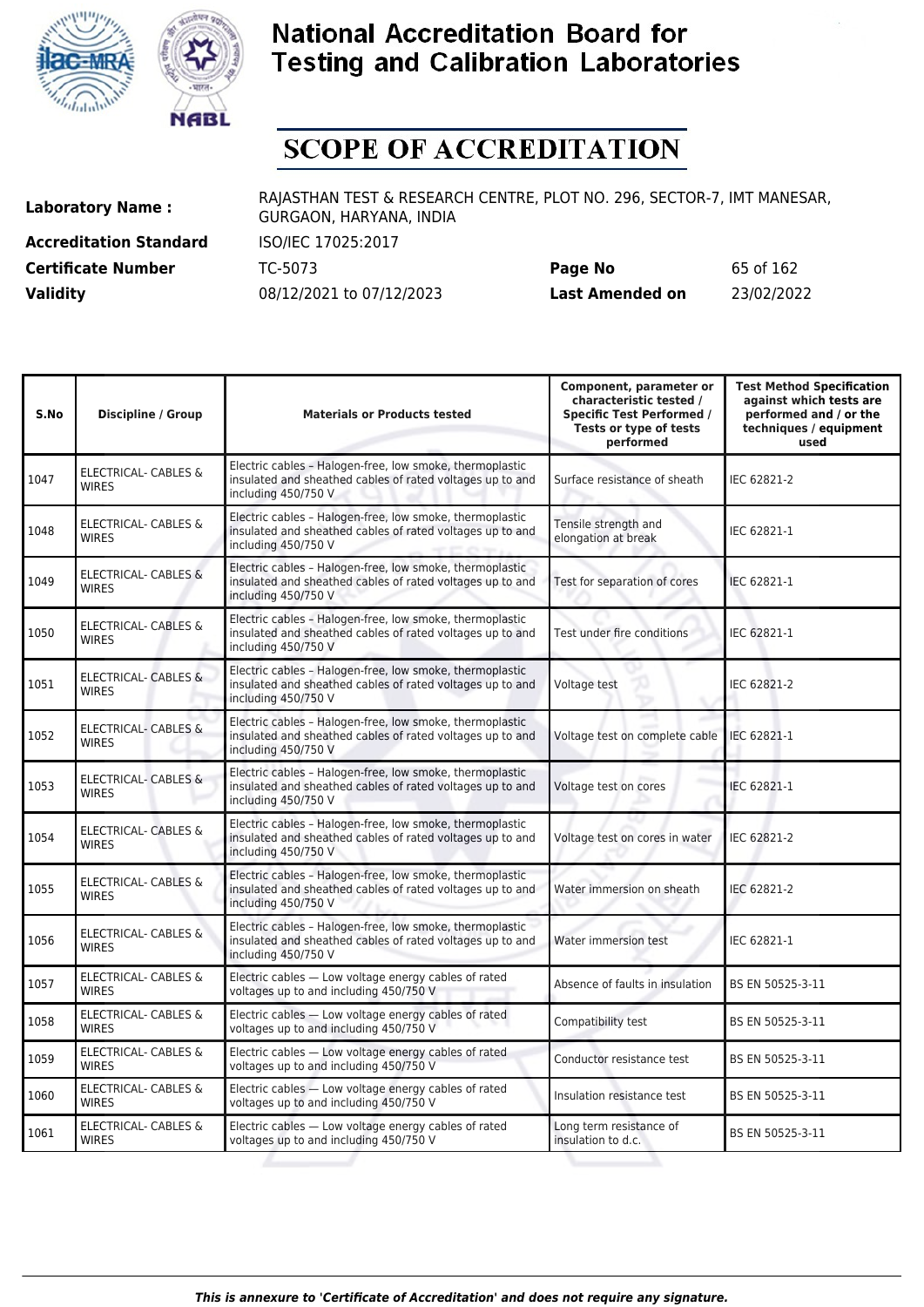



# **SCOPE OF ACCREDITATION**

**Accreditation Standard** ISO/IEC 17025:2017

**Laboratory Name :** RAJASTHAN TEST & RESEARCH CENTRE, PLOT NO. 296, SECTOR-7, IMT MANESAR, GURGAON, HARYANA, INDIA

**Certificate Number** TC-5073 **Page No** 66 of 162 **Validity** 08/12/2021 to 07/12/2023 **Last Amended on** 23/02/2022

| S.No | <b>Discipline / Group</b>                       | <b>Materials or Products tested</b>                                                            | Component, parameter or<br>characteristic tested /<br><b>Specific Test Performed /</b><br>Tests or type of tests<br>performed | <b>Test Method Specification</b><br>against which tests are<br>performed and / or the<br>techniques / equipment<br>used |
|------|-------------------------------------------------|------------------------------------------------------------------------------------------------|-------------------------------------------------------------------------------------------------------------------------------|-------------------------------------------------------------------------------------------------------------------------|
| 1062 | <b>ELECTRICAL- CABLES &amp;</b><br><b>WIRES</b> | Electric cables - Low voltage energy cables of rated<br>voltages up to and including 450/750 V | Measurement of overall<br>dimension                                                                                           | BS EN 50525-3-11                                                                                                        |
| 1063 | <b>ELECTRICAL- CABLES &amp;</b><br><b>WIRES</b> | Electric cables - Low voltage energy cables of rated<br>voltages up to and including 450/750 V | Measurement of thickness of<br>insulation and sheath                                                                          | BS EN 50525-3-11                                                                                                        |
| 1064 | ELECTRICAL- CABLES &<br><b>WIRES</b>            | Electric cables - Low voltage energy cables of rated<br>voltages up to and including 450/750 V | Surface resistance to sheath                                                                                                  | BS EN 50525-3-11                                                                                                        |
| 1065 | <b>ELECTRICAL- CABLES &amp;</b><br><b>WIRES</b> | Electric cables - Low voltage energy cables of rated<br>voltages up to and including 450/750 V | Voltage test on complete cable                                                                                                | BS EN 50525-3-11                                                                                                        |
| 1066 | <b>ELECTRICAL- CABLES &amp;</b><br><b>WIRES</b> | Electric cables - Low voltage energy cables of rated<br>voltages up to and including 450/750 V | Voltage test on cores                                                                                                         | BS EN 50525-3-11                                                                                                        |
| 1067 | ELECTRICAL- CABLES &<br><b>WIRES</b>            | Electric cables - Low voltageenergy cables of rated<br>voltagesup to and including 450/750 V   | Assessment of halogen                                                                                                         | BS EN 50525-3-11                                                                                                        |
| 1068 | <b>ELECTRICAL- CABLES &amp;</b><br><b>WIRES</b> | Electric cables - Low voltageenergy cables of rated<br>voltagesup to and including 450/750 V   | Flexing test                                                                                                                  | BS EN 50525-3-11                                                                                                        |
| 1069 | <b>ELECTRICAL- CABLES &amp;</b><br><b>WIRES</b> | Electric cables - Low voltageenergy cables of rated<br>voltagesup to and including 450/750 V   | High voltage Water immersion<br>test                                                                                          | BS EN 50525-3-11                                                                                                        |
| 1070 | <b>ELECTRICAL- CABLES &amp;</b><br><b>WIRES</b> | Electric cables - Low voltageenergy cables of rated<br>voltagesup to and including 450/750 V   | Impact test                                                                                                                   | BS EN 50525-3-11                                                                                                        |
| 1071 | <b>ELECTRICAL- CABLES &amp;</b><br><b>WIRES</b> | Electric cables - Low voltageenergy cables of rated<br>voltagesup to and including 450/750 V   | Test under fire condition                                                                                                     | BS EN 50525-3-11                                                                                                        |
| 1072 | <b>ELECTRICAL- CABLES &amp;</b><br><b>WIRES</b> | Electric Cables for Photovoltaic Systems for Rated Voltage<br>1500 V d.c.                      | Thermal endurance test                                                                                                        | IS 17293                                                                                                                |
| 1073 | ELECTRICAL- CABLES &<br><b>WIRES</b>            | Electric Cables for Photovoltaic systems for rated voltage<br>1500 d.c.                        | Insulation resistance                                                                                                         | IS 17293                                                                                                                |
| 1074 | <b>ELECTRICAL- CABLES &amp;</b><br><b>WIRES</b> | Electric Cables for Photovoltaic systems for rated voltage<br>1500 d.c.                        | Sheath resistance against acid<br>and alkaline solution                                                                       | IS 17293                                                                                                                |
| 1075 | ELECTRICAL- CABLES &<br><b>WIRES</b>            | Electric Cables for Photovoltaic systems for rated voltage<br>1500 d.c.                        | Voltage test on complete cable<br>with a.c. or d.c.                                                                           | IS 17293                                                                                                                |
| 1076 | <b>ELECTRICAL- CABLES &amp;</b><br><b>WIRES</b> | Electric Cables for Photovoltaic Systems for Rated Voltage<br>1500 V d.c.                      | Ageing in air oven                                                                                                            | IS 17293                                                                                                                |
| 1077 | ELECTRICAL- CABLES &<br><b>WIRES</b>            | Electric Cables for Photovoltaic Systems for Rated Voltage<br>1500 V d.c.                      | Assessment of halogens                                                                                                        | IS 17293                                                                                                                |
| 1078 | ELECTRICAL- CABLES &<br><b>WIRES</b>            | Electric Cables for Photovoltaic Systems for Rated Voltage<br>1500 V d.c.                      | Cold bend test                                                                                                                | IS 17293                                                                                                                |
| 1079 | ELECTRICAL- CABLES &<br><b>WIRES</b>            | Electric Cables for Photovoltaic Systems for Rated Voltage<br>1500 V d.c.                      | Cold impact test                                                                                                              | IS 17293                                                                                                                |
| 1080 | <b>ELECTRICAL- CABLES &amp;</b><br><b>WIRES</b> | Electric Cables for Photovoltaic Systems for Rated Voltage<br>1500 V d.c.                      | Compatibility test                                                                                                            | IS 17293                                                                                                                |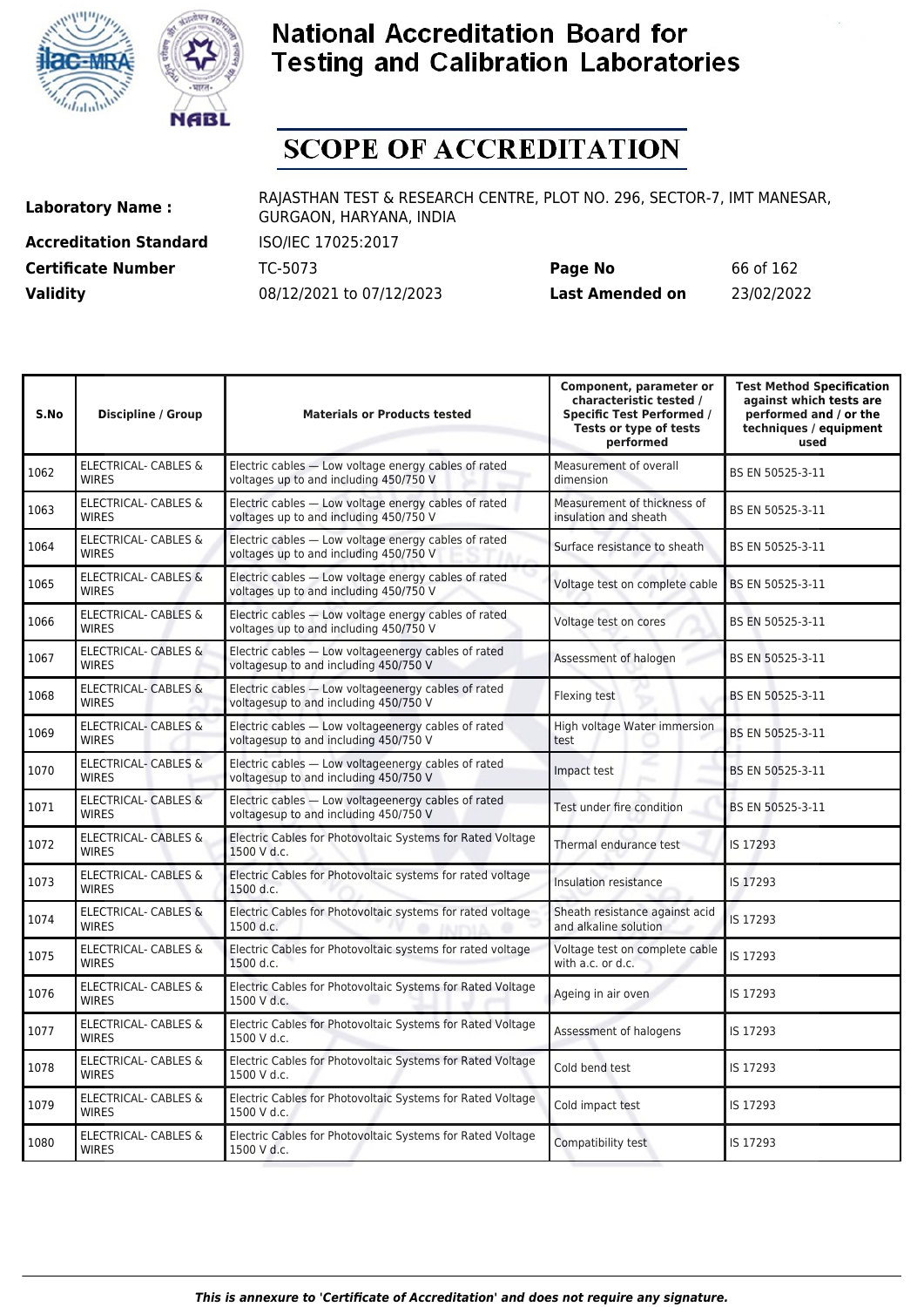



# **SCOPE OF ACCREDITATION**

**Accreditation Standard** ISO/IEC 17025:2017

**Laboratory Name :** RAJASTHAN TEST & RESEARCH CENTRE, PLOT NO. 296, SECTOR-7, IMT MANESAR, GURGAON, HARYANA, INDIA

**Certificate Number** TC-5073 **Page No** 67 of 162 **Validity** 08/12/2021 to 07/12/2023 **Last Amended on** 23/02/2022

| S.No | <b>Discipline / Group</b>                       | <b>Materials or Products tested</b>                                       | Component, parameter or<br>characteristic tested /<br><b>Specific Test Performed /</b><br>Tests or type of tests<br>performed | <b>Test Method Specification</b><br>against which tests are<br>performed and / or the<br>techniques / equipment<br>used |
|------|-------------------------------------------------|---------------------------------------------------------------------------|-------------------------------------------------------------------------------------------------------------------------------|-------------------------------------------------------------------------------------------------------------------------|
| 1081 | ELECTRICAL- CABLES &<br><b>WIRES</b>            | Electric Cables for Photovoltaic systems for rated voltage<br>1500 V d.c. | <b>Conductor Resistance</b>                                                                                                   | IS 17293                                                                                                                |
| 1082 | ELECTRICAL- CABLES &<br><b>WIRES</b>            | Electric Cables for Photovoltaic Systems for Rated Voltage<br>1500 V d.c. | Continuity of Tin                                                                                                             | IS 17293                                                                                                                |
| 1083 | <b>ELECTRICAL- CABLES &amp;</b><br><b>WIRES</b> | Electric Cables for Photovoltaic Systems for Rated Voltage<br>1500 V d.c. | Damp Heat test                                                                                                                | IS 17293                                                                                                                |
| 1084 | <b>ELECTRICAL- CABLES &amp;</b><br><b>WIRES</b> | Electric Cables for Photovoltaic Systems for Rated Voltage<br>1500 V d.c. | Diameter of conductor                                                                                                         | IS 17293                                                                                                                |
| 1085 | <b>ELECTRICAL- CABLES &amp;</b><br><b>WIRES</b> | Electric Cables for Photovoltaic Systems for Rated Voltage<br>1500 V d.c. | <b>Dynamic Penetration test</b>                                                                                               | IS 17293                                                                                                                |
| 1086 | ELECTRICAL- CABLES &<br><b>WIRES</b>            | Electric Cables for Photovoltaic Systems for Rated Voltage<br>1500 V d.c. | Elongation at low temperature                                                                                                 | IS 17293                                                                                                                |
| 1087 | <b>ELECTRICAL- CABLES &amp;</b><br><b>WIRES</b> | Electric Cables for Photovoltaic Systems for Rated Voltage<br>1500 V d.c. | Hot set test                                                                                                                  | IS 17293                                                                                                                |
| 1088 | <b>ELECTRICAL- CABLES &amp;</b><br><b>WIRES</b> | Electric Cables for Photovoltaic Systems for Rated Voltage<br>1500 V d.c. | Insulation and sheath thickness                                                                                               | IS 17293                                                                                                                |
| 1089 | ELECTRICAL- CABLES &<br><b>WIRES</b>            | Electric Cables for Photovoltaic Systems for Rated Voltage<br>1500 V d.c. | Ovality                                                                                                                       | IS 17293                                                                                                                |
| 1090 | ELECTRICAL- CABLES &<br><b>WIRES</b>            | Electric Cables for Photovoltaic Systems for Rated Voltage<br>1500 V d.c. | Ozone resistance test on<br>complete cable                                                                                    | IS 17293                                                                                                                |
| 1091 | <b>ELECTRICAL- CABLES &amp;</b><br><b>WIRES</b> | Electric Cables for Photovoltaic Systems for Rated Voltage<br>1500 V d.c. | Persulphate test                                                                                                              | IS 17293                                                                                                                |
| 1092 | ELECTRICAL- CABLES &<br><b>WIRES</b>            | Electric Cables for Photovoltaic Systems for Rated Voltage<br>1500 V d.c. | Shrinkage test                                                                                                                | IS 17293                                                                                                                |
| 1093 | <b>ELECTRICAL- CABLES &amp;</b><br><b>WIRES</b> | Electric Cables for Photovoltaic Systems for Rated Voltage<br>1500 V d.c. | Smoke density under fire<br>condition                                                                                         | IS 17293                                                                                                                |
| 1094 | <b>ELECTRICAL- CABLES &amp;</b><br><b>WIRES</b> | Electric Cables for Photovoltaic Systems for Rated Voltage<br>1500 V d.c. | Surface resistance of sheath                                                                                                  | IS 17293                                                                                                                |
| 1095 | ELECTRICAL- CABLES &<br><b>WIRES</b>            | Electric Cables for Photovoltaic Systems for Rated Voltage<br>1500 V d.c. | Tensile strength and<br>elongation at break on<br>insulation and sheath                                                       | IS 17293                                                                                                                |
| 1096 | <b>ELECTRICAL- CABLES &amp;</b><br><b>WIRES</b> | Electric Cables for Photovoltaic Systems for Rated Voltage<br>1500 V d.c. | UV test                                                                                                                       | IS 17293                                                                                                                |
| 1097 | ELECTRICAL- CABLES &<br><b>WIRES</b>            | Electric Cables for Photovoltaic Systems for Rated Voltage<br>1500 V d.c. | Vertical flame propagation on<br>complete cable                                                                               | IS 17293                                                                                                                |
| 1098 | ELECTRICAL- CABLES &<br><b>WIRES</b>            | Electric Cables for Photovoltaic Systems for Rated<br>Voltage1500 V d.c.  | Long term resistance of<br>insulation to d.c.                                                                                 | IS 17293                                                                                                                |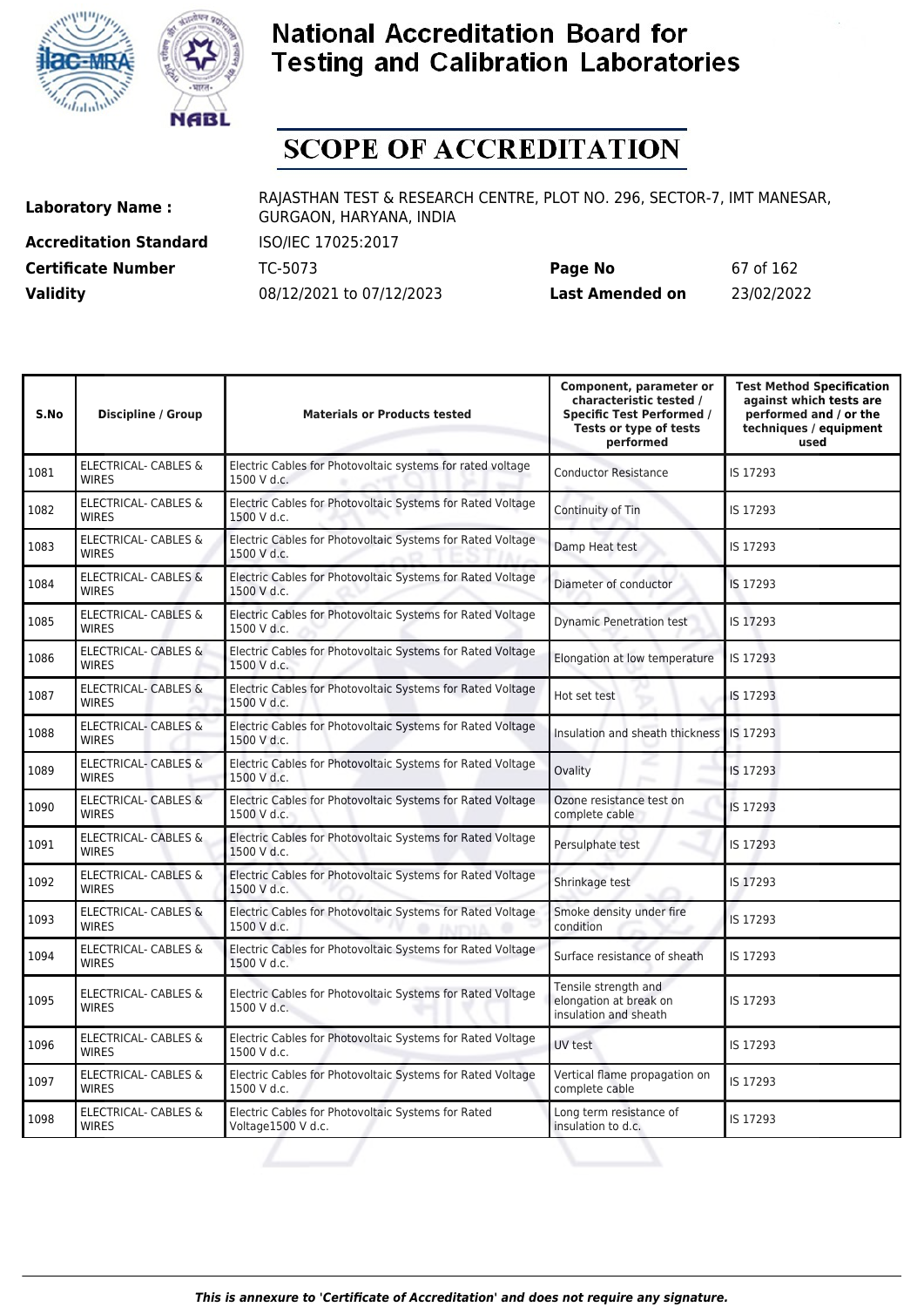



# **SCOPE OF ACCREDITATION**

**Accreditation Standard** ISO/IEC 17025:2017

**Laboratory Name :** RAJASTHAN TEST & RESEARCH CENTRE, PLOT NO. 296, SECTOR-7, IMT MANESAR, GURGAON, HARYANA, INDIA

**Certificate Number** TC-5073 **Page No** 68 of 162 **Validity** 08/12/2021 to 07/12/2023 **Last Amended on** 23/02/2022

| S.No | <b>Discipline / Group</b>                       | <b>Materials or Products tested</b>                                                                                                  | Component, parameter or<br>characteristic tested /<br><b>Specific Test Performed /</b><br>Tests or type of tests<br>performed | <b>Test Method Specification</b><br>against which tests are<br>performed and / or the<br>techniques / equipment<br>used |
|------|-------------------------------------------------|--------------------------------------------------------------------------------------------------------------------------------------|-------------------------------------------------------------------------------------------------------------------------------|-------------------------------------------------------------------------------------------------------------------------|
| 1099 | ELECTRICAL- CABLES &<br><b>WIRES</b>            | Electric cables- Cross-linked polyethylene insulated- Aerial<br>bundled- For working voltages up to and including<br>$0.6/1(1.2)$ kV | Conductor diameter                                                                                                            | AS/NZS 3560.1                                                                                                           |
| 1100 | <b>ELECTRICAL- CABLES &amp;</b><br><b>WIRES</b> | Electric cables- Cross-linked polyethylene insulated- Aerial<br>bundled- For working voltages up to and including<br>$0.6/1(1.2)$ kV | Conductor resistance                                                                                                          | AS/NZS 3560.1                                                                                                           |
| 1101 | <b>ELECTRICAL- CABLES &amp;</b><br><b>WIRES</b> | Electric cables- Cross-linked polyethylene insulated- Aerial<br>bundled- For working voltages up to and including<br>$0.6/1(1.2)$ kV | Core diameter                                                                                                                 | AS/NZS 3560.1                                                                                                           |
| 1102 | <b>ELECTRICAL- CABLES &amp;</b><br><b>WIRES</b> | Electric cables- Cross-linked polyethylene insulated- Aerial<br>bundled- For working voltages up to and including<br>$0.6/1(1.2)$ kV | High voltage test                                                                                                             | AS/NZS 3560.1                                                                                                           |
| 1103 | <b>ELECTRICAL- CABLES &amp;</b><br><b>WIRES</b> | Electric cables- Cross-linked polyethylene insulated- Aerial<br>bundled- For working voltages up to and including<br>$0.6/1(1.2)$ kV | <b>Insulation thickness</b>                                                                                                   | AS/NZS 3560.1                                                                                                           |
| 1104 | <b>ELECTRICAL- CABLES &amp;</b><br><b>WIRES</b> | Electric cables- Cross-linked polyethylene insulated- Aerial<br>bundled- For working voltages up to and including<br>$0.6/1(1.2)$ kV | Rib dimensions                                                                                                                | AS/NZS 3560.1                                                                                                           |
| 1105 | <b>ELECTRICAL- CABLES &amp;</b><br><b>WIRES</b> | Electric cables- Cross-linked polyethylene insulated- Aerial<br>bundled- For working voltages up to and including<br>$0.6/1(1.2)$ kV | Shrinkage test                                                                                                                | AS/NZS 3560.1                                                                                                           |
| 1106 | <b>ELECTRICAL- CABLES &amp;</b><br><b>WIRES</b> | Electric cables- Cross-linked polyethylene insulated- Aerial<br>bundled- For working voltages up to and including<br>$0.6/1(1.2)$ kV | Spark test                                                                                                                    | AS/NZS 3560.1                                                                                                           |
| 1107 | <b>ELECTRICAL- CABLES &amp;</b><br><b>WIRES</b> | Electric cables- Cross-linked polyethylene insulated- Aerial<br>bundled- For working voltages up to and including<br>$0.6/1(1.2)$ kV | Water absorption of insulation<br>(Electrical)                                                                                | AS/NZS 3560.1                                                                                                           |
| 1108 | <b>ELECTRICAL- CABLES &amp;</b><br><b>WIRES</b> | Electric flexible cords                                                                                                              | <b>Bending test</b>                                                                                                           | <b>AS/NZS 3191</b>                                                                                                      |
| 1109 | ELECTRICAL- CABLES &<br><b>WIRFS</b>            | Electric flexible cords                                                                                                              | Combustion proportion test                                                                                                    | AS/NZS 3191                                                                                                             |
| 1110 | ELECTRICAL- CABLES &<br><b>WIRES</b>            | Electric flexible cords                                                                                                              | Compatibility test                                                                                                            | AS/NZS 3191                                                                                                             |
| 1111 | ELECTRICAL- CABLES &<br><b>WIRES</b>            | Electric flexible cords                                                                                                              | <b>Flexing test</b>                                                                                                           | <b>AS/NZS 3191</b>                                                                                                      |
| 1112 | <b>ELECTRICAL- CABLES &amp;</b><br><b>WIRES</b> | Electric flexible cords                                                                                                              | High voltage test                                                                                                             | AS/NZS 3191                                                                                                             |
| 1113 | <b>ELECTRICAL- CABLES &amp;</b><br><b>WIRES</b> | Electric flexible cords                                                                                                              | Measurement of thickness of<br>insulation and sheath                                                                          | <b>AS/NZS 3191</b>                                                                                                      |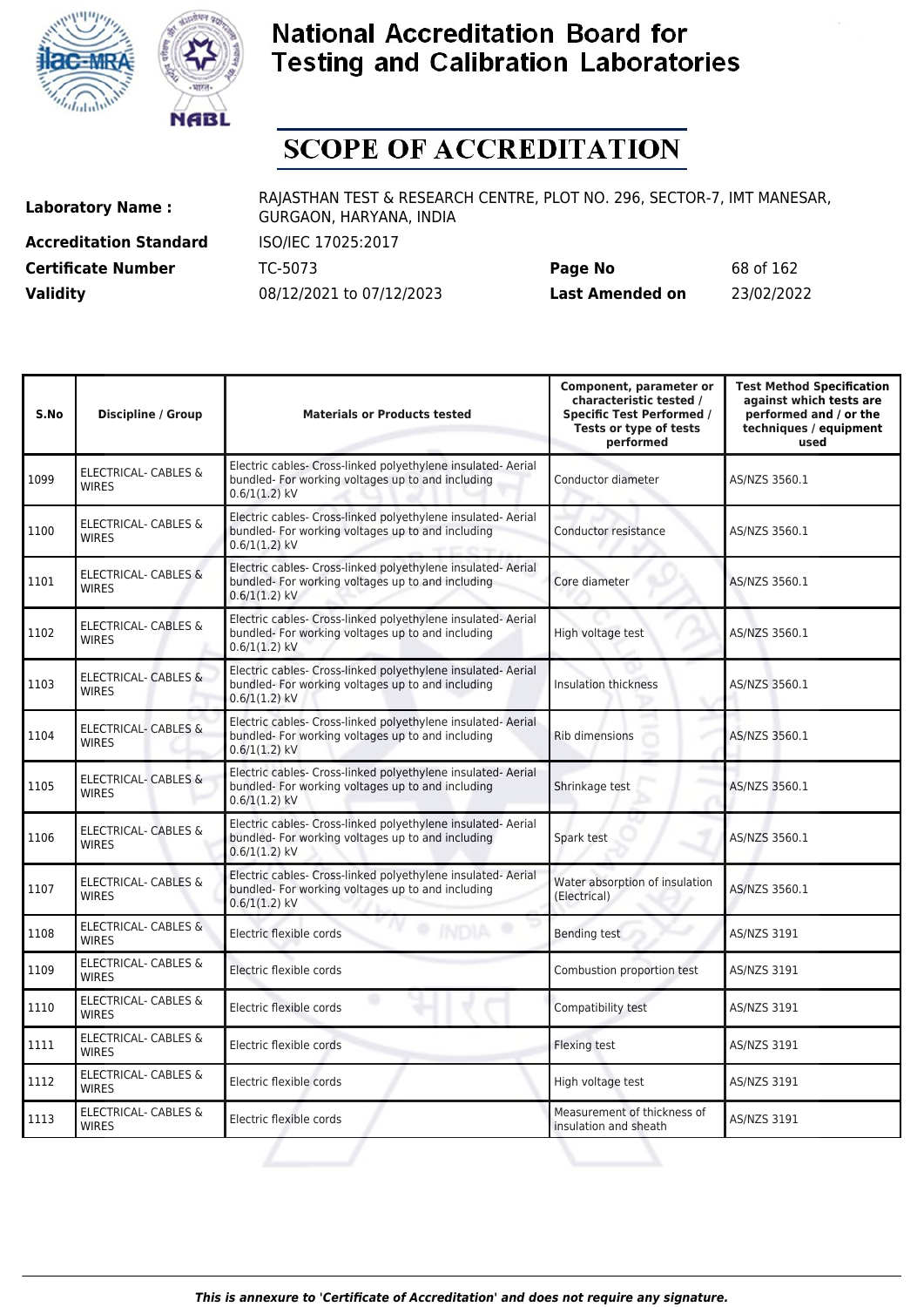



# **SCOPE OF ACCREDITATION**

**Accreditation Standard** ISO/IEC 17025:2017

**Laboratory Name :** RAJASTHAN TEST & RESEARCH CENTRE, PLOT NO. 296, SECTOR-7, IMT MANESAR, GURGAON, HARYANA, INDIA

**Certificate Number** TC-5073 **Page No** 69 of 162 **Validity** 08/12/2021 to 07/12/2023 **Last Amended on** 23/02/2022

| S.No | <b>Discipline / Group</b>                       | <b>Materials or Products tested</b>            | Component, parameter or<br>characteristic tested /<br><b>Specific Test Performed /</b><br>Tests or type of tests<br>performed | <b>Test Method Specification</b><br>against which tests are<br>performed and / or the<br>techniques / equipment<br>used |
|------|-------------------------------------------------|------------------------------------------------|-------------------------------------------------------------------------------------------------------------------------------|-------------------------------------------------------------------------------------------------------------------------|
| 1114 | <b>ELECTRICAL- CABLES &amp;</b><br><b>WIRES</b> | Electric flexible cords                        | Voltage test                                                                                                                  | <b>AS/NZS 3191</b>                                                                                                      |
| 1115 | ELECTRICAL- CABLES &<br><b>WIRES</b>            | Electric power cables                          | <b>Resistance to Fire (Category</b><br>F30, Category F60, Category<br>F120)                                                   | BS 8491                                                                                                                 |
| 1116 | <b>ELECTRICAL- CABLES &amp;</b><br><b>WIRES</b> | Electric strength of insulating materials<br>m | Break down voltage                                                                                                            | IEC 60243-1                                                                                                             |
| 1117 | ELECTRICAL- CABLES &<br><b>WIRES</b>            | Electrical and optical fibre cables            | Halogen Acid Gas Evolution /<br>Corrosive & halogen acid gas                                                                  | IEC 60754-1                                                                                                             |
| 1118 | <b>ELECTRICAL- CABLES &amp;</b><br><b>WIRES</b> | Electrical and optical fibre cables            | <b>UV Test</b>                                                                                                                | BS EN 50289-4-17                                                                                                        |
| 1119 | <b>ELECTRICAL- CABLES &amp;</b><br><b>WIRES</b> | <b>Electrical Cables</b>                       | Durability of Marking                                                                                                         | DS/HD 605 S1/A2                                                                                                         |
| 1120 | <b>ELECTRICAL- CABLES &amp;</b><br><b>WIRES</b> | <b>Electrical Cables</b>                       | High Voltage Test                                                                                                             | HD 605 S1/A2                                                                                                            |
| 1121 | <b>ELECTRICAL- CABLES &amp;</b><br><b>WIRES</b> | <b>Electrical Cables</b>                       | <b>Resistance to UV Rays</b>                                                                                                  | BS EN 50397-1                                                                                                           |
| 1122 | <b>ELECTRICAL- CABLES &amp;</b><br><b>WIRES</b> | Electrical Cables for photovoltaic systems     | <b>Thermal Endurance Test</b>                                                                                                 | <b>IEC 50618</b>                                                                                                        |
| 1123 | <b>ELECTRICAL- CABLES &amp;</b><br><b>WIRES</b> | Electrical Cables for photovoltaic systems     | <b>Thermal Endurance Test</b>                                                                                                 | <b>IEC 62930</b>                                                                                                        |
| 1124 | <b>ELECTRICAL- CABLES &amp;</b><br><b>WIRES</b> | Electrical Cables for photovoltaic systems     | Ageing in Air Oven                                                                                                            | <b>BS EN 50618</b>                                                                                                      |
| 1125 | <b>ELECTRICAL- CABLES &amp;</b><br><b>WIRES</b> | Electrical Cables for photovoltaic systems     | Ageing in Air Oven                                                                                                            | <b>IEC 62930</b>                                                                                                        |
| 1126 | ELECTRICAL- CABLES &<br><b>WIRES</b>            | Electrical Cables for photovoltaic systems     | Assessment of halogens for all<br>non-metallic materials                                                                      | <b>BS EN 50618</b>                                                                                                      |
| 1127 | ELECTRICAL- CABLES &<br><b>WIRFS</b>            | Electrical Cables for photovoltaic systems     | Assessment of halogens for all<br>non-metallic materials                                                                      | IEC 62930                                                                                                               |
| 1128 | ELECTRICAL- CABLES &<br><b>WIRES</b>            | Electrical Cables for photovoltaic systems     | <b>Bending Test at Low</b><br>Temperature                                                                                     | IEC 62930                                                                                                               |
| 1129 | ELECTRICAL- CABLES &<br><b>WIRES</b>            | Electrical Cables for photovoltaic systems     | <b>Cold Bending Test</b>                                                                                                      | <b>BS EN 50618</b>                                                                                                      |
| 1130 | ELECTRICAL- CABLES &<br><b>WIRES</b>            | Electrical Cables for photovoltaic systems     | <b>Cold Elongation Test</b>                                                                                                   | <b>BS EN 50618</b>                                                                                                      |
| 1131 | <b>ELECTRICAL- CABLES &amp;</b><br><b>WIRES</b> | Electrical Cables for photovoltaic systems     | Cold Impact Test                                                                                                              | <b>BS EN 50618</b>                                                                                                      |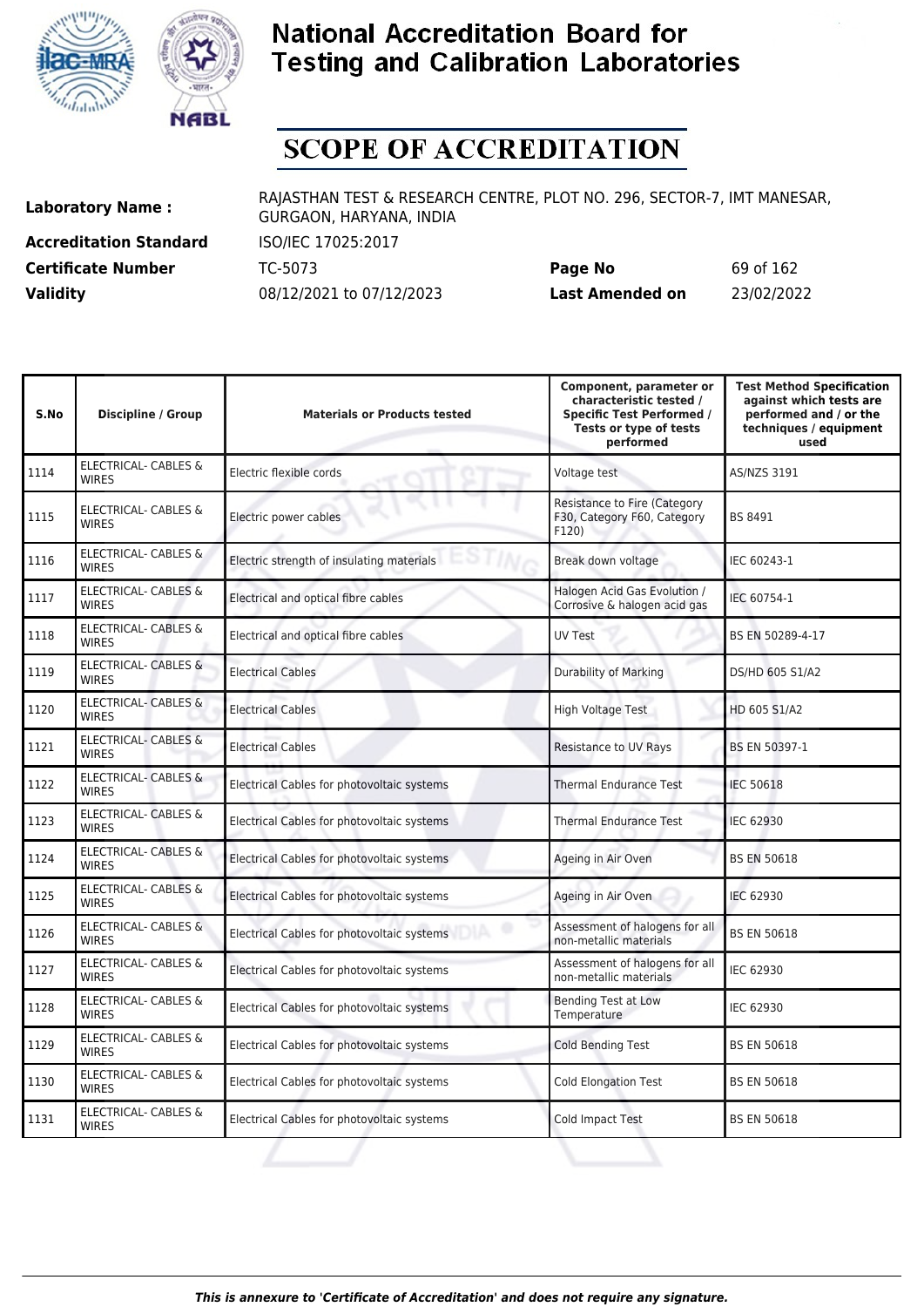



# **SCOPE OF ACCREDITATION**

**Accreditation Standard** ISO/IEC 17025:2017

**Laboratory Name :** RAJASTHAN TEST & RESEARCH CENTRE, PLOT NO. 296, SECTOR-7, IMT MANESAR, GURGAON, HARYANA, INDIA

**Certificate Number** TC-5073 **Page No** 70 of 162 **Validity** 08/12/2021 to 07/12/2023 **Last Amended on** 23/02/2022

| S.No | <b>Discipline / Group</b>                       | <b>Materials or Products tested</b>             | Component, parameter or<br>characteristic tested /<br><b>Specific Test Performed /</b><br>Tests or type of tests<br>performed | <b>Test Method Specification</b><br>against which tests are<br>performed and / or the<br>techniques / equipment<br>used |
|------|-------------------------------------------------|-------------------------------------------------|-------------------------------------------------------------------------------------------------------------------------------|-------------------------------------------------------------------------------------------------------------------------|
| 1132 | ELECTRICAL- CABLES &<br><b>WIRES</b>            | Electrical Cables for photovoltaic systems      | Cold Impact Test                                                                                                              | IEC 62930                                                                                                               |
| 1133 | <b>ELECTRICAL- CABLES &amp;</b><br><b>WIRES</b> | Electrical Cables for photovoltaic systems      | <b>Compatibility Test</b>                                                                                                     | <b>BS EN 50618</b>                                                                                                      |
| 1134 | <b>ELECTRICAL- CABLES &amp;</b><br><b>WIRES</b> | Electrical Cables for photovoltaic systems      | <b>Compatibility Test</b>                                                                                                     | IEC 62930                                                                                                               |
| 1135 | ELECTRICAL- CABLES &<br><b>WIRES</b>            | Electrical Cables for photovoltaic systems      | <b>Conductor Resistance</b>                                                                                                   | <b>BS EN 50618</b>                                                                                                      |
| 1136 | ELECTRICAL- CABLES &<br><b>WIRES</b>            | Electrical Cables for photovoltaic systems      | <b>Conductor Resistance</b>                                                                                                   | <b>IEC 62930</b>                                                                                                        |
| 1137 | <b>ELECTRICAL- CABLES &amp;</b><br><b>WIRES</b> | Electrical Cables for photovoltaic systems      | Continuity of Tin                                                                                                             | <b>BS EN 50618</b>                                                                                                      |
| 1138 | <b>ELECTRICAL- CABLES &amp;</b><br><b>WIRES</b> | Electrical Cables for photovoltaic systems      | Continuity of Tin                                                                                                             | IEC 62930                                                                                                               |
| 1139 | <b>ELECTRICAL- CABLES &amp;</b><br><b>WIRES</b> | Electrical Cables for photovoltaic systems      | Damp Heat Test                                                                                                                | <b>BS EN 50618</b>                                                                                                      |
| 1140 | ELECTRICAL- CABLES &<br><b>WIRES</b>            | Electrical Cables for photovoltaic systems      | Damp Heat Test                                                                                                                | <b>IEC 62930</b>                                                                                                        |
| 1141 | ELECTRICAL- CABLES &<br><b>WIRES</b>            | Electrical Cables for photovoltaic systems      | Diameter of Conductor                                                                                                         | <b>BS EN 50618</b>                                                                                                      |
| 1142 | ELECTRICAL- CABLES &<br><b>WIRES</b>            | Electrical Cables for photovoltaic systems      | <b>Diameter of Conductor</b>                                                                                                  | <b>IEC 62930</b>                                                                                                        |
| 1143 | ELECTRICAL- CABLES &<br><b>WIRES</b>            | Electrical Cables for photovoltaic systems      | <b>Dynamic Penetration Test</b>                                                                                               | <b>BS EN 50618</b>                                                                                                      |
| 1144 | <b>ELECTRICAL- CABLES &amp;</b><br><b>WIRES</b> | Electrical Cables for photovoltaic systems      | <b>Dynamic Penetration Test</b>                                                                                               | <b>IEC 62930</b>                                                                                                        |
| 1145 | ELECTRICAL- CABLES &<br><b>WIRES</b>            | Electrical Cables for photovoltaic systems      | Elongation at Low Temperature                                                                                                 | IEC 62930                                                                                                               |
| 1146 | <b>ELECTRICAL- CABLES &amp;</b><br><b>WIRES</b> | Electrical Cables for photovoltaic systems      | <b>Hot Set Test</b>                                                                                                           | <b>BS EN 50618</b>                                                                                                      |
| 1147 | <b>ELECTRICAL- CABLES &amp;</b><br><b>WIRES</b> | v<br>Electrical Cables for photovoltaic systems | <b>Hot Set Test</b>                                                                                                           | IEC 62930                                                                                                               |
| 1148 | ELECTRICAL- CABLES &<br><b>WIRES</b>            | Electrical Cables for photovoltaic systems      | <b>Insulation Resistance</b>                                                                                                  | <b>BS EN 50618</b>                                                                                                      |
| 1149 | <b>ELECTRICAL- CABLES &amp;</b><br><b>WIRES</b> | Electrical Cables for photovoltaic systems      | <b>Insulation Resistance</b>                                                                                                  | <b>IEC 62930</b>                                                                                                        |
| 1150 | <b>ELECTRICAL- CABLES &amp;</b><br><b>WIRES</b> | Electrical Cables for photovoltaic systems      | Long Term Resistance of<br>insulation to d.c.                                                                                 | <b>BS EN 50618</b>                                                                                                      |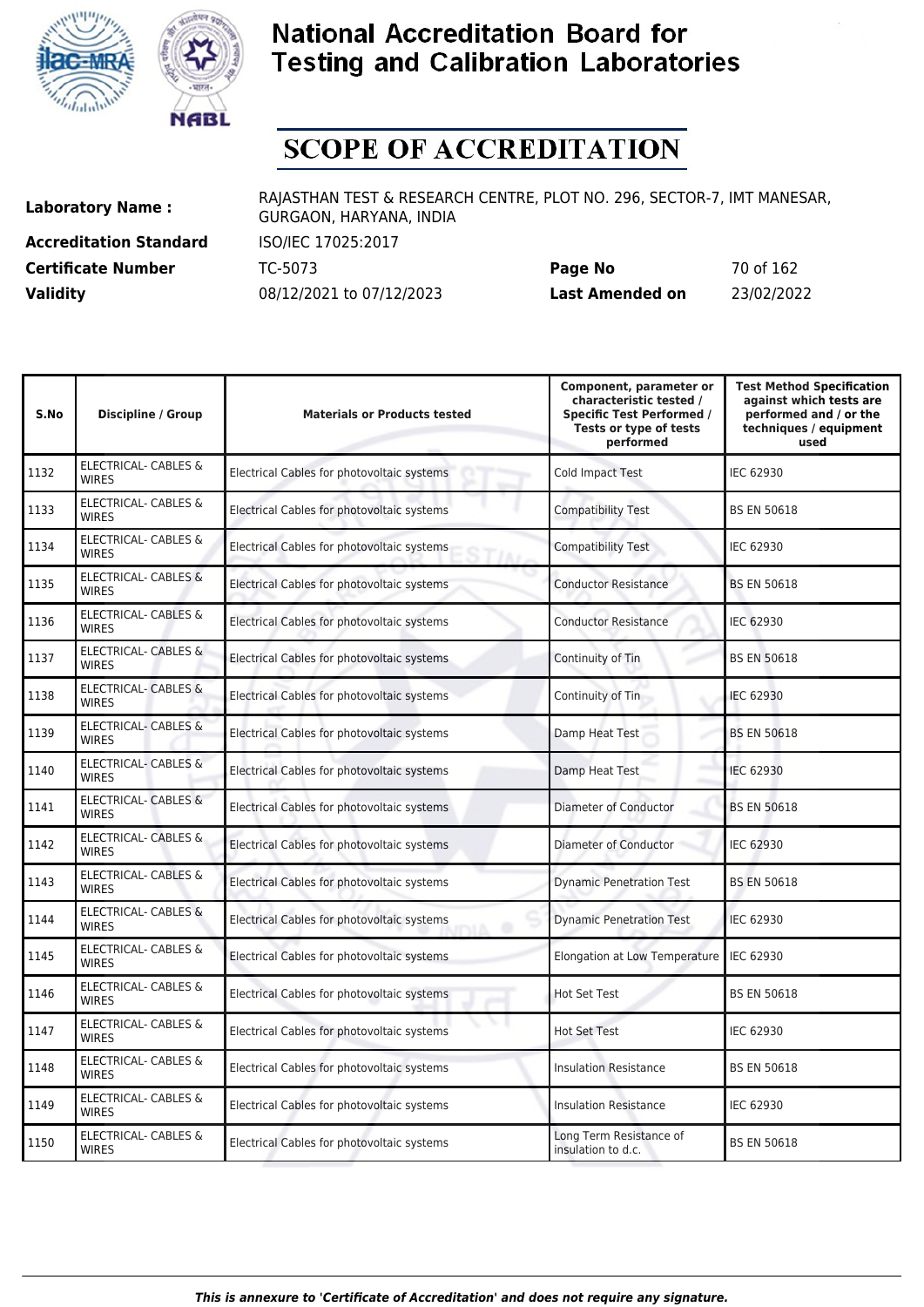



# **SCOPE OF ACCREDITATION**

**Accreditation Standard** ISO/IEC 17025:2017

**Laboratory Name :** RAJASTHAN TEST & RESEARCH CENTRE, PLOT NO. 296, SECTOR-7, IMT MANESAR, GURGAON, HARYANA, INDIA

**Certificate Number** TC-5073 **Page No** 71 of 162 **Validity** 08/12/2021 to 07/12/2023 **Last Amended on** 23/02/2022

| S.No | <b>Discipline / Group</b>                       | <b>Materials or Products tested</b>        | Component, parameter or<br>characteristic tested /<br><b>Specific Test Performed /</b><br>Tests or type of tests<br>performed | <b>Test Method Specification</b><br>against which tests are<br>performed and / or the<br>techniques / equipment<br>used |
|------|-------------------------------------------------|--------------------------------------------|-------------------------------------------------------------------------------------------------------------------------------|-------------------------------------------------------------------------------------------------------------------------|
| 1151 | ELECTRICAL- CABLES &<br><b>WIRES</b>            | Electrical Cables for photovoltaic systems | Long Term Resistance of<br>insulation to d.c.                                                                                 | IEC 62930                                                                                                               |
| 1152 | <b>ELECTRICAL- CABLES &amp;</b><br><b>WIRES</b> | Electrical Cables for photovoltaic systems | Measurement of Thickness of<br>Insulation & Sheath                                                                            | <b>BS EN 50618</b>                                                                                                      |
| 1153 | <b>ELECTRICAL- CABLES &amp;</b><br><b>WIRES</b> | Electrical Cables for photovoltaic systems | Measurement of Thickness of<br>Insulation & Sheath                                                                            | IEC 62930                                                                                                               |
| 1154 | <b>ELECTRICAL- CABLES &amp;</b><br><b>WIRES</b> | Electrical Cables for photovoltaic systems | Ovality                                                                                                                       | <b>BS EN 50618</b>                                                                                                      |
| 1155 | ELECTRICAL- CABLES &<br><b>WIRES</b>            | Electrical Cables for photovoltaic systems | Ovality                                                                                                                       | IEC 62930                                                                                                               |
| 1156 | <b>ELECTRICAL- CABLES &amp;</b><br><b>WIRES</b> | Electrical Cables for photovoltaic systems | Ozone Resistance Test                                                                                                         | <b>BS EN 50618</b>                                                                                                      |
| 1157 | <b>ELECTRICAL- CABLES &amp;</b><br><b>WIRES</b> | Electrical Cables for photovoltaic systems | Ozone Resistance Test                                                                                                         | <b>IEC 62930</b>                                                                                                        |
| 1158 | <b>ELECTRICAL- CABLES &amp;</b><br><b>WIRES</b> | Electrical Cables for photovoltaic systems | Shrinkage Test                                                                                                                | <b>BS EN 50618</b>                                                                                                      |
| 1159 | ELECTRICAL- CABLES &<br><b>WIRES</b>            | Electrical Cables for photovoltaic systems | <b>Shrinkage Test</b>                                                                                                         | <b>IEC 62930</b>                                                                                                        |
| 1160 | ELECTRICAL- CABLES &<br><b>WIRES</b>            | Electrical Cables for photovoltaic systems | Smoke Density under Fire<br>Conditions                                                                                        | <b>BS EN 50618</b>                                                                                                      |
| 1161 | <b>ELECTRICAL- CABLES &amp;</b><br><b>WIRES</b> | Electrical Cables for photovoltaic systems | Smoke Density under Fire<br>Conditions                                                                                        | <b>IEC 62930</b>                                                                                                        |
| 1162 | <b>ELECTRICAL- CABLES &amp;</b><br><b>WIRES</b> | Electrical Cables for photovoltaic systems | Surface Resistance of Sheath                                                                                                  | <b>BS EN 50618</b>                                                                                                      |
| 1163 | <b>ELECTRICAL- CABLES &amp;</b><br><b>WIRES</b> | Electrical Cables for photovoltaic systems | Surface Resistance of Sheath                                                                                                  | <b>IEC 62930</b>                                                                                                        |
| 1164 | ELECTRICAL- CABLES &<br><b>WIRES</b>            | Electrical Cables for photovoltaic systems | Tensile strength and<br>elongation at break on<br>Insulation and Sheath                                                       | <b>BS EN 50618</b>                                                                                                      |
| 1165 | <b>ELECTRICAL- CABLES &amp;</b><br><b>WIRES</b> | Electrical Cables for photovoltaic systems | Tensile strength and<br>elongation at break on<br><b>Insulation and Sheath</b>                                                | <b>IEC 62930</b>                                                                                                        |
| 1166 | <b>ELECTRICAL- CABLES &amp;</b><br><b>WIRES</b> | Electrical Cables for photovoltaic systems | Test for vertical flame<br>propagation                                                                                        | <b>BS EN 50618</b>                                                                                                      |
| 1167 | <b>ELECTRICAL- CABLES &amp;</b><br><b>WIRES</b> | Electrical Cables for photovoltaic systems | Test for vertical flame<br>propagation                                                                                        | IEC 62930                                                                                                               |
| 1168 | ELECTRICAL- CABLES &<br><b>WIRES</b>            | Electrical Cables for photovoltaic systems | <b>UV Test</b>                                                                                                                | <b>BS EN 50618</b>                                                                                                      |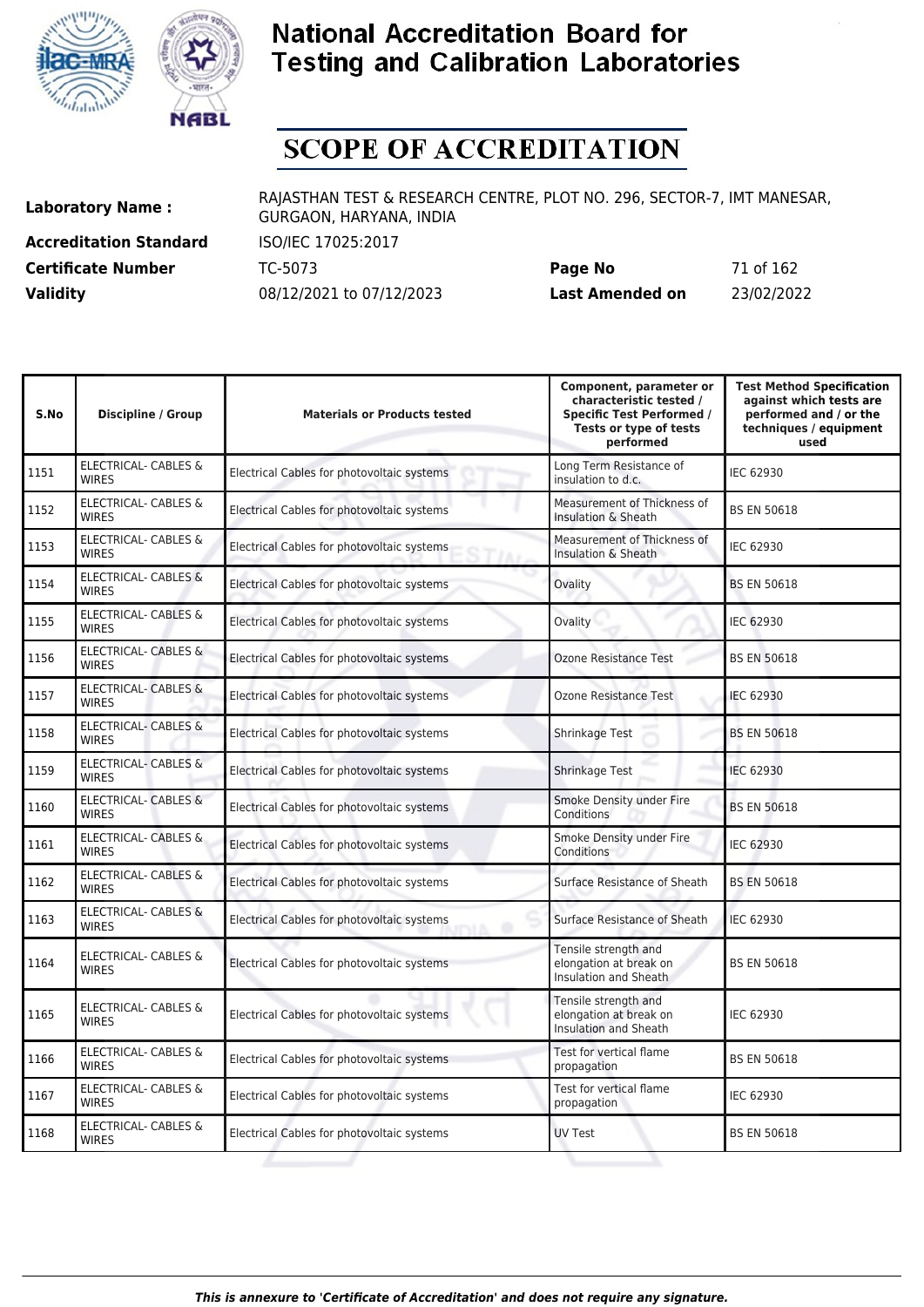



# **SCOPE OF ACCREDITATION**

**Accreditation Standard** ISO/IEC 17025:2017 **Certificate Number Page 162 TC-5073** 

**Laboratory Name :** RAJASTHAN TEST & RESEARCH CENTRE, PLOT NO. 296, SECTOR-7, IMT MANESAR, GURGAON, HARYANA, INDIA

| <b>Certificate Number</b> | TC-5073                  | Page No         | 72 of 162  |
|---------------------------|--------------------------|-----------------|------------|
| <b>Validity</b>           | 08/12/2021 to 07/12/2023 | Last Amended on | 23/02/2022 |

| S.No | <b>Discipline / Group</b>                       | <b>Materials or Products tested</b>                                    | Component, parameter or<br>characteristic tested /<br><b>Specific Test Performed /</b><br>Tests or type of tests<br>performed | <b>Test Method Specification</b><br>against which tests are<br>performed and / or the<br>techniques / equipment<br>used |
|------|-------------------------------------------------|------------------------------------------------------------------------|-------------------------------------------------------------------------------------------------------------------------------|-------------------------------------------------------------------------------------------------------------------------|
| 1169 | <b>ELECTRICAL- CABLES &amp;</b><br><b>WIRES</b> | Electrical Cables for photovoltaic systems                             | UV Test                                                                                                                       | <b>IEC 62930</b>                                                                                                        |
| 1170 | <b>ELECTRICAL- CABLES &amp;</b><br><b>WIRES</b> | Electrical Cables for photovoltaic systems                             | Voltage Test on completed<br>cable with a.c. or d.c                                                                           | <b>BS EN 50618</b>                                                                                                      |
| 1171 | <b>ELECTRICAL- CABLES &amp;</b><br><b>WIRES</b> | Electrical Cables for photovoltaic systems                             | Voltage Test on completed<br>cable with a.c. or d.c.                                                                          | <b>IEC 62930</b>                                                                                                        |
| 1172 | <b>ELECTRICAL- CABLES &amp;</b><br><b>WIRES</b> | Electrical insulating materials                                        | Thermal endurance                                                                                                             | IEC 60216-3                                                                                                             |
| 1173 | ELECTRICAL- CABLES &<br><b>WIRES</b>            | Electrical insulating materials                                        | Thermal endurance                                                                                                             | IEC 60216-4-1                                                                                                           |
| 1174 | <b>ELECTRICAL- CABLES &amp;</b><br><b>WIRES</b> | <b>Electrical Insulating Materials</b>                                 | Thermal endurance test                                                                                                        | IS 8504 (Part-1)                                                                                                        |
| 1175 | <b>ELECTRICAL- CABLES &amp;</b><br><b>WIRES</b> | <b>Electrical Insulating Materials</b>                                 | Thermal endurance test                                                                                                        | IS 8504 (Part-2)                                                                                                        |
| 1176 | ELECTRICAL- CABLES &<br><b>WIRES</b>            | Electrical Test Low voltage energy cables                              | Long Term Resistance of<br>Insulation to d.c.                                                                                 | <b>BS EN 50395</b>                                                                                                      |
| 1177 | ELECTRICAL- CABLES &<br><b>WIRES</b>            | <b>Ethylene Plastics</b>                                               | <b>Environmental Stress Cracking</b><br>Test                                                                                  | <b>ASTM D1693-15</b>                                                                                                    |
| 1178 | <b>ELECTRICAL- CABLES &amp;</b><br><b>WIRES</b> | EXTRUDED DIELECTRIC POWER, CONTROL,<br>INSTRUMENTATION PORTABLE CABLES | <b>Accelerated Water Absorption</b><br>Test (Electrical)                                                                      | NEMA WC 53                                                                                                              |
| 1179 | <b>ELECTRICAL- CABLES &amp;</b><br><b>WIRES</b> | Extruded outer sheath armoured cables                                  | <b>Abrasion Test</b>                                                                                                          | IS 10810 (Part 55)                                                                                                      |
| 1180 | ELECTRICAL- CABLES &<br><b>WIRES</b>            | Flat Polyvinyl Chloride Sheathed Flexible Cables                       | Ageing in Air Oven                                                                                                            | <b>BS EN 50214</b>                                                                                                      |
| 1181 | <b>ELECTRICAL- CABLES &amp;</b><br><b>WIRES</b> | Flat Polyvinyl Chloride Sheathed Flexible Cables                       | <b>Bending Test at low</b><br>Temperature                                                                                     | <b>BS EN 50214</b>                                                                                                      |
| 1182 | ELECTRICAL- CABLES &<br><b>WIRES</b>            | Flat Polyvinyl Chloride Sheathed Flexible Cables                       | Cold Impact Test                                                                                                              | <b>BS EN 50214</b>                                                                                                      |
| 1183 | ELECTRICAL- CABLES &<br><b>WIRES</b>            | Flat Polyvinyl Chloride Sheathed Flexible Cables                       | <b>Conductor Resistance</b>                                                                                                   | <b>BS EN 50214</b>                                                                                                      |
| 1184 | ELECTRICAL- CABLES &<br><b>WIRFS</b>            | Flat Polyvinyl Chloride Sheathed Flexible Cables                       | <b>Elongation Test at Low</b><br>Temperature                                                                                  | <b>BS EN 50214</b>                                                                                                      |
| 1185 | ELECTRICAL- CABLES &<br><b>WIRES</b>            | Flat Polyvinyl Chloride Sheathed Flexible Cables                       | <b>Flexing Test</b>                                                                                                           | <b>BS EN 50214</b>                                                                                                      |
| 1186 | <b>ELECTRICAL- CABLES &amp;</b><br><b>WIRES</b> | Flat Polyvinyl Chloride Sheathed Flexible Cables                       | <b>Heat Shock Test</b>                                                                                                        | <b>BS EN 50214</b>                                                                                                      |
| 1187 | <b>ELECTRICAL- CABLES &amp;</b><br><b>WIRES</b> | Flat Polyvinyl Chloride Sheathed Flexible Cables                       | High Voltage test (Water<br>immersion)                                                                                        | <b>BS EN 50214</b>                                                                                                      |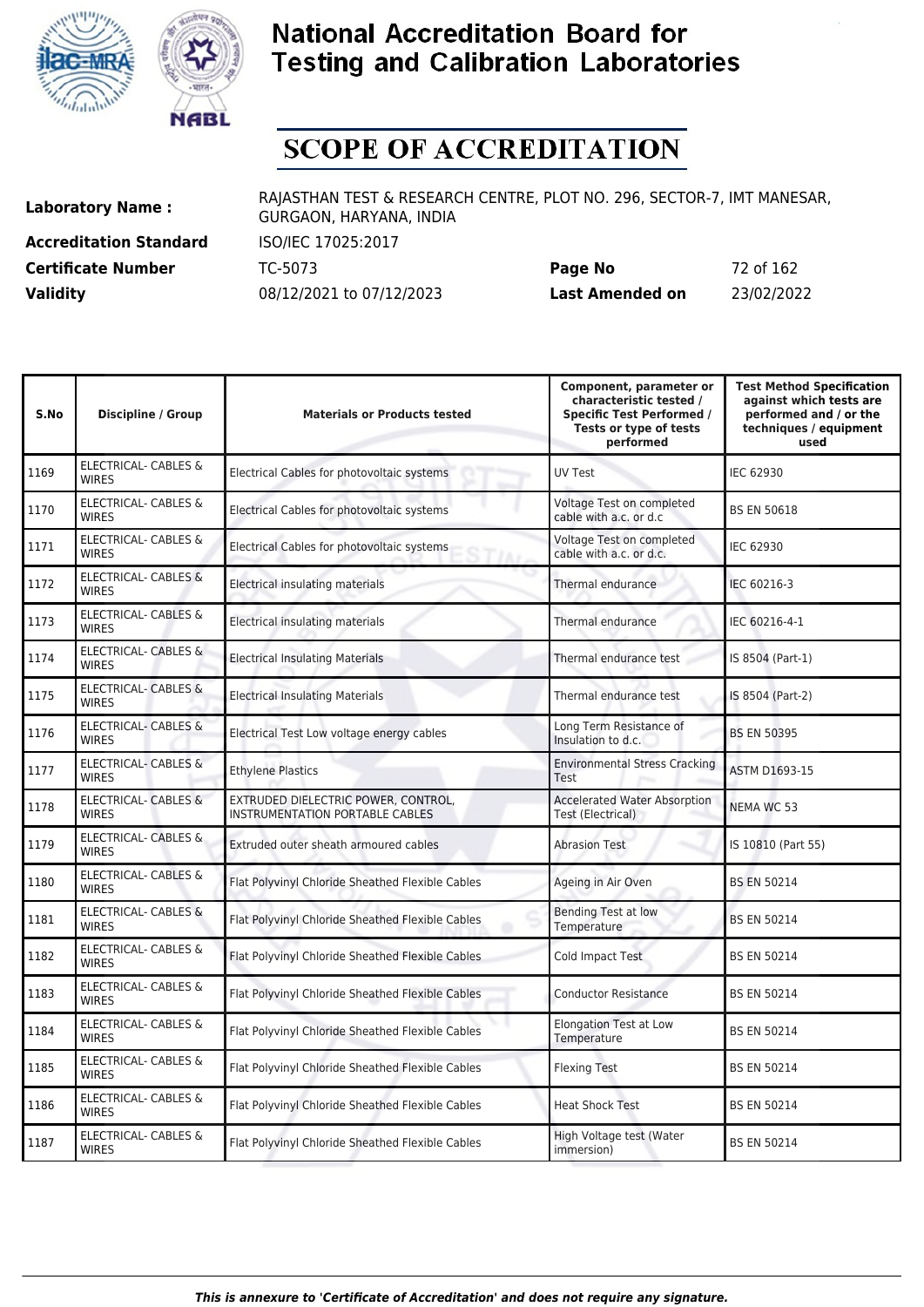



# **SCOPE OF ACCREDITATION**

**Accreditation Standard** ISO/IEC 17025:2017

**Laboratory Name :** RAJASTHAN TEST & RESEARCH CENTRE, PLOT NO. 296, SECTOR-7, IMT MANESAR, GURGAON, HARYANA, INDIA

**Certificate Number** TC-5073 **Page No** 73 of 162 **Validity** 08/12/2021 to 07/12/2023 **Last Amended on** 23/02/2022

| <b>Discipline / Group</b>                       | <b>Materials or Products tested</b>                                                    | Component, parameter or<br>characteristic tested /<br><b>Specific Test Performed /</b><br>Tests or type of tests<br>performed | <b>Test Method Specification</b><br>against which tests are<br>performed and / or the<br>techniques / equipment<br>used |
|-------------------------------------------------|----------------------------------------------------------------------------------------|-------------------------------------------------------------------------------------------------------------------------------|-------------------------------------------------------------------------------------------------------------------------|
| ELECTRICAL- CABLES &<br><b>WIRES</b>            | Flat Polyvinyl Chloride Sheathed Flexible Cables                                       | High Voltage test at room<br>temperature                                                                                      | <b>BS EN 50214</b>                                                                                                      |
| <b>ELECTRICAL- CABLES &amp;</b><br><b>WIRES</b> | Flat Polyvinyl Chloride Sheathed Flexible Cables                                       | Hot deformation test / Pressure<br>Test at High Temperature                                                                   | BS 50214                                                                                                                |
| ELECTRICAL- CABLES &<br><b>WIRES</b>            | Flat Polyvinyl Chloride Sheathed Flexible Cables                                       | <b>Insulation Resistance</b>                                                                                                  | <b>BS EN 50214</b>                                                                                                      |
| <b>ELECTRICAL- CABLES &amp;</b><br><b>WIRES</b> | Flat Polyvinyl Chloride Sheathed Flexible Cables                                       | Loss of Mass                                                                                                                  | <b>BS EN 50214</b>                                                                                                      |
| <b>ELECTRICAL- CABLES &amp;</b><br><b>WIRES</b> | Flat Polyvinyl Chloride Sheathed Flexible Cables                                       | <b>Static Flexibility Test</b>                                                                                                | <b>BS EN 50214</b>                                                                                                      |
| <b>ELECTRICAL- CABLES &amp;</b><br><b>WIRFS</b> | Flat Polyvinyl Chloride Sheathed Flexible Cables                                       | Tensile strength and<br>elongation at break on<br>Insulation and Sheath                                                       | <b>BS EN 50214</b>                                                                                                      |
| ELECTRICAL- CABLES &<br><b>WIRES</b>            | Flat Polyvinyl Chloride Sheathed Flexible Cables                                       | Test for eccentricity and<br>Thickness of insulation and<br>sheath / Overall Dimensions                                       | <b>BS EN 50214</b>                                                                                                      |
| ELECTRICAL- CABLES &<br><b>WIRES</b>            | Flat Polyvinyl Chloride Sheathed Flexible Cables                                       | Test under Fire Conditions /<br><b>Flammability Test</b>                                                                      | <b>BS EN 50214</b>                                                                                                      |
| ELECTRICAL- CABLES &<br><b>WIRES</b>            | Flat Polyvinyl Chloride Sheathed Flexible Cables                                       | Two pulley Flexing Test                                                                                                       | <b>BS EN 50214</b>                                                                                                      |
| <b>ELECTRICAL- CABLES &amp;</b><br><b>WIRES</b> | Flexible Cables for Lifts and other flexible Connection<br>(Elastomer Insulated Cable) | Ageing in Air Bomb                                                                                                            | IS 4289 (Part 1)                                                                                                        |
| ELECTRICAL- CABLES &<br><b>WIRES</b>            | Flexible Cables for Lifts and other flexible Connection<br>(Elastomer Insulated Cable) | Ageing in Air Oven                                                                                                            | IS 4289 (Part 1)                                                                                                        |
| <b>ELECTRICAL- CABLES &amp;</b><br><b>WIRES</b> | Flexible Cables for Lifts and other flexible Connection<br>(Elastomer Insulated Cable) | Ageing in Oxygen Bomb                                                                                                         | IS 4289 (Part 1)                                                                                                        |
| <b>ELECTRICAL- CABLES &amp;</b><br><b>WIRES</b> | Flexible Cables for Lifts and other flexible Connection<br>(Elastomer Insulated Cable) | <b>Conductor Resistance</b>                                                                                                   | IS 4289 (Part 1)                                                                                                        |
| <b>ELECTRICAL- CABLES &amp;</b><br><b>WIRES</b> | Flexible Cables for Lifts and other flexible Connection<br>(Elastomer Insulated Cable) | High Voltage test (Water<br>immersion)                                                                                        | IS 4289 (Part 1)                                                                                                        |
| <b>ELECTRICAL- CABLES &amp;</b><br><b>WIRES</b> | Flexible Cables for Lifts and other flexible Connection<br>(Elastomer Insulated Cable) | <b>Insulation Resistance</b>                                                                                                  | IS 4289 (Part 1)                                                                                                        |
| ELECTRICAL- CABLES &<br><b>WIRES</b>            | Flexible Cables for Lifts and other flexible Connection<br>(Elastomer Insulated Cable) | Oil Resistance Test                                                                                                           | IS 4289 (Part 1)                                                                                                        |
| <b>ELECTRICAL- CABLES &amp;</b><br><b>WIRES</b> | Flexible Cables for Lifts and other flexible Connection<br>(Elastomer Insulated Cable) | Persulphate Test/ Tinning Test                                                                                                | IS 4289 (Part 1)                                                                                                        |
| ELECTRICAL- CABLES &<br><b>WIRES</b>            | Flexible Cables for Lifts and other flexible Connection<br>(Elastomer Insulated Cable) | <b>Static Flexibility Test</b>                                                                                                | IS 4289 (Part 1)                                                                                                        |
|                                                 |                                                                                        |                                                                                                                               |                                                                                                                         |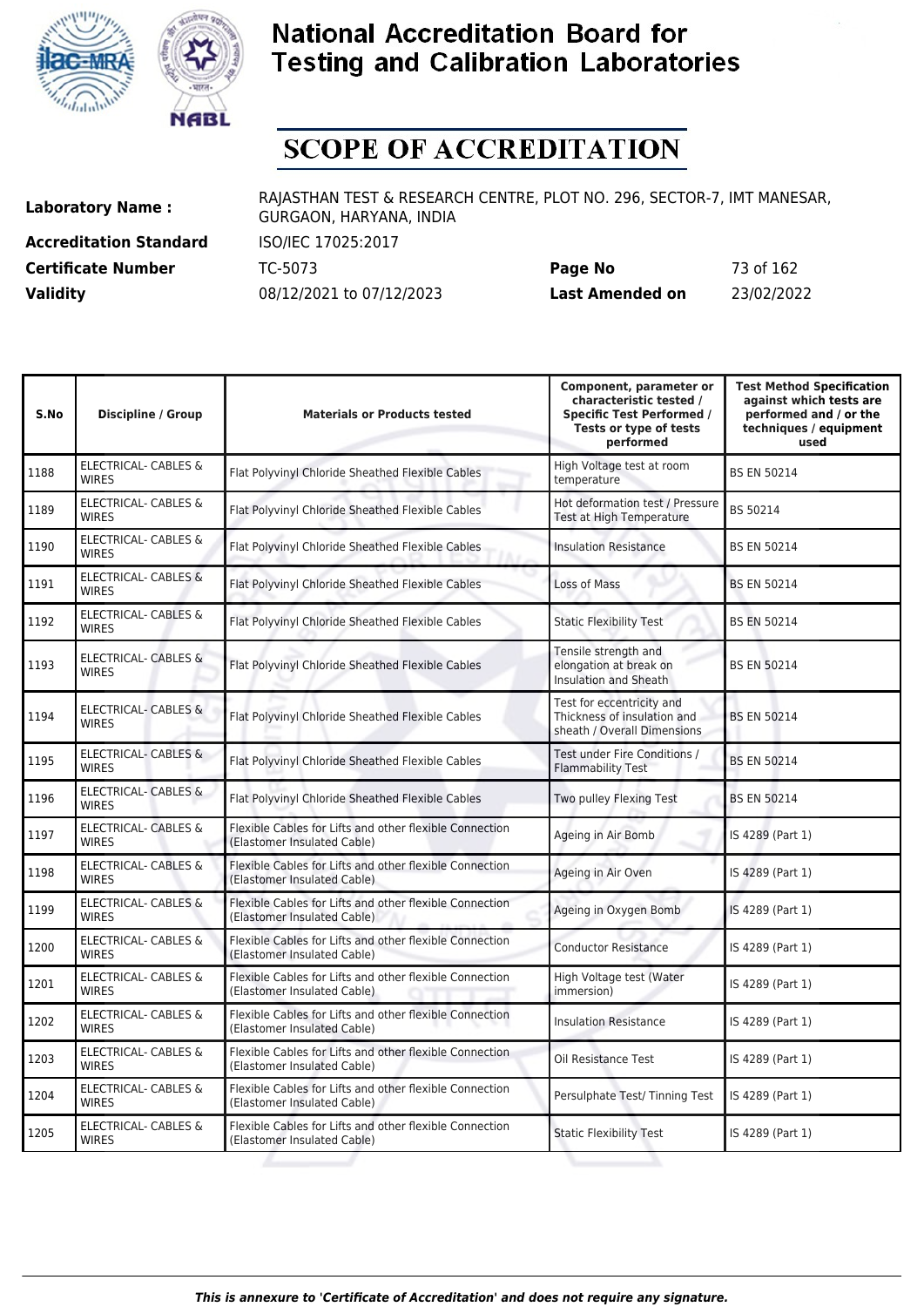



# **SCOPE OF ACCREDITATION**

**Accreditation Standard** ISO/IEC 17025:2017

**Laboratory Name :** RAJASTHAN TEST & RESEARCH CENTRE, PLOT NO. 296, SECTOR-7, IMT MANESAR, GURGAON, HARYANA, INDIA

**Certificate Number** TC-5073 **Page No** 74 of 162 **Validity** 08/12/2021 to 07/12/2023 **Last Amended on** 23/02/2022

| S.No | <b>Discipline / Group</b>                       | <b>Materials or Products tested</b>                                                              | Component, parameter or<br>characteristic tested /<br><b>Specific Test Performed /</b><br>Tests or type of tests<br>performed | <b>Test Method Specification</b><br>against which tests are<br>performed and / or the<br>techniques / equipment<br>used |
|------|-------------------------------------------------|--------------------------------------------------------------------------------------------------|-------------------------------------------------------------------------------------------------------------------------------|-------------------------------------------------------------------------------------------------------------------------|
| 1206 | <b>ELECTRICAL- CABLES &amp;</b><br><b>WIRES</b> | Flexible Cables for Lifts and other flexible Connection<br>(Elastomer Insulated Cable)           | <b>Tear Resistance</b>                                                                                                        | IS 4289 (Part 1)                                                                                                        |
| 1207 | ELECTRICAL- CABLES &<br><b>WIRES</b>            | Flexible Cables for Lifts and other flexible Connection<br>(Elastomer Insulated Cable)           | Tensile strength and<br>elongation at break on<br>Insulation and Sheath                                                       | IS 4289 (Part 1)                                                                                                        |
| 1208 | ELECTRICAL- CABLES &<br><b>WIRES</b>            | Flexible Cables for Lifts and other flexible Connection<br>(Elastomer Insulated Cable)           | Test for eccentricity and<br>Thickness of insulation and<br>sheath / Overall Dimensions                                       | IS 4289 (Part 1)                                                                                                        |
| 1209 | <b>ELECTRICAL- CABLES &amp;</b><br><b>WIRES</b> | Flexible Cables for Lifts and other flexible Connection<br>(Elastomer Insulated Cable)           | Test under Fire Conditions /<br><b>Flammability Test</b>                                                                      | IS 4289 (Part 1)                                                                                                        |
| 1210 | ELECTRICAL- CABLES &<br><b>WIRES</b>            | Flexible Cables for Lifts and other flexible Connection (PVC<br>Insulated Circular Cable)        | Ageing in Air Oven                                                                                                            | IS 4289 (Part 2)                                                                                                        |
| 1211 | <b>ELECTRICAL- CABLES &amp;</b><br><b>WIRES</b> | Flexible Cables for Lifts and other flexible Connection (PVC<br>Insulated Circular Cable)        | <b>Conductor Resistance</b>                                                                                                   | IS 4289 (Part 2)                                                                                                        |
| 1212 | ELECTRICAL- CABLES &<br><b>WIRES</b>            | Flexible Cables for Lifts and other flexible Connection (PVC<br>Insulated Circular Cable)        | <b>Heat Shock Test</b>                                                                                                        | IS 4289 (Part 2)                                                                                                        |
| 1213 | ELECTRICAL- CABLES &<br><b>WIRES</b>            | Flexible Cables for Lifts and other flexible Connection (PVC<br>Insulated Circular Cable)        | High Voltage test (Water<br>immersion)                                                                                        | IS 4289 (Part 2)                                                                                                        |
| 1214 | <b>ELECTRICAL- CABLES &amp;</b><br><b>WIRES</b> | Flexible Cables for Lifts and other flexible Connection (PVC<br>Insulated Circular Cable)        | <b>Insulation Resistance</b>                                                                                                  | IS 4289 (Part 2)                                                                                                        |
| 1215 | ELECTRICAL- CABLES &<br><b>WIRES</b>            | Flexible Cables for Lifts and other flexible Connection (PVC<br>Insulated Circular Cable)        | Loss of Mass                                                                                                                  | IS 4289 (Part 2)                                                                                                        |
| 1216 | ELECTRICAL- CABLES &<br><b>WIRES</b>            | Flexible Cables for Lifts and other flexible Connection (PVC<br><b>Insulated Circular Cable)</b> | Shrinkage Test                                                                                                                | IS 4289 (Part 2)                                                                                                        |
| 1217 | <b>ELECTRICAL- CABLES &amp;</b><br><b>WIRES</b> | Flexible Cables for Lifts and other flexible Connection (PVC<br>Insulated Circular Cable)        | <b>Static Flexibility Test</b>                                                                                                | IS 4289 (Part 2)                                                                                                        |
| 1218 | ELECTRICAL- CABLES &<br><b>WIRES</b>            | Flexible Cables for Lifts and other flexible Connection (PVC<br>Insulated Circular Cable)        | Tensile strength and<br>elongation at break on<br>Insulation and Sheath                                                       | IS 4289 (Part 2)                                                                                                        |
| 1219 | <b>ELECTRICAL- CABLES &amp;</b><br><b>WIRES</b> | Flexible Cables for Lifts and other flexible Connection (PVC<br>Insulated Circular Cable)        | Test for eccentricity and<br>Thickness of insulation and<br>sheath / Overall Dimensions                                       | IS 4289 (Part 2)                                                                                                        |
| 1220 | <b>ELECTRICAL- CABLES &amp;</b><br><b>WIRES</b> | Flexible Cables for Lifts and other flexible Connection (PVC<br>Insulated Circular Cable)        | Test under Fire Conditions /<br><b>Flammability Test</b>                                                                      | IS 4289 (Part 2)                                                                                                        |
| 1221 | ELECTRICAL- CABLES &<br><b>WIRES</b>            | Flexible Cables for Lifts and other flexible Connection (PVC<br>Insulated Circular Cable)        | <b>Thermal Stability</b>                                                                                                      | IS 4289 (Part 2)                                                                                                        |
| 1222 | ELECTRICAL- CABLES &<br><b>WIRES</b>            | Flexible Cables for Lifts and Other Flexible Connections -<br><b>Elastomer Insulated Cables</b>  | Annealing Test for Copper Wire                                                                                                | IS 4289 (Part 1)                                                                                                        |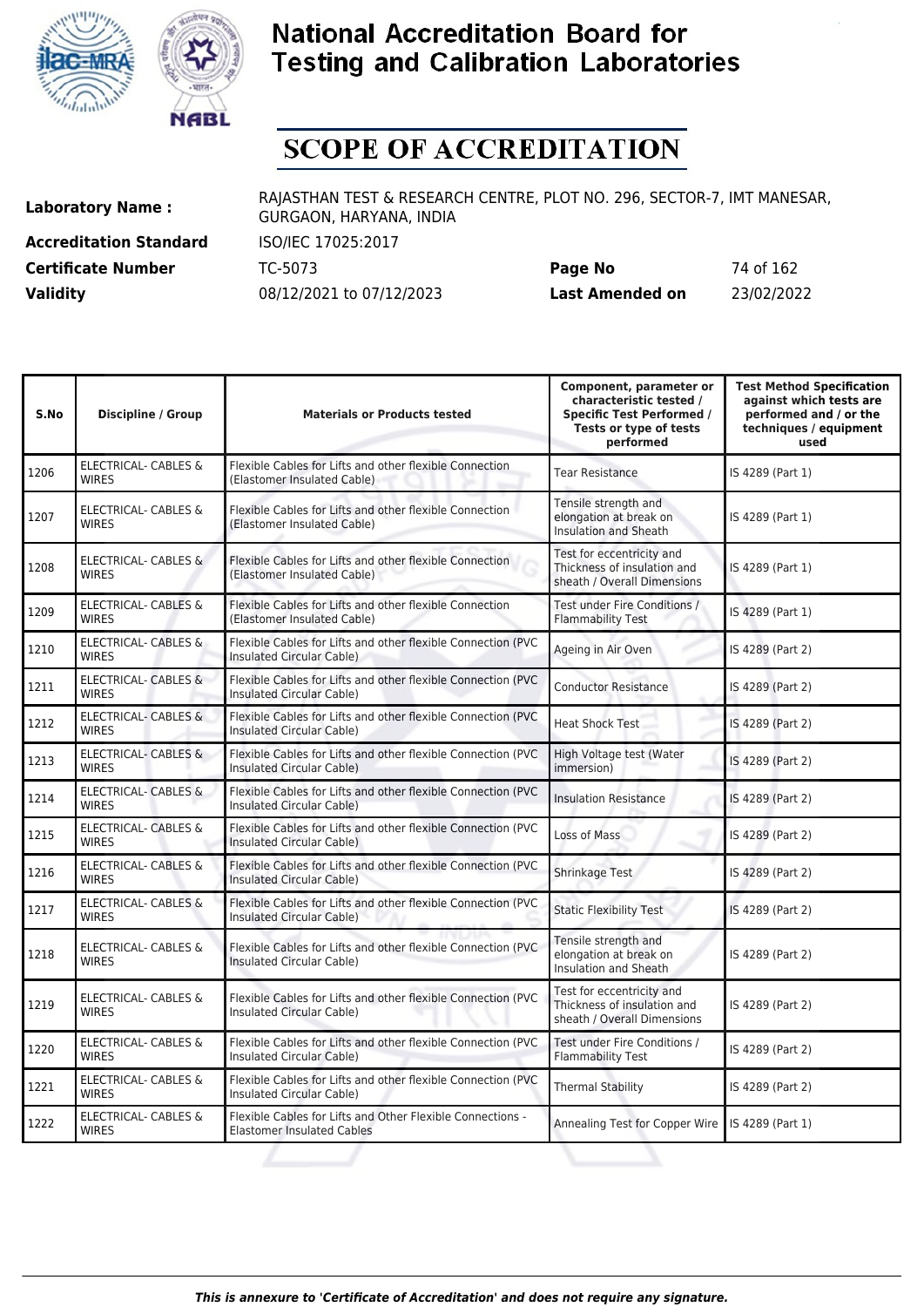



# **SCOPE OF ACCREDITATION**

**Accreditation Standard** ISO/IEC 17025:2017

**Laboratory Name :** RAJASTHAN TEST & RESEARCH CENTRE, PLOT NO. 296, SECTOR-7, IMT MANESAR, GURGAON, HARYANA, INDIA

**Certificate Number** TC-5073 **Page No** 75 of 162 **Validity** 08/12/2021 to 07/12/2023 **Last Amended on** 23/02/2022

| S.No | <b>Discipline / Group</b>                       | <b>Materials or Products tested</b>                                                               | Component, parameter or<br>characteristic tested /<br><b>Specific Test Performed /</b><br>Tests or type of tests<br>performed | <b>Test Method Specification</b><br>against which tests are<br>performed and / or the<br>techniques / equipment<br>used |
|------|-------------------------------------------------|---------------------------------------------------------------------------------------------------|-------------------------------------------------------------------------------------------------------------------------------|-------------------------------------------------------------------------------------------------------------------------|
| 1223 | <b>ELECTRICAL- CABLES &amp;</b><br><b>WIRES</b> | Flexible Cables for Lifts and Other Flexible Connections:<br><b>PVC Insulated Circular Cables</b> | Annealing Test for Copper Wire                                                                                                | IS 4289 (Part 2)                                                                                                        |
| 1224 | ELECTRICAL- CABLES &<br><b>WIRES</b>            | Flexible Cables with Thermoplastic PVC Insulation                                                 | Ageing in Air Oven                                                                                                            | BS EN 50525-2-11                                                                                                        |
| 1225 | <b>ELECTRICAL- CABLES &amp;</b><br><b>WIRES</b> | Flexible Cables with Thermoplastic PVC Insulation                                                 | <b>Bending Test at Low</b><br>Temperature                                                                                     | BS EN 50525-2-11                                                                                                        |
| 1226 | <b>ELECTRICAL- CABLES &amp;</b><br><b>WIRES</b> | Flexible Cables with Thermoplastic PVC Insulation                                                 | <b>Conductor Resistance</b>                                                                                                   | BS EN 50525-2-11                                                                                                        |
| 1227 | ELECTRICAL- CABLES &<br><b>WIRES</b>            | Flexible Cables with Thermoplastic PVC Insulation                                                 | <b>Elongation Test at Low</b><br>Temperature                                                                                  | BS EN 50525-2-11                                                                                                        |
| 1228 | <b>ELECTRICAL- CABLES &amp;</b><br><b>WIRES</b> | Flexible Cables with Thermoplastic PVC Insulation                                                 | <b>Flexing Test</b>                                                                                                           | BS EN 50525-2-11                                                                                                        |
| 1229 | <b>ELECTRICAL- CABLES &amp;</b><br><b>WIRES</b> | Flexible Cables with Thermoplastic PVC Insulation                                                 | <b>Heat Shock Test</b>                                                                                                        | BS EN 50525-2-11                                                                                                        |
| 1230 | <b>ELECTRICAL- CABLES &amp;</b><br><b>WIRES</b> | Flexible Cables with Thermoplastic PVC Insulation                                                 | Hot deformation test / Pressure<br>Test at High Temperature                                                                   | BS EN 50525-2-11                                                                                                        |
| 1231 | ELECTRICAL- CABLES &<br><b>WIRES</b>            | Flexible Cables with Thermoplastic PVC Insulation                                                 | Long Term Resistance of<br>Insulation to d.c.                                                                                 | BS EN 50525-2-11                                                                                                        |
| 1232 | <b>ELECTRICAL- CABLES &amp;</b><br><b>WIRES</b> | Flexible Cables with Thermoplastic PVC Insulation                                                 | Loss of Mass                                                                                                                  | BS EN 50525-2-11                                                                                                        |
| 1233 | <b>ELECTRICAL- CABLES &amp;</b><br><b>WIRES</b> | Flexible Cables with Thermoplastic PVC Insulation                                                 | Mechanical Strength of Strain<br><b>Bearing Member</b>                                                                        | BS EN 50525-2-11                                                                                                        |
| 1234 | ELECTRICAL- CABLES &<br><b>WIRES</b>            | Flexible Cables with Thermoplastic PVC Insulation                                                 | Tensile strength and<br>elongation at break on<br>Insulation and Sheath                                                       | BS EN 50525-2-11                                                                                                        |
| 1235 | <b>ELECTRICAL- CABLES &amp;</b><br><b>WIRES</b> | Flexible Cables with Thermoplastic PVC Insulation                                                 | Test for eccentricity and<br>Thickness of insulation and<br>sheath / Overall Dimensions                                       | BS EN 50525-2-11                                                                                                        |
| 1236 | ELECTRICAL- CABLES &<br><b>WIRES</b>            | Flexible Cables with Thermoplastic PVC Insulation                                                 | Test under Fire Conditions /<br>Flammability Test                                                                             | BS EN 50525-2-11                                                                                                        |
| 1237 | ELECTRICAL- CABLES &<br><b>WIRES</b>            | Flexible Cables with Thermoplastic PVC Insulation                                                 | <b>Thermal Stability</b>                                                                                                      | BS EN 50525-2-11                                                                                                        |
| 1238 | ELECTRICAL- CABLES &<br><b>WIRES</b>            | Flexible Cables with Thermoplastic PVC Insulation                                                 | <b>Voltage Test</b>                                                                                                           | BS EN 50525-2-11                                                                                                        |
| 1239 | ELECTRICAL- CABLES &<br><b>WIRES</b>            | Halogen Free Cross-linked Insulating Compounds                                                    | Halogen Acid Gas Evolution /<br>Corrosive & halogen acid gas                                                                  | BS EN 50363-5                                                                                                           |
| 1240 | ELECTRICAL- CABLES &<br><b>WIRES</b>            | Halogen Free Flame Retardant (HFFR) cables for working<br>voltages up to and including 1100 Volts | Ageing in air oven on insulation<br>and sheath                                                                                | IS 17048                                                                                                                |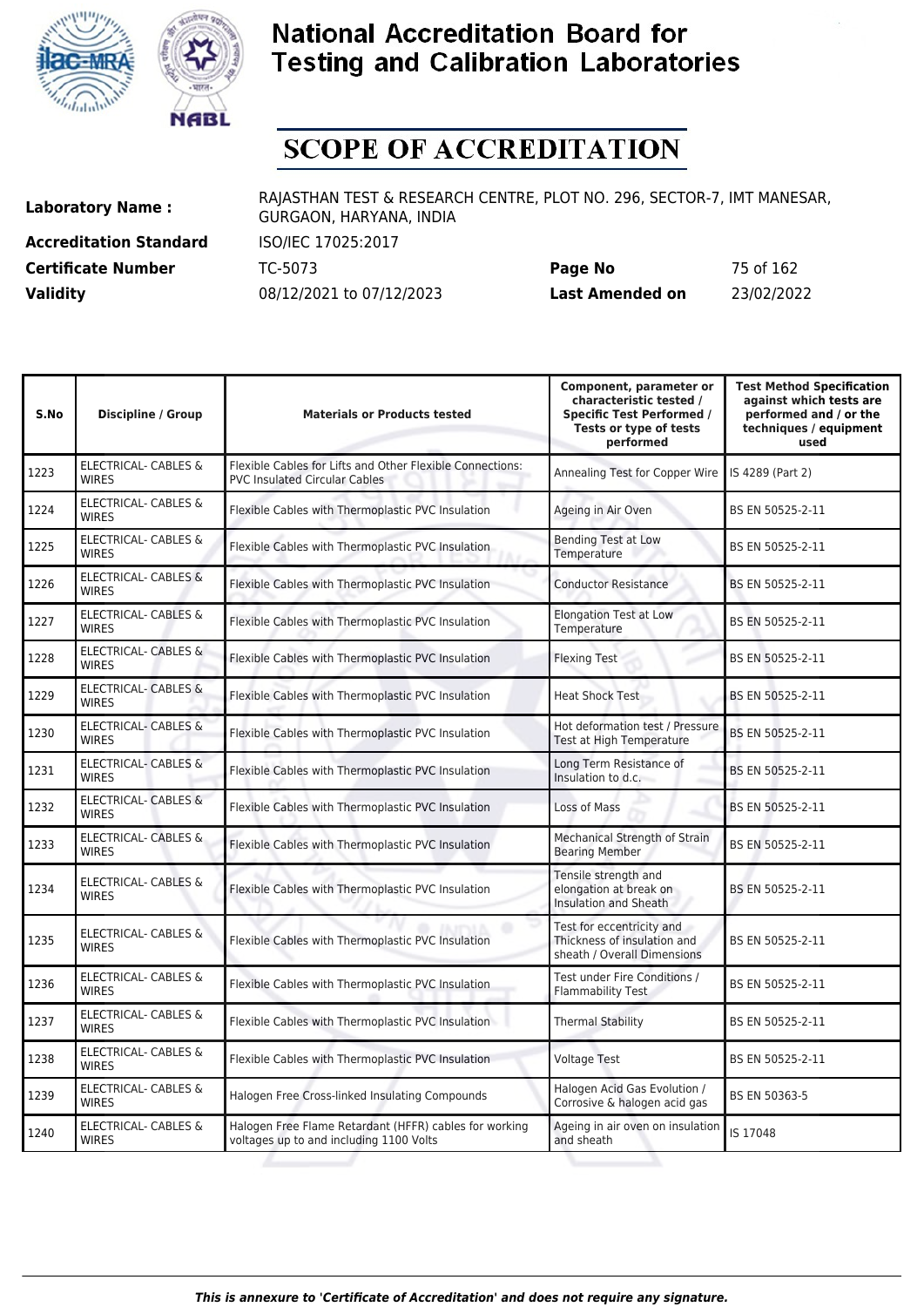



# **SCOPE OF ACCREDITATION**

**Accreditation Standard** ISO/IEC 17025:2017

**Laboratory Name :** RAJASTHAN TEST & RESEARCH CENTRE, PLOT NO. 296, SECTOR-7, IMT MANESAR, GURGAON, HARYANA, INDIA

**Certificate Number** TC-5073 **Page No** 76 of 162 **Validity** 08/12/2021 to 07/12/2023 **Last Amended on** 23/02/2022

| Halogen Free Flame Retardant (HFFR) cables for working<br>voltages up to and including 1100 Volts | Annealing test for copper                                                              |          |
|---------------------------------------------------------------------------------------------------|----------------------------------------------------------------------------------------|----------|
|                                                                                                   |                                                                                        | IS 17048 |
| voltages up to and including 1100 Volts                                                           | Assessment of halogen -<br>Chlorine and bromine content<br>expressed as content of HCL | IS 17048 |
| Halogen Free Flame Retardant (HFFR) cables for working<br>voltages up to and including 1100 Volts | Assessment of halogen -<br>Conductivity test                                           | IS 17048 |
| Halogen Free Flame Retardant (HFFR) cables for working<br>voltages up to and including 1100 Volts | Assessment of halogen -<br>Fluorine content                                            | IS 17048 |
| Halogen Free Flame Retardant (HFFR) cables for working<br>voltages up to and including 1100 Volts | Assessment of halogen - pH<br>test                                                     | IS 17048 |
| Halogen Free Flame Retardant (HFFR) cables for working<br>voltages up to and including 1100 Volts | Assessment of halogen -<br>Presence of fluorine                                        | IS 17048 |
| Halogen Free Flame Retardant (HFFR) cables for working<br>voltages up to and including 1100 Volts | Cold bend test on finished<br>cable                                                    | IS 17048 |
| Halogen Free Flame Retardant (HFFR) cables for working<br>voltages up to and including 1100 Volts | Cold impact test on insulation<br>and finished cable                                   | IS 17048 |
| Halogen Free Flame Retardant (HFFR) cables for working<br>voltages up to and including 1100 Volts | <b>Conductor Resistance</b>                                                            | IS 17048 |
| Halogen Free Flame Retardant (HFFR) cables for working<br>voltages up to and including 1100 Volts | Elongation at break of<br>insulation and sheath, before<br>and after ageing            | IS 17048 |
| Halogen Free Flame Retardant (HFFR) cables for working<br>voltages up to and including 1100 Volts | Flame retardant test on<br>insulation and finished cable                               | IS 17048 |
| Halogen Free Flame Retardant (HFFR) cables for working<br>voltages up to and including 1100 Volts | Flammability test on finished<br>cable                                                 | IS 17048 |
| Halogen Free Flame Retardant (HFFR) cables for working<br>voltages up to and including 1100 Volts | Hot deformation on insulation<br>and sheath                                            | IS 17048 |
| Halogen Free Flame Retardant (HFFR) cables for working<br>voltages up to and including 1100 Volts | Hot set test on insulation and<br>sheath                                               | IS 17048 |
| Halogen Free Flame Retardant (HFFR) cables for working<br>voltages up to and including 1100 Volts | <b>Insulation Resistance</b>                                                           | IS 17048 |
| Halogen Free Flame Retardant (HFFR) cables for working<br>voltages up to and including 1100 Volts | Oxygen Index Test on<br>insulation and sheath                                          | IS 17048 |
| Halogen Free Flame Retardant (HFFR) cables for working<br>voltages up to and including 1100 Volts | Ozone resistance test on<br>insulation and sheath                                      | IS 17048 |
| Halogen Free Flame Retardant (HFFR) cables for working<br>voltages up to and including 1100 Volts | Persulphate test for tinned<br>copper                                                  | IS 17048 |
|                                                                                                   | Halogen Free Flame Retardant (HFFR) cables for working                                 |          |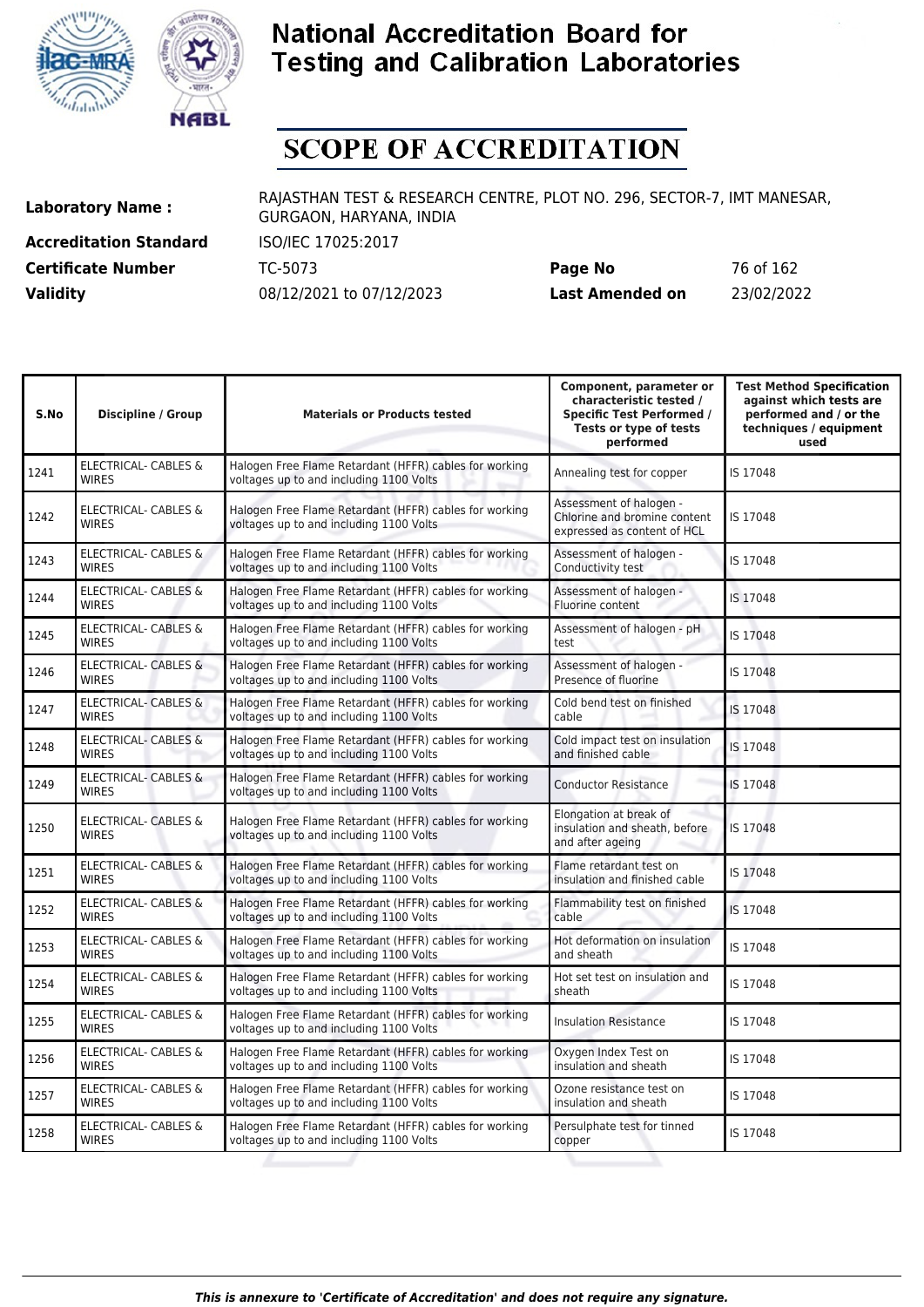



## **SCOPE OF ACCREDITATION**

**Accreditation Standard** ISO/IEC 17025:2017

**Laboratory Name :** RAJASTHAN TEST & RESEARCH CENTRE, PLOT NO. 296, SECTOR-7, IMT MANESAR, GURGAON, HARYANA, INDIA

**Certificate Number** TC-5073 **Page No** 77 of 162 **Validity** 08/12/2021 to 07/12/2023 **Last Amended on** 23/02/2022

| S.No | <b>Discipline / Group</b>                       | <b>Materials or Products tested</b>                                                                                        | Component, parameter or<br>characteristic tested /<br><b>Specific Test Performed /</b><br>Tests or type of tests<br>performed | <b>Test Method Specification</b><br>against which tests are<br>performed and / or the<br>techniques / equipment<br>used |
|------|-------------------------------------------------|----------------------------------------------------------------------------------------------------------------------------|-------------------------------------------------------------------------------------------------------------------------------|-------------------------------------------------------------------------------------------------------------------------|
| 1259 | ELECTRICAL- CABLES &<br><b>WIRES</b>            | Halogen Free Flame Retardant (HFFR) cables for working<br>voltages up to and including 1100 Volts                          | Smoke density test on finished<br>cable                                                                                       | IS 17048                                                                                                                |
| 1260 | <b>ELECTRICAL- CABLES &amp;</b><br><b>WIRES</b> | Halogen Free Flame Retardant (HFFR) cables for working<br>voltages up to and including 1100 Volts                          | Temperature Index test on<br>insulation and sheath                                                                            | IS 17048                                                                                                                |
| 1261 | ELECTRICAL- CABLES &<br><b>WIRES</b>            | Halogen Free Flame Retardant (HFFR) cables for working<br>voltages up to and including 1100 Volts                          | Tensile Strength for Aluminium<br>Wires                                                                                       | IS 17048                                                                                                                |
| 1262 | <b>ELECTRICAL- CABLES &amp;</b><br><b>WIRES</b> | Halogen Free Flame Retardant (HFFR) cables for working<br>voltages up to and including 1100 Volts                          | Tensile strength of insulation<br>and sheath, before ageing and<br>after ageing                                               | IS 17048                                                                                                                |
| 1263 | <b>ELECTRICAL- CABLES &amp;</b><br><b>WIRES</b> | Halogen Free Flame Retardant (HFFR) cables for working<br>voltages up to and including 1100 Volts                          | Test of overall dimensions and<br>thickness of insulation and<br>sheath                                                       | IS 17048                                                                                                                |
| 1264 | <b>ELECTRICAL- CABLES &amp;</b><br><b>WIRES</b> | Halogen Free Flame Retardant (HFFR) cables for working<br>voltages up to and including 1100 Volts                          | Water immersion test (effect of<br>water on sheath of cable) on<br>finished cable- Elongation at<br>break                     | IS 17048                                                                                                                |
| 1265 | <b>ELECTRICAL- CABLES &amp;</b><br><b>WIRES</b> | Halogen Free Flame Retardant (HFFR) cables for working<br>voltages up to and including 1100 Volts                          | Water immersion test (effect of<br>water on sheath of cable) on<br>finished cable Tensile Strength                            | IS 17048                                                                                                                |
| 1266 | <b>ELECTRICAL- CABLES &amp;</b><br><b>WIRES</b> | Halogen Free Flame Retardant (HFFR) cables for working<br>voltages up to and including 1100 Volts                          | Wrapping test for aluminium                                                                                                   | IS 17048                                                                                                                |
| 1267 | ELECTRICAL- CABLES &<br><b>WIRES</b>            | Halogen Free Flame Retardant (HFFR) for working voltages<br>up to and including 1100 Volts                                 | High voltage test on insulation<br>and finished cable                                                                         | IS 17048                                                                                                                |
| 1268 | ELECTRICAL- CABLES &<br><b>WIRES</b>            | Halogen-free, cross- linked insulating compounds                                                                           | <b>Conductivity Test</b>                                                                                                      | BS EN 50363-5:                                                                                                          |
| 1269 | <b>ELECTRICAL- CABLES &amp;</b><br><b>WIRES</b> | Halogen-free, cross-linked insulating compounds                                                                            | pH Test                                                                                                                       | BS EN 50363-5                                                                                                           |
| 1270 | ELECTRICAL- CABLES &<br><b>WIRES</b>            | Halogen-free, low smoke, thermoplastic insulated and<br>sheathed cables of rated voltages up to and including<br>450/750 V | Assessment of halogens for all<br>non-metallic materials                                                                      | IEC 62821-1                                                                                                             |
| 1271 | <b>ELECTRICAL- CABLES &amp;</b><br><b>WIRES</b> | Halogen-free, low smoke, thermoplastic insulated and<br>sheathed cables of rated voltages up to and including<br>450/750 V | Long Term Resistance of<br>insulation to d.c.                                                                                 | IEC 62821-2                                                                                                             |
| 1272 | <b>ELECTRICAL- CABLES &amp;</b><br><b>WIRES</b> | Halogen-free, low smoke, thermoplastic insulated and<br>sheathed cables of rated voltages up to and including<br>450/750 V | Surface Resistance of Sheath                                                                                                  | IEC 62821-2                                                                                                             |
| 1273 | <b>ELECTRICAL- CABLES &amp;</b><br><b>WIRES</b> | High Voltage electric cable                                                                                                | Partial Discharge Test                                                                                                        | <b>IS/IEC 60270</b>                                                                                                     |
| 1274 | <b>ELECTRICAL- CABLES &amp;</b><br><b>WIRES</b> | <b>Insulated Cables</b>                                                                                                    | Measurement of thickness of<br>metallic sheath                                                                                | IS 10810 (Part 34)                                                                                                      |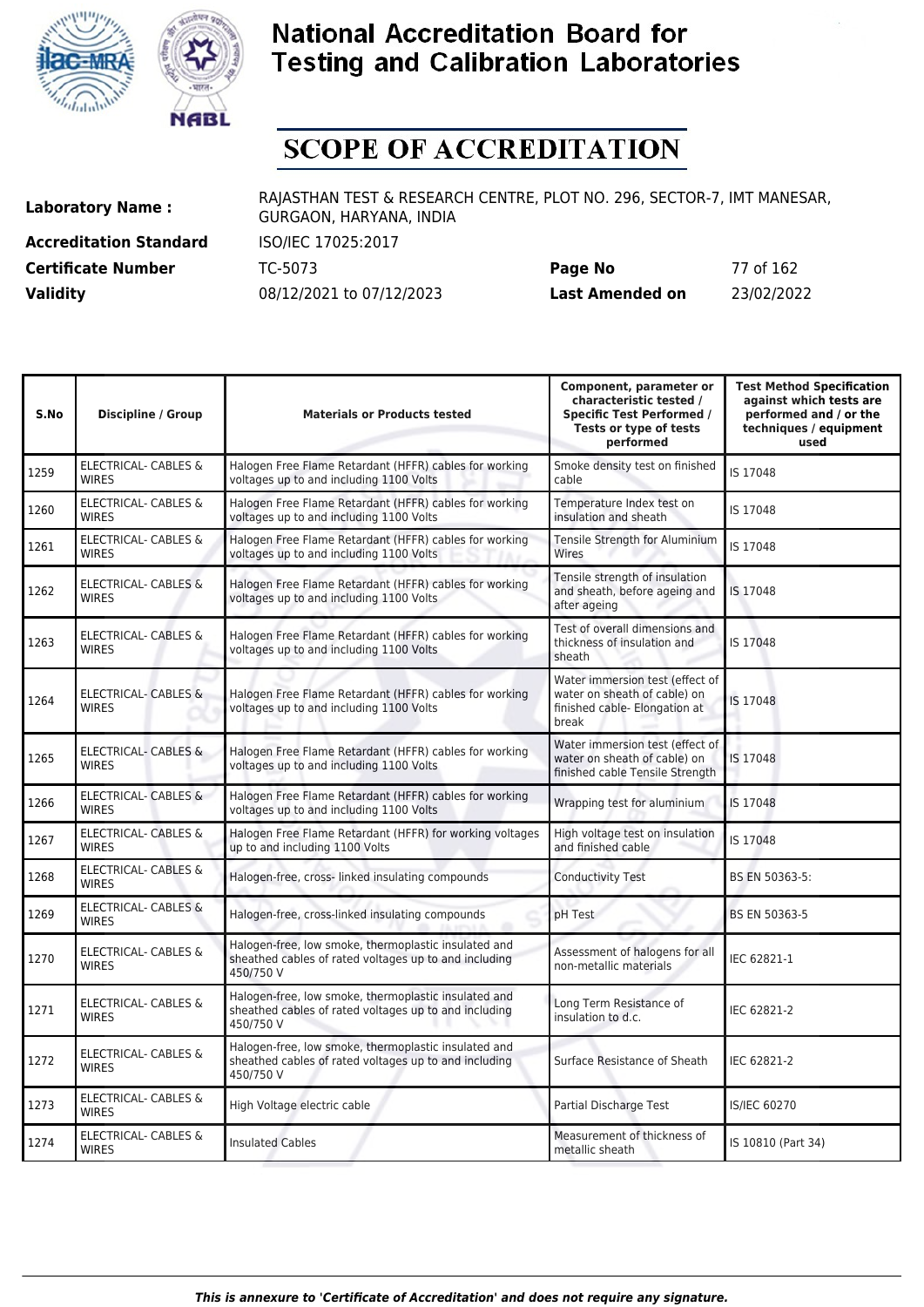



# **SCOPE OF ACCREDITATION**

**Accreditation Standard** ISO/IEC 17025:2017 **Certificate Number Page 162 TC-5073** 

| <b>Certificate Number</b> | TC-5073                  | Page No         | 78 of 162  |
|---------------------------|--------------------------|-----------------|------------|
| <b>Validity</b>           | 08/12/2021 to 07/12/2023 | Last Amended on | 23/02/2022 |

| S.No | <b>Discipline / Group</b>                       | <b>Materials or Products tested</b>                                                                    | Component, parameter or<br>characteristic tested /<br><b>Specific Test Performed /</b><br>Tests or type of tests<br>performed | <b>Test Method Specification</b><br>against which tests are<br>performed and / or the<br>techniques / equipment<br>used |
|------|-------------------------------------------------|--------------------------------------------------------------------------------------------------------|-------------------------------------------------------------------------------------------------------------------------------|-------------------------------------------------------------------------------------------------------------------------|
| 1275 | <b>ELECTRICAL- CABLES &amp;</b><br><b>WIRES</b> | Insulating and sheathing materials for electric cables                                                 | Ageing in air oven                                                                                                            | <b>AS/NZS 3808</b>                                                                                                      |
| 1276 | <b>ELECTRICAL- CABLES &amp;</b><br><b>WIRES</b> | Insulating and sheathing materials for electric cables                                                 | Capacitance increase, after<br>immersion in water                                                                             | <b>AS/NZS 3808</b>                                                                                                      |
| 1277 | <b>ELECTRICAL- CABLES &amp;</b><br><b>WIRES</b> | Insulating and sheathing materials for electric cables                                                 | Carbon black content                                                                                                          | <b>AS/NZS 3808</b>                                                                                                      |
| 1278 | <b>ELECTRICAL- CABLES &amp;</b><br><b>WIRES</b> | Insulating and sheathing materials for electric cables                                                 | Carbon black dispersion                                                                                                       | <b>AS/NZS 3808</b>                                                                                                      |
| 1279 | <b>ELECTRICAL- CABLES &amp;</b><br><b>WIRES</b> | Insulating and sheathing materials for electric cables                                                 | Environmental stress cracking                                                                                                 | <b>AS/NZS 3808</b>                                                                                                      |
| 1280 | ELECTRICAL- CABLES &<br><b>WIRES</b>            | Insulating and sheathing materials for electric cables                                                 | <b>Heat Shock</b>                                                                                                             | <b>AS/NZS 3808</b>                                                                                                      |
| 1281 | <b>ELECTRICAL- CABLES &amp;</b><br><b>WIRES</b> | Insulating and sheathing materials for electric cables                                                 | Hot set test                                                                                                                  | <b>AS/NZS 3808</b>                                                                                                      |
| 1282 | <b>ELECTRICAL- CABLES &amp;</b><br><b>WIRES</b> | Insulating and sheathing materials for electric cables                                                 | Insulation resistance constant                                                                                                | <b>AS/NZS 3808</b>                                                                                                      |
| 1283 | <b>ELECTRICAL- CABLES &amp;</b><br><b>WIRES</b> | Insulating and sheathing materials for electric cables                                                 | Loss of mass test                                                                                                             | <b>AS/NZS 3808</b>                                                                                                      |
| 1284 | <b>ELECTRICAL- CABLES &amp;</b><br><b>WIRES</b> | Insulating and sheathing materials for electric cables                                                 | Oil immersion test                                                                                                            | <b>AS/NZS 3808</b>                                                                                                      |
| 1285 | ELECTRICAL- CABLES &<br><b>WIRFS</b>            | Insulating and sheathing materials for electric cables                                                 | pH test                                                                                                                       | AS/NZS 3808                                                                                                             |
| 1286 | ELECTRICAL- CABLES &<br><b>WIRES</b>            | Insulating and sheathing materials for electric cables                                                 | Pressure test at high<br>temperature                                                                                          | <b>AS/NZS 3808</b>                                                                                                      |
| 1287 | ELECTRICAL- CABLES &<br><b>WIRES</b>            | Insulating and sheathing materials for electric cables                                                 | Tensile strength and<br>elongation of insulation and<br>sheath                                                                | AS/NZS 3808                                                                                                             |
| 1288 | ELECTRICAL- CABLES &<br><b>WIRES</b>            | Insulating and sheathing materials for electric cables                                                 | Volume resistivity test                                                                                                       | AS/NZS 3808                                                                                                             |
| 1289 | ELECTRICAL- CABLES &<br><b>WIRES</b>            | Insulating and sheathing materials for electric cables                                                 | Water absorption test                                                                                                         | AS/NZS 3808                                                                                                             |
| 1290 | ELECTRICAL- CABLES &<br><b>WIRES</b>            | Insulating material                                                                                    | Volume resistivity                                                                                                            | ASTM D 257                                                                                                              |
| 1291 | ELECTRICAL- CABLES &<br><b>WIRES</b>            | Insulating, sheathing and covering materials for low voltage<br>energy cables. PVC sheathing compounds | <b>Heat Shock Test</b>                                                                                                        | BS EN 50363-4-1                                                                                                         |
| 1292 | <b>ELECTRICAL- CABLES &amp;</b><br><b>WIRES</b> | Insulation and sheath of Electric Cables                                                               | Halogen Acid Gas Evolution /<br>Corrosive & halogen acid gas                                                                  | IS 10810 (Part 59)                                                                                                      |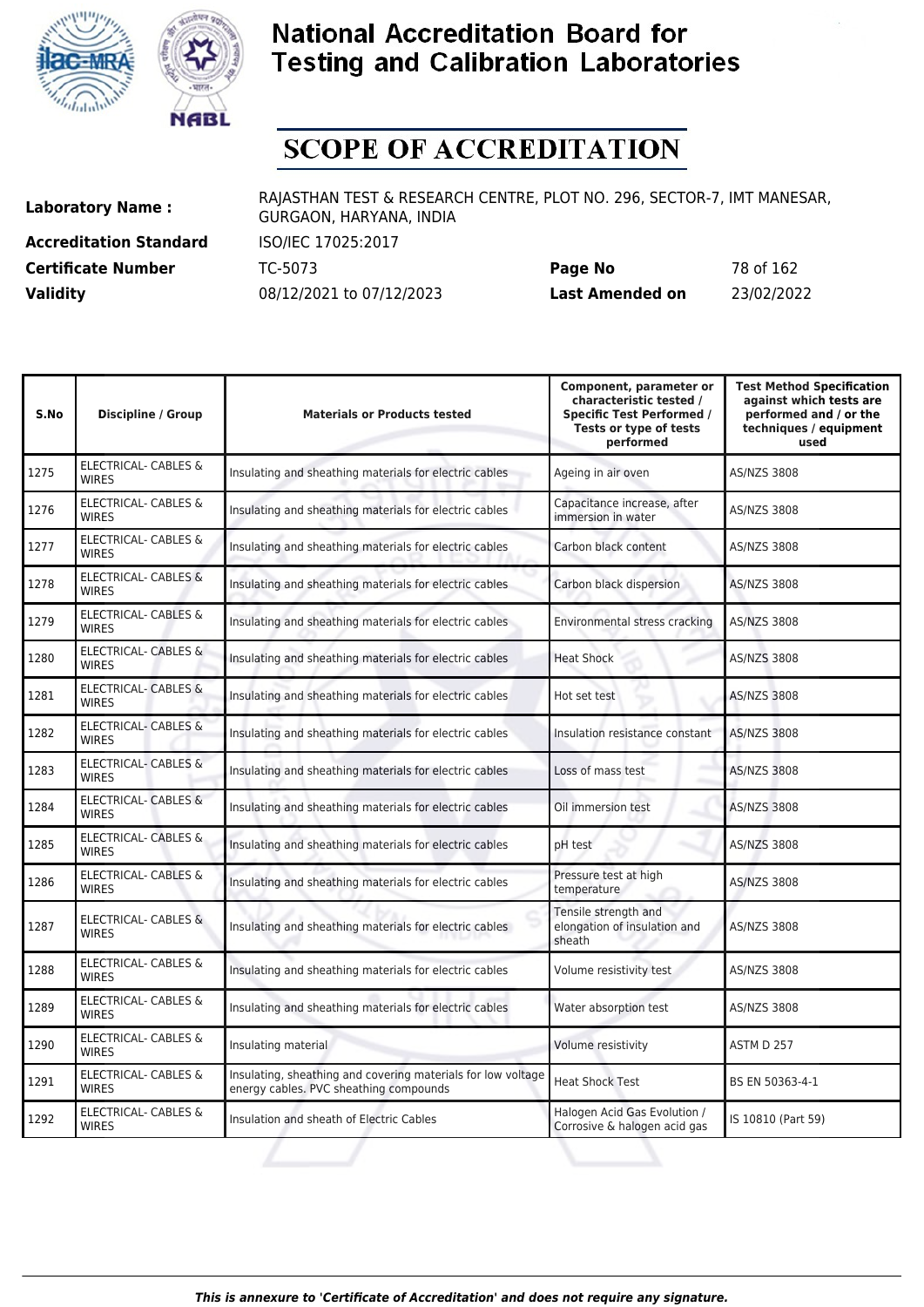



## **SCOPE OF ACCREDITATION**

**Accreditation Standard** ISO/IEC 17025:2017

**Laboratory Name :** RAJASTHAN TEST & RESEARCH CENTRE, PLOT NO. 296, SECTOR-7, IMT MANESAR, GURGAON, HARYANA, INDIA

**Certificate Number** TC-5073 **Page No** 79 of 162 **Validity** 08/12/2021 to 07/12/2023 **Last Amended on** 23/02/2022

| S.No | <b>Discipline / Group</b>                       | <b>Materials or Products tested</b>                                                         | Component, parameter or<br>characteristic tested /<br><b>Specific Test Performed /</b><br>Tests or type of tests<br>performed | <b>Test Method Specification</b><br>against which tests are<br>performed and / or the<br>techniques / equipment<br>used |
|------|-------------------------------------------------|---------------------------------------------------------------------------------------------|-------------------------------------------------------------------------------------------------------------------------------|-------------------------------------------------------------------------------------------------------------------------|
| 1293 | ELECTRICAL- CABLES &<br><b>WIRES</b>            | Insulation/ non metallic sheathing materials                                                | Oil Resistance Test                                                                                                           | IS 10810 (Part 31)                                                                                                      |
| 1294 | ELECTRICAL- CABLES &<br><b>WIRES</b>            | Low Carbon Galvanized Steel Wires, Formed Wires and<br>Tapes for Armouring of Cables        | <b>Adhesion Test</b>                                                                                                          | IS 3975                                                                                                                 |
| 1295 | ELECTRICAL- CABLES &<br><b>WIRES</b>            | Low Carbon Galvanized Steel Wires, Formed Wires and<br><b>Tapes for Armouring of Cables</b> | Dimension for Armouring<br>Material                                                                                           | IS 3975                                                                                                                 |
| 1296 | <b>ELECTRICAL- CABLES &amp;</b><br><b>WIRES</b> | Low Carbon Galvanized Steel Wires, Formed Wires and<br>Tapes for Armouring of Cables        | Mass of Zinc Coating                                                                                                          | IS 3975                                                                                                                 |
| 1297 | ELECTRICAL- CABLES &<br><b>WIRES</b>            | Low Carbon Galvanized Steel Wires, Formed Wires and<br><b>Tapes for Armouring of Cables</b> | Resistivity & Conductance test<br>of Armour (Wires/strips)                                                                    | IS 3975                                                                                                                 |
| 1298 | <b>ELECTRICAL- CABLES &amp;</b><br><b>WIRES</b> | Low Carbon Galvanized Steel Wires, Formed Wires and<br><b>Tapes for Armouring of Cables</b> | Tensile strength & Elongation<br>at break for armouring material                                                              | IS 3975                                                                                                                 |
| 1299 | <b>ELECTRICAL- CABLES &amp;</b><br><b>WIRES</b> | Low Carbon Galvanized Steel Wires, Formed Wires and<br>Tapes for Armouring of Cables        | <b>Torsion Test on Galvanized</b><br>steel wire for Armouring                                                                 | IS 3975                                                                                                                 |
| 1300 | <b>ELECTRICAL- CABLES &amp;</b><br><b>WIRES</b> | Low Carbon Galvanized Steel Wires, Formed Wires and<br>Tapes for Armouring of Cables        | Uniformity of Zinc coating (Dip<br>Test)                                                                                      | IS 3975                                                                                                                 |
| 1301 | <b>ELECTRICAL- CABLES &amp;</b><br><b>WIRES</b> | Low Carbon Galvanized Steel Wires, Formed Wires and<br>Tapes for Armouring of Cables        | Winding/ Wrapping Test on<br>Galvanized steel strip for<br>Armouring                                                          | IS 3975                                                                                                                 |
| 1302 | ELECTRICAL- CABLES &<br><b>WIRES</b>            | Low voltage energy cables                                                                   | Test for eccentricity and<br>Thickness of insulation and<br>sheath / Overall Dimensions                                       | BS 50396                                                                                                                |
| 1303 | <b>ELECTRICAL- CABLES &amp;</b><br><b>WIRES</b> | Low Voltage Energy Cables                                                                   | Assessment of halogens for all<br>non-metallic materials                                                                      | BS EN 50525-1                                                                                                           |
| 1304 | ELECTRICAL- CABLES &<br><b>WIRES</b>            | Low Voltage Energy Cables                                                                   | <b>Fluorine Test</b>                                                                                                          | <b>BS EN 50525-1</b>                                                                                                    |
| 1305 | ELECTRICAL- CABLES &<br><b>WIRES</b>            | יתרשותו<br>Low voltage energy cables                                                        | High Voltage test (Water<br>immersion)                                                                                        | <b>BS EN 50395</b>                                                                                                      |
| 1306 | ELECTRICAL- CABLES &<br><b>WIRES</b>            | Low voltage energy cables                                                                   | High Voltage test at room<br>temperature                                                                                      | <b>BS EN 50395</b>                                                                                                      |
| 1307 | ELECTRICAL- CABLES &<br><b>WIRES</b>            | Low Voltage Energy Cables                                                                   | <b>Insulation Resistance</b>                                                                                                  | BS EN 50525-1                                                                                                           |
| 1308 | ELECTRICAL- CABLES &<br><b>WIRES</b>            | Low Voltage Energy Cables                                                                   | Long Term Resistance of<br>Insulation to D.C.                                                                                 | BS EN 50525-1                                                                                                           |
| 1309 | <b>ELECTRICAL- CABLES &amp;</b><br><b>WIRES</b> | Low voltage energy cables                                                                   | Measurement of Thickness of<br>Insulation & Sheath                                                                            | <b>BS EN 50396</b>                                                                                                      |
| 1310 | ELECTRICAL- CABLES &<br><b>WIRES</b>            | Low voltage energy cables                                                                   | Ovality                                                                                                                       | <b>BS EN 50396</b>                                                                                                      |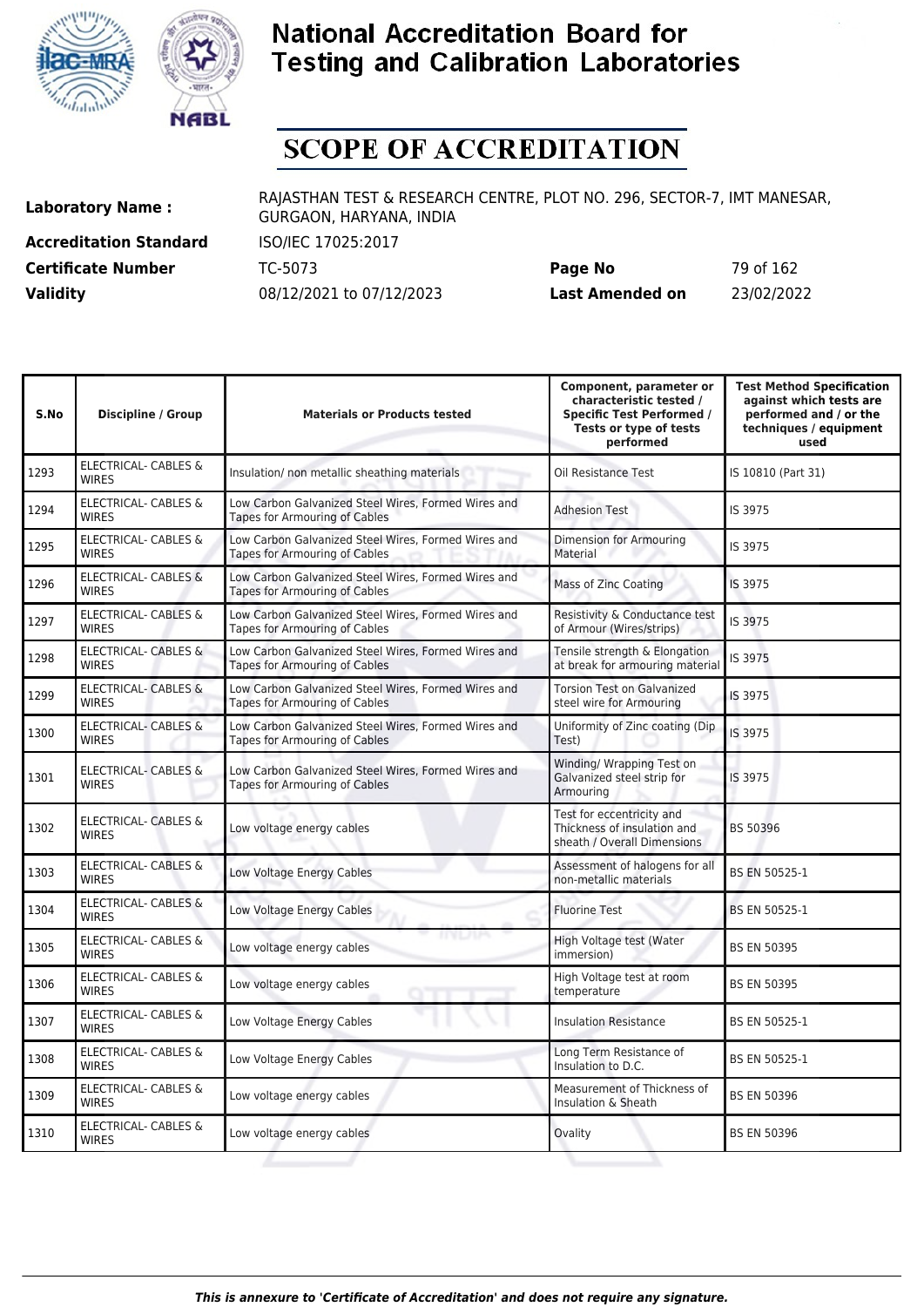



# **SCOPE OF ACCREDITATION**

**Accreditation Standard** ISO/IEC 17025:2017

**Laboratory Name :** RAJASTHAN TEST & RESEARCH CENTRE, PLOT NO. 296, SECTOR-7, IMT MANESAR, GURGAON, HARYANA, INDIA

**Certificate Number** TC-5073 **Page No** 80 of 162 **Validity** 08/12/2021 to 07/12/2023 **Last Amended on** 23/02/2022

| S.No | <b>Discipline / Group</b>                       | <b>Materials or Products tested</b>                                                          | Component, parameter or<br>characteristic tested /<br><b>Specific Test Performed /</b><br>Tests or type of tests<br>performed | <b>Test Method Specification</b><br>against which tests are<br>performed and / or the<br>techniques / equipment<br>used |
|------|-------------------------------------------------|----------------------------------------------------------------------------------------------|-------------------------------------------------------------------------------------------------------------------------------|-------------------------------------------------------------------------------------------------------------------------|
| 1311 | <b>ELECTRICAL- CABLES &amp;</b><br><b>WIRES</b> | Low voltage energy cables                                                                    | Surface Resistance of Sheath                                                                                                  | <b>BS EN 50395</b>                                                                                                      |
| 1312 | <b>ELECTRICAL- CABLES &amp;</b><br><b>WIRES</b> | Low voltage Energy Cables                                                                    | Two pulley Flexing Test                                                                                                       | <b>BS EN 50396</b>                                                                                                      |
| 1313 | ELECTRICAL- CABLES &<br><b>WIRES</b>            | Low Voltage Energy Cables                                                                    | <b>Voltage Test</b>                                                                                                           | BS EN 50525-1                                                                                                           |
| 1314 | <b>ELECTRICAL- CABLES &amp;</b><br><b>WIRES</b> | Low Voltage Energy Cables                                                                    | Voltage Test on cores                                                                                                         | <b>BS EN 50525-1</b>                                                                                                    |
| 1315 | <b>ELECTRICAL- CABLES &amp;</b><br><b>WIRES</b> | Low Voltage Energy Cables                                                                    | <b>Voltage Test on Cores</b><br>according to Specified<br><b>Insulation Thickness</b>                                         | BS EN 50525-1                                                                                                           |
| 1316 | <b>ELECTRICAL- CABLES &amp;</b><br><b>WIRES</b> | Low Voltage Energy Cables - Flexible Cables with cross-<br>linked elastomeric insulation     | Ageing in Air Oven                                                                                                            | BS EN 50525-2-21                                                                                                        |
| 1317 | <b>ELECTRICAL- CABLES &amp;</b><br><b>WIRES</b> | Low Voltage Energy Cables - Flexible Cables with cross-<br>linked elastomeric insulation     | <b>Conductor Resistance</b>                                                                                                   | BS EN 50525-2-21                                                                                                        |
| 1318 | <b>ELECTRICAL- CABLES &amp;</b><br><b>WIRES</b> | Low Voltage Energy Cables - Flexible Cables with cross-<br>linked elastomeric insulation     | <b>Elongation Test at Low</b><br>temperature                                                                                  | BS EN 50525-2-21                                                                                                        |
| 1319 | <b>ELECTRICAL- CABLES &amp;</b><br><b>WIRES</b> | Low Voltage Energy Cables - Flexible Cables with cross-<br>linked elastomeric insulation     | High Voltage test (Water<br>immersion)                                                                                        | BS EN 50525-2-21                                                                                                        |
| 1320 | <b>ELECTRICAL- CABLES &amp;</b><br><b>WIRES</b> | Low Voltage Energy Cables - Flexible Cables with cross-<br>linked elastomeric insulation     | High Voltage test at room<br>temperature                                                                                      | BS EN 50525-2-21                                                                                                        |
| 1321 | <b>ELECTRICAL- CABLES &amp;</b><br><b>WIRES</b> | Low Voltage Energy Cables - Flexible Cables with cross-<br>linked elastomeric insulation     | <b>Hot Set Test</b>                                                                                                           | BS EN 50525-2-21                                                                                                        |
| 1322 | <b>ELECTRICAL- CABLES &amp;</b><br><b>WIRES</b> | Low Voltage Energy Cables - Flexible Cables with cross-<br>linked elastomeric insulation     | Ozone Resistance Test                                                                                                         | BS EN 50525-2-21                                                                                                        |
| 1323 | <b>ELECTRICAL- CABLES &amp;</b><br><b>WIRES</b> | Low Voltage Energy Cables - Flexible Cables with cross-<br>linked elastomeric insulation     | Tensile strength and<br>elongation at break on<br>Insulation and Sheath                                                       | BS EN 50525-2-21                                                                                                        |
| 1324 | <b>ELECTRICAL- CABLES &amp;</b><br><b>WIRES</b> | Low Voltage Energy Cables - Flexible Cables with cross-<br>linked elastomeric insulation     | Test for eccentricity and<br>Thickness of insulation and<br>sheath / Overall Dimensions                                       | BS EN 50525-2-21                                                                                                        |
| 1325 | ELECTRICAL- CABLES &<br><b>WIRES</b>            | Low Voltage Energy Cables - Flexible Cables with cross-<br>linked elastomeric insulation     | Test under Fire Conditions /<br><b>Flammability Test</b>                                                                      | BS EN 50525-2-21                                                                                                        |
| 1326 | <b>ELECTRICAL- CABLES &amp;</b><br><b>WIRES</b> | Low Voltage Energy Cables - Multicore Cables with cross-<br>linked Silicon Rubber insulation | Ozone Resistance Test                                                                                                         | BS EN 50525-2-83                                                                                                        |
| 1327 | ELECTRICAL- CABLES &<br><b>WIRES</b>            | Low Voltage Energy Cables - Multicore Cables with cross-<br>linked Silicon Rubber insulation | Ageing in Air Oven                                                                                                            | BS EN 50525-2-83                                                                                                        |
| 1328 | ELECTRICAL- CABLES &<br><b>WIRES</b>            | Low Voltage Energy Cables - Multicore Cables with cross-<br>linked Silicon Rubber insulation | Cold Impact Test                                                                                                              | BS EN 50525-2-83                                                                                                        |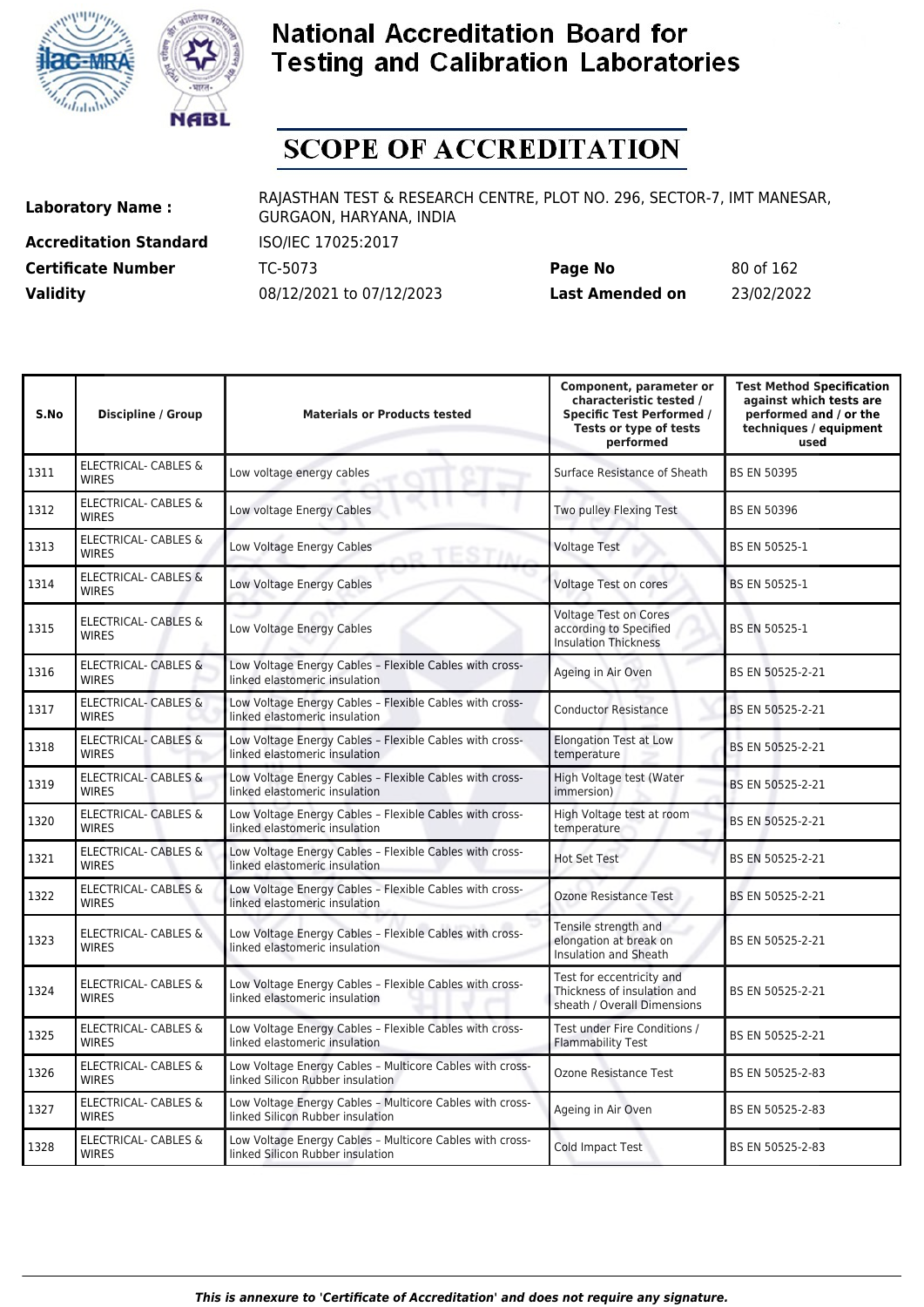



# **SCOPE OF ACCREDITATION**

**Accreditation Standard** ISO/IEC 17025:2017

**Laboratory Name :** RAJASTHAN TEST & RESEARCH CENTRE, PLOT NO. 296, SECTOR-7, IMT MANESAR, GURGAON, HARYANA, INDIA

**Certificate Number** TC-5073 **Page No** 81 of 162 **Validity** 08/12/2021 to 07/12/2023 **Last Amended on** 23/02/2022

| S.No | <b>Discipline / Group</b>                       | <b>Materials or Products tested</b>                                                                                                   | Component, parameter or<br>characteristic tested /<br><b>Specific Test Performed /</b><br>Tests or type of tests<br>performed | <b>Test Method Specification</b><br>against which tests are<br>performed and / or the<br>techniques / equipment<br>used |
|------|-------------------------------------------------|---------------------------------------------------------------------------------------------------------------------------------------|-------------------------------------------------------------------------------------------------------------------------------|-------------------------------------------------------------------------------------------------------------------------|
| 1329 | ELECTRICAL- CABLES &<br><b>WIRES</b>            | Low Voltage Energy Cables - Multicore Cables with cross-<br>linked Silicon Rubber insulation                                          | <b>Conductor Resistance</b>                                                                                                   | BS EN 50525-2-83                                                                                                        |
| 1330 | ELECTRICAL- CABLES &<br><b>WIRES</b>            | Low Voltage Energy Cables - Multicore Cables with cross-<br>linked Silicon Rubber insulation                                          | <b>Elongation Test at Low</b><br>Temperature                                                                                  | BS EN 50525-2-83                                                                                                        |
| 1331 | <b>ELECTRICAL- CABLES &amp;</b><br><b>WIRES</b> | Low Voltage Energy Cables - Multicore Cables with cross-<br>linked Silicon Rubber insulation                                          | High Voltage test (Water<br>immersion)                                                                                        | BS EN 50525-2-83                                                                                                        |
| 1332 | <b>ELECTRICAL- CABLES &amp;</b><br><b>WIRES</b> | Low Voltage Energy Cables - Multicore Cables with cross-<br>linked Silicon Rubber insulation                                          | High Voltage test at room<br>temperature                                                                                      | BS EN 50525-2-83                                                                                                        |
| 1333 | ELECTRICAL- CABLES &<br><b>WIRES</b>            | Low Voltage Energy Cables - Multicore Cables with cross-<br>linked Silicon Rubber insulation                                          | <b>Hot Set Test</b>                                                                                                           | BS EN 50525-2-83                                                                                                        |
| 1334 | <b>ELECTRICAL- CABLES &amp;</b><br><b>WIRES</b> | Low Voltage Energy Cables - Multicore Cables with cross-<br>linked Silicon Rubber insulation                                          | Tensile strength and<br>elongation at break on<br>Insulation and Sheath                                                       | BS EN 50525-2-83                                                                                                        |
| 1335 | <b>ELECTRICAL- CABLES &amp;</b><br><b>WIRES</b> | Low Voltage Energy Cables - Multicore Cables with cross-<br>linked Silicon Rubber insulation                                          | Test for eccentricity and<br>Thickness of insulation and<br>sheath / Overall Dimensions                                       | BS EN 50525-2-83                                                                                                        |
| 1336 | ELECTRICAL- CABLES &<br><b>WIRES</b>            | Low Voltage Energy Cables - Single Core non-sheathed<br>cables with halogen-free cross-linked insulation and low<br>emission of smoke | Ageing in Air Oven                                                                                                            | BS EN 50525-3-41                                                                                                        |
| 1337 | <b>ELECTRICAL- CABLES &amp;</b><br><b>WIRES</b> | Low Voltage Energy Cables - Single Core non-sheathed<br>cables with halogen-free cross-linked insulation and low<br>emission of smoke | Cold Impact Test                                                                                                              | BS EN 50525-3-41                                                                                                        |
| 1338 | ELECTRICAL- CABLES &<br><b>WIRES</b>            | Low Voltage Energy Cables - Single Core non-sheathed<br>cables with halogen-free cross-linked insulation and low<br>emission of smoke | Conductivity                                                                                                                  | BS EN 50525-3-41:2                                                                                                      |
| 1339 | <b>ELECTRICAL- CABLES &amp;</b><br><b>WIRES</b> | Low Voltage Energy Cables - Single Core non-sheathed<br>cables with halogen-free cross-linked insulation and low<br>emission of smoke | Conductivity                                                                                                                  | BS EN 50525-3-41:                                                                                                       |
| 1340 | ELECTRICAL- CABLES &<br><b>WIRES</b>            | Low Voltage Energy Cables - Single Core non-sheathed<br>cables with halogen-free cross-linked insulation and low<br>emission of smoke | <b>Conductor Resistance</b>                                                                                                   | BS EN 50525-3-41                                                                                                        |
| 1341 | <b>ELECTRICAL- CABLES &amp;</b><br><b>WIRES</b> | Low Voltage Energy Cables - Single Core non-sheathed<br>cables with halogen-free cross-linked insulation and low<br>emission of smoke | <b>Elongation Test at Low</b><br>Temperature                                                                                  | BS EN 50525-3-41                                                                                                        |
| 1342 | ELECTRICAL- CABLES &<br><b>WIRES</b>            | Low Voltage Energy Cables - Single Core non-sheathed<br>cables with halogen-free cross-linked insulation and low<br>emission of smoke | Halogen Acid Gas Evolution /<br>Corrosive & halogen acid gas                                                                  | BS EN 50525-3-41                                                                                                        |
| 1343 | <b>ELECTRICAL- CABLES &amp;</b><br><b>WIRES</b> | Low Voltage Energy Cables - Single Core non-sheathed<br>cables with halogen-free cross-linked insulation and low<br>emission of smoke | High Voltage test (Water<br>immersion)                                                                                        | BS EN 50525-3-41                                                                                                        |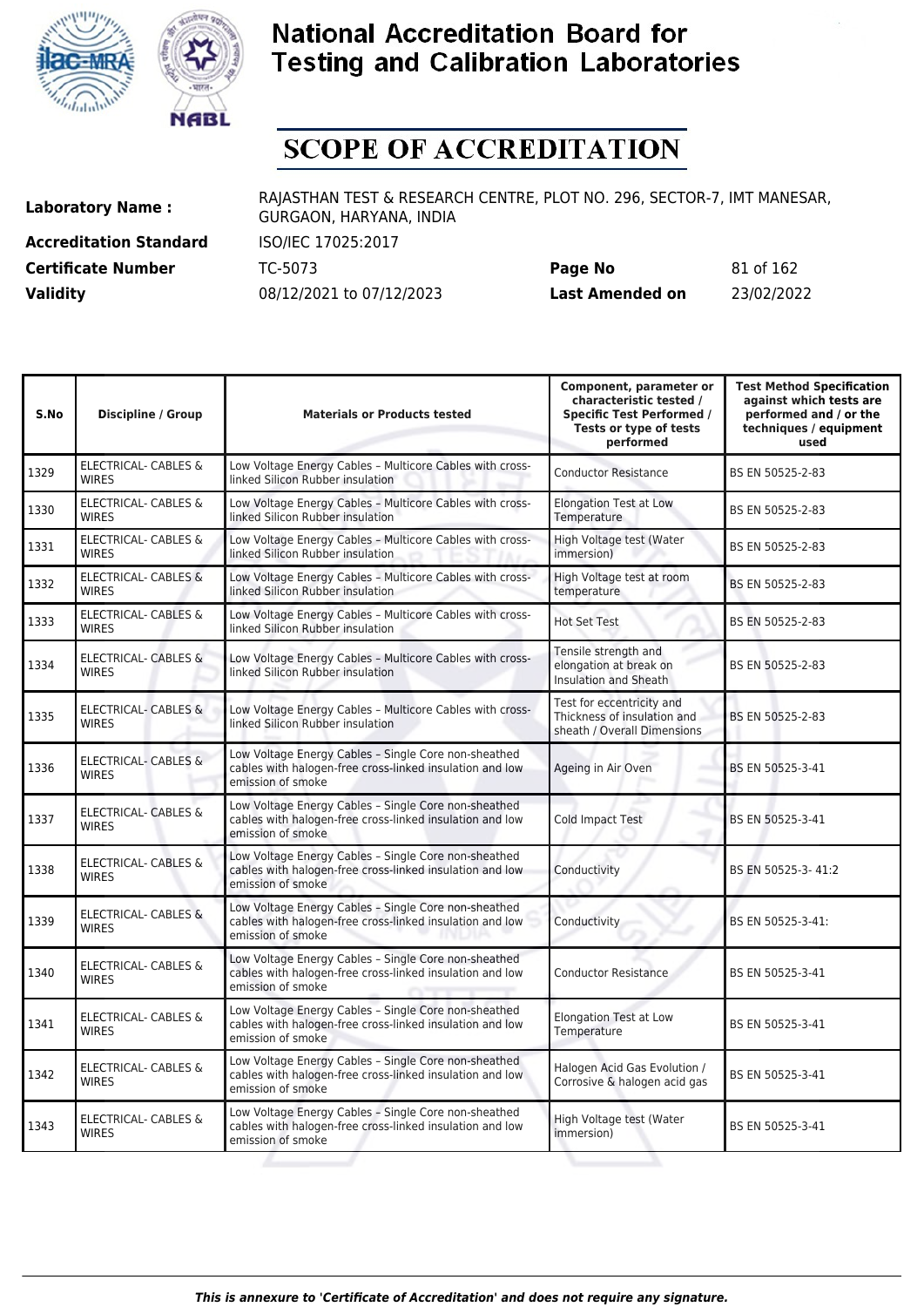



## **SCOPE OF ACCREDITATION**

**Accreditation Standard** ISO/IEC 17025:2017

**Laboratory Name :** RAJASTHAN TEST & RESEARCH CENTRE, PLOT NO. 296, SECTOR-7, IMT MANESAR, GURGAON, HARYANA, INDIA

**Certificate Number** TC-5073 **Page No** 82 of 162 **Validity** 08/12/2021 to 07/12/2023 **Last Amended on** 23/02/2022

| S.No | <b>Discipline / Group</b>                       | <b>Materials or Products tested</b>                                                                                                   | Component, parameter or<br>characteristic tested /<br><b>Specific Test Performed /</b><br>Tests or type of tests<br>performed | <b>Test Method Specification</b><br>against which tests are<br>performed and / or the<br>techniques / equipment<br>used |
|------|-------------------------------------------------|---------------------------------------------------------------------------------------------------------------------------------------|-------------------------------------------------------------------------------------------------------------------------------|-------------------------------------------------------------------------------------------------------------------------|
| 1344 | <b>ELECTRICAL- CABLES &amp;</b><br><b>WIRES</b> | Low Voltage Energy Cables - Single Core non-sheathed<br>cables with halogen-free cross-linked insulation and low<br>emission of smoke | High Voltage test at room<br>temperature                                                                                      | BS EN 50525-3-41                                                                                                        |
| 1345 | <b>ELECTRICAL- CABLES &amp;</b><br><b>WIRES</b> | Low Voltage Energy Cables - Single Core non-sheathed<br>cables with halogen-free cross-linked insulation and low<br>emission of smoke | Hot deformation test / Pressure<br>Test at High Temperature                                                                   | BS EN 50525-3-41                                                                                                        |
| 1346 | <b>ELECTRICAL- CABLES &amp;</b><br><b>WIRES</b> | Low Voltage Energy Cables - Single Core non-sheathed<br>cables with halogen-free cross-linked insulation and low<br>emission of smoke | <b>Hot Set Test</b>                                                                                                           | BS EN 50525-3-41                                                                                                        |
| 1347 | <b>ELECTRICAL- CABLES &amp;</b><br><b>WIRES</b> | Low Voltage Energy Cables - Single Core non-sheathed<br>cables with halogen-free cross-linked insulation and low<br>emission of smoke | <b>Insulation Resistance</b>                                                                                                  | BS EN 50525-3-41                                                                                                        |
| 1348 | <b>ELECTRICAL- CABLES &amp;</b><br><b>WIRES</b> | Low Voltage Energy Cables - Single Core non-sheathed<br>cables with halogen-free cross-linked insulation and low<br>emission of smoke | Ozone Resistance Test                                                                                                         | BS EN 5052-3-41                                                                                                         |
| 1349 | <b>ELECTRICAL- CABLES &amp;</b><br><b>WIRES</b> | Low Voltage Energy Cables - Single Core non-sheathed<br>cables with halogen-free cross-linked insulation and low<br>emission of smoke | pH                                                                                                                            | BS EN 50525-3-41                                                                                                        |
| 1350 | ELECTRICAL- CABLES &<br><b>WIRES</b>            | Low Voltage Energy Cables - Single Core non-sheathed<br>cables with halogen-free cross-linked insulation and low<br>emission of smoke | Smoke Density under Fire<br>Conditions                                                                                        | BS EN 50525-3-41                                                                                                        |
| 1351 | <b>ELECTRICAL- CABLES &amp;</b><br><b>WIRFS</b> | Low Voltage Energy Cables - Single Core non-sheathed<br>cables with halogen-free cross-linked insulation and low<br>emission of smoke | Tensile strength and<br>elongation at break on<br>Insulation and Sheath                                                       | BS EN 50525-3-41                                                                                                        |
| 1352 | <b>ELECTRICAL- CABLES &amp;</b><br><b>WIRES</b> | Low Voltage Energy Cables - Single Core non-sheathed<br>cables with halogen-free cross-linked insulation and low<br>emission of smoke | Test for eccentricity and<br>Thickness of insulation and<br>sheath / Overall Dimensions                                       | BS EN 50525-3-41                                                                                                        |
| 1353 | <b>ELECTRICAL- CABLES &amp;</b><br><b>WIRES</b> | Low Voltage Energy Cables - Single Core non-sheathed<br>cables with halogen-free cross-linked insulation and low<br>emission of smoke | Test under Fire Conditions /<br>Flammability Test                                                                             | BS EN 50525-3-41                                                                                                        |
| 1354 | ELECTRICAL- CABLES &<br><b>WIRES</b>            | Low voltage energy cables of rated voltage up to and<br>including 450/750V                                                            | Absence of faults in insulation                                                                                               | BS EN 50525-2-51                                                                                                        |
| 1355 | ELECTRICAL- CABLES &<br><b>WIRES</b>            | Low voltage energy cables of rated voltage up to and<br>including 450/750V                                                            | Compatibility test                                                                                                            | BS EN 50525-2-51                                                                                                        |
| 1356 | ELECTRICAL- CABLES &<br><b>WIRES</b>            | Low voltage energy cables of rated voltage up to and<br>including 450/750V                                                            | Conductor resistance                                                                                                          | BS EN 50525-2-51                                                                                                        |
| 1357 | <b>ELECTRICAL- CABLES &amp;</b><br><b>WIRES</b> | Low voltage energy cables of rated voltage up to and<br>including 450/750V                                                            | Flexing test                                                                                                                  | BS EN 50525-2-51                                                                                                        |
| 1358 | ELECTRICAL- CABLES &<br><b>WIRES</b>            | Low voltage energy cables of rated voltage up to and<br>including 450/750V                                                            | Impact test at -5°C                                                                                                           | BS EN 50525-2-51                                                                                                        |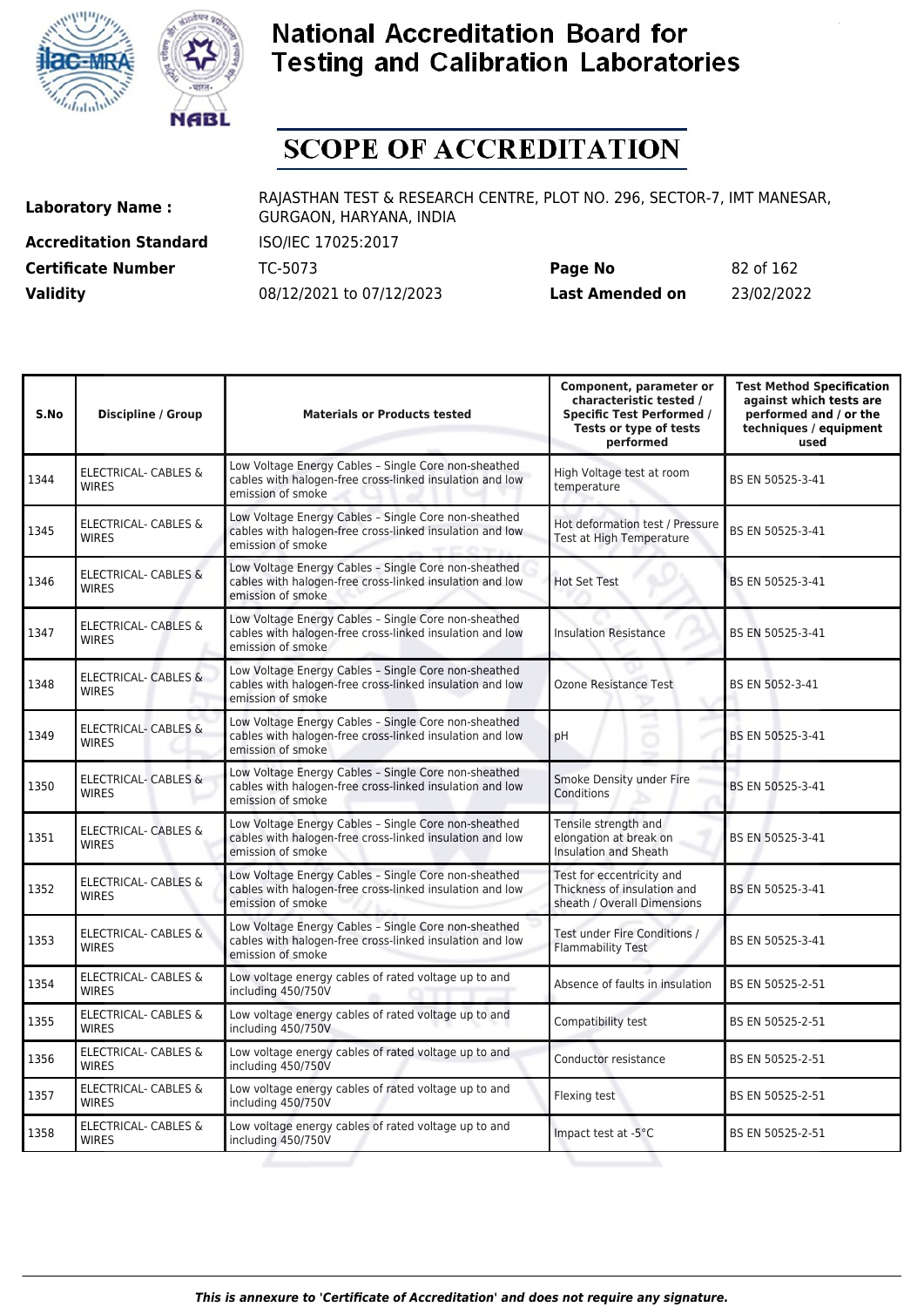



# **SCOPE OF ACCREDITATION**

**Accreditation Standard** ISO/IEC 17025:2017

**Laboratory Name :** RAJASTHAN TEST & RESEARCH CENTRE, PLOT NO. 296, SECTOR-7, IMT MANESAR, GURGAON, HARYANA, INDIA

**Certificate Number** TC-5073 **Page No** 83 of 162 **Validity** 08/12/2021 to 07/12/2023 **Last Amended on** 23/02/2022

| S.No | <b>Discipline / Group</b>                       | <b>Materials or Products tested</b>                                                    | Component, parameter or<br>characteristic tested /<br><b>Specific Test Performed /</b><br>Tests or type of tests<br>performed | <b>Test Method Specification</b><br>against which tests are<br>performed and / or the<br>techniques / equipment<br>used |
|------|-------------------------------------------------|----------------------------------------------------------------------------------------|-------------------------------------------------------------------------------------------------------------------------------|-------------------------------------------------------------------------------------------------------------------------|
| 1359 | <b>ELECTRICAL- CABLES &amp;</b><br><b>WIRES</b> | Low voltage energy cables of rated voltage up to and<br>including 450/750V             | Insulation resistance                                                                                                         | BS EN 50525-2-51                                                                                                        |
| 1360 | ELECTRICAL- CABLES &<br><b>WIRES</b>            | Low voltage energy cables of rated voltage up to and<br>including 450/750V             | Long term resistance of<br>insulation to d.c.                                                                                 | BS EN 50525-2-51                                                                                                        |
| 1361 | <b>ELECTRICAL- CABLES &amp;</b><br><b>WIRES</b> | Low voltage energy cables of rated voltage up to and<br>including 450/750V             | Measurement of overall<br>dimensions                                                                                          | BS EN 50252-2-51                                                                                                        |
| 1362 | <b>ELECTRICAL- CABLES &amp;</b><br><b>WIRES</b> | Low voltage energy cables of rated voltage up to and<br>including 450/750V             | Measurement of thickness of<br>insulation and sheath                                                                          | BS EN 50525-2-51                                                                                                        |
| 1363 | ELECTRICAL- CABLES &<br><b>WIRES</b>            | Low voltage energy cables of rated voltage up to and<br>including 450/750V             | Ovality                                                                                                                       | BS EN 50525-2-51                                                                                                        |
| 1364 | <b>ELECTRICAL- CABLES &amp;</b><br><b>WIRES</b> | Low voltage energy cables of rated voltage up to and<br>including 450/750V             | Test under fire conditions<br>(Flammability test)                                                                             | BS EN 50525-2-51                                                                                                        |
| 1365 | <b>ELECTRICAL- CABLES &amp;</b><br><b>WIRES</b> | Low voltage energy cables of rated voltage up to and<br>including 450/750V             | Voltage test on complete cable                                                                                                | BS EN 50252-2-51                                                                                                        |
| 1366 | <b>ELECTRICAL- CABLES &amp;</b><br><b>WIRES</b> | LV & MV Polymeric Insulated Cables for use by distribution<br>& generation utilities   | <b>Abrasion Test</b>                                                                                                          | BS 7870-2                                                                                                               |
| 1367 | <b>ELECTRICAL- CABLES &amp;</b><br><b>WIRES</b> | LV & MV Polymeric Insulated Cables for use by distribution<br>& generation utilities   | <b>Bending Test</b>                                                                                                           | BS 7870-2                                                                                                               |
| 1368 | <b>ELECTRICAL- CABLES &amp;</b><br><b>WIRES</b> | LV & MV Polymeric Insulated Cables for use by distribution<br>& generation utilities   | Long Duration Test                                                                                                            | 7870-2                                                                                                                  |
| 1369 | ELECTRICAL- CABLES &<br><b>WIRES</b>            | LV & MV Polymeric Insulated Cables for use by distribution<br>& generation utilities   | <b>Water Penetration Test</b>                                                                                                 | BS 7870-2                                                                                                               |
| 1370 | ELECTRICAL- CABLES &<br><b>WIRES</b>            | LV & MV polymeric insulated cables for use by distribution<br>and generation utilities | <b>Bending Test</b>                                                                                                           | BS 7870-2                                                                                                               |
| 1371 | ELECTRICAL- CABLES &<br><b>WIRES</b>            | LV & MV polymeric insulated cables for use by distribution<br>and generation utilities | Cold Bend Test                                                                                                                | BS 7870-2                                                                                                               |
| 1372 | ELECTRICAL- CABLES &<br><b>WIRES</b>            | LV & MV polymeric insulated cables for use by distribution<br>and generation utilities | <b>Conductor Diameter</b>                                                                                                     | BS 7870-2                                                                                                               |
| 1373 | ELECTRICAL- CABLES &<br><b>WIRES</b>            | LV & MV polymeric insulated cables for use by distribution<br>and generation utilities | <b>Conductor Resistance</b>                                                                                                   | BS 7870-2                                                                                                               |
| 1374 | ELECTRICAL- CABLES &<br><b>WIRES</b>            | LV & MV polymeric insulated cables for use by distribution<br>and generation utilities | Dielectric Power Factor Test as<br>a function of voltage                                                                      | BS 7870-2                                                                                                               |
| 1375 | ELECTRICAL- CABLES &<br><b>WIRES</b>            | LV & MV polymeric insulated cables for use by distribution<br>and generation utilities | <b>Heat Cycle Test</b>                                                                                                        | BS 7870-2                                                                                                               |
| 1376 | ELECTRICAL- CABLES &<br><b>WIRES</b>            | LV & MV polymeric insulated cables for use by distribution<br>and generation utilities | High Voltage Test (4 Hour Test)                                                                                               | <b>BS 7870-2</b>                                                                                                        |
| 1377 | <b>ELECTRICAL- CABLES &amp;</b><br><b>WIRES</b> | LV & MV polymeric insulated cables for use by distribution<br>and generation utilities | Impulse Withstand Test                                                                                                        | BS 7870-2                                                                                                               |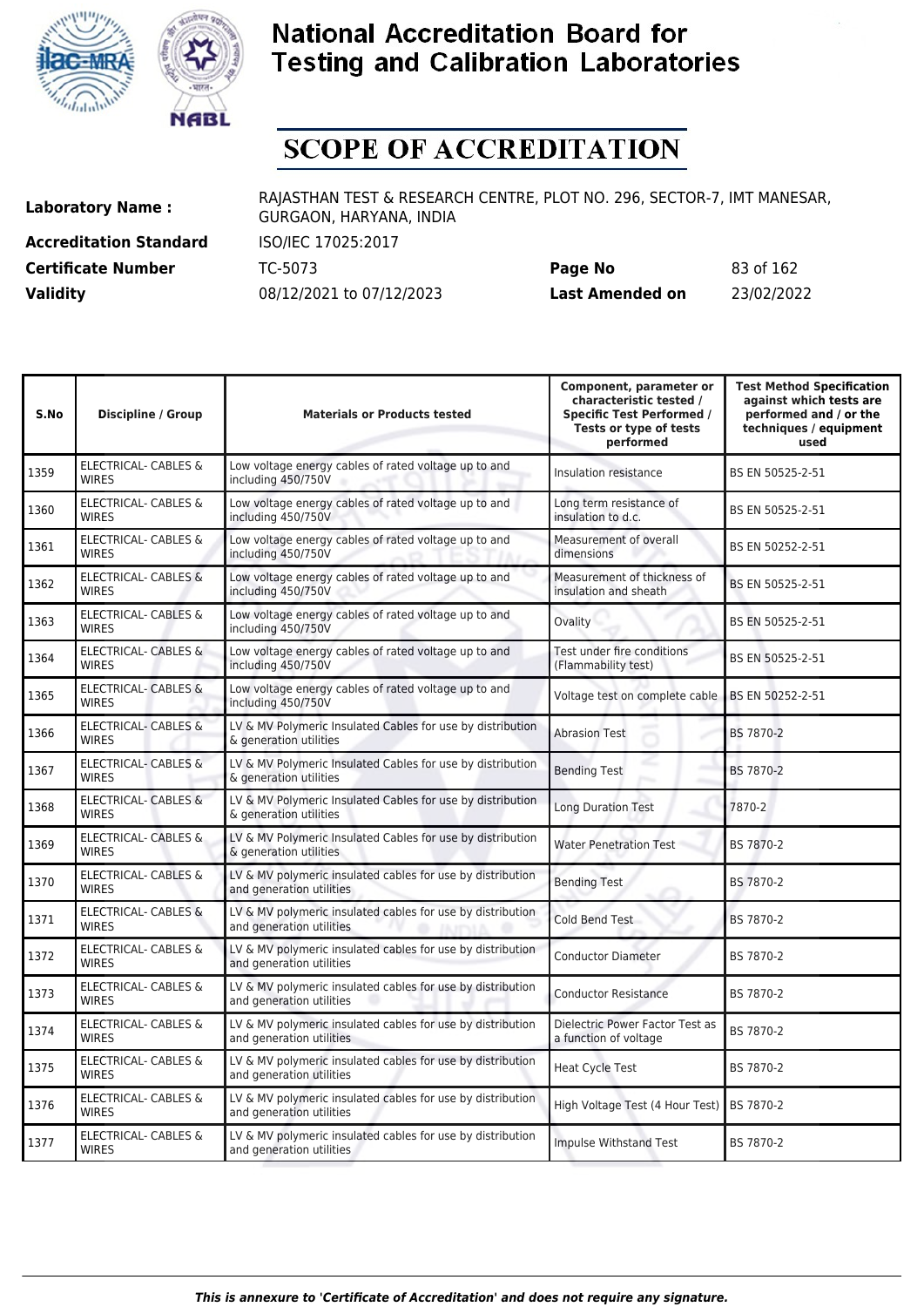



## **SCOPE OF ACCREDITATION**

**Accreditation Standard** ISO/IEC 17025:2017

**Laboratory Name :** RAJASTHAN TEST & RESEARCH CENTRE, PLOT NO. 296, SECTOR-7, IMT MANESAR, GURGAON, HARYANA, INDIA

**Certificate Number** TC-5073 **Page No** 84 of 162 **Validity** 08/12/2021 to 07/12/2023 **Last Amended on** 23/02/2022

| S.No | <b>Discipline / Group</b>                       | <b>Materials or Products tested</b>                                                               | Component, parameter or<br>characteristic tested /<br><b>Specific Test Performed /</b><br>Tests or type of tests<br>performed | <b>Test Method Specification</b><br>against which tests are<br>performed and / or the<br>techniques / equipment<br>used |
|------|-------------------------------------------------|---------------------------------------------------------------------------------------------------|-------------------------------------------------------------------------------------------------------------------------------|-------------------------------------------------------------------------------------------------------------------------|
| 1378 | <b>ELECTRICAL- CABLES &amp;</b><br><b>WIRES</b> | LV & MV polymeric insulated cables for use by distribution<br>and generation utilities            | Mass of Zinc Coating                                                                                                          | BS 7870-2                                                                                                               |
| 1379 | ELECTRICAL- CABLES &<br><b>WIRES</b>            | LV & MV polymeric insulated cables for use by distribution<br>and generation utilities            | Partial Discharge Test                                                                                                        | BS 7870-2                                                                                                               |
| 1380 | ELECTRICAL- CABLES &<br><b>WIRES</b>            | LV & MV polymeric insulated cables for use by distribution<br>and generation utilities            | Power Factor Test as a function<br>of temperature                                                                             | BS 7870-2                                                                                                               |
| 1381 | <b>ELECTRICAL- CABLES &amp;</b><br><b>WIRES</b> | LV & MV polymeric insulated cables for use by distribution<br>and generation utilities            | Spark Test                                                                                                                    | BS 7870-2                                                                                                               |
| 1382 | <b>ELECTRICAL- CABLES &amp;</b><br><b>WIRES</b> | LV & MV polymeric insulated cables for use by distribution<br>and generation utilities            | <b>Tear Resistance</b>                                                                                                        | BS 7870-2                                                                                                               |
| 1383 | <b>ELECTRICAL- CABLES &amp;</b><br><b>WIRES</b> | LV & MV polymeric insulated cables for use by distribution<br>and generation utilities            | Test on extruded semi<br>conducting screens-Test for<br>Strippability of semiconducting<br>strippable insulation screen       | BS 7870-2                                                                                                               |
| 1384 | ELECTRICAL- CABLES &<br><b>WIRES</b>            | LV & MV polymeric insulated cables for use by distribution<br>and generation utilities            | UV Test                                                                                                                       | BS 7870-2                                                                                                               |
| 1385 | ELECTRICAL- CABLES &<br><b>WIRES</b>            | LV & MV polymeric insulated cables for use by distribution<br>and generation utilities            | Winding/ Wrapping Test on<br>Galvanized steel strip for<br>Armouring                                                          | BS 7870-2                                                                                                               |
| 1386 | ELECTRICAL- CABLES &<br><b>WIRES</b>            | LV and MV Polymeric insulated cable                                                               | Hardness (Shore A and Shore<br>D)                                                                                             | BS 7870-8.5                                                                                                             |
| 1387 | <b>ELECTRICAL- CABLES &amp;</b><br><b>WIRES</b> | LV and MV polymeric insulated cables for use by<br>distribution and generation utilities          | Ageing in Air Oven                                                                                                            | BS 7870-2                                                                                                               |
| 1388 | <b>ELECTRICAL- CABLES &amp;</b><br><b>WIRES</b> | LV and MV polymeric insulated cables for use by<br>distribution and generation utilities          | High Voltage test (Water<br>immersion)                                                                                        | BS 7870-2                                                                                                               |
| 1389 | ELECTRICAL- CABLES &<br><b>WIRES</b>            | LV and MV polymeric insulated cables for use by<br>distribution and generation utilities          | High Voltage test at room<br>temperature                                                                                      | BS 7870-2                                                                                                               |
| 1390 | <b>ELECTRICAL- CABLES &amp;</b><br><b>WIRES</b> | LV and MV polymeric insulated cables for use by<br>distribution and generation utilities          | <b>Insulation Resistance</b>                                                                                                  | BS 7870-2                                                                                                               |
| 1391 | ELECTRICAL- CABLES &<br><b>WIRES</b>            | LV and MV polymeric insulated cables for use by<br>distribution and generation utilities          | Tensile strength and<br>elongation at break on<br><b>Insulation and Sheath</b>                                                | BS 7870-2                                                                                                               |
| 1392 | <b>ELECTRICAL- CABLES &amp;</b><br><b>WIRES</b> | LV and MV polymeric insulated cables for use by<br>distribution and generation utilities          | Test for eccentricity and<br>Thickness of insulation and<br>sheath / Overall Dimensions                                       | BS 7870-2                                                                                                               |
| 1393 | ELECTRICAL- CABLES &<br><b>WIRES</b>            | LV and MV polymeric insulated cables for use by<br>distribution and generation utilities. General | Ageing in Air Oven                                                                                                            | BS 7870-1                                                                                                               |
| 1394 | <b>ELECTRICAL- CABLES &amp;</b><br><b>WIRES</b> | LV and MV polymeric insulated cables for use by<br>distribution and generation utilities. General | High Voltage test (Water<br>immersion)                                                                                        | BS 7870-1                                                                                                               |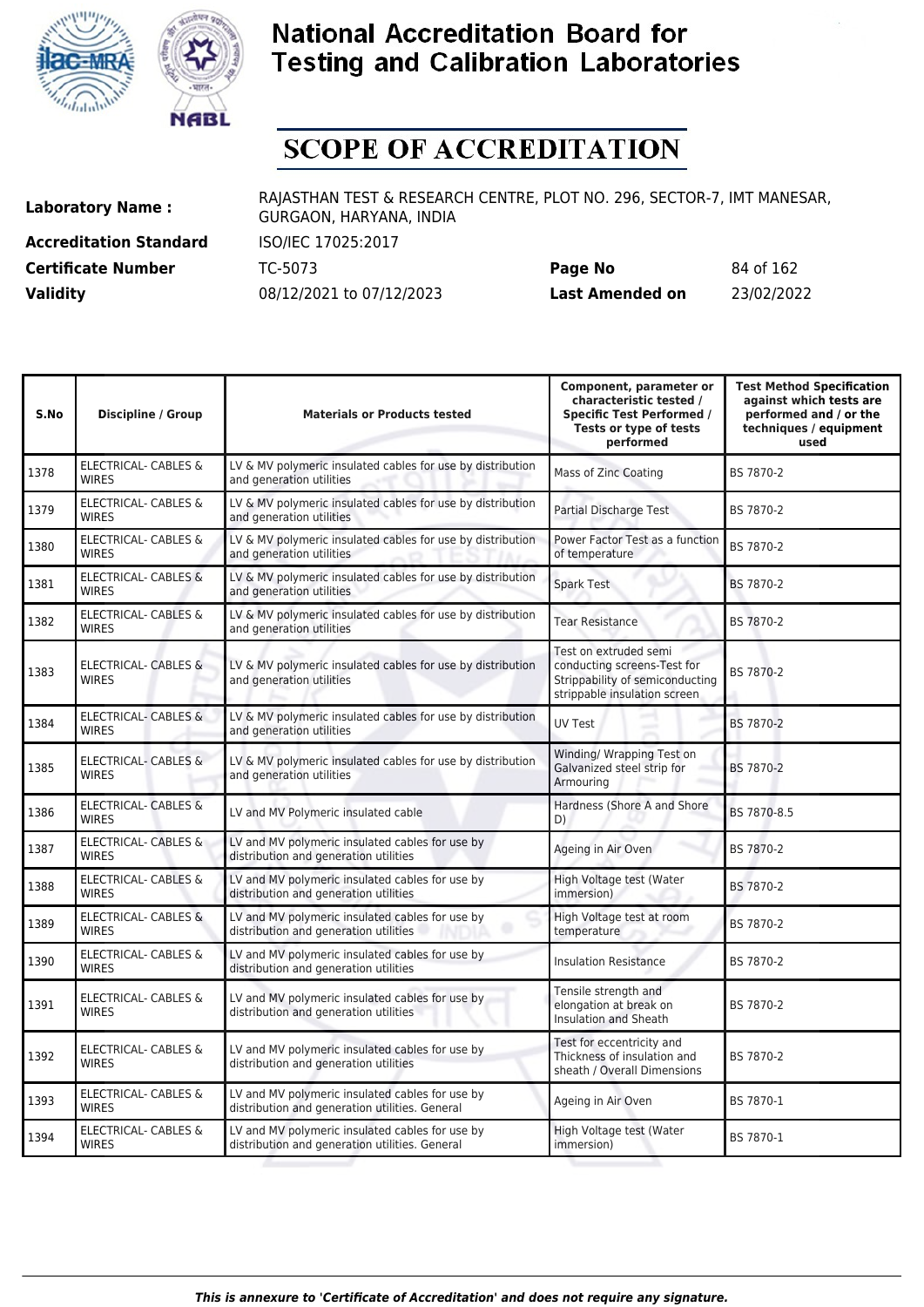



# **SCOPE OF ACCREDITATION**

**Accreditation Standard** ISO/IEC 17025:2017

**Laboratory Name :** RAJASTHAN TEST & RESEARCH CENTRE, PLOT NO. 296, SECTOR-7, IMT MANESAR, GURGAON, HARYANA, INDIA

**Certificate Number** TC-5073 **Page No** 85 of 162 **Validity** 08/12/2021 to 07/12/2023 **Last Amended on** 23/02/2022

| S.No | <b>Discipline / Group</b>                       | <b>Materials or Products tested</b>                                                               | Component, parameter or<br>characteristic tested /<br><b>Specific Test Performed /</b><br>Tests or type of tests<br>performed | <b>Test Method Specification</b><br>against which tests are<br>performed and / or the<br>techniques / equipment<br>used |
|------|-------------------------------------------------|---------------------------------------------------------------------------------------------------|-------------------------------------------------------------------------------------------------------------------------------|-------------------------------------------------------------------------------------------------------------------------|
| 1395 | <b>ELECTRICAL- CABLES &amp;</b><br><b>WIRES</b> | LV and MV polymeric insulated cables for use by<br>distribution and generation utilities. General | High Voltage test at room<br>temperature                                                                                      | BS 7870-1                                                                                                               |
| 1396 | ELECTRICAL- CABLES &<br><b>WIRES</b>            | LV and MV polymeric insulated cables for use by<br>distribution and generation utilities. General | <b>Insulation Resistance</b>                                                                                                  | BS 7870-1                                                                                                               |
| 1397 | <b>ELECTRICAL- CABLES &amp;</b><br><b>WIRES</b> | LV and MV polymeric insulated cables for use by<br>distribution and generation utilities. General | Tensile strength and<br>elongation at break on<br>Insulation and Sheath                                                       | BS 7870-1                                                                                                               |
| 1398 | <b>ELECTRICAL- CABLES &amp;</b><br><b>WIRES</b> | LV and MV polymeric insulated cables for use by<br>distribution and generation utilities. General | Test for eccentricity and<br>Thickness of insulation and<br>sheath / Overall Dimensions                                       | BS 7870-1                                                                                                               |
| 1399 | ELECTRICAL- CABLES &<br><b>WIRES</b>            | Measurement of carbon black and/or mineral filler in<br>polyethylene compounds                    | <b>Carbon Content Test</b>                                                                                                    | IEC/BS EN 60811-605                                                                                                     |
| 1400 | <b>ELECTRICAL- CABLES &amp;</b><br><b>WIRES</b> | Measurement of smoke density of cables burning under<br>defined conditions                        | Smoke Density under Fire<br>Conditions                                                                                        | IEC/BS 61034-2                                                                                                          |
| 1401 | ELECTRICAL- CABLES &<br><b>WIRES</b>            | Melt Flow Rates of Thermoplastics by Extrusion Plastometer                                        | Melt Flow Index                                                                                                               | <b>ASTM D1238-13</b>                                                                                                    |
| 1402 | <b>ELECTRICAL- CABLES &amp;</b><br><b>WIRES</b> | Multi Element Metallic Cables Used in Analogue And Digital<br><b>Communication and Control</b>    | Ageing in Air Oven                                                                                                            | BS EN 50288-7                                                                                                           |
| 1403 | <b>ELECTRICAL- CABLES &amp;</b><br><b>WIRES</b> | Multi Element Metallic Cables Used in Analogue And Digital<br><b>Communication and Control</b>    | <b>Capacitance Tests</b>                                                                                                      | BS EN 50288-7                                                                                                           |
| 1404 | <b>ELECTRICAL- CABLES &amp;</b><br><b>WIRES</b> | Multi Element Metallic Cables Used in Analogue And Digital<br><b>Communication and Control</b>    | <b>Conductor Elongation at Break</b>                                                                                          | BS EN 50288-7                                                                                                           |
| 1405 | ELECTRICAL- CABLES &<br><b>WIRES</b>            | Multi Element Metallic Cables Used in Analogue And Digital<br><b>Communication and Control</b>    | <b>Conductor Resistance</b>                                                                                                   | BS EN 50288-7                                                                                                           |
| 1406 | <b>ELECTRICAL- CABLES &amp;</b><br><b>WIRES</b> | Multi Element Metallic Cables Used in Analogue And Digital<br><b>Communication and Control</b>    | Dimension for Armouring<br>Material                                                                                           | <b>BS EN 50288-7</b>                                                                                                    |
| 1407 | ELECTRICAL- CABLES &<br><b>WIRES</b>            | Multi Element Metallic Cables Used in Analogue And Digital<br><b>Communication and Control</b>    | <b>Environmental Stress Cracking</b><br>Test                                                                                  | BS EN 50288-7                                                                                                           |
| 1408 | ELECTRICAL- CABLES &<br><b>WIRES</b>            | Multi Element Metallic Cables Used in Analogue And Digital<br><b>Communication and Control</b>    | <b>Heat Shock Test</b>                                                                                                        | BS EN 50288-7                                                                                                           |
| 1409 | ELECTRICAL- CABLES &<br><b>WIRES</b>            | Multi Element Metallic Cables Used in Analogue And Digital<br><b>Communication and Control</b>    | Hot deformation test / Pressure<br>Test at High Temperature                                                                   | BS EN 50288-7                                                                                                           |
| 1410 | ELECTRICAL- CABLES &<br><b>WIRES</b>            | Multi Element Metallic Cables Used in Analogue And Digital<br><b>Communication and Control</b>    | <b>Inductance Test</b>                                                                                                        | BS EN 50288-7                                                                                                           |
| 1411 | ELECTRICAL- CABLES &<br><b>WIRES</b>            | Multi Element Metallic Cables Used in Analogue And Digital<br><b>Communication and Control</b>    | <b>Insulation Resistance</b>                                                                                                  | BS EN 50288-7                                                                                                           |
| 1412 | <b>ELECTRICAL- CABLES &amp;</b><br><b>WIRES</b> | Multi Element Metallic Cables Used in Analogue And Digital<br><b>Communication and Control</b>    | L/R Ratio Test                                                                                                                | BS EN 50288-7                                                                                                           |
|      |                                                 |                                                                                                   |                                                                                                                               |                                                                                                                         |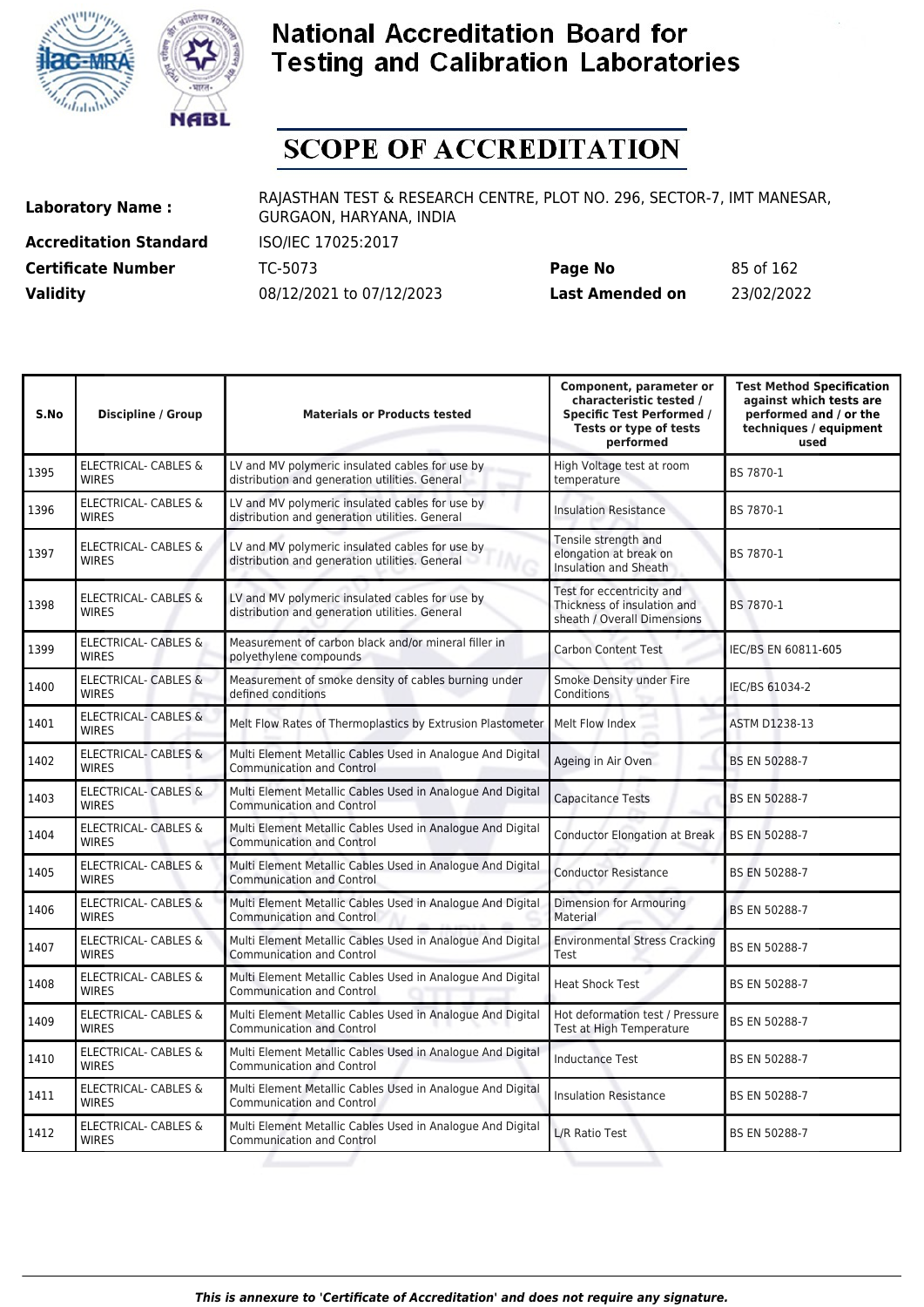



# **SCOPE OF ACCREDITATION**

**Accreditation Standard** ISO/IEC 17025:2017

**Laboratory Name :** RAJASTHAN TEST & RESEARCH CENTRE, PLOT NO. 296, SECTOR-7, IMT MANESAR, GURGAON, HARYANA, INDIA

**Certificate Number** TC-5073 **Page No** 86 of 162 **Validity** 08/12/2021 to 07/12/2023 **Last Amended on** 23/02/2022

| S.No | <b>Discipline / Group</b>                       | <b>Materials or Products tested</b>                                                            | Component, parameter or<br>characteristic tested /<br><b>Specific Test Performed /</b><br>Tests or type of tests<br>performed | <b>Test Method Specification</b><br>against which tests are<br>performed and / or the<br>techniques / equipment<br>used |
|------|-------------------------------------------------|------------------------------------------------------------------------------------------------|-------------------------------------------------------------------------------------------------------------------------------|-------------------------------------------------------------------------------------------------------------------------|
| 1413 | <b>ELECTRICAL- CABLES &amp;</b><br><b>WIRES</b> | Multi Element Metallic Cables Used in Analogue And Digital<br><b>Communication and Control</b> | Loss of Mass                                                                                                                  | BS EN 50288-7                                                                                                           |
| 1414 | ELECTRICAL- CABLES &<br><b>WIRES</b>            | Multi Element Metallic Cables Used in Analogue And Digital<br><b>Communication and Control</b> | Mass of Zinc Coating                                                                                                          | BS EN 50288-7                                                                                                           |
| 1415 | ELECTRICAL- CABLES &<br><b>WIRES</b>            | Multi Element Metallic Cables Used in Analogue And Digital<br><b>Communication and Control</b> | Melt Flow Index                                                                                                               | BS EN 50288-7                                                                                                           |
| 1416 | ELECTRICAL- CABLES &<br><b>WIRES</b>            | Multi Element Metallic Cables Used in Analogue And Digital<br><b>Communication and Control</b> | Resistivity & Conductance test<br>of Armour (Wires/strips)                                                                    | <b>BS EN 50288-7</b>                                                                                                    |
| 1417 | <b>ELECTRICAL- CABLES &amp;</b><br><b>WIRES</b> | Multi Element Metallic Cables Used in Analogue And Digital<br><b>Communication and Control</b> | Shrinkage Test                                                                                                                | BS EN 50288-7                                                                                                           |
| 1418 | ELECTRICAL- CABLES &<br><b>WIRES</b>            | Multi Element Metallic Cables Used in Analogue And Digital<br><b>Communication and Control</b> | Tensile strength & Elongation<br>at break for armouring material                                                              | BS EN 50288-7                                                                                                           |
| 1419 | <b>ELECTRICAL- CABLES &amp;</b><br><b>WIRES</b> | Multi Element Metallic Cables Used in Analogue And Digital<br><b>Communication and Control</b> | Tensile strength and<br>elongation at break on<br>Insulation and Sheath                                                       | BS EN 50288-7                                                                                                           |
| 1420 | <b>ELECTRICAL- CABLES &amp;</b><br><b>WIRES</b> | Multi Element Metallic Cables Used in Analogue And Digital<br><b>Communication and Control</b> | Test for eccentricity and<br>Thickness of insulation and<br>sheath / Overall Dimensions                                       | BS EN 50288-7                                                                                                           |
| 1421 | <b>ELECTRICAL- CABLES &amp;</b><br><b>WIRES</b> | Multi Element Metallic Cables Used in Analogue And Digital<br><b>Communication and Control</b> | <b>Torsion Test on Galvanized</b><br>steel wire for Armouring                                                                 | BS EN 50288-7                                                                                                           |
| 1422 | ELECTRICAL- CABLES &<br><b>WIRES</b>            | Multi Element Metallic Cables Used in Analogue And Digital<br><b>Communication and Control</b> | Uniformity of Zinc coating (Dip<br>Test)                                                                                      | BS EN 50288-7                                                                                                           |
| 1423 | ELECTRICAL- CABLES &<br><b>WIRES</b>            | Multi Element Metallic Cables Used in Analogue And Digital<br><b>Communication and Control</b> | Winding/ Wrapping Test on<br>Galvanized steel strip for<br>Armouring                                                          | <b>BS EN 50288-7</b>                                                                                                    |
| 1424 | ELECTRICAL- CABLES &<br><b>WIRES</b>            | Optical fibre cable<br><b>O</b> INDIA<br>۰                                                     | Abrasion test                                                                                                                 | IEC 60794-1-2                                                                                                           |
| 1425 | ELECTRICAL- CABLES &<br><b>WIRES</b>            | Optical fibre cable                                                                            | Abrasion test                                                                                                                 | IS 13882 (Part 1 / Section 1)                                                                                           |
| 1426 | ELECTRICAL- CABLES &<br><b>WIRES</b>            | Optical fibre cable<br>۰                                                                       | <b>Bend test</b>                                                                                                              | IEC 60794-1-2                                                                                                           |
| 1427 | ELECTRICAL- CABLES &<br><b>WIRES</b>            | Optical fibre cable                                                                            | <b>Bend test</b>                                                                                                              | IS 13882 (Part 1 / Section 1)                                                                                           |
| 1428 | ELECTRICAL- CABLES &<br><b>WIRES</b>            | Optical fibre cable                                                                            | Flexing test                                                                                                                  | IEC 60794-1-2                                                                                                           |
| 1429 | ELECTRICAL- CABLES &<br><b>WIRES</b>            | Optical fibre cable                                                                            | Flexing test                                                                                                                  | IS 13882 (Part 1 / Section 1)                                                                                           |
| 1430 | ELECTRICAL- CABLES &<br><b>WIRES</b>            | Optical fibre cable                                                                            | Impact test                                                                                                                   | IEC 60794-1-2                                                                                                           |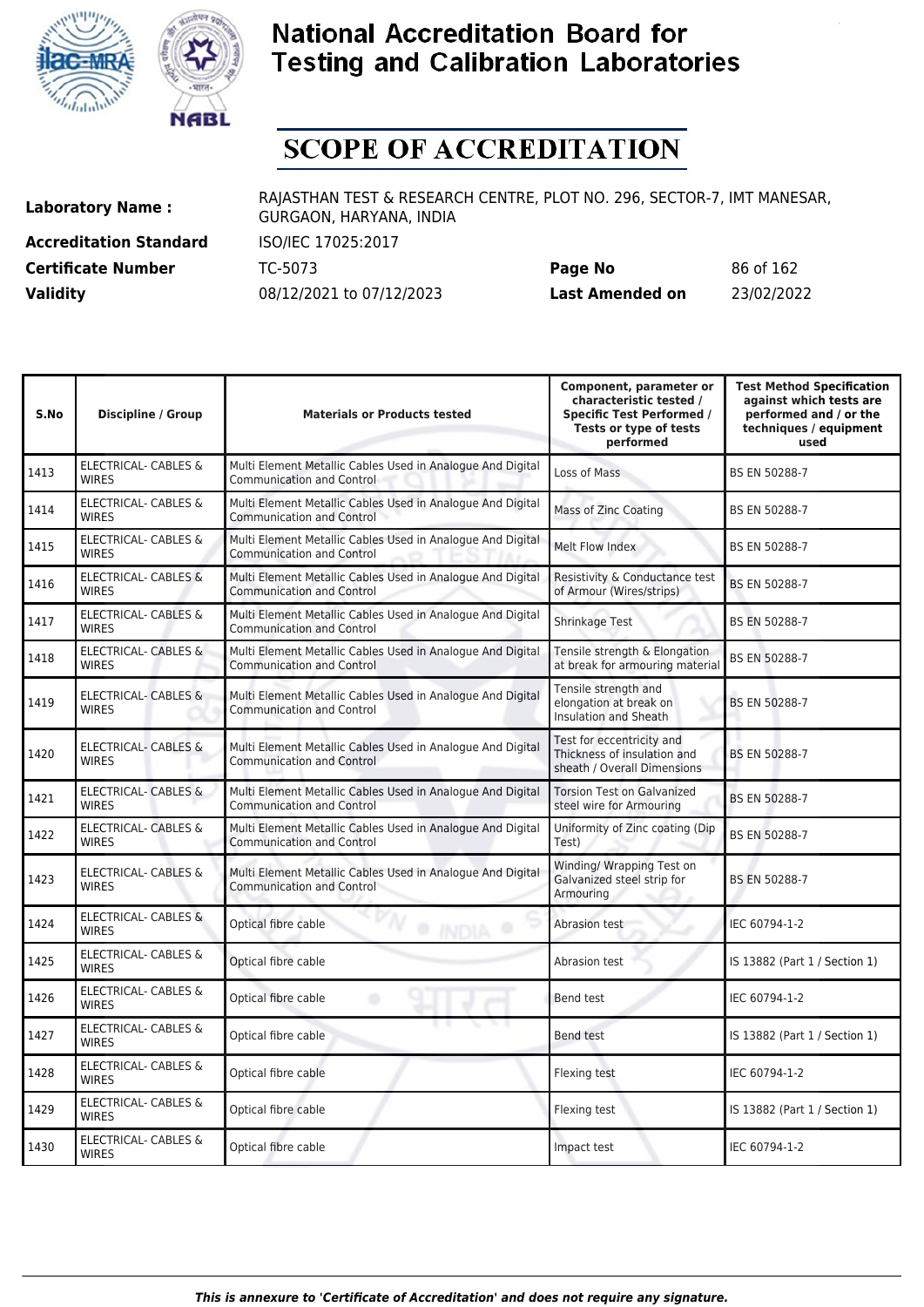



# **SCOPE OF ACCREDITATION**

**Accreditation Standard** ISO/IEC 17025:2017

**Laboratory Name :** RAJASTHAN TEST & RESEARCH CENTRE, PLOT NO. 296, SECTOR-7, IMT MANESAR, GURGAON, HARYANA, INDIA

**Certificate Number** TC-5073 **Page No** 87 of 162 **Validity** 08/12/2021 to 07/12/2023 **Last Amended on** 23/02/2022

| S.No | <b>Discipline / Group</b>                       | <b>Materials or Products tested</b>        | Component, parameter or<br>characteristic tested /<br><b>Specific Test Performed /</b><br>Tests or type of tests<br>performed | <b>Test Method Specification</b><br>against which tests are<br>performed and / or the<br>techniques / equipment<br>used |
|------|-------------------------------------------------|--------------------------------------------|-------------------------------------------------------------------------------------------------------------------------------|-------------------------------------------------------------------------------------------------------------------------|
| 1431 | <b>ELECTRICAL- CABLES &amp;</b><br><b>WIRES</b> | Optical fibre cable                        | Impact test                                                                                                                   | IS 13882 (Part 1 / Section 1)                                                                                           |
| 1432 | <b>ELECTRICAL- CABLES &amp;</b><br><b>WIRES</b> | Optical fibre cable                        | Kink test                                                                                                                     | IEC 60794-1-2                                                                                                           |
| 1433 | <b>ELECTRICAL- CABLES &amp;</b><br><b>WIRES</b> | Optical fibre cable<br><sub>0</sub> TESTIN | Kink test                                                                                                                     | IS 13882 (Part 1 / Section 1)                                                                                           |
| 1434 | ELECTRICAL- CABLES &<br><b>WIRES</b>            | Optical fibre cable                        | Repeated bending                                                                                                              | IEC 60794-1-2                                                                                                           |
| 1435 | <b>ELECTRICAL- CABLES &amp;</b><br><b>WIRES</b> | Optical fibre cable                        | Repeated bending                                                                                                              | IS 13882 (Part 1 / Section 1)                                                                                           |
| 1436 | <b>ELECTRICAL- CABLES &amp;</b><br><b>WIRES</b> | Optical fibre cable                        | <b>Snatch Test</b>                                                                                                            | IEC 60794-1-2                                                                                                           |
| 1437 | <b>ELECTRICAL- CABLES &amp;</b><br><b>WIRES</b> | Optical fibre cable                        | Snatch test                                                                                                                   | IS 13882 (Part 1 / Section 1)                                                                                           |
| 1438 | ELECTRICAL- CABLES &<br><b>WIRES</b>            | Optical fibre cable                        | Tensile strength                                                                                                              | IS 13882 (Part 1 / Section 1)                                                                                           |
| 1439 | ELECTRICAL- CABLES &<br><b>WIRES</b>            | Optical fibre cable                        | Test under fire condition                                                                                                     | IS 13882 (Part 1 / Section 1)                                                                                           |
| 1440 | ELECTRICAL- CABLES &<br><b>WIRES</b>            | Optical fibre cable                        | <b>Torsion test</b>                                                                                                           | IEC 60794-1-2                                                                                                           |
| 1441 | ELECTRICAL- CABLES &<br><b>WIRES</b>            | Optical fibre cable                        | <b>Torsion test</b>                                                                                                           | IS 13882 (Part 1 / Section 1)                                                                                           |
| 1442 | <b>ELECTRICAL- CABLES &amp;</b><br><b>WIRES</b> | Optical fibre cable                        | Water penetration test                                                                                                        | IEC 60794-1-2                                                                                                           |
| 1443 | ELECTRICAL- CABLES &<br><b>WIRES</b>            | Optical fibre cable<br>@ INDIA             | Water penetration test                                                                                                        | IS 13882 (Part 1 / Section 1)                                                                                           |
| 1444 | ELECTRICAL- CABLES &<br><b>WIRES</b>            | Optical fibre cables                       | Attenuation of cable                                                                                                          | IS 13882 (Part 1 / Section 1)                                                                                           |
| 1445 | ELECTRICAL- CABLES &<br><b>WIRES</b>            | Optical fibre cables<br>۰                  | <b>Physical Dimension</b>                                                                                                     | IEC 60794-1-1                                                                                                           |
| 1446 | ELECTRICAL- CABLES &<br><b>WIRES</b>            | Optical fibre cables                       | <b>Physical Dimension</b>                                                                                                     | IEC 60811-203                                                                                                           |
| 1447 | <b>ELECTRICAL- CABLES &amp;</b><br><b>WIRES</b> | Optical fibre cables                       | Physical dimension                                                                                                            | IS 13882 (Part 1 / Section 1)                                                                                           |
| 1448 | ELECTRICAL- CABLES &<br><b>WIRES</b>            | Optical fibre cables                       | Tensile strength                                                                                                              | IEC 60794-1-2                                                                                                           |
| 1449 | ELECTRICAL- CABLES &<br><b>WIRES</b>            | Paper Covered Aluminium Conductors         | Conductor diameter                                                                                                            | IS 6162 (P-1)                                                                                                           |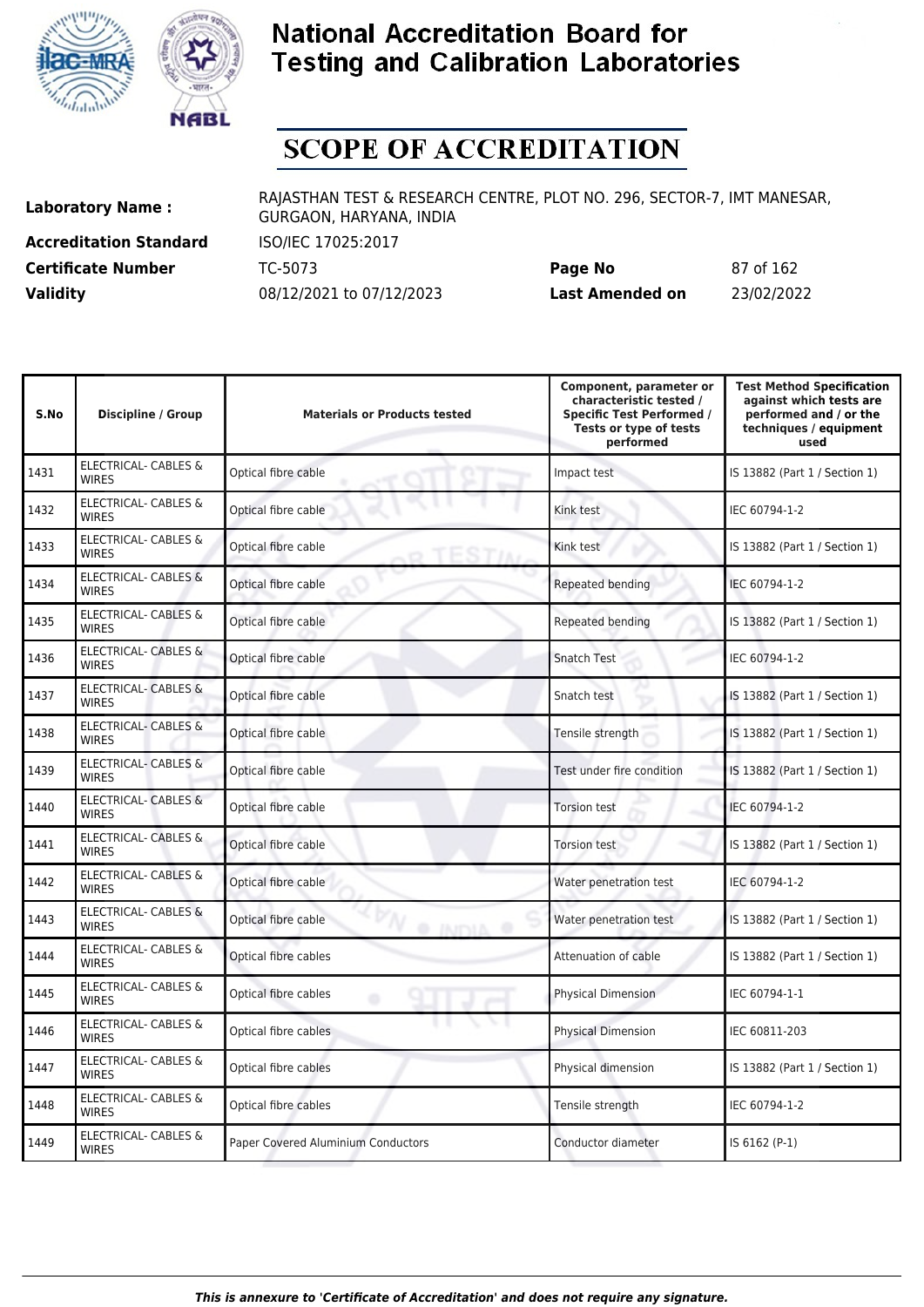



# **SCOPE OF ACCREDITATION**

**Accreditation Standard** ISO/IEC 17025:2017

**Laboratory Name :** RAJASTHAN TEST & RESEARCH CENTRE, PLOT NO. 296, SECTOR-7, IMT MANESAR, GURGAON, HARYANA, INDIA

**Certificate Number** TC-5073 **Page No** 88 of 162 **Validity** 08/12/2021 to 07/12/2023 **Last Amended on** 23/02/2022

| S.No | <b>Discipline / Group</b>                       | <b>Materials or Products tested</b>                                                                                                                                                          | Component, parameter or<br>characteristic tested /<br><b>Specific Test Performed /</b><br>Tests or type of tests<br>performed | <b>Test Method Specification</b><br>against which tests are<br>performed and / or the<br>techniques / equipment<br>used |
|------|-------------------------------------------------|----------------------------------------------------------------------------------------------------------------------------------------------------------------------------------------------|-------------------------------------------------------------------------------------------------------------------------------|-------------------------------------------------------------------------------------------------------------------------|
| 1450 | <b>ELECTRICAL- CABLES &amp;</b><br><b>WIRES</b> | Paper Covered Aluminium Conductors                                                                                                                                                           | Diameter                                                                                                                      | IS 6162 (P-1)                                                                                                           |
| 1451 | <b>ELECTRICAL- CABLES &amp;</b><br><b>WIRES</b> | Paper Covered Aluminium Conductors                                                                                                                                                           | Increase in diameter                                                                                                          | IS 6162 (P-1)                                                                                                           |
| 1452 | <b>ELECTRICAL- CABLES &amp;</b><br><b>WIRES</b> | Paper Covered Aluminium Conductors                                                                                                                                                           | Increase in dimension due to<br>covering                                                                                      | IS 6162 (P-2)                                                                                                           |
| 1453 | <b>ELECTRICAL- CABLES &amp;</b><br><b>WIRFS</b> | Paper Covered Aluminium Conductors                                                                                                                                                           | Oil absorption                                                                                                                | IS 6162 (P-1)                                                                                                           |
| 1454 | <b>ELECTRICAL- CABLES &amp;</b><br><b>WIRES</b> | Paper Covered Aluminium Conductors                                                                                                                                                           | Oil absorption                                                                                                                | IS 6162 (P-2)                                                                                                           |
| 1455 | <b>ELECTRICAL- CABLES &amp;</b><br><b>WIRES</b> | <b>Paper Covered Aluminium Conductors</b>                                                                                                                                                    | Over all dimension                                                                                                            | IS 6162 (P-2)                                                                                                           |
| 1456 | <b>ELECTRICAL- CABLES &amp;</b><br><b>WIRES</b> | Paper Covered Aluminium Conductors                                                                                                                                                           | Overall diameter of wire                                                                                                      | IS 6162 (P-1)                                                                                                           |
| 1457 | <b>ELECTRICAL- CABLES &amp;</b><br><b>WIRES</b> | Paper Covered Aluminium Conductors                                                                                                                                                           | Resistance                                                                                                                    | IS 6162 (P-1)                                                                                                           |
| 1458 | ELECTRICAL- CABLES &<br><b>WIRES</b>            | Paper Covered Aluminium Conductors                                                                                                                                                           | Resistance                                                                                                                    | IS 6162 (P-2)                                                                                                           |
| 1459 | <b>ELECTRICAL- CABLES &amp;</b><br><b>WIRES</b> | Paper Covered Aluminium Conductors                                                                                                                                                           | Tensile strength                                                                                                              | IS 6162 (P-2)                                                                                                           |
| 1460 | <b>ELECTRICAL- CABLES &amp;</b><br><b>WIRES</b> | Paper Covered Aluminium Conductors                                                                                                                                                           | Tensile strength and<br>elongation                                                                                            | IS 6162 (P-1)                                                                                                           |
| 1461 | <b>ELECTRICAL- CABLES &amp;</b><br><b>WIRES</b> | Paper Covered Aluminium Conductors                                                                                                                                                           | Thickness of paper                                                                                                            | IS 6162 (P-1)                                                                                                           |
| 1462 | <b>ELECTRICAL- CABLES &amp;</b><br><b>WIRES</b> | Paper Covered Aluminium Conductors<br><b>AITYLA O</b>                                                                                                                                        | Thickness of paper                                                                                                            | IS 6162 (P-2)                                                                                                           |
| 1463 | <b>ELECTRICAL- CABLES &amp;</b><br><b>WIRES</b> | Paper Covered Aluminium Conductors                                                                                                                                                           | Wrapping test                                                                                                                 | IS 6162 (P-1)                                                                                                           |
| 1464 | <b>ELECTRICAL- CABLES &amp;</b><br><b>WIRES</b> | Persulphate Test of Conductor                                                                                                                                                                | Persulphate Test/Tinning Test                                                                                                 | IS 10810 (Part 4)                                                                                                       |
| 1465 | <b>ELECTRICAL- CABLES &amp;</b><br><b>WIRES</b> | Petroleum and natural gas industries External coatings for<br>buried or submerged pipelines used in pipeline<br>transportation systems (Polyolefin coatings (3- layer PE and<br>3-layer PP)) | <b>UV Test</b>                                                                                                                | ISO 21809-1                                                                                                             |
| 1466 | ELECTRICAL- CABLES &<br><b>WIRES</b>            | Plastic materials, Insulation, sheath compound                                                                                                                                               | Density and Specific Gravity<br>(Relative Density) of Plastics by ASTM D792-13<br>displacement                                |                                                                                                                         |
| 1467 | <b>ELECTRICAL- CABLES &amp;</b><br><b>WIRES</b> | Plastics                                                                                                                                                                                     | <b>Smoke Density Rating</b>                                                                                                   | ASTM D2843                                                                                                              |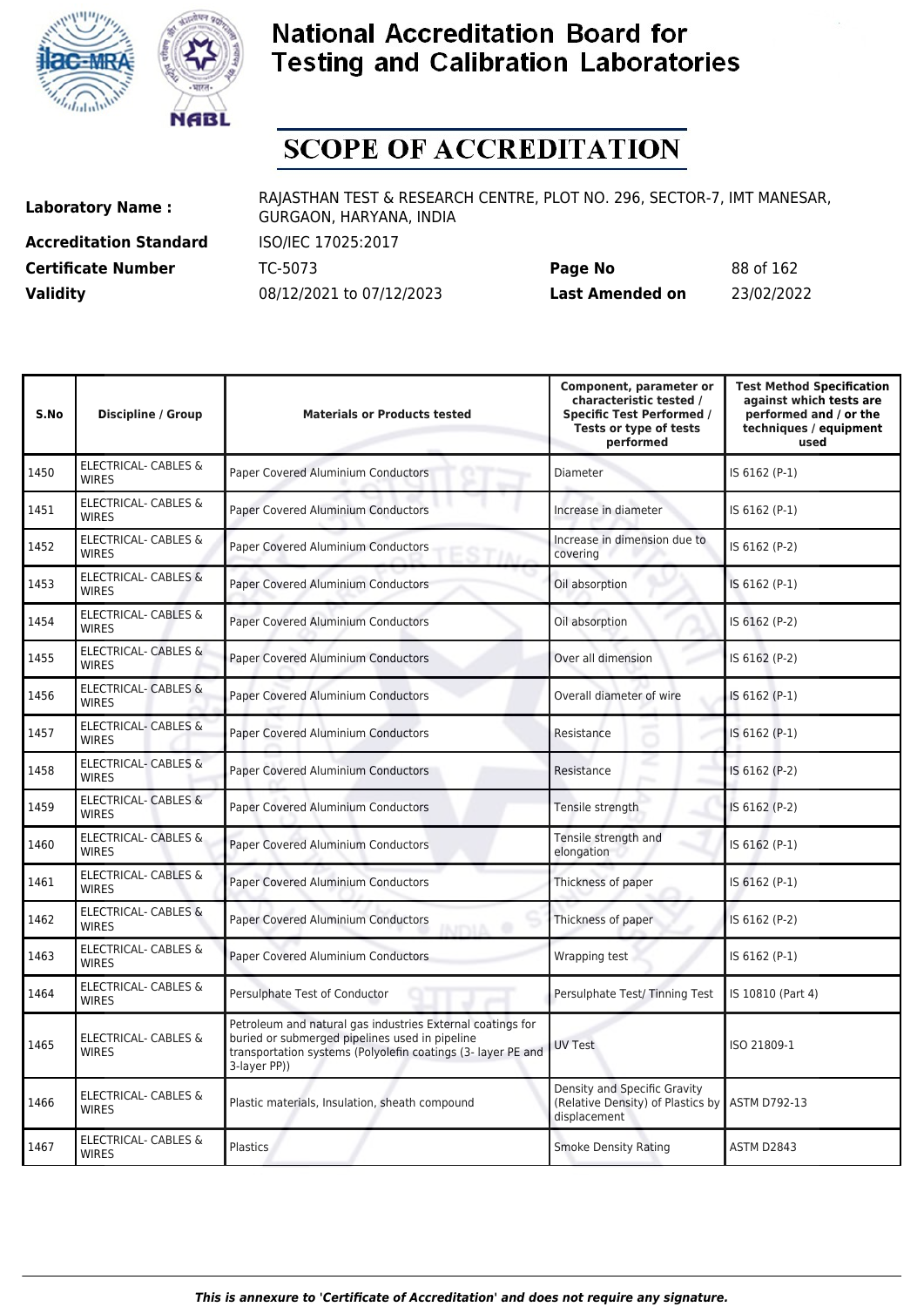



# **SCOPE OF ACCREDITATION**

**Accreditation Standard** ISO/IEC 17025:2017

**Laboratory Name :** RAJASTHAN TEST & RESEARCH CENTRE, PLOT NO. 296, SECTOR-7, IMT MANESAR, GURGAON, HARYANA, INDIA

**Certificate Number** TC-5073 **Page No** 89 of 162 **Validity** 08/12/2021 to 07/12/2023 **Last Amended on** 23/02/2022

| S.No | <b>Discipline / Group</b>                       | <b>Materials or Products tested</b>                                                                    | Component, parameter or<br>characteristic tested /<br><b>Specific Test Performed /</b><br>Tests or type of tests<br>performed | <b>Test Method Specification</b><br>against which tests are<br>performed and / or the<br>techniques / equipment<br>used |
|------|-------------------------------------------------|--------------------------------------------------------------------------------------------------------|-------------------------------------------------------------------------------------------------------------------------------|-------------------------------------------------------------------------------------------------------------------------|
| 1468 | ELECTRICAL- CABLES &<br><b>WIRES</b>            | Plastics                                                                                               | Tensile Strength at yield                                                                                                     | <b>ASTM D638-14</b>                                                                                                     |
| 1469 | <b>ELECTRICAL- CABLES &amp;</b><br><b>WIRES</b> | Plastics -- Determination of burning behaviour by oxygen<br>index -- Part 2: Ambient-temperature test  | Oxygen Index Test                                                                                                             | ISO 4589-2                                                                                                              |
| 1470 | ELECTRICAL- CABLES &<br><b>WIRES</b>            | Plastics -- Determination of burning behaviour by oxygen<br>index -- Part 3: Elevated-temperature test | <b>Temperature Index Test</b>                                                                                                 | ISO 4589-3                                                                                                              |
| 1471 | ELECTRICAL- CABLES &<br><b>WIRES</b>            | Plastics and Insulation, sheath cable compound                                                         | Oxygen Index Test                                                                                                             | ASTM D2863                                                                                                              |
| 1472 | ELECTRICAL- CABLES &<br><b>WIRES</b>            | Plastics and Insulation, sheath cable compound                                                         | Oxygen Index Test                                                                                                             | IS 10810 (Part 58)                                                                                                      |
| 1473 | ELECTRICAL- CABLES &<br><b>WIRES</b>            | Plastics and Insulation sheath compound of cable                                                       | Tensile strength & elongation                                                                                                 | ASTM D638                                                                                                               |
| 1474 | <b>ELECTRICAL- CABLES &amp;</b><br><b>WIRES</b> | Plastics and other cable compound                                                                      | Density and Specific Gravity<br>(Relative Density) of Plastics by<br>displacement                                             | IEC/BS EN 60811-606                                                                                                     |
| 1475 | <b>ELECTRICAL- CABLES &amp;</b><br><b>WIRES</b> | Plastics, Insulating and sheathing compound of cable                                                   | <b>UV Test</b>                                                                                                                | <b>BS EN ISO 4892-2</b>                                                                                                 |
| 1476 | <b>ELECTRICAL- CABLES &amp;</b><br><b>WIRES</b> | Plastics, Insulating and sheathing compound of cable                                                   | <b>UV Test</b>                                                                                                                | ISO 4892-3                                                                                                              |
| 1477 | ELECTRICAL- CABLES &<br><b>WIRES</b>            | Polyethelen insulation and sheath                                                                      | <b>Carbon Content Test</b>                                                                                                    | IS 10810 (Part 32)                                                                                                      |
| 1478 | ELECTRICAL- CABLES &<br><b>WIRES</b>            | Polyethylene & its derivatives                                                                         | Oxygen Induction time                                                                                                         | ASTM D3895                                                                                                              |
| 1479 | ELECTRICAL- CABLES &<br><b>WIRES</b>            | Polyethylene compounds                                                                                 | Melt Flow Index                                                                                                               | IEC/BS EN 60811-511                                                                                                     |
| 1480 | <b>ELECTRICAL- CABLES &amp;</b><br><b>WIRES</b> | <b>INDIA</b><br>Polyethylene insulation and sheath                                                     | Annealing Test for Copper Wire                                                                                                | IS 10810 (Part-1)                                                                                                       |
| 1481 | ELECTRICAL- CABLES &<br><b>WIRES</b>            | Polyethylene insulation and sheath                                                                     | Melt Flow Index                                                                                                               | IS 10810 (Part 23)                                                                                                      |
| 1482 | ELECTRICAL- CABLES &<br><b>WIRES</b>            | Polyethylene insulation or sheath                                                                      | <b>Environmental Stress Cracking</b><br>Test                                                                                  | IS 10810 (Part 29)                                                                                                      |
| 1483 | ELECTRICAL- CABLES &<br><b>WIRES</b>            | Polyethylene Moulding Materials and Polyethylene<br>Compounds                                          | <b>Bleeding and Blooming Test</b>                                                                                             | IS 2530                                                                                                                 |
| 1484 | ELECTRICAL- CABLES &<br><b>WIRES</b>            | Polyethylene Moulding Materials and Polyethylene<br>Compounds                                          | <b>Carbon Content Test</b>                                                                                                    | IS 2530                                                                                                                 |
| 1485 | ELECTRICAL- CABLES &<br><b>WIRES</b>            | Polyethylene Moulding Materials and Polyethylene<br>Compounds                                          | Colour Fastness to Day Light                                                                                                  | IS 2530                                                                                                                 |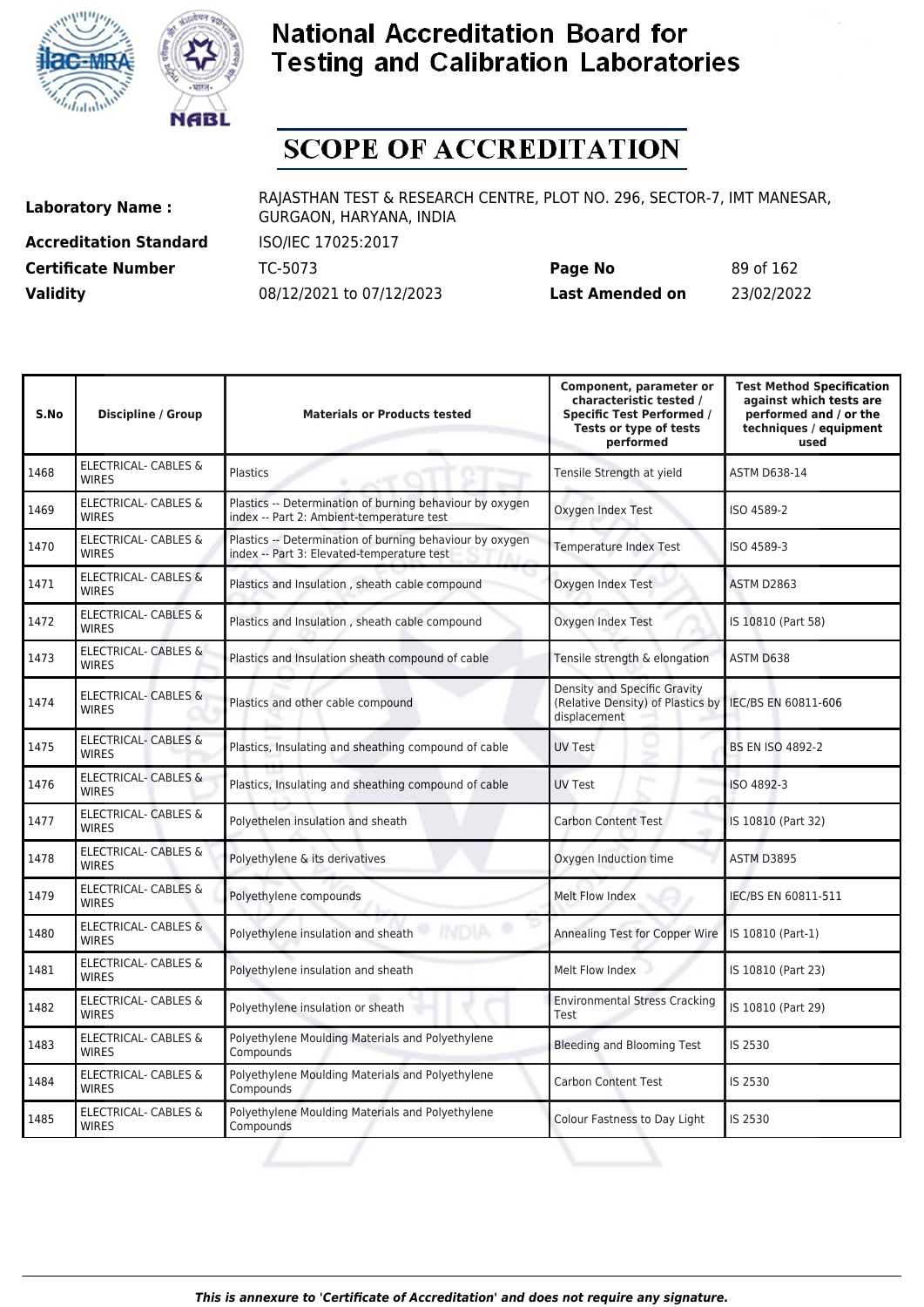



## **SCOPE OF ACCREDITATION**

**Accreditation Standard** ISO/IEC 17025:2017

**Laboratory Name :** RAJASTHAN TEST & RESEARCH CENTRE, PLOT NO. 296, SECTOR-7, IMT MANESAR, GURGAON, HARYANA, INDIA

**Certificate Number** TC-5073 **Page No** 90 of 162 **Validity** 08/12/2021 to 07/12/2023 **Last Amended on** 23/02/2022

| S.No | <b>Discipline / Group</b>                       | <b>Materials or Products tested</b>                                                                        | Component, parameter or<br>characteristic tested /<br><b>Specific Test Performed /</b><br>Tests or type of tests<br>performed | <b>Test Method Specification</b><br>against which tests are<br>performed and / or the<br>techniques / equipment<br>used |
|------|-------------------------------------------------|------------------------------------------------------------------------------------------------------------|-------------------------------------------------------------------------------------------------------------------------------|-------------------------------------------------------------------------------------------------------------------------|
| 1486 | <b>ELECTRICAL- CABLES &amp;</b><br><b>WIRES</b> | Polyethylene Moulding Materials and Polyethylene<br>Compounds                                              | <b>Colour Fastness to Water</b>                                                                                               | IS 2530                                                                                                                 |
| 1487 | <b>ELECTRICAL- CABLES &amp;</b><br><b>WIRES</b> | Polyethylene Moulding Materials and Polyethylene<br>Compounds                                              | Melt Flow Index                                                                                                               | IS 2530                                                                                                                 |
| 1488 | ELECTRICAL- CABLES &<br><b>WIRES</b>            | Polyethylene Moulding Materials and Polyethylene<br>Compounds                                              | <b>Vicat Softening Point</b>                                                                                                  | IS 2530                                                                                                                 |
| 1489 | <b>ELECTRICAL- CABLES &amp;</b><br><b>WIRES</b> | Polymeric insulated aerial bundled conductors (ABC) of<br>rated voltage 0.6/1 kV for overhead distribution | Ageing in Air Oven                                                                                                            | BS 7870-5                                                                                                               |
| 1490 | <b>ELECTRICAL- CABLES &amp;</b><br><b>WIRES</b> | Polymeric insulated aerial bundled conductors (ABC) of<br>rated voltage 0.6/1 kV for overhead distribution | Breaking load on Messenger<br>Conductor                                                                                       | BS 7870-5                                                                                                               |
| 1491 | <b>ELECTRICAL- CABLES &amp;</b><br><b>WIRES</b> | Polymeric insulated aerial bundled conductors (ABC) of<br>rated voltage 0.6/1 kV for overhead distribution | <b>Conductor Resistance</b>                                                                                                   | BS 7870-5                                                                                                               |
| 1492 | <b>ELECTRICAL- CABLES &amp;</b><br><b>WIRES</b> | Polymeric insulated aerial bundled conductors (ABC) of<br>rated voltage 0.6/1 kV for overhead distribution | High Voltage test at room<br>temperature                                                                                      | BS 7870-5                                                                                                               |
| 1493 | <b>ELECTRICAL- CABLES &amp;</b><br><b>WIRES</b> | Polymeric insulated aerial bundled conductors (ABC) of<br>rated voltage 0.6/1 kV for overhead distribution | <b>Insulation Resistance</b>                                                                                                  | BS 7870-5                                                                                                               |
| 1494 | ELECTRICAL- CABLES &<br><b>WIRES</b>            | Polymeric insulated aerial bundled conductors (ABC) of<br>rated voltage 0.6/1 kV for overhead distribution | <b>Shrinkage Test</b>                                                                                                         | BS 7870-5                                                                                                               |
| 1495 | <b>ELECTRICAL- CABLES &amp;</b><br><b>WIRES</b> | Polymeric insulated aerial bundled conductors (ABC) of<br>rated voltage 0.6/1 kV for overhead distribution | Spark Test                                                                                                                    | BS 7870-5                                                                                                               |
| 1496 | ELECTRICAL- CABLES &<br><b>WIRES</b>            | Polymeric insulated aerial bundled conductors (ABC) of<br>rated voltage 0.6/1 kV for overhead distribution | Tensile strength and<br>elongation at break on<br><b>Insulation and Sheath</b>                                                | BS 7870-5                                                                                                               |
| 1497 | <b>ELECTRICAL- CABLES &amp;</b><br><b>WIRES</b> | Polymeric insulated aerial bundled conductors (ABC) of<br>rated voltage 0.6/1 kV for overhead distribution | Test for eccentricity and<br>Thickness of insulation and<br>sheath / Overall Dimensions                                       | BS 7870-5                                                                                                               |
| 1498 | ELECTRICAL- CABLES &<br><b>WIRES</b>            | Polymeric insulated aerial bundled conductors (ABC) of<br>rated voltage 0.6/1 kV for overhead distribution | <b>Water Absorption Test</b><br>(Gravimetric)                                                                                 | BS 7870-5                                                                                                               |
| 1499 | <b>ELECTRICAL- CABLES &amp;</b><br><b>WIRFS</b> | Polyolefin pipes, fittings and compounds                                                                   | Carbon black dispersion test                                                                                                  | ISO 18553                                                                                                               |
| 1500 | ELECTRICAL- CABLES &<br><b>WIRES</b>            | Polyvinyl Chloride Insulated Cables                                                                        | Ageing in Air Oven                                                                                                            | IS 60227-1                                                                                                              |
| 1501 | ELECTRICAL- CABLES &<br><b>WIRES</b>            | Polyvinyl Chloride Insulated Cables                                                                        | Ageing in Air Oven                                                                                                            | IS 60227-2                                                                                                              |
| 1502 | ELECTRICAL- CABLES &<br><b>WIRES</b>            | Polyvinyl Chloride Insulated Cables                                                                        | <b>Bending Test</b>                                                                                                           | IEC 60227-2                                                                                                             |
| 1503 | ELECTRICAL- CABLES &<br><b>WIRES</b>            | Polyvinyl Chloride Insulated Cables                                                                        | Bending Test at low<br>Temperature                                                                                            | IEC 60227-1                                                                                                             |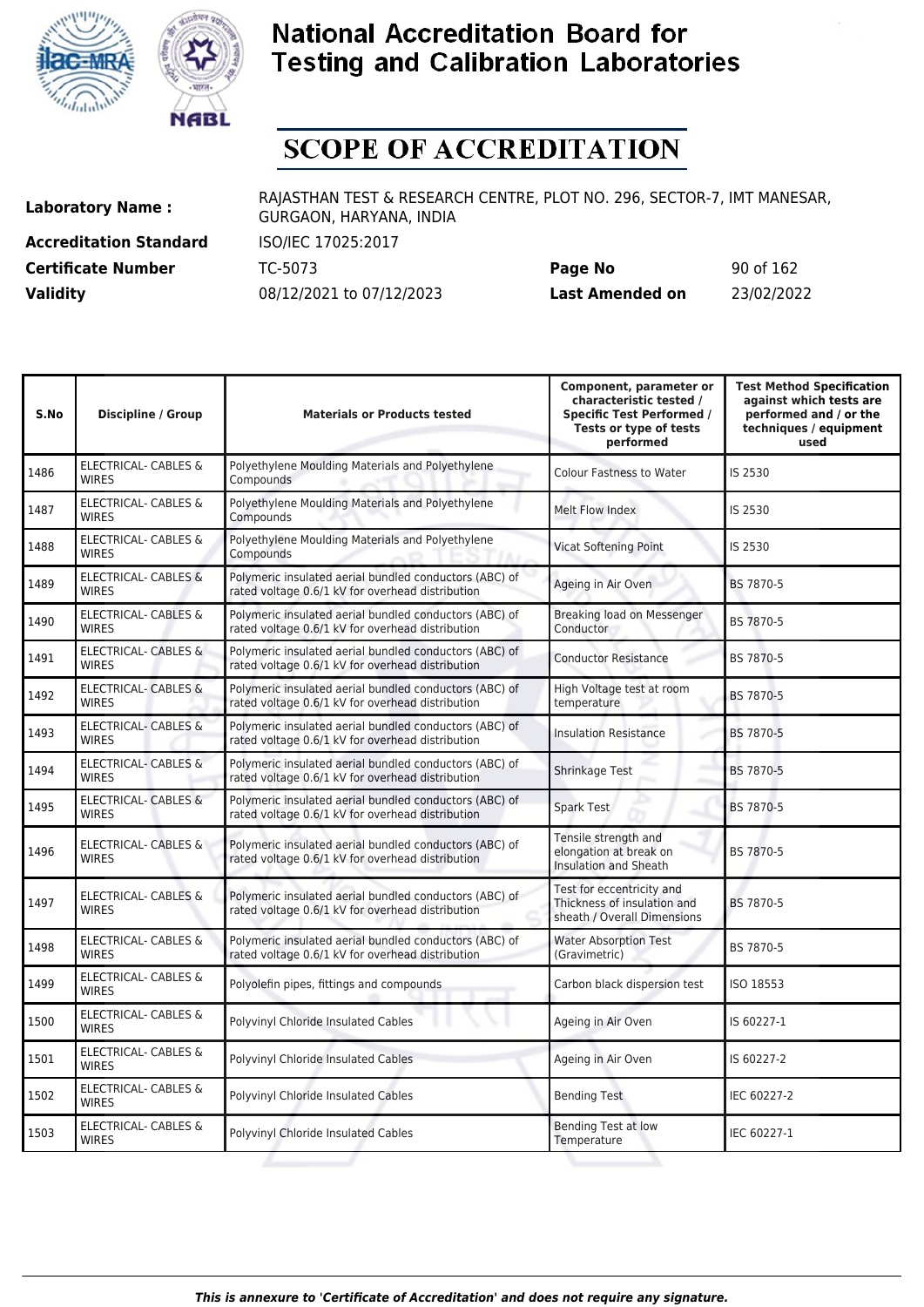



# **SCOPE OF ACCREDITATION**

**Accreditation Standard** ISO/IEC 17025:2017 **Certificate Number** TC-5073

| <b>Certificate Number</b> | TC-5073                  | Page No         | 91 of 162  |
|---------------------------|--------------------------|-----------------|------------|
| <b>Validity</b>           | 08/12/2021 to 07/12/2023 | Last Amended on | 23/02/2022 |

| S.No | <b>Discipline / Group</b>                       | <b>Materials or Products tested</b>                     | Component, parameter or<br>characteristic tested /<br><b>Specific Test Performed /</b><br>Tests or type of tests<br>performed | <b>Test Method Specification</b><br>against which tests are<br>performed and / or the<br>techniques / equipment<br>used |
|------|-------------------------------------------------|---------------------------------------------------------|-------------------------------------------------------------------------------------------------------------------------------|-------------------------------------------------------------------------------------------------------------------------|
| 1504 | <b>ELECTRICAL- CABLES &amp;</b><br><b>WIRES</b> | Polyvinyl Chloride Insulated Cables                     | <b>Bending Test at low</b><br>Temperature                                                                                     | IEC 60227-2                                                                                                             |
| 1505 | ELECTRICAL- CABLES &<br><b>WIRES</b>            | Polyvinyl Chloride Insulated cables                     | <b>Conductor Resistance</b>                                                                                                   | IEC 60227-1                                                                                                             |
| 1506 | <b>ELECTRICAL- CABLES &amp;</b><br><b>WIRES</b> | Polyvinyl Chloride Insulated cables                     | <b>Conductor Resistance</b>                                                                                                   | IEC 60227-2                                                                                                             |
| 1507 | <b>ELECTRICAL- CABLES &amp;</b><br><b>WIRES</b> | Polyvinyl Chloride Insulated Cables                     | Durability & Legibility of<br>Marking                                                                                         | IEC 60227-1                                                                                                             |
| 1508 | <b>ELECTRICAL- CABLES &amp;</b><br><b>WIRES</b> | Polyvinyl Chloride Insulated Cables                     | Durability & Legibility of<br>Marking                                                                                         | IEC 60227-2                                                                                                             |
| 1509 | <b>ELECTRICAL- CABLES &amp;</b><br><b>WIRES</b> | Polyvinyl Chloride Insulated Cables                     | <b>Elongation Test at Low</b><br>Temperature                                                                                  | IEC 60227-1                                                                                                             |
| 1510 | <b>ELECTRICAL- CABLES &amp;</b><br><b>WIRES</b> | Polyvinyl Chloride Insulated Cables                     | <b>Elongation Test at Low</b><br>Temperature                                                                                  | IEC 60227-2                                                                                                             |
| 1511 | <b>ELECTRICAL- CABLES &amp;</b><br><b>WIRES</b> | Polyvinyl Chloride Insulated Cables                     | <b>Heat Shock Test</b>                                                                                                        | IEC 60227-1                                                                                                             |
| 1512 | ELECTRICAL- CABLES &<br><b>WIRES</b>            | Polyvinyl Chloride Insulated Cables                     | <b>Heat Shock Test</b>                                                                                                        | IEC 60227-2                                                                                                             |
| 1513 | <b>ELECTRICAL- CABLES &amp;</b><br><b>WIRES</b> | Polyvinyl Chloride Insulated Cables                     | High Voltage test (Water<br>immersion)                                                                                        | IEC 60227-1                                                                                                             |
| 1514 | <b>ELECTRICAL- CABLES &amp;</b><br><b>WIRES</b> | Polyvinyl Chloride Insulated Cables                     | High Voltage test (Water<br>immersion)                                                                                        | IEC 60227-2                                                                                                             |
| 1515 | <b>ELECTRICAL- CABLES &amp;</b><br><b>WIRES</b> | Polyvinyl Chloride Insulated Cables                     | High Voltage test at room<br>temperature                                                                                      | IEC 60227-1                                                                                                             |
| 1516 | <b>ELECTRICAL- CABLES &amp;</b><br><b>WIRES</b> | Polyvinyl Chloride Insulated Cables<br><b>INITYIA O</b> | High Voltage test at room<br>temperature                                                                                      | IEC 60227-2                                                                                                             |
| 1517 | <b>ELECTRICAL- CABLES &amp;</b><br><b>WIRES</b> | Polyvinyl Chloride Insulated Cables                     | Hot deformation test / Pressure<br>Test at High Temperature                                                                   | IEC 60227-1                                                                                                             |
| 1518 | ELECTRICAL- CABLES &<br><b>WIRES</b>            | Polyvinyl Chloride Insulated Cables                     | Hot deformation test / Pressure<br>Test at High Temperature                                                                   | IEC 60227-2                                                                                                             |
| 1519 | <b>ELECTRICAL- CABLES &amp;</b><br><b>WIRES</b> | Polyvinyl Chloride Insulated Cables                     | <b>Insulation Resistance</b>                                                                                                  | IEC 60227-1                                                                                                             |
| 1520 | ELECTRICAL- CABLES &<br><b>WIRES</b>            | Polyvinyl Chloride Insulated Cables                     | <b>Insulation Resistance</b>                                                                                                  | IEC 60227-2                                                                                                             |
| 1521 | <b>ELECTRICAL- CABLES &amp;</b><br><b>WIRES</b> | Polyvinyl Chloride Insulated Cables                     | Loss of Mass                                                                                                                  | IEC 60227-1                                                                                                             |
| 1522 | ELECTRICAL- CABLES &<br><b>WIRES</b>            | Polyvinyl Chloride Insulated Cables                     | Loss of Mass                                                                                                                  | IEC 60227-2                                                                                                             |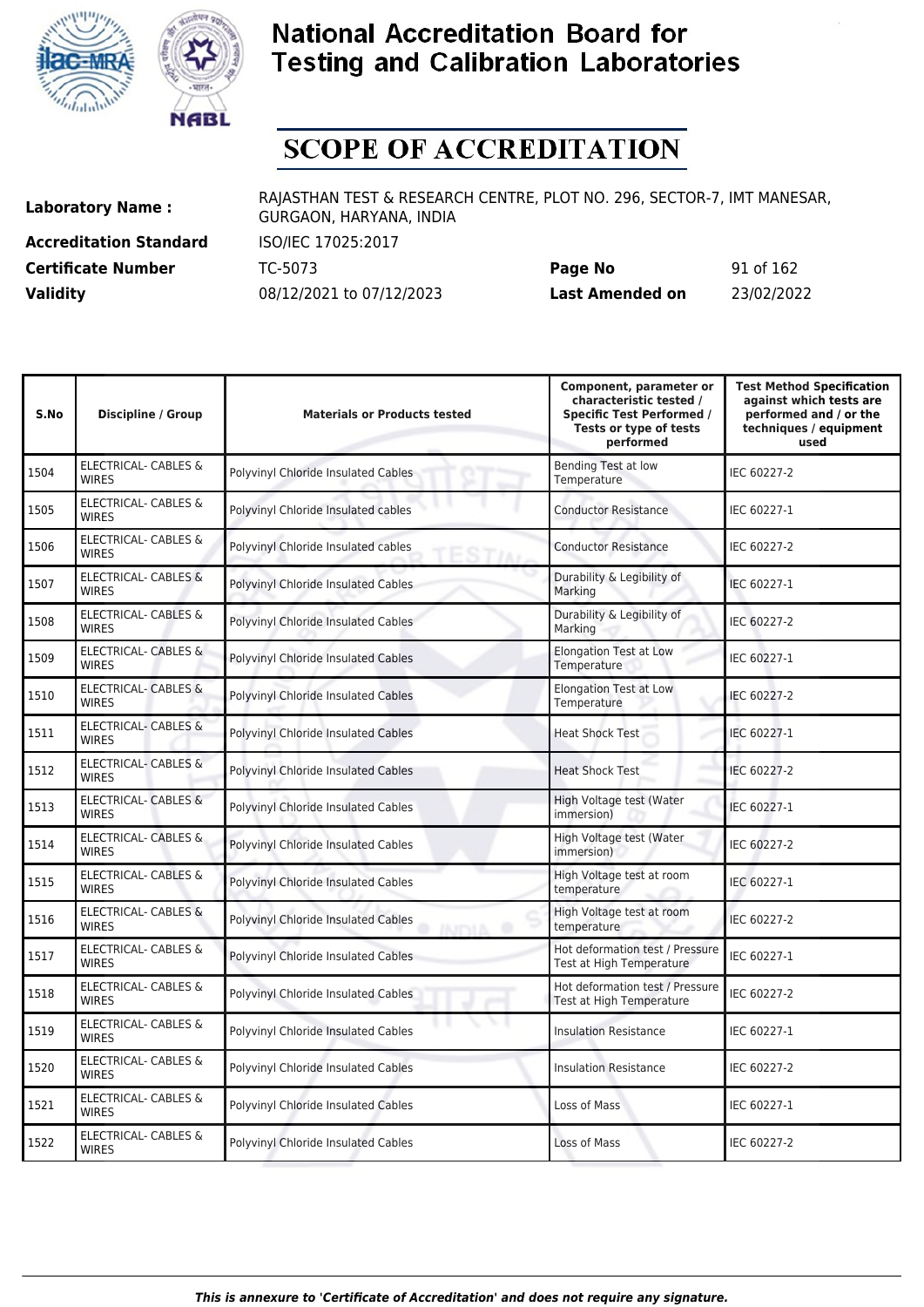



# **SCOPE OF ACCREDITATION**

**Accreditation Standard** ISO/IEC 17025:2017

**Laboratory Name :** RAJASTHAN TEST & RESEARCH CENTRE, PLOT NO. 296, SECTOR-7, IMT MANESAR, GURGAON, HARYANA, INDIA

**Certificate Number** TC-5073 **Page No** 92 of 162 **Validity** 08/12/2021 to 07/12/2023 **Last Amended on** 23/02/2022

| S.No | <b>Discipline / Group</b>                       | <b>Materials or Products tested</b>                                                                    | Component, parameter or<br>characteristic tested /<br><b>Specific Test Performed /</b><br>Tests or type of tests<br>performed | <b>Test Method Specification</b><br>against which tests are<br>performed and / or the<br>techniques / equipment<br>used |
|------|-------------------------------------------------|--------------------------------------------------------------------------------------------------------|-------------------------------------------------------------------------------------------------------------------------------|-------------------------------------------------------------------------------------------------------------------------|
| 1523 | <b>ELECTRICAL- CABLES &amp;</b><br>WIRES        | Polyvinyl Chloride Insulated Cables                                                                    | Tensile strength and<br>elongation at break on<br><b>Insulation and Sheath</b>                                                | IEC 60227-1                                                                                                             |
| 1524 | ELECTRICAL- CABLES &<br><b>WIRES</b>            | Polyvinyl Chloride Insulated Cables                                                                    | Tensile strength and<br>elongation at break on<br><b>Insulation and Sheath</b>                                                | IEC 60227-2                                                                                                             |
| 1525 | <b>ELECTRICAL- CABLES &amp;</b><br><b>WIRES</b> | Polyvinyl Chloride Insulated Cables                                                                    | Test for eccentricity and<br>Thickness of insulation and<br>sheath / Overall Dimensions                                       | IEC 60227-1                                                                                                             |
| 1526 | <b>ELECTRICAL- CABLES &amp;</b><br><b>WIRES</b> | Polyvinyl Chloride Insulated Cables                                                                    | Test for eccentricity and<br>Thickness of insulation and<br>sheath / Overall Dimensions                                       | IEC 60227-2                                                                                                             |
| 1527 | <b>ELECTRICAL- CABLES &amp;</b><br><b>WIRES</b> | Polyvinyl Chloride Insulated Cables                                                                    | Test under Fire Conditions /<br><b>Flammability Test</b>                                                                      | IEC 60227-1                                                                                                             |
| 1528 | <b>ELECTRICAL- CABLES &amp;</b><br><b>WIRES</b> | Polyvinyl Chloride Insulated Cables                                                                    | Test under Fire Conditions /<br><b>Flammability Test</b>                                                                      | IEC 60227-2                                                                                                             |
| 1529 | <b>ELECTRICAL- CABLES &amp;</b><br><b>WIRES</b> | Polyvinyl Chloride Insulated Cables                                                                    | <b>Thermal Stability</b>                                                                                                      | IEC 60227-1                                                                                                             |
| 1530 | ELECTRICAL- CABLES &<br><b>WIRES</b>            | Polyvinyl Chloride Insulated Cables                                                                    | <b>Thermal Stability</b>                                                                                                      | IEC 60227-2                                                                                                             |
| 1531 | <b>ELECTRICAL- CABLES &amp;</b><br><b>WIRES</b> | Polyvinyl Chloride Insulated cables - Part 6 Lift Cables and<br><b>Cables for Flexible Connections</b> | <b>Conductor Resistance</b>                                                                                                   | IEC 60227-6                                                                                                             |
| 1532 | <b>ELECTRICAL- CABLES &amp;</b><br><b>WIRES</b> | Polyvinyl chloride insulated cables of rated voltages up to<br>and including 450/750 V                 | Flexing test                                                                                                                  | IEC 60227-2                                                                                                             |
| 1533 | ELECTRICAL- CABLES &<br><b>WIRES</b>            | Polyvinyl Chloride Insulated Cables: Flexible Cables (Cords)                                           | <b>Bending Test at low</b><br>Temperature                                                                                     | IEC 60227-5                                                                                                             |
| 1534 | ELECTRICAL- CABLES &<br><b>WIRES</b>            | Polyvinyl Chloride Insulated Cables: Flexible Cables (Cords)                                           | <b>Elongation Test at Low</b><br>Temperature                                                                                  | IEC 60227-5                                                                                                             |
| 1535 | ELECTRICAL- CABLES &<br><b>WIRES</b>            | Polyvinyl Chloride Insulated Cables: Flexible Cables (Cords)                                           | <b>Heat Shock Test</b>                                                                                                        | IEC 60227-5                                                                                                             |
| 1536 | ELECTRICAL- CABLES &<br><b>WIRES</b>            | Polyvinyl Chloride Insulated Cables: Flexible Cables (Cords)                                           | High Voltage test (Water<br>immersion)                                                                                        | IEC 60227-5                                                                                                             |
| 1537 | ELECTRICAL- CABLES &<br><b>WIRES</b>            | Polyvinyl Chloride Insulated Cables: Flexible Cables (Cords)                                           | High Voltage test at room<br>temperature                                                                                      | IEC 60227-5                                                                                                             |
| 1538 | ELECTRICAL- CABLES &<br><b>WIRES</b>            | Polyvinyl Chloride Insulated Cables: Flexible Cables (Cords)                                           | Hot deformation test / Pressure<br>Test at High Temperature                                                                   | IEC 60227-5                                                                                                             |
| 1539 | <b>ELECTRICAL- CABLES &amp;</b><br><b>WIRES</b> | Polyvinyl Chloride Insulated Cables: Flexible Cables (Cords)                                           | Loss of Mass                                                                                                                  | IEC 60227-5                                                                                                             |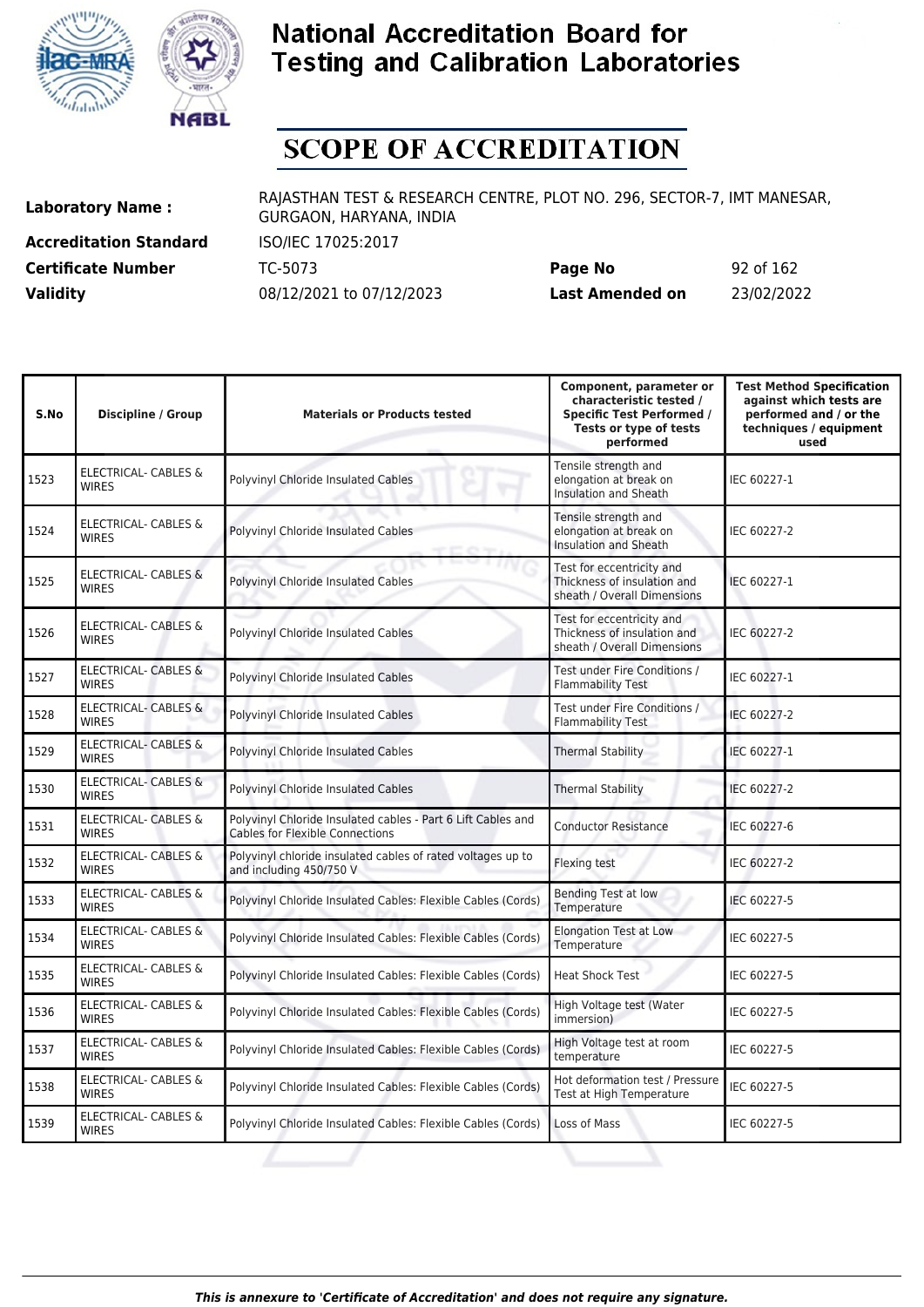![](_page_92_Picture_0.jpeg)

![](_page_92_Picture_1.jpeg)

# **SCOPE OF ACCREDITATION**

**Accreditation Standard** ISO/IEC 17025:2017 **Certificate Number** TC-5073

| <b>Certificate Number</b> | TC-5073                  | Page No         | 93 of 162  |
|---------------------------|--------------------------|-----------------|------------|
| <b>Validity</b>           | 08/12/2021 to 07/12/2023 | Last Amended on | 23/02/2022 |

| S.No | <b>Discipline / Group</b>                       | <b>Materials or Products tested</b>                                                     | Component, parameter or<br>characteristic tested /<br><b>Specific Test Performed /</b><br>Tests or type of tests<br>performed | <b>Test Method Specification</b><br>against which tests are<br>performed and / or the<br>techniques / equipment<br>used |
|------|-------------------------------------------------|-----------------------------------------------------------------------------------------|-------------------------------------------------------------------------------------------------------------------------------|-------------------------------------------------------------------------------------------------------------------------|
| 1540 | <b>ELECTRICAL- CABLES &amp;</b><br><b>WIRFS</b> | Polyvinyl Chloride Insulated Cables: Flexible Cables (Cords)                            | <b>Thermal Stability</b>                                                                                                      | IEC 60227-5                                                                                                             |
| 1541 | <b>ELECTRICAL- CABLES &amp;</b><br><b>WIRES</b> | Polyvinyl Chloride Insulated Cables: Flexible Cables (Cords)                            | Ageing in Air Oven                                                                                                            | IEC 60227-5                                                                                                             |
| 1542 | <b>ELECTRICAL- CABLES &amp;</b><br><b>WIRES</b> | Polyvinyl Chloride Insulated cables: Flexible Cables (Cords)                            | <b>Conductor Resistance</b>                                                                                                   | IEC 60227-5                                                                                                             |
| 1543 | <b>ELECTRICAL- CABLES &amp;</b><br><b>WIRES</b> | Polyvinyl Chloride Insulated Cables: Flexible Cables (Cords)                            | Durability & Legibility of<br>Marking                                                                                         | IEC 60227-5                                                                                                             |
| 1544 | ELECTRICAL- CABLES &<br><b>WIRES</b>            | Polyvinyl Chloride Insulated Cables: Flexible Cables (Cords)                            | <b>Insulation Resistance</b>                                                                                                  | IEC 60227-5                                                                                                             |
| 1545 | <b>ELECTRICAL- CABLES &amp;</b><br><b>WIRES</b> | Polyvinyl Chloride Insulated Cables: Flexible Cables (Cords)                            | Tensile strength and<br>elongation at break on<br>Insulation and Sheath                                                       | IEC 60227-5                                                                                                             |
| 1546 | ELECTRICAL- CABLES &<br><b>WIRES</b>            | Polyvinyl Chloride Insulated Cables: Flexible cables (Cords)                            | Test for eccentricity and<br>Thickness of insulation and<br>sheath / Overall Dimensions                                       | IEC 60227-5                                                                                                             |
| 1547 | <b>ELECTRICAL- CABLES &amp;</b><br><b>WIRES</b> | Polyvinyl Chloride Insulated Cables: Flexible Cables (Cords)                            | Test under Fire Conditions /<br><b>Flammability Test</b>                                                                      | IEC 60227-5                                                                                                             |
| 1548 | <b>ELECTRICAL- CABLES &amp;</b><br><b>WIRES</b> | Polyvinyl Chloride Insulated Cables: Lift Cables and Cables<br>for Flexible Connections | Ageing in Air Oven                                                                                                            | IEC 60227-6                                                                                                             |
| 1549 | <b>ELECTRICAL- CABLES &amp;</b><br><b>WIRES</b> | Polyvinyl Chloride Insulated Cables: Lift Cables and Cables<br>for Flexible Connections | Bending Test at low<br>Temperature                                                                                            | IEC 60227-6                                                                                                             |
| 1550 | ELECTRICAL- CABLES &<br><b>WIRES</b>            | Polyvinyl Chloride Insulated Cables: Lift Cables and Cables<br>for Flexible Connections | Durability & Legibility of<br>Marking                                                                                         | IEC 60227-6                                                                                                             |
| 1551 | <b>ELECTRICAL- CABLES &amp;</b><br><b>WIRES</b> | Polyvinyl Chloride Insulated Cables: Lift Cables and Cables<br>for Flexible Connections | <b>Elongation Test at Low</b><br>Temperature                                                                                  | IEC 60227-6                                                                                                             |
| 1552 | <b>ELECTRICAL- CABLES &amp;</b><br><b>WIRES</b> | Polyvinyl Chloride Insulated Cables: Lift Cables and Cables<br>for Flexible Connections | <b>Heat Shock Test</b>                                                                                                        | IEC 60227-6                                                                                                             |
| 1553 | <b>ELECTRICAL- CABLES &amp;</b><br><b>WIRES</b> | Polyvinyl Chloride Insulated Cables: Lift Cables and Cables<br>for Flexible Connections | High Voltage test (Water<br>immersion)                                                                                        | IEC 60227-6                                                                                                             |
| 1554 | ELECTRICAL- CABLES &<br><b>WIRES</b>            | Polyvinyl Chloride Insulated Cables: Lift Cables and Cables<br>for Flexible Connections | High Voltage test at room<br>temperature                                                                                      | IEC 60227-6                                                                                                             |
| 1555 | ELECTRICAL- CABLES &<br><b>WIRES</b>            | Polyvinyl Chloride Insulated Cables: Lift Cables and Cables<br>for Flexible Connections | Hot deformation test / Pressure<br>Test at High Temperature                                                                   | IEC 60227-6                                                                                                             |
| 1556 | ELECTRICAL- CABLES &<br><b>WIRES</b>            | Polyvinyl Chloride Insulated Cables: Lift Cables and Cables<br>for Flexible Connections | <b>Insulation Resistance</b>                                                                                                  | IEC 60227-6                                                                                                             |
| 1557 | ELECTRICAL- CABLES &<br><b>WIRES</b>            | Polyvinyl Chloride Insulated Cables: Lift Cables and Cables<br>for Flexible Connections | Loss of Mass                                                                                                                  | IEC 60227-6                                                                                                             |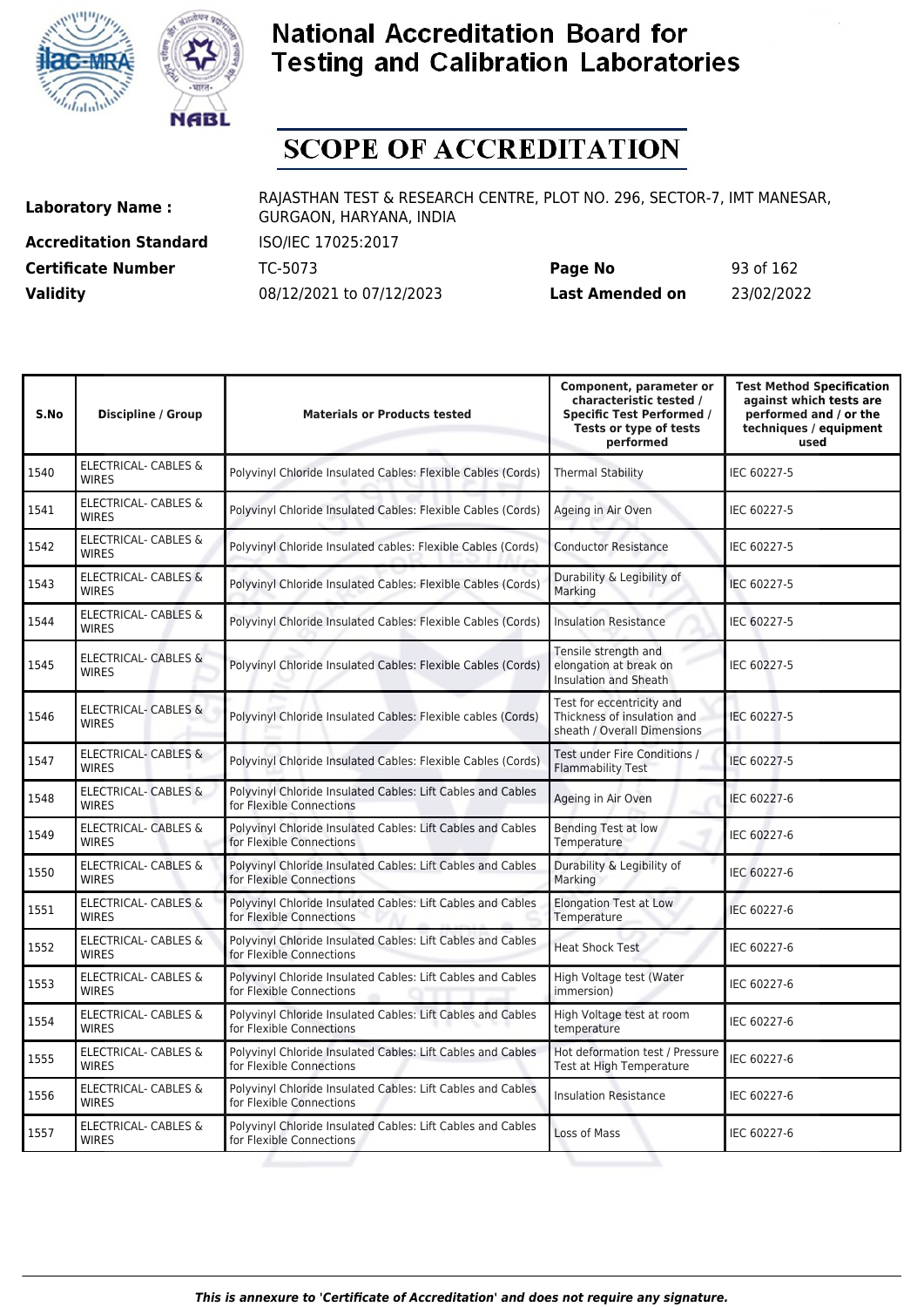![](_page_93_Picture_0.jpeg)

![](_page_93_Picture_1.jpeg)

# **SCOPE OF ACCREDITATION**

**Accreditation Standard** ISO/IEC 17025:2017

**Laboratory Name :** RAJASTHAN TEST & RESEARCH CENTRE, PLOT NO. 296, SECTOR-7, IMT MANESAR, GURGAON, HARYANA, INDIA

**Certificate Number** TC-5073 **Page No** 94 of 162 **Validity** 08/12/2021 to 07/12/2023 **Last Amended on** 23/02/2022

| S.No | <b>Discipline / Group</b>                       | <b>Materials or Products tested</b>                                                     | Component, parameter or<br>characteristic tested /<br><b>Specific Test Performed /</b><br>Tests or type of tests<br>performed | <b>Test Method Specification</b><br>against which tests are<br>performed and / or the<br>techniques / equipment<br>used |
|------|-------------------------------------------------|-----------------------------------------------------------------------------------------|-------------------------------------------------------------------------------------------------------------------------------|-------------------------------------------------------------------------------------------------------------------------|
| 1558 | <b>ELECTRICAL- CABLES &amp;</b><br><b>WIRES</b> | Polyvinyl Chloride Insulated Cables: Lift Cables and Cables<br>for Flexible Connections | Tensile strength and<br>elongation at break on<br>Insulation and Sheath                                                       | IEC 60227-6                                                                                                             |
| 1559 | <b>ELECTRICAL- CABLES &amp;</b><br><b>WIRES</b> | Polyvinyl Chloride Insulated Cables: Lift Cables and cables<br>for flexible connections | Test for eccentricity and<br>Thickness of insulation and<br>sheath / Overall Dimensions                                       | IEC 60227-6                                                                                                             |
| 1560 | <b>ELECTRICAL- CABLES &amp;</b><br><b>WIRES</b> | Polyvinyl Chloride Insulated Cables: Lift Cables and Cables<br>for Flexible Connections | Test under Fire Conditions /<br><b>Flammability Test</b>                                                                      | IEC 60227-6                                                                                                             |
| 1561 | <b>ELECTRICAL- CABLES &amp;</b><br><b>WIRES</b> | Polyvinyl Chloride Insulated Cables: Lift Cables and Cables<br>for Flexible Connections | <b>Thermal Stability</b>                                                                                                      | IEC 60227-6                                                                                                             |
| 1562 | ELECTRICAL- CABLES &<br><b>WIRES</b>            | Polyvinyl Chloride Insulated Cables: Non Sheathed Cables<br>for Fixed Wiring            | <b>Conductor Resistance</b>                                                                                                   | IEC 60227-3                                                                                                             |
| 1563 | <b>ELECTRICAL- CABLES &amp;</b><br><b>WIRES</b> | Polyvinyl Chloride Insulated Cables: Non-sheathed cables<br>for fixed wiring            | Ageing in Air Oven                                                                                                            | IEC 60227-3                                                                                                             |
| 1564 | ELECTRICAL- CABLES &<br><b>WIRES</b>            | Polyvinyl Chloride Insulated Cables: Non-sheathed cables<br>for fixed wiring            | Bending Test at low<br>Temperature                                                                                            | IEC 60227-3                                                                                                             |
| 1565 | <b>ELECTRICAL- CABLES &amp;</b><br><b>WIRES</b> | Polyvinyl Chloride Insulated Cables: Non-sheathed cables<br>for fixed wiring            | Durability & Legibility of<br>Marking                                                                                         | IEC 60227-3                                                                                                             |
| 1566 | <b>ELECTRICAL- CABLES &amp;</b><br><b>WIRES</b> | Polyvinyl Chloride Insulated Cables: Non-sheathed cables<br>for fixed wiring            | <b>Elongation Test at Low</b><br>Temperature                                                                                  | IEC 60227-3                                                                                                             |
| 1567 | <b>ELECTRICAL- CABLES &amp;</b><br><b>WIRES</b> | Polyvinyl Chloride Insulated Cables: Non-sheathed cables<br>for fixed wiring            | <b>Heat Shock Test</b>                                                                                                        | IEC 60227-3                                                                                                             |
| 1568 | <b>ELECTRICAL- CABLES &amp;</b><br><b>WIRES</b> | Polyvinyl Chloride Insulated Cables: Non-sheathed cables<br>for fixed wiring            | High Voltage test (Water<br>immersion)                                                                                        | IEC 60227-3                                                                                                             |
| 1569 | <b>ELECTRICAL- CABLES &amp;</b><br><b>WIRFS</b> | Polyvinyl Chloride Insulated Cables: Non-sheathed cables<br>for fixed wiring            | High Voltage test at room<br>temperature                                                                                      | IEC 60227-3                                                                                                             |
| 1570 | ELECTRICAL- CABLES &<br><b>WIRES</b>            | Polyvinyl Chloride Insulated Cables: Non-sheathed cables<br>for fixed wiring            | Hot deformation test / Pressure<br>Test at High Temperature                                                                   | IEC 60227-3                                                                                                             |
| 1571 | ELECTRICAL- CABLES &<br><b>WIRES</b>            | Polyvinyl Chloride Insulated Cables: Non-sheathed cables<br>for fixed wiring            | <b>Insulation Resistance</b>                                                                                                  | IEC 60227-3                                                                                                             |
| 1572 | ELECTRICAL- CABLES &<br><b>WIRES</b>            | Polyvinyl Chloride Insulated Cables: Non-sheathed cables<br>for fixed wiring            | Loss of Mass                                                                                                                  | IEC 60227-3                                                                                                             |
| 1573 | <b>ELECTRICAL- CABLES &amp;</b><br><b>WIRES</b> | Polyvinyl Chloride Insulated Cables: Non-sheathed cables<br>for fixed wiring            | Tensile strength and<br>elongation at break on<br>Insulation and Sheath                                                       | IEC 60227-3                                                                                                             |
| 1574 | ELECTRICAL- CABLES &<br><b>WIRES</b>            | Polyvinyl Chloride Insulated Cables: Non-sheathed cables<br>for fixed wiring            | Test for eccentricity and<br>Thickness of insulation and<br>sheath / Overall Dimensions                                       | IEC 60227-3                                                                                                             |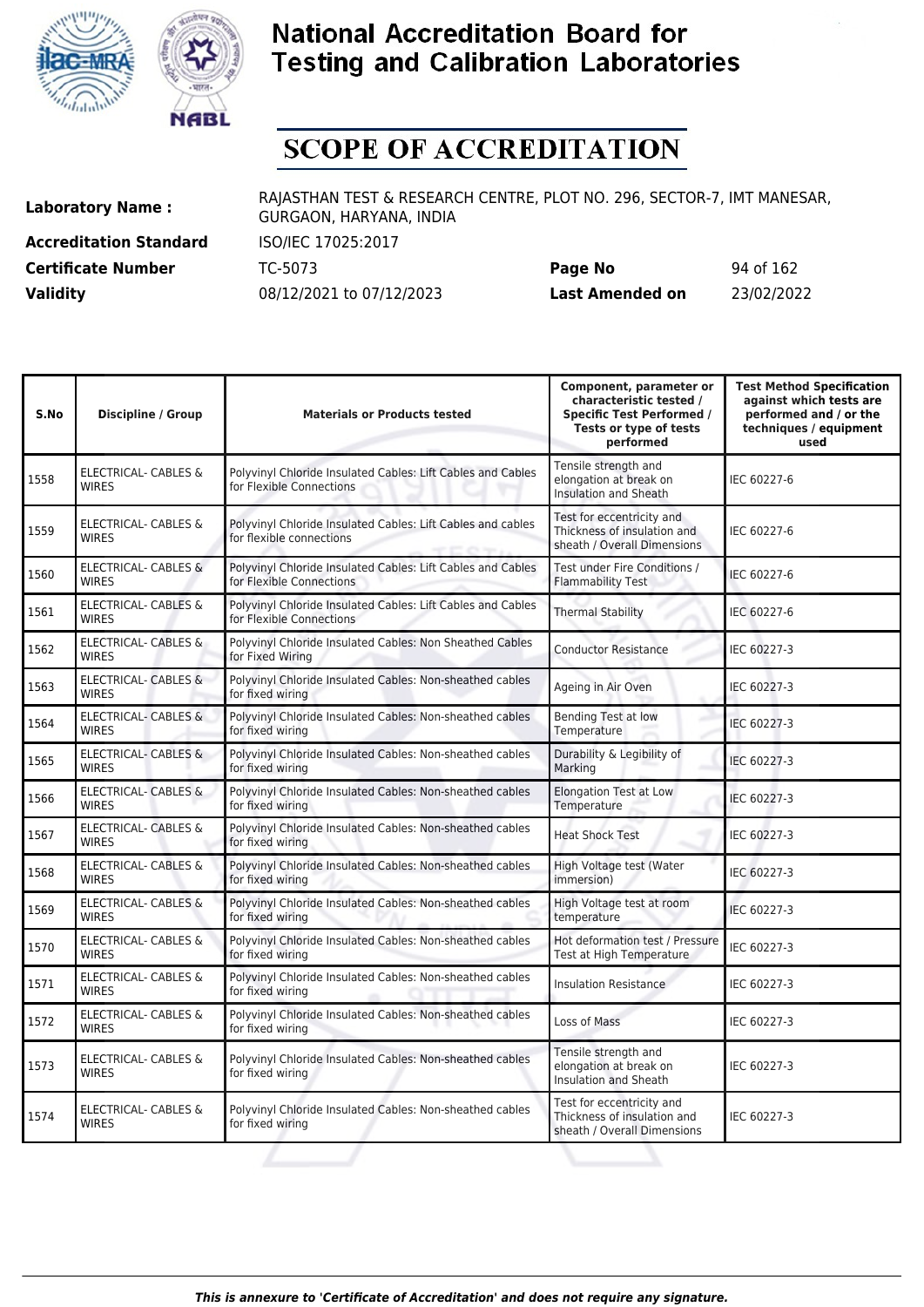![](_page_94_Picture_0.jpeg)

![](_page_94_Picture_1.jpeg)

## **SCOPE OF ACCREDITATION**

**Accreditation Standard** ISO/IEC 17025:2017

**Laboratory Name :** RAJASTHAN TEST & RESEARCH CENTRE, PLOT NO. 296, SECTOR-7, IMT MANESAR, GURGAON, HARYANA, INDIA

**Certificate Number** TC-5073 **Page No** 95 of 162 **Validity** 08/12/2021 to 07/12/2023 **Last Amended on** 23/02/2022

| S.No | <b>Discipline / Group</b>                       | <b>Materials or Products tested</b>                                                                                                                   | Component, parameter or<br>characteristic tested /<br><b>Specific Test Performed /</b><br>Tests or type of tests<br>performed | <b>Test Method Specification</b><br>against which tests are<br>performed and / or the<br>techniques / equipment<br>used |
|------|-------------------------------------------------|-------------------------------------------------------------------------------------------------------------------------------------------------------|-------------------------------------------------------------------------------------------------------------------------------|-------------------------------------------------------------------------------------------------------------------------|
| 1575 | ELECTRICAL- CABLES &<br><b>WIRES</b>            | Polyvinyl Chloride Insulated Cables: Non-sheathed cables<br>for fixed wiring                                                                          | Test under Fire Conditions /<br><b>Flammability Test</b>                                                                      | IEC 60227-3                                                                                                             |
| 1576 | ELECTRICAL- CABLES &<br><b>WIRES</b>            | Polyvinyl Chloride Insulated Cables: Non-sheathed cables<br>for fixed wiring                                                                          | <b>Thermal Stability</b>                                                                                                      | IEC 60227-3                                                                                                             |
| 1577 | ELECTRICAL- CABLES &<br><b>WIRES</b>            | Polyvinyl Chloride Insulated Cables: Sheathed Cables for<br>fixed wiring                                                                              | Ageing in Air Oven                                                                                                            | IS 60227-4                                                                                                              |
| 1578 | <b>ELECTRICAL- CABLES &amp;</b><br><b>WIRES</b> | Polyvinyl Chloride Insulated Cables: Sheathed Cables for<br>fixed wiring                                                                              | <b>Bending Test at low</b><br>Temperature                                                                                     | IEC 60227-4                                                                                                             |
| 1579 | <b>ELECTRICAL- CABLES &amp;</b><br><b>WIRES</b> | Polyvinyl Chloride Insulated Cables: Sheathed Cables for<br><b>Fixed Wiring</b>                                                                       | <b>Conductor Resistance</b>                                                                                                   | IEC 60227-4                                                                                                             |
| 1580 | ELECTRICAL- CABLES &<br><b>WIRES</b>            | Polyvinyl Chloride Insulated Cables: Sheathed Cables for<br>fixed wiring                                                                              | Durability & Legibility of<br>Marking                                                                                         | IEC 60227-4                                                                                                             |
| 1581 | <b>ELECTRICAL- CABLES &amp;</b><br><b>WIRES</b> | Polyvinyl Chloride Insulated Cables: Sheathed Cables for<br>fixed wiring                                                                              | <b>Elongation Test at Low</b><br>Temperature                                                                                  | IEC 60227-4                                                                                                             |
| 1582 | <b>ELECTRICAL- CABLES &amp;</b><br><b>WIRES</b> | Polyvinyl Chloride Insulated Cables: Sheathed Cables for<br>fixed wiring                                                                              | <b>Heat Shock Test</b>                                                                                                        | IEC 60227-4                                                                                                             |
| 1583 | ELECTRICAL- CABLES &<br><b>WIRES</b>            | Polyvinyl Chloride Insulated Cables: Sheathed Cables for<br>fixed wiring                                                                              | High Voltage test (Water<br>immersion)                                                                                        | IEC 60227-4                                                                                                             |
| 1584 | ELECTRICAL- CABLES &<br><b>WIRES</b>            | Polyvinyl Chloride Insulated Cables: Sheathed Cables for<br>fixed wiring                                                                              | High Voltage test at room<br>temperature                                                                                      | IEC 60227-4                                                                                                             |
| 1585 | <b>ELECTRICAL- CABLES &amp;</b><br><b>WIRES</b> | Polyvinyl Chloride Insulated Cables: Sheathed Cables for<br>fixed wiring                                                                              | Hot deformation test / Pressure<br>Test at High Temperature                                                                   | IEC 60227-4                                                                                                             |
| 1586 | ELECTRICAL- CABLES &<br><b>WIRES</b>            | Polyvinyl Chloride Insulated Cables: Sheathed Cables for<br>fixed wiring                                                                              | <b>Insulation Resistance</b>                                                                                                  | IEC 60227-4                                                                                                             |
| 1587 | <b>ELECTRICAL- CABLES &amp;</b><br><b>WIRES</b> | Polyvinyl Chloride Insulated Cables: Sheathed Cables for<br>fixed wiring<br><b>JAJPMA</b>                                                             | Loss of Mass                                                                                                                  | IEC 60227-4                                                                                                             |
| 1588 | ELECTRICAL- CABLES &<br><b>WIRES</b>            | Polyvinyl Chloride Insulated Cables: Sheathed Cables for<br>fixed wiring                                                                              | Tensile strength and<br>elongation at break on<br>Insulation and Sheath                                                       | IEC 60227-4                                                                                                             |
| 1589 | ELECTRICAL- CABLES &<br><b>WIRES</b>            | Polyvinyl Chloride Insulated Cables: Sheathed Cables for<br><b>Fixed Wiring</b>                                                                       | Test for eccentricity and<br>Thickness of insulation and<br>sheath / Overall Dimensions                                       | IEC 60227-4                                                                                                             |
| 1590 | ELECTRICAL- CABLES &<br><b>WIRES</b>            | Polyvinyl Chloride Insulated Cables: Sheathed Cables for<br>fixed wiring                                                                              | Test under Fire Conditions /<br><b>Flammability Test</b>                                                                      | IEC 60227-4                                                                                                             |
| 1591 | ELECTRICAL- CABLES &<br><b>WIRES</b>            | Polyvinyl Chloride Insulated Cables: Sheathed Cables for<br>fixed wiring                                                                              | <b>Thermal Stability</b>                                                                                                      | IEC 60227-4                                                                                                             |
| 1592 | <b>ELECTRICAL- CABLES &amp;</b><br><b>WIRES</b> | Polyvinyl Chloride Insulated unsheathed and sheathed<br>cables/cords with rigid and flexible conductor for rated<br>voltages upto and including 1100V | <b>Additional Ageing Test</b>                                                                                                 | IS 694                                                                                                                  |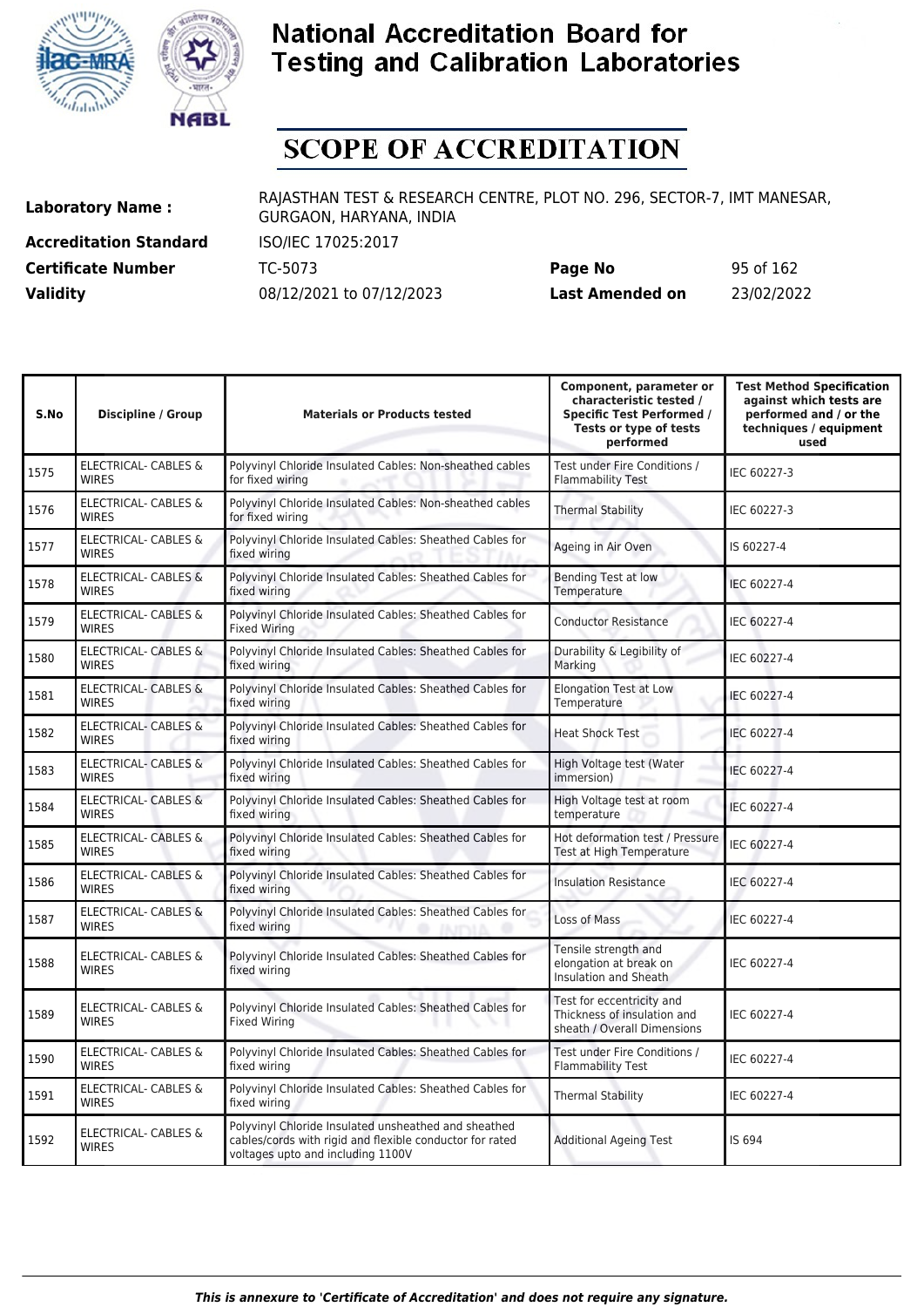![](_page_95_Picture_0.jpeg)

![](_page_95_Picture_1.jpeg)

# **SCOPE OF ACCREDITATION**

**Accreditation Standard** ISO/IEC 17025:2017 **Certificate Number Page 162 TC-5073 Validity** 08/12/2021 to 07/12/2023

| Page No         | 96 of 162  |
|-----------------|------------|
| Last Amended on | 23/02/2022 |

| S.No | <b>Discipline / Group</b>                       | <b>Materials or Products tested</b>                                                                                                                   | Component, parameter or<br>characteristic tested /<br><b>Specific Test Performed /</b><br>Tests or type of tests<br>performed | <b>Test Method Specification</b><br>against which tests are<br>performed and / or the<br>techniques / equipment<br>used |
|------|-------------------------------------------------|-------------------------------------------------------------------------------------------------------------------------------------------------------|-------------------------------------------------------------------------------------------------------------------------------|-------------------------------------------------------------------------------------------------------------------------|
| 1593 | ELECTRICAL- CABLES &<br><b>WIRES</b>            | Polyvinyl Chloride Insulated unsheathed and sheathed<br>cables/cords with rigid and flexible conductor for rated<br>voltages upto and including 1100V | Ageing in Air Oven                                                                                                            | IS 694                                                                                                                  |
| 1594 | <b>ELECTRICAL- CABLES &amp;</b><br><b>WIRES</b> | Polyvinyl Chloride Insulated unsheathed and sheathed<br>cables/cords with rigid and flexible conductor for rated<br>voltages upto and including 1100V | Annealing Test for Copper Wire                                                                                                | IS 694                                                                                                                  |
| 1595 | <b>ELECTRICAL- CABLES &amp;</b><br><b>WIRES</b> | Polyvinyl Chloride Insulated unsheathed and sheathed<br>cables/cords with rigid and flexible conductor for rated<br>voltages upto and including 1100V | <b>Cold Bend Test</b>                                                                                                         | <b>IS 694</b>                                                                                                           |
| 1596 | <b>ELECTRICAL- CABLES &amp;</b><br><b>WIRES</b> | Polyvinyl Chloride Insulated unsheathed and sheathed<br>cables/cords with rigid and flexible conductor for rated<br>voltages upto and including 1100V | Cold Impact test                                                                                                              | IS 694                                                                                                                  |
| 1597 | ELECTRICAL- CABLES &<br><b>WIRES</b>            | Polyvinyl Chloride Insulated unsheathed and sheathed<br>cables/cords with rigid and flexible conductor for rated<br>voltages upto and including 1100V | <b>Conductor Resistance</b>                                                                                                   | IS 694                                                                                                                  |
| 1598 | ELECTRICAL- CABLES &<br><b>WIRES</b>            | Polyvinyl Chloride Insulated unsheathed and sheathed<br>cables/cords with rigid and flexible conductor for rated<br>voltages upto and including 1100V | Durability & Legibility of<br>Marking                                                                                         | IS 694                                                                                                                  |
| 1599 | <b>ELECTRICAL- CABLES &amp;</b><br><b>WIRES</b> | Polyvinyl Chloride Insulated unsheathed and sheathed<br>cables/cords with rigid and flexible conductor for rated<br>voltages upto and including 1100V | <b>Flexing Test</b>                                                                                                           | IS 694                                                                                                                  |
| 1600 | ELECTRICAL- CABLES &<br><b>WIRES</b>            | Polyvinyl Chloride Insulated unsheathed and sheathed<br>cables/cords with rigid and flexible conductor for rated<br>voltages upto and including 1100V | Halogen Acid Gas Evolution /<br>Corrosive & halogen acid gas                                                                  | IS 694                                                                                                                  |
| 1601 | ELECTRICAL- CABLES &<br><b>WIRES</b>            | Polyvinyl Chloride Insulated unsheathed and sheathed<br>cables/cords with rigid and flexible conductor for rated<br>voltages upto and including 1100V | <b>Heat Shock Test</b>                                                                                                        | IS 694                                                                                                                  |
| 1602 | ELECTRICAL- CABLES &<br><b>WIRES</b>            | Polyvinyl Chloride Insulated unsheathed and sheathed<br>cables/cords with rigid and flexible conductor for rated<br>voltages upto and including 1100V | High Voltage test (Water<br>immersion)                                                                                        | IS 694                                                                                                                  |
| 1603 | <b>ELECTRICAL- CABLES &amp;</b><br><b>WIRES</b> | Polyvinyl Chloride Insulated unsheathed and sheathed<br>cables/cords with rigid and flexible conductor for rated<br>voltages upto and including 1100V | High Voltage test at room<br>temperature                                                                                      | IS 694                                                                                                                  |
| 1604 | ELECTRICAL- CABLES &<br><b>WIRES</b>            | Polyvinyl Chloride Insulated unsheathed and sheathed<br>cables/cords with rigid and flexible conductor for rated<br>voltages upto and including 1100V | Hot deformation test / Pressure<br>Test at High Temperature                                                                   | IS 694                                                                                                                  |
| 1605 | ELECTRICAL- CABLES &<br><b>WIRES</b>            | Polyvinyl Chloride Insulated unsheathed and sheathed<br>cables/cords with rigid and flexible conductor for rated<br>voltages upto and including 1100V | <b>Insulation Resistance</b>                                                                                                  | IS 694                                                                                                                  |
| 1606 | ELECTRICAL- CABLES &<br><b>WIRES</b>            | Polyvinyl Chloride Insulated unsheathed and sheathed<br>cables/cords with rigid and flexible conductor for rated<br>voltages upto and including 1100V | Loss of Mass                                                                                                                  | IS 694                                                                                                                  |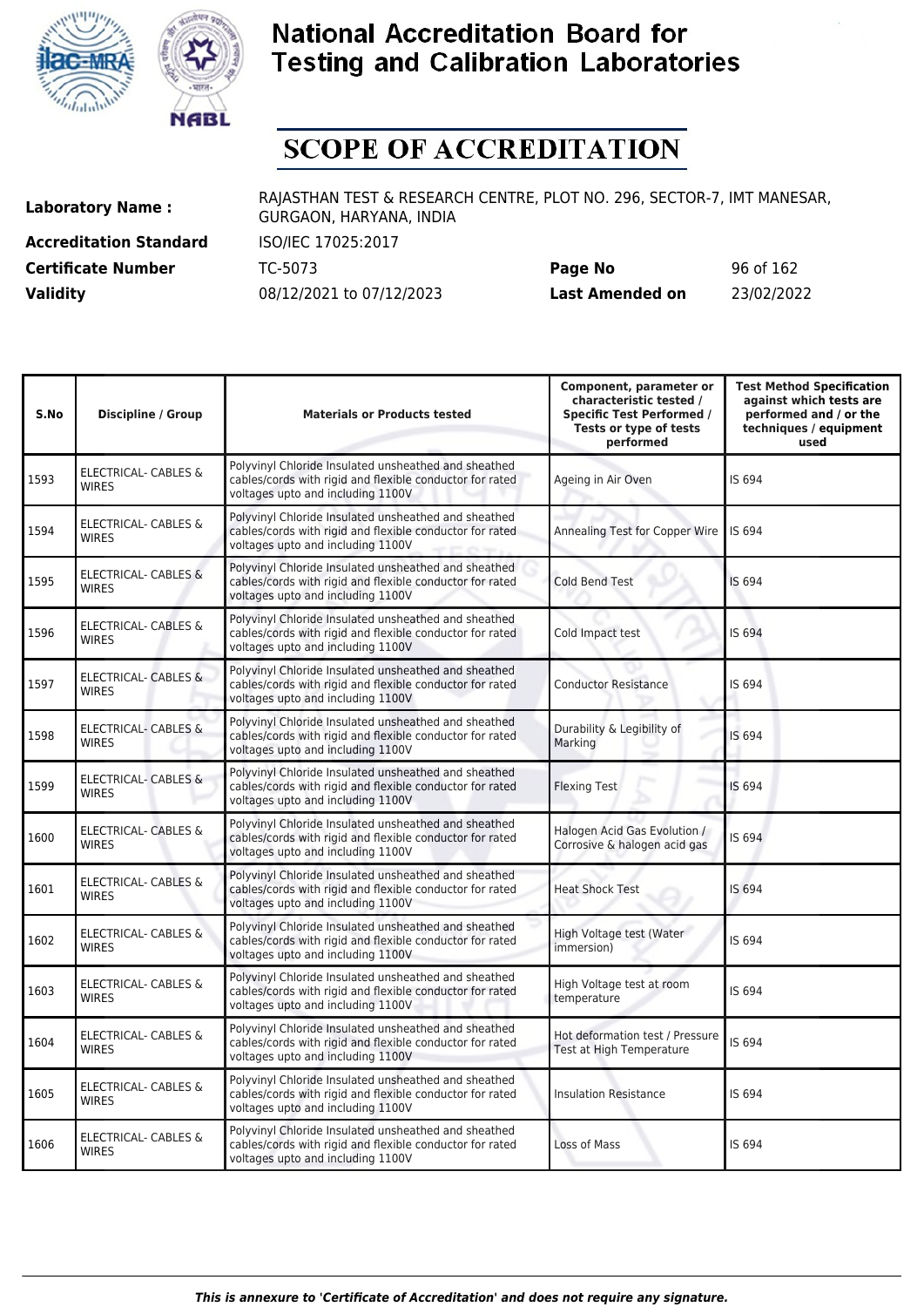![](_page_96_Picture_0.jpeg)

![](_page_96_Picture_1.jpeg)

## **SCOPE OF ACCREDITATION**

**Accreditation Standard** ISO/IEC 17025:2017

**Laboratory Name :** RAJASTHAN TEST & RESEARCH CENTRE, PLOT NO. 296, SECTOR-7, IMT MANESAR, GURGAON, HARYANA, INDIA

**Certificate Number** TC-5073 **Page No** 97 of 162 **Validity** 08/12/2021 to 07/12/2023 **Last Amended on** 23/02/2022

| S.No | <b>Discipline / Group</b>                       | <b>Materials or Products tested</b>                                                                                                                   | Component, parameter or<br>characteristic tested /<br><b>Specific Test Performed /</b><br>Tests or type of tests<br>performed | <b>Test Method Specification</b><br>against which tests are<br>performed and / or the<br>techniques / equipment<br>used |
|------|-------------------------------------------------|-------------------------------------------------------------------------------------------------------------------------------------------------------|-------------------------------------------------------------------------------------------------------------------------------|-------------------------------------------------------------------------------------------------------------------------|
| 1607 | ELECTRICAL- CABLES &<br>WIRES                   | Polyvinyl Chloride Insulated unsheathed and sheathed<br>cables/cords with rigid and flexible conductor for rated<br>voltages upto and including 1100V | Oxygen Index Test                                                                                                             | IS 694                                                                                                                  |
| 1608 | <b>ELECTRICAL- CABLES &amp;</b><br><b>WIRES</b> | Polyvinyl Chloride Insulated unsheathed and sheathed<br>cables/cords with rigid and flexible conductor for rated<br>voltages upto and including 1100V | Persulphate Test/ Tinning Test                                                                                                | IS 694                                                                                                                  |
| 1609 | <b>ELECTRICAL- CABLES &amp;</b><br><b>WIRES</b> | Polyvinyl Chloride Insulated unsheathed and sheathed<br>cables/cords with rigid and flexible conductor for rated<br>voltages upto and including 1100V | Shrinkage Test                                                                                                                | IS 694                                                                                                                  |
| 1610 | <b>ELECTRICAL- CABLES &amp;</b><br><b>WIRES</b> | Polyvinyl Chloride Insulated unsheathed and sheathed<br>cables/cords with rigid and flexible conductor for rated<br>voltages upto and including 1100V | <b>Temperature Index Test</b>                                                                                                 | IS 694                                                                                                                  |
| 1611 | <b>ELECTRICAL- CABLES &amp;</b><br><b>WIRES</b> | Polyvinyl Chloride Insulated unsheathed and sheathed<br>cables/cords with rigid and flexible conductor for rated<br>voltages upto and including 1100V | Tensile strength and<br>elongation at break on<br>Insulation and Sheath                                                       | IS 694                                                                                                                  |
| 1612 | <b>ELECTRICAL- CABLES &amp;</b><br><b>WIRES</b> | Polyvinyl Chloride Insulated unsheathed and sheathed<br>cables/cords with rigid and flexible conductor for rated<br>voltages upto and including 1100V | Tensile Strength for Aluminium<br>Wires                                                                                       | IS 694                                                                                                                  |
| 1613 | <b>ELECTRICAL- CABLES &amp;</b><br><b>WIRES</b> | Polyvinyl Chloride Insulated unsheathed and sheathed<br>cables/cords with rigid and flexible conductor for rated<br>voltages upto and including 1100V | Test for eccentricity and<br>Thickness of insulation and<br>sheath / Overall Dimensions                                       | IS 694                                                                                                                  |
| 1614 | ELECTRICAL- CABLES &<br><b>WIRES</b>            | Polyvinyl Chloride Insulated unsheathed and sheathed<br>cables/cords with rigid and flexible conductor for rated<br>voltages upto and including 1100V | Test under Fire Conditions /<br><b>Flammability Test</b>                                                                      | IS 694                                                                                                                  |
| 1615 | ELECTRICAL- CABLES &<br><b>WIRES</b>            | Polyvinyl Chloride Insulated unsheathed and sheathed<br>cables/cords with rigid and flexible conductor for rated<br>voltages upto and including 1100V | <b>Thermal Stability</b>                                                                                                      | IS 694                                                                                                                  |
| 1616 | ELECTRICAL- CABLES &<br><b>WIRES</b>            | Polyvinyl Chloride Insulated unsheathed and sheathed<br>cables/cords with rigid and flexible conductor for rated<br>voltages upto and including 1100V | <b>Wrapping Test for Aluminium</b><br>Wires                                                                                   | IS 694                                                                                                                  |
| 1617 | ELECTRICAL- CABLES &<br><b>WIRES</b>            | Power cables for rated voltage 1kV and 3kV                                                                                                            | <b>Measurement of Conductor</b><br>resistance                                                                                 | IEC 60092-353                                                                                                           |
| 1618 | ELECTRICAL- CABLES &<br><b>WIRES</b>            | Power cables for rated voltages 1 kV and 3 kV                                                                                                         | Increase in AC capacitance<br>after immersion in water                                                                        | IEC 60092-353                                                                                                           |
| 1619 | ELECTRICAL- CABLES &<br><b>WIRES</b>            | Power cables for rated voltages 1kV and 3kV                                                                                                           | Acid gas emission                                                                                                             | IEC 60092-353                                                                                                           |
| 1620 | <b>ELECTRICAL- CABLES &amp;</b><br><b>WIRES</b> | Power cables for rated voltages 1kV and 3kV                                                                                                           | Additional ageing compatibility<br>test                                                                                       | IEC 60092-353                                                                                                           |
| 1621 | ELECTRICAL- CABLES &<br><b>WIRES</b>            | Power cables for rated voltages 1kV and 3kV                                                                                                           | Behavior at high temperature<br>(Hot pressure test)                                                                           | IEC 60092-353                                                                                                           |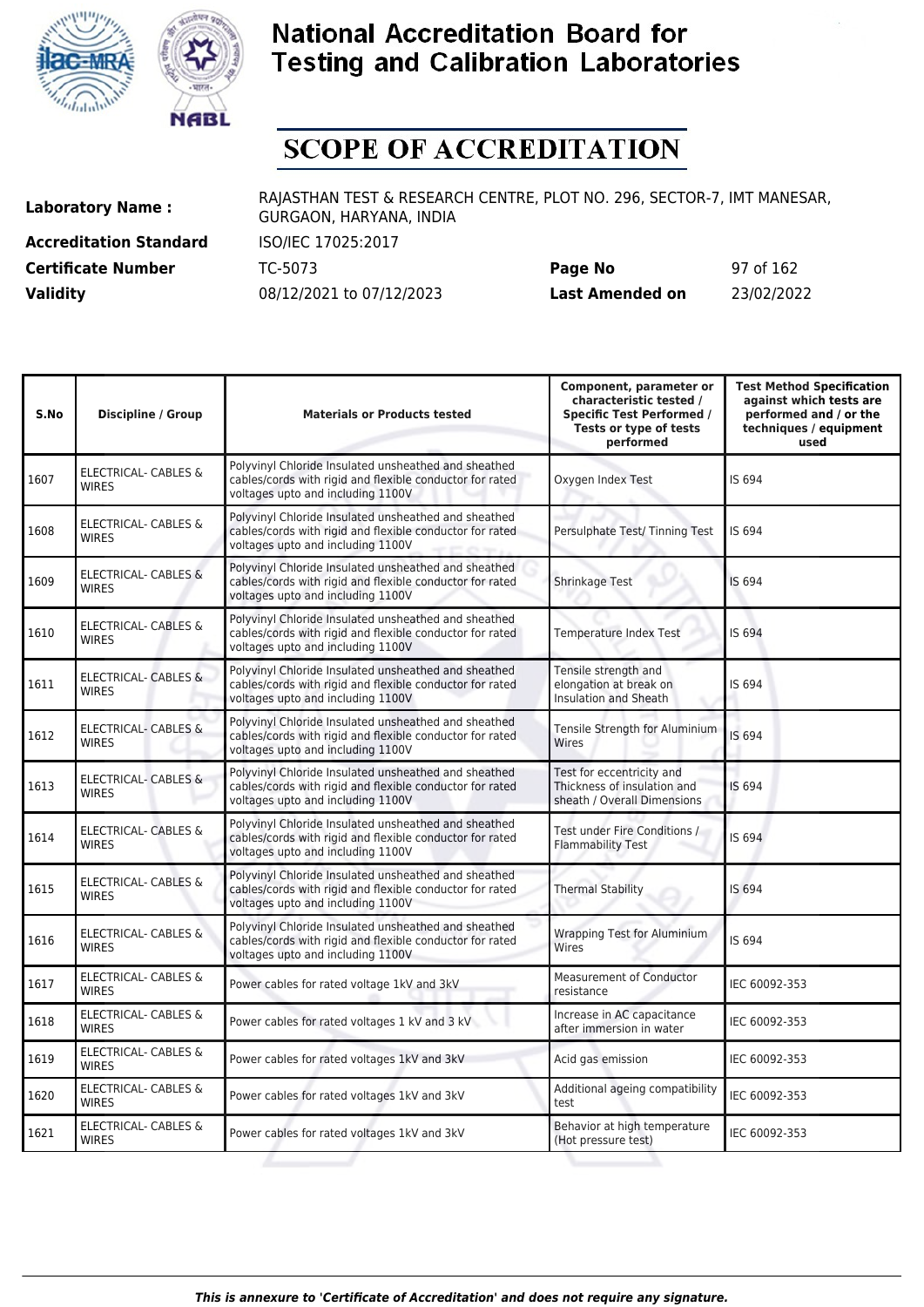![](_page_97_Picture_0.jpeg)

![](_page_97_Picture_1.jpeg)

# **SCOPE OF ACCREDITATION**

**Accreditation Standard** ISO/IEC 17025:2017

**Laboratory Name :** RAJASTHAN TEST & RESEARCH CENTRE, PLOT NO. 296, SECTOR-7, IMT MANESAR, GURGAON, HARYANA, INDIA

**Certificate Number** TC-5073 **Page No** 98 of 162 **Validity** 08/12/2021 to 07/12/2023 **Last Amended on** 23/02/2022

| S.No | <b>Discipline / Group</b>                       | <b>Materials or Products tested</b>         | Component, parameter or<br>characteristic tested /<br><b>Specific Test Performed /</b><br>Tests or type of tests<br>performed | <b>Test Method Specification</b><br>against which tests are<br>performed and / or the<br>techniques / equipment<br>used |
|------|-------------------------------------------------|---------------------------------------------|-------------------------------------------------------------------------------------------------------------------------------|-------------------------------------------------------------------------------------------------------------------------|
| 1622 | <b>ELECTRICAL- CABLES &amp;</b><br><b>WIRES</b> | Power cables for rated voltages 1kV and 3kV | Behavior at low temperatures<br>on sheaths                                                                                    | IEC 60092-353                                                                                                           |
| 1623 | ELECTRICAL- CABLES &<br><b>WIRES</b>            | Power cables for rated voltages 1kV and 3kV | Conductivity test                                                                                                             | IEC 60092-353                                                                                                           |
| 1624 | <b>ELECTRICAL- CABLES &amp;</b><br><b>WIRES</b> | Power cables for rated voltages 1kV and 3kV | Conductor examination                                                                                                         | IEC 60092-353                                                                                                           |
| 1625 | <b>ELECTRICAL- CABLES &amp;</b><br><b>WIRES</b> | Power cables for rated voltages 1kV and 3kV | Coverage density of braid                                                                                                     | IEC 60092-353                                                                                                           |
| 1626 | <b>ELECTRICAL- CABLES &amp;</b><br><b>WIRES</b> | Power cables for rated voltages 1kV and 3kV | Durability of marking                                                                                                         | IEC 60092-353                                                                                                           |
| 1627 | <b>ELECTRICAL- CABLES &amp;</b><br><b>WIRES</b> | Power cables for rated voltages 1kV and 3kV | Enhanced hot oil immersion                                                                                                    | IEC 60092-353                                                                                                           |
| 1628 | ELECTRICAL- CABLES &<br><b>WIRES</b>            | Power cables for rated voltages 1kV and 3kV | External diameter                                                                                                             | IEC 60092-353                                                                                                           |
| 1629 | <b>ELECTRICAL- CABLES &amp;</b><br><b>WIRES</b> | Power cables for rated voltages 1kV and 3kV | Fire retardant test (Circuit<br>intigrity)                                                                                    | IEC 60092-353                                                                                                           |
| 1630 | <b>ELECTRICAL- CABLES &amp;</b><br><b>WIRES</b> | Power cables for rated voltages 1kV and 3kV | Fluorine content test                                                                                                         | IEC 60092-353                                                                                                           |
| 1631 | <b>ELECTRICAL- CABLES &amp;</b><br><b>WIRES</b> | Power cables for rated voltages 1kV and 3kV | High voltage test for 4 hour                                                                                                  | IEC 60092-353                                                                                                           |
| 1632 | ELECTRICAL- CABLES &<br><b>WIRES</b>            | Power cables for rated voltages 1kV and 3kV | Hot oil immersion test                                                                                                        | IEC 60092-353                                                                                                           |
| 1633 | ELECTRICAL- CABLES &<br><b>WIRES</b>            | Power cables for rated voltages 1kV and 3kV | Hot set test                                                                                                                  | IEC 60092-353                                                                                                           |
| 1634 | <b>ELECTRICAL- CABLES &amp;</b><br><b>WIRES</b> | Power cables for rated voltages 1kV and 3kV | Insulation resistance<br>measurement at maximum<br>rated temperature                                                          | IEC 60092-353                                                                                                           |
| 1635 | ELECTRICAL- CABLES &<br><b>WIRES</b>            | Power cables for rated voltages 1kV and 3kV | Insulation resistance test                                                                                                    | IEC 60092-353                                                                                                           |
| 1636 | <b>ELECTRICAL- CABLES &amp;</b><br><b>WIRES</b> | Power cables for rated voltages 1kV and 3kV | Loss of mass test                                                                                                             | IEC 60092-353                                                                                                           |
| 1637 | ELECTRICAL- CABLES &<br><b>WIRES</b>            | Power cables for rated voltages 1kV and 3kV | Mechanical properties of<br>insulation before and after<br>ageing                                                             | IEC 60092-353                                                                                                           |
| 1638 | ELECTRICAL- CABLES &<br><b>WIRES</b>            | Power cables for rated voltages 1kV and 3kV | Ozone resistance test                                                                                                         | IEC 60092-353                                                                                                           |
| 1639 | <b>ELECTRICAL- CABLES &amp;</b><br><b>WIRES</b> | Power cables for rated voltages 1kV and 3kV | pH test                                                                                                                       | IEC 60092-353                                                                                                           |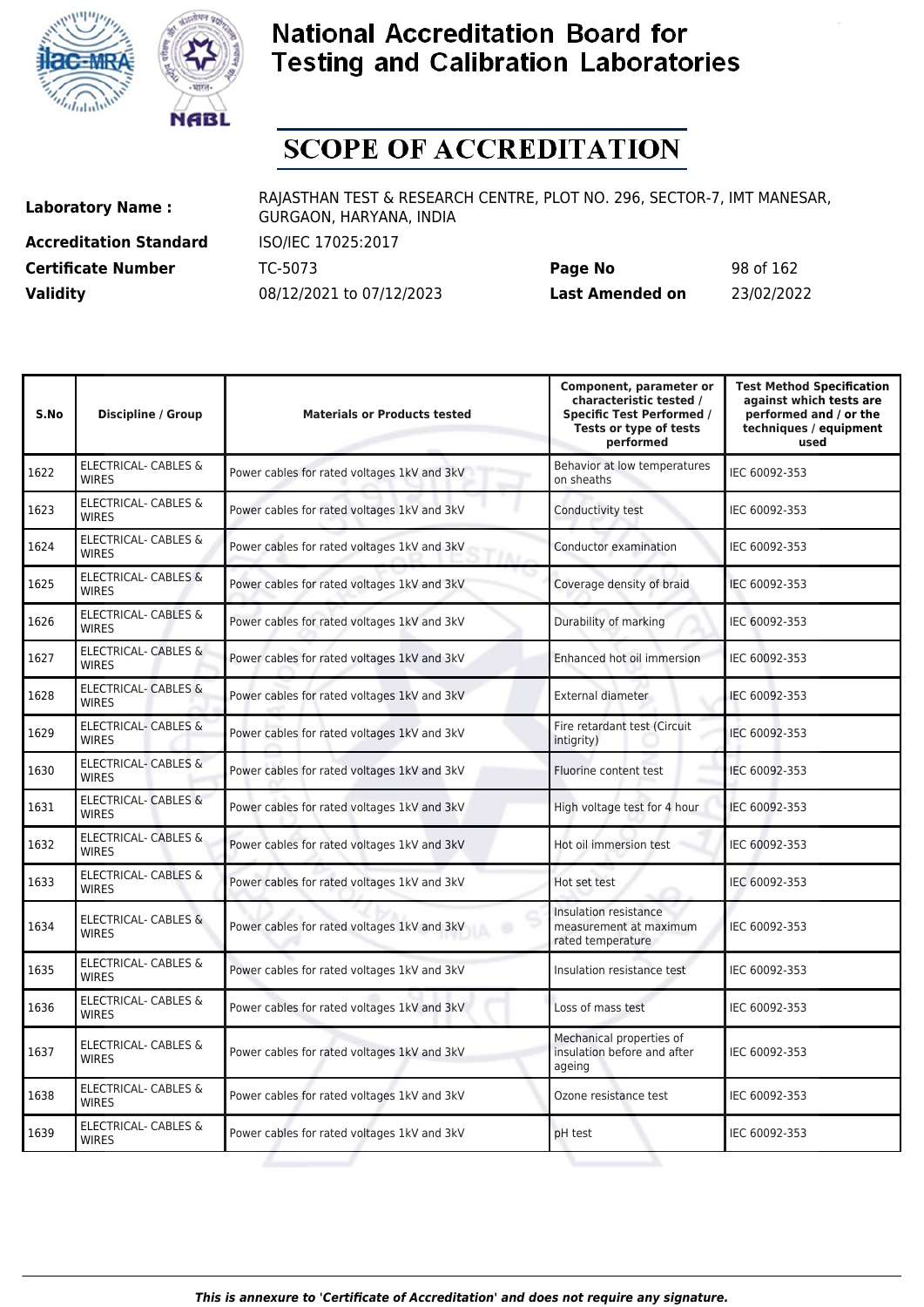![](_page_98_Picture_0.jpeg)

![](_page_98_Picture_1.jpeg)

# **SCOPE OF ACCREDITATION**

**Accreditation Standard** ISO/IEC 17025:2017 **Certificate Number** TC-5073

| <b>Certificate Number</b> | TC-5073                  | Page No         | 99 of 162  |
|---------------------------|--------------------------|-----------------|------------|
| <b>Validity</b>           | 08/12/2021 to 07/12/2023 | Last Amended on | 23/02/2022 |

| S.No | <b>Discipline / Group</b>                       | <b>Materials or Products tested</b>                                                                                                        | Component, parameter or<br>characteristic tested /<br><b>Specific Test Performed /</b><br>Tests or type of tests<br>performed | <b>Test Method Specification</b><br>against which tests are<br>performed and / or the<br>techniques / equipment<br>used |
|------|-------------------------------------------------|--------------------------------------------------------------------------------------------------------------------------------------------|-------------------------------------------------------------------------------------------------------------------------------|-------------------------------------------------------------------------------------------------------------------------|
| 1640 | ELECTRICAL- CABLES &<br><b>WIRES</b>            | Power cables for rated voltages 1kV and 3kV                                                                                                | Resistance to cracking heat<br>shock                                                                                          | IEC 60092-353                                                                                                           |
| 1641 | ELECTRICAL- CABLES &<br><b>WIRES</b>            | Power cables for rated voltages 1kV and 3kV                                                                                                | Smoke emission test                                                                                                           | IEC 60092-353                                                                                                           |
| 1642 | ELECTRICAL- CABLES &<br><b>WIRES</b>            | Power cables for rated voltages 1kV and 3kV                                                                                                | Test for coating of copper wires                                                                                              | IEC 60092-353                                                                                                           |
| 1643 | <b>ELECTRICAL- CABLES &amp;</b><br><b>WIRES</b> | Power cables for rated voltages 1kV and 3kV                                                                                                | test for fire resistance (limited<br>circuit integrity)                                                                       | IEC 60092-353                                                                                                           |
| 1644 | <b>ELECTRICAL- CABLES &amp;</b><br><b>WIRES</b> | Power cables for rated voltages 1kV and 3kV                                                                                                | Thickness of insulation                                                                                                       | IEC 60092-353                                                                                                           |
| 1645 | <b>ELECTRICAL- CABLES &amp;</b><br><b>WIRES</b> | Power cables for rated voltages 1kV and 3kV                                                                                                | Thickness of non metallic<br>sheath                                                                                           | IEC 60092-353                                                                                                           |
| 1646 | <b>ELECTRICAL- CABLES &amp;</b><br><b>WIRES</b> | Power cables for rated voltages 1kV and 3kV                                                                                                | Voltage test                                                                                                                  | IEC 60092-353                                                                                                           |
| 1647 | ELECTRICAL- CABLES &<br><b>WIRES</b>            | Power cables for rated voltages 1kV and 3kV                                                                                                | Voltage test on sheath                                                                                                        | IEC 60092-353                                                                                                           |
| 1648 | <b>ELECTRICAL- CABLES &amp;</b><br><b>WIRES</b> | Power Cables for the distribution of electrical energy                                                                                     | <b>Accelerated Water Absorption</b><br>Test (Electrical)                                                                      | <b>NEMA WC5</b>                                                                                                         |
| 1649 | <b>ELECTRICAL- CABLES &amp;</b><br><b>WIRES</b> | Power Cables for the distribution of electrical energy                                                                                     | Dielectric Strength Retention<br>Test                                                                                         | <b>NEMA WC5</b>                                                                                                         |
| 1650 | ELECTRICAL- CABLES &<br><b>WIRES</b>            | Power Cables rated 2000V or less for the distribution of<br><b>Electrical Energy</b>                                                       | <b>Accelerated Water Absorption</b><br>Test (Electrical)                                                                      | <b>NEMA WC70</b>                                                                                                        |
| 1651 | ELECTRICAL- CABLES &<br><b>WIRES</b>            | Power cables with extruded insulation and their accessories<br>for rated voltages above 30 kV (Um = 36 kV) up to 150 kV<br>$(Um = 170 kV)$ | Impulse Withstand Test                                                                                                        | <b>IEC 60840</b>                                                                                                        |
| 1652 | <b>ELECTRICAL- CABLES &amp;</b><br><b>WIRES</b> | Power cables with extruded insulation and their accessories<br>for rated voltages above 30 kV (Um = 36 kV) up to 150 kV<br>$(Um = 170 kV)$ | <b>Abrasion Test</b>                                                                                                          | <b>IEC 60229</b>                                                                                                        |
| 1653 | ELECTRICAL- CABLES &<br><b>WIRES</b>            | Power cables with extruded insulation and their accessories<br>for rated voltages above 30 kV (Um = 36 kV) up to 150 kV<br>$(Um = 170 kV)$ | Adhesion Strength of metal foil                                                                                               | <b>IEC 60840</b>                                                                                                        |
| 1654 | <b>ELECTRICAL- CABLES &amp;</b><br><b>WIRES</b> | Power cables with extruded insulation and their accessories<br>for rated voltages above 30 kV (Um = 36 kV) up to 150 kV<br>$(Um = 170 kV)$ | Ageing in Air Bomb                                                                                                            | <b>IEC 60840</b>                                                                                                        |
| 1655 | ELECTRICAL- CABLES &<br><b>WIRES</b>            | Power cables with extruded insulation and their accessories<br>for rated voltages above 30 kV (Um = 36 kV) up to 150 kV<br>$(Um = 170 kV)$ | Ageing in Air Oven                                                                                                            | <b>IEC 60840</b>                                                                                                        |
| 1656 | <b>ELECTRICAL- CABLES &amp;</b><br><b>WIRES</b> | Power cables with extruded insulation and their accessories<br>for rated voltages above 30 kV (Um = 36 kV) up to 150 kV<br>$(Um = 170 kV)$ | <b>Bending Test</b>                                                                                                           | <b>IEC 60840</b>                                                                                                        |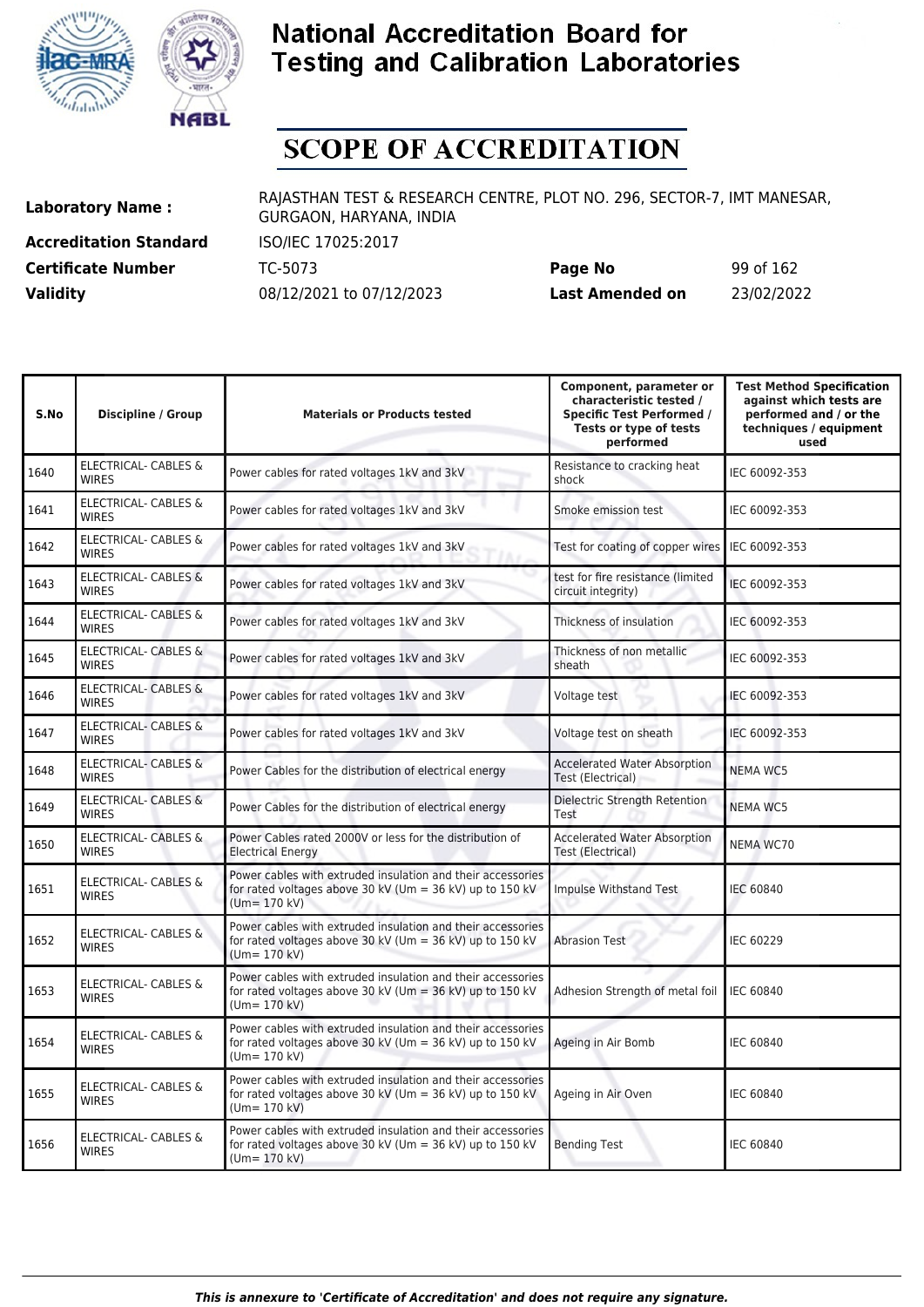![](_page_99_Picture_0.jpeg)

![](_page_99_Picture_1.jpeg)

# **SCOPE OF ACCREDITATION**

**Accreditation Standard** ISO/IEC 17025:2017 **Certificate Number Page 1625073 Validity** 08/12/2021 to 07/12/2023

| Page No         | 100 of 162 |
|-----------------|------------|
| Last Amended on | 23/02/2022 |

| S.No | <b>Discipline / Group</b>                       | <b>Materials or Products tested</b>                                                                                                          | Component, parameter or<br>characteristic tested /<br><b>Specific Test Performed /</b><br>Tests or type of tests<br>performed | <b>Test Method Specification</b><br>against which tests are<br>performed and / or the<br>techniques / equipment<br>used |
|------|-------------------------------------------------|----------------------------------------------------------------------------------------------------------------------------------------------|-------------------------------------------------------------------------------------------------------------------------------|-------------------------------------------------------------------------------------------------------------------------|
| 1657 | ELECTRICAL- CABLES &<br><b>WIRES</b>            | Power cables with extruded insulation and their accessories<br>for rated voltages above 30 kV (Um = 36 kV) up to 150 kV<br>$(Um = 170 kV)$   | <b>Carbon Black Content</b>                                                                                                   | <b>IEC 60840</b>                                                                                                        |
| 1658 | <b>ELECTRICAL- CABLES &amp;</b><br><b>WIRES</b> | Power cables with extruded insulation and their accessories<br>for rated voltages above 30 kV (Um = 36 kV) up to 150 kV<br>$(Um = 170 kV)$   | <b>Cold Elongation Test</b>                                                                                                   | <b>IEC 60840</b>                                                                                                        |
| 1659 | ELECTRICAL- CABLES &<br><b>WIRES</b>            | Power cables with extruded insulation and their accessories<br>for rated voltages above 30 kV (Um = 36 kV) up to 150 kV<br>$(Um = 170 kV)$   | <b>Cold Impact Test</b>                                                                                                       | <b>IEC 60840</b>                                                                                                        |
| 1660 | <b>ELECTRICAL- CABLES &amp;</b><br><b>WIRES</b> | Power cables with extruded insulation and their accessories<br>for rated voltages above 30 kV (Um = 36 kV) up to 150 kV<br>$(Um = 170 kV)$   | Compatibility Test                                                                                                            | <b>IEC 60840</b>                                                                                                        |
| 1661 | ELECTRICAL- CABLES &<br><b>WIRES</b>            | Power cables with extruded insulation and their accessories<br>for rated voltages above 30 kV (Um = 36 kV) up to 150 kV<br>$(Um = 170$ kV)   | <b>Conductor Resistance</b>                                                                                                   | <b>IEC 60840</b>                                                                                                        |
| 1662 | <b>ELECTRICAL- CABLES &amp;</b><br><b>WIRES</b> | Power cables with extruded insulation and their accessories<br>for rated voltages above 30 kV (Um = 36 kV) up to 150 kV<br>$(Um = 170 kV)$   | Density of HDPE Insulation                                                                                                    | <b>IEC 60840</b>                                                                                                        |
| 1663 | ELECTRICAL- CABLES &<br><b>WIRES</b>            | Power cables with extruded insulation and their accessories<br>for rated voltages above 30 kV (Um = $36$ kV) up to 150 kV<br>$(Um = 170 kV)$ | Determination of Elastic<br>Modulus                                                                                           | <b>IEC 60840</b>                                                                                                        |
| 1664 | ELECTRICAL- CABLES &<br><b>WIRES</b>            | Power cables with extruded insulation and their accessories<br>for rated voltages above 30 kV (Um = 36 kV) up to 150 kV<br>$Um = 170$ kV)    | <b>Determination of Hardness</b>                                                                                              | <b>IEC 60840</b>                                                                                                        |
| 1665 | <b>ELECTRICAL- CABLES &amp;</b><br><b>WIRES</b> | Power cables with extruded insulation and their accessories<br>for rated voltages above 30 kV (Um = 36 kV) up to 150 kV<br>$(Um = 170 kV)$   | <b>Heat Cycle Test</b>                                                                                                        | <b>IEC 60840</b>                                                                                                        |
| 1666 | ELECTRICAL- CABLES &<br><b>WIRES</b>            | Power cables with extruded insulation and their accessories<br>for rated voltages above 30 kV (Um = 36 kV) up to 150 kV<br>$(Um = 170 kV)$   | <b>Heat Shock Test</b>                                                                                                        | <b>IEC 60840</b>                                                                                                        |
| 1667 | <b>ELECTRICAL- CABLES &amp;</b><br><b>WIRES</b> | Power cables with extruded insulation and their accessories<br>for rated voltages above 30 kV (Um = 36 kV) up to 150 kV<br>$(Um = 170 kV)$   | High Voltage Test for 15<br>minutes                                                                                           | <b>IEC 60840</b>                                                                                                        |
| 1668 | <b>ELECTRICAL- CABLES &amp;</b><br><b>WIRES</b> | Power cables with extruded insulation and their accessories<br>for rated voltages above 30 kV (Um = 36 kV) up to 150 kV<br>$(Um = 170 kV)$   | <b>Hot Set Test</b>                                                                                                           | <b>IEC 60840</b>                                                                                                        |
| 1669 | <b>ELECTRICAL- CABLES &amp;</b><br><b>WIRES</b> | Power cables with extruded insulation and their accessories<br>for rated voltages above 30 kV (Um = 36 kV) up to 150 kV<br>$(Um = 170 kV)$   | Loss of Mass Test                                                                                                             | <b>IEC 60840</b>                                                                                                        |
| 1670 | <b>ELECTRICAL- CABLES &amp;</b><br><b>WIRES</b> | Power cables with extruded insulation and their accessories<br>for rated voltages above 30 kV (Um = 36 kV) up to 150 kV<br>$(Um = 170 kV)$   | <b>Measurement of Capacitance</b>                                                                                             | <b>IEC 60840</b>                                                                                                        |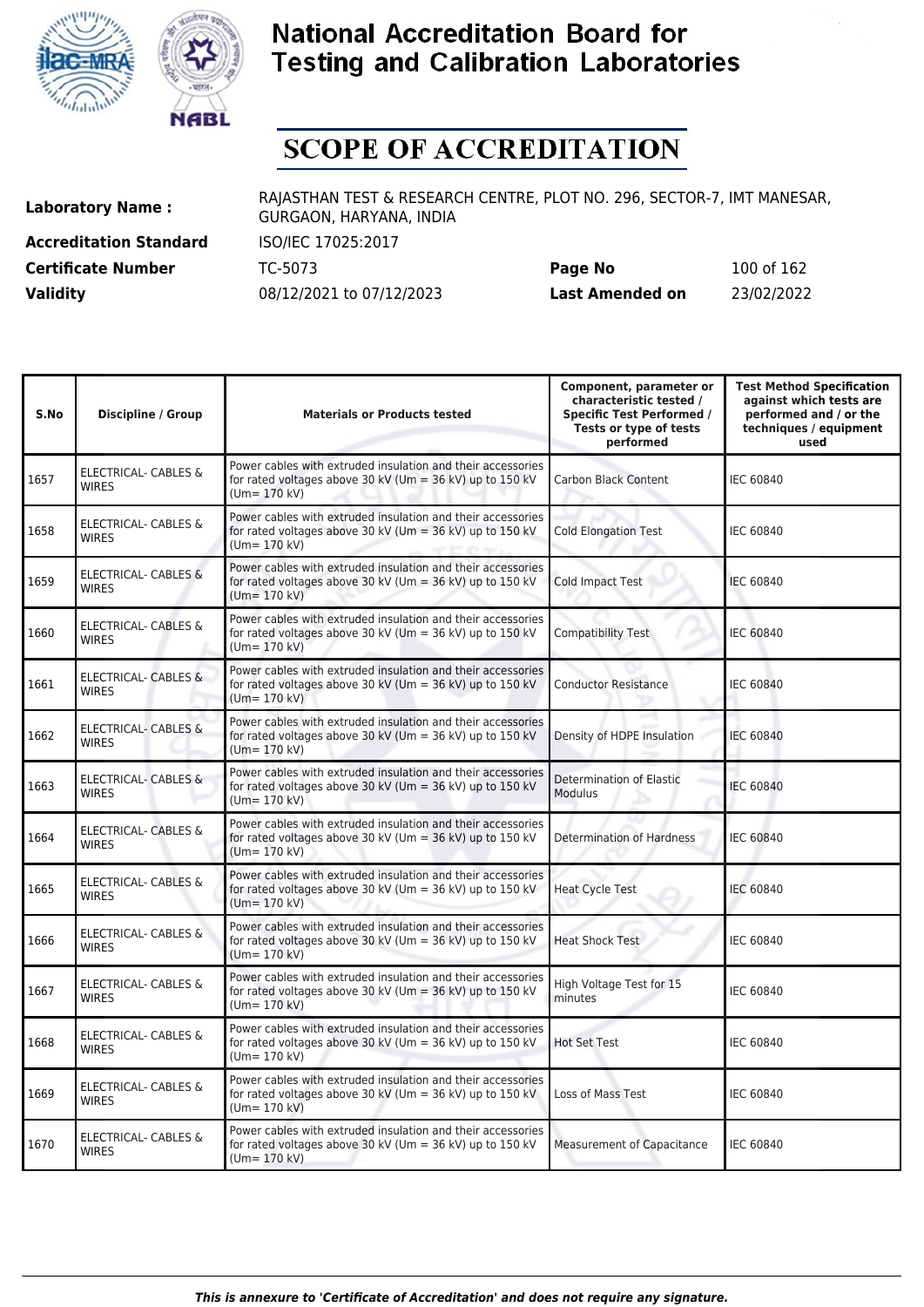![](_page_100_Picture_0.jpeg)

![](_page_100_Picture_1.jpeg)

# **SCOPE OF ACCREDITATION**

**Accreditation Standard** ISO/IEC 17025:2017 **Certificate Number Page 1625073 Validity** 08/12/2021 to 07/12/2023

| Page No         | 101 of 162 |
|-----------------|------------|
| Last Amended on | 23/02/2022 |

| S.No | <b>Discipline / Group</b>                       | <b>Materials or Products tested</b>                                                                                                        | Component, parameter or<br>characteristic tested /<br><b>Specific Test Performed /</b><br>Tests or type of tests<br>performed | <b>Test Method Specification</b><br>against which tests are<br>performed and / or the<br>techniques / equipment<br>used |
|------|-------------------------------------------------|--------------------------------------------------------------------------------------------------------------------------------------------|-------------------------------------------------------------------------------------------------------------------------------|-------------------------------------------------------------------------------------------------------------------------|
| 1671 | <b>ELECTRICAL- CABLES &amp;</b><br><b>WIRES</b> | Power cables with extruded insulation and their accessories<br>for rated voltages above 30 kV (Um = 36 kV) up to 150 kV<br>$(Um = 170 kV)$ | Ozone Resistance Test                                                                                                         | <b>IEC 60840</b>                                                                                                        |
| 1672 | ELECTRICAL- CABLES &<br><b>WIRES</b>            | Power cables with extruded insulation and their accessories<br>for rated voltages above 30 kV (Um = 36 kV) up to 150 kV<br>$(Um = 170 kV)$ | Partial Discharge Test                                                                                                        | <b>IEC 60840</b>                                                                                                        |
| 1673 | ELECTRICAL- CABLES &<br><b>WIRES</b>            | Power cables with extruded insulation and their accessories<br>for rated voltages above 30 kV (Um = 36 kV) up to 150 kV<br>$(Um = 170 kV)$ | Peel Strength of overlapped<br>metal foil                                                                                     | <b>IEC 60840</b>                                                                                                        |
| 1674 | <b>ELECTRICAL- CABLES &amp;</b><br><b>WIRES</b> | Power cables with extruded insulation and their accessories<br>for rated voltages above 30 kV (Um = 36 kV) up to 150 kV<br>$(Um = 170$ kV) | Pressure Test at high<br>Temperature                                                                                          | <b>IEC 60840</b>                                                                                                        |
| 1675 | <b>ELECTRICAL- CABLES &amp;</b><br><b>WIRES</b> | Power cables with extruded insulation and their accessories<br>for rated voltages above 30 kV (Um = 36 kV) up to 150 kV<br>$(Um = 170 kV)$ | Shrinkage Test                                                                                                                | <b>IEC 60840</b>                                                                                                        |
| 1676 | <b>ELECTRICAL- CABLES &amp;</b><br><b>WIRES</b> | Power cables with extruded insulation and their accessories<br>for rated voltages above 30 kV (Um = 36 kV) up to 150 kV<br>$(Um = 170 kV)$ | Tan delta Measurement                                                                                                         | <b>IEC 60840</b>                                                                                                        |
| 1677 | <b>ELECTRICAL- CABLES &amp;</b><br><b>WIRES</b> | Power cables with extruded insulation and their accessories<br>for rated voltages above 30 kV (Um = 36 kV) up to 150 kV<br>$(Um = 170 kV)$ | Tensile strength and<br>elongation at break on<br>Insulation and Sheath                                                       | <b>IEC 60840</b>                                                                                                        |
| 1678 | ELECTRICAL- CABLES &<br><b>WIRES</b>            | Power cables with extruded insulation and their accessories<br>for rated voltages above 30 kV (Um = 36 kV) up to 150 kV<br>$(Um = 170 kV)$ | Test for eccentricity and<br>Thickness of insulation and<br>sheath / Overall Dimensions                                       | <b>IEC 60840</b>                                                                                                        |
| 1679 | <b>ELECTRICAL- CABLES &amp;</b><br><b>WIRES</b> | Power cables with extruded insulation and their accessories<br>for rated voltages above 30 kV (Um = 36 kV) up to 150 kV<br>$(Um = 170 kV)$ | Test on extruded semi<br>conducting screens-Volume<br>Resistivity                                                             | <b>IEC 60840</b>                                                                                                        |
| 1680 | ELECTRICAL- CABLES &<br><b>WIRES</b>            | Power cables with extruded insulation and their accessories<br>for rated voltages above 30 kV (Um = 36 kV) up to 150 kV<br>$(Um = 170$ kV) | <b>Test under Fire Conditions</b>                                                                                             | <b>IEC 60840</b>                                                                                                        |
| 1681 | ELECTRICAL- CABLES &<br><b>WIRES</b>            | Power cables with extruded insulation and their accessories<br>for rated voltages above 30 kV (Um = 36 kV) up to 150 kV<br>$(Um = 170 kV)$ | Thermal ageing test for<br>complete cable                                                                                     | <b>IEC 60840</b>                                                                                                        |
| 1682 | ELECTRICAL- CABLES &<br><b>WIRES</b>            | Power cables with extruded insulation and their accessories<br>for rated voltages above 30 kV (Um = 36 kV) up to 150 kV<br>$(Um = 170 kV)$ | Thickness of Metal Sheath                                                                                                     | <b>IEC 60840</b>                                                                                                        |
| 1683 | <b>ELECTRICAL- CABLES &amp;</b><br><b>WIRES</b> | Power cables with extruded insulation and their accessories<br>for rated voltages above 30 kV (Um = 36 kV) up to 150 kV<br>$(Um = 170 kV)$ | <b>Water Penetration Test</b>                                                                                                 | <b>IEC 60840</b>                                                                                                        |
| 1684 | <b>ELECTRICAL- CABLES &amp;</b><br><b>WIRES</b> | Power Cables with extruded insulation and their<br>accessories for rated voltages from 1kV to 3 kV                                         | <b>Accelerated Water Absorption</b><br>Test (Electrical)                                                                      | IEC 60502-1                                                                                                             |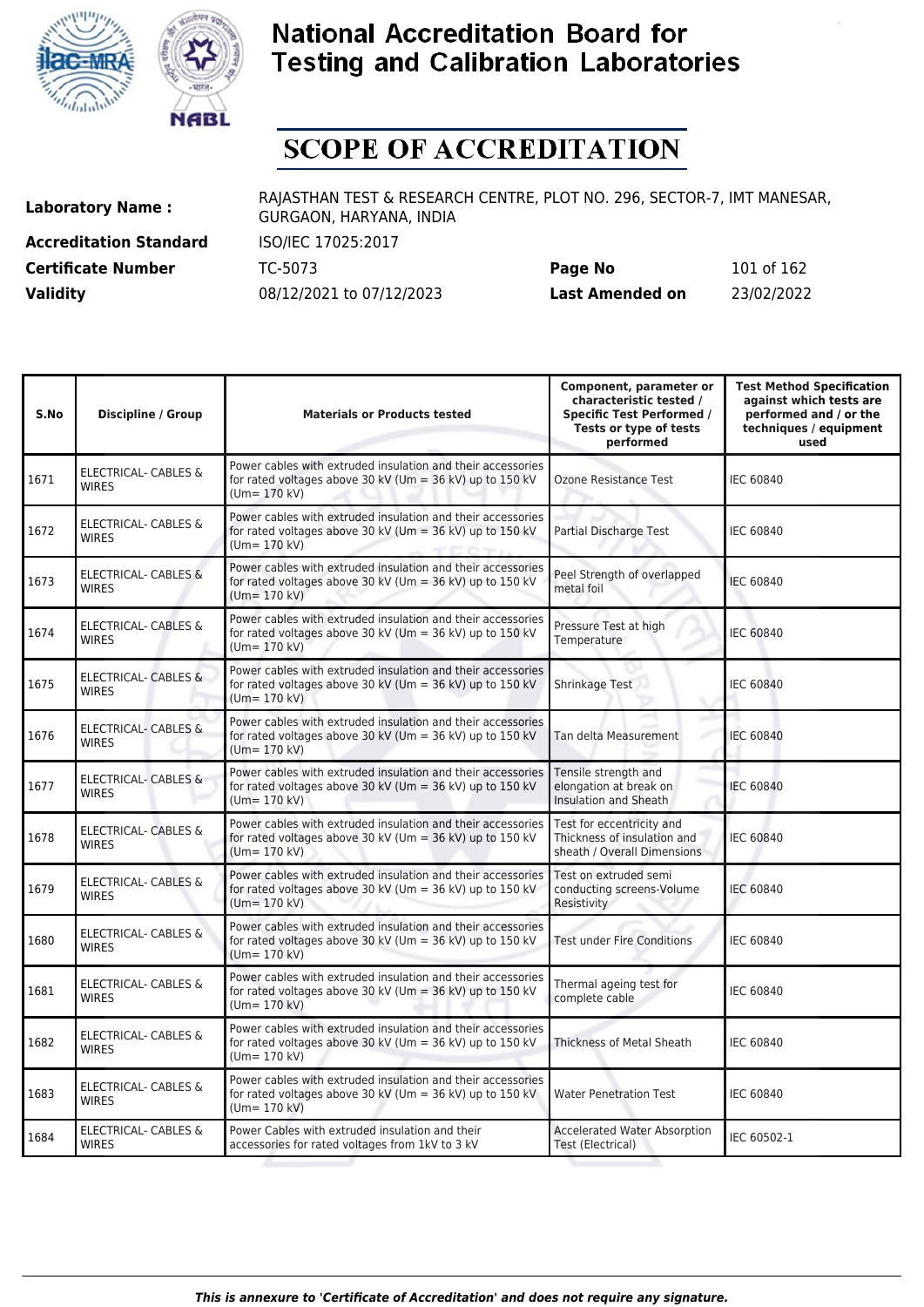![](_page_101_Picture_0.jpeg)

![](_page_101_Picture_1.jpeg)

# **SCOPE OF ACCREDITATION**

**Accreditation Standard** ISO/IEC 17025:2017 **Certificate Number** TC-5073

| <b>Certificate Number</b> | TC-5073                  | Page No         | 102 of 162 |
|---------------------------|--------------------------|-----------------|------------|
| <b>Validity</b>           | 08/12/2021 to 07/12/2023 | Last Amended on | 23/02/2022 |

| S.No | <b>Discipline / Group</b>                       | <b>Materials or Products tested</b>                                                                | Component, parameter or<br>characteristic tested /<br><b>Specific Test Performed /</b><br>Tests or type of tests<br>performed | <b>Test Method Specification</b><br>against which tests are<br>performed and / or the<br>techniques / equipment<br>used |
|------|-------------------------------------------------|----------------------------------------------------------------------------------------------------|-------------------------------------------------------------------------------------------------------------------------------|-------------------------------------------------------------------------------------------------------------------------|
| 1685 | <b>ELECTRICAL- CABLES &amp;</b><br><b>WIRES</b> | Power Cables with extruded insulation and their<br>accessories for rated voltages from 1kV to 3 kV | Ageing in Air Oven                                                                                                            | IEC 60502-1                                                                                                             |
| 1686 | <b>ELECTRICAL- CABLES &amp;</b><br><b>WIRES</b> | Power Cables with extruded insulation and their<br>accessories for rated voltages from 1kV to 3 kV | <b>Carbon Content Test</b>                                                                                                    | IEC 60502-1                                                                                                             |
| 1687 | <b>ELECTRICAL- CABLES &amp;</b><br><b>WIRES</b> | Power Cables with extruded insulation and their<br>accessories for rated voltages from 1kV to 3 kV | <b>Cold Bend Test</b>                                                                                                         | IEC 60502-1                                                                                                             |
| 1688 | <b>ELECTRICAL- CABLES &amp;</b><br><b>WIRES</b> | Power Cables with extruded insulation and their<br>accessories for rated voltages from 1kV to 3 kV | <b>Cold Impact Test</b>                                                                                                       | IEC 60502-1                                                                                                             |
| 1689 | <b>ELECTRICAL- CABLES &amp;</b><br><b>WIRES</b> | Power Cables with extruded insulation and their<br>accessories for rated voltages from 1kV to 3 kV | <b>Conductor Resistance</b>                                                                                                   | IEC 60502-1                                                                                                             |
| 1690 | <b>ELECTRICAL- CABLES &amp;</b><br><b>WIRES</b> | Power Cables with extruded insulation and their<br>accessories for rated voltages from 1kV to 3 kV | <b>Elongation Test at Low</b><br>Temperature                                                                                  | IEC 60502-1                                                                                                             |
| 1691 | <b>ELECTRICAL- CABLES &amp;</b><br><b>WIRES</b> | Power Cables with extruded insulation and their<br>accessories for rated voltages from 1kV to 3 kV | Flame Retardance Test on<br><b>Bunched cable</b>                                                                              | IEC 60502-1                                                                                                             |
| 1692 | ELECTRICAL- CABLES &<br><b>WIRES</b>            | Power Cables with extruded insulation and their<br>accessories for rated voltages from 1kV to 3 kV | Halogen Acid Gas Evolution /<br>Corrosive & halogen acid gas                                                                  | IEC 60502-1                                                                                                             |
| 1693 | <b>ELECTRICAL- CABLES &amp;</b><br><b>WIRES</b> | Power Cables with extruded insulation and their<br>accessories for rated voltages from 1kV to 3 kV | <b>Heat Shock Test</b>                                                                                                        | IEC 60502-1                                                                                                             |
| 1694 | <b>ELECTRICAL- CABLES &amp;</b><br><b>WIRES</b> | Power Cables with extruded insulation and their<br>accessories for rated voltages from 1kV to 3 kV | High Voltage Test (4 Hour Test)                                                                                               | IEC 60502-1                                                                                                             |
| 1695 | <b>ELECTRICAL- CABLES &amp;</b><br><b>WIRES</b> | Power Cables with extruded insulation and their<br>accessories for rated voltages from 1kV to 3 kV | High Voltage test at room<br>temperature                                                                                      | IEC 60502-1                                                                                                             |
| 1696 | <b>ELECTRICAL- CABLES &amp;</b><br><b>WIRES</b> | Power Cables with extruded insulation and their<br>accessories for rated voltages from 1kV to 3 kV | Hot deformation test / Pressure<br>Test at High Temperature                                                                   | IEC 60502-1                                                                                                             |
| 1697 | <b>ELECTRICAL- CABLES &amp;</b><br><b>WIRES</b> | Power Cables with extruded insulation and their<br>accessories for rated voltages from 1kV to 3 kV | <b>Hot Set Test</b>                                                                                                           | IEC 60502-1                                                                                                             |
| 1698 | <b>ELECTRICAL- CABLES &amp;</b><br><b>WIRES</b> | Power Cables with extruded insulation and their<br>accessories for rated voltages from 1kV to 3 kV | Impulse Withstand Test                                                                                                        | IEC 60502-1                                                                                                             |
| 1699 | <b>ELECTRICAL- CABLES &amp;</b><br><b>WIRES</b> | Power Cables with extruded insulation and their<br>accessories for rated voltages from 1kV to 3 kV | <b>Insulation Resistance</b>                                                                                                  | IEC 60502-1                                                                                                             |
| 1700 | <b>ELECTRICAL- CABLES &amp;</b><br><b>WIRES</b> | Power Cables with extruded insulation and their<br>accessories for rated voltages from 1kV to 3 kV | <b>Loss of Mass</b>                                                                                                           | IEC 60502-1                                                                                                             |
| 1701 | ELECTRICAL- CABLES &<br><b>WIRES</b>            | Power Cables with extruded insulation and their<br>accessories for rated voltages from 1kV to 3 kV | Ozone Resistance Test                                                                                                         | IEC 60502-1                                                                                                             |
| 1702 | <b>ELECTRICAL- CABLES &amp;</b><br><b>WIRES</b> | Power Cables with extruded insulation and their<br>accessories for rated voltages from 1kV to 3 kV | Shrinkage Test                                                                                                                | IEC 60502-1                                                                                                             |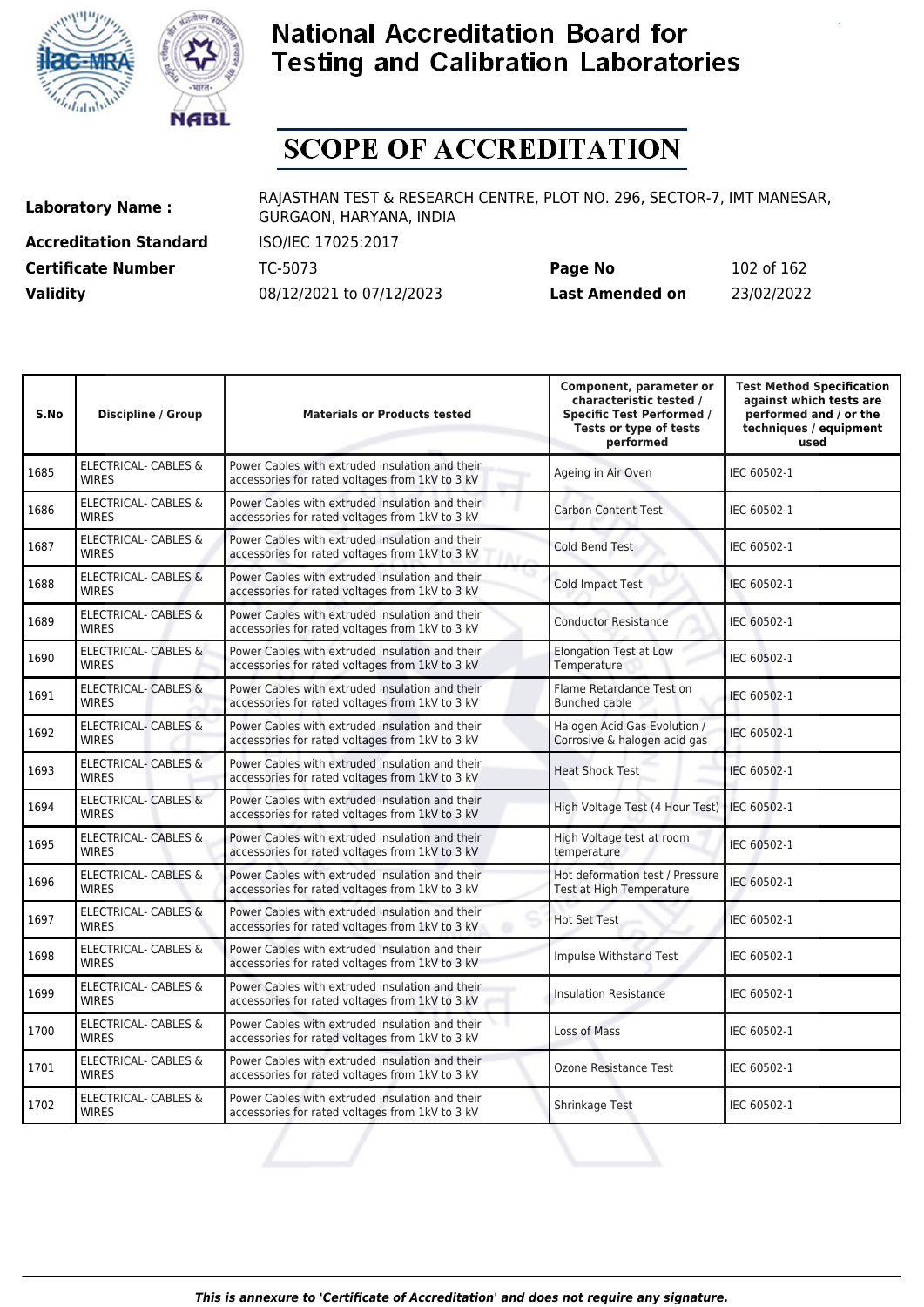![](_page_102_Picture_0.jpeg)

![](_page_102_Picture_1.jpeg)

# **SCOPE OF ACCREDITATION**

**Accreditation Standard** ISO/IEC 17025:2017 **Certificate Number** TC-5073

| <b>Certificate Number</b> | TC-5073                  | Page No         | 103 of 162 |
|---------------------------|--------------------------|-----------------|------------|
| <b>Validity</b>           | 08/12/2021 to 07/12/2023 | Last Amended on | 23/02/2022 |

| S.No | <b>Discipline / Group</b>                       | <b>Materials or Products tested</b>                                                                  | Component, parameter or<br>characteristic tested /<br><b>Specific Test Performed /</b><br>Tests or type of tests<br>performed | <b>Test Method Specification</b><br>against which tests are<br>performed and / or the<br>techniques / equipment<br>used |
|------|-------------------------------------------------|------------------------------------------------------------------------------------------------------|-------------------------------------------------------------------------------------------------------------------------------|-------------------------------------------------------------------------------------------------------------------------|
| 1703 | <b>ELECTRICAL- CABLES &amp;</b><br><b>WIRES</b> | Power Cables with extruded insulation and their<br>accessories for rated voltages from 1kV to 3 kV   | Tensile strength and<br>elongation at break on<br><b>Insulation and Sheath</b>                                                | IEC 60502-1                                                                                                             |
| 1704 | ELECTRICAL- CABLES &<br><b>WIRES</b>            | Power Cables with extruded insulation and their<br>accessories for rated voltages from 1kV to 3 kV   | Test for eccentricity and<br>Thickness of insulation and<br>sheath / Overall Dimensions                                       | IEC 60502-1                                                                                                             |
| 1705 | <b>ELECTRICAL- CABLES &amp;</b><br><b>WIRES</b> | Power Cables with extruded insulation and their<br>accessories for rated voltages from 1kV to 3 kV   | Test under Fire Conditions /<br><b>Flammability Test</b>                                                                      | IEC 60502-1                                                                                                             |
| 1706 | ELECTRICAL- CABLES &<br><b>WIRES</b>            | Power Cables with extruded insulation and their<br>accessories for rated voltages from 1kV to 3 kV   | Thermal ageing test for<br>complete cable/ Additional<br>Ageing Test on pieces of<br><b>Completed Cables</b>                  | IEC 60502-1                                                                                                             |
| 1707 | ELECTRICAL- CABLES &<br><b>WIRES</b>            | Power Cables with extruded insulation and their<br>accessories for rated voltages from 1kV to 3 kV   | <b>Thermal Stability</b>                                                                                                      | IEC 60502-1                                                                                                             |
| 1708 | <b>ELECTRICAL- CABLES &amp;</b><br><b>WIRES</b> | Power Cables with extruded insulation and their<br>accessories for rated voltages from 1kV to 3 kV   | <b>Water Absorption Test</b><br>(Gravimetric)                                                                                 | IEC 60502-1                                                                                                             |
| 1709 | <b>ELECTRICAL- CABLES &amp;</b><br><b>WIRES</b> | Power Cables with extruded insulation and their<br>accessories for rated voltages from 6 kV to 30 kV | <b>Conductor Resistance</b>                                                                                                   | IEC 60502-2                                                                                                             |
| 1710 | <b>ELECTRICAL- CABLES &amp;</b><br><b>WIRES</b> | Power Cables with extruded insulation and their<br>accessories for rated voltages from 6kV to 30 kV  | <b>Accelerated Water Absorption</b><br>Test (Electrical)                                                                      | IEC 60502-2                                                                                                             |
| 1711 | ELECTRICAL- CABLES &<br><b>WIRES</b>            | Power Cables with extruded insulation and their<br>accessories for rated voltages from 6kV to 30 kV  | Ageing in Air Oven                                                                                                            | IEC 60502-2                                                                                                             |
| 1712 | ELECTRICAL- CABLES &<br><b>WIRES</b>            | Power Cables with extruded insulation and their<br>accessories for rated voltages from 6kV to 30 kV  | <b>Carbon Content Test</b>                                                                                                    | IEC 60502-2                                                                                                             |
| 1713 | ELECTRICAL- CABLES &<br><b>WIRES</b>            | Power Cables with extruded insulation and their<br>accessories for rated voltages from 6kV to 30 kV  | <b>Cold Bend Test</b>                                                                                                         | IEC 60502-2                                                                                                             |
| 1714 | <b>ELECTRICAL- CABLES &amp;</b><br><b>WIRES</b> | Power Cables with extruded insulation and their<br>accessories for rated voltages from 6kV to 30 kV  | Cold Impact Test                                                                                                              | IEC 60502-2                                                                                                             |
| 1715 | <b>ELECTRICAL- CABLES &amp;</b><br><b>WIRES</b> | Power Cables with extruded insulation and their<br>accessories for rated voltages from 6kV to 30 kV  | <b>Elongation Test at Low</b><br>Temperature                                                                                  | IEC 60502-2                                                                                                             |
| 1716 | ELECTRICAL- CABLES &<br><b>WIRES</b>            | Power Cables with extruded insulation and their<br>accessories for rated voltages from 6kV to 30 kV  | <b>Heat Shock Test</b>                                                                                                        | IEC 60502-2                                                                                                             |
| 1717 | ELECTRICAL- CABLES &<br><b>WIRES</b>            | Power Cables with extruded insulation and their<br>accessories for rated voltages from 6kV to 30 kV  | High Voltage Test (4 Hour Test)                                                                                               | IEC 60502-2                                                                                                             |
| 1718 | ELECTRICAL- CABLES &<br><b>WIRES</b>            | Power Cables with extruded insulation and their<br>accessories for rated voltages from 6kV to 30 kV  | High Voltage test at room<br>temperature                                                                                      | IEC 60502-2                                                                                                             |
| 1719 | ELECTRICAL- CABLES &<br><b>WIRES</b>            | Power Cables with extruded insulation and their<br>accessories for rated voltages from 6kV to 30 kV  | Hot deformation test / Pressure<br>Test at High Temperature                                                                   | IEC 60502-2                                                                                                             |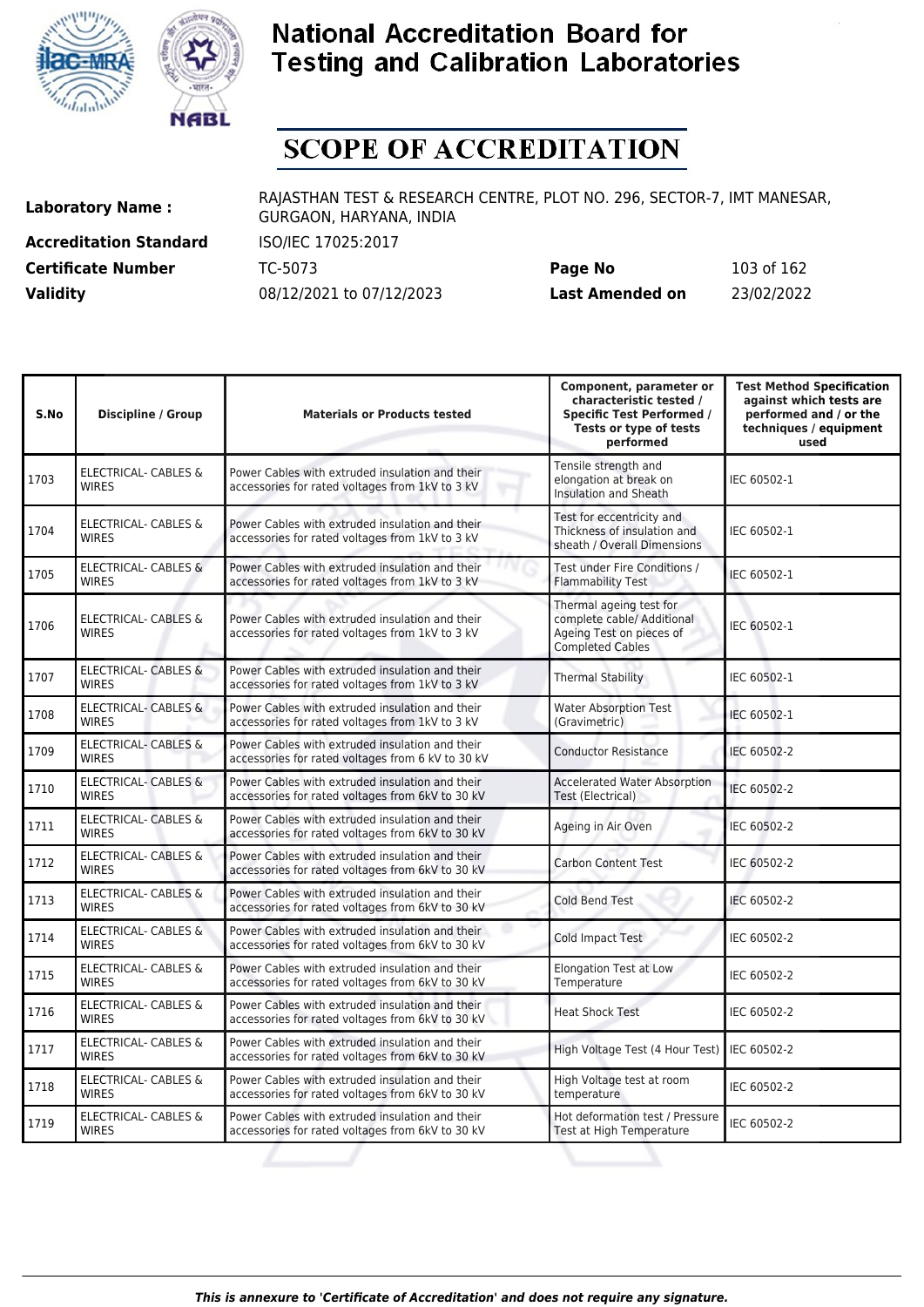![](_page_103_Picture_0.jpeg)

![](_page_103_Picture_1.jpeg)

# **SCOPE OF ACCREDITATION**

**Accreditation Standard** ISO/IEC 17025:2017 **Certificate Number Page 162 TC-5073 Validity** 08/12/2021 to 07/12/2023

| Page No         | 104 of 162 |
|-----------------|------------|
| Last Amended on | 23/02/2022 |

| S.No | <b>Discipline / Group</b>                       | <b>Materials or Products tested</b>                                                                 | Component, parameter or<br>characteristic tested /<br><b>Specific Test Performed /</b><br>Tests or type of tests<br>performed | <b>Test Method Specification</b><br>against which tests are<br>performed and / or the<br>techniques / equipment<br>used |
|------|-------------------------------------------------|-----------------------------------------------------------------------------------------------------|-------------------------------------------------------------------------------------------------------------------------------|-------------------------------------------------------------------------------------------------------------------------|
| 1720 | <b>ELECTRICAL- CABLES &amp;</b><br><b>WIRES</b> | Power Cables with extruded insulation and their<br>accessories for rated voltages from 6kV to 30 kV | Hot Set Test                                                                                                                  | IEC 60502-2                                                                                                             |
| 1721 | ELECTRICAL- CABLES &<br><b>WIRES</b>            | Power Cables with extruded insulation and their<br>accessories for rated voltages from 6kV to 30 kV | Impulse Withstand Test                                                                                                        | IEC 60502-2                                                                                                             |
| 1722 | ELECTRICAL- CABLES &<br><b>WIRES</b>            | Power Cables with extruded insulation and their<br>accessories for rated voltages from 6kV to 30 kV | <b>Insulation Resistance</b>                                                                                                  | IEC 60502-2                                                                                                             |
| 1723 | ELECTRICAL- CABLES &<br><b>WIRES</b>            | Power Cables with extruded insulation and their<br>accessories for rated voltages from 6kV to 30 kV | Loss of Mass                                                                                                                  | IEC 60502-2                                                                                                             |
| 1724 | <b>ELECTRICAL- CABLES &amp;</b><br><b>WIRES</b> | Power Cables with extruded insulation and their<br>accessories for rated voltages from 6kV to 30 kV | <b>Ozone Resistance Test</b>                                                                                                  | IEC 60502-2                                                                                                             |
| 1725 | <b>ELECTRICAL- CABLES &amp;</b><br><b>WIRES</b> | Power Cables with extruded insulation and their<br>accessories for rated voltages from 6kV to 30 kV | Shrinkage Test                                                                                                                | IEC 60502-2                                                                                                             |
| 1726 | <b>ELECTRICAL- CABLES &amp;</b><br><b>WIRES</b> | Power Cables with extruded insulation and their<br>accessories for rated voltages from 6kV to 30 kV | Tensile strength and<br>elongation at break on<br>Insulation and Sheath                                                       | IEC 60502-2                                                                                                             |
| 1727 | <b>ELECTRICAL- CABLES &amp;</b><br><b>WIRES</b> | Power Cables with extruded insulation and their<br>accessories for rated voltages from 6kV to 30 kV | Test for eccentricity and<br>Thickness of insulation and<br>sheath / Overall Dimensions                                       | IEC 60502-2                                                                                                             |
| 1728 | ELECTRICAL- CABLES &<br><b>WIRES</b>            | Power Cables with extruded insulation and their<br>accessories for rated voltages from 6kV to 30 kV | Test under Fire Conditions /<br><b>Flammability Test</b>                                                                      | IEC 60502-2                                                                                                             |
| 1729 | ELECTRICAL- CABLES &<br><b>WIRES</b>            | Power Cables with extruded insulation and their<br>accessories for rated voltages from 6kV to 30 kV | Thermal ageing test for<br>complete cable/ Additional<br>Ageing Test on pieces of<br><b>Completed Cables</b>                  | IEC 60502-2                                                                                                             |
| 1730 | ELECTRICAL- CABLES &<br><b>WIRES</b>            | Power Cables with extruded insulation and their<br>accessories for rated voltages from 6kV to 30 kV | <b>Thermal Stability</b>                                                                                                      | IEC 60502-2                                                                                                             |
| 1731 | <b>ELECTRICAL- CABLES &amp;</b><br><b>WIRES</b> | Power Cables with extruded insulation and their<br>accessories for rated voltages from 6kV to 30 kV | <b>Water Absorption Test</b><br>(Gravimetric)                                                                                 | IEC 60502-2                                                                                                             |
| 1732 | ELECTRICAL- CABLES &<br><b>WIRES</b>            | Power Cables with extruded insulation and their<br>accessories for rated voltages from 6kV to 30kV  | <b>Bending Test</b>                                                                                                           | IEC 60502-2                                                                                                             |
| 1733 | ELECTRICAL- CABLES &<br><b>WIRES</b>            | Power Cables with extruded insulation and their<br>accessories for rated voltages from 6kV to 30kV  | Dielectric Power Factor Test as<br>a function of temperature                                                                  | IEC 60502-2                                                                                                             |
| 1734 | ELECTRICAL- CABLES &<br><b>WIRES</b>            | Power Cables with extruded insulation and their<br>accessories for rated voltages from 6kV to 30kV  | <b>Heat Cycle Test</b>                                                                                                        | IEC 60502-2                                                                                                             |
| 1735 | ELECTRICAL- CABLES &<br><b>WIRES</b>            | Power Cables with extruded insulation and their<br>accessories for rated voltages from 6kV to 30kV  | Partial Discharge Test                                                                                                        | IEC 60502-2                                                                                                             |
| 1736 | ELECTRICAL- CABLES &<br><b>WIRES</b>            | Power, control and instrumentation cables                                                           | Acid gas emission test                                                                                                        | IEC 60092-350                                                                                                           |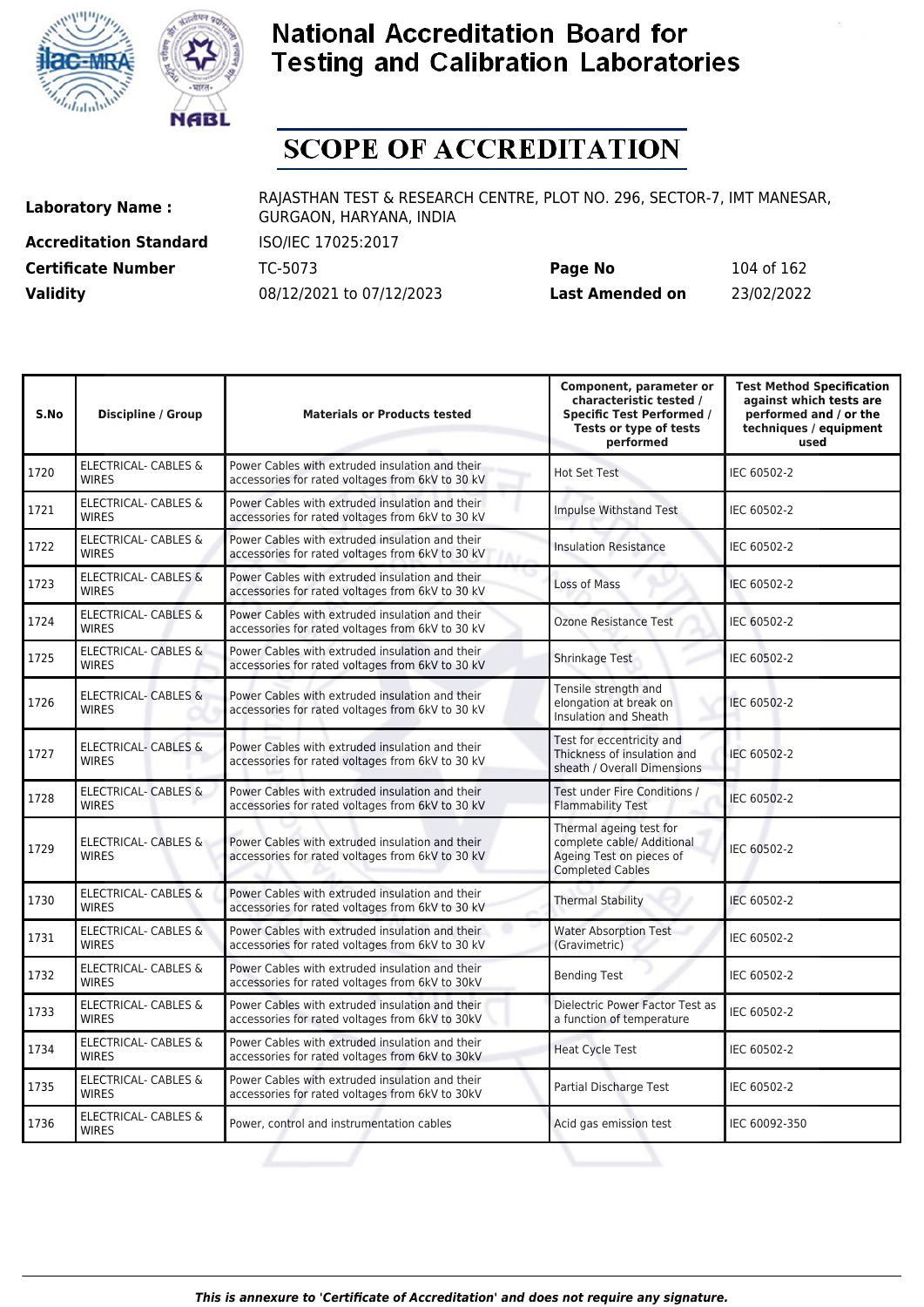![](_page_104_Picture_0.jpeg)

![](_page_104_Picture_1.jpeg)

# **SCOPE OF ACCREDITATION**

**Accreditation Standard** ISO/IEC 17025:2017 **Certificate Number Page 1625 TC-5073** 

| <b>Certificate Number</b> | TC-5073                  | Page No         | 105 of 162 |
|---------------------------|--------------------------|-----------------|------------|
| <b>Validity</b>           | 08/12/2021 to 07/12/2023 | Last Amended on | 23/02/2022 |

| S.No | <b>Discipline / Group</b>                       | <b>Materials or Products tested</b>       | Component, parameter or<br>characteristic tested /<br><b>Specific Test Performed /</b><br>Tests or type of tests<br>performed | <b>Test Method Specification</b><br>against which tests are<br>performed and / or the<br>techniques / equipment<br>used |
|------|-------------------------------------------------|-------------------------------------------|-------------------------------------------------------------------------------------------------------------------------------|-------------------------------------------------------------------------------------------------------------------------|
| 1737 | <b>ELECTRICAL- CABLES &amp;</b><br><b>WIRES</b> | Power, control and instrumentation cables | Additional aging test on pieces<br>of completed cable<br>(Compatibility test)                                                 | IEC 60092-350                                                                                                           |
| 1738 | <b>ELECTRICAL- CABLES &amp;</b><br><b>WIRES</b> | Power, control and instrumentation cables | Ageing test of insulation and<br>sheath                                                                                       | IEC 60092-350                                                                                                           |
| 1739 | ELECTRICAL- CABLES &<br><b>WIRES</b>            | Power, control and instrumentation cables | Cold bend test                                                                                                                | IEC 60092-350                                                                                                           |
| 1740 | <b>ELECTRICAL- CABLES &amp;</b><br><b>WIRFS</b> | Power, control and instrumentation cables | Cold impact test                                                                                                              | IEC 60092-350                                                                                                           |
| 1741 | <b>ELECTRICAL- CABLES &amp;</b><br><b>WIRES</b> | Power, control and instrumentation cables | Conductivity test                                                                                                             | IEC 60092-350                                                                                                           |
| 1742 | ELECTRICAL- CABLES &<br><b>WIRES</b>            | Power, control and instrumentation cables | Conductor resistance                                                                                                          | IEC 60092-350                                                                                                           |
| 1743 | <b>ELECTRICAL- CABLES &amp;</b><br><b>WIRES</b> | Power, control and instrumentation cables | Coverage density of braid                                                                                                     | IEC 60092-350                                                                                                           |
| 1744 | <b>ELECTRICAL- CABLES &amp;</b><br><b>WIRES</b> | Power, control and instrumentation cables | Durability of print                                                                                                           | IEC 60092-350                                                                                                           |
| 1745 | <b>ELECTRICAL- CABLES &amp;</b><br><b>WIRFS</b> | Power, control and instrumentation cables | Enhanced hot oil immersion<br>test                                                                                            | IEC 60092-350                                                                                                           |
| 1746 | <b>ELECTRICAL- CABLES &amp;</b><br><b>WIRES</b> | Power, control and instrumentation cables | Fire resistance test (test for<br>circuit integrity cables)                                                                   | IEC 60092-350                                                                                                           |
| 1747 | <b>ELECTRICAL- CABLES &amp;</b><br><b>WIRES</b> | Power, control and instrumentation cables | Flame spread test on bunched<br>cables                                                                                        | IEC 60092-350                                                                                                           |
| 1748 | <b>ELECTRICAL- CABLES &amp;</b><br><b>WIRES</b> | Power, control and instrumentation cables | Flame spread test on single<br>cables                                                                                         | IEC 60092-350                                                                                                           |
| 1749 | <b>ELECTRICAL- CABLES &amp;</b><br><b>WIRES</b> | Power, control and instrumentation cables | Fluorine content test                                                                                                         | IEC 60092-350                                                                                                           |
| 1750 | <b>ELECTRICAL- CABLES &amp;</b><br><b>WIRES</b> | Power, control and instrumentation cables | Heat shock test                                                                                                               | IEC 60092-350                                                                                                           |
| 1751 | <b>ELECTRICAL- CABLES &amp;</b><br><b>WIRES</b> | Power, control and instrumentation cables | High voltage test for 4 hours                                                                                                 | IEC 60092-350                                                                                                           |
| 1752 | ELECTRICAL- CABLES &<br><b>WIRES</b>            | Power, control and instrumentation cables | Hot oil immersion test                                                                                                        | IEC 60092-350                                                                                                           |
| 1753 | ELECTRICAL- CABLES &<br><b>WIRES</b>            | Power, control and instrumentation cables | Hot pressure test                                                                                                             | IEC 60092-350                                                                                                           |
| 1754 | <b>ELECTRICAL- CABLES &amp;</b><br><b>WIRES</b> | Power, control and instrumentation cables | Increase in a.c. capacitance<br>after immersion in water                                                                      | IEC 60092-350                                                                                                           |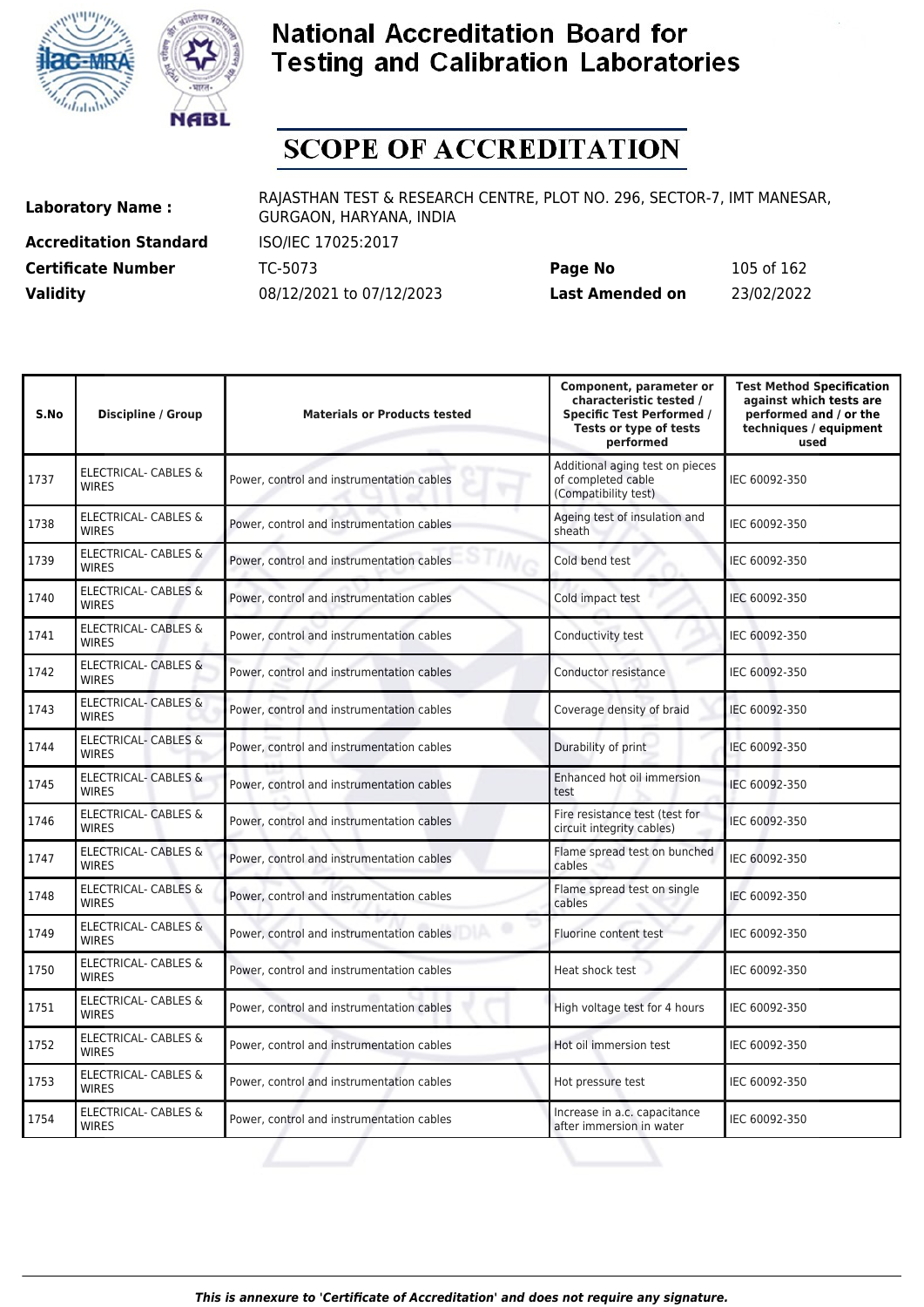![](_page_105_Picture_0.jpeg)

![](_page_105_Picture_1.jpeg)

# **SCOPE OF ACCREDITATION**

**Accreditation Standard** ISO/IEC 17025:2017 **Certificate Number Page 162 TC-5073** 

| <b>Certificate Number</b> | TC-5073                  | Page No         | 106 of 162 |
|---------------------------|--------------------------|-----------------|------------|
| <b>Validity</b>           | 08/12/2021 to 07/12/2023 | Last Amended on | 23/02/2022 |

| S.No | <b>Discipline / Group</b>                       | <b>Materials or Products tested</b>                                                     | Component, parameter or<br>characteristic tested /<br><b>Specific Test Performed /</b><br>Tests or type of tests<br>performed | <b>Test Method Specification</b><br>against which tests are<br>performed and / or the<br>techniques / equipment<br>used |
|------|-------------------------------------------------|-----------------------------------------------------------------------------------------|-------------------------------------------------------------------------------------------------------------------------------|-------------------------------------------------------------------------------------------------------------------------|
| 1755 | <b>ELECTRICAL- CABLES &amp;</b><br><b>WIRES</b> | Power, control and instrumentation cables                                               | Inductance to resistance ratio                                                                                                | IEC 60092-350                                                                                                           |
| 1756 | <b>ELECTRICAL- CABLES &amp;</b><br><b>WIRES</b> | Power, control and instrumentation cables                                               | Insulation resistance test                                                                                                    | IEC 60092-350                                                                                                           |
| 1757 | ELECTRICAL- CABLES &<br><b>WIRES</b>            | Power, control and instrumentation cables                                               | Loss of mass test                                                                                                             | IEC 60092-350                                                                                                           |
| 1758 | <b>ELECTRICAL- CABLES &amp;</b><br><b>WIRES</b> | Power, control and instrumentation cables                                               | Measurement of standard<br>diameter                                                                                           | IEC 60092-350                                                                                                           |
| 1759 | ELECTRICAL- CABLES &<br><b>WIRES</b>            | Power, control and instrumentation cables                                               | Mud drilling fluid test                                                                                                       | IEC 60092-350                                                                                                           |
| 1760 | <b>ELECTRICAL- CABLES &amp;</b><br><b>WIRES</b> | Power, control and instrumentation cables                                               | Mutual capacitance                                                                                                            | IEC 60092-350                                                                                                           |
| 1761 | <b>ELECTRICAL- CABLES &amp;</b><br><b>WIRES</b> | Power, control and instrumentation cables                                               | Ozone resistance test                                                                                                         | IEC 60092-350                                                                                                           |
| 1762 | <b>ELECTRICAL- CABLES &amp;</b><br><b>WIRES</b> | Power, control and instrumentation cables                                               | pH test                                                                                                                       | IEC 60092-350                                                                                                           |
| 1763 | ELECTRICAL- CABLES &<br><b>WIRES</b>            | Power, control and instrumentation cables                                               | Smoke emission test                                                                                                           | IEC 60092-350                                                                                                           |
| 1764 | ELECTRICAL- CABLES &<br><b>WIRES</b>            | Power, control and instrumentation cables                                               | Test for behavior of insulation<br>and sheath at low<br>temperatures                                                          | IEC 60092-350                                                                                                           |
| 1765 | ELECTRICAL- CABLES &<br><b>WIRES</b>            | Power, control and instrumentation cables                                               | Test for determining the<br>mechanical properties of<br>insulation and sheath                                                 | IEC 60092-350                                                                                                           |
| 1766 | <b>ELECTRICAL- CABLES &amp;</b><br><b>WIRES</b> | Power, control and instrumentation cables                                               | Test for metal coating of<br>copper wires                                                                                     | IEC 60092-350                                                                                                           |
| 1767 | ELECTRICAL- CABLES &<br><b>WIRES</b>            | Power, control and instrumentation cables                                               | Thickness of insulation and<br>sheath                                                                                         | IEC 60092-350                                                                                                           |
| 1768 | <b>ELECTRICAL- CABLES &amp;</b><br><b>WIRES</b> | Procedure and requirements - Optical Fibre Cables                                       | Test for electric cables under<br>fire conditions- Circuit Integrity                                                          | IEC 60331-25                                                                                                            |
| 1769 | ELECTRICAL- CABLES &<br><b>WIRES</b>            | PVC Insulated (Heavy Duty) Electric cables for working<br>voltages from 3.3 kV to 11 kV | <b>Bending Test</b>                                                                                                           | IS 1554 (Part 2)                                                                                                        |
| 1770 | <b>ELECTRICAL- CABLES &amp;</b><br><b>WIRES</b> | PVC Insulated (Heavy Duty) Electric cables for working<br>voltages from 3.3 kV to 11 kV | Dielectric Power Factor Test as<br>a function of temperature                                                                  | IS 1554 (Part 2)                                                                                                        |
| 1771 | ELECTRICAL- CABLES &<br><b>WIRES</b>            | PVC Insulated (Heavy Duty) Electric cables for working<br>voltages from 3.3 kV to 11 kV | Dielectric Power Factor Test as<br>a function of voltage                                                                      | IS 1554 (Part 2)                                                                                                        |
| 1772 | ELECTRICAL- CABLES &<br><b>WIRES</b>            | PVC Insulated (Heavy Duty) Electric cables for working<br>voltages from 3.3 kV to 11 kV | <b>Heat Cycle Test</b>                                                                                                        | IS 1554 (Part 2)                                                                                                        |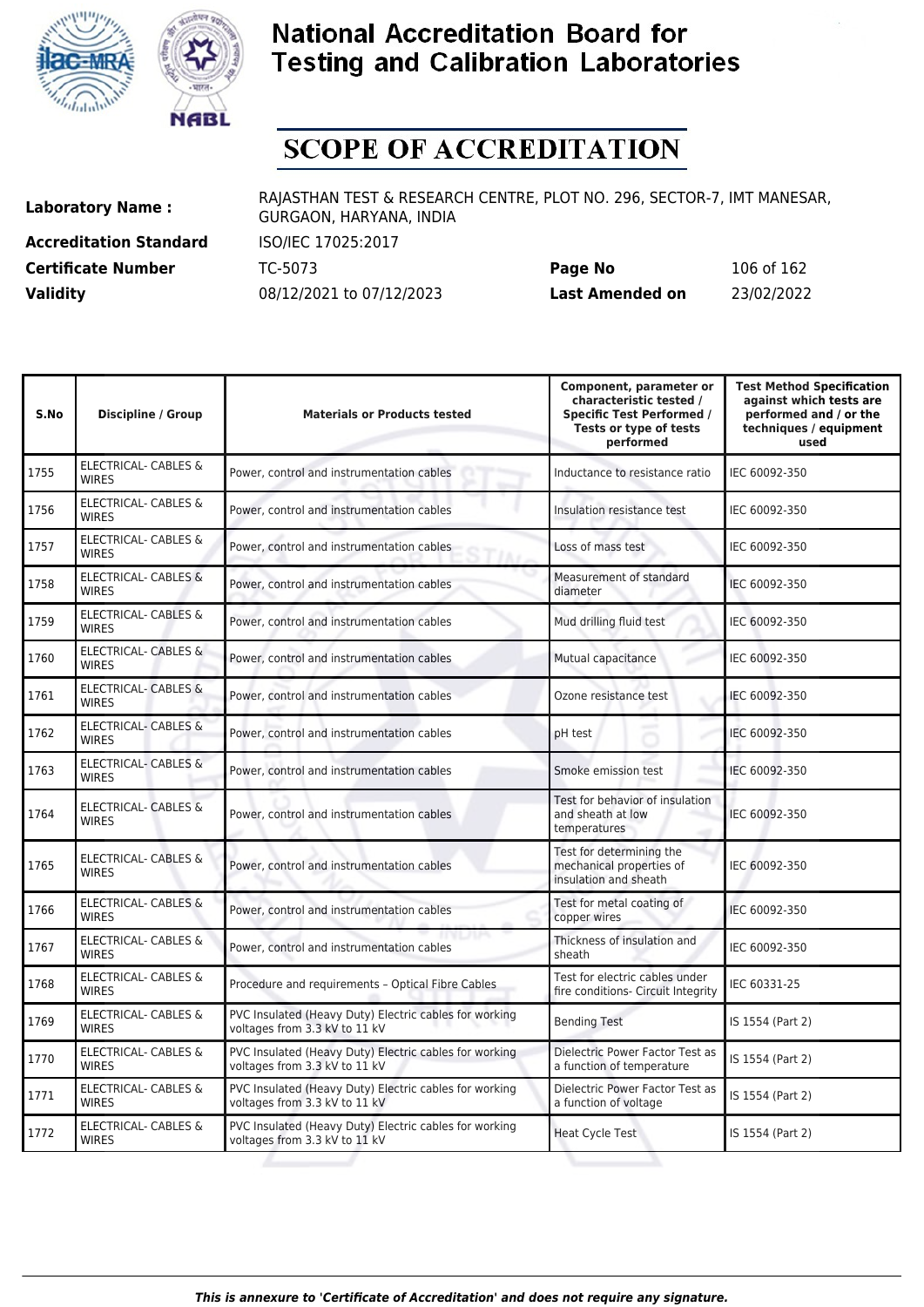![](_page_106_Picture_0.jpeg)

![](_page_106_Picture_1.jpeg)

# **SCOPE OF ACCREDITATION**

**Accreditation Standard** ISO/IEC 17025:2017 **Certificate Number** TC-5073

| <b>Certificate Number</b> | TC-5073                  | Page No         | 107 of 162 |
|---------------------------|--------------------------|-----------------|------------|
| <b>Validity</b>           | 08/12/2021 to 07/12/2023 | Last Amended on | 23/02/2022 |

| S.No | <b>Discipline / Group</b>                       | <b>Materials or Products tested</b>                                                                      | Component, parameter or<br>characteristic tested /<br><b>Specific Test Performed /</b><br>Tests or type of tests<br>performed | <b>Test Method Specification</b><br>against which tests are<br>performed and / or the<br>techniques / equipment<br>used |
|------|-------------------------------------------------|----------------------------------------------------------------------------------------------------------|-------------------------------------------------------------------------------------------------------------------------------|-------------------------------------------------------------------------------------------------------------------------|
| 1773 | <b>ELECTRICAL- CABLES &amp;</b><br><b>WIRES</b> | PVC Insulated (Heavy Duty) Electric cables for working<br>voltages from 3.3 kV to 11 kV                  | High Voltage Test (4 Hour<br>Test)                                                                                            | IS 1554 (Part 2)                                                                                                        |
| 1774 | <b>ELECTRICAL- CABLES &amp;</b><br><b>WIRES</b> | PVC Insulated (Heavy Duty) Electric cables for working<br>voltages from 3.3 kV to 11 kV                  | Impulse Withstand Test                                                                                                        | IS 1554 (Part 2)                                                                                                        |
| 1775 | <b>ELECTRICAL- CABLES &amp;</b><br><b>WIRES</b> | PVC Insulated (Heavy Duty) Electric cables for working<br>voltages from 3.3 kV to 11 kV                  | Partial Discharge Test                                                                                                        | IS 1554 (Part 2)                                                                                                        |
| 1776 | <b>ELECTRICAL- CABLES &amp;</b><br><b>WIRES</b> | PVC Insulated (Heavy Duty) Electric cables for working<br>voltages from 3.3 kV to 11 kV                  | <b>Water Absorption Test</b><br>(Gravimetric)                                                                                 | IS 1554 (Part 2)                                                                                                        |
| 1777 | <b>ELECTRICAL- CABLES &amp;</b><br><b>WIRES</b> | PVC Insulated (Heavy Duty) Electric cables for working<br>voltages From 3.3 kV up to and including 11 kV | Annealing Test for Copper Wire                                                                                                | IS 1554 (Part-2)                                                                                                        |
| 1778 | ELECTRICAL- CABLES &<br><b>WIRES</b>            | PVC Insulated (Heavy Duty) Electric cables for working<br>voltages from 3.3 kV up to and including 11 kV | Tensile Strength for Aluminium<br>Wires                                                                                       | IS 1554 (Part 2)                                                                                                        |
| 1779 | <b>ELECTRICAL- CABLES &amp;</b><br><b>WIRES</b> | PVC Insulated (Heavy Duty) Electric cables for working<br>voltages from 3.3 kV upto and including 11 kV  | Tensile strength and<br>elongation at break on<br>Insulation and Sheath                                                       | IS 1554 (Part 2)                                                                                                        |
| 1780 | <b>ELECTRICAL- CABLES &amp;</b><br><b>WIRES</b> | PVC Insulated (Heavy Duty) Electric cables for working<br>voltages from 3.3 kV upto 11 kV                | <b>Insulation Resistance</b>                                                                                                  | IS 1554 (Part 2)                                                                                                        |
| 1781 | <b>ELECTRICAL- CABLES &amp;</b><br><b>WIRES</b> | PVC Insulated (Heavy Duty) Electric cables for working<br>voltages from 3.3 kV upto 11 kV                | Resistivity & Conductance test<br>of Armour (Wires/strips)                                                                    | IS 1554 (Part 2)                                                                                                        |
| 1782 | ELECTRICAL- CABLES &<br><b>WIRES</b>            | PVC Insulated (Heavy Duty) Electric cables for working<br>voltages from 3.3 kV upto and inclduing 11 kV  | Flame Retardance Test on<br><b>Bunched cable</b>                                                                              | IS 1554 (Part 2)                                                                                                        |
| 1783 | <b>ELECTRICAL- CABLES &amp;</b><br><b>WIRES</b> | PVC Insulated (Heavy Duty) Electric cables for working<br>voltages from 3.3 kV upto and inclduing 11 kV  | Halogen Acid Gas Evolution /<br>Corrosive & halogen acid gas                                                                  | IS 1554 (Part 2)                                                                                                        |
| 1784 | ELECTRICAL- CABLES &<br><b>WIRES</b>            | PVC Insulated (Heavy Duty) Electric cables for working<br>voltages from 3.3 kV upto and inclduing 11 kV  | Oxygen Index Test                                                                                                             | IS 1554 (Part 2)                                                                                                        |
| 1785 | ELECTRICAL- CABLES &<br><b>WIRES</b>            | PVC Insulated (Heavy Duty) Electric cables for working<br>voltages from 3.3 kV upto and including 11 kV  | Dimension for Armouring<br>Material                                                                                           | IS 1554 (Part 2)                                                                                                        |
| 1786 | ELECTRICAL- CABLES &<br><b>WIRES</b>            | PVC Insulated (Heavy Duty) Electric cables for working<br>voltages from 3.3 kV upto and including 11 kV  | Ageing in Air Oven                                                                                                            | IS 1554 (Part 2)                                                                                                        |
| 1787 | ELECTRICAL- CABLES &<br><b>WIRES</b>            | PVC Insulated (Heavy Duty) Electric cables for working<br>voltages from 3.3 kV upto and including 11 kV  | Armour Coverage Percentage<br>Test                                                                                            | IS 1554 (Part 2)                                                                                                        |
| 1788 | <b>ELECTRICAL- CABLES &amp;</b><br><b>WIRES</b> | PVC Insulated (Heavy Duty) Electric cables for working<br>voltages from 3.3 kV upto and including 11 kV  | Cold impact Test                                                                                                              | IS 1554 (Part 2)                                                                                                        |
| 1789 | ELECTRICAL- CABLES &<br><b>WIRES</b>            | PVC Insulated (Heavy Duty) Electric cables for working<br>voltages from 3.3 kV upto and including 11 kV  | <b>Conductor Resistance</b>                                                                                                   | IS 1554 (Part 2)                                                                                                        |
| 1790 | <b>ELECTRICAL- CABLES &amp;</b><br><b>WIRES</b> | PVC Insulated (Heavy Duty) Electric cables for working<br>voltages from 3.3 kV upto and including 11 kV  | Flame Retardant Test on Single<br>cable (Swidish Chimney)                                                                     | IS 1554 (Part 2)                                                                                                        |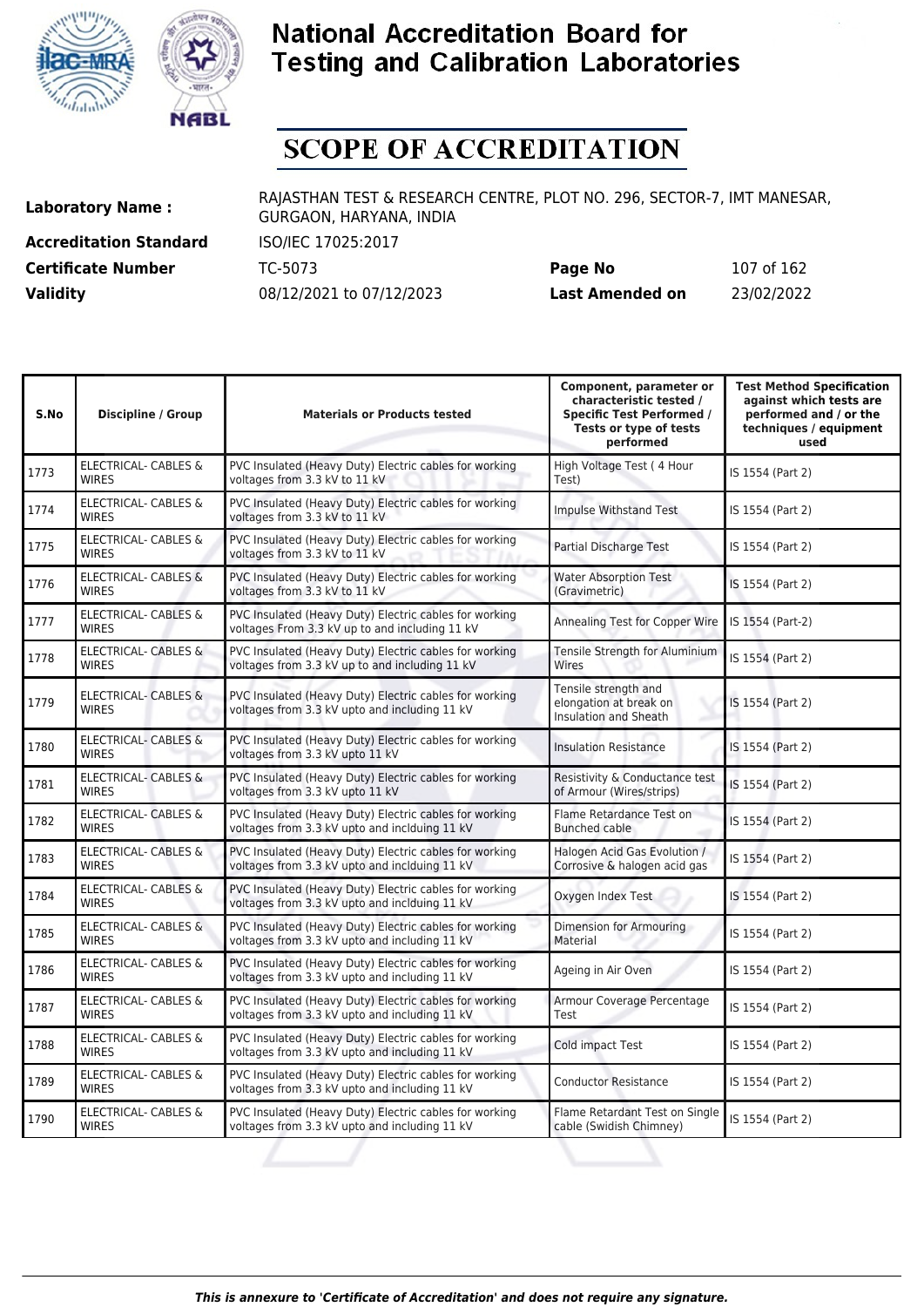![](_page_107_Picture_0.jpeg)

![](_page_107_Picture_1.jpeg)

# **SCOPE OF ACCREDITATION**

**Accreditation Standard** ISO/IEC 17025:2017 **Certificate Number** TC-5073

| <b>Certificate Number</b> | TC-5073                  | Page No         | 108 of 162 |
|---------------------------|--------------------------|-----------------|------------|
| <b>Validity</b>           | 08/12/2021 to 07/12/2023 | Last Amended on | 23/02/2022 |

| S.No | <b>Discipline / Group</b>                       | <b>Materials or Products tested</b>                                                                     | Component, parameter or<br>characteristic tested /<br><b>Specific Test Performed /</b><br>Tests or type of tests<br>performed | <b>Test Method Specification</b><br>against which tests are<br>performed and / or the<br>techniques / equipment<br>used |
|------|-------------------------------------------------|---------------------------------------------------------------------------------------------------------|-------------------------------------------------------------------------------------------------------------------------------|-------------------------------------------------------------------------------------------------------------------------|
| 1791 | <b>ELECTRICAL- CABLES &amp;</b><br><b>WIRES</b> | PVC Insulated (Heavy Duty) Electric cables for working<br>voltages from 3.3 kV upto and including 11 kV | <b>Heat Shock Test</b>                                                                                                        | IS 1554 (Part 2)                                                                                                        |
| 1792 | <b>ELECTRICAL- CABLES &amp;</b><br><b>WIRES</b> | PVC Insulated (Heavy Duty) Electric cables for working<br>voltages from 3.3 kV upto and including 11 kV | High Voltage test (Water<br>immersion)                                                                                        | IS 1554 (Part 2)                                                                                                        |
| 1793 | ELECTRICAL- CABLES &<br><b>WIRES</b>            | PVC Insulated (Heavy Duty) Electric cables for working<br>voltages from 3.3 kV upto and including 11 kV | High Voltage test at room<br>temperature                                                                                      | IS 1554 (Part 2)                                                                                                        |
| 1794 | <b>ELECTRICAL- CABLES &amp;</b><br><b>WIRES</b> | PVC Insulated (Heavy Duty) Electric cables for working<br>voltages from 3.3 kV upto and including 11 kV | Hot deformation test / Pressure<br>Test at High Temperature                                                                   | IS 1554 (Part 2)                                                                                                        |
| 1795 | ELECTRICAL- CABLES &<br><b>WIRES</b>            | PVC Insulated (Heavy Duty) Electric cables for working<br>voltages from 3.3 kV upto and including 11 kV | Loss of Mass                                                                                                                  | IS 1554 (Part 2)                                                                                                        |
| 1796 | <b>ELECTRICAL- CABLES &amp;</b><br><b>WIRES</b> | PVC Insulated (Heavy Duty) Electric cables for working<br>voltages from 3.3 kV upto and including 11 kV | Mass of Zinc Coating                                                                                                          | IS 1554 (Part 2)                                                                                                        |
| 1797 | <b>ELECTRICAL- CABLES &amp;</b><br><b>WIRES</b> | PVC Insulated (Heavy Duty) Electric cables for working<br>voltages from 3.3 kV upto and including 11 kV | Resistance Test for Armour (for<br>Mining Cables)                                                                             | IS 1554 (Part 2)                                                                                                        |
| 1798 | <b>ELECTRICAL- CABLES &amp;</b><br><b>WIRES</b> | PVC Insulated (Heavy Duty) Electric cables for working<br>voltages from 3.3 kV upto and including 11 kV | Shrinkage Test                                                                                                                | IS 1554 (Part 2)                                                                                                        |
| 1799 | ELECTRICAL- CABLES &<br><b>WIRES</b>            | PVC Insulated (Heavy Duty) Electric cables for working<br>voltages from 3.3 kV upto and including 11 kV | Temperature Index Test                                                                                                        | IS 1554 (Part 2)                                                                                                        |
| 1800 | <b>ELECTRICAL- CABLES &amp;</b><br><b>WIRES</b> | PVC Insulated (Heavy Duty) Electric cables for working<br>voltages from 3.3 kV upto and including 11 kV | Tensile strength & Elongation<br>at break for armouring material                                                              | IS 1554 (Part 2)                                                                                                        |
| 1801 | ELECTRICAL- CABLES &<br><b>WIRES</b>            | PVC Insulated (Heavy Duty) Electric cables for working<br>voltages from 3.3 kV upto and including 11 kV | Test for eccentricity and<br>Thickness of insulation and<br>sheath / Overall Dimensions                                       | IS 1554 (Part 2)                                                                                                        |
| 1802 | ELECTRICAL- CABLES &<br><b>WIRFS</b>            | PVC Insulated (Heavy Duty) Electric cables for working<br>voltages from 3.3 kV upto and including 11 kV | Test under Fire Conditions /<br><b>Flammability Test</b>                                                                      | IS 1554 (Part 2)                                                                                                        |
| 1803 | <b>ELECTRICAL- CABLES &amp;</b><br><b>WIRES</b> | PVC Insulated (Heavy Duty) Electric cables for working<br>voltages from 3.3 kV upto and including 11 kV | <b>Thermal Stability</b>                                                                                                      | IS 1554 (Part 2)                                                                                                        |
| 1804 | <b>ELECTRICAL- CABLES &amp;</b><br><b>WIRES</b> | PVC Insulated (Heavy Duty) Electric cables for working<br>voltages from 3.3 kV upto and including 11 kV | <b>Torsion Test on Galvanized</b><br>steel wire for Armouring                                                                 | IS 1554 (Part 2)                                                                                                        |
| 1805 | <b>ELECTRICAL- CABLES &amp;</b><br><b>WIRES</b> | PVC Insulated (Heavy Duty) Electric cables for working<br>voltages from 3.3 kV upto and including 11 kV | Winding/ Wrapping Test on<br>Galvanized steel strip for<br>Armouring                                                          | IS 1554 (Part 2)                                                                                                        |
| 1806 | ELECTRICAL- CABLES &<br><b>WIRES</b>            | PVC Insulated (Heavy Duty) Electric cables for working<br>voltages from 3.3 kV upto and including 11 kV | <b>Wrapping Test for Aluminium</b><br>Wires                                                                                   | IS 1554 (Part 2)                                                                                                        |
| 1807 | ELECTRICAL- CABLES &<br><b>WIRES</b>            | PVC Insulated (Heavy Duty) Electric cables for working<br>voltages from 3.3 kV upto and including11 kV  | Uniformity of Zinc coating (Dip<br>Test)                                                                                      | IS 1554 (Part 2)                                                                                                        |
| 1808 | <b>ELECTRICAL- CABLES &amp;</b><br><b>WIRES</b> | PVC Insulated (Heavy Duty) Electric cables for working<br>voltages upto 1100                            | Cold Bend Test                                                                                                                | IS 1554 (Part 1)                                                                                                        |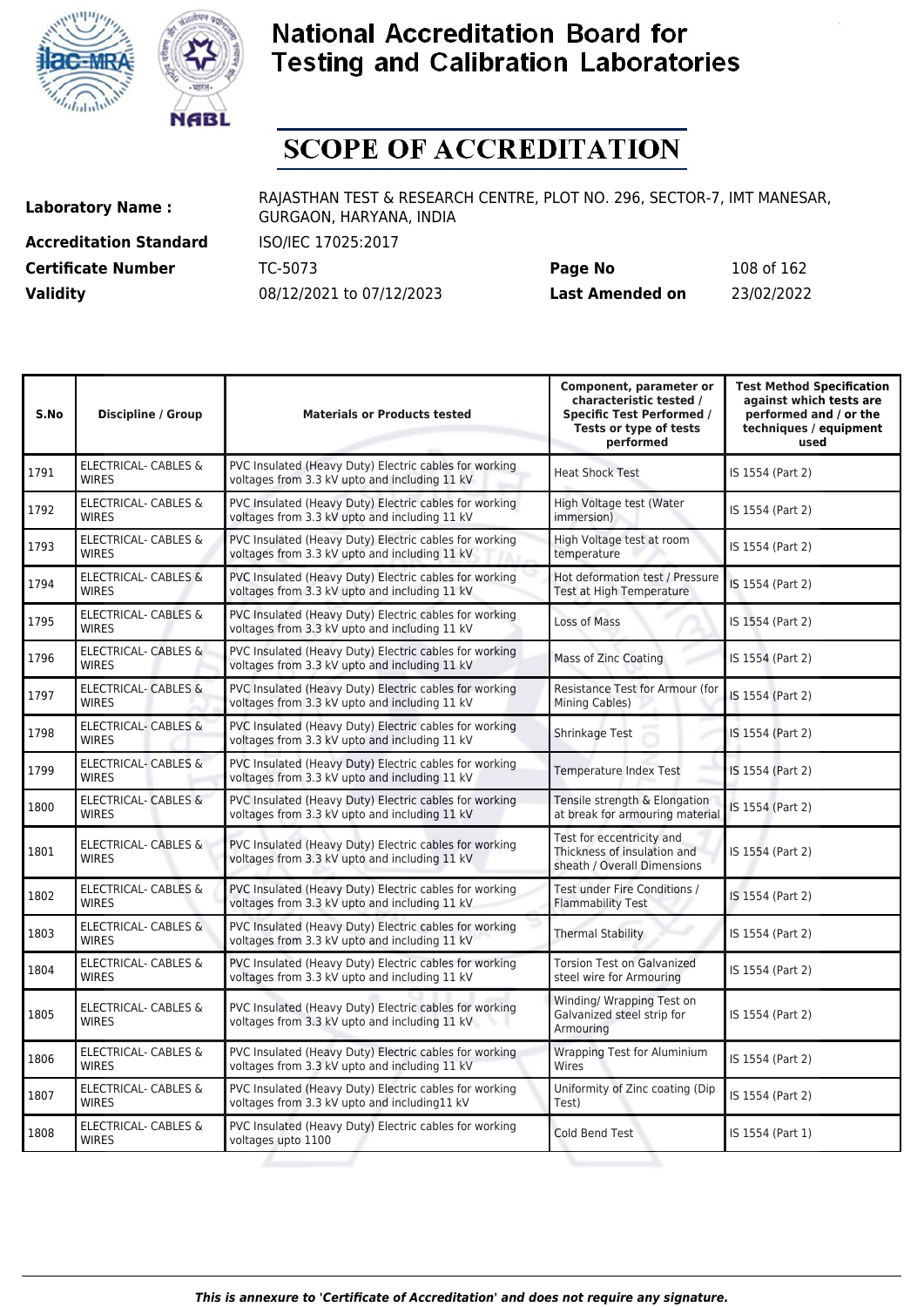



# **SCOPE OF ACCREDITATION**

**Accreditation Standard** ISO/IEC 17025:2017

**Laboratory Name :** RAJASTHAN TEST & RESEARCH CENTRE, PLOT NO. 296, SECTOR-7, IMT MANESAR, GURGAON, HARYANA, INDIA

**Certificate Number** TC-5073 **Page No** 109 of 162 **Validity** 08/12/2021 to 07/12/2023 **Last Amended on** 23/02/2022

| S.No | <b>Discipline / Group</b>                       | <b>Materials or Products tested</b>                                            | Component, parameter or<br>characteristic tested /<br><b>Specific Test Performed /</b><br>Tests or type of tests<br>performed | <b>Test Method Specification</b><br>against which tests are<br>performed and / or the<br>techniques / equipment<br>used |
|------|-------------------------------------------------|--------------------------------------------------------------------------------|-------------------------------------------------------------------------------------------------------------------------------|-------------------------------------------------------------------------------------------------------------------------|
| 1809 | <b>ELECTRICAL- CABLES &amp;</b><br><b>WIRES</b> | PVC Insulated (Heavy Duty) Electric cables for working<br>voltages upto 1100   | Cold Impact Test                                                                                                              | IS 1554 (Part 1)                                                                                                        |
| 1810 | ELECTRICAL- CABLES &<br><b>WIRES</b>            | PVC Insulated (Heavy Duty) Electric cables for working<br>voltages upto 1100   | Dimension for Armouring<br>Material                                                                                           | IS 1554 (Part 1)                                                                                                        |
| 1811 | ELECTRICAL- CABLES &<br><b>WIRES</b>            | PVC Insulated (Heavy Duty) Electric cables for working<br>voltages upto 1100   | Flame Retardance Test on<br>Bunched cable                                                                                     | IS 1554 (Part 1)                                                                                                        |
| 1812 | <b>ELECTRICAL- CABLES &amp;</b><br><b>WIRES</b> | PVC Insulated (Heavy Duty) Electric cables for working<br>voltages upto 1100   | Flame Retardant Test on Single<br>cable (Swidish Chimney)                                                                     | IS 1554 (Part 1)                                                                                                        |
| 1813 | ELECTRICAL- CABLES &<br><b>WIRES</b>            | PVC Insulated (Heavy Duty) Electric cables for working<br>voltages upto 1100   | Halogen Acid Gas Evolution /<br>Corrosive & halogen acid gas                                                                  | IS 1554 (Part 1)                                                                                                        |
| 1814 | <b>ELECTRICAL- CABLES &amp;</b><br><b>WIRES</b> | PVC Insulated (Heavy Duty) Electric cables for working<br>voltages upto 1100   | High Voltage test (Water<br>immersion)                                                                                        | IS 1554 (Part 1)                                                                                                        |
| 1815 | <b>ELECTRICAL- CABLES &amp;</b><br><b>WIRES</b> | PVC Insulated (Heavy Duty) Electric cables for working<br>voltages upto 1100   | High Voltage test at room<br>temperature                                                                                      | IS 1554 (Part 1)                                                                                                        |
| 1816 | <b>ELECTRICAL- CABLES &amp;</b><br><b>WIRES</b> | PVC Insulated (Heavy Duty) Electric cables for working<br>voltages upto 1100   | Oxygen Index Test                                                                                                             | IS 1554 (Part 1)                                                                                                        |
| 1817 | <b>ELECTRICAL- CABLES &amp;</b><br><b>WIRES</b> | PVC Insulated (Heavy Duty) Electric cables for working<br>voltages upto 1100   | Resistance Test for Armour (for<br>Mining Cables)                                                                             | IS 1554 (Part 1)                                                                                                        |
| 1818 | <b>ELECTRICAL- CABLES &amp;</b><br><b>WIRES</b> | PVC Insulated (Heavy Duty) Electric cables for working<br>voltages upto 1100   | Resistivity & Conductance test<br>of Armour (Wires/strips)                                                                    | IS 1554 (Part 1)                                                                                                        |
| 1819 | ELECTRICAL- CABLES &<br><b>WIRES</b>            | PVC Insulated (Heavy Duty) Electric cables for working<br>voltages upto 1100   | Temperature Index Test                                                                                                        | IS 1554 (Part 1)                                                                                                        |
| 1820 | ELECTRICAL- CABLES &<br><b>WIRES</b>            | PVC Insulated (Heavy Duty) Electric cables for working<br>voltages upto 1100   | Tensile strength & Elongation<br>at break for armouring material                                                              | IS 1554 (Part 1)                                                                                                        |
| 1821 | <b>ELECTRICAL- CABLES &amp;</b><br><b>WIRES</b> | PVC Insulated (Heavy Duty) Electric cables for working<br>voltages upto 1100   | Test under Fire Conditions /<br><b>Flammability Test</b>                                                                      | IS 1554 (Part 1)                                                                                                        |
| 1822 | ELECTRICAL- CABLES &<br><b>WIRES</b>            | PVC Insulated (Heavy Duty) Electric cables for working<br>voltages upto 1100   | <b>Torsion Test on Galvanized</b><br>steel wire for Armouring                                                                 | IS 1554 (Part 1)                                                                                                        |
| 1823 | ELECTRICAL- CABLES &<br><b>WIRES</b>            | PVC Insulated (Heavy Duty) Electric cables for working<br>voltages upto 1100   | Uniformity of Zinc coating (Dip<br>Test)                                                                                      | IS 1554 (Part 1)                                                                                                        |
| 1824 | ELECTRICAL- CABLES &<br><b>WIRES</b>            | PVC Insulated (Heavy Duty) Electric cables for working<br>voltages upto 1100   | Winding/ Wrapping Test on<br>Galvanized steel strip for<br>Armouring                                                          | IS 1554 (Part 1)                                                                                                        |
| 1825 | ELECTRICAL- CABLES &<br><b>WIRES</b>            | PVC Insulated (Heavy Duty) Electric cables for working<br>voltages upto 1100 V | Armour Coverage Percentage<br>Test                                                                                            | IS 1554 (Part 1)                                                                                                        |
| 1826 | ELECTRICAL- CABLES &<br><b>WIRES</b>            | PVC Insulated (Heavy Duty) Electric cables for working<br>voltages upto 1100 V | Mass of Zinc Coating                                                                                                          | IS 1554 (Part 1)                                                                                                        |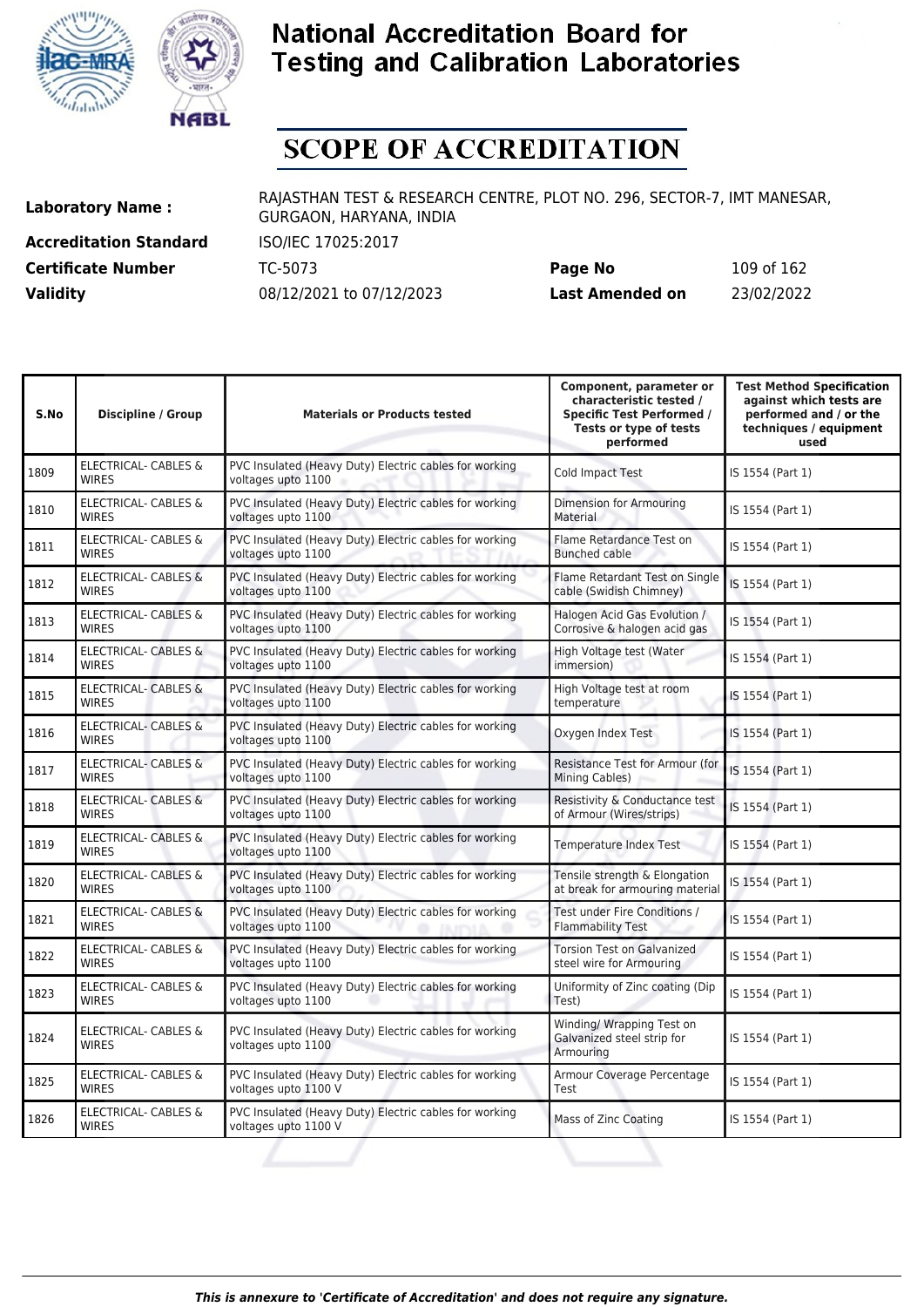



# **SCOPE OF ACCREDITATION**

**Accreditation Standard** ISO/IEC 17025:2017 **Certificate Number** TC-5073

| <b>Certificate Number</b> | TC-5073                  | Page No         | 110 of 162 |
|---------------------------|--------------------------|-----------------|------------|
| <b>Validity</b>           | 08/12/2021 to 07/12/2023 | Last Amended on | 23/02/2022 |

| S.No | <b>Discipline / Group</b>                       | <b>Materials or Products tested</b>                                           | Component, parameter or<br>characteristic tested /<br><b>Specific Test Performed /</b><br>Tests or type of tests<br>performed | <b>Test Method Specification</b><br>against which tests are<br>performed and / or the<br>techniques / equipment<br>used |
|------|-------------------------------------------------|-------------------------------------------------------------------------------|-------------------------------------------------------------------------------------------------------------------------------|-------------------------------------------------------------------------------------------------------------------------|
| 1827 | ELECTRICAL- CABLES &<br><b>WIRES</b>            | PVC Insulated (Heavy Duty) Electric cables for working<br>voltages upto 1100V | Ageing in Air Oven                                                                                                            | IS 1554 (Part 1)                                                                                                        |
| 1828 | ELECTRICAL- CABLES &<br><b>WIRES</b>            | PVC Insulated (Heavy Duty) Electric cables for working<br>voltages upto 1100V | Annealing Test for Copper Wire                                                                                                | IS 1554 (Part-1)                                                                                                        |
| 1829 | ELECTRICAL- CABLES &<br><b>WIRES</b>            | PVC Insulated (Heavy Duty) Electric cables for working<br>voltages upto 1100V | <b>Conductor Resistance</b>                                                                                                   | IS 1554 (Part 1)                                                                                                        |
| 1830 | <b>ELECTRICAL- CABLES &amp;</b><br><b>WIRES</b> | PVC Insulated (Heavy Duty) Electric cables for working<br>voltages upto 1100V | <b>Heat Shock Test</b>                                                                                                        | IS 1554 (Part 1)                                                                                                        |
| 1831 | <b>ELECTRICAL- CABLES &amp;</b><br><b>WIRES</b> | PVC Insulated (Heavy Duty) Electric cables for working<br>voltages upto 1100V | Hot deformation test / Pressure<br><b>Test at High Temperature</b>                                                            | IS 1554 (Part 1)                                                                                                        |
| 1832 | ELECTRICAL- CABLES &<br><b>WIRES</b>            | PVC Insulated (Heavy Duty) Electric cables for working<br>voltages upto 1100V | <b>Insulation Resistance</b>                                                                                                  | IS 1554 (Part 1)                                                                                                        |
| 1833 | <b>ELECTRICAL- CABLES &amp;</b><br><b>WIRES</b> | PVC Insulated (Heavy Duty) Electric cables for working<br>voltages upto 1100V | Loss of Mass                                                                                                                  | IS 1554 (Part 1)                                                                                                        |
| 1834 | <b>ELECTRICAL- CABLES &amp;</b><br><b>WIRES</b> | PVC Insulated (Heavy Duty) Electric cables for working<br>voltages upto 1100V | Shrinkage Test                                                                                                                | IS 1554 (Part 1)                                                                                                        |
| 1835 | <b>ELECTRICAL- CABLES &amp;</b><br><b>WIRES</b> | PVC Insulated (Heavy Duty) Electric cables for working<br>voltages upto 1100V | Tensile strength and<br>elongation at break on<br>Insulation and Sheath                                                       | IS 1554 (Part 1)                                                                                                        |
| 1836 | <b>ELECTRICAL- CABLES &amp;</b><br><b>WIRES</b> | PVC Insulated (Heavy Duty) Electric cables for working<br>voltages upto 1100V | Tensile Strength for Aluminium<br>Wires                                                                                       | IS 1554 (Part 1)                                                                                                        |
| 1837 | ELECTRICAL- CABLES &<br><b>WIRES</b>            | PVC Insulated (Heavy Duty) Electric cables for working<br>voltages upto 1100V | Test for eccentricity and<br>Thickness of insulation and<br>sheath / Overall Dimensions                                       | IS 1554 (Part 1)                                                                                                        |
| 1838 | <b>ELECTRICAL- CABLES &amp;</b><br><b>WIRES</b> | PVC Insulated (Heavy Duty) Electric cables for working<br>voltages upto 1100V | <b>Thermal Stability</b>                                                                                                      | IS 1554 (Part 1)                                                                                                        |
| 1839 | <b>ELECTRICAL- CABLES &amp;</b><br><b>WIRES</b> | PVC Insulated (Heavy Duty) Electric cables for working<br>voltages upto 1100V | <b>Wrapping Test for Aluminium</b><br>Wires                                                                                   | IS 1554 (Part 1)                                                                                                        |
| 1840 | ELECTRICAL- CABLES &<br><b>WIRES</b>            | PVC Insulated and PVC Sheathed cables for electric power<br>and lighting      | Ageing in Air Oven                                                                                                            | BS 6004                                                                                                                 |
| 1841 | ELECTRICAL- CABLES &<br><b>WIRES</b>            | PVC Insulated and PVC Sheathed cables for electric power<br>and lighting      | <b>Conductor Resistance</b>                                                                                                   | BS 6004                                                                                                                 |
| 1842 | ELECTRICAL- CABLES &<br><b>WIRES</b>            | PVC Insulated and PVC Sheathed cables for electric power<br>and lighting      | <b>Heat Shock Test</b>                                                                                                        | BS 6004                                                                                                                 |
| 1843 | ELECTRICAL- CABLES &<br><b>WIRES</b>            | PVC Insulated and PVC Sheathed cables for electric power<br>and lighting      | Hot deformation test / Pressure<br>Test at High Temperature                                                                   | BS 6004                                                                                                                 |
| 1844 | ELECTRICAL- CABLES &<br><b>WIRES</b>            | PVC Insulated and PVC Sheathed cables for electric power<br>and lighting      | <b>Insulation Resistance</b>                                                                                                  | BS 6004                                                                                                                 |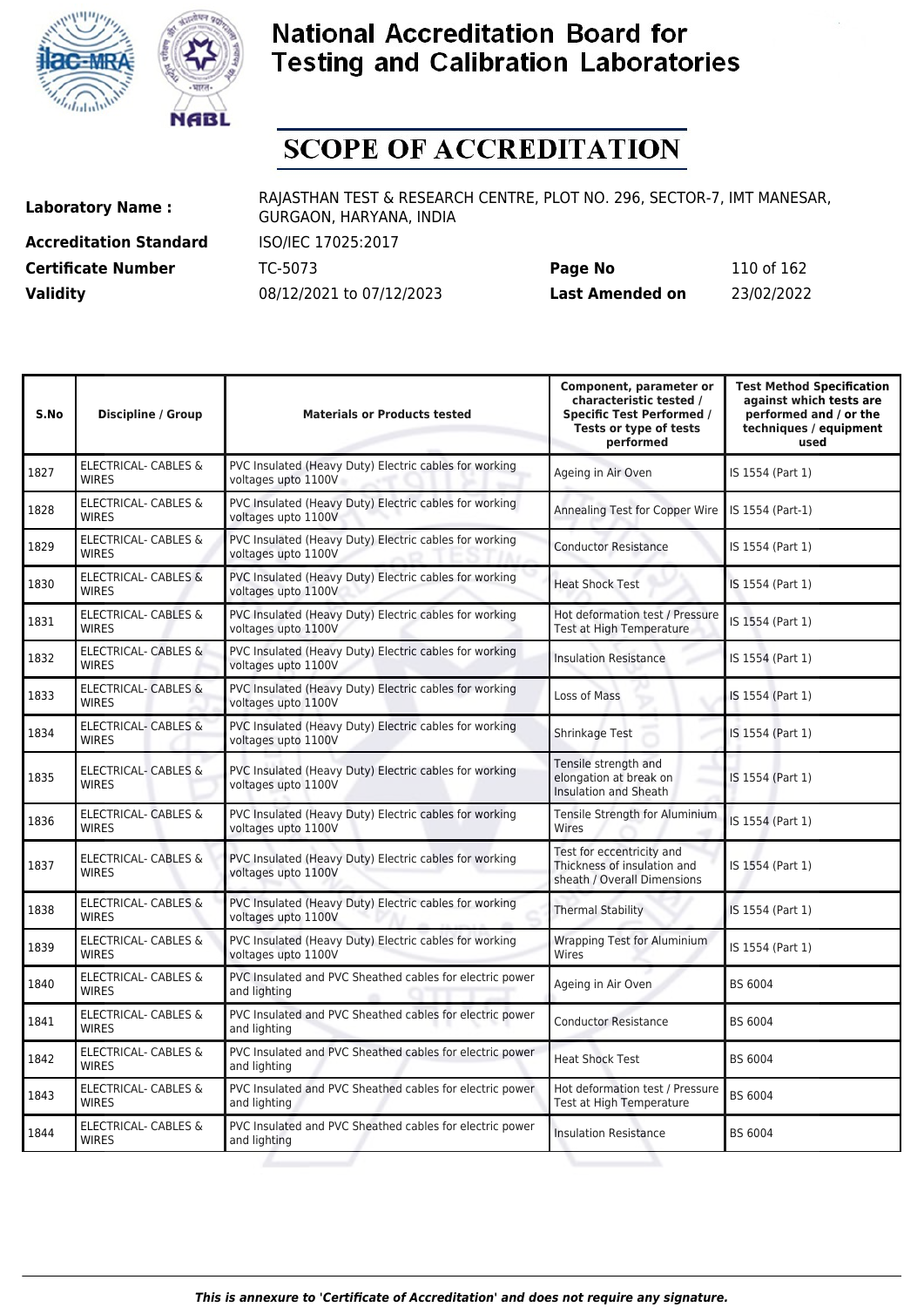



# **SCOPE OF ACCREDITATION**

**Accreditation Standard** ISO/IEC 17025:2017 **Certificate Number** TC-5073 **Validity** 08/12/2021 to 07/12/2023

| Page No         | 111 of 162 |
|-----------------|------------|
| Last Amended on | 23/02/2022 |

| S.No | <b>Discipline / Group</b>                       | <b>Materials or Products tested</b>                                      | Component, parameter or<br>characteristic tested /<br><b>Specific Test Performed /</b><br>Tests or type of tests<br>performed | <b>Test Method Specification</b><br>against which tests are<br>performed and / or the<br>techniques / equipment<br>used |
|------|-------------------------------------------------|--------------------------------------------------------------------------|-------------------------------------------------------------------------------------------------------------------------------|-------------------------------------------------------------------------------------------------------------------------|
| 1845 | ELECTRICAL- CABLES &<br><b>WIRES</b>            | PVC Insulated and PVC Sheathed cables for electric power<br>and lighting | Loss of Mass                                                                                                                  | BS 6004                                                                                                                 |
| 1846 | <b>ELECTRICAL- CABLES &amp;</b><br><b>WIRES</b> | PVC Insulated and PVC Sheathed cables for electric power<br>and lighting | <b>Thermal Stability</b>                                                                                                      | BS 6004                                                                                                                 |
| 1847 | <b>ELECTRICAL- CABLES &amp;</b><br><b>WIRES</b> | <b>PVC</b> insulated cables                                              | Ageing in air oven                                                                                                            | IRS: S63                                                                                                                |
| 1848 | <b>ELECTRICAL- CABLES &amp;</b><br><b>WIRES</b> | <b>PVC insulated cables</b>                                              | Annealing test                                                                                                                | <b>IRS: S 63</b>                                                                                                        |
| 1849 | ELECTRICAL- CABLES &<br><b>WIRES</b>            | <b>PVC</b> insulated cables                                              | <b>Conductor Diameter</b>                                                                                                     | <b>IRS: S63</b>                                                                                                         |
| 1850 | <b>ELECTRICAL- CABLES &amp;</b><br><b>WIRES</b> | <b>PVC</b> insulated cables                                              | Conductor resistance test                                                                                                     | <b>IRS: S63</b>                                                                                                         |
| 1851 | <b>ELECTRICAL- CABLES &amp;</b><br><b>WIRES</b> | <b>PVC</b> insulated cables                                              | Elongation for armour                                                                                                         | IRS: S63                                                                                                                |
| 1852 | ELECTRICAL- CABLES &<br><b>WIRES</b>            | PVC insulated cables                                                     | Elongation of sheath and<br>insulation                                                                                        | IRs: S <sub>63</sub>                                                                                                    |
| 1853 | ELECTRICAL- CABLES &<br><b>WIRES</b>            | <b>PVC</b> insulated cables                                              | Flammability test                                                                                                             | IRS: S 63                                                                                                               |
| 1854 | ELECTRICAL- CABLES &<br><b>WIRES</b>            | <b>PVC</b> insulated cables                                              | High voltage test                                                                                                             | IRS: S63                                                                                                                |
| 1855 | <b>ELECTRICAL- CABLES &amp;</b><br><b>WIRES</b> | <b>PVC</b> insulated cables                                              | Insulation resistance test                                                                                                    | <b>IRS: S63</b>                                                                                                         |
| 1856 | ELECTRICAL- CABLES &<br><b>WIRES</b>            | <b>PVC</b> insulated cables                                              | Loss of mass test                                                                                                             | IRS: S63                                                                                                                |
| 1857 | <b>ELECTRICAL- CABLES &amp;</b><br><b>WIRES</b> | <b>PVC</b> insulated cables<br>@ INITYIA @                               | Mass of zinc coation                                                                                                          | <b>IRS: S 63</b>                                                                                                        |
| 1858 | ELECTRICAL- CABLES &<br><b>WIRES</b>            | <b>PVC</b> insulated cables                                              | Resistivity test                                                                                                              | IRS: S 63                                                                                                               |
| 1859 | ELECTRICAL- CABLES &<br><b>WIRES</b>            | <b>PVC</b> insulated cables<br>٠                                         | Shrinkage test                                                                                                                | IRS: S63                                                                                                                |
| 1860 | ELECTRICAL- CABLES &<br><b>WIRES</b>            | . .<br><b>PVC</b> insulated cables                                       | Specific gravity test                                                                                                         | IRS: S63                                                                                                                |
| 1861 | ELECTRICAL- CABLES &<br><b>WIRES</b>            | <b>PVC</b> insulated cables                                              | Tensile strength for armour                                                                                                   | IRS: S63                                                                                                                |
| 1862 | <b>ELECTRICAL- CABLES &amp;</b><br><b>WIRES</b> | <b>PVC</b> insulated cables                                              | Tensile strength of insulation<br>and sheath                                                                                  | IRS: S 63                                                                                                               |
| 1863 | <b>ELECTRICAL- CABLES &amp;</b><br><b>WIRES</b> | <b>PVC</b> insulated cables                                              | Thermal stability test                                                                                                        | IRS: S 63                                                                                                               |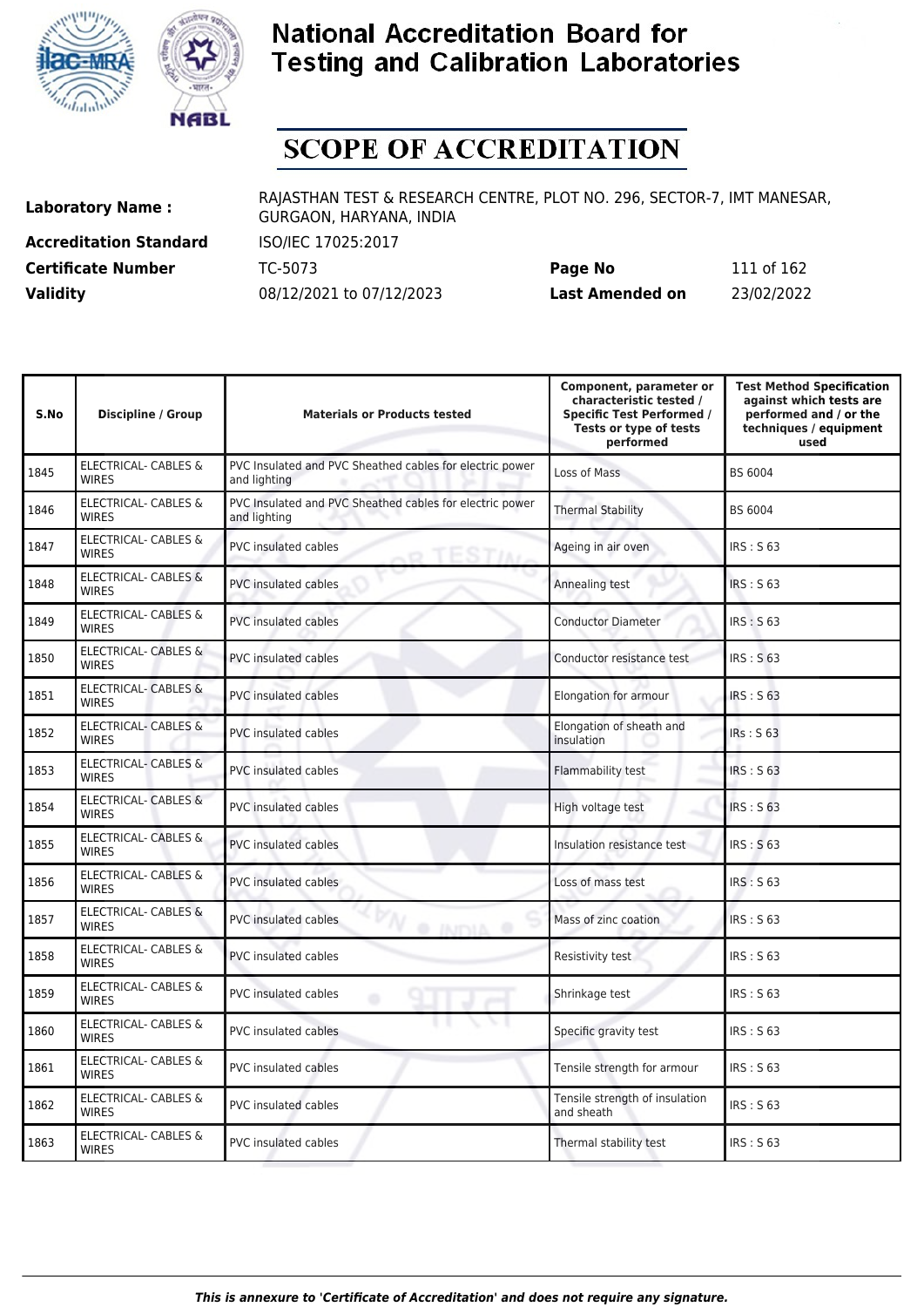



# **SCOPE OF ACCREDITATION**

**Accreditation Standard** ISO/IEC 17025:2017 **Certificate Number** TC-5073

| <b>Certificate Number</b> | TC-5073                  | Page No         | 112 of 162 |
|---------------------------|--------------------------|-----------------|------------|
| <b>Validity</b>           | 08/12/2021 to 07/12/2023 | Last Amended on | 23/02/2022 |

| S.No | <b>Discipline / Group</b>                       | <b>Materials or Products tested</b>                                                                           | Component, parameter or<br>characteristic tested /<br><b>Specific Test Performed /</b><br>Tests or type of tests<br>performed | <b>Test Method Specification</b><br>against which tests are<br>performed and / or the<br>techniques / equipment<br>used |
|------|-------------------------------------------------|---------------------------------------------------------------------------------------------------------------|-------------------------------------------------------------------------------------------------------------------------------|-------------------------------------------------------------------------------------------------------------------------|
| 1864 | <b>ELECTRICAL- CABLES &amp;</b><br><b>WIRFS</b> | PVC insulated cables                                                                                          | Thickness of insulation                                                                                                       | <b>IRS: S 63</b>                                                                                                        |
| 1865 | ELECTRICAL- CABLES &<br><b>WIRES</b>            | <b>PVC</b> insulated cables                                                                                   | Thickness of insulation and<br>sheath                                                                                         | IRS: S 63                                                                                                               |
| 1866 | <b>ELECTRICAL- CABLES &amp;</b><br><b>WIRES</b> | PVC insulated cables                                                                                          | <b>Torsion test</b>                                                                                                           | IRS: S 63                                                                                                               |
| 1867 | <b>ELECTRICAL- CABLES &amp;</b><br><b>WIRES</b> | <b>PVC</b> insulated cables                                                                                   | Uniformity of zinc coating                                                                                                    | <b>IRS: S 63</b>                                                                                                        |
| 1868 | <b>ELECTRICAL- CABLES &amp;</b><br><b>WIRES</b> | <b>PVC insulated cables</b>                                                                                   | Water immersion test                                                                                                          | IRS: S63                                                                                                                |
| 1869 | ELECTRICAL- CABLES &<br><b>WIRES</b>            | <b>PVC</b> insulated cables                                                                                   | Winding test and Wrapping                                                                                                     | <b>IRS: S 63</b>                                                                                                        |
| 1870 | <b>ELECTRICAL- CABLES &amp;</b><br><b>WIRES</b> | PVC Insulated combined neutral and earth copper wire<br>concentric cables with copper or aluminium conductor  | Ageing in Air Oven                                                                                                            | BS 7870-3.10                                                                                                            |
| 1871 | <b>ELECTRICAL- CABLES &amp;</b><br><b>WIRES</b> | PVC Insulated combined neutral and earth copper wire<br>concentric cables with copper or aluminium conductors | <b>Bending Test at Low</b><br>Temperature                                                                                     | BS 7870-3.10                                                                                                            |
| 1872 | <b>ELECTRICAL- CABLES &amp;</b><br><b>WIRES</b> | PVC Insulated combined neutral and earth copper wire<br>concentric cables with copper or aluminium conductors | <b>Compatibility Test</b>                                                                                                     | BS 7870-3.10                                                                                                            |
| 1873 | <b>ELECTRICAL- CABLES &amp;</b><br><b>WIRES</b> | PVC Insulated combined neutral and earth copper wire<br>concentric cables with copper or aluminium conductors | <b>Conductor Resistance</b>                                                                                                   | BS 7870-3-10                                                                                                            |
| 1874 | ELECTRICAL- CABLES &<br><b>WIRES</b>            | PVC Insulated combined neutral and earth copper wire<br>concentric cables with copper or aluminium conductors | <b>Elongation Test at Low</b><br>Temperature                                                                                  | BS 7870-3.10                                                                                                            |
| 1875 | ELECTRICAL- CABLES &<br><b>WIRES</b>            | PVC Insulated combined neutral and earth copper wire<br>concentric cables with copper or aluminium conductors | <b>Heat Shock Test</b>                                                                                                        | BS 7870-3.10                                                                                                            |
| 1876 | <b>ELECTRICAL- CABLES &amp;</b><br><b>WIRES</b> | PVC Insulated combined neutral and earth copper wire<br>concentric cables with copper or aluminium conductors | Hot deformation test / Pressure<br>Test at High Temperature                                                                   | BS 7870-3.10                                                                                                            |
| 1877 | ELECTRICAL- CABLES &<br><b>WIRES</b>            | PVC Insulated combined neutral and earth copper wire<br>concentric cables with copper or aluminium conductors | <b>Insulation Resistance</b>                                                                                                  | BS 7870-3.10                                                                                                            |
| 1878 | ELECTRICAL- CABLES &<br><b>WIRES</b>            | PVC Insulated combined neutral and earth copper wire<br>concentric cables with copper or aluminium conductors | Loss of Mass                                                                                                                  | BS 7870-3.10                                                                                                            |
| 1879 | ELECTRICAL- CABLES &<br><b>WIRES</b>            | PVC Insulated combined neutral and earth copper wire<br>concentric cables with copper or aluminium conductors | Measurement of Overall<br><b>Dimensions</b>                                                                                   | BS 7870-3.10                                                                                                            |
| 1880 | ELECTRICAL- CABLES &<br><b>WIRES</b>            | PVC Insulated combined neutral and earth copper wire<br>concentric cables with copper or aluminium conductors | Measurement of Thickness of<br>Insulation & Sheath                                                                            | BS 7870-3.10                                                                                                            |
| 1881 | ELECTRICAL- CABLES &<br><b>WIRES</b>            | PVC Insulated combined neutral and earth copper wire<br>concentric cables with copper or aluminium conductors | Tensile strength and<br>elongation at break on<br><b>Insulation and Sheath</b>                                                | BS 7870-3.10                                                                                                            |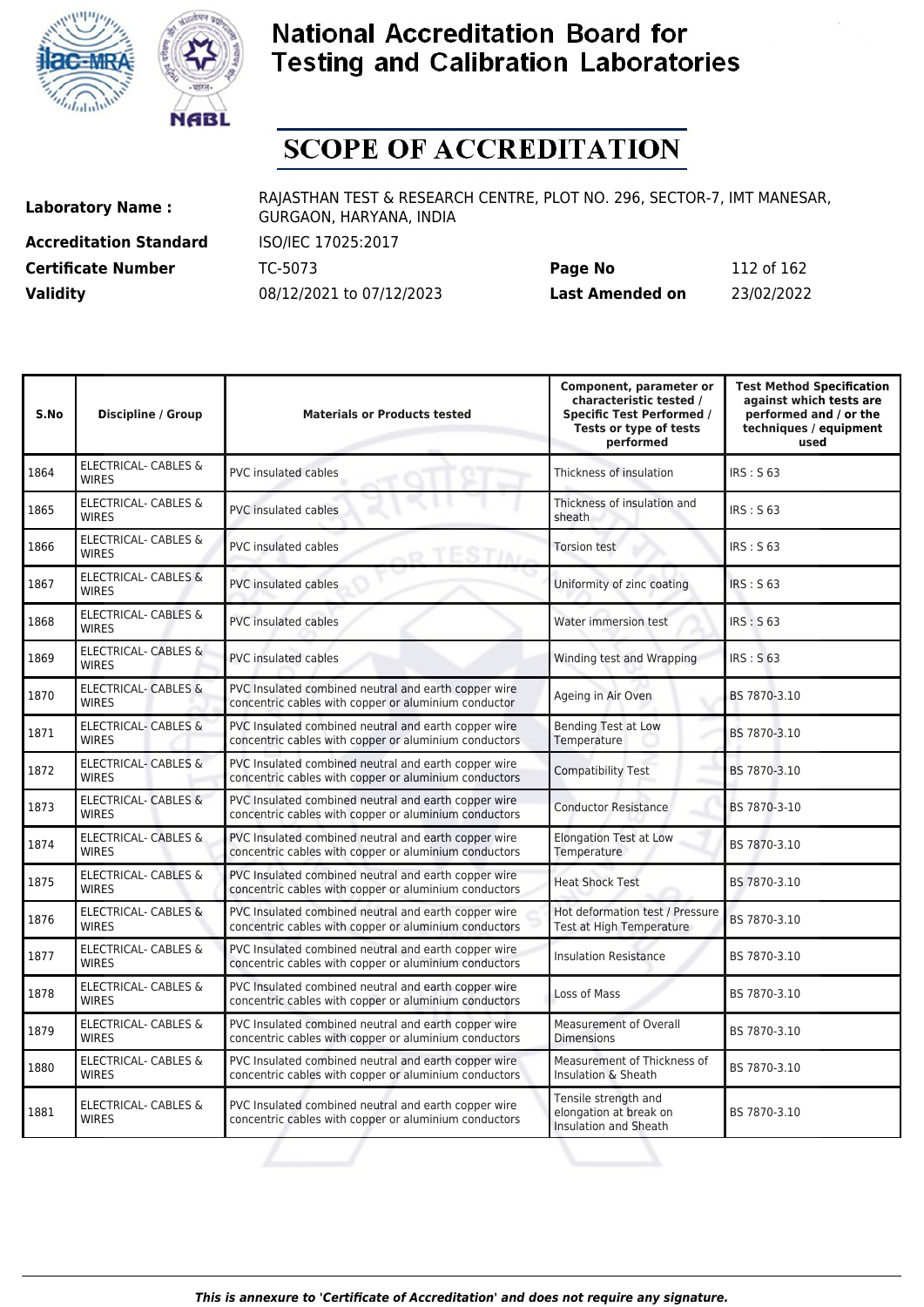



# **SCOPE OF ACCREDITATION**

**Accreditation Standard** ISO/IEC 17025:2017 **Certificate Number** TC-5073

| <b>Certificate Number</b> | TC-5073                  | Page No         | 113 of 162 |
|---------------------------|--------------------------|-----------------|------------|
| <b>Validity</b>           | 08/12/2021 to 07/12/2023 | Last Amended on | 23/02/2022 |

| S.No | <b>Discipline / Group</b>                       | <b>Materials or Products tested</b>                                                                           | Component, parameter or<br>characteristic tested /<br><b>Specific Test Performed /</b><br>Tests or type of tests<br>performed | <b>Test Method Specification</b><br>against which tests are<br>performed and / or the<br>techniques / equipment<br>used |
|------|-------------------------------------------------|---------------------------------------------------------------------------------------------------------------|-------------------------------------------------------------------------------------------------------------------------------|-------------------------------------------------------------------------------------------------------------------------|
| 1882 | ELECTRICAL- CABLES &<br><b>WIRES</b>            | PVC Insulated combined neutral and earth copper wire<br>concentric cables with copper or aluminium conductors | Test under Fire Conditions /<br><b>Flammability Test</b>                                                                      | BS 7870-3.10                                                                                                            |
| 1883 | <b>ELECTRICAL- CABLES &amp;</b><br><b>WIRES</b> | PVC Insulated combined neutral and earth copper wire<br>concentric cables with copper or aluminium conductors | <b>Voltage Test on Complete</b><br>Cable                                                                                      | BS 7870-3.10                                                                                                            |
| 1884 | ELECTRICAL- CABLES &<br><b>WIRES</b>            | PVC insulated compounds<br>TESTIN                                                                             | Volume resistivity                                                                                                            | BS EN 50290-2-21                                                                                                        |
| 1885 | <b>ELECTRICAL- CABLES &amp;</b><br><b>WIRES</b> | <b>PVC Insulating Compound</b>                                                                                | <b>Heat Shock Test</b>                                                                                                        | BS EN 50363-3                                                                                                           |
| 1886 | <b>ELECTRICAL- CABLES &amp;</b><br><b>WIRES</b> | <b>PVC Insulating Compound</b>                                                                                | <b>Thermal Stability</b>                                                                                                      | BS EN 50363-3                                                                                                           |
| 1887 | <b>ELECTRICAL- CABLES &amp;</b><br><b>WIRES</b> | <b>PVC Insulating Compounds</b>                                                                               | Ageing in Air Oven                                                                                                            | BS EN 50363-3                                                                                                           |
| 1888 | <b>ELECTRICAL- CABLES &amp;</b><br><b>WIRES</b> | <b>PVC Insulating Compounds</b>                                                                               | <b>Bending Test at Low</b><br>Temperature                                                                                     | BS EN 50363-3                                                                                                           |
| 1889 | <b>ELECTRICAL- CABLES &amp;</b><br><b>WIRES</b> | <b>PVC Insulating Compounds</b>                                                                               | <b>Elongation Test at Low</b><br>Temperature                                                                                  | BS EN 50363-3                                                                                                           |
| 1890 | <b>ELECTRICAL- CABLES &amp;</b><br><b>WIRES</b> | <b>PVC Insulating Compounds</b>                                                                               | Hot deformation test / Pressure<br>Test at High Temperature                                                                   | BS EN 50363-3                                                                                                           |
| 1891 | <b>ELECTRICAL- CABLES &amp;</b><br><b>WIRES</b> | <b>PVC Insulating Compounds</b>                                                                               | <b>Insulation Resistance</b>                                                                                                  | BS EN 50363-3                                                                                                           |
| 1892 | ELECTRICAL- CABLES &<br><b>WIRES</b>            | <b>PVC Insulating Compounds</b>                                                                               | <b>Loss of Mass</b>                                                                                                           | BS EN 50363-3                                                                                                           |
| 1893 | <b>ELECTRICAL- CABLES &amp;</b><br><b>WIRES</b> | <b>PVC Insulating Compounds</b>                                                                               | Tensile strength and<br>elongation at break on<br><b>Insulation and Sheath</b>                                                | BS EN 50363-3                                                                                                           |
| 1894 | ELECTRICAL- CABLES &<br><b>WIRES</b>            | PVC Insulation and Sheath of Electrical Cables                                                                | Bleeding & Blooming Test                                                                                                      | IS 5831                                                                                                                 |
| 1895 | ELECTRICAL- CABLES &<br><b>WIRES</b>            | <b>PVC Sheathing Compound</b>                                                                                 | Tensile strength and<br>elongation at break on<br><b>Insulation and Sheath</b>                                                | BS EN 50363-4-1                                                                                                         |
| 1896 | ELECTRICAL- CABLES &<br><b>WIRES</b>            | <b>PVC Sheathing Compounds</b>                                                                                | Ageing in Air Oven                                                                                                            | BS EN 50363-4-1                                                                                                         |
| 1897 | ELECTRICAL- CABLES &<br><b>WIRES</b>            | <b>PVC Sheathing Compounds</b>                                                                                | <b>Bending Test at Low</b><br>Temperature                                                                                     | BS EN 50363-4-1                                                                                                         |
| 1898 | <b>ELECTRICAL- CABLES &amp;</b><br><b>WIRES</b> | <b>PVC Sheathing Compounds</b>                                                                                | <b>Elongation Test at Low</b><br>Temperature                                                                                  | BS EN 50363-4-1                                                                                                         |
| 1899 | <b>ELECTRICAL- CABLES &amp;</b><br><b>WIRES</b> | <b>PVC Sheathing Compounds</b>                                                                                | <b>Heat Shock Test</b>                                                                                                        | BS EN 50363-4-1                                                                                                         |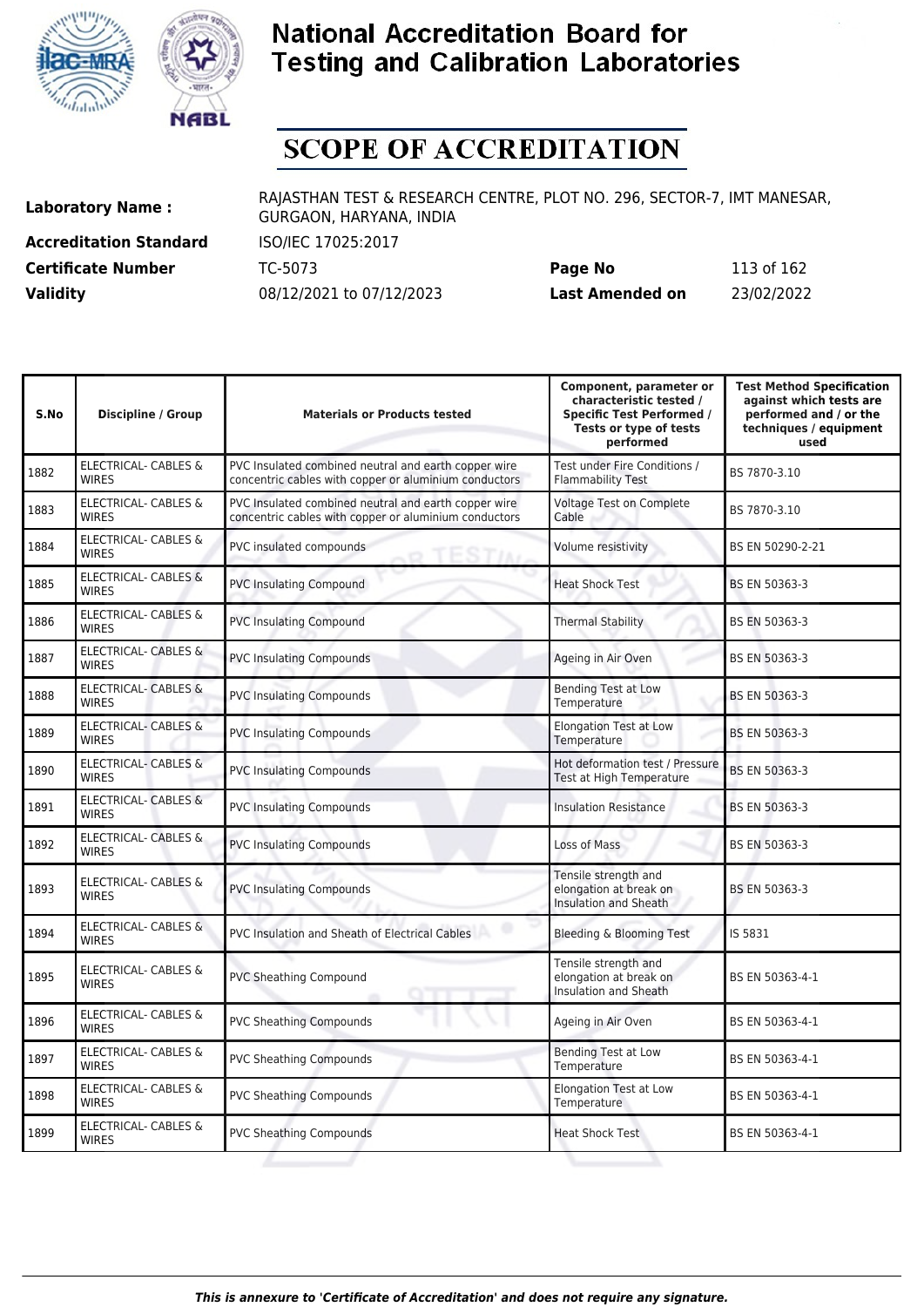



## **SCOPE OF ACCREDITATION**

**Accreditation Standard** ISO/IEC 17025:2017

**Laboratory Name :** RAJASTHAN TEST & RESEARCH CENTRE, PLOT NO. 296, SECTOR-7, IMT MANESAR, GURGAON, HARYANA, INDIA

**Certificate Number** TC-5073 **Page No** 114 of 162 **Validity** 08/12/2021 to 07/12/2023 **Last Amended on** 23/02/2022

| S.No | <b>Discipline / Group</b>                       | <b>Materials or Products tested</b>                | Component, parameter or<br>characteristic tested /<br><b>Specific Test Performed /</b><br>Tests or type of tests<br>performed | <b>Test Method Specification</b><br>against which tests are<br>performed and / or the<br>techniques / equipment<br>used |
|------|-------------------------------------------------|----------------------------------------------------|-------------------------------------------------------------------------------------------------------------------------------|-------------------------------------------------------------------------------------------------------------------------|
| 1900 | <b>ELECTRICAL- CABLES &amp;</b><br><b>WIRES</b> | <b>PVC Sheathing Compounds</b>                     | Hot deformation test / Pressure<br>Test at High Temperature                                                                   | BS EN 50363-4-1                                                                                                         |
| 1901 | ELECTRICAL- CABLES &<br><b>WIRES</b>            | <b>PVC Sheathing Compounds</b>                     | Loss of Mass                                                                                                                  | BS EN 50363-4-1                                                                                                         |
| 1902 | <b>ELECTRICAL- CABLES &amp;</b><br><b>WIRES</b> | <b>PVC Sheathing Compounds</b><br>TEST             | <b>Thermal Stability</b>                                                                                                      | BS EN 50363-4-1                                                                                                         |
| 1903 | <b>ELECTRICAL- CABLES &amp;</b><br><b>WIRES</b> | Railway rolling stock cables                       | Abrasion resistance                                                                                                           | <b>BS EN 50305</b>                                                                                                      |
| 1904 | <b>ELECTRICAL- CABLES &amp;</b><br><b>WIRES</b> | <b>Railway Rolling Stock Cables</b>                | Acid and alkali resistance                                                                                                    | <b>BS EN 50305</b>                                                                                                      |
| 1905 | ELECTRICAL- CABLES &<br><b>WIRES</b>            | Railway Rolling Stock Cables                       | <b>Blocking of cores</b>                                                                                                      | <b>BS EN 50305</b>                                                                                                      |
| 1906 | <b>ELECTRICAL- CABLES &amp;</b><br><b>WIRES</b> | <b>Railway Rolling Stock Cables</b>                | D.C. stability                                                                                                                | <b>BS EN 50305</b>                                                                                                      |
| 1907 | ELECTRICAL- CABLES &<br><b>WIRES</b>            | Railway Rolling Stock Cables                       | Dielectric strength                                                                                                           | <b>BS EN 50305</b>                                                                                                      |
| 1908 | <b>ELECTRICAL- CABLES &amp;</b><br><b>WIRES</b> | <b>Railway Rolling Stock Cables</b>                | Durability of marking                                                                                                         | <b>BS EN 50305</b>                                                                                                      |
| 1909 | <b>ELECTRICAL- CABLES &amp;</b><br><b>WIRES</b> | Railway Rolling Stock Cables                       | Electrical resistance of<br>conductors                                                                                        | <b>BS EN 50305</b>                                                                                                      |
| 1910 | <b>ELECTRICAL- CABLES &amp;</b><br><b>WIRES</b> | Railway Rolling Stock Cables                       | Flame propagation                                                                                                             | <b>BS EN 50305</b>                                                                                                      |
| 1911 | <b>ELECTRICAL- CABLES &amp;</b><br><b>WIRES</b> | <b>Railway Rolling Stock Cables</b>                | Impact test at low temperature                                                                                                | <b>BS EN 50305</b>                                                                                                      |
| 1912 | <b>ELECTRICAL- CABLES &amp;</b><br><b>WIRES</b> | <b>Railway Rolling Stock Cables</b><br>@ INITYIA @ | Insulation resistance                                                                                                         | <b>BS EN 50305</b>                                                                                                      |
| 1913 | <b>ELECTRICAL- CABLES &amp;</b><br><b>WIRES</b> | <b>Railway Rolling Stock Cables</b>                | Long term ageing for insulation                                                                                               | <b>BS EN 50305</b>                                                                                                      |
| 1914 | <b>ELECTRICAL- CABLES &amp;</b><br><b>WIRES</b> | Railway Rolling Stock Cables                       | Long term ageing for sheath                                                                                                   | <b>BS EN 50305</b>                                                                                                      |
| 1915 | ELECTRICAL- CABLES &<br><b>WIRES</b>            | <b>Railway Rolling Stock Cables</b>                | Mineral and fuel oil resistance                                                                                               | <b>BS EN 50305</b>                                                                                                      |
| 1916 | ELECTRICAL- CABLES &<br><b>WIRES</b>            | <b>Railway Rolling Stock Cables</b>                | Notch propagation                                                                                                             | <b>BS EN 50305</b>                                                                                                      |
| 1917 | ELECTRICAL- CABLES &<br><b>WIRES</b>            | <b>Railway Rolling Stock Cables</b>                | Ozone resistance test                                                                                                         | <b>BS EN 50305</b>                                                                                                      |
| 1918 | ELECTRICAL- CABLES &<br><b>WIRES</b>            | Railway Rolling Stock Cables                       | Pilability                                                                                                                    | <b>BS EN 50305</b>                                                                                                      |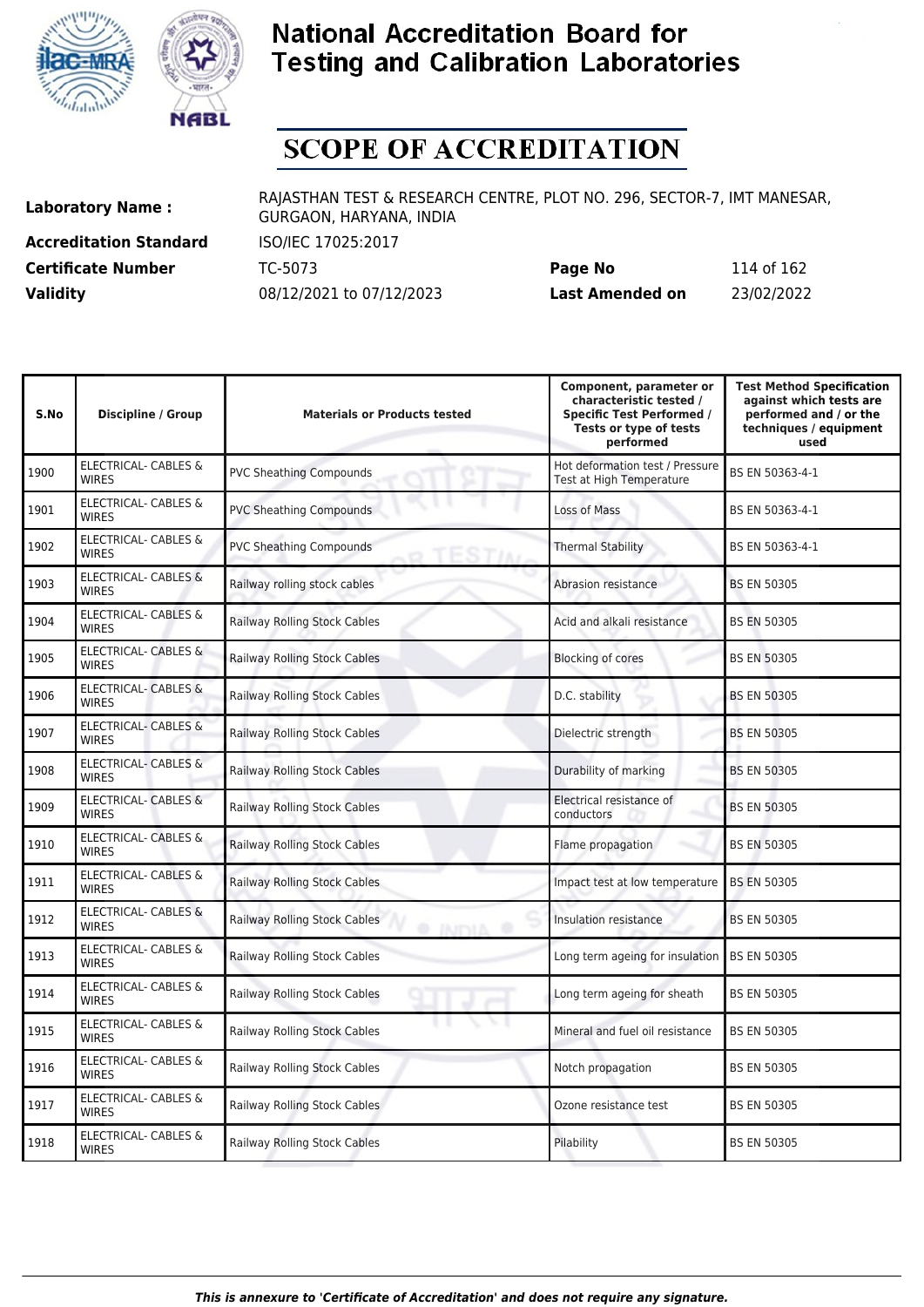



# **SCOPE OF ACCREDITATION**

**Accreditation Standard** ISO/IEC 17025:2017

**Laboratory Name :** RAJASTHAN TEST & RESEARCH CENTRE, PLOT NO. 296, SECTOR-7, IMT MANESAR, GURGAON, HARYANA, INDIA

**Certificate Number** TC-5073 **Page No** 115 of 162 **Validity** 08/12/2021 to 07/12/2023 **Last Amended on** 23/02/2022

| S.No | <b>Discipline / Group</b>                       | <b>Materials or Products tested</b>                                               | Component, parameter or<br>characteristic tested /<br><b>Specific Test Performed /</b><br>Tests or type of tests<br>performed | <b>Test Method Specification</b><br>against which tests are<br>performed and / or the<br>techniques / equipment<br>used |
|------|-------------------------------------------------|-----------------------------------------------------------------------------------|-------------------------------------------------------------------------------------------------------------------------------|-------------------------------------------------------------------------------------------------------------------------|
| 1919 | <b>ELECTRICAL- CABLES &amp;</b><br><b>WIRES</b> | Railway Rolling Stock Cables                                                      | Pressure test at high<br>temperature                                                                                          | <b>BS EN 50305</b>                                                                                                      |
| 1920 | <b>ELECTRICAL- CABLES &amp;</b><br><b>WIRES</b> | <b>Railway Rolling Stock Cables</b>                                               | Shrinkage test for insulation                                                                                                 | <b>BS EN 50305</b>                                                                                                      |
| 1921 | ELECTRICAL- CABLES &<br><b>WIRES</b>            | <b>Railway Rolling Stock Cables</b><br><b>ESTIA</b>                               | Spark test                                                                                                                    | <b>BS EN 50305</b>                                                                                                      |
| 1922 | <b>ELECTRICAL- CABLES &amp;</b><br><b>WIRES</b> | Railway Rolling Stock Cables                                                      | Stress cracking test                                                                                                          | <b>BS EN 50305</b>                                                                                                      |
| 1923 | <b>ELECTRICAL- CABLES &amp;</b><br><b>WIRES</b> | Railway Rolling Stock Cables                                                      | Stripability and adhesion of<br>insulation                                                                                    | <b>BS EN 50305</b>                                                                                                      |
| 1924 | <b>ELECTRICAL- CABLES &amp;</b><br><b>WIRES</b> | Railway Rolling Stock Cables                                                      | Surface resistance test                                                                                                       | <b>BS EN 50305</b>                                                                                                      |
| 1925 | <b>ELECTRICAL- CABLES &amp;</b><br><b>WIRES</b> | Railway Rolling Stock Cables                                                      | Toxicity                                                                                                                      | <b>BS EN 50305</b>                                                                                                      |
| 1926 | <b>ELECTRICAL- CABLES &amp;</b><br><b>WIRES</b> | Railway Rolling Stock Cables                                                      | Voltage test on complete cable                                                                                                | <b>BS EN 50305</b>                                                                                                      |
| 1927 | <b>ELECTRICAL- CABLES &amp;</b><br><b>WIRES</b> | Railway Rolling Stock Cables                                                      | Voltage test on sheath                                                                                                        | <b>BS EN 50305</b>                                                                                                      |
| 1928 | <b>ELECTRICAL- CABLES &amp;</b><br><b>WIRES</b> | Railway Rolling Stock Cables                                                      | Water absorption of sheath                                                                                                    | <b>BS EN 50305</b>                                                                                                      |
| 1929 | <b>ELECTRICAL- CABLES &amp;</b><br><b>WIRES</b> | Railway Rolling Stock Cables having Special Fire<br>Performance                   | Measurement of Overall<br><b>Dimensions</b>                                                                                   | <b>BS EN 50305</b>                                                                                                      |
| 1930 | <b>ELECTRICAL- CABLES &amp;</b><br><b>WIRES</b> | Railway rolling stock power and control cables having<br>special fire performance | Acid and alkali resistance test                                                                                               | BS EN 50264-3-1                                                                                                         |
| 1931 | <b>ELECTRICAL- CABLES &amp;</b><br><b>WIRES</b> | Railway rolling stock power and control cables having<br>special fire performance | Ageing test                                                                                                                   | BS EN 50264-3-1                                                                                                         |
| 1932 | ELECTRICAL- CABLES &<br><b>WIRES</b>            | Railway rolling stock power and control cables having<br>special fire performance | Bending test at low<br>temperature                                                                                            | BS EN 50264-3-1                                                                                                         |
| 1933 | <b>ELECTRICAL- CABLES &amp;</b><br><b>WIRES</b> | Railway rolling stock power and control cables having<br>special fire performance | Cold elongation                                                                                                               | BS EN 50264-3-1                                                                                                         |
| 1934 | ELECTRICAL- CABLES &<br><b>WIRES</b>            | Railway rolling stock power and control cables having<br>special fire performance | Compatibility test                                                                                                            | BS EN 50264-3-1                                                                                                         |
| 1935 | ELECTRICAL- CABLES &<br><b>WIRES</b>            | Railway rolling stock power and control cables having<br>special fire performance | Conductor resistance                                                                                                          | BS EN 50364-2-1                                                                                                         |
| 1936 | ELECTRICAL- CABLES &<br><b>WIRES</b>            | Railway rolling stock power and control cables having<br>special fire performance | D.C. stability                                                                                                                | BS EN 50264-3-1                                                                                                         |
| 1937 | <b>ELECTRICAL- CABLES &amp;</b><br><b>WIRES</b> | Railway rolling stock power and control cables having<br>special fire performance | Dielectric strength                                                                                                           | BS EN 50264-3-1                                                                                                         |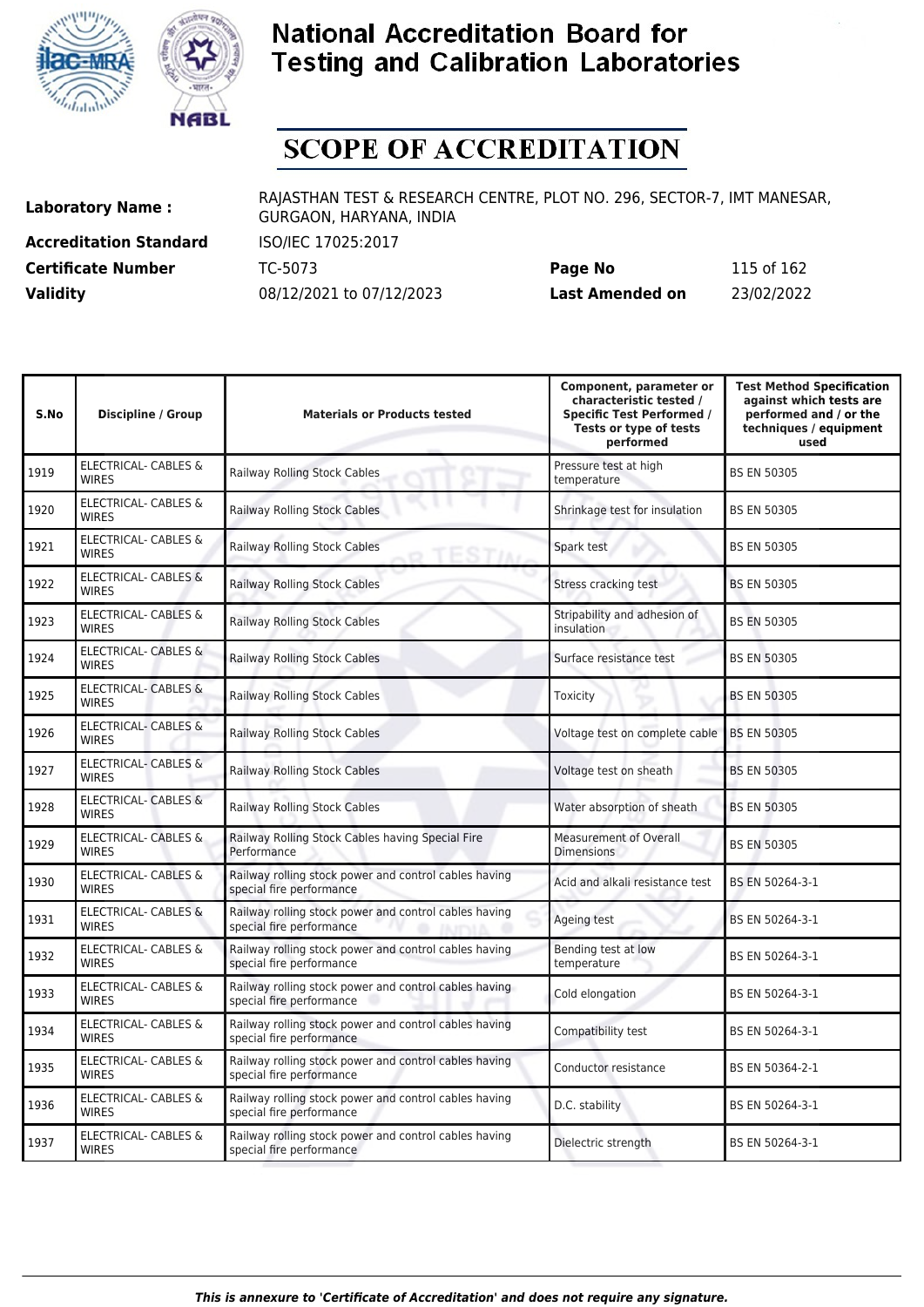



# **SCOPE OF ACCREDITATION**

**Accreditation Standard** ISO/IEC 17025:2017 **Certificate Number** TC-5073

| <b>Certificate Number</b> | TC-5073                  | Page No         | 116 of 162 |
|---------------------------|--------------------------|-----------------|------------|
| <b>Validity</b>           | 08/12/2021 to 07/12/2023 | Last Amended on | 23/02/2022 |

| S.No | <b>Discipline / Group</b>                       | <b>Materials or Products tested</b>                                               | Component, parameter or<br>characteristic tested /<br><b>Specific Test Performed /</b><br>Tests or type of tests<br>performed | <b>Test Method Specification</b><br>against which tests are<br>performed and / or the<br>techniques / equipment<br>used |
|------|-------------------------------------------------|-----------------------------------------------------------------------------------|-------------------------------------------------------------------------------------------------------------------------------|-------------------------------------------------------------------------------------------------------------------------|
| 1938 | <b>ELECTRICAL- CABLES &amp;</b><br><b>WIRES</b> | Railway rolling stock power and control cables having<br>special fire performance | Fuel resistance test                                                                                                          | BS EN 50264-3-1                                                                                                         |
| 1939 | ELECTRICAL- CABLES &<br><b>WIRES</b>            | Railway rolling stock power and control cables having<br>special fire performance | Hot set test                                                                                                                  | BS EN 50264-3-1                                                                                                         |
| 1940 | ELECTRICAL- CABLES &<br><b>WIRES</b>            | Railway rolling stock power and control cables having<br>special fire performance | Impact test at low temperature                                                                                                | BS EN 50264-3-1                                                                                                         |
| 1941 | <b>ELECTRICAL- CABLES &amp;</b><br><b>WIRES</b> | Railway rolling stock power and control cables having<br>special fire performance | Insulation resistance                                                                                                         | BS EN 50264-3-1                                                                                                         |
| 1942 | <b>ELECTRICAL- CABLES &amp;</b><br><b>WIRES</b> | Railway rolling stock power and control cables having<br>special fire performance | Mineral oil resistance                                                                                                        | BS EN 50264-3-1                                                                                                         |
| 1943 | <b>ELECTRICAL- CABLES &amp;</b><br><b>WIRES</b> | Railway rolling stock power and control cables having<br>special fire performance | Ozone resistance test                                                                                                         | BS EN 50264-3-1                                                                                                         |
| 1944 | <b>ELECTRICAL- CABLES &amp;</b><br><b>WIRES</b> | Railway rolling stock power and control cables having<br>special fire performance | Spark test                                                                                                                    | BS EN 50264-3-1                                                                                                         |
| 1945 | ELECTRICAL- CABLES &<br><b>WIRES</b>            | Railway rolling stock power and control cables having<br>special fire performance | Surface resistance                                                                                                            | BS EN 50264-3-1                                                                                                         |
| 1946 | ELECTRICAL- CABLES &<br><b>WIRES</b>            | Railway rolling stock power and control cables having<br>special fire performance | Voltage test                                                                                                                  | BS EN 50264-3-1                                                                                                         |
| 1947 | ELECTRICAL- CABLES &<br><b>WIRES</b>            | Railway rolling stock power and control cables having<br>special fire performance | Water absorption test                                                                                                         | BS EN 50264-3-1                                                                                                         |
| 1948 | <b>ELECTRICAL- CABLES &amp;</b><br><b>WIRES</b> | Reference Standard for Electrical Wires, Cables, and<br><b>Flexible Cords</b>     | <b>UV Test</b>                                                                                                                | UL 1581 Section 1200                                                                                                    |
| 1949 | ELECTRICAL- CABLES &<br><b>WIRES</b>            | Resistance to stress cracking of polyethylene and<br>polypropylene compounds      | <b>Environmental Stress Cracking</b><br><b>Test</b>                                                                           | IEC/BS EN 60811-406                                                                                                     |
| 1950 | ELECTRICAL- CABLES &<br><b>WIRES</b>            | Road vehicles- 60V and 600V single core cable                                     | Abrasion test                                                                                                                 | ISO 6722-1                                                                                                              |
| 1951 | ELECTRICAL- CABLES &<br><b>WIRES</b>            | Road vehicles- 60V and 600V single core cable                                     | Cold impact                                                                                                                   | ISO 6722-1                                                                                                              |
| 1952 | ELECTRICAL- CABLES &<br><b>WIRES</b>            | Road vehicles- 60V and 600V single core cable                                     | Conductor diameter                                                                                                            | ISO 6722-1                                                                                                              |
| 1953 | ELECTRICAL- CABLES &<br><b>WIRFS</b>            | Road vehicles- 60V and 600V single core cable                                     | Conductor resistance                                                                                                          | ISO 6722-1                                                                                                              |
| 1954 | ELECTRICAL- CABLES &<br><b>WIRES</b>            | Road vehicles- 60V and 600V single core cable                                     | Durability of cable marking                                                                                                   | ISO 6722-1                                                                                                              |
| 1955 | <b>ELECTRICAL- CABLES &amp;</b><br><b>WIRES</b> | Road vehicles- 60V and 600V single core cable                                     | Fluid compatibility                                                                                                           | ISO 6722-1                                                                                                              |
| 1956 | <b>ELECTRICAL- CABLES &amp;</b><br><b>WIRES</b> | Road vehicles- 60V and 600V single core cable                                     | Insulation faults                                                                                                             | ISO 6722-1                                                                                                              |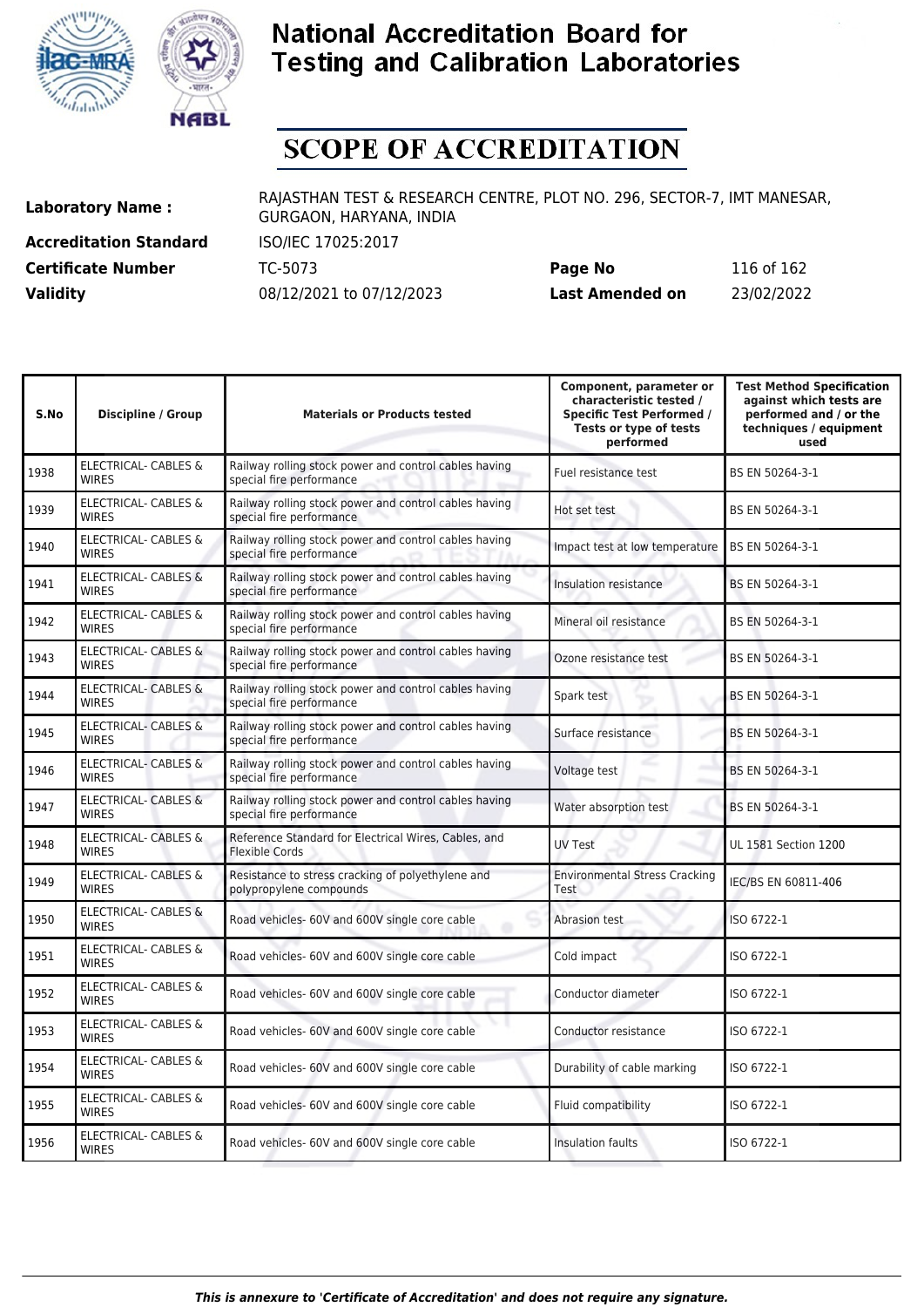



# **SCOPE OF ACCREDITATION**

**Accreditation Standard** ISO/IEC 17025:2017 **Certificate Number** TC-5073 **Validity** 08/12/2021 to 07/12/2023

| Page No         | 117 of 162 |
|-----------------|------------|
| Last Amended on | 23/02/2022 |

| S.No | <b>Discipline / Group</b>                       | <b>Materials or Products tested</b>                     | Component, parameter or<br>characteristic tested /<br><b>Specific Test Performed /</b><br>Tests or type of tests<br>performed | <b>Test Method Specification</b><br>against which tests are<br>performed and / or the<br>techniques / equipment<br>used |
|------|-------------------------------------------------|---------------------------------------------------------|-------------------------------------------------------------------------------------------------------------------------------|-------------------------------------------------------------------------------------------------------------------------|
| 1957 | <b>ELECTRICAL- CABLES &amp;</b><br><b>WIRES</b> | Road vehicles- 60V and 600V single core cable           | Insulation thickness                                                                                                          | ISO 6722-1                                                                                                              |
| 1958 | ELECTRICAL- CABLES &<br><b>WIRES</b>            | Road vehicles- 60V and 600V single core cable           | Insulation volume resistivity                                                                                                 | ISO 6722-1                                                                                                              |
| 1959 | ELECTRICAL- CABLES &<br><b>WIRES</b>            | Road vehicles- 60V and 600V single core cable           | Long term heat aging                                                                                                          | ISO 6722-1                                                                                                              |
| 1960 | <b>ELECTRICAL- CABLES &amp;</b><br><b>WIRFS</b> | Road vehicles- 60V and 600V single core cable           | Low temperature winding                                                                                                       | ISO 6722-1                                                                                                              |
| 1961 | ELECTRICAL- CABLES &<br><b>WIRES</b>            | Road vehicles- 60V and 600V single core cable           | Outside cable diameter                                                                                                        | ISO 6722-1                                                                                                              |
| 1962 | <b>ELECTRICAL- CABLES &amp;</b><br><b>WIRES</b> | Road vehicles- 60V and 600V single core cable           | Pressure test at high<br>temperature                                                                                          | ISO 6722-1                                                                                                              |
| 1963 | <b>ELECTRICAL- CABLES &amp;</b><br><b>WIRES</b> | Road vehicles- 60V and 600V single core cable           | Resistance to flame<br>propagation                                                                                            | ISO 6722-1                                                                                                              |
| 1964 | <b>ELECTRICAL- CABLES &amp;</b><br><b>WIRFS</b> | Road vehicles- 60V and 600V single core cable           | Resistance to hot water                                                                                                       | ISO 6722-1                                                                                                              |
| 1965 | <b>ELECTRICAL- CABLES &amp;</b><br><b>WIRES</b> | Road vehicles- 60V and 600V single core cable           | Resistance to ozone                                                                                                           | ISO 6722-1                                                                                                              |
| 1966 | <b>ELECTRICAL- CABLES &amp;</b><br><b>WIRES</b> | Road vehicles- 60V and 600V single core cable           | Short term heat aging                                                                                                         | ISO 6722-1                                                                                                              |
| 1967 | <b>ELECTRICAL- CABLES &amp;</b><br><b>WIRES</b> | Road vehicles- 60V and 600V single core cable           | Shrinkage by heat                                                                                                             | ISO 6722-1                                                                                                              |
| 1968 | ELECTRICAL- CABLES &<br><b>WIRES</b>            | Road vehicles- 60V and 600V single core cable           | Strip force                                                                                                                   | ISO 6722-1                                                                                                              |
| 1969 | ELECTRICAL- CABLES &<br><b>WIRES</b>            | Road vehicles- 60V and 600V single core cable           | Temperature and humidity<br>cycling                                                                                           | ISO 6722-1                                                                                                              |
| 1970 | ELECTRICAL- CABLES &<br><b>WIRES</b>            | Road vehicles- 60V and 600V single core cable           | Thermal overload                                                                                                              | ISO 6722-1                                                                                                              |
| 1971 | ELECTRICAL- CABLES &<br><b>WIRES</b>            | Road vehicles- 60V and 600V single core cable           | Withstand voltage                                                                                                             | ISO 6722-1                                                                                                              |
| 1972 | ELECTRICAL- CABLES &<br><b>WIRES</b>            | Rubber compound for cables                              | <b>Hydrolytic Stability Test</b>                                                                                              | ASTM D3137-81                                                                                                           |
| 1973 | ELECTRICAL- CABLES &<br><b>WIRES</b>            | Rubber Deterioration in an Ozone Controlled Environment | Ozone resistance                                                                                                              | <b>ASTM D 1149</b>                                                                                                      |
| 1974 | <b>ELECTRICAL- CABLES &amp;</b><br><b>WIRES</b> | Rubber insulated cables                                 | Ageing in Air Oven                                                                                                            | IEC 60245-1                                                                                                             |
| 1975 | <b>ELECTRICAL- CABLES &amp;</b><br><b>WIRES</b> | Rubber insulated cables                                 | Ageing in Air Oven                                                                                                            | IEC 60245-2                                                                                                             |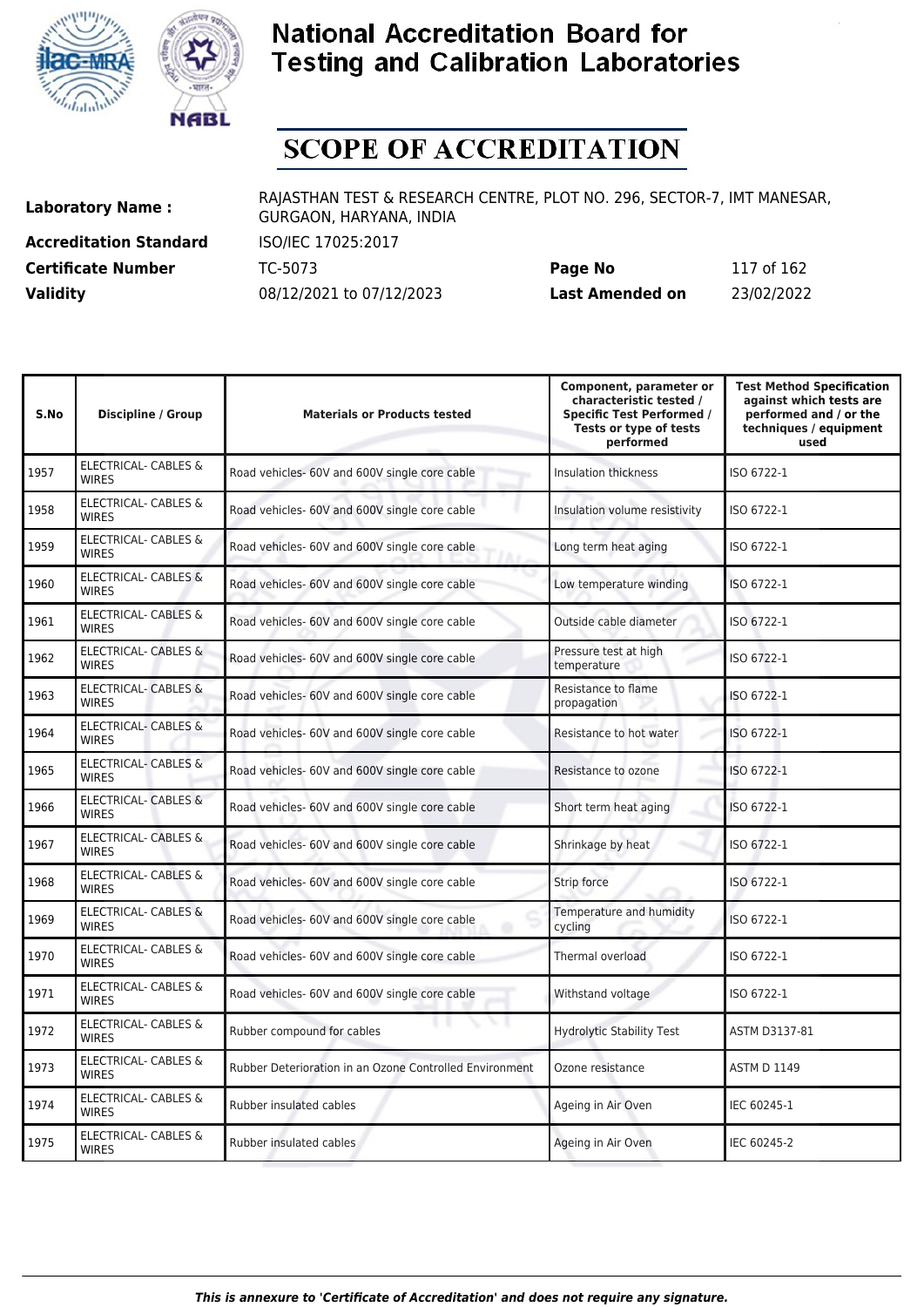



# **SCOPE OF ACCREDITATION**

**Accreditation Standard** ISO/IEC 17025:2017 **Certificate Number Page 118 TC-5073** 

| <b>Certificate Number</b> | TC-5073                  | Page No         | 118 of 162 |
|---------------------------|--------------------------|-----------------|------------|
| <b>Validity</b>           | 08/12/2021 to 07/12/2023 | Last Amended on | 23/02/2022 |

| S.No | <b>Discipline / Group</b>                       | <b>Materials or Products tested</b>        | Component, parameter or<br>characteristic tested /<br><b>Specific Test Performed /</b><br>Tests or type of tests<br>performed | <b>Test Method Specification</b><br>against which tests are<br>performed and / or the<br>techniques / equipment<br>used |
|------|-------------------------------------------------|--------------------------------------------|-------------------------------------------------------------------------------------------------------------------------------|-------------------------------------------------------------------------------------------------------------------------|
| 1976 | ELECTRICAL- CABLES &<br><b>WIRES</b>            | Rubber insulated cables                    | <b>Conductor Resistance</b>                                                                                                   | IEC 60245-1                                                                                                             |
| 1977 | <b>ELECTRICAL- CABLES &amp;</b><br><b>WIRES</b> | Rubber insulated cables                    | <b>Conductor Resistance</b>                                                                                                   | IEC 60245-2                                                                                                             |
| 1978 | ELECTRICAL- CABLES &<br><b>WIRES</b>            | Rubber insulated cables                    | Distance between centres of<br>conductors                                                                                     | IEC 60245-2                                                                                                             |
| 1979 | <b>ELECTRICAL- CABLES &amp;</b><br><b>WIRES</b> | Rubber insulated cables                    | <b>Flexing Test</b>                                                                                                           | IEC 60245-1                                                                                                             |
| 1980 | <b>ELECTRICAL- CABLES &amp;</b><br><b>WIRES</b> | Rubber insulated cables                    | <b>Flexing Test</b>                                                                                                           | IEC 60245-2                                                                                                             |
| 1981 | <b>ELECTRICAL- CABLES &amp;</b><br><b>WIRES</b> | Rubber insulated cables                    | <b>High Voltage Test</b>                                                                                                      | IEC 60245-2                                                                                                             |
| 1982 | <b>ELECTRICAL- CABLES &amp;</b><br><b>WIRES</b> | Rubber insulated cables                    | <b>Hot Set Test</b>                                                                                                           | IEC 60245-1                                                                                                             |
| 1983 | <b>ELECTRICAL- CABLES &amp;</b><br><b>WIRES</b> | Rubber insulated cables                    | <b>Hot Set Test</b>                                                                                                           | IEC 60245-2                                                                                                             |
| 1984 | ELECTRICAL- CABLES &<br><b>WIRES</b>            | Rubber insulated cables                    | <b>Measurement of Overall</b><br><b>Diamensions</b>                                                                           | IEC 60245-1                                                                                                             |
| 1985 | <b>ELECTRICAL- CABLES &amp;</b><br><b>WIRES</b> | Rubber insulated cables                    | Measurement of Overall<br><b>Diamensions</b>                                                                                  | IEC 60245-2                                                                                                             |
| 1986 | <b>ELECTRICAL- CABLES &amp;</b><br><b>WIRES</b> | Rubber insulated cables                    | Measurement of Thickness of<br>Insulation & Sheath                                                                            | IEC 60245-1                                                                                                             |
| 1987 | ELECTRICAL- CABLES &<br><b>WIRES</b>            | Rubber insulated cables                    | Measurement of Thickness of<br>Insulation & Sheath                                                                            | IEC 60245-2                                                                                                             |
| 1988 | <b>ELECTRICAL- CABLES &amp;</b><br><b>WIRES</b> | Rubber insulated cables<br><b>O INIDIA</b> | Ovality                                                                                                                       | IEC 60245-2                                                                                                             |
| 1989 | <b>ELECTRICAL- CABLES &amp;</b><br><b>WIRES</b> | Rubber insulated cables                    | <b>Overall Dimensions</b>                                                                                                     | IEC 60245-2                                                                                                             |
| 1990 | ELECTRICAL- CABLES &<br><b>WIRES</b>            | Rubber insulated cables                    | Tensile strength and<br>elongation at break on<br><b>Insulation and Sheath</b>                                                | IEC 60245-1                                                                                                             |
| 1991 | ELECTRICAL- CABLES &<br><b>WIRES</b>            | Rubber insulated cables                    | Tensile strength and<br>elongation at break on<br>Insulation and Sheath                                                       | IEC 60245-2                                                                                                             |
| 1992 | <b>ELECTRICAL- CABLES &amp;</b><br><b>WIRES</b> | Rubber insulated cables                    | <b>Voltage Test</b>                                                                                                           | IEC 60245-1                                                                                                             |
| 1993 | ELECTRICAL- CABLES &<br><b>WIRES</b>            | Rubber insulated cables                    | Voltage test on complete<br>cables                                                                                            | IEC 60245-2                                                                                                             |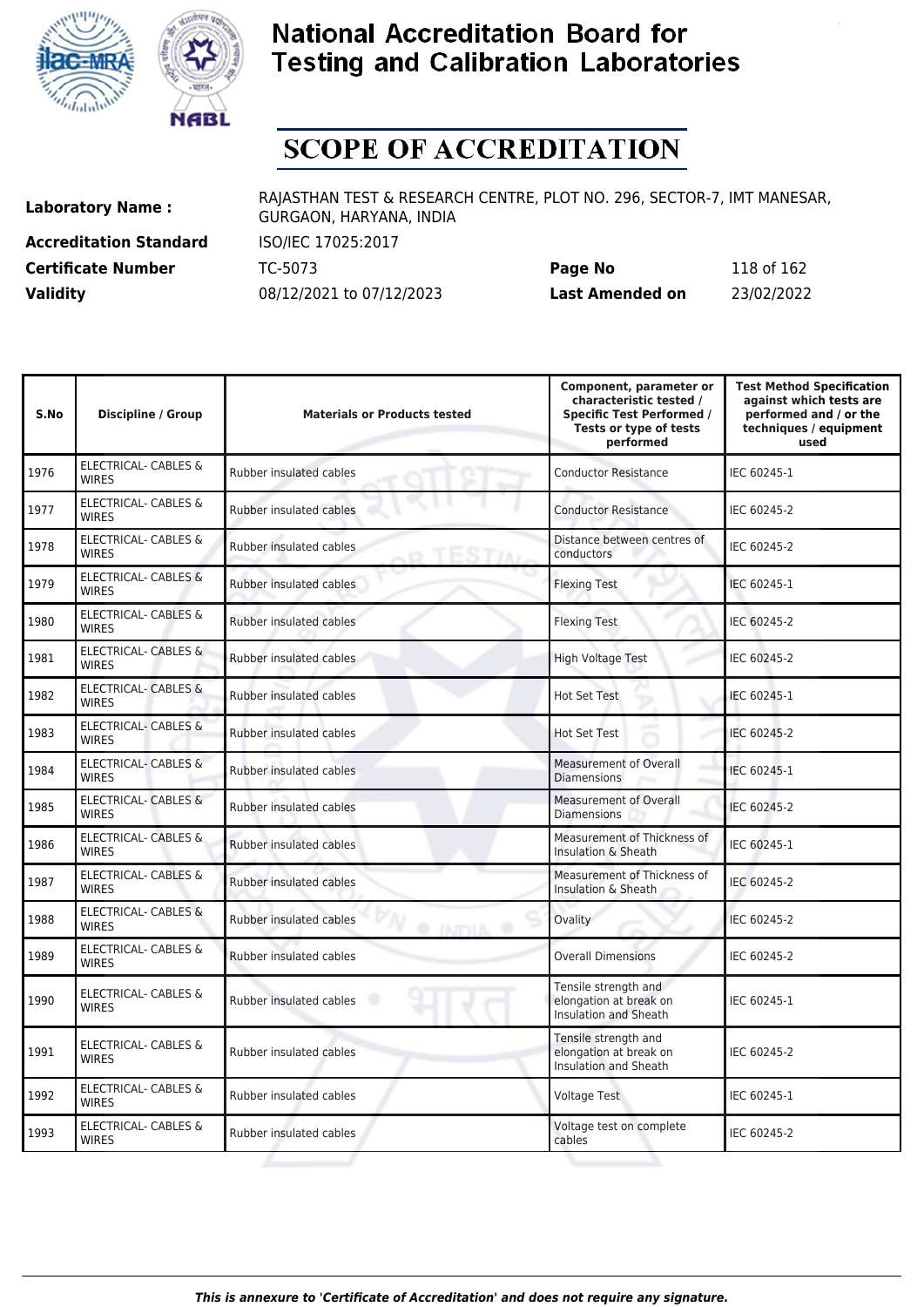



# **SCOPE OF ACCREDITATION**

**Accreditation Standard** ISO/IEC 17025:2017 **Certificate Number** TC-5073 **Validity** 08/12/2021 to 07/12/2023

| Page No         | 119 of 162 |
|-----------------|------------|
| Last Amended on | 23/02/2022 |

| S.No | <b>Discipline / Group</b>                       | <b>Materials or Products tested</b>                                                           | Component, parameter or<br>characteristic tested /<br><b>Specific Test Performed /</b><br>Tests or type of tests<br>performed | <b>Test Method Specification</b><br>against which tests are<br>performed and / or the<br>techniques / equipment<br>used |
|------|-------------------------------------------------|-----------------------------------------------------------------------------------------------|-------------------------------------------------------------------------------------------------------------------------------|-------------------------------------------------------------------------------------------------------------------------|
| 1994 | <b>ELECTRICAL- CABLES &amp;</b><br><b>WIRES</b> | Rubber insulated cables                                                                       | Voltage Test on cores                                                                                                         | IEC 60245-2                                                                                                             |
| 1995 | <b>ELECTRICAL- CABLES &amp;</b><br><b>WIRES</b> | Rubber insulated cables - Rated voltages up to and<br>including 450/750 V                     | Ageing test                                                                                                                   | IEC 60245-2                                                                                                             |
| 1996 | <b>ELECTRICAL- CABLES &amp;</b><br><b>WIRES</b> | Rubber insulated cables - Rated voltages up to and<br>including 450/750 V                     | Electrical resistance of<br>conductors                                                                                        | IEC 60245-2                                                                                                             |
| 1997 | <b>ELECTRICAL- CABLES &amp;</b><br><b>WIRES</b> | Rubber insulated cables - Rated voltages up to and<br>including 450/750 V                     | Flame retardant test                                                                                                          | IEC 60245-2                                                                                                             |
| 1998 | ELECTRICAL- CABLES &<br><b>WIRES</b>            | Rubber insulated cables - Rated voltages up to and<br>including 450/750 V                     | Flexing test                                                                                                                  | IEC 60245-2                                                                                                             |
| 1999 | ELECTRICAL- CABLES &<br><b>WIRES</b>            | Rubber insulated cables - Rated voltages up to and<br>including 450/750 V                     | Insulation resistance at<br>temperatures above 90 oC                                                                          | IEC 60245-2                                                                                                             |
| 2000 | <b>ELECTRICAL- CABLES &amp;</b><br><b>WIRES</b> | Rubber insulated cables - Rated voltages up to and<br>including 450/750 V                     | Kink Test                                                                                                                     | IEC 60245-2                                                                                                             |
| 2001 | <b>ELECTRICAL- CABLES &amp;</b><br><b>WIRES</b> | Rubber insulated cables - Rated voltages up to and<br>including 450/750 V                     | Measurement of overall<br>dimension                                                                                           | IEC 60245-2                                                                                                             |
| 2002 | ELECTRICAL- CABLES &<br><b>WIRES</b>            | Rubber insulated cables - Rated voltages up to and<br>including 450/750 V                     | Measurement of thickness of<br>insulation and sheath                                                                          | IEC 60245-2                                                                                                             |
| 2003 | ELECTRICAL- CABLES &<br><b>WIRES</b>            | Rubber insulated cables - Rated voltages up to and<br>including 450/750 V                     | Oxygen bomb test                                                                                                              | IEC 60245-2                                                                                                             |
| 2004 | ELECTRICAL- CABLES &<br><b>WIRES</b>            | Rubber insulated cables - Rated voltages up to and<br>including 450/750 V                     | <b>Static Flexibility test</b>                                                                                                | IEC 60245-2                                                                                                             |
| 2005 | <b>ELECTRICAL- CABLES &amp;</b><br><b>WIRES</b> | Rubber insulated cables - Rated voltages up to and<br>including 450/750 V                     | Voltage test carried out on<br>complete cables                                                                                | IEC 60245-2                                                                                                             |
| 2006 | <b>ELECTRICAL- CABLES &amp;</b><br><b>WIRES</b> | Rubber insulated cables - Rated voltages up to and<br>including 450/750 V<br><b>@ JIUPALA</b> | Voltage test on cores                                                                                                         | IEC 60245-2                                                                                                             |
| 2007 | ELECTRICAL- CABLES &<br><b>WIRES</b>            | Rubber insulated cables - Rated voltages up to and<br>including 450/750 V                     | <b>Wear Resistance</b>                                                                                                        | IEC 60245-2                                                                                                             |
| 2008 | ELECTRICAL- CABLES &<br><b>WIRES</b>            | Rubber insulated cables- Rated voltages up tp and<br>including 450/750 V                      | Ageing test                                                                                                                   | IEC 60245-4                                                                                                             |
| 2009 | ELECTRICAL- CABLES &<br><b>WIRES</b>            | Rubber insulated cables- Rated voltages up tp and<br>including 450/750 V                      | Bending test at low<br>temperature                                                                                            | IEC 60245-4                                                                                                             |
| 2010 | ELECTRICAL- CABLES &<br><b>WIRES</b>            | Rubber insulated cables- Rated voltages up tp and<br>including 450/750 V                      | Flexing test                                                                                                                  | IEC 60245-4                                                                                                             |
| 2011 | ELECTRICAL- CABLES &<br><b>WIRES</b>            | Rubber insulated cables- Rated voltages up tp and<br>including 450/750 V                      | Hot set test                                                                                                                  | IEC 60245-4                                                                                                             |
| 2012 | ELECTRICAL- CABLES &<br><b>WIRES</b>            | Rubber insulated cables- Rated voltages up tp and<br>including 450/750 V                      | Measurement of thickness of<br>insulation and sheath                                                                          | IEC 60245-4                                                                                                             |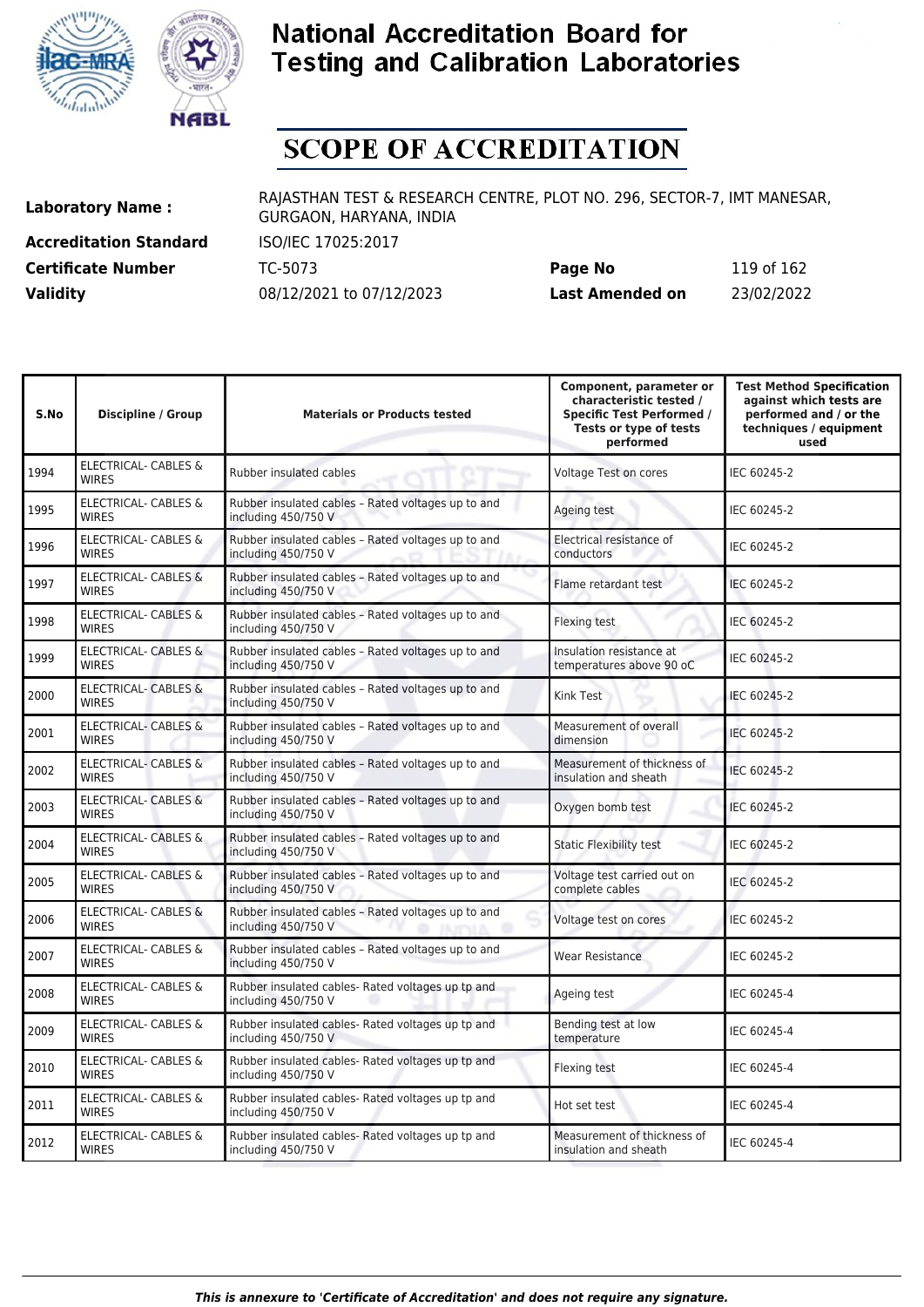



# **SCOPE OF ACCREDITATION**

**Accreditation Standard** ISO/IEC 17025:2017

**Laboratory Name :** RAJASTHAN TEST & RESEARCH CENTRE, PLOT NO. 296, SECTOR-7, IMT MANESAR, GURGAON, HARYANA, INDIA

**Certificate Number** TC-5073 **Page No** 120 of 162 **Validity** 08/12/2021 to 07/12/2023 **Last Amended on** 23/02/2022

| S.No | <b>Discipline / Group</b>                       | <b>Materials or Products tested</b>                                      | Component, parameter or<br>characteristic tested /<br><b>Specific Test Performed /</b><br>Tests or type of tests<br>performed | <b>Test Method Specification</b><br>against which tests are<br>performed and / or the<br>techniques / equipment<br>used |
|------|-------------------------------------------------|--------------------------------------------------------------------------|-------------------------------------------------------------------------------------------------------------------------------|-------------------------------------------------------------------------------------------------------------------------|
| 2013 | <b>ELECTRICAL- CABLES &amp;</b><br><b>WIRES</b> | Rubber insulated cables- Rated voltages up tp and<br>including 450/750 V | Ovality                                                                                                                       | IEC 60245-4                                                                                                             |
| 2014 | ELECTRICAL- CABLES &<br><b>WIRES</b>            | Rubber insulated cables- Rated voltages up tp and<br>including 450/750 V | Overall diameter                                                                                                              | IEC 60245-4                                                                                                             |
| 2015 | <b>ELECTRICAL- CABLES &amp;</b><br><b>WIRES</b> | Rubber insulated cables- Rated voltages up tp and<br>including 450/750 V | Ozone resistance test                                                                                                         | IEC 60245-4                                                                                                             |
| 2016 | <b>ELECTRICAL- CABLES &amp;</b><br><b>WIRES</b> | Rubber insulated cables- Rated voltages up tp and<br>including 450/750 V | Resistance of conductor                                                                                                       | IEC 60245-4                                                                                                             |
| 2017 | <b>ELECTRICAL- CABLES &amp;</b><br><b>WIRES</b> | Rubber insulated cables- Rated voltages up tp and<br>including 450/750 V | Tensile strength and<br>elongation                                                                                            | IEC 60245-4                                                                                                             |
| 2018 | <b>ELECTRICAL- CABLES &amp;</b><br><b>WIRES</b> | Rubber insulated cables- Rated voltages up tp and<br>including 450/750 V | Voltages test on complete<br>cable                                                                                            | IEC 60245-4                                                                                                             |
| 2019 | <b>ELECTRICAL- CABLES &amp;</b><br><b>WIRES</b> | Rubber insulated cables- Rated voltages up tp and<br>including 450/750 V | Voltages test on cores                                                                                                        | IEC 60245-4                                                                                                             |
| 2020 | <b>ELECTRICAL- CABLES &amp;</b><br><b>WIRES</b> | Rubber insulated cables: Cords and Flexible Cables                       | Ageing in Air Oven                                                                                                            | IEC 60245-4                                                                                                             |
| 2021 | ELECTRICAL- CABLES &<br><b>WIRFS</b>            | Rubber insulated cables: Cords and Flexible Cables                       | <b>Conductor Resistance</b>                                                                                                   | IEC 60245-4                                                                                                             |
| 2022 | ELECTRICAL- CABLES &<br><b>WIRES</b>            | Rubber insulated cables: Cords and Flexible Cables                       | Distance between centres of<br>conductors                                                                                     | IEC 60245-4                                                                                                             |
| 2023 | ELECTRICAL- CABLES &<br><b>WIRES</b>            | Rubber insulated cables: Cords and Flexible Cables                       | <b>Flexing Test</b>                                                                                                           | IEC 60245-4                                                                                                             |
| 2024 | <b>ELECTRICAL- CABLES &amp;</b><br><b>WIRES</b> | Rubber insulated cables: Cords and Flexible Cables                       | <b>Hot Set Test</b>                                                                                                           | IEC 60245-4                                                                                                             |
| 2025 | <b>ELECTRICAL- CABLES &amp;</b><br><b>WIRES</b> | Rubber insulated cables: Cords and Flexible Cables                       | <b>Measurement of Overall</b><br><b>Dimensions</b>                                                                            | IEC 60245-4                                                                                                             |
| 2026 | <b>ELECTRICAL- CABLES &amp;</b><br><b>WIRES</b> | Rubber insulated cables: Cords and Flexible Cables                       | Measurement of Thickness of<br>Insulation & Sheath                                                                            | IEC 60245-4                                                                                                             |
| 2027 | ELECTRICAL- CABLES &<br><b>WIRES</b>            | Rubber insulated cables: Cords and Flexible Cables                       | <b>Ozone Resistance Test</b>                                                                                                  | IEC 60245-4                                                                                                             |
| 2028 | <b>ELECTRICAL- CABLES &amp;</b><br><b>WIRES</b> | Rubber insulated cables: Cords and Flexible Cables                       | Tensile strength and<br>elongation at break on<br><b>Insulation and Sheath</b>                                                | IEC 60245-4                                                                                                             |
| 2029 | ELECTRICAL- CABLES &<br><b>WIRES</b>            | Rubber insulated cables: Cords and Flexible Cables                       | <b>Voltage Test</b>                                                                                                           | IEC 60245-4                                                                                                             |
| 2030 | <b>ELECTRICAL- CABLES &amp;</b><br><b>WIRES</b> | Rubber insulated cables: Cords and Flexible Cables                       | <b>Voltage Test on Cores</b><br>according to Specified<br><b>Insulation Thickness</b>                                         | IEC 60245-4                                                                                                             |
|      |                                                 |                                                                          |                                                                                                                               |                                                                                                                         |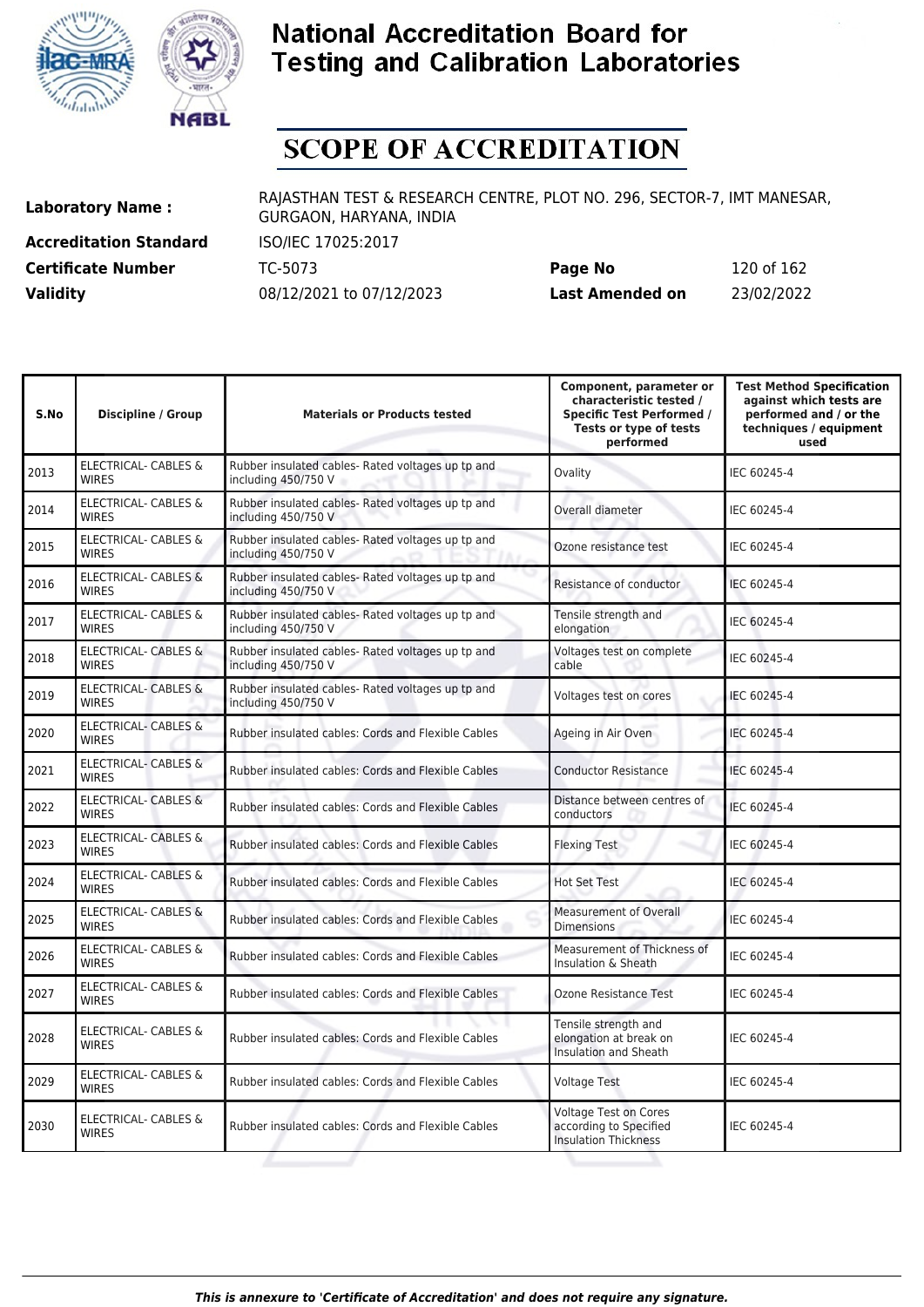



# **SCOPE OF ACCREDITATION**

**Accreditation Standard** ISO/IEC 17025:2017 **Certificate Number** TC-5073 **Validity** 08/12/2021 to 07/12/2023

| Page No         | 121 of 162 |
|-----------------|------------|
| Last Amended on | 23/02/2022 |

| S.No | <b>Discipline / Group</b>                       | <b>Materials or Products tested</b>                                             | Component, parameter or<br>characteristic tested /<br><b>Specific Test Performed /</b><br>Tests or type of tests<br>performed | <b>Test Method Specification</b><br>against which tests are<br>performed and / or the<br>techniques / equipment<br>used |
|------|-------------------------------------------------|---------------------------------------------------------------------------------|-------------------------------------------------------------------------------------------------------------------------------|-------------------------------------------------------------------------------------------------------------------------|
| 2031 | ELECTRICAL- CABLES &<br><b>WIRES</b>            | Rubber insulated cables: Heat resistant silicone insulated<br>cables            | Ageing in Air Oven                                                                                                            | IEC 60245-3                                                                                                             |
| 2032 | <b>ELECTRICAL- CABLES &amp;</b><br><b>WIRES</b> | Rubber insulated cables: Heat resistant silicone insulated<br>cables            | <b>Conductor Resistance</b>                                                                                                   | IEC 60245-3                                                                                                             |
| 2033 | <b>ELECTRICAL- CABLES &amp;</b><br><b>WIRES</b> | Rubber insulated cables: Heat resistant silicone insulated<br>cables            | <b>Hot Set Test</b>                                                                                                           | IEC 60245-3                                                                                                             |
| 2034 | <b>ELECTRICAL- CABLES &amp;</b><br><b>WIRES</b> | Rubber insulated cables: Heat resistant silicone insulated<br>cables            | <b>Measurement of Overall</b><br><b>Dimensions</b>                                                                            | IEC 60245-3                                                                                                             |
| 2035 | ELECTRICAL- CABLES &<br><b>WIRES</b>            | Rubber insulated cables: Heat resistant silicone insulated<br>cables            | Measurement of Thickness of<br>Insulation & Sheath                                                                            | IEC 60245-3                                                                                                             |
| 2036 | <b>ELECTRICAL- CABLES &amp;</b><br><b>WIRES</b> | Rubber insulated cables: Heat resistant silicone insulated<br>cables            | Tensile strength and<br>elongation at break on<br><b>Insulation and Sheath</b>                                                | IEC 60245-3                                                                                                             |
| 2037 | <b>ELECTRICAL- CABLES &amp;</b><br><b>WIRES</b> | Rubber insulated cables: Heat resistant silicone insulated<br>cables            | <b>Voltage Test</b>                                                                                                           | IEC 60245-3                                                                                                             |
| 2038 | <b>ELECTRICAL- CABLES &amp;</b><br><b>WIRES</b> | <b>Rubber insulated cables: Lift Cables</b>                                     | Tensile strength and<br>elongation at break on<br>Insulation and Sheath                                                       | IEC 60245-5                                                                                                             |
| 2039 | ELECTRICAL- CABLES &<br><b>WIRES</b>            | Rubber insulated cables: Lift Cables                                            | Ageing in Air Oven                                                                                                            | IEC 60245-5                                                                                                             |
| 2040 | <b>ELECTRICAL- CABLES &amp;</b><br><b>WIRES</b> | Rubber insulated cables: Lift Cables                                            | <b>Conductor Resistance</b>                                                                                                   | IEC 60245-5                                                                                                             |
| 2041 | <b>ELECTRICAL- CABLES &amp;</b><br><b>WIRES</b> | Rubber insulated cables: Lift Cables                                            | <b>Hot Set Test</b>                                                                                                           | IEC 60245-5                                                                                                             |
| 2042 | <b>ELECTRICAL- CABLES &amp;</b><br><b>WIRES</b> | Rubber insulated cables: Lift Cables                                            | <b>Measurement of Overall</b><br><b>Dimensions</b>                                                                            | IEC 60245-5                                                                                                             |
| 2043 | <b>ELECTRICAL- CABLES &amp;</b><br><b>WIRES</b> | התרכזיתו<br><b>Rubber insulated cables: Lift Cables</b>                         | Measurement of Thickness of<br>Insulation & Sheath                                                                            | IEC 60245-5                                                                                                             |
| 2044 | ELECTRICAL- CABLES &<br><b>WIRES</b>            | Rubber or Silicon Rubber insulated flexible cables & cords<br>for coils & leads | Ageing in Air Oven                                                                                                            | BS 6195                                                                                                                 |
| 2045 | ELECTRICAL- CABLES &<br><b>WIRES</b>            | Rubber or Silicon Rubber insulated flexible cables & cords<br>for coils & leads | <b>Conductor Resistance</b>                                                                                                   | BS 6195                                                                                                                 |
| 2046 | <b>ELECTRICAL- CABLES &amp;</b><br><b>WIRES</b> | Rubber or Silicon Rubber insulated flexible cables & cords<br>for coils & leads | <b>Heat Shock Test</b>                                                                                                        | BS 6195                                                                                                                 |
| 2047 | <b>ELECTRICAL- CABLES &amp;</b><br><b>WIRES</b> | Rubber or Silicon Rubber insulated flexible cables & cords<br>for coils & leads | High Voltage test (Water<br>immersion)                                                                                        | BS 6195                                                                                                                 |
| 2048 | <b>ELECTRICAL- CABLES &amp;</b><br><b>WIRES</b> | Rubber or Silicon Rubber insulated flexible cables & cords<br>for coils & leads | High Voltage test at room<br>temperature                                                                                      | BS 6195                                                                                                                 |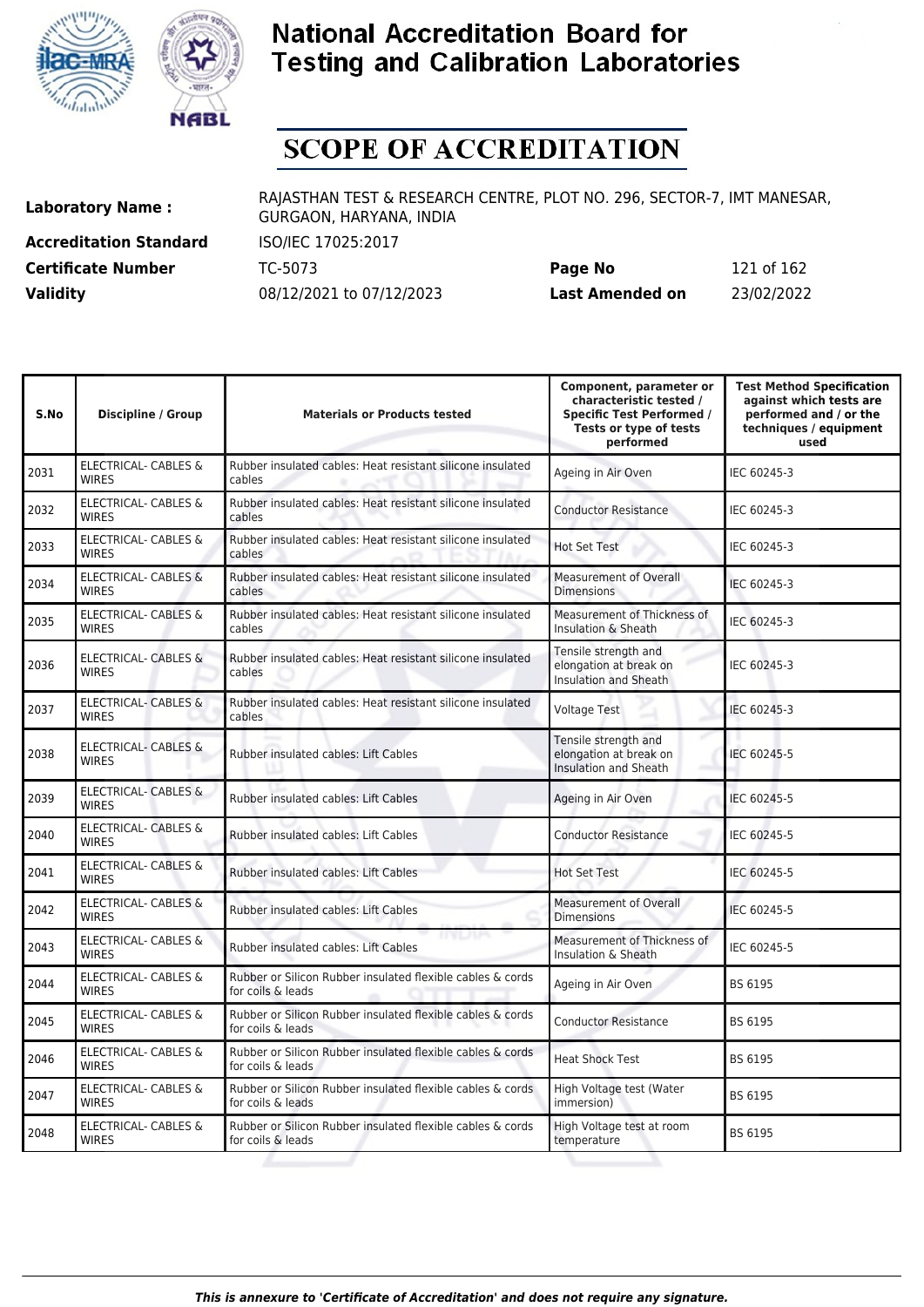



# **SCOPE OF ACCREDITATION**

**Accreditation Standard** ISO/IEC 17025:2017 **Certificate Number** TC-5073 **Validity** 08/12/2021 to 07/12/2023

| Page No         | 122 of 162 |
|-----------------|------------|
| Last Amended on | 23/02/2022 |

| S.No | <b>Discipline / Group</b>                       | <b>Materials or Products tested</b>                                             | Component, parameter or<br>characteristic tested /<br><b>Specific Test Performed /</b><br>Tests or type of tests<br>performed | <b>Test Method Specification</b><br>against which tests are<br>performed and / or the<br>techniques / equipment<br>used |
|------|-------------------------------------------------|---------------------------------------------------------------------------------|-------------------------------------------------------------------------------------------------------------------------------|-------------------------------------------------------------------------------------------------------------------------|
| 2049 | ELECTRICAL- CABLES &<br><b>WIRES</b>            | Rubber or Silicon Rubber insulated flexible cables & cords<br>for coils & leads | Hot deformation test / Pressure<br>Test at High Temperature                                                                   | BS 6195                                                                                                                 |
| 2050 | <b>ELECTRICAL- CABLES &amp;</b><br><b>WIRES</b> | Rubber or Silicon Rubber insulated flexible cables & cords<br>for coils & leads | <b>Hot Set Test</b>                                                                                                           | BS 6195                                                                                                                 |
| 2051 | ELECTRICAL- CABLES &<br><b>WIRES</b>            | Rubber or Silicon Rubber insulated flexible cables & cords<br>for coils & leads | Tensile strength and<br>elongation at break on<br><b>Insulation and Sheath</b>                                                | BS 6195                                                                                                                 |
| 2052 | <b>ELECTRICAL- CABLES &amp;</b><br><b>WIRES</b> | Rubber or Silicon Rubber insulated flexible cables & cords<br>for coils & leads | Test for eccentricity and<br>Thickness of insulation and<br>sheath / Overall Dimensions                                       | BS 6195                                                                                                                 |
| 2053 | <b>ELECTRICAL- CABLES &amp;</b><br><b>WIRES</b> | Rubber or Silicon Rubber insulated flexible cables & cords<br>for coils & leads | Test under Fire Conditions /<br><b>Flammability Test</b>                                                                      | BS 6195                                                                                                                 |
| 2054 | <b>ELECTRICAL- CABLES &amp;</b><br><b>WIRFS</b> | <b>Rubber Property-Durometer Hardness</b>                                       | <b>Shore A Hardness</b>                                                                                                       | ASTM D2240-15e1                                                                                                         |
| 2055 | <b>ELECTRICAL- CABLES &amp;</b><br><b>WIRES</b> | Rubber Property-Durometer Hardness                                              | Shore D Hardness                                                                                                              | ASTM D2240-15e1                                                                                                         |
| 2056 | ELECTRICAL- CABLES &<br><b>WIRES</b>            | Rubber, vulcanized or thermoplastic                                             | Elongation at break                                                                                                           | <b>ISO 37</b>                                                                                                           |
| 2057 | <b>ELECTRICAL- CABLES &amp;</b><br><b>WIRES</b> | Rubber, vulcanized or thermoplastic                                             | Tensile at 100% extension                                                                                                     | <b>ISO 37</b>                                                                                                           |
| 2058 | <b>ELECTRICAL- CABLES &amp;</b><br><b>WIRES</b> | Single core cables with crosslinked silicone rubber<br>insulation               | Ageing in Air Oven                                                                                                            | BS EN 50525-2-41                                                                                                        |
| 2059 | ELECTRICAL- CABLES &<br><b>WIRES</b>            | Single core cables with crosslinked silicone rubber<br>insulation               | <b>Conductor Resistance</b>                                                                                                   | BS EN 50525-2-41                                                                                                        |
| 2060 | ELECTRICAL- CABLES &<br><b>WIRES</b>            | Single core cables with crosslinked silicone rubber<br><i>insulation</i>        | <b>Insulation Resistance</b>                                                                                                  | BS EN 50525-2-41                                                                                                        |
| 2061 | ELECTRICAL- CABLES &<br><b>WIRES</b>            | Single core cables with crosslinked silicone rubber<br><i>insulation</i>        | Test for eccentricity and<br>Thickness of insulation and<br>sheath / Overall Dimensions                                       | BS EN 50525-2-41                                                                                                        |
| 2062 | <b>ELECTRICAL- CABLES &amp;</b><br><b>WIRES</b> | Single core non-sheathed cables with crosslinked EVA<br>insulation              | Ageing in Air Oven                                                                                                            | BS EN 50525-2-42                                                                                                        |
| 2063 | ELECTRICAL- CABLES &<br><b>WIRES</b>            | Single core non-sheathed cables with crosslinked EVA<br>insulation              | <b>Insulation Resistance</b>                                                                                                  | BS EN 50525-2-42                                                                                                        |
| 2064 | ELECTRICAL- CABLES &<br><b>WIRES</b>            | Single core non-sheathed cables with crosslinked EVA<br>insulation              | Test for eccentricity and<br>Thickness of insulation and<br>sheath / Overall Dimensions                                       | BS EN 50525-2-42                                                                                                        |
| 2065 | <b>ELECTRICAL- CABLES &amp;</b><br><b>WIRES</b> | Single Core non-sheathed cables with thermoplastic PVC<br>Insulation            | Ageing in Air Oven                                                                                                            | BS EN 50525-2-31                                                                                                        |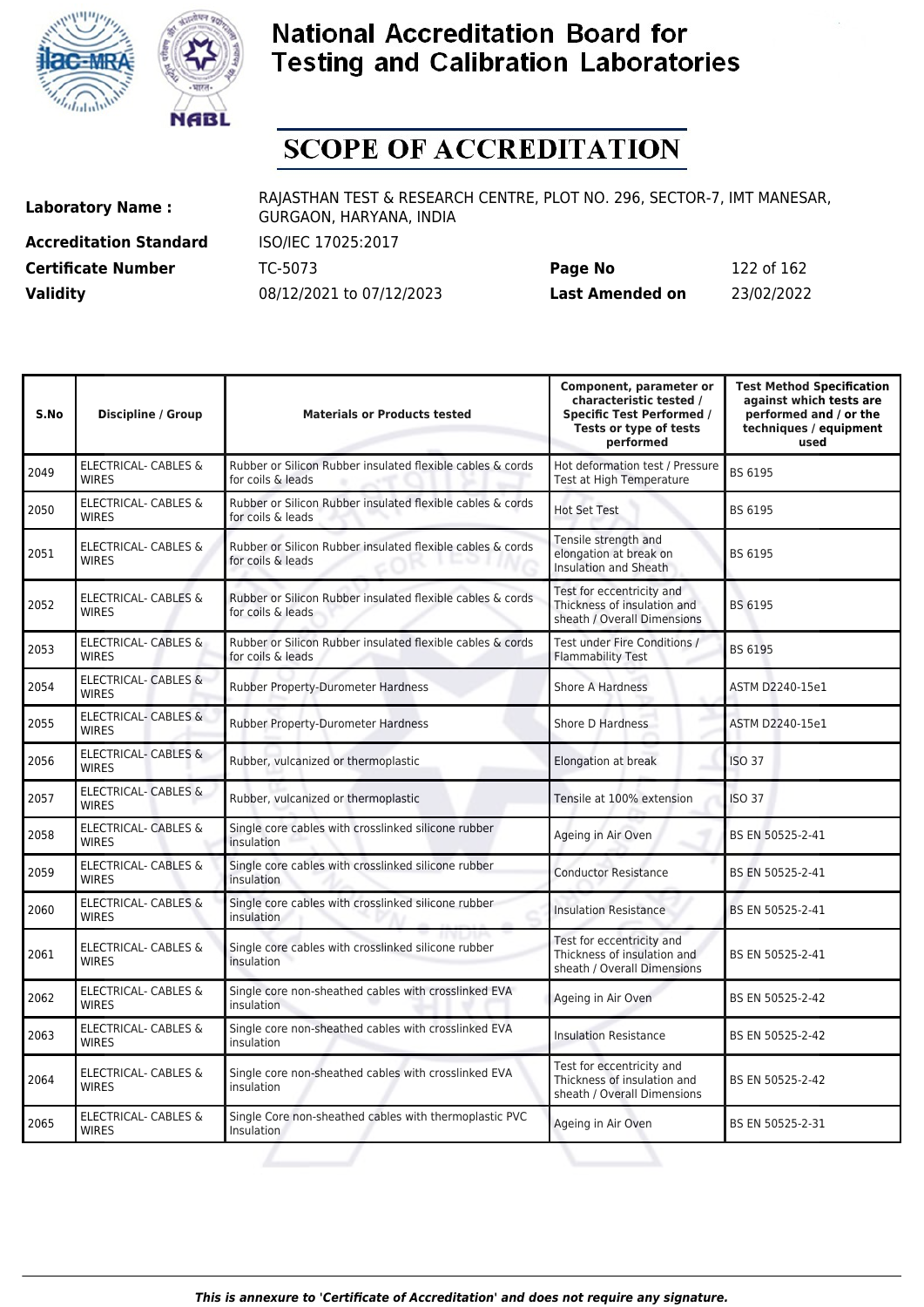



# **SCOPE OF ACCREDITATION**

**Accreditation Standard** ISO/IEC 17025:2017 **Certificate Number** TC-5073

| <b>Certificate Number</b> | TC-5073                  | Page No         | 123 of 162 |
|---------------------------|--------------------------|-----------------|------------|
| <b>Validity</b>           | 08/12/2021 to 07/12/2023 | Last Amended on | 23/02/2022 |

| S.No | <b>Discipline / Group</b>                       | <b>Materials or Products tested</b>                                               | Component, parameter or<br>characteristic tested /<br><b>Specific Test Performed /</b><br>Tests or type of tests<br>performed | <b>Test Method Specification</b><br>against which tests are<br>performed and / or the<br>techniques / equipment<br>used |
|------|-------------------------------------------------|-----------------------------------------------------------------------------------|-------------------------------------------------------------------------------------------------------------------------------|-------------------------------------------------------------------------------------------------------------------------|
| 2066 | <b>ELECTRICAL- CABLES &amp;</b><br><b>WIRES</b> | Single Core non-sheathed cables with thermoplastic PVC<br><b>Insulation</b>       | <b>Bending Test at Low</b><br>Temperature                                                                                     | BS EN 50525-2-31                                                                                                        |
| 2067 | <b>ELECTRICAL- CABLES &amp;</b><br><b>WIRES</b> | Single Core non-sheathed cables with thermoplastic PVC<br>Insulation              | <b>Conductor Resistance</b>                                                                                                   | BS EN 50525-2-31                                                                                                        |
| 2068 | ELECTRICAL- CABLES &<br><b>WIRES</b>            | Single Core non-sheathed cables with thermoplastic PVC<br><b>Insulation</b>       | <b>Elongation Test at Low</b><br>Temperature                                                                                  | BS EN 50525-2-31                                                                                                        |
| 2069 | <b>ELECTRICAL- CABLES &amp;</b><br><b>WIRES</b> | Single Core non-sheathed cables with thermoplastic PVC<br>Insulation              | <b>Heat Shock Test</b>                                                                                                        | BS EN 50525-2-31                                                                                                        |
| 2070 | ELECTRICAL- CABLES &<br><b>WIRES</b>            | Single Core non-sheathed cables with thermoplastic PVC<br>Insulation              | High Voltage test at 2000 V or<br>2500 V                                                                                      | BS EN 50525-2-31                                                                                                        |
| 2071 | <b>ELECTRICAL- CABLES &amp;</b><br><b>WIRES</b> | Single Core non-sheathed cables with thermoplastic PVC<br><b>Insulation</b>       | Long Term Resistance of<br>Insulation to d.c.                                                                                 | BS EN 50525-2-31                                                                                                        |
| 2072 | <b>ELECTRICAL- CABLES &amp;</b><br><b>WIRES</b> | Single Core non-sheathed cables with thermoplastic PVC<br><b>Insulation</b>       | Loss of Mass                                                                                                                  | BS EN 50525-2-31                                                                                                        |
| 2073 | <b>ELECTRICAL- CABLES &amp;</b><br><b>WIRES</b> | Single Core non-sheathed cables with thermoplastic PVC<br>Insulation              | Measurement of Overall<br><b>Diamensions</b>                                                                                  | BS EN 50525-2-31                                                                                                        |
| 2074 | <b>ELECTRICAL- CABLES &amp;</b><br><b>WIRES</b> | Single Core non-sheathed cables with thermoplastic PVC<br>Insulation              | Measurement of Thickness of<br>Insulation & Sheath                                                                            | BS EN 50525-2-31                                                                                                        |
| 2075 | <b>ELECTRICAL- CABLES &amp;</b><br><b>WIRES</b> | Single Core non-sheathed cables with thermoplastic PVC<br><b>Insulation</b>       | Pressure Test at High<br>Temperature                                                                                          | BS EN 50525-2-31                                                                                                        |
| 2076 | <b>ELECTRICAL- CABLES &amp;</b><br><b>WIRES</b> | Single Core non-sheathed cables with thermoplastic PVC<br>Insulation              | Tensile strength and<br>elongation at break on<br><b>Insulation and Sheath</b>                                                | BS EN 50525-2-31                                                                                                        |
| 2077 | ELECTRICAL- CABLES &<br><b>WIRES</b>            | Single Core non-sheathed cables with thermoplastic PVC<br><b>Insulation</b>       | Test under Fire Conditions /<br><b>Flammability Test</b>                                                                      | BS EN 50525-2-31                                                                                                        |
| 2078 | ELECTRICAL- CABLES &<br><b>WIRES</b>            | Single Core non-sheathed cables with thermoplastic PVC<br>Insulation              | <b>Thermal Stability</b>                                                                                                      | BS EN 50525-2-31                                                                                                        |
| 2079 | ELECTRICAL- CABLES &<br><b>WIRFS</b>            | Single core PVC insulated flexible cable for switchgear and<br>controlgear wiring | Ageing in Air Oven                                                                                                            | BS 6231                                                                                                                 |
| 2080 | ELECTRICAL- CABLES &<br><b>WIRES</b>            | Single core PVC insulated flexible cable for switchgear and<br>controlgear wiring | <b>Conductor Resistance</b>                                                                                                   | BS 6231                                                                                                                 |
| 2081 | ELECTRICAL- CABLES &<br><b>WIRES</b>            | Single core PVC insulated flexible cable for switchgear and<br>controlgear wiring | <b>Heat Shock Test</b>                                                                                                        | BS 6231                                                                                                                 |
| 2082 | ELECTRICAL- CABLES &<br><b>WIRES</b>            | Single core PVC insulated flexible cable for switchgear and<br>controlgear wiring | High Voltage test (Water<br>immersion)                                                                                        | BS 6231                                                                                                                 |
| 2083 | ELECTRICAL- CABLES &<br><b>WIRES</b>            | Single core PVC insulated flexible cable for switchgear and<br>controlgear wiring | High Voltage test at room<br>temperature                                                                                      | BS 6231                                                                                                                 |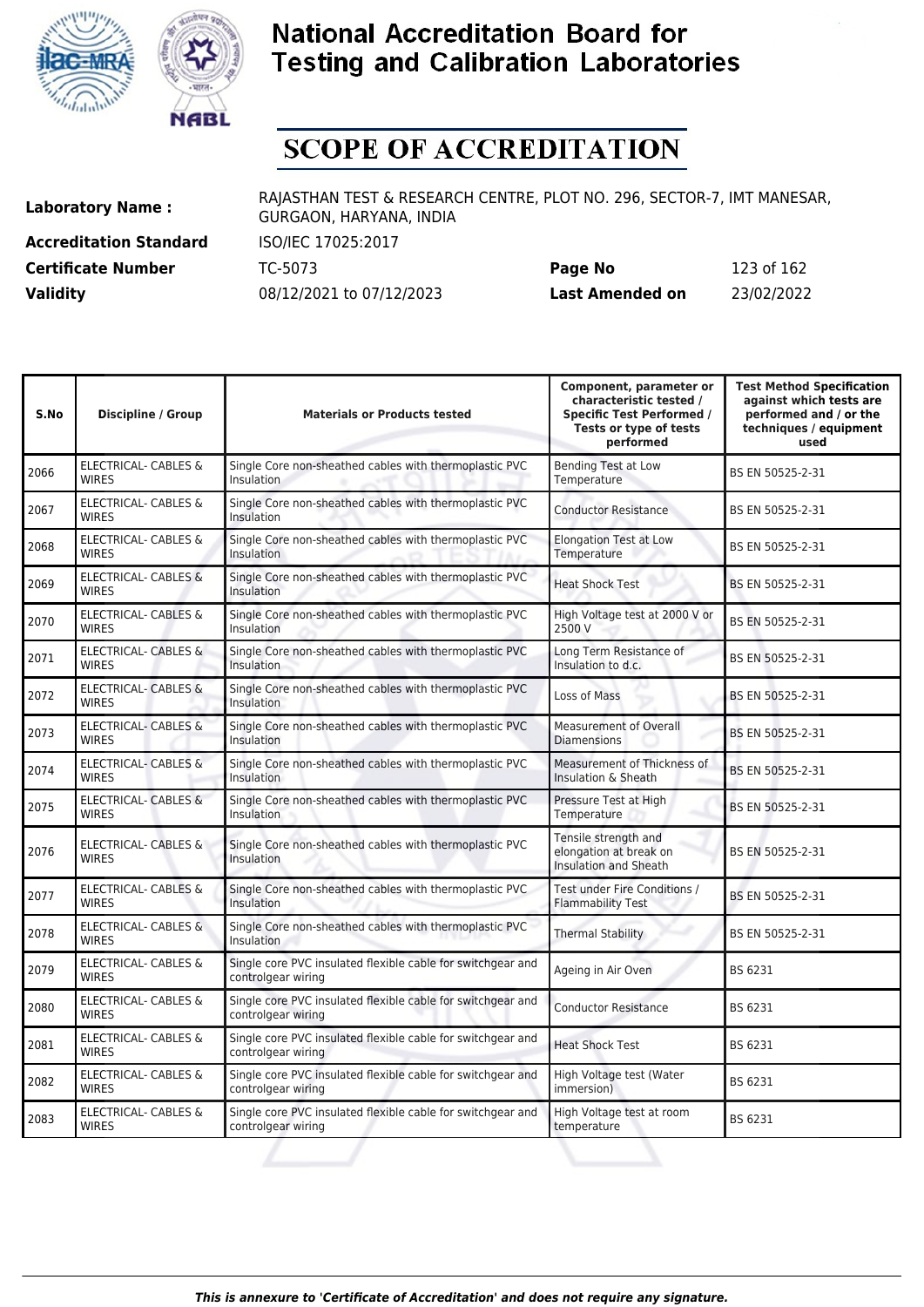



# **SCOPE OF ACCREDITATION**

**Accreditation Standard** ISO/IEC 17025:2017

**Laboratory Name :** RAJASTHAN TEST & RESEARCH CENTRE, PLOT NO. 296, SECTOR-7, IMT MANESAR, GURGAON, HARYANA, INDIA

**Certificate Number** TC-5073 **Page No** 124 of 162 **Validity** 08/12/2021 to 07/12/2023 **Last Amended on** 23/02/2022

| S.No | <b>Discipline / Group</b>                       | <b>Materials or Products tested</b>                                                                                             | Component, parameter or<br>characteristic tested /<br><b>Specific Test Performed /</b><br>Tests or type of tests<br>performed | <b>Test Method Specification</b><br>against which tests are<br>performed and / or the<br>techniques / equipment<br>used |
|------|-------------------------------------------------|---------------------------------------------------------------------------------------------------------------------------------|-------------------------------------------------------------------------------------------------------------------------------|-------------------------------------------------------------------------------------------------------------------------|
| 2084 | <b>ELECTRICAL- CABLES &amp;</b><br><b>WIRES</b> | Single core PVC insulated flexible cable for switchgear and<br>controlgear wiring                                               | <b>Insulation Resistance</b>                                                                                                  | BS 6231                                                                                                                 |
| 2085 | <b>ELECTRICAL- CABLES &amp;</b><br><b>WIRES</b> | Single core PVC insulated flexible cable for switchgear and<br>controlgear wiring                                               | Loss of Mass                                                                                                                  | BS 6231                                                                                                                 |
| 2086 | <b>ELECTRICAL- CABLES &amp;</b><br><b>WIRES</b> | Single core PVC insulated flexible cable for switchgear and<br>controlgear wiring                                               | Pressure Test at High<br>Temperature                                                                                          | BS 6231                                                                                                                 |
| 2087 | <b>ELECTRICAL- CABLES &amp;</b><br><b>WIRES</b> | Single core PVC insulated flexible cable for switchgear and<br>controlgear wiring                                               | Tensile strength and<br>elongation at break on<br>Insulation and Sheath                                                       | BS 6231                                                                                                                 |
| 2088 | ELECTRICAL- CABLES &<br><b>WIRES</b>            | Single core PVC insulated flexible cable for switchgear and<br>controlgear wiring                                               | Test for eccentricity and<br>Thickness of insulation and<br>sheath / Overall Dimensions                                       | BS 6231                                                                                                                 |
| 2089 | ELECTRICAL- CABLES &<br><b>WIRES</b>            | single insulated wire or cable                                                                                                  | Test under Fire Conditions /<br><b>Flammability Test</b>                                                                      | IEC 60332-1                                                                                                             |
| 2090 | ELECTRICAL- CABLES &<br><b>WIRES</b>            | Single wire armoured and PVC sheathed multicore cable<br>with copper conductors                                                 | Ageing in Air Oven                                                                                                            | BS 7870-8.1                                                                                                             |
| 2091 | <b>ELECTRICAL- CABLES &amp;</b><br><b>WIRES</b> | Single wire armoured and PVC sheathed multicore cable<br>with copper conductors                                                 | <b>Conductor Resistance</b>                                                                                                   | BS 7870-8.1                                                                                                             |
| 2092 | <b>ELECTRICAL- CABLES &amp;</b><br><b>WIRES</b> | Single wire armoured and PVC sheathed multicore cable<br>with copper conductors                                                 | High Voltage test (Water<br>immersion)                                                                                        | BS 7870-8.1                                                                                                             |
| 2093 | ELECTRICAL- CABLES &<br><b>WIRES</b>            | Single wire armoured and PVC sheathed multicore cable<br>with copper conductors                                                 | High Voltage test at room<br>temperature                                                                                      | BS 7870-8.1                                                                                                             |
| 2094 | ELECTRICAL- CABLES &<br><b>WIRES</b>            | Single wire armoured and PVC sheathed multicore cable<br>with copper conductors                                                 | Hot deformation test / Pressure<br>Test at High Temperature                                                                   | BS 7870-8.1                                                                                                             |
| 2095 | <b>ELECTRICAL- CABLES &amp;</b><br><b>WIRES</b> | Single wire armoured and PVC sheathed multicore cable<br>with copper conductors<br>۰<br><b>INDIA</b><br>۰                       | Tensile strength and<br>elongation at break on<br>Insulation and Sheath                                                       | BS 7870-8.1                                                                                                             |
| 2096 | <b>ELECTRICAL- CABLES &amp;</b><br><b>WIRES</b> | Single wire armoured and PVC sheathed multicore cable<br>with copper conductors                                                 | Test for eccentricity and<br>Thickness of insulation and<br>sheath / Overall Dimensions                                       | BS 7870-8.1                                                                                                             |
| 2097 | ELECTRICAL- CABLES &<br><b>WIRES</b>            | Single wire armoured and PVC sheathed multicore cable<br>with copper conductors, having reduced fire propagation<br>performance | Ageing in Air Oven                                                                                                            | BS 7870-8.3                                                                                                             |
| 2098 | <b>ELECTRICAL- CABLES &amp;</b><br><b>WIRES</b> | Single wire armoured and PVC sheathed multicore cable<br>with copper conductors, having reduced fire propagation<br>performance | <b>Conductor Resistance</b>                                                                                                   | BS 7870-8.3                                                                                                             |
| 2099 | ELECTRICAL- CABLES &<br><b>WIRES</b>            | Single wire armoured and PVC sheathed multicore cable<br>with copper conductors, having reduced fire propagation<br>performance | High Voltage test (Water<br>immersion)                                                                                        | BS 7870-8.3                                                                                                             |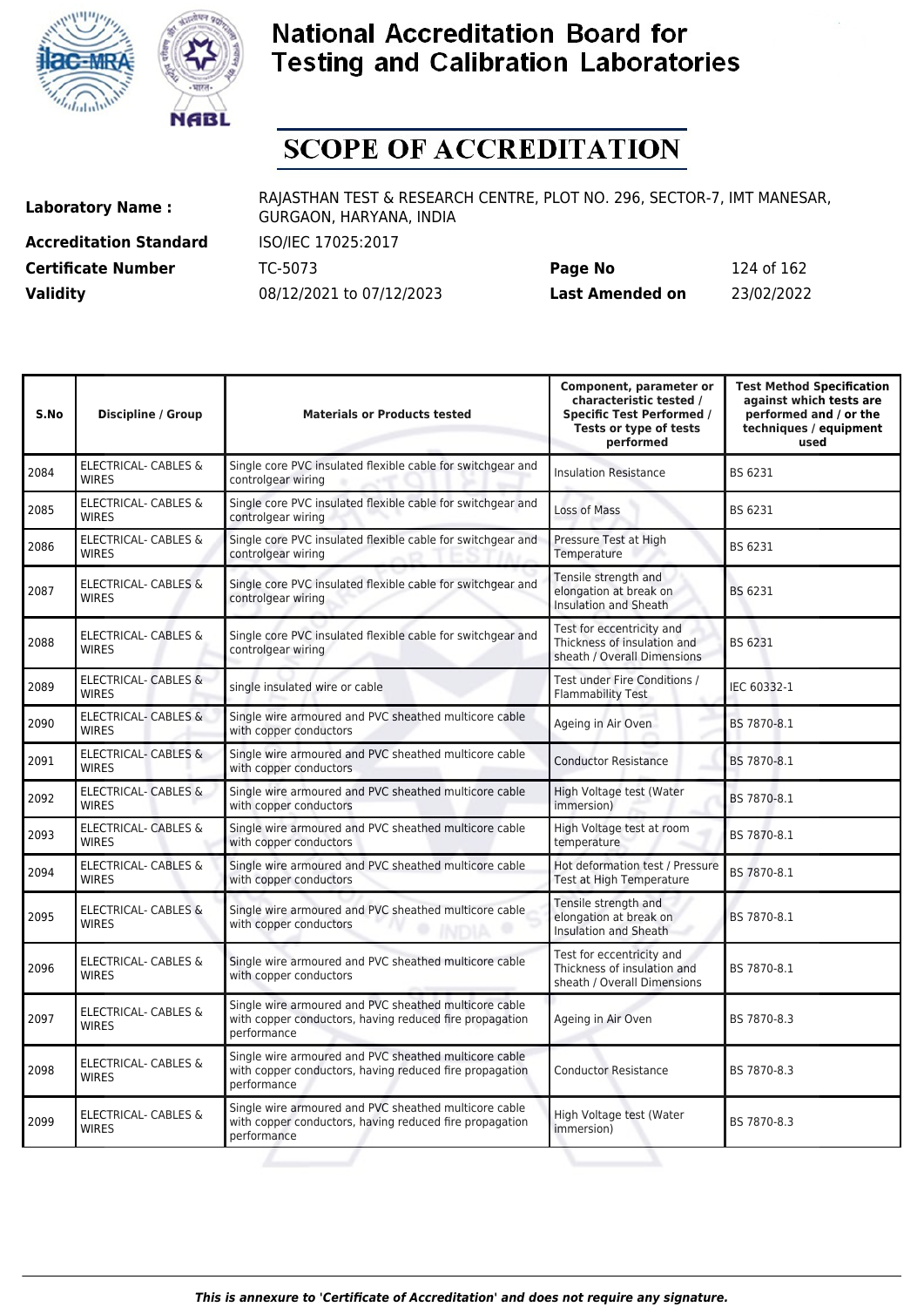



# **SCOPE OF ACCREDITATION**

**Accreditation Standard** ISO/IEC 17025:2017 **Certificate Number** TC-5073 **Validity** 08/12/2021 to 07/12/2023

| Page No         | 125 of 162 |
|-----------------|------------|
| Last Amended on | 23/02/2022 |

| S.No | <b>Discipline / Group</b>                       | <b>Materials or Products tested</b>                                                                                             | Component, parameter or<br>characteristic tested /<br><b>Specific Test Performed /</b><br>Tests or type of tests<br>performed | <b>Test Method Specification</b><br>against which tests are<br>performed and / or the<br>techniques / equipment<br>used |
|------|-------------------------------------------------|---------------------------------------------------------------------------------------------------------------------------------|-------------------------------------------------------------------------------------------------------------------------------|-------------------------------------------------------------------------------------------------------------------------|
| 2100 | ELECTRICAL- CABLES &<br><b>WIRES</b>            | Single wire armoured and PVC sheathed multicore cable<br>with copper conductors, having reduced fire propagation<br>performance | High Voltage test at room<br>temperature                                                                                      | BS 7870-8.3                                                                                                             |
| 2101 | <b>ELECTRICAL- CABLES &amp;</b><br><b>WIRES</b> | Single wire armoured and PVC sheathed multicore cable<br>with copper conductors, having reduced fire propagation<br>performance | <b>Insulation Resistance</b>                                                                                                  | BS 7870-8.3                                                                                                             |
| 2102 | <b>ELECTRICAL- CABLES &amp;</b><br><b>WIRES</b> | Single wire armoured and PVC sheathed multicore cable<br>with copper conductors, having reduced fire propagation<br>performance | Shrinkage Test                                                                                                                | BS 7870-8.3                                                                                                             |
| 2103 | <b>ELECTRICAL- CABLES &amp;</b><br><b>WIRES</b> | Single wire armoured and PVC sheathed multicore cable<br>with copper conductors, having reduced fire propagation<br>performance | Tensile strength and<br>elongation at break on<br><b>Insulation and Sheath</b>                                                | BS 7870-8.3                                                                                                             |
| 2104 | ELECTRICAL- CABLES &<br><b>WIRES</b>            | Single wire armoured and PVC sheathed multicore cable<br>with copper conductors, having reduced fire propagation<br>performance | Test for eccentricity and<br>Thickness of insulation and<br>sheath / Overall Dimensions                                       | BS 7870-8.3                                                                                                             |
| 2105 | ELECTRICAL- CABLES &<br><b>WIRES</b>            | Single wire armoured and PVC sheathed multicore cable<br>with copper conductors, having reduced fire propagation<br>performance | <b>Water Absorption Test</b><br>(Gravimetric)                                                                                 | BS 7870-8.3                                                                                                             |
| 2106 | <b>ELECTRICAL- CABLES &amp;</b><br><b>WIRES</b> | Single Wire Armoured and PVC Sheathed Multipair Cable<br>with Copper Conductors                                                 | Ageing in Air Oven                                                                                                            | BS 7870-8.2                                                                                                             |
| 2107 | <b>ELECTRICAL- CABLES &amp;</b><br><b>WIRES</b> | Single Wire Armoured and PVC Sheathed Multipair Cable<br>with Copper Conductors                                                 | <b>Bending Test at Low</b><br>Temperature                                                                                     | BS 7870-8.2                                                                                                             |
| 2108 | <b>ELECTRICAL- CABLES &amp;</b><br><b>WIRES</b> | Single Wire Armoured and PVC Sheathed Multipair Cable<br>with Copper Conductors                                                 | Carbon Content Test                                                                                                           | BS 7870-8.2                                                                                                             |
| 2109 | ELECTRICAL- CABLES &<br><b>WIRES</b>            | Single Wire Armoured and PVC Sheathed Multipair Cable<br>with Copper Conductors                                                 | <b>Conductor Resistance</b>                                                                                                   | BS 7870-8.2                                                                                                             |
| 2110 | ELECTRICAL- CABLES &<br><b>WIRES</b>            | Single Wire Armoured and PVC Sheathed Multipair Cable<br>with Copper Conductors                                                 | Density and Specific Gravity<br>(Relative Density) of Plastics by BS 7870-8.2<br>displacement                                 |                                                                                                                         |
| 2111 | ELECTRICAL- CABLES &<br><b>WIRES</b>            | Single Wire Armoured and PVC Sheathed Multipair Cable<br>with Copper Conductors                                                 | Dimension for Armouring<br>Material                                                                                           | BS 7870-8.2                                                                                                             |
| 2112 | ELECTRICAL- CABLES &<br><b>WIRES</b>            | Single Wire Armoured and PVC Sheathed Multipair Cable<br>with Copper Conductors                                                 | <b>Elongation Test at Low</b><br>Temperature                                                                                  | BS 7870-8.2                                                                                                             |
| 2113 | ELECTRICAL- CABLES &<br><b>WIRES</b>            | Single Wire Armoured and PVC Sheathed Multipair Cable<br>with Copper Conductors                                                 | <b>Environmental Stress Crack</b><br>Resistance                                                                               | BS 7870-8.2                                                                                                             |
| 2114 | ELECTRICAL- CABLES &<br><b>WIRES</b>            | Single Wire Armoured and PVC Sheathed Multipair Cable<br>with Copper Conductors                                                 | <b>Heat Shock Test</b>                                                                                                        | BS 7870-8.2                                                                                                             |
| 2115 | ELECTRICAL- CABLES &<br><b>WIRES</b>            | Single Wire Armoured and PVC Sheathed Multipair Cable<br>with Copper Conductors                                                 | Hot deformation test / Pressure<br>Test at High Temperature                                                                   | BS 7870-8.2                                                                                                             |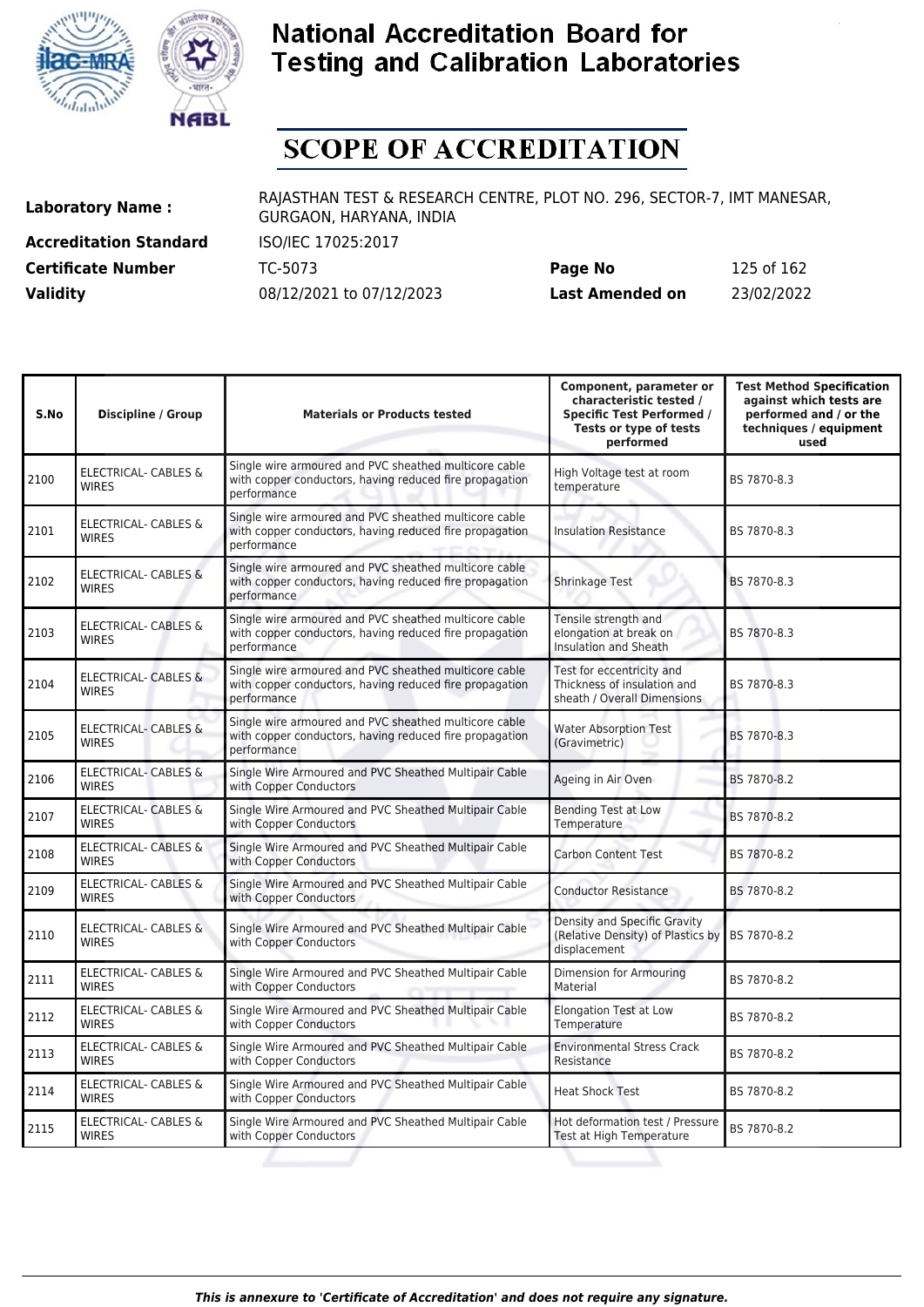



# **SCOPE OF ACCREDITATION**

**Accreditation Standard** ISO/IEC 17025:2017

**Laboratory Name :** RAJASTHAN TEST & RESEARCH CENTRE, PLOT NO. 296, SECTOR-7, IMT MANESAR, GURGAON, HARYANA, INDIA

**Certificate Number** TC-5073 **Page No** 126 of 162 **Validity** 08/12/2021 to 07/12/2023 **Last Amended on** 23/02/2022

| S.No | <b>Discipline / Group</b>                       | <b>Materials or Products tested</b>                                                                      | Component, parameter or<br>characteristic tested /<br><b>Specific Test Performed /</b><br>Tests or type of tests<br>performed | <b>Test Method Specification</b><br>against which tests are<br>performed and / or the<br>techniques / equipment<br>used |
|------|-------------------------------------------------|----------------------------------------------------------------------------------------------------------|-------------------------------------------------------------------------------------------------------------------------------|-------------------------------------------------------------------------------------------------------------------------|
| 2116 | <b>ELECTRICAL- CABLES &amp;</b><br><b>WIRES</b> | Single Wire Armoured and PVC Sheathed Multipair Cable<br>with Copper Conductors                          | <b>Inductance Test</b>                                                                                                        | BS 7870-8.2                                                                                                             |
| 2117 | ELECTRICAL- CABLES &<br><b>WIRES</b>            | Single Wire Armoured and PVC Sheathed Multipair Cable<br>with Copper Conductors                          | <b>Insulation Resistance</b>                                                                                                  | BS 7870-8.2                                                                                                             |
| 2118 | <b>ELECTRICAL- CABLES &amp;</b><br><b>WIRES</b> | Single Wire Armoured and PVC Sheathed Multipair Cable<br>with Copper Conductors                          | Loss of Mass                                                                                                                  | BS 7870-8.2                                                                                                             |
| 2119 | <b>ELECTRICAL- CABLES &amp;</b><br><b>WIRES</b> | Single Wire Armoured and PVC Sheathed Multipair Cable<br>with Copper Conductors                          | Mass of Zinc Coating                                                                                                          | BS 7870-8.2                                                                                                             |
| 2120 | <b>ELECTRICAL- CABLES &amp;</b><br><b>WIRES</b> | Single Wire Armoured and PVC Sheathed Multipair Cable<br>with Copper Conductors                          | Measurement of Thickness of<br>Insulation & Sheath                                                                            | BS 7870-8.2                                                                                                             |
| 2121 | <b>ELECTRICAL- CABLES &amp;</b><br><b>WIRES</b> | Single Wire Armoured and PVC Sheathed Multipair Cable<br>with Copper Conductors                          | Melt Flow Index                                                                                                               | BS 7870-8.2                                                                                                             |
| 2122 | <b>ELECTRICAL- CABLES &amp;</b><br><b>WIRES</b> | Single Wire Armoured and PVC Sheathed Multipair Cable<br>with Copper Conductors                          | Tensile strength & Elongation<br>at break for armouring material                                                              | BS 7870-8.2                                                                                                             |
| 2123 | ELECTRICAL- CABLES &<br><b>WIRES</b>            | Single Wire Armoured and PVC Sheathed Multipair Cable<br>with Copper Conductors                          | Tensile strength and<br>elongation at break on<br>Insulation and Sheath                                                       | BS 7870-8.2                                                                                                             |
| 2124 | <b>ELECTRICAL- CABLES &amp;</b><br><b>WIRES</b> | Single Wire Armoured and PVC Sheathed Multipair Cable<br>with Copper Conductors                          | Tensile Strength at yield                                                                                                     | BS 7870-8.2                                                                                                             |
| 2125 | <b>ELECTRICAL- CABLES &amp;</b><br><b>WIRES</b> | Single Wire Armoured and PVC Sheathed Multipair Cable<br>with Copper Conductors                          | <b>Water Penetration Test</b>                                                                                                 | BS 7870-8.2                                                                                                             |
| 2126 | <b>ELECTRICAL- CABLES &amp;</b><br><b>WIRES</b> | Single Wire Armoured and PVC Sheathed Multipair Cable<br>with Copper Conductors                          | Winding/ Wrapping Test on<br>Galvanized steel strip for<br>Armouring                                                          | BS 7870-8.2                                                                                                             |
| 2127 | <b>ELECTRICAL- CABLES &amp;</b><br><b>WIRES</b> | Single wire armoured and unarmoured multicore cables<br>with copper conductor and non-halogenated sheath | <b>Abrasion Test</b>                                                                                                          | BS 7870-8.5                                                                                                             |
| 2128 | <b>ELECTRICAL- CABLES &amp;</b><br><b>WIRES</b> | Single wire armoured and unarmoured multicore cables<br>with copper conductor and non-halogenated sheath | Ageing in Air Bomb                                                                                                            | BS 7870-8.5                                                                                                             |
| 2129 | ELECTRICAL- CABLES &<br><b>WIRES</b>            | Single wire armoured and unarmoured multicore cables<br>with copper conductor and non-halogenated sheath | Ageing in Air Oven                                                                                                            | BS 7870-8.5                                                                                                             |
| 2130 | ELECTRICAL- CABLES &<br><b>WIRES</b>            | Single wire armoured and unarmoured multicore cables<br>with copper conductor and non-halogenated sheath | <b>Compatibility Test</b>                                                                                                     | BS 7870-8.5                                                                                                             |
| 2131 | <b>ELECTRICAL- CABLES &amp;</b><br><b>WIRES</b> | Single wire armoured and unarmoured multicore cables<br>with copper conductor and non-halogenated sheath | Conductivity                                                                                                                  | BS 7870-8.5:                                                                                                            |
| 2132 | <b>ELECTRICAL- CABLES &amp;</b><br><b>WIRES</b> | Single wire armoured and unarmoured multicore cables<br>with copper conductor and non-halogenated sheath | <b>Conductor Resistance</b>                                                                                                   | BS 7870-8.5                                                                                                             |
| 2133 | ELECTRICAL- CABLES &<br><b>WIRES</b>            | Single wire armoured and unarmoured multicore cables<br>with copper conductor and non-halogenated sheath | Dimension for Armouring<br>Material                                                                                           | BS 7870-8.5                                                                                                             |
|      |                                                 |                                                                                                          |                                                                                                                               |                                                                                                                         |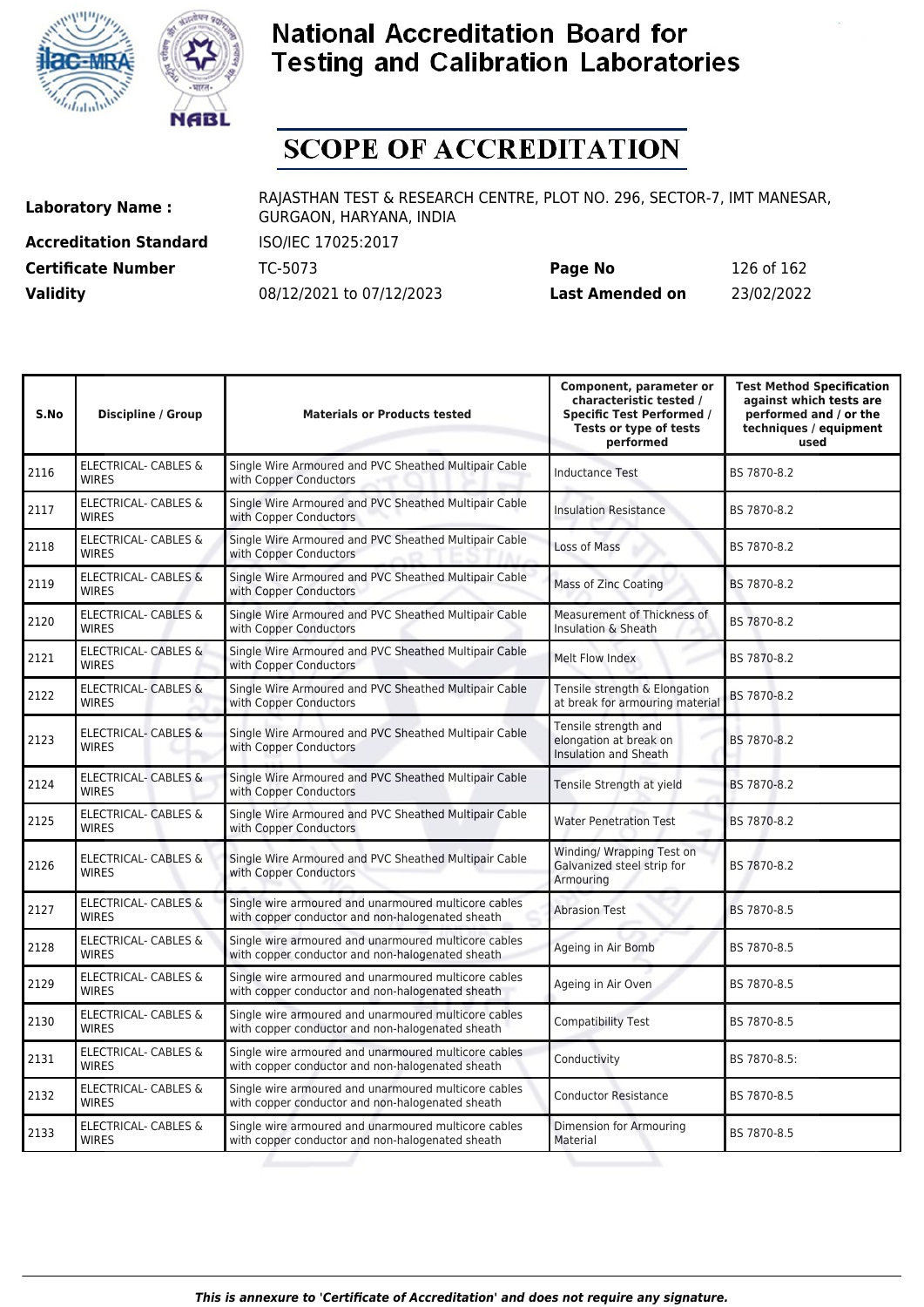



# **SCOPE OF ACCREDITATION**

**Accreditation Standard** ISO/IEC 17025:2017 **Certificate Number** TC-5073 **Validity** 08/12/2021 to 07/12/2023

| Page No         | 127 of 162 |
|-----------------|------------|
| Last Amended on | 23/02/2022 |

| S.No | <b>Discipline / Group</b>                       | <b>Materials or Products tested</b>                                                                      | Component, parameter or<br>characteristic tested /<br><b>Specific Test Performed /</b><br>Tests or type of tests<br>performed | <b>Test Method Specification</b><br>against which tests are<br>performed and / or the<br>techniques / equipment<br>used |
|------|-------------------------------------------------|----------------------------------------------------------------------------------------------------------|-------------------------------------------------------------------------------------------------------------------------------|-------------------------------------------------------------------------------------------------------------------------|
| 2134 | ELECTRICAL- CABLES &<br><b>WIRES</b>            | Single wire armoured and unarmoured multicore cables<br>with copper conductor and non-halogenated sheath | <b>Elongation Test at Low</b><br>Temperature                                                                                  | BS 7870-8.5                                                                                                             |
| 2135 | ELECTRICAL- CABLES &<br><b>WIRES</b>            | Single wire armoured and unarmoured multicore cables<br>with copper conductor and non-halogenated sheath | <b>Flame Propagation</b><br>(Retardance) Test on Multiple<br>(Bunched) cables                                                 | BS 7870-8.5                                                                                                             |
| 2136 | ELECTRICAL- CABLES &<br><b>WIRES</b>            | Single wire armoured and unarmoured multicore cables<br>with copper conductor and non-halogenated sheath | Halogen Acid Gas Evolution /<br>Corrosive & halogen acid gas                                                                  | BS 7870-8.5                                                                                                             |
| 2137 | ELECTRICAL- CABLES &<br><b>WIRES</b>            | Single wire armoured and unarmoured multicore cables<br>with copper conductor and non-halogenated sheath | High Voltage test (Water<br>immersion)                                                                                        | BS 7870-8.5                                                                                                             |
| 2138 | <b>ELECTRICAL- CABLES &amp;</b><br><b>WIRES</b> | Single wire armoured and unarmoured multicore cables<br>with copper conductor and non-halogenated sheath | Hot deformation test / Pressure<br>Test at High Temperature                                                                   | BS 7870-8.5                                                                                                             |
| 2139 | <b>ELECTRICAL- CABLES &amp;</b><br><b>WIRES</b> | Single wire armoured and unarmoured multicore cables<br>with copper conductor and non-halogenated sheath | <b>Hot Set Test</b>                                                                                                           | BS 7870-8.5                                                                                                             |
| 2140 | <b>ELECTRICAL- CABLES &amp;</b><br><b>WIRES</b> | Single wire armoured and unarmoured multicore cables<br>with copper conductor and non-halogenated sheath | Impact Test at Low<br>Temperature                                                                                             | BS 7870-8.5                                                                                                             |
| 2141 | ELECTRICAL- CABLES &<br><b>WIRES</b>            | Single wire armoured and unarmoured multicore cables<br>with copper conductor and non-halogenated sheath | <b>Insulation Resistance</b>                                                                                                  | BS 7870-8.5                                                                                                             |
| 2142 | <b>ELECTRICAL- CABLES &amp;</b><br><b>WIRES</b> | Single wire armoured and unarmoured multicore cables<br>with copper conductor and non-halogenated sheath | Mass of Zinc Coating                                                                                                          | BS 7870-8.5                                                                                                             |
| 2143 | <b>ELECTRICAL- CABLES &amp;</b><br><b>WIRES</b> | Single wire armoured and unarmoured multicore cables<br>with copper conductor and non-halogenated sheath | Measurement of Thickness of<br>Insulation & Sheath                                                                            | BS 7870-8.5                                                                                                             |
| 2144 | <b>ELECTRICAL- CABLES &amp;</b><br><b>WIRES</b> | Single wire armoured and unarmoured multicore cables<br>with copper conductor and non-halogenated sheath | Mineral Oil Resistance                                                                                                        | BS 7870-8.5                                                                                                             |
| 2145 | ELECTRICAL- CABLES &<br><b>WIRES</b>            | Single wire armoured and unarmoured multicore cables<br>with copper conductor and non-halogenated sheath | Oxygen Index Test                                                                                                             | BS 7870-8.5                                                                                                             |
| 2146 | <b>ELECTRICAL- CABLES &amp;</b><br><b>WIRES</b> | Single wire armoured and unarmoured multicore cables<br>with copper conductor and non-halogenated sheath | <b>Ozone Resistance Test</b>                                                                                                  | BS 7870-8.5                                                                                                             |
| 2147 | ELECTRICAL- CABLES &<br><b>WIRES</b>            | Single wire armoured and unarmoured multicore cables<br>with copper conductor and non-halogenated sheath | pH                                                                                                                            | BS 7870-8.5                                                                                                             |
| 2148 | ELECTRICAL- CABLES &<br><b>WIRES</b>            | Single wire armoured and unarmoured multicore cables<br>with copper conductor and non-halogenated sheath | Shrinkage Test                                                                                                                | BS 7870-8.5                                                                                                             |
| 2149 | ELECTRICAL- CABLES &<br><b>WIRES</b>            | Single wire armoured and unarmoured multicore cables<br>with copper conductor and non-halogenated sheath | Smoke Density under Fire<br>Conditions                                                                                        | BS 7870-8.5                                                                                                             |
| 2150 | ELECTRICAL- CABLES &<br><b>WIRES</b>            | Single wire armoured and unarmoured multicore cables<br>with copper conductor and non-halogenated sheath | <b>Tear Resistance</b>                                                                                                        | BS 7870-8.5                                                                                                             |
| 2151 | ELECTRICAL- CABLES &<br><b>WIRES</b>            | Single wire armoured and unarmoured multicore cables<br>with copper conductor and non-halogenated sheath | Tensile strength and<br>elongation at break on<br>Insulation and Sheath                                                       | BS 7870-8.5                                                                                                             |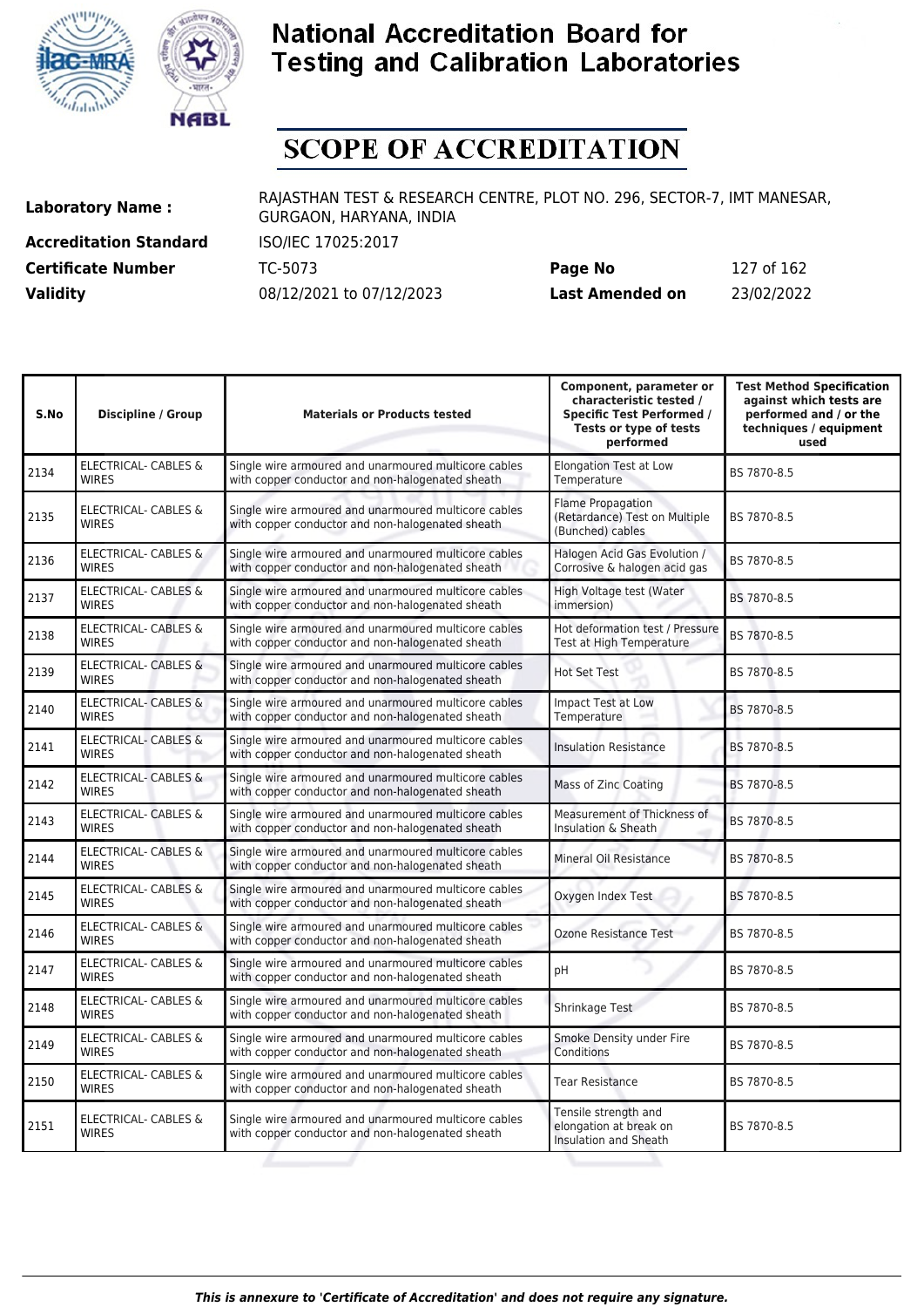



# **SCOPE OF ACCREDITATION**

**Accreditation Standard** ISO/IEC 17025:2017 **Certificate Number** TC-5073

| <b>Certificate Number</b> | TC-5073                  | Page No         | 128 of 162 |
|---------------------------|--------------------------|-----------------|------------|
| <b>Validity</b>           | 08/12/2021 to 07/12/2023 | Last Amended on | 23/02/2022 |

| S.No | <b>Discipline / Group</b>                       | <b>Materials or Products tested</b>                                                                                                                                   | Component, parameter or<br>characteristic tested /<br><b>Specific Test Performed /</b><br>Tests or type of tests<br>performed | <b>Test Method Specification</b><br>against which tests are<br>performed and / or the<br>techniques / equipment<br>used |
|------|-------------------------------------------------|-----------------------------------------------------------------------------------------------------------------------------------------------------------------------|-------------------------------------------------------------------------------------------------------------------------------|-------------------------------------------------------------------------------------------------------------------------|
| 2152 | ELECTRICAL- CABLES &<br><b>WIRES</b>            | Single wire armoured and unarmoured multicore cables<br>with copper conductor and non-halogenated sheath                                                              | Test under Fire Conditions /<br><b>Flammability Test</b>                                                                      | BS 7870-8.5                                                                                                             |
| 2153 | <b>ELECTRICAL- CABLES &amp;</b><br><b>WIRES</b> | Single wire armoured and unarmoured multicore cables<br>with copper conductor and non-halogenated sheath                                                              | <b>Water Absorption Test</b>                                                                                                  | BS 7870-8.5                                                                                                             |
| 2154 | <b>ELECTRICAL- CABLES &amp;</b><br><b>WIRES</b> | Single wire armoured and unarmoured multicore cables<br>with copper conductor and non-halogenated sheath                                                              | Winding/ Wrapping Test on<br>Galvanized steel strip for<br>Armouring                                                          | BS 7870-8.5                                                                                                             |
| 2155 | <b>ELECTRICAL- CABLES &amp;</b><br><b>WIRES</b> | Single wire or double steel tape armoured and non-<br>halogenated sheathed multipair cable with copper<br>conductors                                                  | Ageing in Air Oven                                                                                                            | BS 7870-8.6                                                                                                             |
| 2156 | <b>ELECTRICAL- CABLES &amp;</b><br><b>WIRES</b> | Single wire or double steel tape armoured and non-<br>halogenated sheathed multipair cable with copper<br>conductors                                                  | <b>Conductor Resistance</b>                                                                                                   | BS 7870-8.6                                                                                                             |
| 2157 | <b>ELECTRICAL- CABLES &amp;</b><br><b>WIRES</b> | Single wire or double steel tape armoured and non-<br>halogenated sheathed multipair cable with copper<br>conductors                                                  | Hot deformation test / Pressure<br>Test at High Temperature                                                                   | BS 7870-8.6                                                                                                             |
| 2158 | <b>ELECTRICAL- CABLES &amp;</b><br><b>WIRES</b> | Single wire or double steel tape armoured and non-<br>halogenated sheathed multipair cable with copper<br>conductors                                                  | <b>Insulation Resistance</b>                                                                                                  | BS 7870-8.6                                                                                                             |
| 2159 | ELECTRICAL- CABLES &<br><b>WIRES</b>            | Single wire or double steel tape armoured and non-<br>halogenated sheathed multipair cable with copper<br>conductors                                                  | Tensile strength and<br>elongation at break on<br>Insulation and Sheath                                                       | BS 7870-8.6                                                                                                             |
| 2160 | <b>ELECTRICAL- CABLES &amp;</b><br><b>WIRES</b> | Single wire or double steel tape armoured and non-<br>halogenated sheathed multipair cable with copper<br>conductors                                                  | Test for eccentricity and<br>Thickness of insulation and<br>sheath / Overall Dimensions                                       | BS 7870-8.6                                                                                                             |
| 2161 | ELECTRICAL- CABLES &<br><b>WIRES</b>            | Single Wire or double steel tape armoured and PVC<br>Sheathed multipair cable with copper conductors, having<br>reduced fire propagation performance<br><b>DUTY A</b> | Ageing in Air Oven                                                                                                            | BS 7870-8.4                                                                                                             |
| 2162 | ELECTRICAL- CABLES &<br><b>WIRES</b>            | Single Wire or double steel tape armoured and PVC<br>Sheathed multipair cable with copper conductors, having<br>reduced fire propagation performance                  | <b>Bending Test at Low</b><br>Temperature                                                                                     | BS 7870-8.4                                                                                                             |
| 2163 | ELECTRICAL- CABLES &<br><b>WIRES</b>            | Single Wire or double steel tape armoured and PVC<br>Sheathed multipair cable with copper conductors, having<br>reduced fire propagation performance                  | Cold bend Test / Voltage Test<br>after bending                                                                                | BS 7870-8.4                                                                                                             |
| 2164 | <b>ELECTRICAL- CABLES &amp;</b><br><b>WIRES</b> | Single Wire or double steel tape armoured and PVC<br>Sheathed multipair cable with copper conductors, having<br>reduced fire propagation performance                  | <b>Conductor Resistance</b>                                                                                                   | BS 7870-8.4                                                                                                             |
| 2165 | ELECTRICAL- CABLES &<br><b>WIRES</b>            | Single Wire or double steel tape armoured and PVC<br>Sheathed multipair cable with copper conductors, having<br>reduced fire propagation performance                  | Dimension for Armouring<br>Material                                                                                           | BS 7870-8.4                                                                                                             |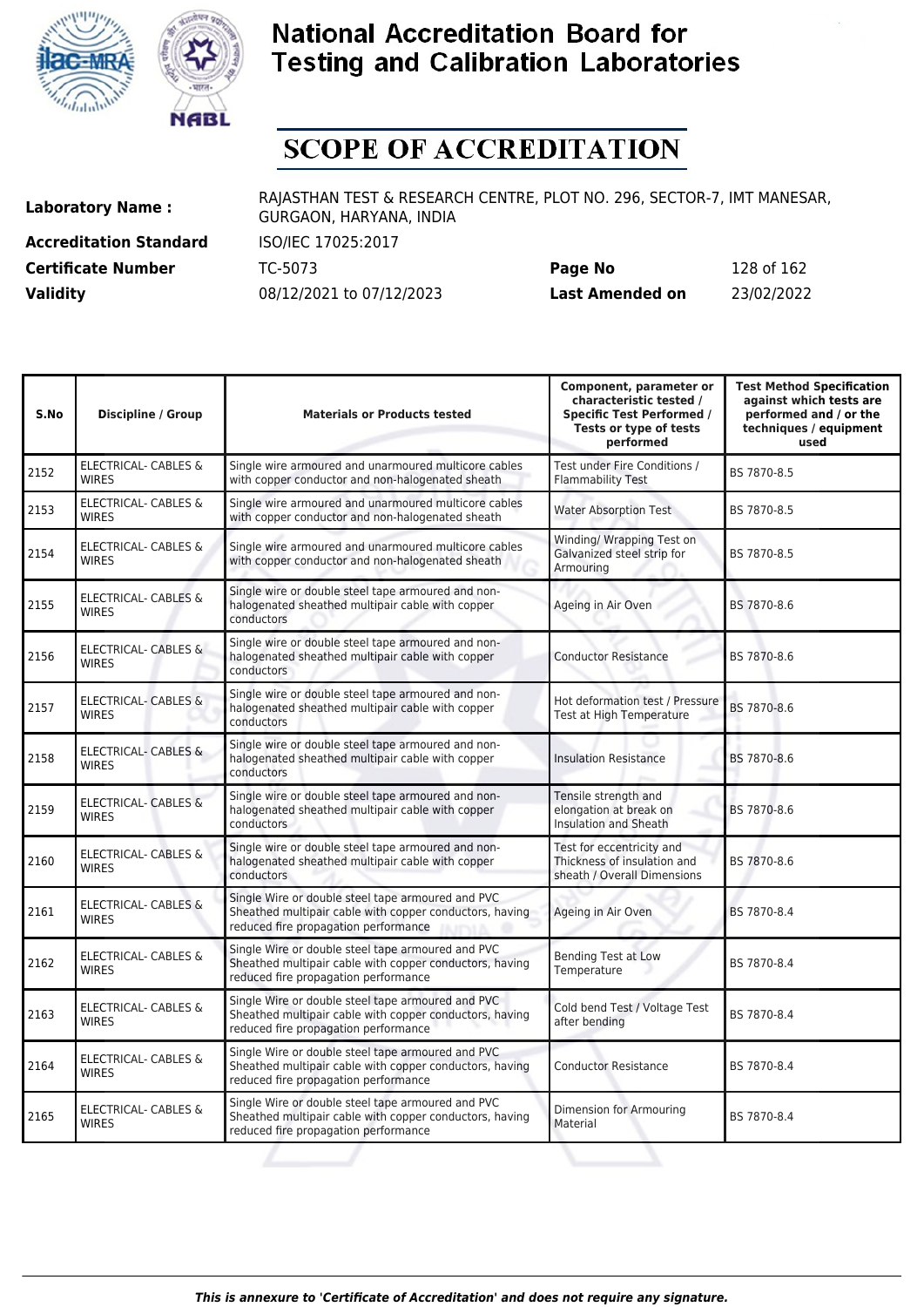



# **SCOPE OF ACCREDITATION**

**Accreditation Standard** ISO/IEC 17025:2017 **Certificate Number** TC-5073 **Validity** 08/12/2021 to 07/12/2023

| Page No         | 129 of 162 |
|-----------------|------------|
| Last Amended on | 23/02/2022 |

| S.No | <b>Discipline / Group</b>                       | <b>Materials or Products tested</b>                                                                                                                  | Component, parameter or<br>characteristic tested /<br><b>Specific Test Performed /</b><br>Tests or type of tests<br>performed | <b>Test Method Specification</b><br>against which tests are<br>performed and / or the<br>techniques / equipment<br>used |
|------|-------------------------------------------------|------------------------------------------------------------------------------------------------------------------------------------------------------|-------------------------------------------------------------------------------------------------------------------------------|-------------------------------------------------------------------------------------------------------------------------|
| 2166 | <b>ELECTRICAL- CABLES &amp;</b><br><b>WIRES</b> | Single Wire or double steel tape armoured and PVC<br>Sheathed multipair cable with copper conductors, having<br>reduced fire propagation performance | <b>Elongation Test at Low</b><br>Temperature                                                                                  | BS 7870-8.4                                                                                                             |
| 2167 | <b>ELECTRICAL- CABLES &amp;</b><br><b>WIRES</b> | Single Wire or double steel tape armoured and PVC<br>Sheathed multipair cable with copper conductors, having<br>reduced fire propagation performance | <b>Flame Propagation</b><br>(Retardance) Test on Multiple<br>(Bunched) cables                                                 | BS 7870-8.4                                                                                                             |
| 2168 | <b>ELECTRICAL- CABLES &amp;</b><br><b>WIRES</b> | Single Wire or double steel tape armoured and PVC<br>Sheathed multipair cable with copper conductors, having<br>reduced fire propagation performance | <b>Heat Shock Test</b>                                                                                                        | BS 7870-8.4                                                                                                             |
| 2169 | <b>ELECTRICAL- CABLES &amp;</b><br><b>WIRES</b> | Single Wire or double steel tape armoured and PVC<br>Sheathed multipair cable with copper conductors, having<br>reduced fire propagation performance | Hot deformation test / Pressure<br>Test at High Temperature                                                                   | BS 7870-8.4                                                                                                             |
| 2170 | ELECTRICAL- CABLES &<br><b>WIRES</b>            | Single Wire or double steel tape armoured and PVC<br>Sheathed multipair cable with copper conductors, having<br>reduced fire propagation performance | <b>Inductance Test</b>                                                                                                        | BS 7870-8.4                                                                                                             |
| 2171 | <b>ELECTRICAL- CABLES &amp;</b><br><b>WIRES</b> | Single Wire or double steel tape armoured and PVC<br>Sheathed multipair cable with copper conductors, having<br>reduced fire propagation performance | <b>Insulation Resistance</b>                                                                                                  | BS 7870-8.4                                                                                                             |
| 2172 | <b>ELECTRICAL- CABLES &amp;</b><br><b>WIRES</b> | Single Wire or double steel tape armoured and PVC<br>Sheathed multipair cable with copper conductors, having<br>reduced fire propagation performance | Loss of Mass                                                                                                                  | BS 7870-8.4                                                                                                             |
| 2173 | ELECTRICAL- CABLES &<br><b>WIRES</b>            | Single Wire or double steel tape armoured and PVC<br>Sheathed multipair cable with copper conductors, having<br>reduced fire propagation performance | <b>Mass of Zinc Coating</b>                                                                                                   | BS 7870-8.4                                                                                                             |
| 2174 | <b>ELECTRICAL- CABLES &amp;</b><br><b>WIRES</b> | Single Wire or double steel tape armoured and PVC<br>Sheathed multipair cable with copper conductors, having<br>reduced fire propagation performance | Measurement of Thickness of<br>Insulation & Sheath                                                                            | BS 7870-8.4                                                                                                             |
| 2175 | ELECTRICAL- CABLES &<br><b>WIRES</b>            | Single Wire or double steel tape armoured and PVC<br>Sheathed multipair cable with copper conductors, having<br>reduced fire propagation performance | Oxygen Index Test                                                                                                             | BS 7870-8.4                                                                                                             |
| 2176 | <b>ELECTRICAL- CABLES &amp;</b><br><b>WIRES</b> | Single Wire or double steel tape armoured and PVC<br>Sheathed multipair cable with copper conductors, having<br>reduced fire propagation performance | Tensile strength and<br>elongation at break on<br><b>Insulation and Sheath</b>                                                | BS 7870-8.4                                                                                                             |
| 2177 | <b>ELECTRICAL- CABLES &amp;</b><br><b>WIRES</b> | Single Wire or double steel tape armoured and PVC<br>Sheathed multipair cable with copper conductors, having<br>reduced fire propagation performance | Test under Fire Conditions /<br><b>Flammability Test</b>                                                                      | BS 7870-8.4                                                                                                             |
| 2178 | ELECTRICAL- CABLES &<br><b>WIRES</b>            | Single Wire or double steel tape armoured and PVC<br>Sheathed multipair cable with copper conductors, having<br>reduced fire propagation performance | Winding/ Wrapping Test on<br>Galvanized steel strip for<br>Armouring                                                          | BS 7870-8.4                                                                                                             |
| 2179 | <b>ELECTRICAL- CABLES &amp;</b><br><b>WIRES</b> | Soft or annealed copper wire                                                                                                                         | Density                                                                                                                       | ASTM B3                                                                                                                 |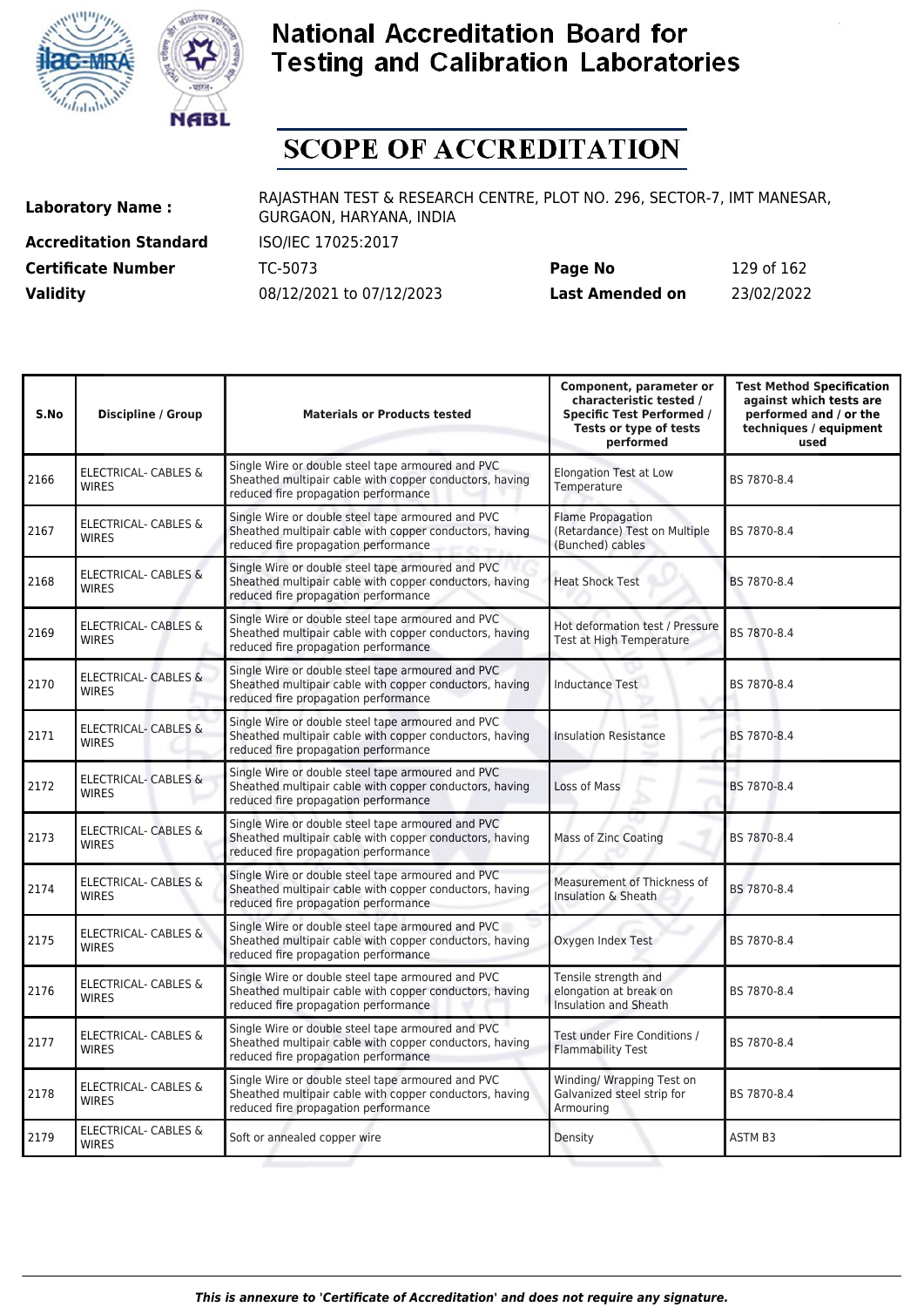



# **SCOPE OF ACCREDITATION**

**Accreditation Standard** ISO/IEC 17025:2017

**Laboratory Name :** RAJASTHAN TEST & RESEARCH CENTRE, PLOT NO. 296, SECTOR-7, IMT MANESAR, GURGAON, HARYANA, INDIA

**Certificate Number** TC-5073 **Page No** 130 of 162 **Validity** 08/12/2021 to 07/12/2023 **Last Amended on** 23/02/2022

| S.No | Discipline / Group                              | <b>Materials or Products tested</b>                                                                      | Component, parameter or<br>characteristic tested /<br><b>Specific Test Performed /</b><br>Tests or type of tests<br>performed | <b>Test Method Specification</b><br>against which tests are<br>performed and / or the<br>techniques / equipment<br>used |
|------|-------------------------------------------------|----------------------------------------------------------------------------------------------------------|-------------------------------------------------------------------------------------------------------------------------------|-------------------------------------------------------------------------------------------------------------------------|
| 2180 | ELECTRICAL- CABLES &<br><b>WIRES</b>            | Soft or Annealed Copper Wire                                                                             | <b>Dimension</b>                                                                                                              | <b>ASTM B3</b>                                                                                                          |
| 2181 | ELECTRICAL- CABLES &<br><b>WIRES</b>            | Soft or Annealed Copper Wire                                                                             | Elongation                                                                                                                    | <b>ASTM B3</b>                                                                                                          |
| 2182 | ELECTRICAL- CABLES &<br><b>WIRES</b>            | Soft or annealed copper wire                                                                             | Surface finish                                                                                                                | ASTM B3                                                                                                                 |
| 2183 | <b>ELECTRICAL- CABLES &amp;</b><br><b>WIRES</b> | Solid Electrical Insulating Materials                                                                    | Dielectric strength                                                                                                           | ASTM D149                                                                                                               |
| 2184 | <b>ELECTRICAL- CABLES &amp;</b><br><b>WIRES</b> | Specification for insulating and sheathing materials for<br>cables. PVC sheathing compounds              | <b>Heat Shock Tests</b>                                                                                                       | BS 7655-4.2                                                                                                             |
| 2185 | <b>ELECTRICAL- CABLES &amp;</b><br><b>WIRES</b> | Specification for PVC Insulation and Sheath of Electric<br>Cables                                        | Colour Fastness to Day Light                                                                                                  | IS 5831                                                                                                                 |
| 2186 | <b>ELECTRICAL- CABLES &amp;</b><br><b>WIRES</b> | Specification for PVC Insulation and Sheath of Electric<br>Cables                                        | <b>Colour Fastness to Water</b>                                                                                               | IS 5831                                                                                                                 |
| 2187 | <b>ELECTRICAL- CABLES &amp;</b><br><b>WIRES</b> | Standard for Control, Thermo Couple Extension and<br><b>Instrumentation Cables</b>                       | Dielectric Strength Retention<br><b>Test</b>                                                                                  | <b>NEMA WC57</b>                                                                                                        |
| 2188 | ELECTRICAL- CABLES &<br><b>WIRES</b>            | Standard for Control, Thermocouple Extension and<br><b>Instrumentation Cables</b>                        | <b>Accelerated Water Absorption</b><br>Test (Electrical)                                                                      | <b>NEMA WC57</b>                                                                                                        |
| 2189 | <b>ELECTRICAL- CABLES &amp;</b><br><b>WIRES</b> | Standard Practice for Operating Xenon Arc Light Apparatus<br>for Exposure of Non-Metallic Materials1     | UV test                                                                                                                       | <b>ASTM G 155</b>                                                                                                       |
| 2190 | ELECTRICAL- CABLES &<br><b>WIRES</b>            | Steel wire and wire products- Non ferrous metallic coatings<br>on steel wire. Zinc or Zinc alloy coating | Adherence test                                                                                                                | BS EN 10244-1                                                                                                           |
| 2191 | <b>ELECTRICAL- CABLES &amp;</b><br><b>WIRES</b> | Steel wire and wire products- Non ferrous metallic coatings<br>on steel wire. Zinc or Zinc alloy coating | Dipping test                                                                                                                  | <b>BSEN 10244-2</b>                                                                                                     |
| 2192 | <b>ELECTRICAL- CABLES &amp;</b><br><b>WIRES</b> | Steel wire and wire products- Non ferrous metallic coatings<br>on steel wire. Zinc or Zinc alloy coating | Dipping test                                                                                                                  | ISO 7989-2                                                                                                              |
| 2193 | ELECTRICAL- CABLES &<br><b>WIRES</b>            | Steel wire and wire products- Non ferrous metallic coatings<br>on steel wire. Zinc or Zinc alloy coating | Mass of coating                                                                                                               | BS EN 10244-1                                                                                                           |
| 2194 | <b>ELECTRICAL- CABLES &amp;</b><br><b>WIRES</b> | Steel wire and wire products- Non ferrous metallic coatings<br>on steel wire. Zinc or Zinc alloy coating | Mass of coating                                                                                                               | ISO 7989-2                                                                                                              |
| 2195 | ELECTRICAL- CABLES &<br><b>WIRES</b>            | Steel wire and wire products- Non ferrous metallic coatings<br>on steel wire. Zinc or Zinc alloy coating | Mass of zinc coating                                                                                                          | BSEN 10244-2                                                                                                            |
| 2196 | ELECTRICAL- CABLES &<br><b>WIRES</b>            | <b>Tensile Properties of Plastics</b>                                                                    | Tensile strength and<br>elongation at break on<br>Insulation and Sheath                                                       | ASTM D638                                                                                                               |
| 2197 | ELECTRICAL- CABLES &<br><b>WIRES</b>            | Themoplastic insulation and sheath                                                                       | Bleeding and Blooming Test                                                                                                    | IS 10810 (Part 19)                                                                                                      |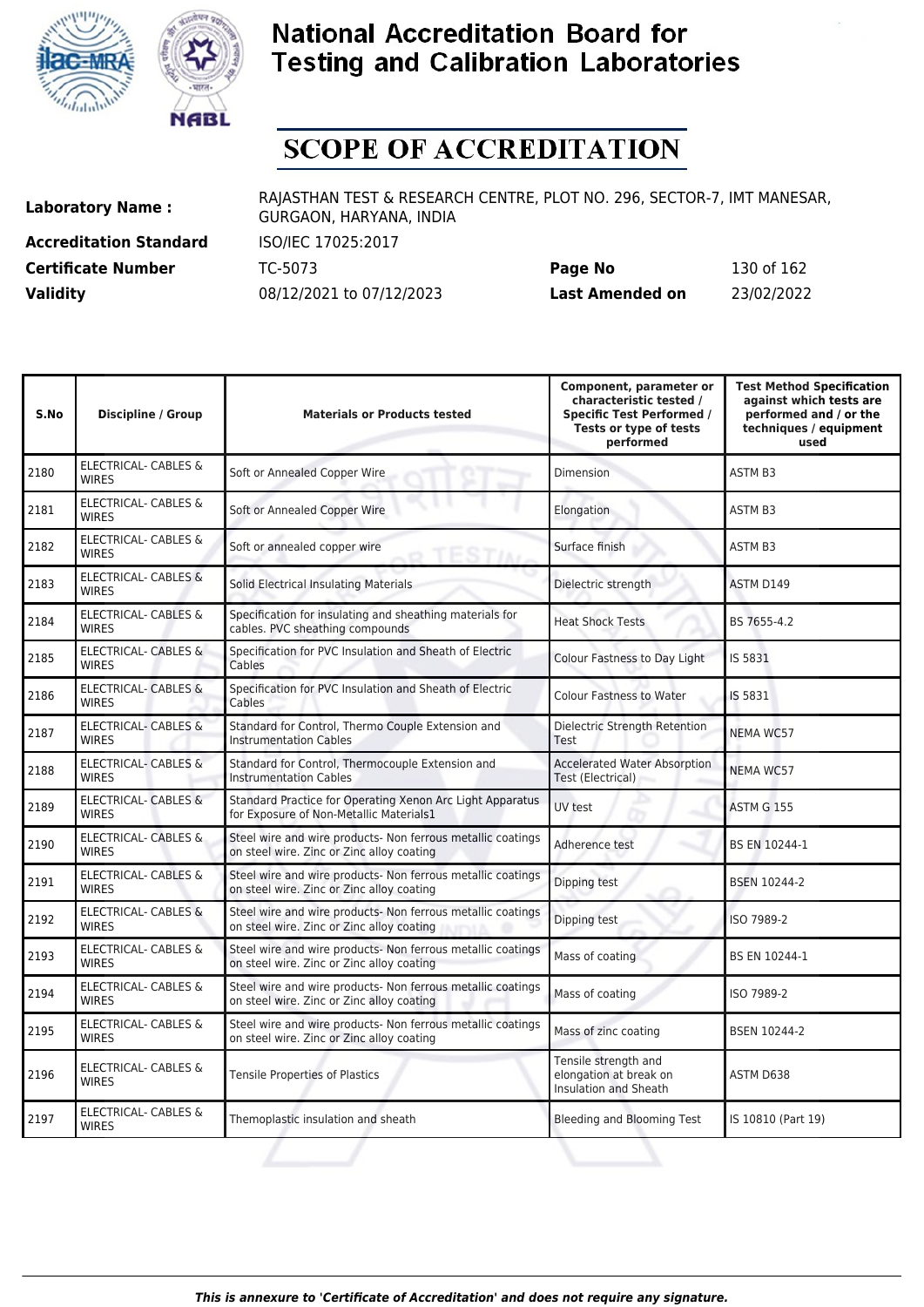



# **SCOPE OF ACCREDITATION**

**Accreditation Standard** ISO/IEC 17025:2017 **Certificate Number** TC-5073 **Validity** 08/12/2021 to 07/12/2023

| Page No         | 131 of 162 |
|-----------------|------------|
| Last Amended on | 23/02/2022 |

| S.No | <b>Discipline / Group</b>                       | <b>Materials or Products tested</b>                                                                                                                                     | Component, parameter or<br>characteristic tested /<br><b>Specific Test Performed /</b><br>Tests or type of tests<br>performed | <b>Test Method Specification</b><br>against which tests are<br>performed and / or the<br>techniques / equipment<br>used |
|------|-------------------------------------------------|-------------------------------------------------------------------------------------------------------------------------------------------------------------------------|-------------------------------------------------------------------------------------------------------------------------------|-------------------------------------------------------------------------------------------------------------------------|
| 2198 | <b>ELECTRICAL- CABLES &amp;</b><br><b>WIRES</b> | Thermal endurance properties. Ageing procedures and<br>evaluation of test results                                                                                       | <b>Thermal Endurance Test</b>                                                                                                 | IEC 60216-1                                                                                                             |
| 2199 | <b>ELECTRICAL- CABLES &amp;</b><br><b>WIRES</b> | Thermo-couple Compensating cables                                                                                                                                       | <b>Conductor Resistance</b>                                                                                                   | IS 8784                                                                                                                 |
| 2200 | ELECTRICAL- CABLES &<br><b>WIRES</b>            | Thermo-couple Compensating cables                                                                                                                                       | <b>Heat Shock Test</b>                                                                                                        | IS 8784                                                                                                                 |
| 2201 | <b>ELECTRICAL- CABLES &amp;</b><br><b>WIRES</b> | Thermocouple Compensating cables                                                                                                                                        | <b>Drain Wire Continuity Test</b>                                                                                             | IS 8784                                                                                                                 |
| 2202 | ELECTRICAL- CABLES &<br><b>WIRES</b>            | Thermocouple Compensating cables                                                                                                                                        | High Voltage test at room<br>temperature                                                                                      | IS 8784                                                                                                                 |
| 2203 | <b>ELECTRICAL- CABLES &amp;</b><br><b>WIRES</b> | Thermocouple Compensating cables                                                                                                                                        | Hot deformation test / Pressure<br>Test at High Temperature                                                                   | IS 8784                                                                                                                 |
| 2204 | <b>ELECTRICAL- CABLES &amp;</b><br><b>WIRES</b> | Thermocouple Compensating cables                                                                                                                                        | <b>Insulation Resistance</b>                                                                                                  | IS 8784                                                                                                                 |
| 2205 | <b>ELECTRICAL- CABLES &amp;</b><br><b>WIRES</b> | Thermocouple Compensating cables                                                                                                                                        | Test for eccentricity and<br>Thickness of insulation and<br>sheath / Overall Dimensions                                       | IS 8784                                                                                                                 |
| 2206 | <b>ELECTRICAL- CABLES &amp;</b><br><b>WIRES</b> | Thermocouple compensating cables                                                                                                                                        | <b>Thermal emf Test</b>                                                                                                       | <b>ANSI MC-96.1</b>                                                                                                     |
| 2207 | ELECTRICAL- CABLES &<br><b>WIRES</b>            | Thermocouple compensating cables                                                                                                                                        | <b>Thermal emf Test</b>                                                                                                       | IS 8784                                                                                                                 |
| 2208 | <b>ELECTRICAL- CABLES &amp;</b><br><b>WIRES</b> | Thermolplastic elastomeric insulation and sheath of electric<br>cable                                                                                                   | Hot deformation test / Pressure<br>Test at High Temperature                                                                   | IS 10810 (Part 15)                                                                                                      |
| 2209 | ELECTRICAL- CABLES &<br><b>WIRES</b>            | Thermolplastic elastomeric insulation and sheath of electric<br>cable                                                                                                   | Loss of Mass                                                                                                                  | IS 10810 (Part 10)                                                                                                      |
| 2210 | ELECTRICAL- CABLES &<br><b>WIRES</b>            | Thermolplastic elastomeric insulation and shetah                                                                                                                        | Cold Impact Test                                                                                                              | IS 10810 (Part 21)                                                                                                      |
| 2211 | ELECTRICAL- CABLES &<br><b>WIRES</b>            | Thermolplastic, elastomeric insulation and shetah                                                                                                                       | Cold Bend Test                                                                                                                | IS 10810 (Part 20)                                                                                                      |
| 2212 | ELECTRICAL- CABLES &<br><b>WIRES</b>            | Thermolplastic, insulation and sheath of electric cable                                                                                                                 | <b>Heat Shock Test</b>                                                                                                        | IS 10810 (Part 14)                                                                                                      |
| 2213 | <b>ELECTRICAL- CABLES &amp;</b><br><b>WIRES</b> | Thermolplastic, insulation and shetah                                                                                                                                   | Colour Fastness to Day Light                                                                                                  | IS 10810 (Part 18)                                                                                                      |
| 2214 | ELECTRICAL- CABLES &<br><b>WIRES</b>            | Thermoplastic and electromeric insulation or sheath                                                                                                                     | Vicat softening Point                                                                                                         | IS 10810 (Part 22)                                                                                                      |
| 2215 | <b>ELECTRICAL- CABLES &amp;</b><br><b>WIRES</b> | Thermosetting insulated and Thermoplastic Sheathed<br>cables for electric power, lighting and having low emission<br>of smoke and corrosive gases when effected by fire | Ageing in Air Oven                                                                                                            | <b>BS 7211</b>                                                                                                          |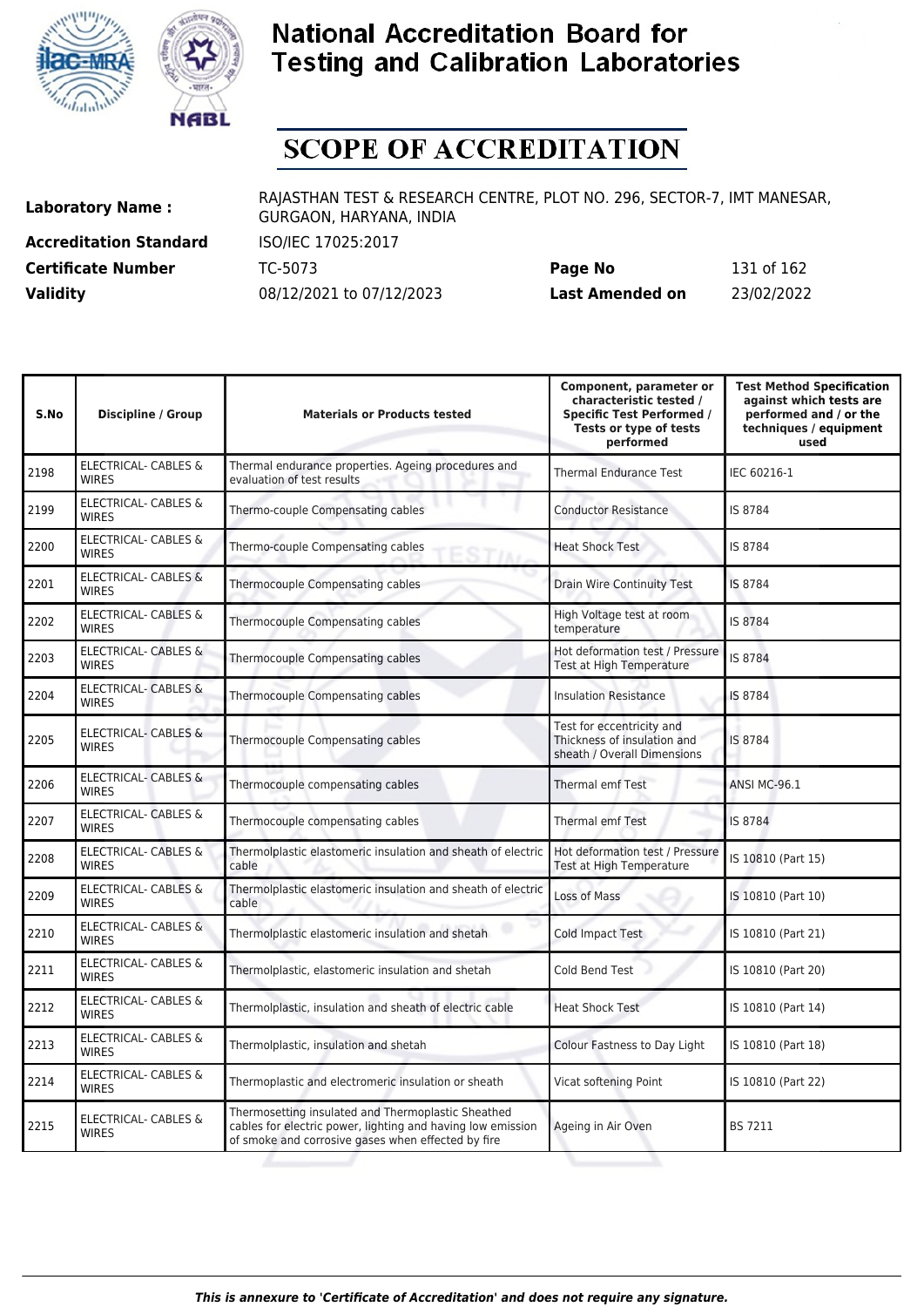



# **SCOPE OF ACCREDITATION**

**Accreditation Standard** ISO/IEC 17025:2017 **Certificate Number** TC-5073 **Validity** 08/12/2021 to 07/12/2023

| Page No         | 132 of 162 |
|-----------------|------------|
| Last Amended on | 23/02/2022 |

| S.No | <b>Discipline / Group</b>                       | <b>Materials or Products tested</b>                                                                                                                                     | Component, parameter or<br>characteristic tested /<br><b>Specific Test Performed /</b><br>Tests or type of tests<br>performed | <b>Test Method Specification</b><br>against which tests are<br>performed and / or the<br>techniques / equipment<br>used |
|------|-------------------------------------------------|-------------------------------------------------------------------------------------------------------------------------------------------------------------------------|-------------------------------------------------------------------------------------------------------------------------------|-------------------------------------------------------------------------------------------------------------------------|
| 2216 | <b>ELECTRICAL- CABLES &amp;</b><br><b>WIRES</b> | Thermosetting insulated and Thermoplastic Sheathed<br>cables for electric power, lighting and having low emission<br>of smoke and corrosive gases when effected by fire | Cold Bend Test                                                                                                                | <b>BS 7211</b>                                                                                                          |
| 2217 | <b>ELECTRICAL- CABLES &amp;</b><br><b>WIRES</b> | Thermosetting insulated and Thermoplastic Sheathed<br>cables for electric power, lighting and having low emission<br>of smoke and corrosive gases when effected by fire | Cold Impact Test                                                                                                              | <b>BS 7211</b>                                                                                                          |
| 2218 | <b>ELECTRICAL- CABLES &amp;</b><br><b>WIRES</b> | Thermosetting insulated and Thermoplastic Sheathed<br>cables for electric power, lighting and having low emission<br>of smoke and corrosive gases when effected by fire | <b>Compatibility Test</b>                                                                                                     | <b>BS 7211</b>                                                                                                          |
| 2219 | ELECTRICAL- CABLES &<br><b>WIRES</b>            | Thermosetting insulated and Thermoplastic Sheathed<br>cables for electric power, lighting and having low emission<br>of smoke and corrosive gases when effected by fire | <b>Conductor Resistance</b>                                                                                                   | <b>BS 7211</b>                                                                                                          |
| 2220 | ELECTRICAL- CABLES &<br><b>WIRES</b>            | Thermosetting insulated and Thermoplastic Sheathed<br>cables for electric power, lighting and having low emission<br>of smoke and corrosive gases when effected by fire | <b>Elongation Test at Low</b><br>Temperature                                                                                  | <b>BS 7211</b>                                                                                                          |
| 2221 | ELECTRICAL- CABLES &<br><b>WIRES</b>            | Thermosetting insulated and Thermoplastic Sheathed<br>cables for electric power, lighting and having low emission<br>of smoke and corrosive gases when effected by fire | Flame Retardance Test on<br><b>Bunched cable</b>                                                                              | <b>BS 7211</b>                                                                                                          |
| 2222 | <b>ELECTRICAL- CABLES &amp;</b><br><b>WIRES</b> | Thermosetting insulated and Thermoplastic Sheathed<br>cables for electric power, lighting and having low emission<br>of smoke and corrosive gases when effected by fire | Halogen Acid Gas Evolution /<br>Corrosive & halogen acid gas                                                                  | <b>BS 7211</b>                                                                                                          |
| 2223 | ELECTRICAL- CABLES &<br><b>WIRES</b>            | Thermosetting insulated and Thermoplastic Sheathed<br>cables for electric power, lighting and having low emission<br>of smoke and corrosive gases when effected by fire | High Voltage test at room<br>temperature                                                                                      | <b>BS 7211</b>                                                                                                          |
| 2224 | ELECTRICAL- CABLES &<br><b>WIRES</b>            | Thermosetting insulated and Thermoplastic Sheathed<br>cables for electric power, lighting and having low emission<br>of smoke and corrosive gases when effected by fire | Hot deformation test / Pressure<br>Test at High Temperature                                                                   | <b>BS 7211</b>                                                                                                          |
| 2225 | <b>ELECTRICAL- CABLES &amp;</b><br><b>WIRES</b> | Thermosetting insulated and Thermoplastic Sheathed<br>cables for electric power, lighting and having low emission<br>of smoke and corrosive gases when effected by fire | <b>Hot Set Test</b>                                                                                                           | <b>BS 7211</b>                                                                                                          |
| 2226 | ELECTRICAL- CABLES &<br><b>WIRES</b>            | Thermosetting insulated and Thermoplastic Sheathed<br>cables for electric power, lighting and having low emission<br>of smoke and corrosive gases when effected by fire | <b>Insulation Resistance</b>                                                                                                  | <b>BS 7211</b>                                                                                                          |
| 2227 | <b>ELECTRICAL- CABLES &amp;</b><br><b>WIRES</b> | Thermosetting insulated and Thermoplastic Sheathed<br>cables for electric power, lighting and having low emission<br>of smoke and corrosive gases when effected by fire | Shrinkage Test                                                                                                                | <b>BS 7211</b>                                                                                                          |
| 2228 | <b>ELECTRICAL- CABLES &amp;</b><br><b>WIRES</b> | Thermosetting insulated and Thermoplastic Sheathed<br>cables for electric power, lighting and having low emission<br>of smoke and corrosive gases when effected by fire | Smoke Density under Fire<br>Conditions                                                                                        | <b>BS 7211</b>                                                                                                          |
| 2229 | ELECTRICAL- CABLES &<br><b>WIRES</b>            | Thermosetting insulated and Thermoplastic Sheathed<br>cables for electric power, lighting and having low emission<br>of smoke and corrosive gases when effected by fire | <b>Tear Resistance</b>                                                                                                        | <b>BS 7211</b>                                                                                                          |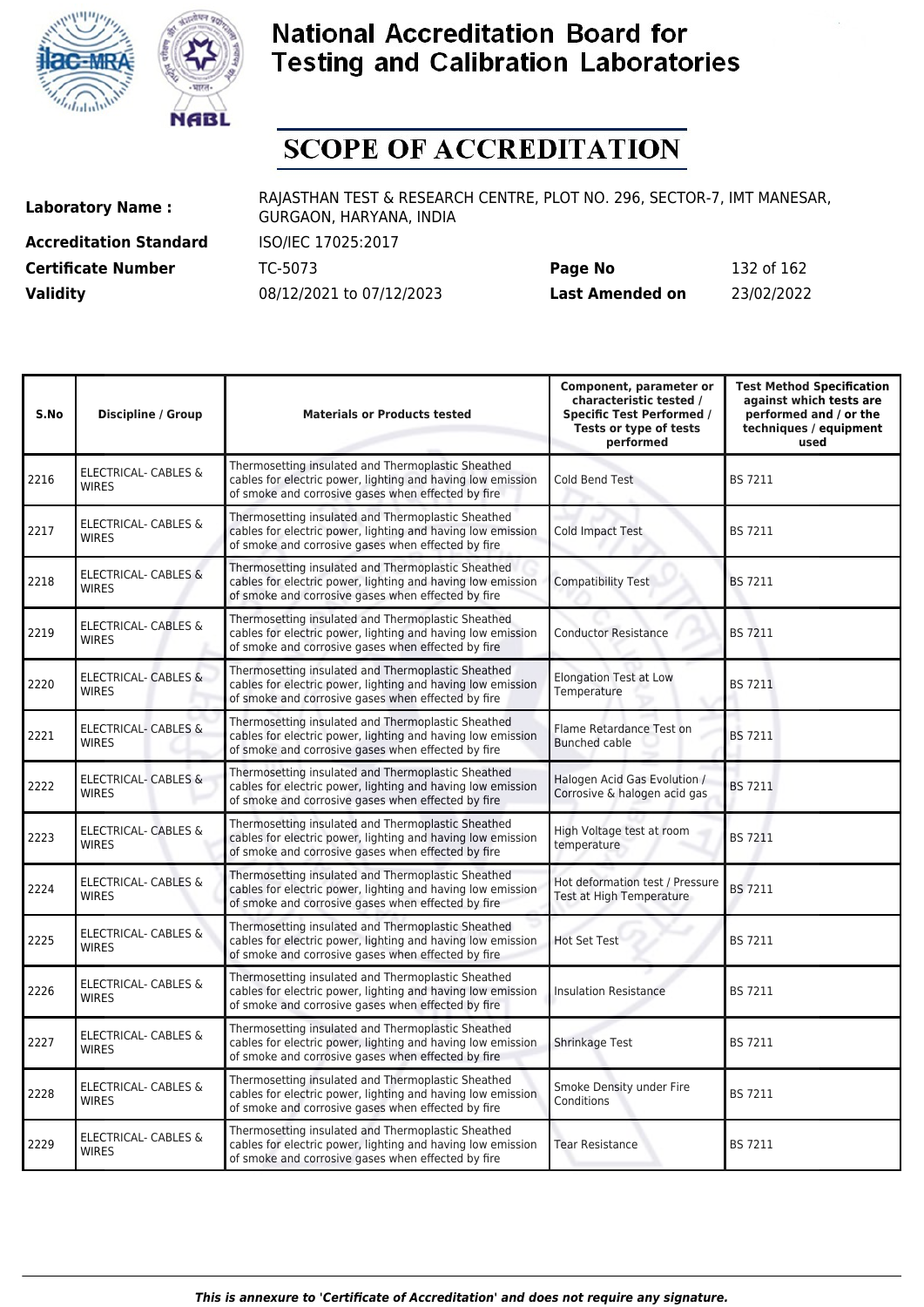



# **SCOPE OF ACCREDITATION**

**Accreditation Standard** ISO/IEC 17025:2017 **Certificate Number** TC-5073 **Validity** 08/12/2021 to 07/12/2023

| Page No         | 133 of 162 |
|-----------------|------------|
| Last Amended on | 23/02/2022 |

| S.No | <b>Discipline / Group</b>                       | <b>Materials or Products tested</b>                                                                                                                                                                                   | Component, parameter or<br>characteristic tested /<br><b>Specific Test Performed /</b><br>Tests or type of tests<br>performed | <b>Test Method Specification</b><br>against which tests are<br>performed and / or the<br>techniques / equipment<br>used |
|------|-------------------------------------------------|-----------------------------------------------------------------------------------------------------------------------------------------------------------------------------------------------------------------------|-------------------------------------------------------------------------------------------------------------------------------|-------------------------------------------------------------------------------------------------------------------------|
| 2230 | <b>ELECTRICAL- CABLES &amp;</b><br><b>WIRES</b> | Thermosetting insulated and Thermoplastic Sheathed<br>cables for electric power, lighting and having low emission<br>of smoke and corrosive gases when effected by fire                                               | Tensile strength and<br>elongation at break on<br>Insulation and Sheath                                                       | <b>BS 7211</b>                                                                                                          |
| 2231 | ELECTRICAL- CABLES &<br><b>WIRES</b>            | Thermosetting insulated and Thermoplastic Sheathed<br>cables for electric power, lighting and having low emission<br>of smoke and corrosive gases when effected by fire                                               | Test for eccentricity and<br>Thickness of insulation and<br>sheath / Overall Dimensions                                       | <b>BS 7211</b>                                                                                                          |
| 2232 | <b>ELECTRICAL- CABLES &amp;</b><br><b>WIRES</b> | Thermosetting insulated and Thermoplastic Sheathed<br>cables for electric power, lighting and having low emission<br>of smoke and corrosive gases when effected by fire                                               | Test under Fire Conditions /<br><b>Flammability Test</b>                                                                      | <b>BS 7211</b>                                                                                                          |
| 2233 | <b>ELECTRICAL- CABLES &amp;</b><br><b>WIRES</b> | Thermosetting insulated and Thermoplastic Sheathed<br>cables for electric power, lighting and having low emission<br>of smoke and corrosive gases when effected by fire                                               | <b>Water Absorption Test</b><br>(Gravimetric)                                                                                 | <b>BS 7211</b>                                                                                                          |
| 2234 | ELECTRICAL- CABLES &<br><b>WIRES</b>            | Thermosetting Insulated Fire Survival cables for fixed<br>Installation having low Emission of smoke and Corrosive<br>Gases when affected by Fire for Working Voltages upto and<br>including 1100 V A.C and 1500 V D.C | Abrasion resistance test                                                                                                      | IS 17505(Part-1)                                                                                                        |
| 2235 | <b>ELECTRICAL- CABLES &amp;</b><br><b>WIRES</b> | Thermosetting Insulated Fire Survival cables for fixed<br>Installation having low Emission of smoke and Corrosive<br>Gases when affected by Fire for Working Voltages upto and<br>including 1100 V A.C and 1500 V D.C | Ageing in air oven of Insulation<br>and Sheath                                                                                | IS 17505(Part-1)                                                                                                        |
| 2236 | <b>ELECTRICAL- CABLES &amp;</b><br><b>WIRES</b> | Thermosetting Insulated Fire Survival cables for fixed<br>Installation having low Emission of smoke and Corrosive<br>Gases when affected by Fire for Working Voltages upto and<br>including 1100 V A.C and 1500 V D.C | Annealing Test (For Copper)                                                                                                   | IS 17505(Part-1)                                                                                                        |
| 2237 | ELECTRICAL- CABLES &<br><b>WIRFS</b>            | Thermosetting Insulated Fire Survival cables for fixed<br>Installation having low Emission of smoke and Corrosive<br>Gases when affected by Fire for Working Voltages upto and<br>including 1100 V A.C and 1500 V D.C | Assessment of halogen on<br>insulation and sheath -<br>Chlorine and bromine content<br>expressed as content of HCL            | IS 17505(Part-1)                                                                                                        |
| 2238 | <b>ELECTRICAL- CABLES &amp;</b><br><b>WIRES</b> | Thermosetting Insulated Fire Survival cables for fixed<br>Installation having low Emission of smoke and Corrosive<br>Gases when affected by Fire for Working Voltages upto and<br>including 1100 V A.C and 1500 V D.C | Assessment of halogen on<br>insulation and sheath -<br>Conductivity test                                                      | IS 17505(Part-1)                                                                                                        |
| 2239 | <b>ELECTRICAL- CABLES &amp;</b><br><b>WIRES</b> | Thermosetting Insulated Fire Survival cables for fixed<br>Installation having low Emission of smoke and Corrosive<br>Gases when affected by Fire for Working Voltages upto and<br>including 1100 V A.C and 1500 V D.C | Assessment of halogen on<br>insulation and sheath - Fluorine   IS 17505(Part-1)<br>content                                    |                                                                                                                         |
| 2240 | <b>ELECTRICAL- CABLES &amp;</b><br><b>WIRES</b> | Thermosetting Insulated Fire Survival cables for fixed<br>Installation having low Emission of smoke and Corrosive<br>Gases when affected by Fire for Working Voltages upto and<br>including 1100 V A.C and 1500 V D.C | Assessment of halogen on<br>insulation and sheath -<br>Presence of fluorine                                                   | IS 17505(Part-1)                                                                                                        |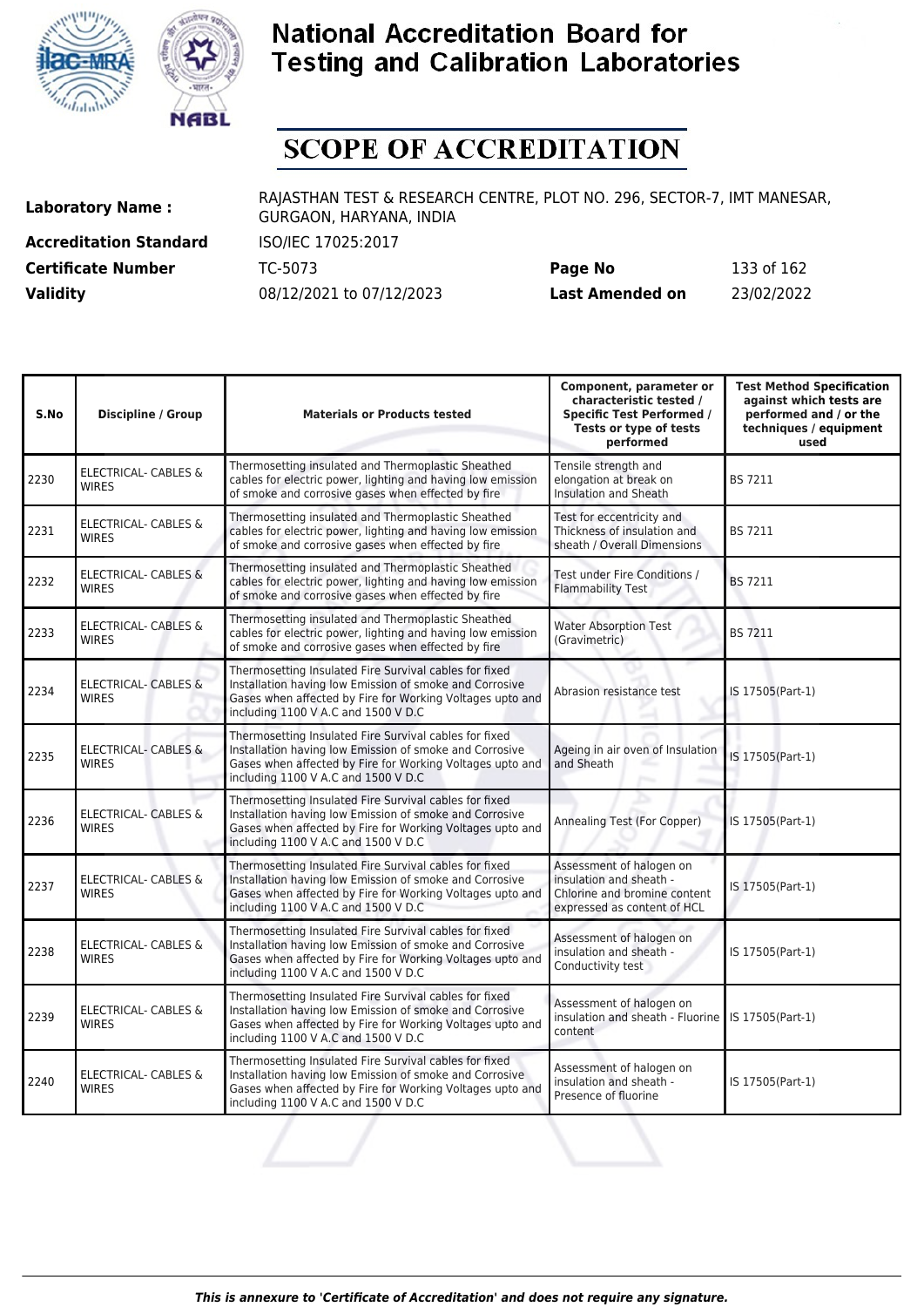



# **SCOPE OF ACCREDITATION**

**Accreditation Standard** ISO/IEC 17025:2017 **Certificate Number** TC-5073

| <b>Certificate Number</b> | TC-5073                  | Page No         | 134 of 162 |
|---------------------------|--------------------------|-----------------|------------|
| <b>Validity</b>           | 08/12/2021 to 07/12/2023 | Last Amended on | 23/02/2022 |

| S.No | <b>Discipline / Group</b>                       | <b>Materials or Products tested</b>                                                                                                                                                                                   | Component, parameter or<br>characteristic tested /<br><b>Specific Test Performed /</b><br>Tests or type of tests<br>performed | <b>Test Method Specification</b><br>against which tests are<br>performed and / or the<br>techniques / equipment<br>used |
|------|-------------------------------------------------|-----------------------------------------------------------------------------------------------------------------------------------------------------------------------------------------------------------------------|-------------------------------------------------------------------------------------------------------------------------------|-------------------------------------------------------------------------------------------------------------------------|
| 2241 | <b>ELECTRICAL- CABLES &amp;</b><br><b>WIRES</b> | Thermosetting Insulated Fire Survival cables for fixed<br>Installation having low Emission of smoke and Corrosive<br>Gases when affected by Fire for Working Voltages upto and<br>including 1100 V A.C and 1500 V D.C | Assessment of halogen on<br>insulation and sheath- pH test                                                                    | IS 17505(Part-1)                                                                                                        |
| 2242 | <b>ELECTRICAL- CABLES &amp;</b><br><b>WIRES</b> | Thermosetting Insulated Fire Survival cables for fixed<br>Installation having low Emission of smoke and Corrosive<br>Gases when affected by Fire for Working Voltages upto and<br>including 1100 V A.C and 1500 V D.C | Cold Bend Test                                                                                                                | IS 17505(Part-1)                                                                                                        |
| 2243 | ELECTRICAL- CABLES &<br><b>WIRES</b>            | Thermosetting Insulated Fire Survival cables for fixed<br>Installation having low Emission of smoke and Corrosive<br>Gases when affected by Fire for Working Voltages upto and<br>including 1100 V A.C and 1500 V D.C | Cold Impact Test                                                                                                              | IS 17505(Part-1)                                                                                                        |
| 2244 | ELECTRICAL- CABLES &<br><b>WIRES</b>            | Thermosetting Insulated Fire Survival cables for fixed<br>Installation having low Emission of smoke and Corrosive<br>Gases when affected by Fire for Working Voltages upto and<br>including 1100 V A.C and 1500 V D.C | <b>Conductor Resistance Test</b>                                                                                              | IS 17505(Part-1)                                                                                                        |
| 2245 | ELECTRICAL- CABLES &<br><b>WIRES</b>            | Thermosetting Insulated Fire Survival cables for fixed<br>Installation having low Emission of smoke and Corrosive<br>Gases when affected by Fire for Working Voltages upto and<br>including 1100 V A.C and 1500 V D.C | Dimension of armouring<br>material                                                                                            | IS 17505(Part-1)                                                                                                        |
| 2246 | <b>ELECTRICAL- CABLES &amp;</b><br><b>WIRES</b> | Thermosetting Insulated Fire Survival cables for fixed<br>Installation having low Emission of smoke and Corrosive<br>Gases when affected by Fire for Working Voltages upto and<br>including 1100 V A.C and 1500 V D.C | Elongation at break for<br>armouring metrial                                                                                  | IS 17505(Part-1)                                                                                                        |
| 2247 | <b>ELECTRICAL- CABLES &amp;</b><br><b>WIRES</b> | Thermosetting Insulated Fire Survival cables for fixed<br>Installation having low Emission of smoke and Corrosive<br>Gases when affected by Fire for Working Voltages upto and<br>including 1100 V A.C and 1500 V D.C | Elongation of Insulation and<br>Sheath                                                                                        | IS 17505(Part-1)                                                                                                        |
| 2248 | ELECTRICAL- CABLES &<br><b>WIRES</b>            | Thermosetting Insulated Fire Survival cables for fixed<br>Installation having low Emission of smoke and Corrosive<br>Gases when affected by Fire for Working Voltages upto and<br>including 1100 V A.C and 1500 V D.C | Flame test on bunched cable                                                                                                   | IS 17505(Part-1)                                                                                                        |
| 2249 | <b>ELECTRICAL- CABLES &amp;</b><br><b>WIRES</b> | Thermosetting Insulated Fire Survival cables for fixed<br>Installation having low Emission of smoke and Corrosive<br>Gases when affected by Fire for Working Voltages upto and<br>including 1100 V A.C and 1500 V D.C | Flame test on single cable                                                                                                    | IS 17505(Part-1)                                                                                                        |
| 2250 | ELECTRICAL- CABLES &<br><b>WIRES</b>            | Thermosetting Insulated Fire Survival cables for fixed<br>Installation having low Emission of smoke and Corrosive<br>Gases when affected by Fire for Working Voltages upto and<br>including 1100 V A.C and 1500 V D.C | <b>Heat Shock</b>                                                                                                             | IS 17505(Part-1)                                                                                                        |
| 2251 | <b>ELECTRICAL- CABLES &amp;</b><br><b>WIRES</b> | Thermosetting Insulated Fire Survival cables for fixed<br>Installation having low Emission of smoke and Corrosive<br>Gases when affected by Fire for Working Voltages upto and<br>including 1100 V A.C and 1500 V D.C | High voltage test                                                                                                             | IS 17505(Part-1)                                                                                                        |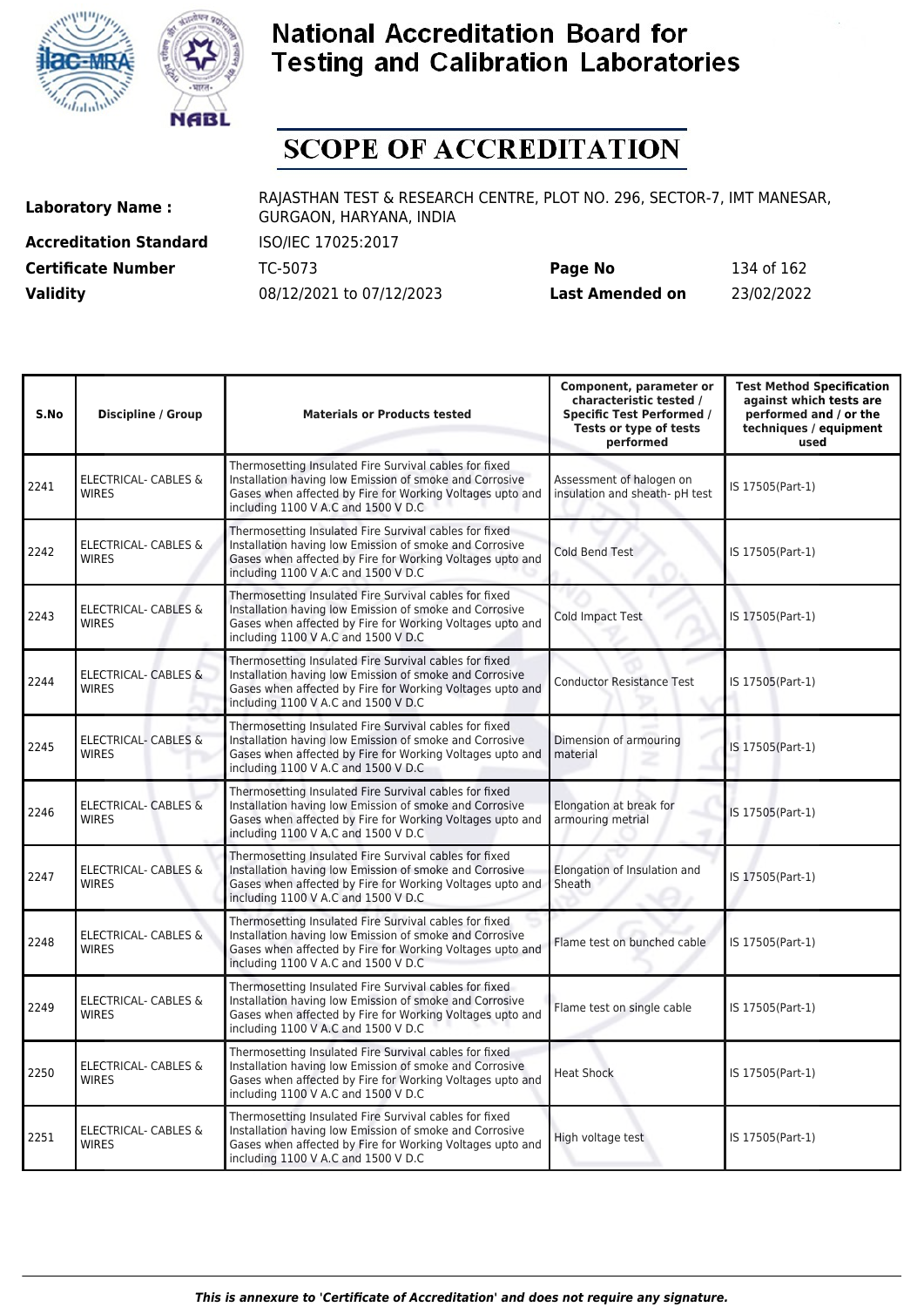



# **SCOPE OF ACCREDITATION**

**Accreditation Standard** ISO/IEC 17025:2017 **Certificate Number** TC-5073

| <b>Certificate Number</b> | TC-5073                  | Page No         | 135 of 162 |
|---------------------------|--------------------------|-----------------|------------|
| <b>Validity</b>           | 08/12/2021 to 07/12/2023 | Last Amended on | 23/02/2022 |

| S.No | <b>Discipline / Group</b>                       | <b>Materials or Products tested</b>                                                                                                                                                                                   | Component, parameter or<br>characteristic tested /<br><b>Specific Test Performed /</b><br>Tests or type of tests<br>performed | <b>Test Method Specification</b><br>against which tests are<br>performed and / or the<br>techniques / equipment<br>used |
|------|-------------------------------------------------|-----------------------------------------------------------------------------------------------------------------------------------------------------------------------------------------------------------------------|-------------------------------------------------------------------------------------------------------------------------------|-------------------------------------------------------------------------------------------------------------------------|
| 2252 | <b>ELECTRICAL- CABLES &amp;</b><br><b>WIRES</b> | Thermosetting Insulated Fire Survival cables for fixed<br>Installation having low Emission of smoke and Corrosive<br>Gases when affected by Fire for Working Voltages upto and<br>including 1100 V A.C and 1500 V D.C | <b>Hot Deformation Test</b>                                                                                                   | IS 17505(Part-1)                                                                                                        |
| 2253 | <b>ELECTRICAL- CABLES &amp;</b><br><b>WIRES</b> | Thermosetting Insulated Fire Survival cables for fixed<br>Installation having low Emission of smoke and Corrosive<br>Gases when affected by Fire for Working Voltages upto and<br>including 1100 V A.C and 1500 V D.C | <b>Hot Set Test</b>                                                                                                           | IS 17505(Part-1)                                                                                                        |
| 2254 | <b>ELECTRICAL- CABLES &amp;</b><br><b>WIRES</b> | Thermosetting Insulated Fire Survival cables for fixed<br>Installation having low Emission of smoke and Corrosive<br>Gases when affected by Fire for Working Voltages upto and<br>including 1100 V A.C and 1500 V D.C | Insulation resistance test                                                                                                    | IS 17505(Part-1)                                                                                                        |
| 2255 | <b>ELECTRICAL- CABLES &amp;</b><br><b>WIRES</b> | Thermosetting Insulated Fire Survival cables for fixed<br>Installation having low Emission of smoke and Corrosive<br>Gases when affected by Fire for Working Voltages upto and<br>including 1100 V A.C and 1500 V D.C | Mass of zinc coating                                                                                                          | IS 17505(Part-1)                                                                                                        |
| 2256 | <b>ELECTRICAL- CABLES &amp;</b><br><b>WIRES</b> | Thermosetting Insulated Fire Survival cables for fixed<br>Installation having low Emission of smoke and Corrosive<br>Gases when affected by Fire for Working Voltages upto and<br>including 1100 V A.C and 1500 V D.C | Oxygen Index Test                                                                                                             | IS 17505(Part-1)                                                                                                        |
| 2257 | <b>ELECTRICAL- CABLES &amp;</b><br><b>WIRES</b> | Thermosetting Insulated Fire Survival cables for fixed<br>Installation having low Emission of smoke and Corrosive<br>Gases when affected by Fire for Working Voltages upto and<br>including 1100 V A.C and 1500 V D.C | Ozone resistance test                                                                                                         | IS 17505(Part-1)                                                                                                        |
| 2258 | <b>ELECTRICAL- CABLES &amp;</b><br><b>WIRES</b> | Thermosetting Insulated Fire Survival cables for fixed<br>Installation having low Emission of smoke and Corrosive<br>Gases when affected by Fire for Working Voltages upto and<br>including 1100 V A.C and 1500 V D.C | Persulphate Test for Tinned<br>Conductor                                                                                      | IS 17505(Part-1)                                                                                                        |
| 2259 | <b>ELECTRICAL- CABLES &amp;</b><br><b>WIRES</b> | Thermosetting Insulated Fire Survival cables for fixed<br>Installation having low Emission of smoke and Corrosive<br>Gases when affected by Fire for Working Voltages upto and<br>including 1100 V A.C and 1500 V D.C | Resistance to Fire, Water and<br>shock (Category F30, Category<br>F60, Category F120)                                         | IS 17505(Part-1)                                                                                                        |
| 2260 | ELECTRICAL- CABLES &<br><b>WIRES</b>            | Thermosetting Insulated Fire Survival cables for fixed<br>Installation having low Emission of smoke and Corrosive<br>Gases when affected by Fire for Working Voltages upto and<br>including 1100 V A.C and 1500 V D.C | Resistance to fire alone<br>(Category F3) (Symbol F)                                                                          | IS 17505(Part-1)                                                                                                        |
| 2261 | <b>ELECTRICAL- CABLES &amp;</b><br><b>WIRES</b> | Thermosetting Insulated Fire Survival cables for fixed<br>Installation having low Emission of smoke and Corrosive<br>Gases when affected by Fire for Working Voltages upto and<br>including 1100 V A.C and 1500 V D.C | Resistance to fire and<br>mechanical shock (Category<br>F3), (Symbol S)                                                       | IS 17505(Part-1)                                                                                                        |
| 2262 | ELECTRICAL- CABLES &<br><b>WIRES</b>            | Thermosetting Insulated Fire Survival cables for fixed<br>Installation having low Emission of smoke and Corrosive<br>Gases when affected by Fire for Working Voltages upto and<br>including 1100 V A.C and 1500 V D.C | Resistance to fire and water<br>(Category F3) (Symbol W)                                                                      | IS 17505(Part-1)                                                                                                        |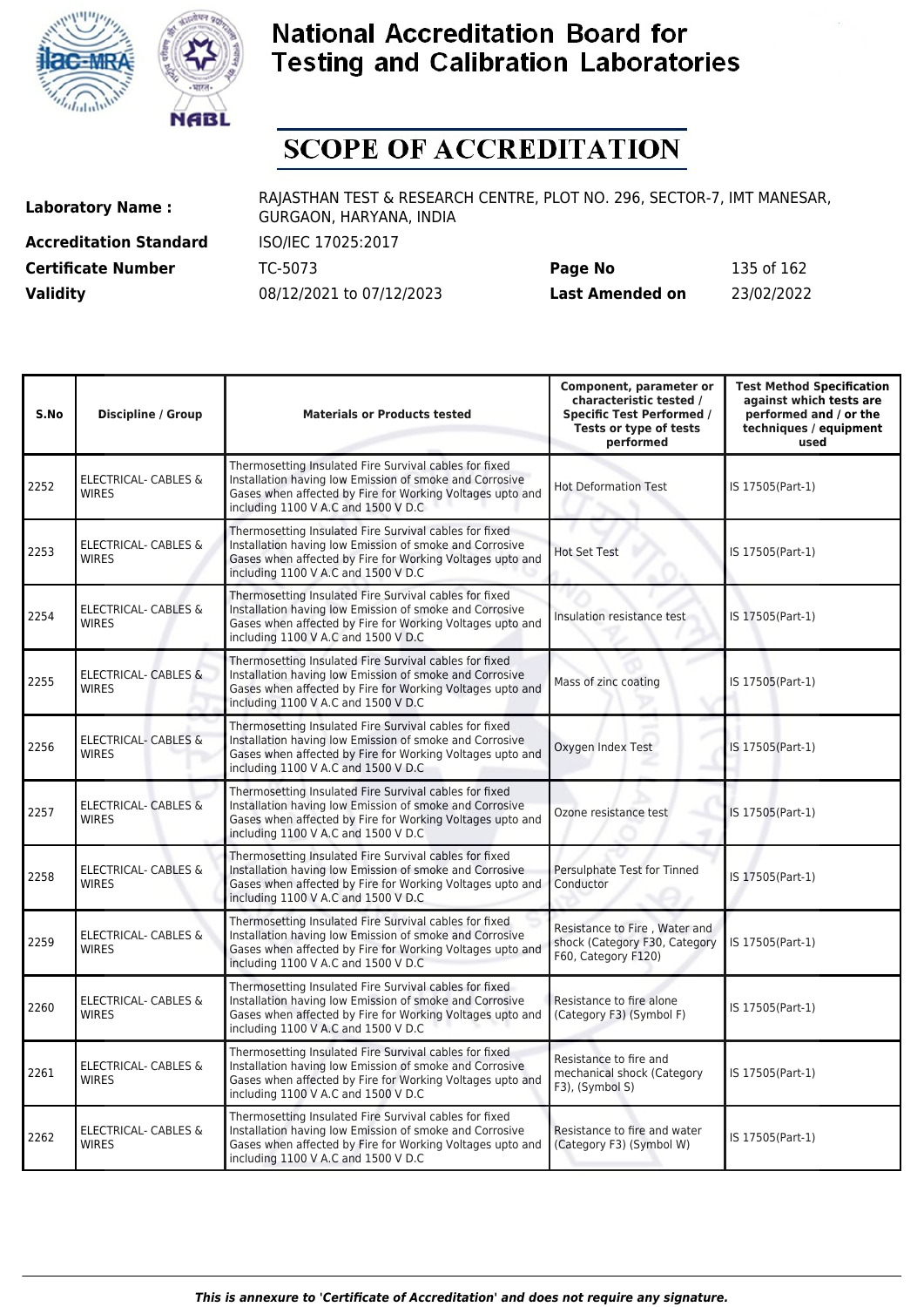



# **SCOPE OF ACCREDITATION**

**Accreditation Standard** ISO/IEC 17025:2017 **Certificate Number** TC-5073

| <b>Certificate Number</b> | TC-5073                  | Page No         | 136 of 162 |
|---------------------------|--------------------------|-----------------|------------|
| <b>Validity</b>           | 08/12/2021 to 07/12/2023 | Last Amended on | 23/02/2022 |

| S.No | <b>Discipline / Group</b>                       | <b>Materials or Products tested</b>                                                                                                                                                                                   | Component, parameter or<br>characteristic tested /<br><b>Specific Test Performed /</b><br>Tests or type of tests<br>performed | <b>Test Method Specification</b><br>against which tests are<br>performed and / or the<br>techniques / equipment<br>used |
|------|-------------------------------------------------|-----------------------------------------------------------------------------------------------------------------------------------------------------------------------------------------------------------------------|-------------------------------------------------------------------------------------------------------------------------------|-------------------------------------------------------------------------------------------------------------------------|
| 2263 | <b>ELECTRICAL- CABLES &amp;</b><br><b>WIRES</b> | Thermosetting Insulated Fire Survival cables for fixed<br>Installation having low Emission of smoke and Corrosive<br>Gases when affected by Fire for Working Voltages upto and<br>including 1100 V A.C and 1500 V D.C | Resistivity test of armour<br>(wire/strips)                                                                                   | IS 17505(Part-1)                                                                                                        |
| 2264 | <b>ELECTRICAL- CABLES &amp;</b><br><b>WIRES</b> | Thermosetting Insulated Fire Survival cables for fixed<br>Installation having low Emission of smoke and Corrosive<br>Gases when affected by Fire for Working Voltages upto and<br>including 1100 V A.C and 1500 V D.C | Shrinkage Test                                                                                                                | IS 17505(Part-1)                                                                                                        |
| 2265 | <b>ELECTRICAL- CABLES &amp;</b><br><b>WIRES</b> | Thermosetting Insulated Fire Survival cables for fixed<br>Installation having low Emission of smoke and Corrosive<br>Gases when affected by Fire for Working Voltages upto and<br>including 1100 V A.C and 1500 V D.C | Smoke density                                                                                                                 | IS 17505(Part-1)                                                                                                        |
| 2266 | <b>ELECTRICAL- CABLES &amp;</b><br><b>WIRES</b> | Thermosetting Insulated Fire Survival cables for fixed<br>Installation having low Emission of smoke and Corrosive<br>Gases when affected by Fire for Working Voltages upto and<br>including 1100 V A.C and 1500 V D.C | Temperature index test                                                                                                        | IS 17505(Part-1)                                                                                                        |
| 2267 | <b>ELECTRICAL- CABLES &amp;</b><br><b>WIRES</b> | Thermosetting Insulated Fire Survival cables for fixed<br>Installation having low Emission of smoke and Corrosive<br>Gases when affected by Fire for Working Voltages upto and<br>including 1100 V A.C and 1500 V D.C | Tensile strength of armouring<br>material                                                                                     | IS 17505(Part-1)                                                                                                        |
| 2268 | <b>ELECTRICAL- CABLES &amp;</b><br><b>WIRES</b> | Thermosetting Insulated Fire Survival cables for fixed<br>Installation having low Emission of smoke and Corrosive<br>Gases when affected by Fire for Working Voltages upto and<br>including 1100 V A.C and 1500 V D.C | Tensile Strength of Insulation<br>and Sheath                                                                                  | IS 17505(Part-1)                                                                                                        |
| 2269 | ELECTRICAL- CABLES &<br><b>WIRES</b>            | Thermosetting Insulated Fire Survival cables for fixed<br>Installation having low Emission of smoke and Corrosive<br>Gases when affected by Fire for Working Voltages upto and<br>including 1100 V A.C and 1500 V D.C | Test for Thickness of Insulation<br>and Sheath                                                                                | IS 17505(Part-1)                                                                                                        |
| 2270 | <b>ELECTRICAL- CABLES &amp;</b><br><b>WIRES</b> | Thermosetting Insulated Fire Survival cables for fixed<br>Installation having low Emission of smoke and Corrosive<br>Gases when affected by Fire for Working Voltages upto and<br>including 1100 V A.C and 1500 V D.C | Torsion test on galvanized<br>steel wire for armouring                                                                        | IS 17505(Part-1)                                                                                                        |
| 2271 | ELECTRICAL- CABLES &<br><b>WIRES</b>            | Thermosetting Insulated Fire Survival cables for fixed<br>Installation having low Emission of smoke and Corrosive<br>Gases when affected by Fire for Working Voltages upto and<br>including 1100 V A.C and 1500 V D.C | Uniformity of zinc coating (dip<br>test)                                                                                      | IS 17505(Part-1)                                                                                                        |
| 2272 | ELECTRICAL- CABLES &<br><b>WIRES</b>            | Thermosetting Insulated Fire Survival cables for fixed<br>Installation having low Emission of smoke and Corrosive<br>Gases when affected by Fire for Working Voltages upto and<br>including 1100 V A.C and 1500 V D.C | <b>Water Absorption (Gravimetric)</b>                                                                                         | IS 17505(Part-1)                                                                                                        |
| 2273 | ELECTRICAL- CABLES &<br><b>WIRES</b>            | Thermosetting Insulated Fire Survival cables for fixed<br>Installation having low Emission of smoke and Corrosive<br>Gases when affected by Fire for Working Voltages upto and<br>including 1100 V A.C and 1500 V D.C | Water immersion test (effect of<br>water on sheath of cable) on<br>finished cable Elongation at<br>break                      | IS 17505(Part-1)                                                                                                        |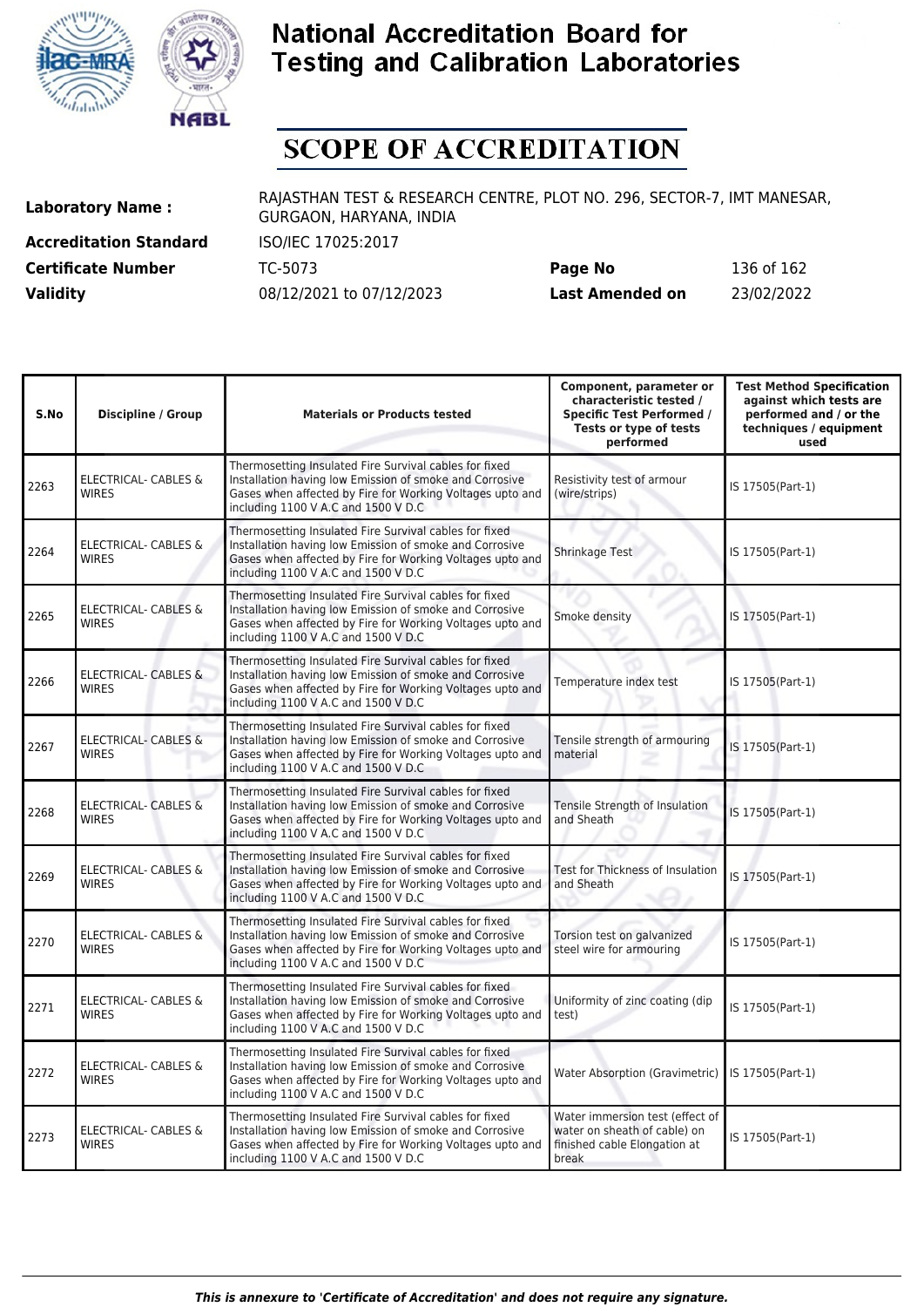



# **SCOPE OF ACCREDITATION**

**Accreditation Standard** ISO/IEC 17025:2017 **Certificate Number** TC-5073

| <b>Certificate Number</b> | TC-5073                  | Page No         | 137 of 162 |
|---------------------------|--------------------------|-----------------|------------|
| <b>Validity</b>           | 08/12/2021 to 07/12/2023 | Last Amended on | 23/02/2022 |

| S.No | <b>Discipline / Group</b>                       | <b>Materials or Products tested</b>                                                                                                                                                                                   | Component, parameter or<br>characteristic tested /<br><b>Specific Test Performed /</b><br>Tests or type of tests<br>performed | <b>Test Method Specification</b><br>against which tests are<br>performed and / or the<br>techniques / equipment<br>used |
|------|-------------------------------------------------|-----------------------------------------------------------------------------------------------------------------------------------------------------------------------------------------------------------------------|-------------------------------------------------------------------------------------------------------------------------------|-------------------------------------------------------------------------------------------------------------------------|
| 2274 | <b>ELECTRICAL- CABLES &amp;</b><br><b>WIRES</b> | Thermosetting Insulated Fire Survival cables for fixed<br>Installation having low Emission of smoke and Corrosive<br>Gases when affected by Fire for Working Voltages upto and<br>including 1100 V A.C and 1500 V D.C | Water immersion test (effect of<br>water on sheath of cable) on<br>finished cable Tensile Strength                            | IS 17505(Part-1)                                                                                                        |
| 2275 | ELECTRICAL- CABLES &<br><b>WIRES</b>            | Thermosetting Insulated Fire Survival cables for fixed<br>Installation having low Emission of smoke and Corrosive<br>Gases when affected by Fire for Working Voltages upto and<br>including 1100 V A.C and 1500 V D.C | Winding / Wrapping test on<br>galvanized steel grip for<br>armouring                                                          | IS 17505(Part-1)                                                                                                        |
| 2276 | ELECTRICAL- CABLES &<br><b>WIRES</b>            | Thermosetting insulated, armoured cables for voltages of<br>600/1000V and 1900/3300V                                                                                                                                  | <b>Abrasion Test</b>                                                                                                          | <b>BS 5467</b>                                                                                                          |
| 2277 | ELECTRICAL- CABLES &<br><b>WIRES</b>            | Thermosetting insulated, armoured cables for voltages of<br>600/1000V and 1900/3300V                                                                                                                                  | Ageing in Air Oven                                                                                                            | <b>BS 5467</b>                                                                                                          |
| 2278 | <b>ELECTRICAL- CABLES &amp;</b><br><b>WIRES</b> | Thermosetting insulated, armoured cables for voltages of<br>600/1000V and 1900/3300V                                                                                                                                  | <b>Conductor Resistance</b>                                                                                                   | BS 5467                                                                                                                 |
| 2279 | <b>ELECTRICAL- CABLES &amp;</b><br><b>WIRES</b> | Thermosetting insulated, armoured cables for voltages of<br>600/1000V and 1900/3300V                                                                                                                                  | Dimension for Armouring<br>Material                                                                                           | <b>BS 5467</b>                                                                                                          |
| 2280 | <b>ELECTRICAL- CABLES &amp;</b><br><b>WIRES</b> | Thermosetting insulated, armoured cables for voltages of<br>600/1000V and 1900/3300V                                                                                                                                  | <b>Insulation Resistance</b>                                                                                                  | <b>BS 5467</b>                                                                                                          |
| 2281 | <b>ELECTRICAL- CABLES &amp;</b><br><b>WIRES</b> | Thermosetting insulated, armoured cables for voltages of<br>600/1000V and 1900/3300V                                                                                                                                  | Loss of Mass                                                                                                                  | <b>BS 5467</b>                                                                                                          |
| 2282 | <b>ELECTRICAL- CABLES &amp;</b><br><b>WIRES</b> | Thermosetting insulated, armoured cables for voltages of<br>600/1000V and 1900/3300V                                                                                                                                  | Mass of Zinc Coating                                                                                                          | <b>BS 5467</b>                                                                                                          |
| 2283 | ELECTRICAL- CABLES &<br><b>WIRFS</b>            | Thermosetting insulated, armoured cables for voltages of<br>600/1000V and 1900/3300V                                                                                                                                  | Resistivity & Conductance test<br>of Armour (Wires/strips)                                                                    | <b>BS 5467</b>                                                                                                          |
| 2284 | ELECTRICAL- CABLES &<br><b>WIRES</b>            | Thermosetting insulated, armoured cables for voltages of<br>600/1000V and 1900/3300V                                                                                                                                  | Shrinkage Test                                                                                                                | <b>BS 5467</b>                                                                                                          |
| 2285 | <b>ELECTRICAL- CABLES &amp;</b><br><b>WIRES</b> | Thermosetting insulated, armoured cables for voltages of<br>600/1000V and 1900/3300V                                                                                                                                  | Tensile strength & Elongation<br>at break for armouring material                                                              | BS 5467                                                                                                                 |
| 2286 | ELECTRICAL- CABLES &<br><b>WIRES</b>            | Thermosetting insulated, armoured cables for voltages of<br>600/1000V and 1900/3300V                                                                                                                                  | Tensile strength and<br>elongation at break on<br>Insulation and Sheath                                                       | BS 5467                                                                                                                 |
| 2287 | <b>ELECTRICAL- CABLES &amp;</b><br><b>WIRES</b> | Thermosetting insulated, armoured cables for voltages of<br>600/1000V and 1900/3300V                                                                                                                                  | Test for eccentricity and<br>Thickness of insulation and<br>sheath / Overall Dimensions                                       | <b>BS 5467</b>                                                                                                          |
| 2288 | ELECTRICAL- CABLES &<br><b>WIRES</b>            | Thermosetting insulated, armoured cables for voltages of<br>600/1000V and 1900/3300V                                                                                                                                  | <b>Torsion Test on Galvanized</b><br>steel wire for Armouring                                                                 | BS 5467                                                                                                                 |
| 2289 | ELECTRICAL- CABLES &<br><b>WIRES</b>            | Thermosetting insulated, armoured cables for voltages of<br>600/1000V and 1900/3300V                                                                                                                                  | Uniformity of Zinc coating (Dip<br>Test)                                                                                      | <b>BS 5467</b>                                                                                                          |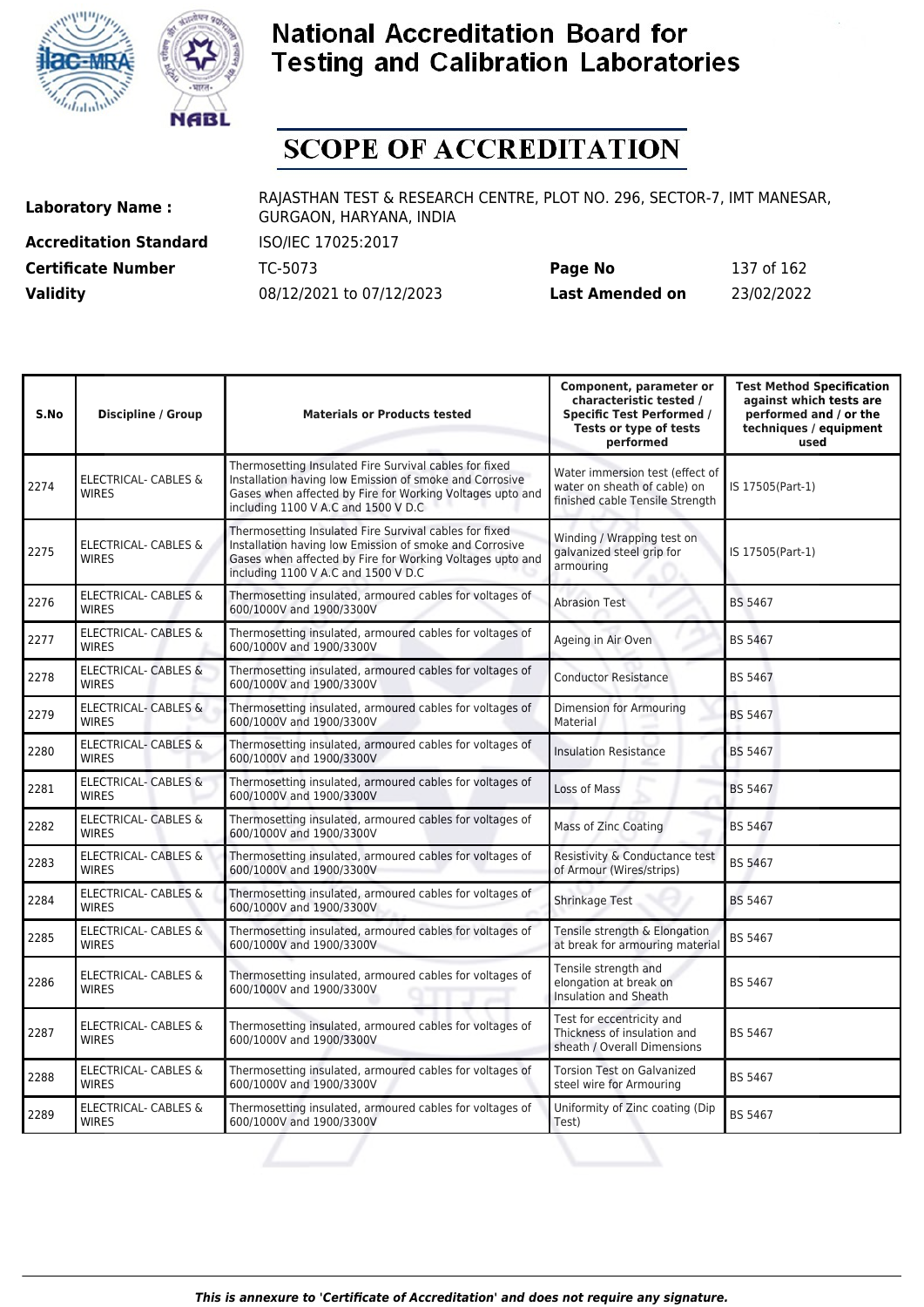



# **SCOPE OF ACCREDITATION**

**Accreditation Standard** ISO/IEC 17025:2017 **Certificate Number** TC-5073 **Validity** 08/12/2021 to 07/12/2023

| Page No         | 138 of 162 |
|-----------------|------------|
| Last Amended on | 23/02/2022 |

| S.No | <b>Discipline / Group</b>                       | <b>Materials or Products tested</b>                                                                                   | Component, parameter or<br>characteristic tested /<br><b>Specific Test Performed /</b><br>Tests or type of tests<br>performed | <b>Test Method Specification</b><br>against which tests are<br>performed and / or the<br>techniques / equipment<br>used |
|------|-------------------------------------------------|-----------------------------------------------------------------------------------------------------------------------|-------------------------------------------------------------------------------------------------------------------------------|-------------------------------------------------------------------------------------------------------------------------|
| 2290 | <b>ELECTRICAL- CABLES &amp;</b><br><b>WIRES</b> | Thermosetting insulated, armoured cables for voltages of<br>600/1000V and 1900/3300V                                  | Winding/ Wrapping Test on<br>Galvanized steel strip for<br>Armouring                                                          | <b>BS 5467</b>                                                                                                          |
| 2291 | ELECTRICAL- CABLES &<br><b>WIRES</b>            | Thermosetting insulated, armoured cables having low<br>emission of smoke and corrosive gases when affected by<br>fire | <b>Abrasion Test</b>                                                                                                          | BS 6724                                                                                                                 |
| 2292 | ELECTRICAL- CABLES &<br><b>WIRES</b>            | Thermosetting insulated, armoured cables having low<br>emission of smoke and corrosive gases when affected by<br>fire | Ageing in Air Oven                                                                                                            | <b>BS 6724</b>                                                                                                          |
| 2293 | <b>ELECTRICAL- CABLES &amp;</b><br><b>WIRES</b> | Thermosetting insulated, armoured cables having low<br>emission of smoke and corrosive gases when affected by<br>fire | <b>Cold Bend Test</b>                                                                                                         | BS 6724                                                                                                                 |
| 2294 | ELECTRICAL- CABLES &<br><b>WIRES</b>            | Thermosetting insulated, armoured cables having low<br>emission of smoke and corrosive gases when affected by<br>fire | Cold Impact Test                                                                                                              | BS 6724                                                                                                                 |
| 2295 | ELECTRICAL- CABLES &<br><b>WIRES</b>            | Thermosetting insulated, armoured cables having low<br>emission of smoke and corrosive gases when affected by<br>fire | <b>Compatibility Test</b><br>s                                                                                                | BS 6724                                                                                                                 |
| 2296 | <b>ELECTRICAL- CABLES &amp;</b><br><b>WIRES</b> | Thermosetting insulated, armoured cables having low<br>emission of smoke and corrosive gases when affected by<br>fire | <b>Conductor Resistance</b>                                                                                                   | <b>BS 6724</b>                                                                                                          |
| 2297 | ELECTRICAL- CABLES &<br><b>WIRES</b>            | Thermosetting insulated, armoured cables having low<br>emission of smoke and corrosive gases when affected by<br>fire | Dimension for Armouring<br>Material                                                                                           | BS 6724                                                                                                                 |
| 2298 | ELECTRICAL- CABLES &<br><b>WIRES</b>            | Thermosetting insulated, armoured cables having low<br>emission of smoke and corrosive gases when affected by<br>fire | <b>Elongation Test at Low</b><br>Temperature                                                                                  | BS 6724                                                                                                                 |
| 2299 | <b>ELECTRICAL- CABLES &amp;</b><br><b>WIRES</b> | Thermosetting insulated, armoured cables having low<br>emission of smoke and corrosive gases when affected by<br>fire | Flame Retardance Test on<br><b>Bunched cable</b>                                                                              | BS 6724                                                                                                                 |
| 2300 | ELECTRICAL- CABLES &<br><b>WIRES</b>            | Thermosetting insulated, armoured cables having low<br>emission of smoke and corrosive gases when affected by<br>fire | Halogen Acid Gas Evolution /<br>Corrosive & halogen acid gas                                                                  | BS 6724                                                                                                                 |
| 2301 | <b>ELECTRICAL- CABLES &amp;</b><br><b>WIRES</b> | Thermosetting insulated, armoured cables having low<br>emission of smoke and corrosive gases when affected by<br>fire | High Voltage test at room<br>temperature                                                                                      | BS 6724                                                                                                                 |
| 2302 | ELECTRICAL- CABLES &<br><b>WIRES</b>            | Thermosetting insulated, armoured cables having low<br>emission of smoke and corrosive gases when affected by<br>fire | Hot deformation test / Pressure<br>Test at High Temperature                                                                   | BS 6724                                                                                                                 |
| 2303 | ELECTRICAL- CABLES &<br><b>WIRES</b>            | Thermosetting insulated, armoured cables having low<br>emission of smoke and corrosive gases when affected by<br>fire | <b>Hot Set Test</b>                                                                                                           | BS 6724                                                                                                                 |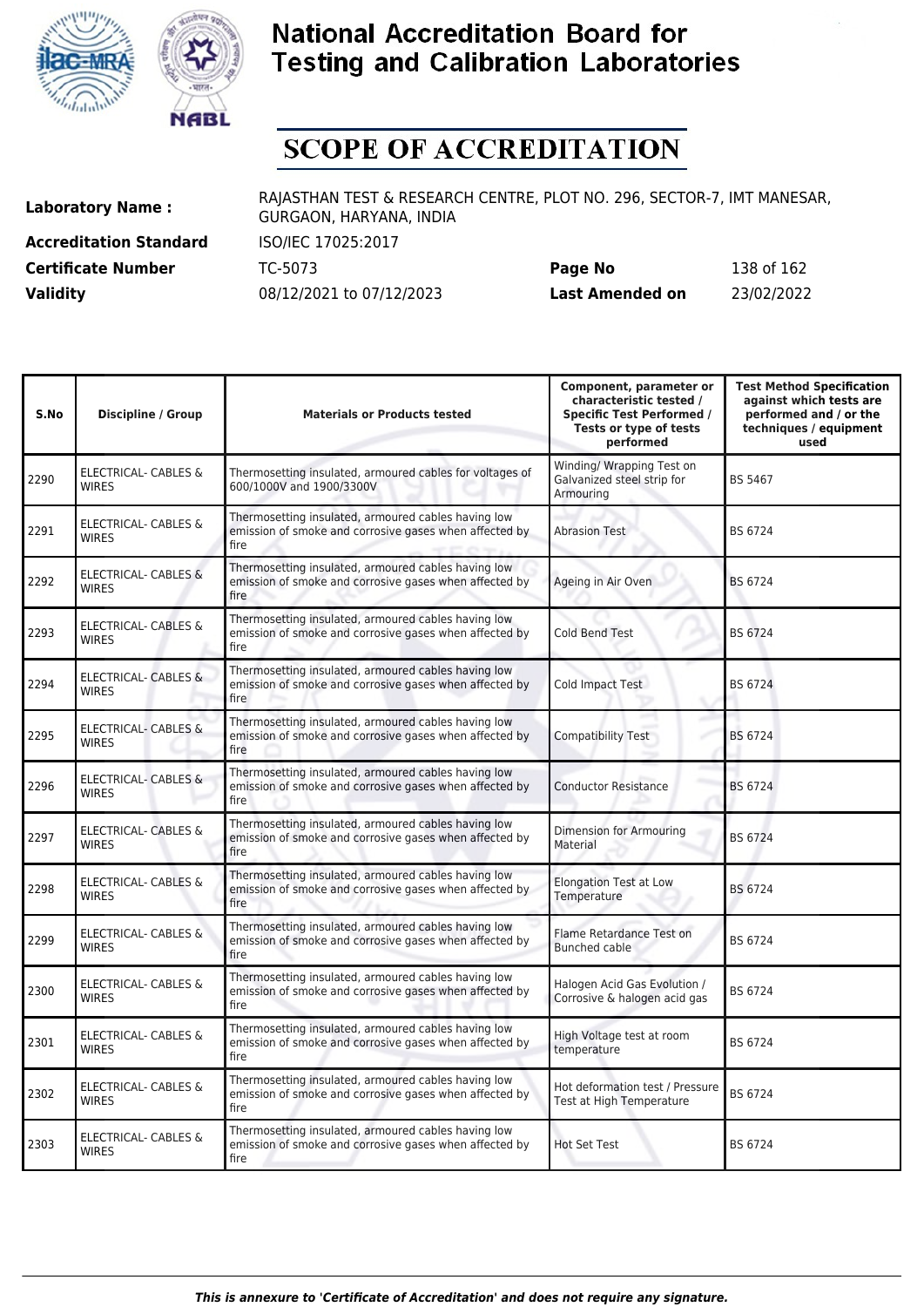



# **SCOPE OF ACCREDITATION**

**Accreditation Standard** ISO/IEC 17025:2017 **Certificate Number** TC-5073 **Validity** 08/12/2021 to 07/12/2023

| Page No         | 139 of 162 |
|-----------------|------------|
| Last Amended on | 23/02/2022 |

| S.No | <b>Discipline / Group</b>                       | <b>Materials or Products tested</b>                                                                                                  | Component, parameter or<br>characteristic tested /<br><b>Specific Test Performed /</b><br>Tests or type of tests<br>performed | <b>Test Method Specification</b><br>against which tests are<br>performed and / or the<br>techniques / equipment<br>used |
|------|-------------------------------------------------|--------------------------------------------------------------------------------------------------------------------------------------|-------------------------------------------------------------------------------------------------------------------------------|-------------------------------------------------------------------------------------------------------------------------|
| 2304 | <b>ELECTRICAL- CABLES &amp;</b><br><b>WIRES</b> | Thermosetting insulated, armoured cables having low<br>emission of smoke and corrosive gases when affected by<br>fire                | <b>Insulation Resistance</b>                                                                                                  | BS 6724                                                                                                                 |
| 2305 | ELECTRICAL- CABLES &<br><b>WIRES</b>            | Thermosetting insulated, armoured cables having low<br>emission of smoke and corrosive gases when affected by<br>fire                | Mass of Zinc Coating                                                                                                          | BS 6724                                                                                                                 |
| 2306 | <b>ELECTRICAL- CABLES &amp;</b><br><b>WIRES</b> | Thermosetting insulated, armoured cables having low<br>emission of smoke and corrosive gases when affected by<br>fire                | Shrinkage Test                                                                                                                | <b>BS 6724</b>                                                                                                          |
| 2307 | ELECTRICAL- CABLES &<br><b>WIRES</b>            | Thermosetting insulated, armoured cables having low<br>emission of smoke and corrosive gases when affected by<br>fire                | Smoke Density under Fire<br>Conditions                                                                                        | BS 6724                                                                                                                 |
| 2308 | ELECTRICAL- CABLES &<br><b>WIRES</b>            | Thermosetting insulated, armoured cables having low<br>emission of smoke and corrosive gases when affected by<br>fire                | Tear Resistance                                                                                                               | BS 6724                                                                                                                 |
| 2309 | <b>ELECTRICAL- CABLES &amp;</b><br><b>WIRES</b> | Thermosetting insulated, armoured cables having low<br>emission of smoke and corrosive gases when affected by<br>fire                | Tensile strength and<br>elongation at break on<br>Insulation and Sheath                                                       | BS 6724                                                                                                                 |
| 2310 | <b>ELECTRICAL- CABLES &amp;</b><br><b>WIRES</b> | Thermosetting insulated, armoured cables having low<br>emission of smoke and corrosive gases when affected by<br>fire                | Test for eccentricity and<br>Thickness of insulation and<br>sheath / Overall Dimensions                                       | <b>BS 6724</b>                                                                                                          |
| 2311 | <b>ELECTRICAL- CABLES &amp;</b><br><b>WIRES</b> | Thermosetting insulated, armoured cables having low<br>emission of smoke and corrosive gases when affected by<br>fire                | Test under Fire Conditions /<br><b>Flammability Test</b>                                                                      | <b>BS 6724</b>                                                                                                          |
| 2312 | ELECTRICAL- CABLES &<br><b>WIRES</b>            | Thermosetting insulated, armoured cables having low<br>emission of smoke and corrosive gases when affected by<br>fire                | <b>Water Absorption Test</b><br>(Gravimetric)                                                                                 | <b>BS 6724</b>                                                                                                          |
| 2313 | ELECTRICAL- CABLES &<br><b>WIRES</b>            | Thermosetting insulated, armoured cables having low<br>emission of smoke and corrosive gases when affected by<br>fire                | Winding/ Wrapping Test on<br>Galvanized steel strip for<br>Armouring                                                          | BS 6724                                                                                                                 |
| 2314 | ELECTRICAL- CABLES &<br><b>WIRES</b>            | Thermosetting insulated, armoured Fire Resistant cables<br>having low emission of smoke and corrosive gases when<br>affected by fire | <b>Abrasion Test</b>                                                                                                          | <b>BS 7846</b>                                                                                                          |
| 2315 | ELECTRICAL- CABLES &<br><b>WIRES</b>            | Thermosetting insulated, armoured Fire Resistant cables<br>having low emission of smoke and corrosive gases when<br>affected by fire | Ageing in Alr Oven                                                                                                            | <b>BS 7846</b>                                                                                                          |
| 2316 | ELECTRICAL- CABLES &<br><b>WIRES</b>            | Thermosetting insulated, armoured Fire Resistant cables<br>having low emission of smoke and corrosive gases when<br>affected by fire | Cold Bend Test                                                                                                                | <b>BS 7846</b>                                                                                                          |
| 2317 | ELECTRICAL- CABLES &<br><b>WIRES</b>            | Thermosetting insulated, armoured Fire Resistant cables<br>having low emission of smoke and corrosive gases when<br>affected by fire | <b>Cold Impact Test</b>                                                                                                       | <b>BS 7846</b>                                                                                                          |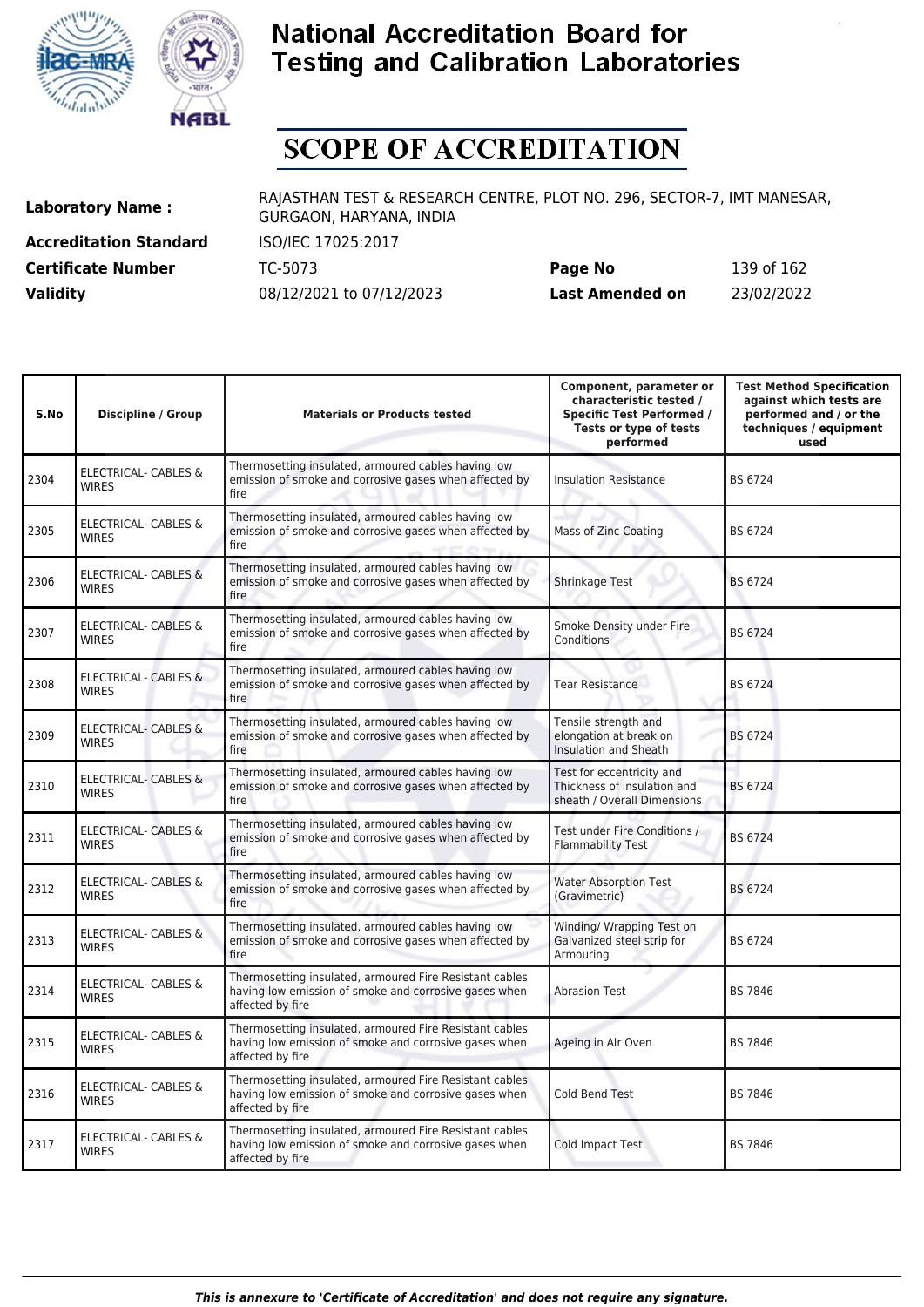



# **SCOPE OF ACCREDITATION**

**Accreditation Standard** ISO/IEC 17025:2017 **Certificate Number** TC-5073 **Validity** 08/12/2021 to 07/12/2023

| Page No         | 140 of 162 |
|-----------------|------------|
| Last Amended on | 23/02/2022 |

| S.No | <b>Discipline / Group</b>                       | <b>Materials or Products tested</b>                                                                                                  | Component, parameter or<br>characteristic tested /<br><b>Specific Test Performed /</b><br>Tests or type of tests<br>performed | <b>Test Method Specification</b><br>against which tests are<br>performed and / or the<br>techniques / equipment<br>used |
|------|-------------------------------------------------|--------------------------------------------------------------------------------------------------------------------------------------|-------------------------------------------------------------------------------------------------------------------------------|-------------------------------------------------------------------------------------------------------------------------|
| 2318 | ELECTRICAL- CABLES &<br><b>WIRES</b>            | Thermosetting insulated, armoured Fire Resistant cables<br>having low emission of smoke and corrosive gases when<br>affected by fire | <b>Compatibility Test</b>                                                                                                     | BS 7846                                                                                                                 |
| 2319 | <b>ELECTRICAL- CABLES &amp;</b><br><b>WIRES</b> | Thermosetting insulated, armoured Fire Resistant cables<br>having low emission of smoke and corrosive gases when<br>affected by fire | <b>Conductor Resistance</b>                                                                                                   | <b>BS 7846</b>                                                                                                          |
| 2320 | ELECTRICAL- CABLES &<br><b>WIRES</b>            | Thermosetting insulated, armoured Fire Resistant cables<br>having low emission of smoke and corrosive gases when<br>affected by fire | Dimension for Armouring<br>Material                                                                                           | <b>BS 7846</b>                                                                                                          |
| 2321 | <b>ELECTRICAL- CABLES &amp;</b><br><b>WIRES</b> | Thermosetting insulated, armoured Fire Resistant cables<br>having low emission of smoke and corrosive gases when<br>affected by fire | <b>Elongation Test at Low</b><br>Temperature                                                                                  | <b>BS 7846</b>                                                                                                          |
| 2322 | <b>ELECTRICAL- CABLES &amp;</b><br><b>WIRES</b> | Thermosetting insulated, armoured Fire Resistant cables<br>having low emission of smoke and corrosive gases when<br>affected by fire | Flame Retardance Test on<br>Bunched cable                                                                                     | <b>BS 7846</b>                                                                                                          |
| 2323 | ELECTRICAL- CABLES &<br><b>WIRES</b>            | Thermosetting insulated, armoured Fire Resistant cables<br>having low emission of smoke and corrosive gases when<br>affected by fire | Halogen Acid Gas Evolution /<br>Corrosive & halogen acid gas                                                                  | <b>BS 7846</b>                                                                                                          |
| 2324 | <b>ELECTRICAL- CABLES &amp;</b><br><b>WIRES</b> | Thermosetting insulated, armoured Fire Resistant cables<br>having low emission of smoke and corrosive gases when<br>affected by fire | High Voltage test at room<br>temperature                                                                                      | <b>BS 7846</b>                                                                                                          |
| 2325 | ELECTRICAL- CABLES &<br><b>WIRES</b>            | Thermosetting insulated, armoured Fire Resistant cables<br>having low emission of smoke and corrosive gases when<br>affected by fire | Hot deformation test / Pressure<br>Test at High Temperature                                                                   | <b>BS 7846</b>                                                                                                          |
| 2326 | ELECTRICAL- CABLES &<br><b>WIRES</b>            | Thermosetting insulated, armoured Fire Resistant cables<br>having low emission of smoke and corrosive gases when<br>affected by fire | <b>Hot Set Test</b>                                                                                                           | <b>BS 7846</b>                                                                                                          |
| 2327 | <b>ELECTRICAL- CABLES &amp;</b><br><b>WIRES</b> | Thermosetting insulated, armoured Fire Resistant cables<br>having low emission of smoke and corrosive gases when<br>affected by fire | <b>Insulation Resistance</b>                                                                                                  | BS 7846                                                                                                                 |
| 2328 | ELECTRICAL- CABLES &<br><b>WIRFS</b>            | Thermosetting insulated, armoured Fire Resistant cables<br>having low emission of smoke and corrosive gases when<br>affected by fire | Mass of Zinc Coating                                                                                                          | <b>BS 7846</b>                                                                                                          |
| 2329 | <b>ELECTRICAL- CABLES &amp;</b><br><b>WIRES</b> | Thermosetting insulated, armoured Fire Resistant cables<br>having low emission of smoke and corrosive gases when<br>affected by fire | Resistance to Fire (Category<br>F30, Category F60, Category<br>F120                                                           | <b>BS 7846</b>                                                                                                          |
| 2330 | ELECTRICAL- CABLES &<br><b>WIRES</b>            | Thermosetting insulated, armoured Fire Resistant cables<br>having low emission of smoke and corrosive gases when<br>affected by fire | Resistance to fire alone<br>(Protocol C)                                                                                      | <b>BS 7846</b>                                                                                                          |
| 2331 | ELECTRICAL- CABLES &<br><b>WIRES</b>            | Thermosetting insulated, armoured Fire Resistant cables<br>having low emission of smoke and corrosive gases when<br>affected by fire | Resistance to fire to with water<br>(Protocol W)                                                                              | BS 7846                                                                                                                 |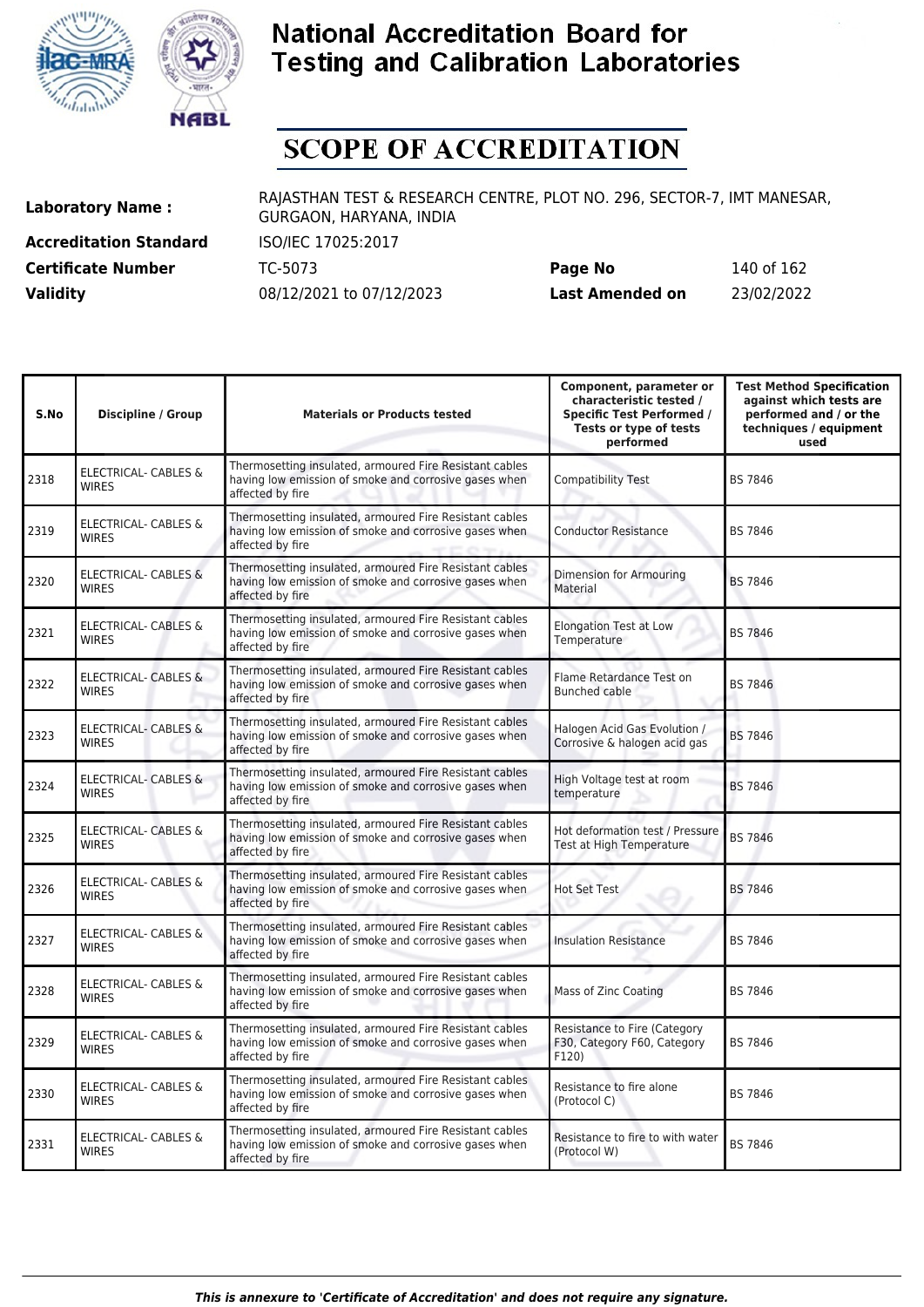



# **SCOPE OF ACCREDITATION**

**Accreditation Standard** ISO/IEC 17025:2017 **Certificate Number** TC-5073 **Validity** 08/12/2021 to 07/12/2023

| Page No         | 141 of 162 |
|-----------------|------------|
| Last Amended on | 23/02/2022 |

| S.No | <b>Discipline / Group</b>                       | <b>Materials or Products tested</b>                                                                                                  | Component, parameter or<br>characteristic tested /<br><b>Specific Test Performed /</b><br>Tests or type of tests<br>performed | <b>Test Method Specification</b><br>against which tests are<br>performed and / or the<br>techniques / equipment<br>used |
|------|-------------------------------------------------|--------------------------------------------------------------------------------------------------------------------------------------|-------------------------------------------------------------------------------------------------------------------------------|-------------------------------------------------------------------------------------------------------------------------|
| 2332 | <b>ELECTRICAL- CABLES &amp;</b><br><b>WIRES</b> | Thermosetting insulated, armoured Fire Resistant cables<br>having low emission of smoke and corrosive gases when<br>affected by fire | Resistance to fire with<br>mechanical shock (Protocol Z)                                                                      | <b>BS 7846</b>                                                                                                          |
| 2333 | <b>ELECTRICAL- CABLES &amp;</b><br><b>WIRES</b> | Thermosetting insulated, armoured Fire Resistant cables<br>having low emission of smoke and corrosive gases when<br>affected by fire | Shrinkage Test                                                                                                                | <b>BS 7846</b>                                                                                                          |
| 2334 | <b>ELECTRICAL- CABLES &amp;</b><br><b>WIRES</b> | Thermosetting insulated, armoured Fire Resistant cables<br>having low emission of smoke and corrosive gases when<br>affected by fire | <b>Tear Resistance</b>                                                                                                        | <b>BS 7846</b>                                                                                                          |
| 2335 | <b>ELECTRICAL- CABLES &amp;</b><br><b>WIRES</b> | Thermosetting insulated, armoured Fire Resistant cables<br>having low emission of smoke and corrosive gases when<br>affected by fire | Tensile strength and<br>elongation at break on<br><b>Insulation and Sheath</b>                                                | <b>BS 7846</b>                                                                                                          |
| 2336 | <b>ELECTRICAL- CABLES &amp;</b><br><b>WIRES</b> | Thermosetting insulated, armoured Fire Resistant cables<br>having low emission of smoke and corrosive gases when<br>affected by fire | Test for eccentricity and<br>Thickness of insulation and<br>sheath / Overall Dimensions                                       | <b>BS 7846</b>                                                                                                          |
| 2337 | ELECTRICAL- CABLES &<br><b>WIRES</b>            | Thermosetting insulated, armoured Fire Resistant cables<br>having low emission of smoke and corrosive gases when<br>affected by fire | Test under Fire Conditions /<br><b>Flammability Test</b>                                                                      | <b>BS 7846</b>                                                                                                          |
| 2338 | <b>ELECTRICAL- CABLES &amp;</b><br><b>WIRES</b> | Thermosetting insulated, armoured Fire Resistant cables<br>having low emission of smoke and corrosive gases when<br>affected by fire | <b>Water Absorption Test</b><br>(Gravimetric)                                                                                 | <b>BS 7846</b>                                                                                                          |
| 2339 | ELECTRICAL- CABLES &<br><b>WIRES</b>            | Thermosetting insulated, armoured Fire Resistant cables<br>having low emission of smoke and corrosive gases when<br>affected by fire | Winding/ Wrapping Test on<br>Galvanized steel strip for<br>Armouring                                                          | <b>BS 7846</b>                                                                                                          |
| 2340 | <b>ELECTRICAL- CABLES &amp;</b><br><b>WIRES</b> | Thermosetting Insulated, non-armoured cables for fixed<br>installations                                                              | Ageing in Air Oven                                                                                                            | <b>BS 7889</b>                                                                                                          |
| 2341 | <b>ELECTRICAL- CABLES &amp;</b><br><b>WIRES</b> | Thermosetting Insulated, non-armoured cables for fixed<br>installations                                                              | <b>Bending Test at low</b><br>Temperature                                                                                     | <b>BS 7889</b>                                                                                                          |
| 2342 | <b>ELECTRICAL- CABLES &amp;</b><br><b>WIRES</b> | Thermosetting Insulated, non-armoured cables for fixed<br>installations                                                              | Cold Impact Test                                                                                                              | <b>BS 7889</b>                                                                                                          |
| 2343 | <b>ELECTRICAL- CABLES &amp;</b><br><b>WIRES</b> | Thermosetting Insulated, non-armoured cables for fixed<br>installations                                                              | Conductivity Test                                                                                                             | BS 7889:                                                                                                                |
| 2344 | ELECTRICAL- CABLES &<br><b>WIRES</b>            | Thermosetting Insulated, non-armoured cables for fixed<br>installations                                                              | <b>Conductivity Test</b>                                                                                                      | BS 7889:                                                                                                                |
| 2345 | <b>ELECTRICAL- CABLES &amp;</b><br><b>WIRES</b> | Thermosetting Insulated, non-armoured cables for fixed<br>installations                                                              | <b>Conductor Resistance</b>                                                                                                   | <b>BS 7889</b>                                                                                                          |
| 2346 | ELECTRICAL- CABLES &<br><b>WIRES</b>            | Thermosetting Insulated, non-armoured cables for fixed<br>installations                                                              | <b>Elongation Test at Low</b><br>Temperature                                                                                  | <b>BS 7889</b>                                                                                                          |
| 2347 | ELECTRICAL- CABLES &<br><b>WIRES</b>            | Thermosetting Insulated, non-armoured cables for fixed<br>installations                                                              | <b>Heat Shock Test</b>                                                                                                        | <b>BS 7889</b>                                                                                                          |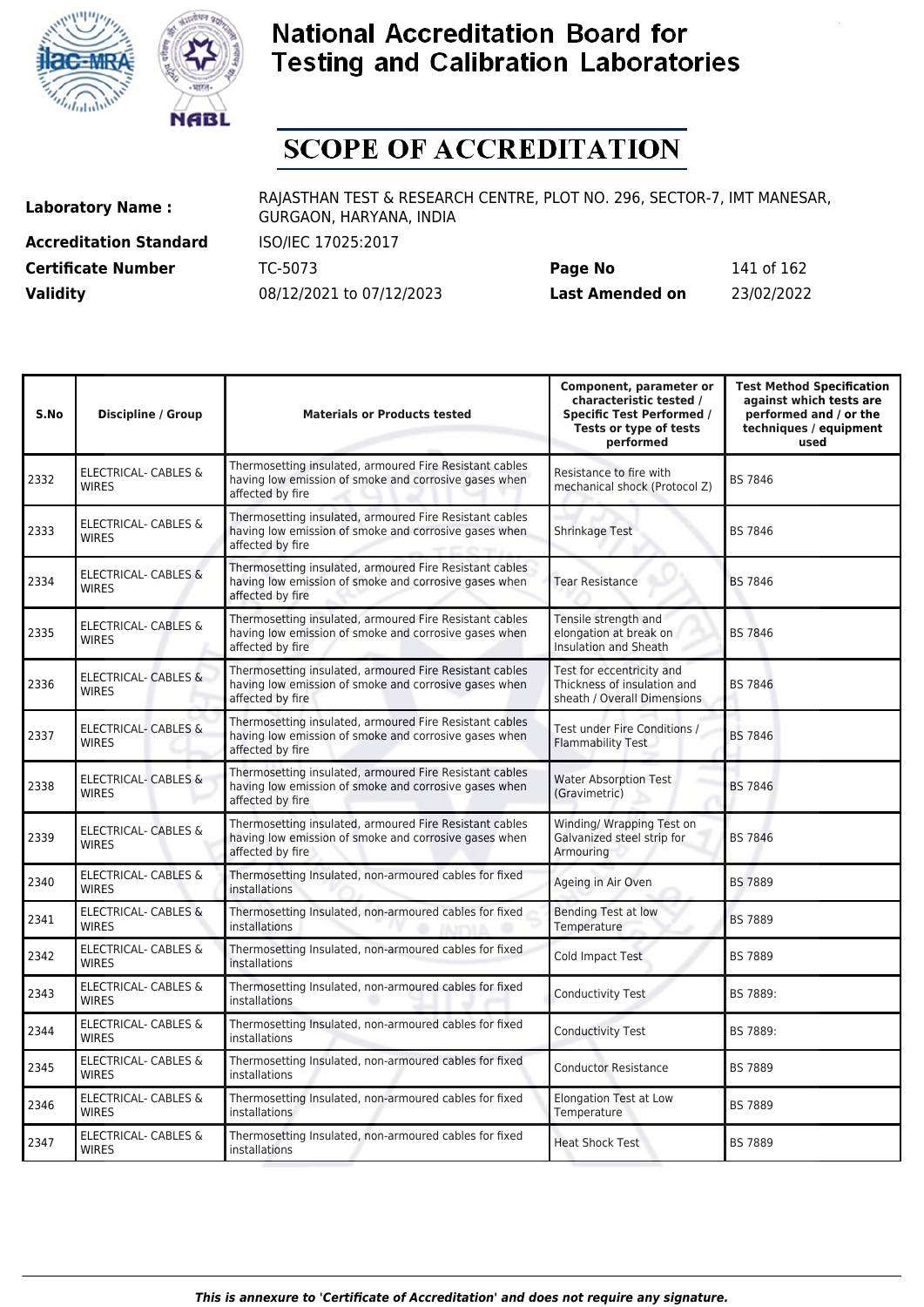



# **SCOPE OF ACCREDITATION**

**Accreditation Standard** ISO/IEC 17025:2017 **Certificate Number** TC-5073

| <b>Certificate Number</b> | TC-5073                  | Page No         | 142 of 162 |
|---------------------------|--------------------------|-----------------|------------|
| <b>Validity</b>           | 08/12/2021 to 07/12/2023 | Last Amended on | 23/02/2022 |

| S.No | <b>Discipline / Group</b>                       | <b>Materials or Products tested</b>                                     | Component, parameter or<br>characteristic tested /<br><b>Specific Test Performed /</b><br>Tests or type of tests<br>performed | <b>Test Method Specification</b><br>against which tests are<br>performed and / or the<br>techniques / equipment<br>used |
|------|-------------------------------------------------|-------------------------------------------------------------------------|-------------------------------------------------------------------------------------------------------------------------------|-------------------------------------------------------------------------------------------------------------------------|
| 2348 | ELECTRICAL- CABLES &<br><b>WIRES</b>            | Thermosetting Insulated, non-armoured cables for fixed<br>installations | High Voltage test at room<br>temperature                                                                                      | <b>BS 7889</b>                                                                                                          |
| 2349 | ELECTRICAL- CABLES &<br><b>WIRES</b>            | Thermosetting Insulated, non-armoured cables for fixed<br>installations | Hot deformation test / Pressure<br>Test at High Temperature                                                                   | <b>BS 7889</b>                                                                                                          |
| 2350 | <b>ELECTRICAL- CABLES &amp;</b><br><b>WIRES</b> | Thermosetting Insulated, non-armoured cables for fixed<br>installations | <b>Hot Set Test</b>                                                                                                           | <b>BS 7889</b>                                                                                                          |
| 2351 | <b>ELECTRICAL- CABLES &amp;</b><br><b>WIRES</b> | Thermosetting Insulated, non-armoured cables for fixed<br>installations | Loss of Mass                                                                                                                  | <b>BS 7889</b>                                                                                                          |
| 2352 | ELECTRICAL- CABLES &<br><b>WIRES</b>            | Thermosetting Insulated, non-armoured cables for fixed<br>installations | Ozone Resistance Test                                                                                                         | <b>BS 7889</b>                                                                                                          |
| 2353 | ELECTRICAL- CABLES &<br><b>WIRES</b>            | Thermosetting Insulated, non-armoured cables for fixed<br>installations | pH Test                                                                                                                       | <b>BS 7889</b>                                                                                                          |
| 2354 | <b>ELECTRICAL- CABLES &amp;</b><br><b>WIRES</b> | Thermosetting Insulated, non-armoured cables for fixed<br>installations | Tensile strength and<br>elongation at break on<br>Insulation and Sheath                                                       | <b>BS 7889</b>                                                                                                          |
| 2355 | ELECTRICAL- CABLES &<br><b>WIRES</b>            | Thermosetting Insulated, non-armoured cables for fixed<br>installations | Test for eccentricity and<br>Thickness of insulation and<br>sheath / Overall Dimensions                                       | <b>BS 7889</b>                                                                                                          |
| 2356 | <b>ELECTRICAL- CABLES &amp;</b><br><b>WIRES</b> | Thermosetting Insulated, non-armoured cables for fixed<br>installations | Test under Fire Conditions /<br><b>Flammability Test</b>                                                                      | <b>BS 7889</b>                                                                                                          |
| 2357 | ELECTRICAL- CABLES &<br><b>WIRES</b>            | Thermosetting Insulated, non-armoured cables for fixed<br>installations | <b>Water Absorption Test</b><br>(Gravimetric)                                                                                 | <b>BS 7889</b>                                                                                                          |
| 2358 | <b>ELECTRICAL- CABLES &amp;</b><br><b>WIRES</b> | UV Exposure of non-metallic materials                                   | <b>UV Test</b>                                                                                                                | ASTM G151                                                                                                               |
| 2359 | ELECTRICAL- CABLES &<br><b>WIRES</b>            | UV Exposure of non-metallic materials                                   | <b>UV Test</b>                                                                                                                | ASTM G154                                                                                                               |
| 2360 | <b>ELECTRICAL- CABLES &amp;</b><br><b>WIRES</b> | טיש ח<br>Water Absorption of Plastics                                   | <b>Water Absorption Test</b>                                                                                                  | ASTM D570 (98)                                                                                                          |
| 2361 | ELECTRICAL- CABLES &<br><b>WIRES</b>            | <b>Welding Cables</b><br>om                                             | Ageing in Air Bomb                                                                                                            | IS 9857                                                                                                                 |
| 2362 | ELECTRICAL- CABLES &<br><b>WIRES</b>            | <b>Welding Cables</b>                                                   | Ageing in Air Oven                                                                                                            | IS 9857                                                                                                                 |
| 2363 | ELECTRICAL- CABLES &<br><b>WIRES</b>            | <b>Welding Cables</b>                                                   | Annealing Test for Copper Wire                                                                                                | IS 9857                                                                                                                 |
| 2364 | ELECTRICAL- CABLES &<br><b>WIRES</b>            | <b>Welding Cables</b>                                                   | <b>Conductor Resistance</b>                                                                                                   | IS 9857                                                                                                                 |
| 2365 | ELECTRICAL- CABLES &<br><b>WIRES</b>            | <b>Welding Cables</b>                                                   | High Voltage test (Water<br>immersion)                                                                                        | IS 9857                                                                                                                 |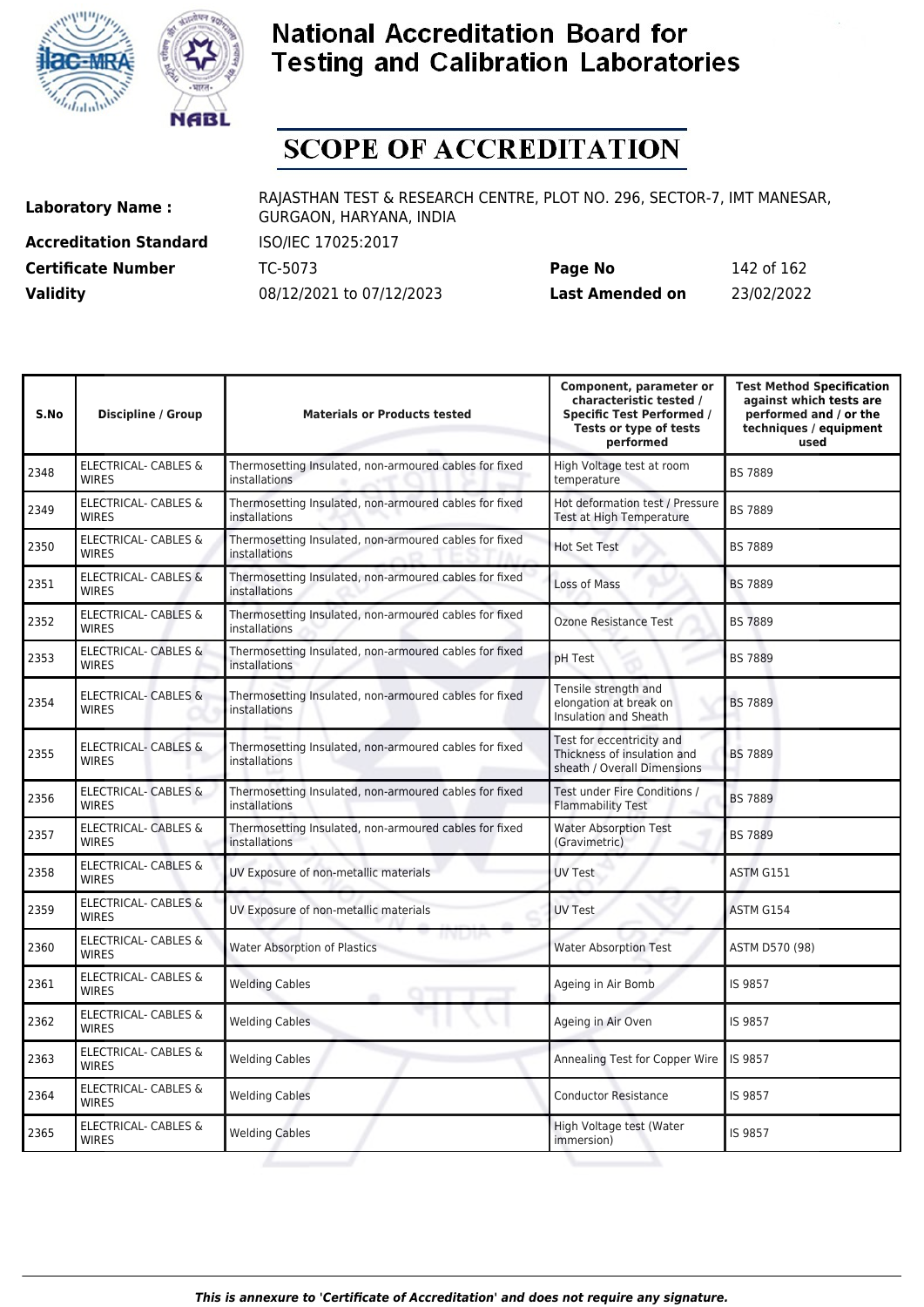



# **SCOPE OF ACCREDITATION**

**Accreditation Standard** ISO/IEC 17025:2017 **Certificate Number** TC-5073

| <b>Certificate Number</b> | TC-5073                  | Page No         | 143 of 162 |
|---------------------------|--------------------------|-----------------|------------|
| <b>Validity</b>           | 08/12/2021 to 07/12/2023 | Last Amended on | 23/02/2022 |

| S.No | <b>Discipline / Group</b>                       | <b>Materials or Products tested</b>                                                                       | Component, parameter or<br>characteristic tested /<br><b>Specific Test Performed /</b><br>Tests or type of tests<br>performed | <b>Test Method Specification</b><br>against which tests are<br>performed and / or the<br>techniques / equipment<br>used |
|------|-------------------------------------------------|-----------------------------------------------------------------------------------------------------------|-------------------------------------------------------------------------------------------------------------------------------|-------------------------------------------------------------------------------------------------------------------------|
| 2366 | <b>ELECTRICAL- CABLES &amp;</b><br><b>WIRES</b> | <b>Welding Cables</b>                                                                                     | <b>Hot Set Test</b>                                                                                                           | IS 9857                                                                                                                 |
| 2367 | <b>ELECTRICAL- CABLES &amp;</b><br><b>WIRES</b> | <b>Welding Cables</b>                                                                                     | Oil Resistance Test                                                                                                           | IS 9857                                                                                                                 |
| 2368 | <b>ELECTRICAL- CABLES &amp;</b><br><b>WIRES</b> | <b>Welding Cables</b>                                                                                     | <b>Static Flexibility Test</b>                                                                                                | IS 9857                                                                                                                 |
| 2369 | <b>ELECTRICAL- CABLES &amp;</b><br><b>WIRES</b> | <b>Welding Cables</b>                                                                                     | Tensile strength and<br>elongation at break on<br><b>Insulation and Sheath</b>                                                | IS 9857                                                                                                                 |
| 2370 | ELECTRICAL- CABLES &<br><b>WIRES</b>            | <b>Welding Cables</b>                                                                                     | Test for eccentricity and<br>Thickness of insulation and<br>sheath / Overall Dimensions                                       | IS 9857                                                                                                                 |
| 2371 | <b>ELECTRICAL- CABLES &amp;</b><br><b>WIRES</b> | Winding Wires for Submersible Motors: Cross linked<br>Polyethylene Insulated and Polyamide Jacket Wires   | Annealing Test for Copper Wire                                                                                                | IS 8783 (Part 4 Sec 2)                                                                                                  |
| 2372 | <b>ELECTRICAL- CABLES &amp;</b><br><b>WIRES</b> | Winding Wires for submersible motors: Cross linked<br>Polyethylene Insulated and Polyamide Jacketed Wires | <b>Accelerated Water Absorption</b><br>Test (Electrical)                                                                      | IS 8783 (Part 4, Sec 2)                                                                                                 |
| 2373 | ELECTRICAL- CABLES &<br><b>WIRES</b>            | Winding Wires for submersible motors: Cross linked<br>Polyethylene Insulated and Polyamide Jacketed Wires | Ageing in Air Oven                                                                                                            | IS 8783 (Part 4, Sec 2)                                                                                                 |
| 2374 | <b>ELECTRICAL- CABLES &amp;</b><br><b>WIRES</b> | Winding Wires for submersible motors: Cross linked<br>Polyethylene Insulated and Polyamide Jacketed Wires | <b>Conductor Diameter</b>                                                                                                     | IS 8783 (Part 4, Sec 2)                                                                                                 |
| 2375 | <b>ELECTRICAL- CABLES &amp;</b><br><b>WIRES</b> | Winding Wires for submersible motors: Cross linked<br>Polyethylene Insulated and Polyamide Jacketed Wires | <b>Conductor Resistance</b>                                                                                                   | IS 8783 (Part 4 Sec 2)                                                                                                  |
| 2376 | ELECTRICAL- CABLES &<br><b>WIRES</b>            | Winding Wires for submersible motors: Cross linked<br>Polyethylene Insulated and Polyamide Jacketed Wires | <b>Heat Shock Test</b>                                                                                                        | IS 8783 (Part 4, Sec 2)                                                                                                 |
| 2377 | <b>ELECTRICAL- CABLES &amp;</b><br><b>WIRES</b> | Winding Wires for submersible motors: Cross linked<br>Polyethylene Insulated and Polyamide Jacketed Wires | High Voltage test (Water<br>immersion)                                                                                        | IS 8783 (Part 4, Sec 2)                                                                                                 |
| 2378 | ELECTRICAL- CABLES &<br><b>WIRES</b>            | Winding Wires for submersible motors: Cross linked<br>Polyethylene Insulated and Polyamide Jacketed Wires | Hot deformation test / Pressure<br>Test at High Temperature                                                                   | IS 8783 (Part 4, Sec 2)                                                                                                 |
| 2379 | ELECTRICAL- CABLES &<br><b>WIRES</b>            | Winding Wires for submersible motors: Cross linked<br>Polyethylene Insulated and Polyamide Jacketed Wires | <b>Hot Set Test</b>                                                                                                           | IS 8783 (Part 4, Sec 2)                                                                                                 |
| 2380 | ELECTRICAL- CABLES &<br><b>WIRES</b>            | Winding Wires for submersible motors: Cross linked<br>Polvethylene Insulated and Polvamide Jacketed Wires | <b>Insulation Resistance</b>                                                                                                  | IS 8783 (Part 4, Sec 2)                                                                                                 |
| 2381 | <b>ELECTRICAL- CABLES &amp;</b><br><b>WIRES</b> | Winding Wires for submersible motors: Cross linked<br>Polyethylene Insulated and Polyamide Jacketed Wires | <b>Overall Dimensions</b>                                                                                                     | IS 8783 (Part 4, Sec 2)                                                                                                 |
| 2382 | ELECTRICAL- CABLES &<br><b>WIRES</b>            | Winding Wires for submersible motors: Cross linked<br>Polyethylene Insulated and Polyamide Jacketed Wires | Shrinkage Test                                                                                                                | IS 8783 (Part 4, Sec 2)                                                                                                 |
| 2383 | <b>ELECTRICAL- CABLES &amp;</b><br><b>WIRES</b> | Winding Wires for submersible motors: Cross linked<br>Polyethylene Insulated and Polyamide Jacketed Wires | <b>Spark Test</b>                                                                                                             | IS 8783 (Part 4, Sec 2)                                                                                                 |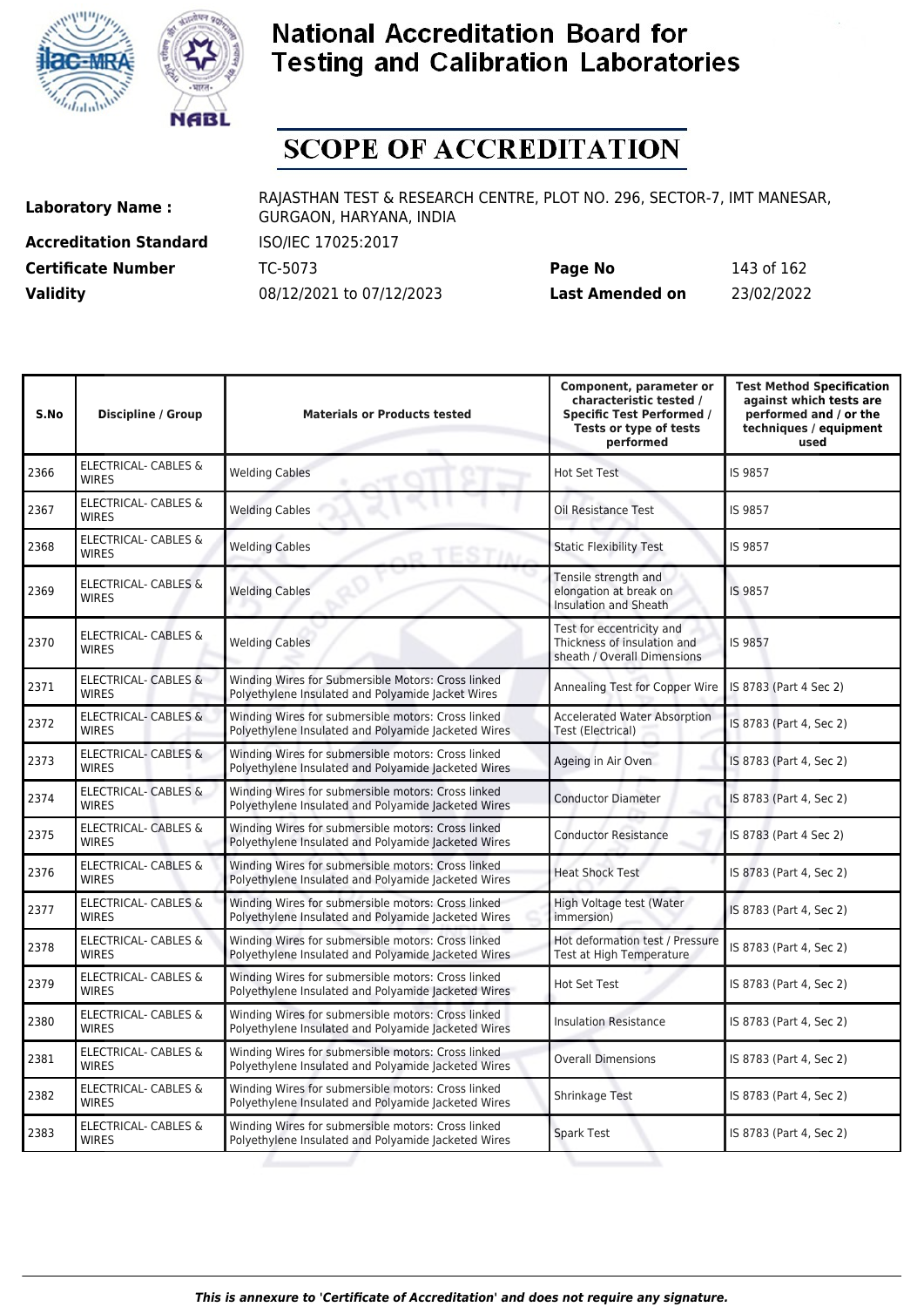



# **SCOPE OF ACCREDITATION**

**Accreditation Standard** ISO/IEC 17025:2017 **Certificate Number** TC-5073

| <b>Certificate Number</b> | TC-5073                  | Page No         | 144 of 162 |
|---------------------------|--------------------------|-----------------|------------|
| <b>Validity</b>           | 08/12/2021 to 07/12/2023 | Last Amended on | 23/02/2022 |

| S.No | <b>Discipline / Group</b>                       | <b>Materials or Products tested</b>                                                                       | Component, parameter or<br>characteristic tested /<br><b>Specific Test Performed /</b><br>Tests or type of tests<br>performed | <b>Test Method Specification</b><br>against which tests are<br>performed and / or the<br>techniques / equipment<br>used |
|------|-------------------------------------------------|-----------------------------------------------------------------------------------------------------------|-------------------------------------------------------------------------------------------------------------------------------|-------------------------------------------------------------------------------------------------------------------------|
| 2384 | <b>ELECTRICAL- CABLES &amp;</b><br><b>WIRES</b> | Winding Wires for submersible motors: Cross linked<br>Polyethylene Insulated and Polyamide Jacketed Wires | Tensile strength and<br>elongation at break on<br><b>Insulation and Sheath</b>                                                | IS 8783 (Part 4, Sec 2)                                                                                                 |
| 2385 | <b>ELECTRICAL- CABLES &amp;</b><br><b>WIRES</b> | Winding Wires for submersible motors: Cross linked<br>Polyethylene Insulated and Polyamide Jacketed Wires | Test for eccentricity and<br>Thickness of insulation and<br>sheath / Overall Dimensions                                       | IS 8783 (Part 4, Sec 2)                                                                                                 |
| 2386 | ELECTRICAL- CABLES &<br><b>WIRES</b>            | Winding Wires for submersible motors: Cross linked<br>Polyethylene Insulated and Polyamide Jacketed Wires | <b>Water Absorption Test</b><br>(Gravimetric)                                                                                 | IS 8783 (Part 4, Sec 1)                                                                                                 |
| 2387 | <b>ELECTRICAL- CABLES &amp;</b><br><b>WIRES</b> | Winding Wires for submersible motors: HR PVC Insulated<br>Wires                                           | <b>Accelerated Water Absorption</b><br>Test (Electrical)                                                                      | IS 8783 (Part 4, Sec 1)                                                                                                 |
| 2388 | ELECTRICAL- CABLES &<br><b>WIRES</b>            | Winding Wires for submersible motors: HR PVC Insulated<br>Wires                                           | Ageing in Air Oven                                                                                                            | IS 8783 (Part 4, Sec 1)                                                                                                 |
| 2389 | <b>ELECTRICAL- CABLES &amp;</b><br><b>WIRES</b> | Winding Wires for Submersible Motors: HR PVC Insulated<br>Wires                                           | Annealing Test for Copper Wire                                                                                                | IS 8783 (Part 4 Sec 1)                                                                                                  |
| 2390 | <b>ELECTRICAL- CABLES &amp;</b><br><b>WIRES</b> | Winding Wires for submersible motors: HR PVC Insulated<br>Wires                                           | <b>Conductor Diameter</b>                                                                                                     | IS 8783 (Part 4, Sec 1)                                                                                                 |
| 2391 | <b>ELECTRICAL- CABLES &amp;</b><br><b>WIRES</b> | Winding Wires for submersible motors: HR PVC Insulated<br>Wires                                           | <b>Conductor Resistance</b>                                                                                                   | IS 8783 (Part 4 Sec 1)                                                                                                  |
| 2392 | <b>ELECTRICAL- CABLES &amp;</b><br><b>WIRES</b> | Winding Wires for submersible motors: HR PVC Insulated<br>Wires                                           | <b>Heat Shock Test</b>                                                                                                        | IS 8783 (Part 4, Sec 1)                                                                                                 |
| 2393 | ELECTRICAL- CABLES &<br><b>WIRES</b>            | Winding Wires for submersible motors: HR PVC Insulated<br>Wires                                           | High Voltage test (Water<br>immersion)                                                                                        | IS 8783 (Part 4, Sec 1)                                                                                                 |
| 2394 | ELECTRICAL- CABLES &<br><b>WIRES</b>            | Winding Wires for submersible motors: HR PVC Insulated<br>Wires                                           | Hot deformation test / Pressure<br>Test at High Temperature                                                                   | IS 8783 (Part 4, Sec 1)                                                                                                 |
| 2395 | <b>ELECTRICAL- CABLES &amp;</b><br><b>WIRES</b> | Winding Wires for submersible motors: HR PVC Insulated<br>Wires                                           | <b>Hot Set Test</b>                                                                                                           | IS 8783 (Part 4, Sec 1)                                                                                                 |
| 2396 | ELECTRICAL- CABLES &<br><b>WIRES</b>            | Winding Wires for submersible motors: HR PVC Insulated<br>Wires                                           | <b>Insulation Resistance</b>                                                                                                  | IS 8783 (Part 4, Sec 1)                                                                                                 |
| 2397 | <b>ELECTRICAL- CABLES &amp;</b><br><b>WIRFS</b> | Winding Wires for submersible motors: HR PVC Insulated<br>Wires                                           | Overall Dimensions                                                                                                            | IS 8783 (Part 4, Sec 1)                                                                                                 |
| 2398 | ELECTRICAL- CABLES &<br><b>WIRES</b>            | Winding Wires for submersible motors: HR PVC Insulated<br>Wires                                           | Shrinkage Test                                                                                                                | IS 8783 (Part 4, Sec 1)                                                                                                 |
| 2399 | ELECTRICAL- CABLES &<br><b>WIRES</b>            | Winding Wires for submersible motors: HR PVC Insulated<br>Wires                                           | <b>Spark Test</b>                                                                                                             | IS 8783 (Part 4, Sec 1)                                                                                                 |
| 2400 | ELECTRICAL- CABLES &<br><b>WIRES</b>            | Winding Wires for submersible motors: HR PVC Insulated<br>Wires                                           | Tensile strength and<br>elongation at break on<br><b>Insulation and Sheath</b>                                                | IS 8783 (Part 4, Sec 1)                                                                                                 |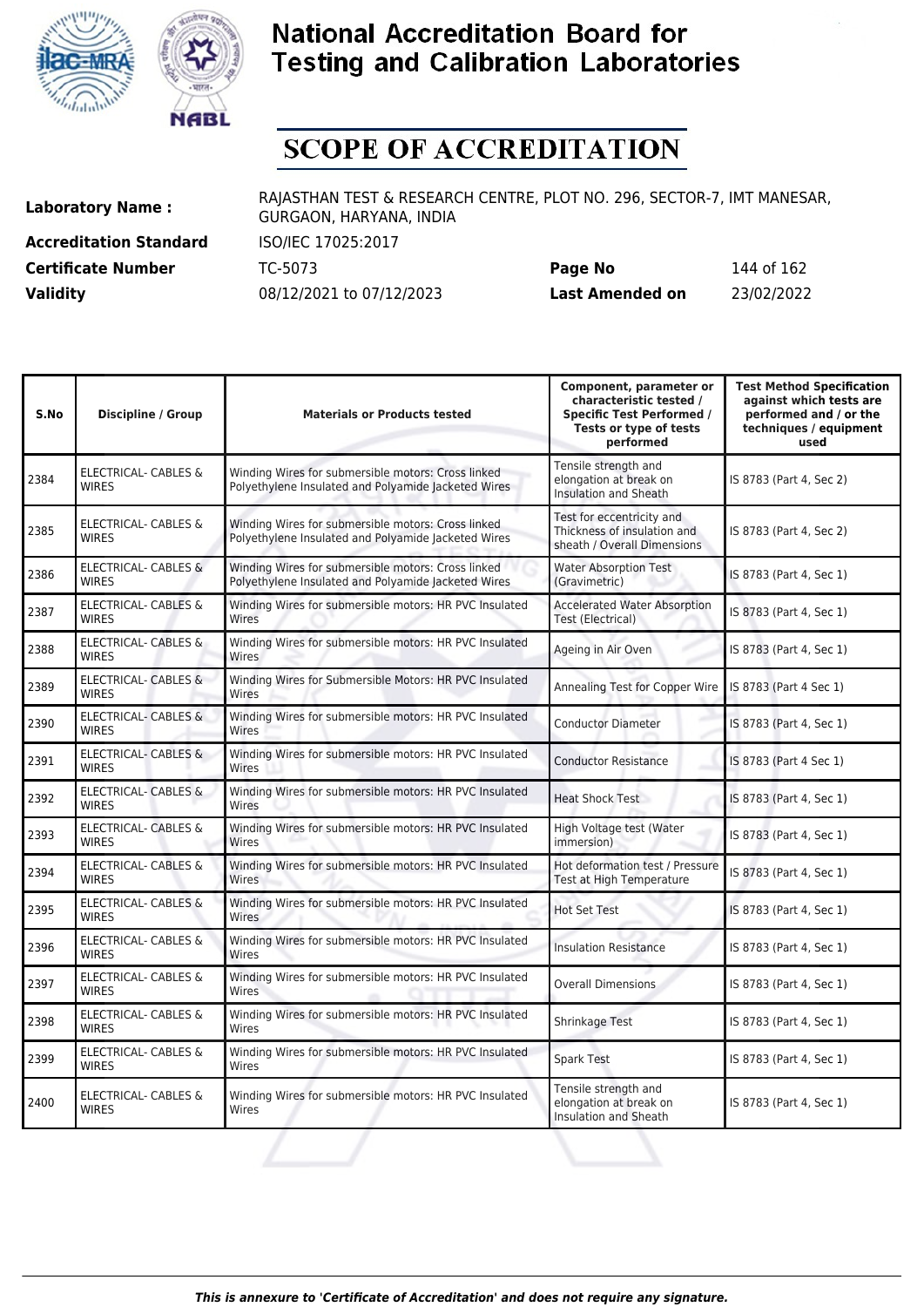



# **SCOPE OF ACCREDITATION**

**Accreditation Standard** ISO/IEC 17025:2017 **Certificate Number** TC-5073

| <b>Certificate Number</b> | TC-5073                  | Page No         | 145 of 162 |
|---------------------------|--------------------------|-----------------|------------|
| <b>Validity</b>           | 08/12/2021 to 07/12/2023 | Last Amended on | 23/02/2022 |

| S.No | Discipline / Group                              | <b>Materials or Products tested</b>                                                          | Component, parameter or<br>characteristic tested /<br><b>Specific Test Performed /</b><br>Tests or type of tests<br>performed | <b>Test Method Specification</b><br>against which tests are<br>performed and / or the<br>techniques / equipment<br>used |
|------|-------------------------------------------------|----------------------------------------------------------------------------------------------|-------------------------------------------------------------------------------------------------------------------------------|-------------------------------------------------------------------------------------------------------------------------|
| 2401 | <b>ELECTRICAL- CABLES &amp;</b><br><b>WIRES</b> | Winding Wires for submersible motors: HR PVC Insulated<br>Wires                              | Test for eccentricity and<br>Thickness of insulation and<br>sheath / Overall Dimensions                                       | IS 8783 (Part 4, Sec 1)                                                                                                 |
| 2402 | <b>ELECTRICAL- CABLES &amp;</b><br><b>WIRES</b> | Winding Wires for submersible motors: HR PVC Insulated<br>Wires                              | <b>Water Absorption Test</b><br>(Gravimetric)                                                                                 | IS 8783 (Part 4, Sec 1)                                                                                                 |
| 2403 | <b>ELECTRICAL- CABLES &amp;</b><br><b>WIRES</b> | Winding Wires for submersible motors: Polyester and<br>Polypropylene Insulated Winding Wires | <b>Accelerated Water Absorption</b><br>Test (Electrical)                                                                      | IS 8783 (Part 4, Sec 3)                                                                                                 |
| 2404 | ELECTRICAL- CABLES &<br><b>WIRES</b>            | Winding Wires for submersible motors: Polyester and<br>Polypropylene Insulated Winding Wires | Ageing in Air Oven                                                                                                            | IS 8783 (Part 4, Sec 3)                                                                                                 |
| 2405 | <b>ELECTRICAL- CABLES &amp;</b><br><b>WIRES</b> | Winding Wires for Submersible Motors: Polyester and<br>Polypropylene Insulated Winding Wires | Annealing Test for Copper Wire                                                                                                | IS 8783 (Part 4 Sec 3)                                                                                                  |
| 2406 | ELECTRICAL- CABLES &<br><b>WIRFS</b>            | Winding Wires for submersible motors: Polyester and<br>Polypropylene Insulated Winding Wires | <b>Conductor Diameter</b>                                                                                                     | IS 8783 (Part 4, Sec 3)                                                                                                 |
| 2407 | <b>ELECTRICAL- CABLES &amp;</b><br><b>WIRES</b> | Winding Wires for submersible motors: Polyester and<br>Polypropylene Insulated Winding Wires | <b>Conductor Resistance</b>                                                                                                   | IS 8783 (Part 4 Sec 3)                                                                                                  |
| 2408 | <b>ELECTRICAL- CABLES &amp;</b><br><b>WIRES</b> | Winding Wires for submersible motors: Polyester and<br>Polypropylene Insulated Winding Wires | <b>Heat Shock Test</b>                                                                                                        | IS 8783 (Part 4, Sec 3)                                                                                                 |
| 2409 | <b>ELECTRICAL- CABLES &amp;</b><br><b>WIRES</b> | Winding Wires for submersible motors: Polyester and<br>Polypropylene Insulated Winding Wires | High Voltage test (Water<br>immersion)                                                                                        | IS 8783 (Part 4, Sec 3)                                                                                                 |
| 2410 | ELECTRICAL- CABLES &<br><b>WIRES</b>            | Winding Wires for submersible motors: Polyester and<br>Polypropylene Insulated Winding Wires | Hot deformation test / Pressure<br>Test at High Temperature                                                                   | IS 8783 (Part 4, Sec 3)                                                                                                 |
| 2411 | ELECTRICAL- CABLES &<br><b>WIRFS</b>            | Winding Wires for submersible motors: Polyester and<br>Polypropylene Insulated Winding Wires | <b>Hot Set Test</b>                                                                                                           | IS 8783 (Part 4, Sec 3)                                                                                                 |
| 2412 | ELECTRICAL- CABLES &<br><b>WIRES</b>            | Winding Wires for submersible motors: Polyester and<br>Polypropylene Insulated Winding Wires | <b>Insulation Resistance</b>                                                                                                  | IS 8783 (Part 4, Sec 3)                                                                                                 |
| 2413 | ELECTRICAL- CABLES &<br><b>WIRES</b>            | Winding Wires for submersible motors: Polyester and<br>Polypropylene Insulated Winding Wires | <b>Overall Dimensions</b>                                                                                                     | IS 8783 (Part 4, Sec 3)                                                                                                 |
| 2414 | ELECTRICAL- CABLES &<br><b>WIRFS</b>            | Winding Wires for submersible motors: Polyester and<br>Polypropylene Insulated Winding Wires | Shrinkage Test                                                                                                                | IS 8783 (Part 4, Sec 1)                                                                                                 |
| 2415 | ELECTRICAL- CABLES &<br><b>WIRFS</b>            | Winding Wires for submersible motors: Polyester and<br>Polypropylene Insulated Winding Wires | <b>Spark Test</b>                                                                                                             | IS 8783 (Part 4, Sec 3)                                                                                                 |
| 2416 | <b>ELECTRICAL- CABLES &amp;</b><br><b>WIRES</b> | Winding Wires for submersible motors: Polyester and<br>Polypropylene Insulated Winding Wires | Tensile strength and<br>elongation at break on<br>Insulation and Sheath                                                       | IS 8783 (Part 4, Sec 3)                                                                                                 |
| 2417 | <b>ELECTRICAL- CABLES &amp;</b><br><b>WIRES</b> | Winding Wires for submersible motors: Polyester and<br>Polypropylene Insulated Winding Wires | Test for eccentricity and<br>Thickness of insulation and<br>sheath / Overall Dimensions                                       | IS 8783 (Part 4, Sec 3)                                                                                                 |
| 2418 | ELECTRICAL- CABLES &<br><b>WIRES</b>            | Winding Wires for submersible motors: Polyester and<br>Polypropylene Insulated Winding Wires | <b>Water Absorption Test</b><br>(Gravimetric)                                                                                 | IS 8783 (Part 4, Sec 3)                                                                                                 |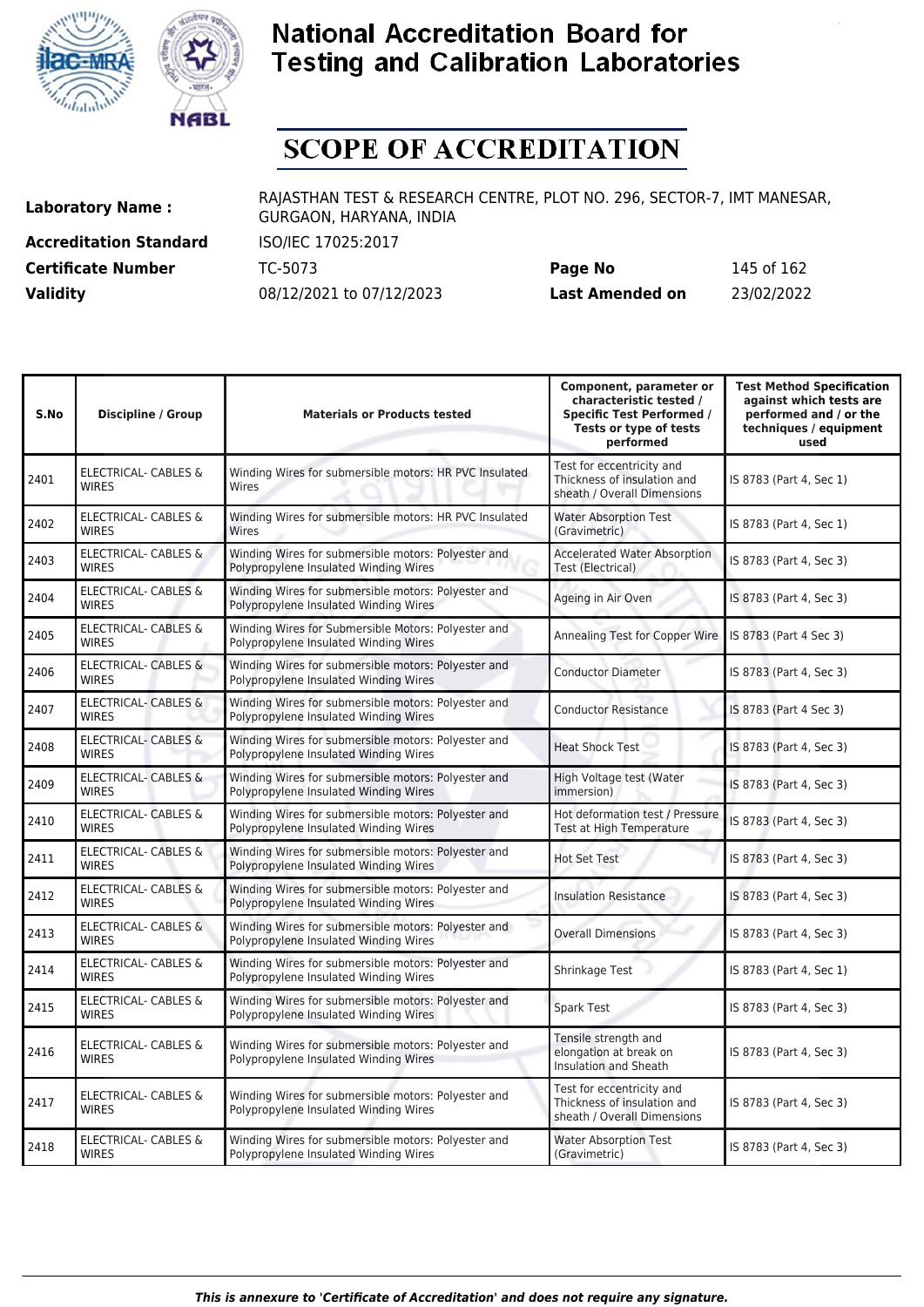



# **SCOPE OF ACCREDITATION**

**Accreditation Standard** ISO/IEC 17025:2017 **Certificate Number Page 162 TC-5073 Validity** 08/12/2021 to 07/12/2023

| Page No         | 146 of 162 |
|-----------------|------------|
| Last Amended on | 23/02/2022 |

| S.No | <b>Discipline / Group</b>                       | <b>Materials or Products tested</b>                                                                                 | Component, parameter or<br>characteristic tested /<br><b>Specific Test Performed /</b><br>Tests or type of tests<br>performed | <b>Test Method Specification</b><br>against which tests are<br>performed and / or the<br>techniques / equipment<br>used |
|------|-------------------------------------------------|---------------------------------------------------------------------------------------------------------------------|-------------------------------------------------------------------------------------------------------------------------------|-------------------------------------------------------------------------------------------------------------------------|
| 2419 | <b>ELECTRICAL- CABLES &amp;</b><br><b>WIRES</b> | Wires & Cables                                                                                                      | <b>Accelerated Water Absorption</b><br>Test (Electrical)                                                                      | <b>ASTM D2633</b>                                                                                                       |
| 2420 | <b>ELECTRICAL- CABLES &amp;</b><br><b>WIRES</b> | Wires & Cables                                                                                                      | Dielectric Strength Retention<br>Test                                                                                         | ASTM D2633                                                                                                              |
| 2421 | ELECTRICAL- CABLES &<br><b>WIRES</b>            | zinc or zinc alloy coated non-alloy steel wire for armoring<br>either power or telecommunication cables land cables | Electrical resistance                                                                                                         | <b>BSEN 10257-1</b>                                                                                                     |
| 2422 | <b>ELECTRICAL- CABLES &amp;</b><br><b>WIRES</b> | zinc or zinc alloy coated non-alloy steel wire for armoring<br>either power or telecommunication cables land cables | Nominal diameter                                                                                                              | <b>BSEN 10257-1</b>                                                                                                     |
| 2423 | ELECTRICAL- CABLES &<br><b>WIRES</b>            | zinc or zinc alloy coated non-alloy steel wire for armoring<br>either power or telecommunication cables land cables | Tensile strength and<br>elongation                                                                                            | BSEN 10257-1                                                                                                            |
| 2424 | ELECTRICAL- CABLES &<br><b>WIRES</b>            | zinc or zinc alloy coated non-alloy steel wire for armoring<br>either power or telecommunication cables land cables | <b>Torsion test</b>                                                                                                           | BSEN 10257-1                                                                                                            |
| 2425 | ELECTRICAL- INDUCTORS<br>& TRANSFORMERS         | Dry type power transformer up 2500 kVA, 33 kV                                                                       | Determination of capacitance<br>winding to earth and between<br>windings                                                      | IEC 60076-1                                                                                                             |
| 2426 | <b>ELECTRICAL-INDUCTORS</b><br>& TRANSFORMERS   | Dry type power transformer up 2500 kVA, 33 kV                                                                       | Determination of capacitance<br>winding to earth and between<br>windings                                                      | IS 2026 (Part 1)                                                                                                        |
| 2427 | <b>ELECTRICAL-INDUCTORS</b><br>& TRANSFORMERS   | Dry type power transformer up 2500 kVA, 33 kV                                                                       | Determination of sound level                                                                                                  | IEC 60076 (Part-10)                                                                                                     |
| 2428 | <b>ELECTRICAL-INDUCTORS</b><br>& TRANSFORMERS   | Dry type power transformer up 2500 kVA, 33 kV                                                                       | Determination of sound level                                                                                                  | IS 11171                                                                                                                |
| 2429 | ELECTRICAL- INDUCTORS<br>& TRANSFORMERS         | Dry type power transformer up 2500 kVA, 33 kV                                                                       | Determination of sound level                                                                                                  | IS 2026 (Part-10)                                                                                                       |
| 2430 | ELECTRICAL- INDUCTORS<br>& TRANSFORMERS         | Dry type power transformer up 2500 kVA, 33 kV                                                                       | Induced over voltage withstand<br>test                                                                                        | IEC 60076 (Part 3)                                                                                                      |
| 2431 | <b>ELECTRICAL-INDUCTORS</b><br>& TRANSFORMERS   | Dry type power transformer up 2500 kVA, 33 kV                                                                       | Induced over voltage withstand<br>test                                                                                        | IS 11171                                                                                                                |
| 2432 | <b>ELECTRICAL-INDUCTORS</b><br>& TRANSFORMERS   | Dry type power transformer up 2500 kVA, 33 kV                                                                       | Induced over voltage withstand<br>test                                                                                        | IS 2026 (Part 3)                                                                                                        |
| 2433 | <b>ELECTRICAL-INDUCTORS</b><br>& TRANSFORMERS   | Dry type power transformer up 2500 kVA, 33 kV                                                                       | Lightning impulse test                                                                                                        | IEC 60076 (Part 3)                                                                                                      |
| 2434 | <b>ELECTRICAL-INDUCTORS</b><br>& TRANSFORMERS   | Dry type power transformer up 2500 kVA, 33 kV                                                                       | Lightning impulse test                                                                                                        | IS 11171                                                                                                                |
| 2435 | <b>ELECTRICAL-INDUCTORS</b><br>& TRANSFORMERS   | Dry type power transformer up 2500 kVA, 33 kV                                                                       | Lightning impulse test                                                                                                        | IS 2026 (Part 3)                                                                                                        |
| 2436 | <b>ELECTRICAL-INDUCTORS</b><br>& TRANSFORMERS   | Dry type power transformer up 2500 kVA, 33 kV                                                                       | Magnetic balance test                                                                                                         | CBIP manual of transformer<br>317, Fourth edition, Page No.<br>266 & 267, Clause: B-6                                   |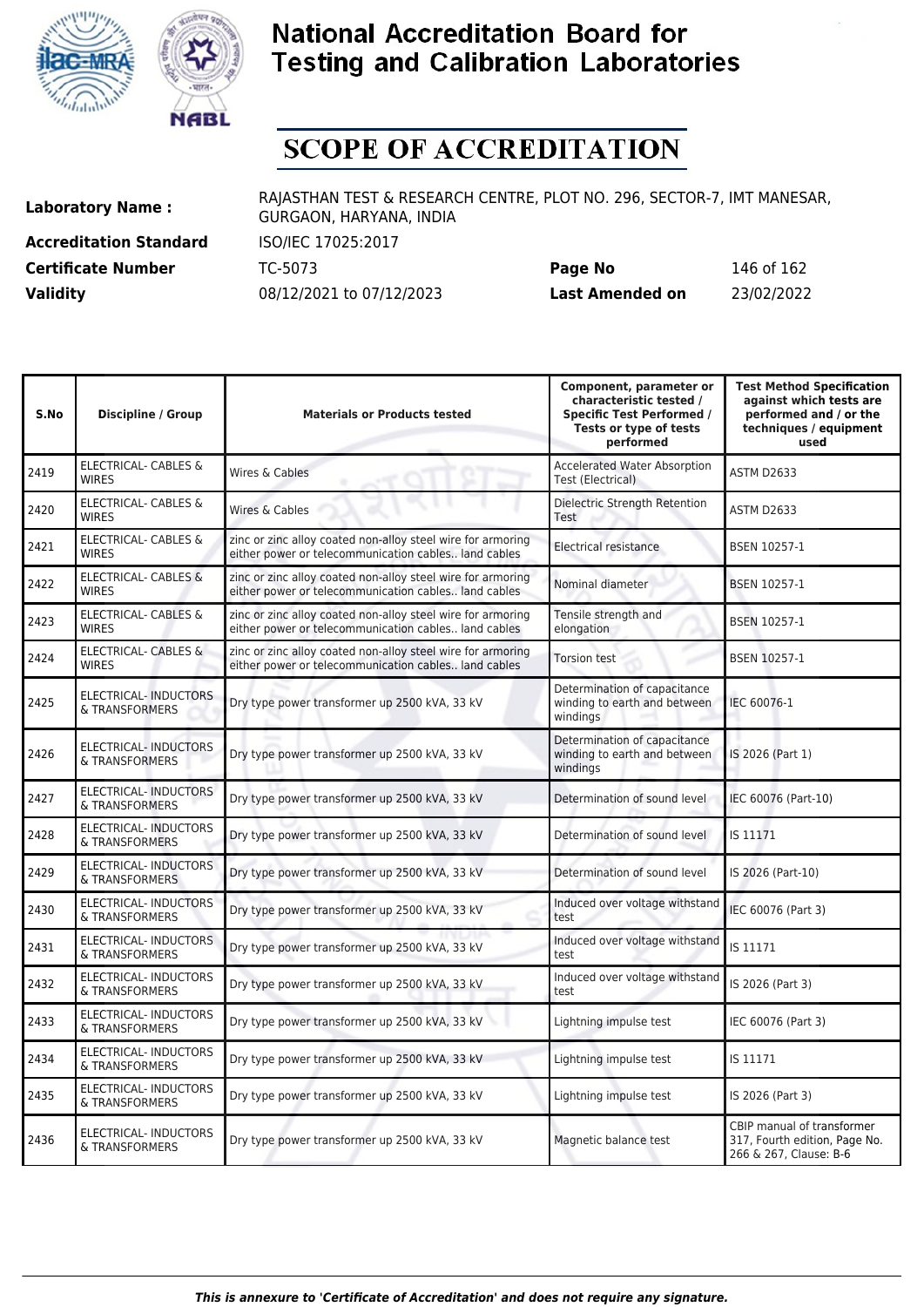



# **SCOPE OF ACCREDITATION**

**Accreditation Standard** ISO/IEC 17025:2017 **Certificate Number** TC-5073

| <b>Certificate Number</b> | TC-5073                  | Page No         | 147 of 162 |
|---------------------------|--------------------------|-----------------|------------|
| <b>Validity</b>           | 08/12/2021 to 07/12/2023 | Last Amended on | 23/02/2022 |

| S.No | <b>Discipline / Group</b>                      | <b>Materials or Products tested</b>           | Component, parameter or<br>characteristic tested /<br><b>Specific Test Performed /</b><br>Tests or type of tests<br>performed | <b>Test Method Specification</b><br>against which tests are<br>performed and / or the<br>techniques / equipment<br>used |
|------|------------------------------------------------|-----------------------------------------------|-------------------------------------------------------------------------------------------------------------------------------|-------------------------------------------------------------------------------------------------------------------------|
| 2437 | ELECTRICAL- INDUCTORS<br>& TRANSFORMERS        | Dry type power transformer up 2500 kVA, 33 kV | Measurement of dissipation<br>factor tan delta of the<br>insulation system capacitances                                       | IEC 60076-1                                                                                                             |
| 2438 | <b>ELECTRICAL-INDUCTORS</b><br>& TRANSFORMERS  | Dry type power transformer up 2500 kVA, 33 kV | Measurement of dissipation<br>factor tan delta of the<br>insulation system capacitances                                       | IS 2026 (Part 1)                                                                                                        |
| 2439 | <b>ELECTRICAL- INDUCTORS</b><br>& TRANSFORMERS | Dry type power transformer up 2500 kVA, 33 kV | Measurement of harmonic on<br>no-load current                                                                                 | IEC 60076-1                                                                                                             |
| 2440 | <b>ELECTRICAL- INDUCTORS</b><br>& TRANSFORMERS | Dry type power transformer up 2500 kVA, 33 kV | Measurement of harmonic on<br>no-load current                                                                                 | IS 2026 (Part 1)                                                                                                        |
| 2441 | <b>ELECTRICAL-INDUCTORS</b><br>& TRANSFORMERS  | Dry type power transformer up 2500 kVA, 33 kV | Measurement of insulation<br>resistance                                                                                       | IEC 60076 (Part 1)                                                                                                      |
| 2442 | <b>ELECTRICAL- INDUCTORS</b><br>& TRANSFORMERS | Dry type power transformer up 2500 kVA, 33 kV | Measurement of insulation<br>resistance                                                                                       | IS 11171                                                                                                                |
| 2443 | <b>ELECTRICAL-INDUCTORS</b><br>& TRANSFORMERS  | Dry type power transformer up 2500 kVA, 33 kV | Measurement of insulation<br>resistance                                                                                       | IS 2026 (Part 1)                                                                                                        |
| 2444 | <b>ELECTRICAL-INDUCTORS</b><br>& TRANSFORMERS  | Dry type power transformer up 2500 kVA, 33 kV | Measurement of no load<br>current                                                                                             | IEC 60076 (Part 1)                                                                                                      |
| 2445 | <b>ELECTRICAL-INDUCTORS</b><br>& TRANSFORMERS  | Dry type power transformer up 2500 kVA, 33 kV | Measurement of no load<br>current                                                                                             | IS 11171                                                                                                                |
| 2446 | ELECTRICAL-INDUCTORS<br>& TRANSFORMERS         | Dry type power transformer up 2500 kVA, 33 kV | Measurement of no load<br><b>current</b>                                                                                      | IS 2026 (Part 1)                                                                                                        |
| 2447 | ELECTRICAL- INDUCTORS<br>& TRANSFORMERS        | Dry type power transformer up 2500 kVA, 33 kV | Measurement of no load loss                                                                                                   | IEC 60076 (Part 1)                                                                                                      |
| 2448 | ELECTRICAL- INDUCTORS<br>& TRANSFORMERS        | Dry type power transformer up 2500 kVA, 33 kV | Measurement of no load loss                                                                                                   | IS 11171                                                                                                                |
| 2449 | ELECTRICAL- INDUCTORS<br>& TRANSFORMERS        | Dry type power transformer up 2500 kVA, 33 kV | Measurement of no load loss                                                                                                   | IS 2026 (Part-1)                                                                                                        |
| 2450 | <b>ELECTRICAL-INDUCTORS</b><br>& TRANSFORMERS  | Dry type power transformer up 2500 kVA, 33 kV | Measurement of short circuit<br>impedance (principal tapping,<br>when applicable) and load loss<br>at 100% load               | IEC 60076 (Part-1)                                                                                                      |
| 2451 | ELECTRICAL- INDUCTORS<br>& TRANSFORMERS        | Dry type power transformer up 2500 kVA, 33 kV | Measurement of short circuit<br>impedance (principal tapping,<br>when applicable) and load loss<br>at 100% load               | IS 11171                                                                                                                |
| 2452 | ELECTRICAL-INDUCTORS<br>& TRANSFORMERS         | Dry type power transformer up 2500 kVA, 33 kV | Measurement of short circuit<br>impedance (principal tapping,<br>when applicable) and load loss<br>at 100% load               | IS 2026 (Part 1)                                                                                                        |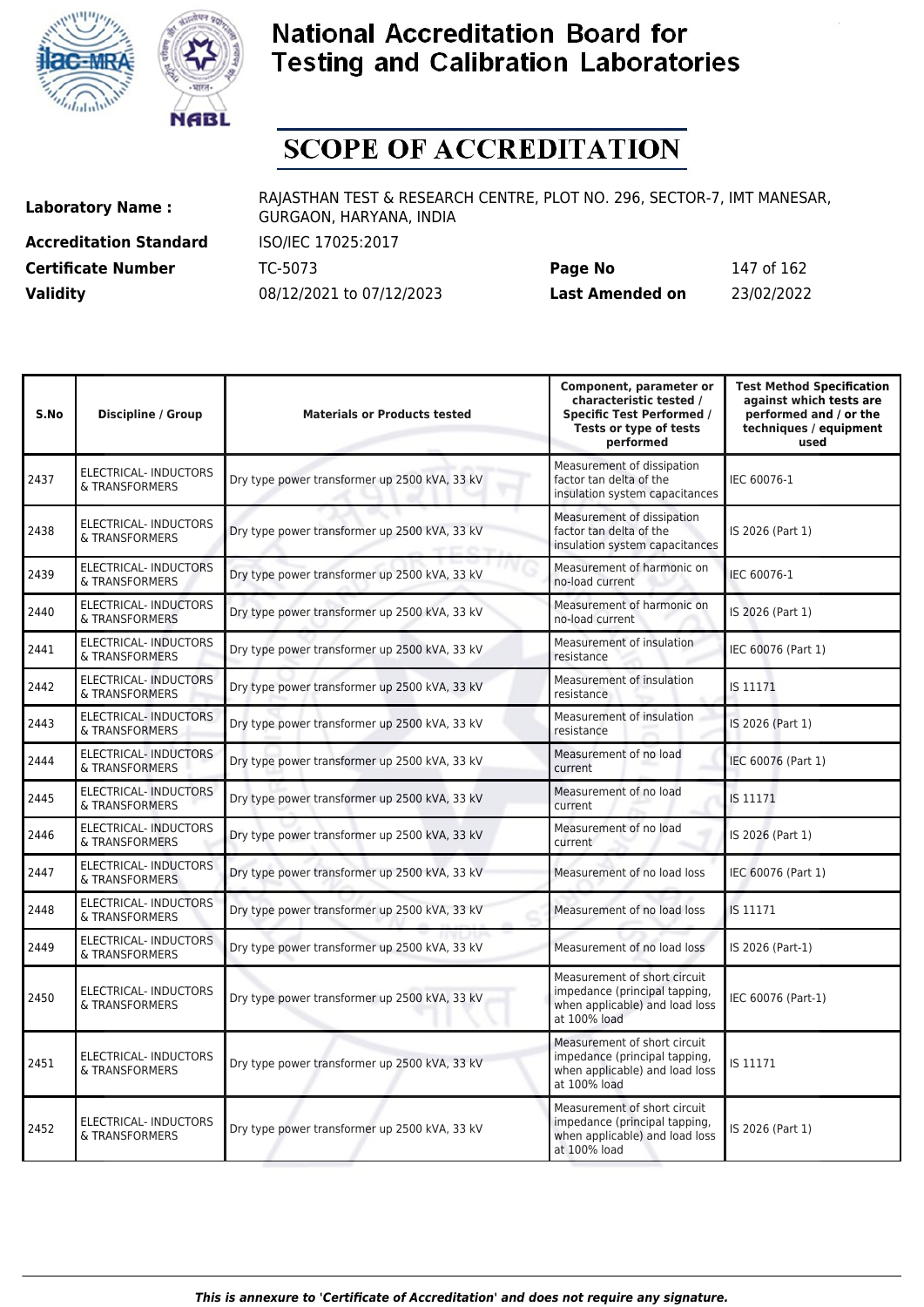



# **SCOPE OF ACCREDITATION**

**Accreditation Standard** ISO/IEC 17025:2017 **Certificate Number** TC-5073

| <b>Certificate Number</b> | TC-5073                  | Page No         | 148 of 162 |
|---------------------------|--------------------------|-----------------|------------|
| <b>Validity</b>           | 08/12/2021 to 07/12/2023 | Last Amended on | 23/02/2022 |

| S.No | <b>Discipline / Group</b>                      | <b>Materials or Products tested</b>           | Component, parameter or<br>characteristic tested /<br><b>Specific Test Performed /</b><br>Tests or type of tests<br>performed | <b>Test Method Specification</b><br>against which tests are<br>performed and / or the<br>techniques / equipment<br>used |
|------|------------------------------------------------|-----------------------------------------------|-------------------------------------------------------------------------------------------------------------------------------|-------------------------------------------------------------------------------------------------------------------------|
| 2453 | ELECTRICAL- INDUCTORS<br>& TRANSFORMERS        | Dry type power transformer up 2500 kVA, 33 kV | Measurement of voltage ratio<br>and check of phase<br>displacement                                                            | IEC 60076 (Part 1)                                                                                                      |
| 2454 | ELECTRICAL- INDUCTORS<br>& TRANSFORMERS        | Dry type power transformer up 2500 kVA, 33 kV | Measurement of voltage ratio<br>and check of phase<br>displacement                                                            | IS 11171                                                                                                                |
| 2455 | ELECTRICAL- INDUCTORS<br>& TRANSFORMERS        | Dry type power transformer up 2500 kVA, 33 kV | Measurement of voltage ratio<br>and check of phase<br>displacement                                                            | IS 2026 (Part 1)                                                                                                        |
| 2456 | <b>ELECTRICAL-INDUCTORS</b><br>& TRANSFORMERS  | Dry type power transformer up 2500 kVA, 33 kV | Measurement of winding<br>resistance                                                                                          | IEC 60076 (Part 1)                                                                                                      |
| 2457 | <b>ELECTRICAL-INDUCTORS</b><br>& TRANSFORMERS  | Dry type power transformer up 2500 kVA, 33 kV | Measurement of winding<br>resistance                                                                                          | IS 11171                                                                                                                |
| 2458 | <b>ELECTRICAL- INDUCTORS</b><br>& TRANSFORMERS | Dry type power transformer up 2500 kVA, 33 kV | Measurement of winding<br>resistance                                                                                          | IS 2026 (Part 1)                                                                                                        |
| 2459 | ELECTRICAL-INDUCTORS<br>& TRANSFORMERS         | Dry type power transformer up 2500 kVA, 33 kV | Measurement of zero-sequence<br>impedance on three phase<br>transformer                                                       | IEC 60076-1                                                                                                             |
| 2460 | <b>ELECTRICAL- INDUCTORS</b><br>& TRANSFORMERS | Dry type power transformer up 2500 kVA, 33 kV | Measurement of zero-sequence<br>impedance on three phase<br>transformer                                                       | IS 2026 (Part 1)                                                                                                        |
| 2461 | <b>ELECTRICAL-INDUCTORS</b><br>& TRANSFORMERS  | Dry type power transformer up 2500 kVA, 33 kV | Partial discharge measurement                                                                                                 | Annex A of IS 2026 (Part 3)                                                                                             |
| 2462 | ELECTRICAL-INDUCTORS<br>& TRANSFORMERS         | Dry type power transformer up 2500 kVA, 33 kV | Partial discharge measurement                                                                                                 | IS 11171                                                                                                                |
| 2463 | ELECTRICAL- INDUCTORS<br>& TRANSFORMERS        | Dry type power transformer up 2500 kVA, 33 kV | Partial discharge measurement                                                                                                 | <b>IS/IEC 60270</b>                                                                                                     |
| 2464 | ELECTRICAL- INDUCTORS<br>& TRANSFORMERS        | Dry type power transformer up 2500 kVA, 33 kV | Separate source voltage<br>withstand test (Primary)                                                                           | IEC 60076 (Part 3)                                                                                                      |
| 2465 | ELECTRICAL- INDUCTORS<br>& TRANSFORMERS        | Dry type power transformer up 2500 kVA, 33 kV | Separate source voltage<br>withstand test (Primary)                                                                           | IS 11171                                                                                                                |
| 2466 | <b>ELECTRICAL-INDUCTORS</b><br>& TRANSFORMERS  | Dry type power transformer up 2500 kVA, 33 kV | Separate source voltage<br>withstand test (Primary)                                                                           | IS 2026 (Part 3)                                                                                                        |
| 2467 | <b>ELECTRICAL- INDUCTORS</b><br>& TRANSFORMERS | Dry type power transformer up 2500 kVA, 33 kV | Separate source voltage<br>withstand test (Secondary)                                                                         | IEC 60076 (Part 3)                                                                                                      |
| 2468 | <b>ELECTRICAL- INDUCTORS</b><br>& TRANSFORMERS | Dry type power transformer up 2500 kVA, 33 kV | Separate source voltage<br>withstand test (Secondary)                                                                         | IS 11171                                                                                                                |
| 2469 | <b>ELECTRICAL- INDUCTORS</b><br>& TRANSFORMERS | Dry type power transformer up 2500 kVA, 33 kV | Separate source voltage<br>withstand test (Secondary)                                                                         | IS 2026 (Part 3)                                                                                                        |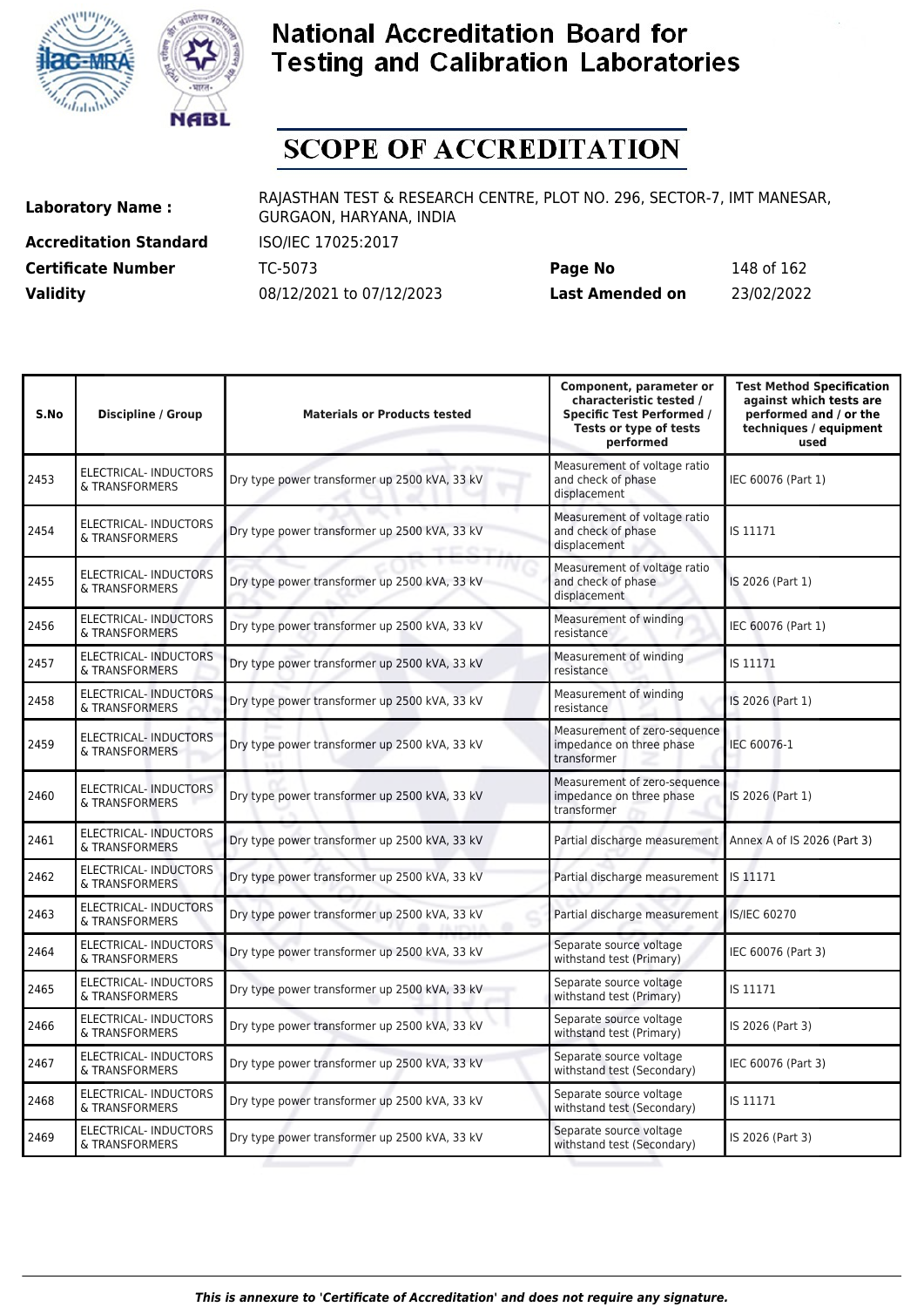



# **SCOPE OF ACCREDITATION**

**Accreditation Standard** ISO/IEC 17025:2017 **Certificate Number Page 162 TC-5073** 

| <b>Certificate Number</b> | TC-5073                  | Page No         | 149 of 162 |
|---------------------------|--------------------------|-----------------|------------|
| <b>Validity</b>           | 08/12/2021 to 07/12/2023 | Last Amended on | 23/02/2022 |

| S.No | <b>Discipline / Group</b>                      | <b>Materials or Products tested</b>                                                               | Component, parameter or<br>characteristic tested /<br><b>Specific Test Performed /</b><br>Tests or type of tests<br>performed | <b>Test Method Specification</b><br>against which tests are<br>performed and / or the<br>techniques / equipment<br>used |
|------|------------------------------------------------|---------------------------------------------------------------------------------------------------|-------------------------------------------------------------------------------------------------------------------------------|-------------------------------------------------------------------------------------------------------------------------|
| 2470 | ELECTRICAL-INDUCTORS<br>& TRANSFORMERS         | Dry type power transformer up 2500 kVA, 33 kV                                                     | Unbalance current test                                                                                                        | CBIP manual of transformer<br>317, Fourth edition, Page No.<br>56                                                       |
| 2471 | <b>ELECTRICAL-INDUCTORS</b><br>& TRANSFORMERS  | <b>Insulating Oils</b>                                                                            | Oil Breakdown Voltage                                                                                                         | IS 6792                                                                                                                 |
| 2472 | ELECTRICAL-INDUCTORS<br>& TRANSFORMERS         | Outdoor/Indoor type oil immersed distribution transformers<br>up to and including 2500 kVA, 33 kV | Determination of capacitance<br>winding to earth and between<br>windings                                                      | IEC 60076 (Part-1)                                                                                                      |
| 2473 | ELECTRICAL- INDUCTORS<br>& TRANSFORMERS        | Outdoor/Indoor type oil immersed distribution transformers<br>up to and including 2500 kVA, 33 kV | Determination of sound level                                                                                                  | IEC 60076 (Part-10)                                                                                                     |
| 2474 | <b>ELECTRICAL- INDUCTORS</b><br>& TRANSFORMERS | Outdoor/Indoor type oil immersed distribution transformers<br>up to and including 2500 kVA, 33 kV | Determination of sound level                                                                                                  | IS 1180 (Part-1)                                                                                                        |
| 2475 | <b>ELECTRICAL-INDUCTORS</b><br>& TRANSFORMERS  | Outdoor/Indoor type oil immersed distribution transformers<br>up to and including 2500 kVA, 33 kV | Determination of sound level                                                                                                  | IS 2026 (Part-10)                                                                                                       |
| 2476 | <b>ELECTRICAL-INDUCTORS</b><br>& TRANSFORMERS  | Outdoor/Indoor type oil immersed distribution transformers<br>up to and including 2500 kVA, 33 kV | Induced over voltage withstand<br>test                                                                                        | IS 1180 (Part-1)                                                                                                        |
| 2477 | <b>ELECTRICAL- INDUCTORS</b><br>& TRANSFORMERS | Outdoor/Indoor type oil immersed distribution transformers<br>up to and including 2500 kVA, 33 kV | Induced over-voltage withstand<br>test                                                                                        | IEC 60076 (Part-3)                                                                                                      |
| 2478 | <b>ELECTRICAL-INDUCTORS</b><br>& TRANSFORMERS  | Outdoor/Indoor type oil immersed distribution transformers<br>up to and including 2500 kVA, 33 kV | Induced over-voltage withstand<br>test                                                                                        | IS 2026 (Part-3)                                                                                                        |
| 2479 | <b>ELECTRICAL- INDUCTORS</b><br>& TRANSFORMERS | Outdoor/Indoor type oil immersed distribution transformers<br>up to and including 2500 kVA, 33 kV | Lightning impulse test                                                                                                        | IEC 60076 (Part-3)                                                                                                      |
| 2480 | <b>ELECTRICAL- INDUCTORS</b><br>& TRANSFORMERS | Outdoor/Indoor type oil immersed distribution transformers<br>up to and including 2500 kVA, 33 kV | Lightning impulse test                                                                                                        | IS 1180 (Part-1)                                                                                                        |
| 2481 | <b>ELECTRICAL-INDUCTORS</b><br>& TRANSFORMERS  | Outdoor/Indoor type oil immersed distribution transformers<br>up to and including 2500 kVA, 33 kV | Lightning impulse test                                                                                                        | IS 2026 (Part-3)                                                                                                        |
| 2482 | ELECTRICAL- INDUCTORS<br>& TRANSFORMERS        | Outdoor/Indoor type oil immersed distribution transformers<br>up to and including 2500 kVA, 33 kV | Magnetic Balance test                                                                                                         | CBIP publication no.: 317                                                                                               |
| 2483 | ELECTRICAL- INDUCTORS<br>& TRANSFORMERS        | Outdoor/Indoor type oil immersed distribution transformers<br>up to and including 2500 kVA, 33 kV | Measurement of dimension and<br>physical verification                                                                         | IS 1180 (Part-1)                                                                                                        |
| 2484 | <b>ELECTRICAL- INDUCTORS</b><br>& TRANSFORMERS | Outdoor/Indoor type oil immersed distribution transformers<br>up to and including 2500 kVA, 33 kV | Measurement of dissipation<br>factor tan delta of the<br>insulation system capacitances                                       | IEC 60076 (Part-1)                                                                                                      |
| 2485 | <b>ELECTRICAL- INDUCTORS</b><br>& TRANSFORMERS | Outdoor/Indoor type oil immersed distribution transformers<br>up to and including 2500 kVA, 33 kV | Measurement of dissipation<br>factor tan delta of the<br>insulation system capacitances                                       | IS 2026 (Part-1)                                                                                                        |
| 2486 | <b>ELECTRICAL- INDUCTORS</b><br>& TRANSFORMERS | Outdoor/Indoor type oil immersed distribution transformers<br>up to and including 2500 kVA, 33 kV | Measurement of harmonics of<br>the no-load current                                                                            | IEC 60076 (Part-1)                                                                                                      |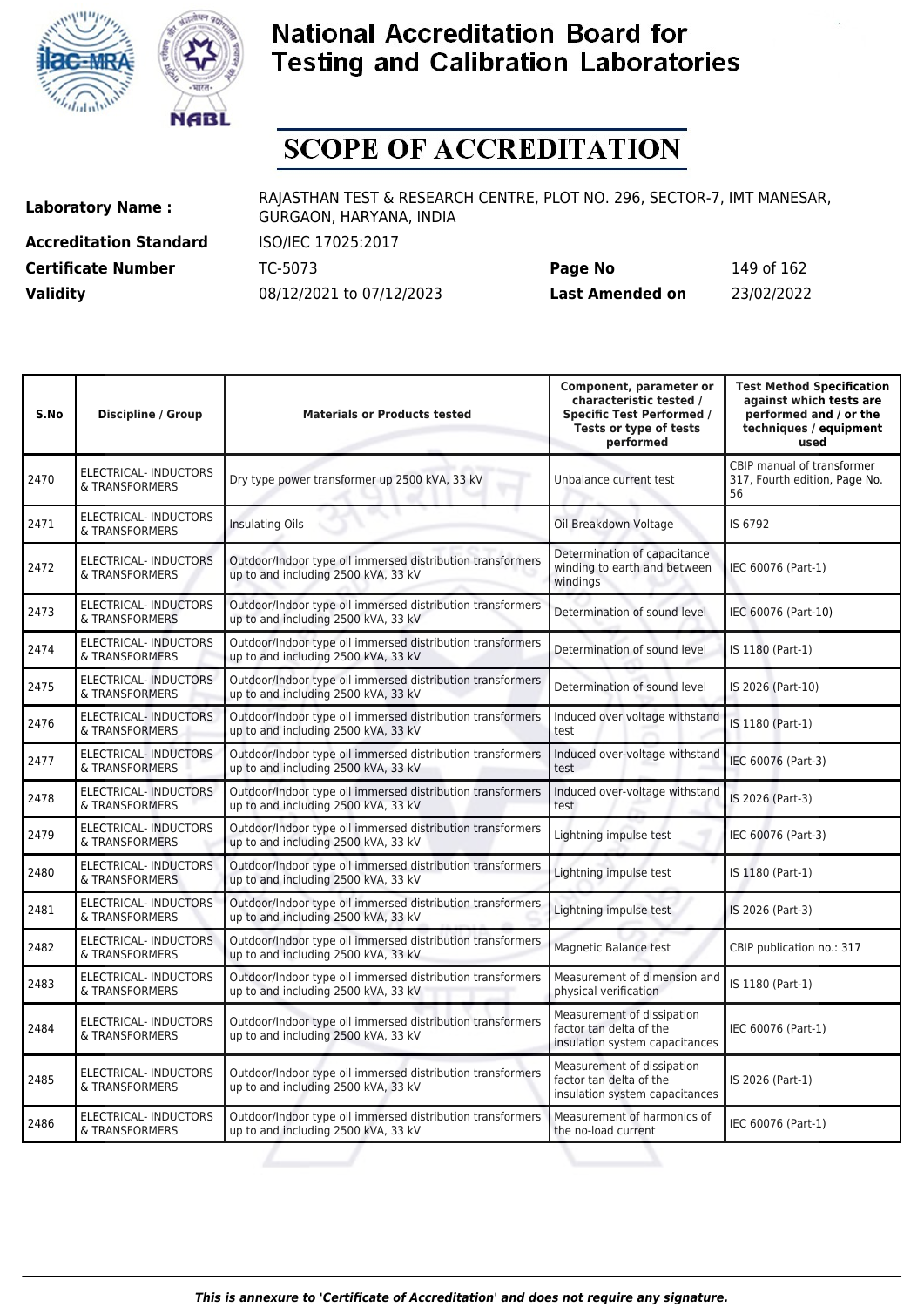



# **SCOPE OF ACCREDITATION**

**Accreditation Standard** ISO/IEC 17025:2017 **Certificate Number Page 162 TC-5073** 

| <b>Certificate Number</b> | TC-5073                  | Page No         | 150 of 162 |
|---------------------------|--------------------------|-----------------|------------|
| <b>Validity</b>           | 08/12/2021 to 07/12/2023 | Last Amended on | 23/02/2022 |

| S.No | <b>Discipline / Group</b>                      | <b>Materials or Products tested</b>                                                                         | Component, parameter or<br>characteristic tested /<br><b>Specific Test Performed /</b><br>Tests or type of tests<br>performed | <b>Test Method Specification</b><br>against which tests are<br>performed and / or the<br>techniques / equipment<br>used |
|------|------------------------------------------------|-------------------------------------------------------------------------------------------------------------|-------------------------------------------------------------------------------------------------------------------------------|-------------------------------------------------------------------------------------------------------------------------|
| 2487 | <b>ELECTRICAL- INDUCTORS</b><br>& TRANSFORMERS | Outdoor/Indoor type oil immersed distribution transformers<br>up to and including 2500 kVA, 33 kV           | Measurement of harmonics of<br>the no-load current                                                                            | IS 2026 (Part-1)                                                                                                        |
| 2488 | ELECTRICAL- INDUCTORS<br>& TRANSFORMERS        | Outdoor/Indoor type oil immersed distribution transformers<br>up to and including 2500 kVA, 33 kV           | Measurement of insulation<br>resistance                                                                                       | IEC 60076 (Part-1)                                                                                                      |
| 2489 | ELECTRICAL- INDUCTORS<br>& TRANSFORMERS        | Outdoor/Indoor type oil immersed distribution transformers<br>up to and including 2500 kVA, 33 kV           | Measurement of insulation<br>resistance                                                                                       | IS 1180 (Part-1)                                                                                                        |
| 2490 | ELECTRICAL- INDUCTORS<br>& TRANSFORMERS        | Outdoor/Indoor type oil immersed distribution transformers<br>up to and including 2500 kVA, 33 kV           | Measurement of insulation<br>resistance                                                                                       | IS 2026 (Part-1)                                                                                                        |
| 2491 | <b>ELECTRICAL-INDUCTORS</b><br>& TRANSFORMERS  | Outdoor/Indoor type oil immersed distribution transformers<br>up to and including 2500 kVA, 33 kV           | Measurement of no load<br>current                                                                                             | IEC 60076 (Part-1)                                                                                                      |
| 2492 | <b>ELECTRICAL-INDUCTORS</b><br>& TRANSFORMERS  | Outdoor/Indoor type oil immersed distribution transformers<br>up to and including 2500 kVA, 33 kV           | Measurement of no load<br>current                                                                                             | IS 1180 (Part-1)                                                                                                        |
| 2493 | <b>ELECTRICAL- INDUCTORS</b><br>& TRANSFORMERS | Outdoor/Indoor type oil immersed distribution transformers<br>up to and including 2500 kVA, 33 kV           | Measurement of no load<br>current                                                                                             | IS 2026 (Part-1)                                                                                                        |
| 2494 | <b>ELECTRICAL-INDUCTORS</b><br>& TRANSFORMERS  | Outdoor/Indoor type oil immersed distribution transformers<br>up to and including 2500 kVA, 33 kV           | Measurement of no load loss                                                                                                   | IEC 60076 (Part-1)                                                                                                      |
| 2495 | <b>ELECTRICAL- INDUCTORS</b><br>& TRANSFORMERS | Outdoor/Indoor type oil immersed distribution transformers<br>up to and including 2500 kVA, 33 kV           | Measurement of no load loss                                                                                                   | IS 1180 (Part-1)                                                                                                        |
| 2496 | <b>ELECTRICAL-INDUCTORS</b><br>& TRANSFORMERS  | Outdoor/Indoor type oil immersed distribution transformers<br>up to and including 2500 kVA, 33 kV           | Measurement of no load loss                                                                                                   | IS 2026 (Part-1)                                                                                                        |
| 2497 | ELECTRICAL-INDUCTORS<br>& TRANSFORMERS         | Outdoor/Indoor type oil immersed distribution transformers<br>up to and including 2500 kVA, 33 kV           | Measurement of short circuit<br>impedance (principal tapping,<br>when applicable) and load loss<br>at 50% and 100% load       | IEC 60076 (Part-1)                                                                                                      |
| 2498 | <b>ELECTRICAL-INDUCTORS</b><br>& TRANSFORMERS  | Outdoor/Indoor type oil immersed distribution transformers<br>up to and including 2500 kVA, 33 kV<br>INDIA. | Measurement of short circuit<br>impedance (principal tapping,<br>when applicable) and load loss<br>at 50% and 100% load       | IS 1180 (Part-1)                                                                                                        |
| 2499 | <b>ELECTRICAL-INDUCTORS</b><br>& TRANSFORMERS  | Outdoor/Indoor type oil immersed distribution transformers<br>up to and including 2500 kVA, 33 kV           | Measurement of short circuit<br>impedance (principal tapping,<br>when applicable) and load loss<br>at 50% and 100% load       | IS 2026 (Part-1)                                                                                                        |
| 2500 | ELECTRICAL- INDUCTORS<br>& TRANSFORMERS        | Outdoor/Indoor type oil immersed distribution transformers<br>up to and including 2500 kVA, 33 kV           | Measurement of voltage ratio<br>and check of phase<br>displacement                                                            | IEC 60076 (Part-1)                                                                                                      |
| 2501 | <b>ELECTRICAL- INDUCTORS</b><br>& TRANSFORMERS | Outdoor/Indoor type oil immersed distribution transformers<br>up to and including 2500 kVA, 33 kV           | Measurement of voltage ratio<br>and check of phase<br>displacement                                                            | IS 1180 (Part-1)                                                                                                        |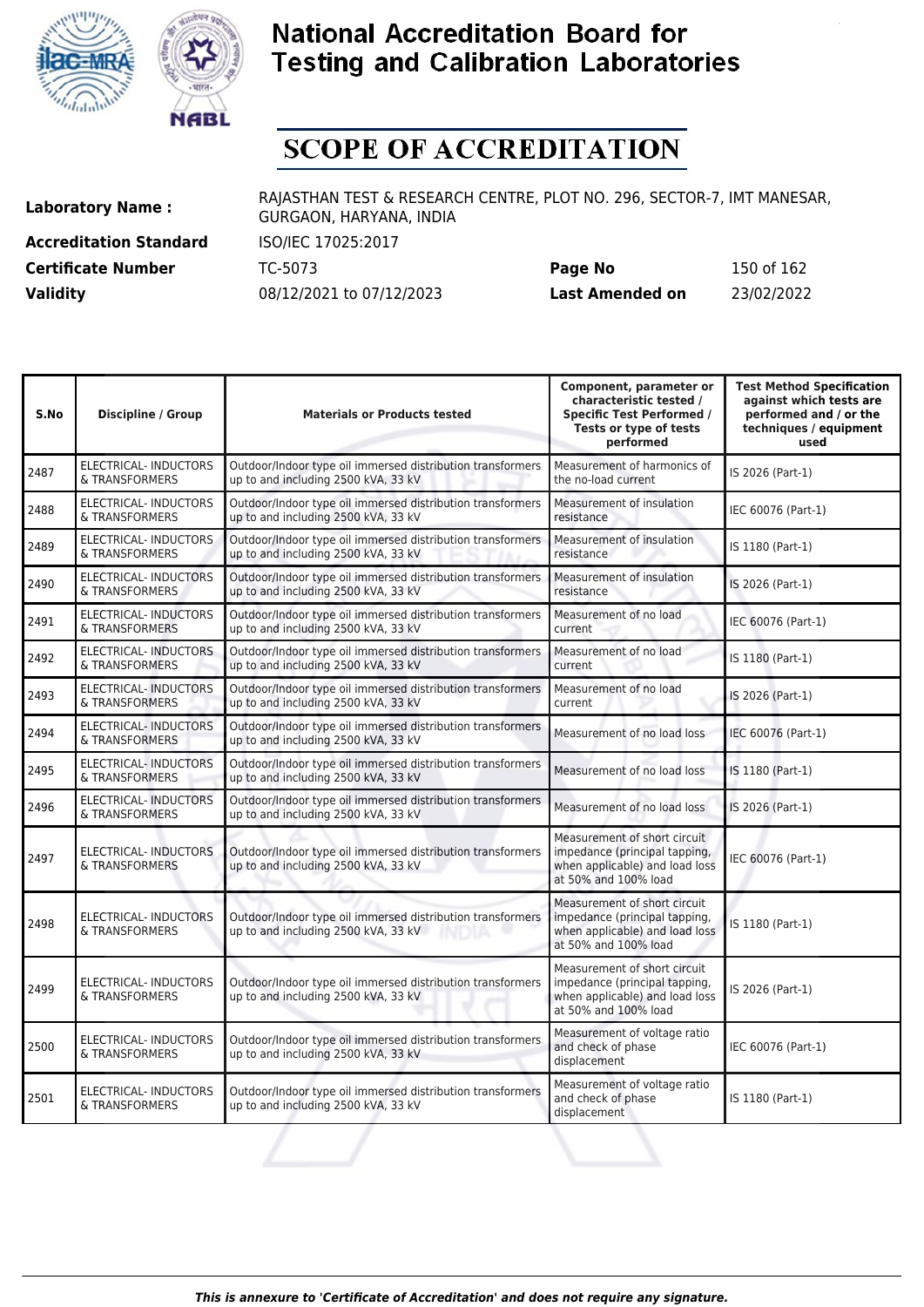



# **SCOPE OF ACCREDITATION**

**Accreditation Standard** ISO/IEC 17025:2017 **Certificate Number** TC-5073

| <b>Certificate Number</b> | TC-5073                  | Page No         | 151 of 162 |
|---------------------------|--------------------------|-----------------|------------|
| <b>Validity</b>           | 08/12/2021 to 07/12/2023 | Last Amended on | 23/02/2022 |

| S.No | <b>Discipline / Group</b>                      | <b>Materials or Products tested</b>                                                               | Component, parameter or<br>characteristic tested /<br><b>Specific Test Performed /</b><br>Tests or type of tests<br>performed | <b>Test Method Specification</b><br>against which tests are<br>performed and / or the<br>techniques / equipment<br>used |
|------|------------------------------------------------|---------------------------------------------------------------------------------------------------|-------------------------------------------------------------------------------------------------------------------------------|-------------------------------------------------------------------------------------------------------------------------|
| 2502 | <b>ELECTRICAL-INDUCTORS</b><br>& TRANSFORMERS  | Outdoor/Indoor type oil immersed distribution transformers<br>up to and including 2500 kVA, 33 kV | Measurement of voltage ratio<br>and check of phase<br>displacement                                                            | IS 2026 (Part-1)                                                                                                        |
| 2503 | <b>ELECTRICAL-INDUCTORS</b><br>& TRANSFORMERS  | Outdoor/Indoor type oil immersed distribution transformers<br>up to and including 2500 kVA, 33 kV | Measurement of winding<br>resistance                                                                                          | IEC 60076 (Part-1)                                                                                                      |
| 2504 | ELECTRICAL- INDUCTORS<br>& TRANSFORMERS        | Outdoor/Indoor type oil immersed distribution transformers<br>up to and including 2500 kVA, 33 kV | Measurement of winding<br>resistance                                                                                          | IS 1180 (Part-1)                                                                                                        |
| 2505 | ELECTRICAL- INDUCTORS<br>& TRANSFORMERS        | Outdoor/Indoor type oil immersed distribution transformers<br>up to and including 2500 kVA, 33 kV | Measurement of winding<br>resistance                                                                                          | IS 2026 (Part-1)                                                                                                        |
| 2506 | ELECTRICAL-INDUCTORS<br>& TRANSFORMERS         | Outdoor/Indoor type oil immersed distribution transformers<br>up to and including 2500 kVA, 33 kV | Measurement of zero sequence<br>impedance on three phase<br>transformer                                                       | IEC 60076 (Part-1)                                                                                                      |
| 2507 | ELECTRICAL- INDUCTORS<br>& TRANSFORMERS        | Outdoor/Indoor type oil immersed distribution transformers<br>up to and including 2500 kVA, 33 kV | Measurement of zero sequence<br>impedance on three phase<br>transformer                                                       | IS 2026 (Part-1)                                                                                                        |
| 2508 | <b>ELECTRICAL- INDUCTORS</b><br>& TRANSFORMERS | Outdoor/Indoor type oil immersed distribution transformers<br>up to and including 2500 kVA, 33 kV | No load current at 112.5%<br>voltage                                                                                          | IS 1180 (Part-1)                                                                                                        |
| 2509 | <b>ELECTRICAL-INDUCTORS</b><br>& TRANSFORMERS  | Outdoor/Indoor type oil immersed distribution transformers<br>up to and including 2500 kVA, 33 kV | Oil breakdown voltage                                                                                                         | IS 1180 (Part-1)                                                                                                        |
| 2510 | <b>ELECTRICAL-INDUCTORS</b><br>& TRANSFORMERS  | Outdoor/Indoor type oil immersed distribution transformers<br>up to and including 2500 kVA, 33 kV | Oil breakdown voltage                                                                                                         | IS 335                                                                                                                  |
| 2511 | ELECTRICAL- INDUCTORS<br>& TRANSFORMERS        | Outdoor/Indoor type oil immersed distribution transformers<br>up to and including 2500 kVA, 33 kV | Oil leakage test                                                                                                              | IS 1180 (Part-1)                                                                                                        |
| 2512 | <b>ELECTRICAL- INDUCTORS</b><br>& TRANSFORMERS | Outdoor/Indoor type oil immersed distribution transformers<br>up to and including 2500 kVA, 33 kV | Paint adhesion test                                                                                                           | <b>ASTM D3359</b>                                                                                                       |
| 2513 | ELECTRICAL- INDUCTORS<br>& TRANSFORMERS        | Outdoor/Indoor type oil immersed distribution transformers<br>up to and including 2500 kVA, 33 kV | Paint adhesion test                                                                                                           | IS 1180 (Part-1)                                                                                                        |
| 2514 | ELECTRICAL- INDUCTORS<br>& TRANSFORMERS        | Outdoor/Indoor type oil immersed distribution transformers<br>up to and including 2500 kVA, 33 kV | Permissible flux density and<br>over fluxing                                                                                  | IS 1180 (Part-1)                                                                                                        |
| 2515 | ELECTRICAL- INDUCTORS<br>& TRANSFORMERS        | Outdoor/Indoor type oil immersed distribution transformers<br>up to and including 2500 kVA, 33 kV | Pressure test (Routine test)                                                                                                  | IS 1180 (Part-1)                                                                                                        |
| 2516 | ELECTRICAL- INDUCTORS<br>& TRANSFORMERS        | Outdoor/Indoor type oil immersed distribution transformers<br>up to and including 2500 kVA, 33 kV | Pressure test (Type test)                                                                                                     | IS 1180 (Part-1)                                                                                                        |
| 2517 | ELECTRICAL- INDUCTORS<br>& TRANSFORMERS        | Outdoor/Indoor type oil immersed distribution transformers<br>up to and including 2500 kVA, 33 kV | Separate source voltage<br>withstand test (Primary)                                                                           | IEC 60076 (Part-3)                                                                                                      |
| 2518 | ELECTRICAL- INDUCTORS<br>& TRANSFORMERS        | Outdoor/Indoor type oil immersed distribution transformers<br>up to and including 2500 kVA, 33 kV | Separate source voltage<br>withstand test (Primary)                                                                           | IS 1180 (Part-1)                                                                                                        |
| 2519 | ELECTRICAL- INDUCTORS<br>& TRANSFORMERS        | Outdoor/Indoor type oil immersed distribution transformers<br>up to and including 2500 kVA, 33 kV | Separate source voltage<br>withstand test (Primary)                                                                           | IS 2026 (Part-3)                                                                                                        |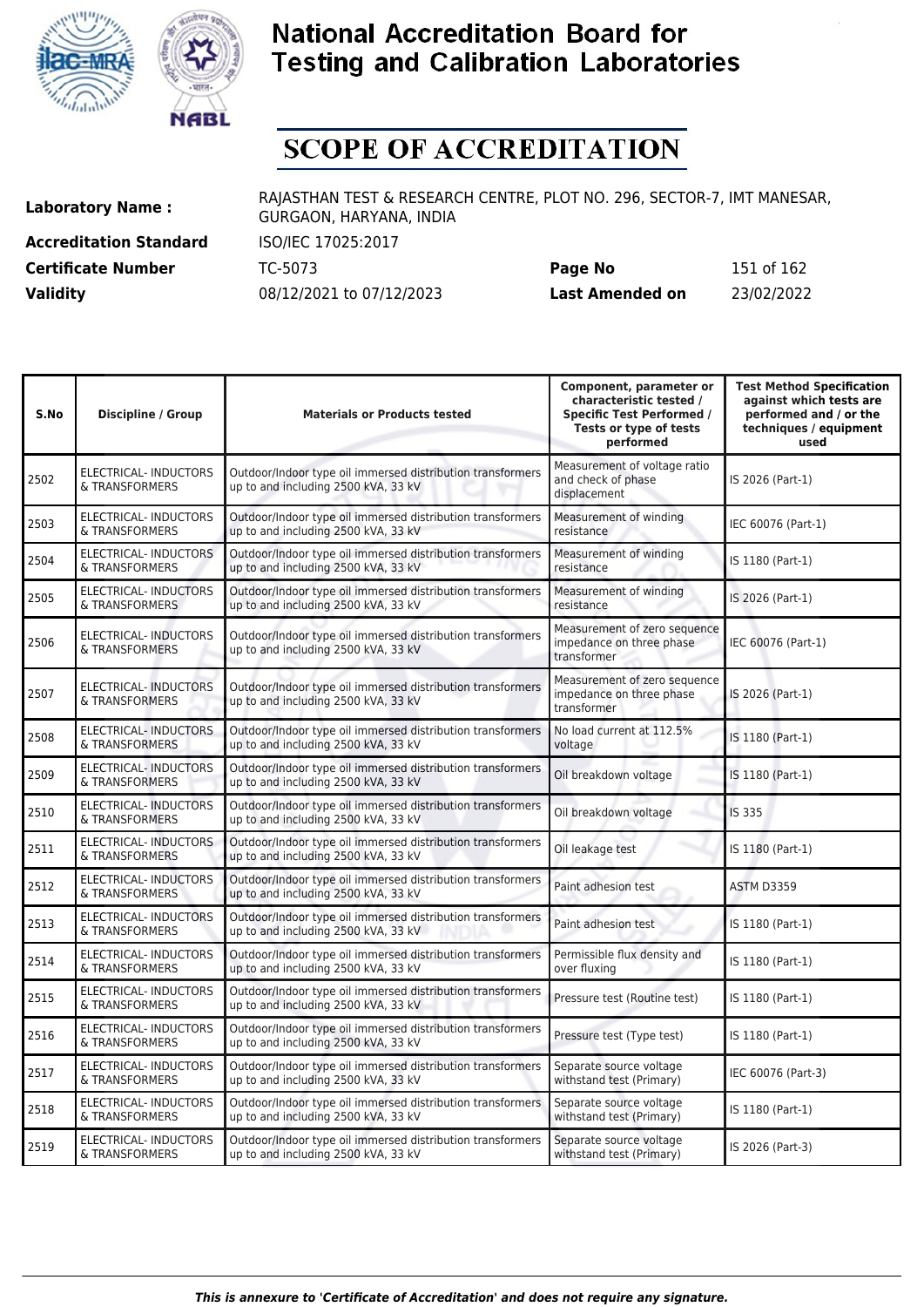



# **SCOPE OF ACCREDITATION**

**Accreditation Standard** ISO/IEC 17025:2017 **Certificate Number** TC-5073

| <b>Certificate Number</b> | TC-5073                  | Page No         | 152 of 162 |
|---------------------------|--------------------------|-----------------|------------|
| <b>Validity</b>           | 08/12/2021 to 07/12/2023 | Last Amended on | 23/02/2022 |

| S.No | <b>Discipline / Group</b>                      | <b>Materials or Products tested</b>                                                               | Component, parameter or<br>characteristic tested /<br><b>Specific Test Performed /</b><br>Tests or type of tests<br>performed | <b>Test Method Specification</b><br>against which tests are<br>performed and / or the<br>techniques / equipment<br>used |
|------|------------------------------------------------|---------------------------------------------------------------------------------------------------|-------------------------------------------------------------------------------------------------------------------------------|-------------------------------------------------------------------------------------------------------------------------|
| 2520 | <b>ELECTRICAL-INDUCTORS</b><br>& TRANSFORMERS  | Outdoor/Indoor type oil immersed distribution transformers<br>up to and including 2500 kVA, 33 kV | Separate source voltage<br>withstand test (Secondary)                                                                         | IEC 60076 (Part-3)                                                                                                      |
| 2521 | ELECTRICAL- INDUCTORS<br>& TRANSFORMERS        | Outdoor/Indoor type oil immersed distribution transformers<br>up to and including 2500 kVA, 33 kV | Separate source voltage<br>withstand test (Secondary)                                                                         | IS 1180 (Part-1)                                                                                                        |
| 2522 | ELECTRICAL- INDUCTORS<br>& TRANSFORMERS        | Outdoor/Indoor type oil immersed distribution transformers<br>up to and including 2500 kVA, 33 kV | Separate source voltage<br>withstand test (Secondary)                                                                         | IS 2026 (Part-3)                                                                                                        |
| 2523 | <b>ELECTRICAL-INDUCTORS</b><br>& TRANSFORMERS  | Outdoor/Indoor type oil immersed distribution transformers<br>up to and including 2500 kVA, 33 kV | Temperature rise test                                                                                                         | IEC 60076 (Part-2)                                                                                                      |
| 2524 | ELECTRICAL- INDUCTORS<br>& TRANSFORMERS        | Outdoor/Indoor type oil immersed distribution transformers<br>up to and including 2500 kVA, 33 kV | Temperature rise test                                                                                                         | IS 1180 (Part-1)                                                                                                        |
| 2525 | ELECTRICAL- INDUCTORS<br>& TRANSFORMERS        | Outdoor/Indoor type oil immersed distribution transformers<br>up to and including 2500 kVA, 33 kV | Temperature rise test                                                                                                         | IS 2026 (Part-2)                                                                                                        |
| 2526 | <b>ELECTRICAL- INDUCTORS</b><br>& TRANSFORMERS | Outdoor/Indoor type oil immersed distribution transformers<br>up to and including 2500 kVA, 33 kV | Unbalance current test                                                                                                        | <b>CBIP Publication no.: 317</b>                                                                                        |
| 2527 | <b>ELECTRICAL- INDUCTORS</b><br>& TRANSFORMERS | <b>Pilot Advance Transformer</b>                                                                  | Air pressure test                                                                                                             | IS 1180-1                                                                                                               |
| 2528 | <b>ELECTRICAL-INDUCTORS</b><br>& TRANSFORMERS  | <b>Pilot Advance Transformer</b>                                                                  | Impulse test                                                                                                                  | IS 2026-3                                                                                                               |
| 2529 | <b>ELECTRICAL-INDUCTORS</b><br>& TRANSFORMERS  | Pilot Advance Transformer                                                                         | Induced over voltage test                                                                                                     | IS 2026-3                                                                                                               |
| 2530 | <b>ELECTRICAL-INDUCTORS</b><br>& TRANSFORMERS  | Pilot Advance Transformer                                                                         | Insulation resistance                                                                                                         | IS 2026-1                                                                                                               |
| 2531 | <b>ELECTRICAL- INDUCTORS</b><br>& TRANSFORMERS | <b>Pilot Advance Transformer</b>                                                                  | Load loss and impedance<br>voltage                                                                                            | IS 2026-1                                                                                                               |
| 2532 | ELECTRICAL- INDUCTORS<br>& TRANSFORMERS        | <b>Pilot Advance Transformer</b><br><b>O INDIA O</b>                                              | No load current                                                                                                               | IS 2026-1                                                                                                               |
| 2533 | ELECTRICAL- INDUCTORS<br>& TRANSFORMERS        | <b>Pilot Advance Transformer</b>                                                                  | No load loss                                                                                                                  | IS 2026-1                                                                                                               |
| 2534 | ELECTRICAL- INDUCTORS<br>& TRANSFORMERS        | Pilot Advance Transformer                                                                         | Separate source of voltage<br>withstand test                                                                                  | IS 2026-3                                                                                                               |
| 2535 | ELECTRICAL- INDUCTORS<br>& TRANSFORMERS        | Pilot Advance Transformer                                                                         | Temperature rise test                                                                                                         | IS 2026-2                                                                                                               |
| 2536 | ELECTRICAL- INDUCTORS<br>& TRANSFORMERS        | <b>Pilot Advance Transformer</b>                                                                  | Vector group                                                                                                                  | IS 2026-1                                                                                                               |
| 2537 | ELECTRICAL- INDUCTORS<br>& TRANSFORMERS        | <b>Pilot Advance Transformer</b>                                                                  | Voltage ratio & polarity test                                                                                                 | IS 2026-1                                                                                                               |
| 2538 | ELECTRICAL- INDUCTORS<br>& TRANSFORMERS        | Pilot Advance Transformer                                                                         | Winding resistance                                                                                                            | IS 2026-1                                                                                                               |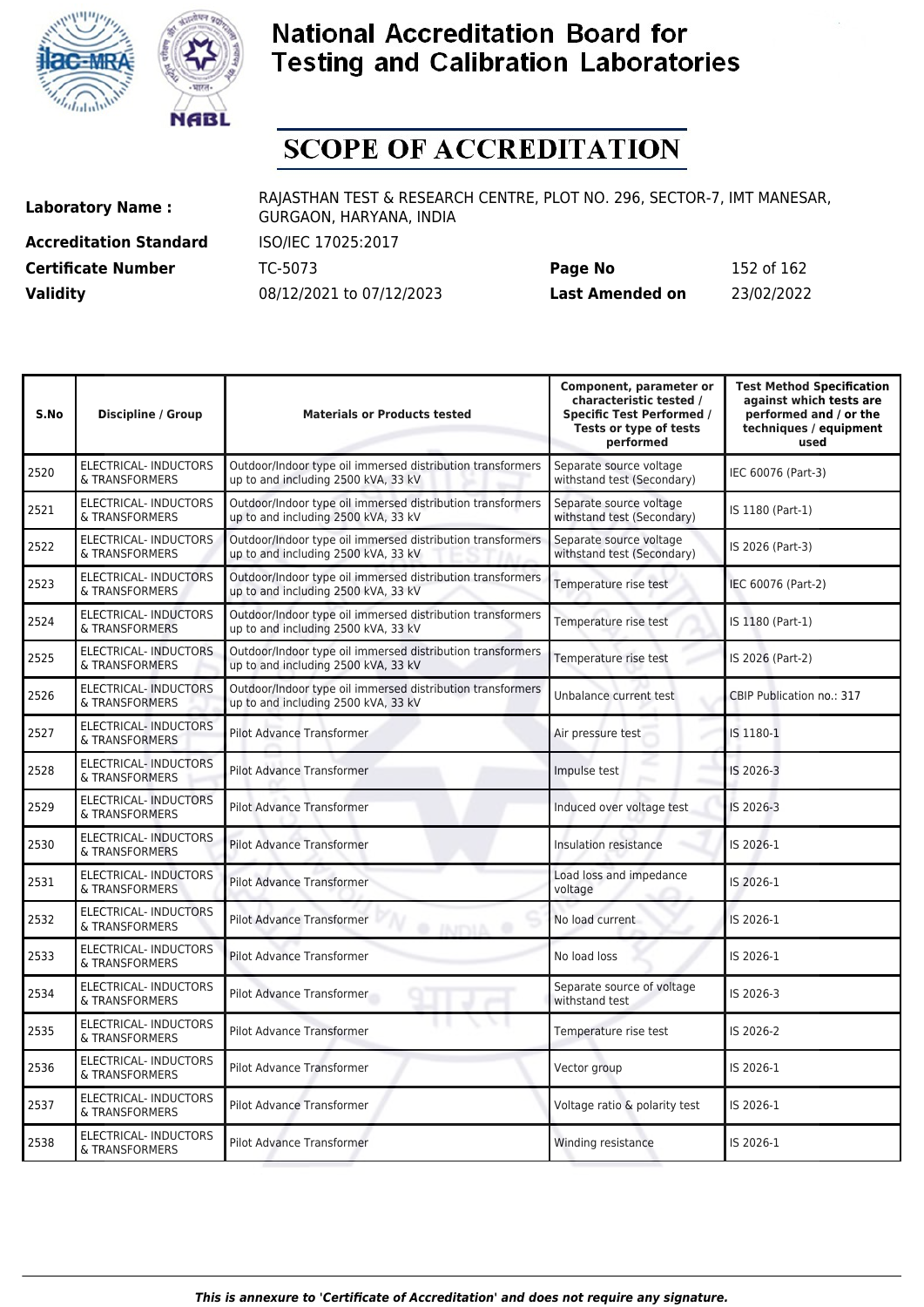



# **SCOPE OF ACCREDITATION**

**Accreditation Standard** ISO/IEC 17025:2017

**Laboratory Name :** RAJASTHAN TEST & RESEARCH CENTRE, PLOT NO. 296, SECTOR-7, IMT MANESAR, GURGAON, HARYANA, INDIA

**Certificate Number** TC-5073 **Page No** 153 of 162 **Validity** 08/12/2021 to 07/12/2023 **Last Amended on** 23/02/2022

| S.No | <b>Discipline / Group</b>                                                    | <b>Materials or Products tested</b> | Component, parameter or<br>characteristic tested /<br><b>Specific Test Performed /</b><br>Tests or type of tests<br>performed | <b>Test Method Specification</b><br>against which tests are<br>performed and / or the<br>techniques / equipment<br>used |
|------|------------------------------------------------------------------------------|-------------------------------------|-------------------------------------------------------------------------------------------------------------------------------|-------------------------------------------------------------------------------------------------------------------------|
| 2539 | ELECTRICAL-INDUCTORS<br>& TRANSFORMERS                                       | Power transformers                  | Separate Source voltage<br>withstand (Primary &<br>Secondary Winding)                                                         | IEC 60076-1                                                                                                             |
| 2540 | ELECTRICAL- INSULATING<br><b>MATERIALS &amp;</b><br><b>INSULATORS</b>        | Dissolved and Free Gases            | Acetylene                                                                                                                     | <b>IEC 60599</b>                                                                                                        |
| 2541 | ELECTRICAL- INSULATING<br><b>MATERIALS &amp;</b><br><b>INSULATORS</b>        | Dissolved and Free Gases            | Acetylene                                                                                                                     | IS 10593                                                                                                                |
| 2542 | ELECTRICAL- INSULATING<br><b>MATERIALS &amp;</b><br><b>INSULATORS</b>        | Dissolved and Free Gases            | Carbon dioxide                                                                                                                | <b>IEC 60599</b>                                                                                                        |
| 2543 | ELECTRICAL- INSULATING<br><b>MATERIALS &amp;</b><br><b>INSULATORS</b>        | <b>Dissolved and Free Gases</b>     | Carbon dioxide                                                                                                                | IS 10593                                                                                                                |
| 2544 | ELECTRICAL- INSULATING<br><b>MATERIALS &amp;</b><br><b>INSULATORS</b>        | Dissolved and Free Gases            | Carbon monoxide<br>a,                                                                                                         | <b>IEC 60599</b>                                                                                                        |
| 2545 | <b>ELECTRICAL- INSULATING</b><br><b>MATERIALS &amp;</b><br><b>INSULATORS</b> | Dissolved and Free Gases            | Carbon monoxide                                                                                                               | IS 10593                                                                                                                |
| 2546 | ELECTRICAL- INSULATING<br><b>MATERIALS &amp;</b><br><b>INSULATORS</b>        | <b>Dissolved and Free Gases</b>     | Ethane                                                                                                                        | IEC 60599                                                                                                               |
| 2547 | ELECTRICAL- INSULATING<br><b>MATERIALS &amp;</b><br><b>INSULATORS</b>        | Dissolved and Free Gases            | Ethane                                                                                                                        | IS 10593                                                                                                                |
| 2548 | ELECTRICAL- INSULATING<br><b>MATERIALS &amp;</b><br><b>INSULATORS</b>        | Dissolved and Free Gases            | Ethylene                                                                                                                      | IEC 60599                                                                                                               |
| 2549 | ELECTRICAL- INSULATING<br><b>MATERIALS &amp;</b><br><b>INSULATORS</b>        | Dissolved and Free Gases            | Ethylene                                                                                                                      | IS 10593                                                                                                                |
| 2550 | ELECTRICAL- INSULATING<br><b>MATERIALS &amp;</b><br><b>INSULATORS</b>        | Dissolved and Free Gases            | Hydrogen                                                                                                                      | <b>IEC 60599</b>                                                                                                        |
| 2551 | ELECTRICAL- INSULATING<br><b>MATERIALS &amp;</b><br><b>INSULATORS</b>        | Dissolved and Free Gases            | Hydrogen                                                                                                                      | IS 10593                                                                                                                |
| 2552 | ELECTRICAL- INSULATING<br><b>MATERIALS &amp;</b><br><b>INSULATORS</b>        | <b>Dissolved and Free Gases</b>     | Methane                                                                                                                       | <b>IEC 60599</b>                                                                                                        |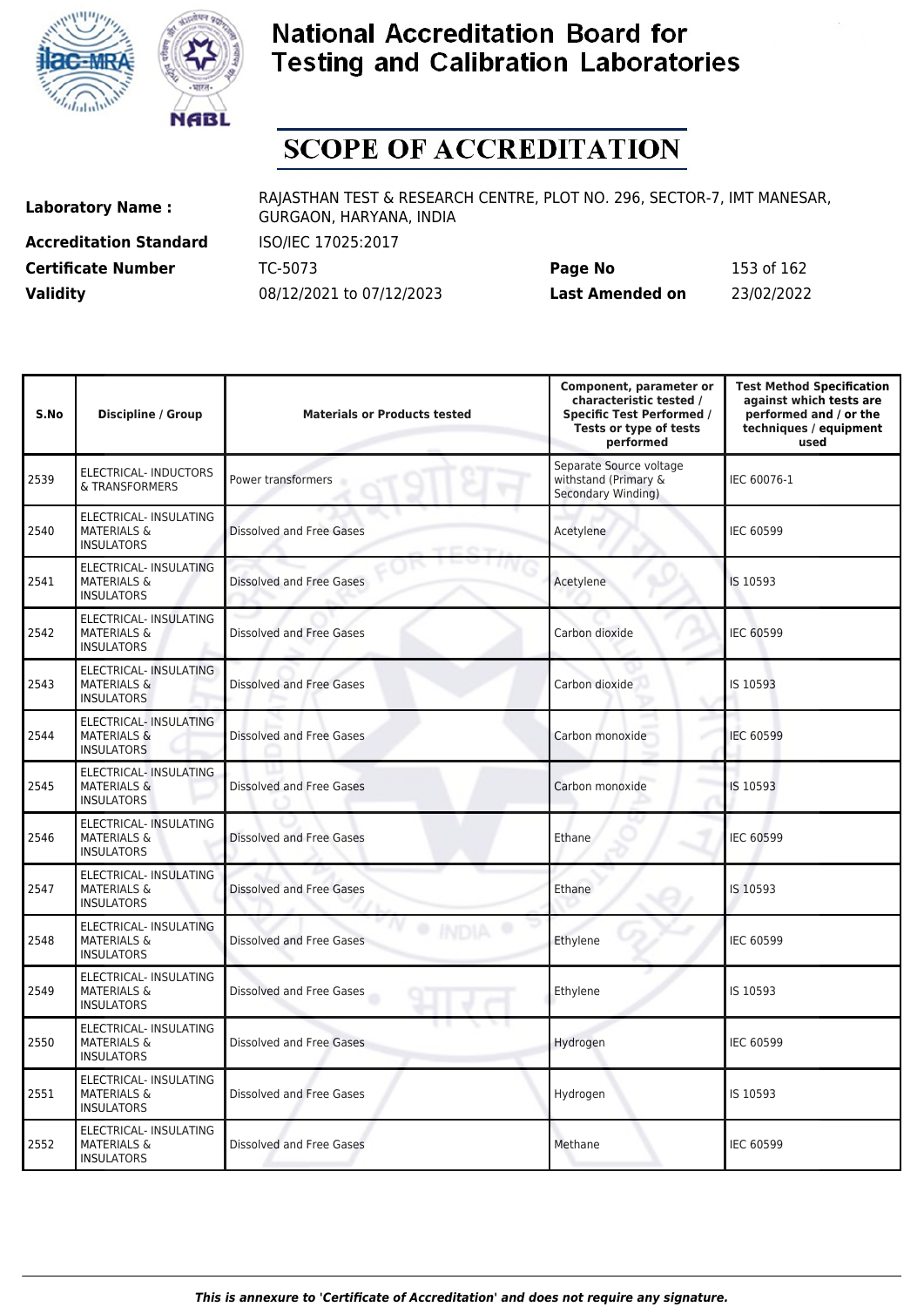



# **SCOPE OF ACCREDITATION**

**Accreditation Standard** ISO/IEC 17025:2017 **Certificate Number** TC-5073

| <b>Certificate Number</b> | TC-5073                  | Page No         | 154 of 162 |
|---------------------------|--------------------------|-----------------|------------|
| <b>Validity</b>           | 08/12/2021 to 07/12/2023 | Last Amended on | 23/02/2022 |

| S.No | <b>Discipline / Group</b>                                                    | <b>Materials or Products tested</b> | Component, parameter or<br>characteristic tested /<br><b>Specific Test Performed /</b><br>Tests or type of tests<br>performed | <b>Test Method Specification</b><br>against which tests are<br>performed and / or the<br>techniques / equipment<br>used |
|------|------------------------------------------------------------------------------|-------------------------------------|-------------------------------------------------------------------------------------------------------------------------------|-------------------------------------------------------------------------------------------------------------------------|
| 2553 | ELECTRICAL- INSULATING<br><b>MATERIALS &amp;</b><br><b>INSULATORS</b>        | <b>Dissolved and Free Gases</b>     | Methane                                                                                                                       | IS 10593                                                                                                                |
| 2554 | ELECTRICAL- INSULATING<br><b>MATERIALS &amp;</b><br><b>INSULATORS</b>        | Dissolved and Free Gases            | Nitrogen                                                                                                                      | IEC 60599                                                                                                               |
| 2555 | ELECTRICAL- INSULATING<br><b>MATERIALS &amp;</b><br><b>INSULATORS</b>        | Dissolved and Free Gases            | Nitrogen                                                                                                                      | IS 10593                                                                                                                |
| 2556 | ELECTRICAL- INSULATING<br><b>MATERIALS &amp;</b><br><b>INSULATORS</b>        | <b>Dissolved and Free Gases</b>     | Oxygen                                                                                                                        | <b>IEC 60599</b>                                                                                                        |
| 2557 | ELECTRICAL- INSULATING<br><b>MATERIALS &amp;</b><br><b>INSULATORS</b>        | Dissolved and Free Gases            | Oxygen                                                                                                                        | IS 10593                                                                                                                |
| 2558 | <b>ELECTRICAL- INSULATING</b><br><b>MATERIALS &amp;</b><br><b>INSULATORS</b> | Mineral insulating oil              | Acidity (Neutralization value)                                                                                                | IEC 62021-1                                                                                                             |
| 2559 | ELECTRICAL- INSULATING<br><b>MATERIALS &amp;</b><br><b>INSULATORS</b>        | Mineral insulating oil              | Acidity (Neutralization value)                                                                                                | IEC 62021-2                                                                                                             |
| 2560 | ELECTRICAL- INSULATING<br><b>MATERIALS &amp;</b><br><b>INSULATORS</b>        | Mineral insulating oil              | Acidity (Neutralization value)                                                                                                | IS 1866                                                                                                                 |
| 2561 | ELECTRICAL- INSULATING<br><b>MATERIALS &amp;</b><br><b>INSULATORS</b>        | Mineral insulating oil              | Breakdown voltage                                                                                                             | <b>IEC 60156</b>                                                                                                        |
| 2562 | ELECTRICAL- INSULATING<br><b>MATERIALS &amp;</b><br><b>INSULATORS</b>        | Mineral insulating oil              | Breakdown voltage                                                                                                             | IS 1866                                                                                                                 |
| 2563 | <b>ELECTRICAL- INSULATING</b><br><b>MATERIALS &amp;</b><br><b>INSULATORS</b> | Mineral insulating oil<br>۰         | Color & Appearance                                                                                                            | IS 1866                                                                                                                 |
| 2564 | ELECTRICAL- INSULATING<br><b>MATERIALS &amp;</b><br><b>INSULATORS</b>        | Mineral insulating oil              | Color & Appearance                                                                                                            | <b>ISO 2049</b>                                                                                                         |
| 2565 | ELECTRICAL- INSULATING<br><b>MATERIALS &amp;</b><br><b>INSULATORS</b>        | Mineral insulating oil              | Compatibility                                                                                                                 | <b>IEC 61125</b>                                                                                                        |
| 2566 | ELECTRICAL- INSULATING<br><b>MATERIALS &amp;</b><br><b>INSULATORS</b>        | Mineral insulating oil              | Compatibility                                                                                                                 | IS 1866                                                                                                                 |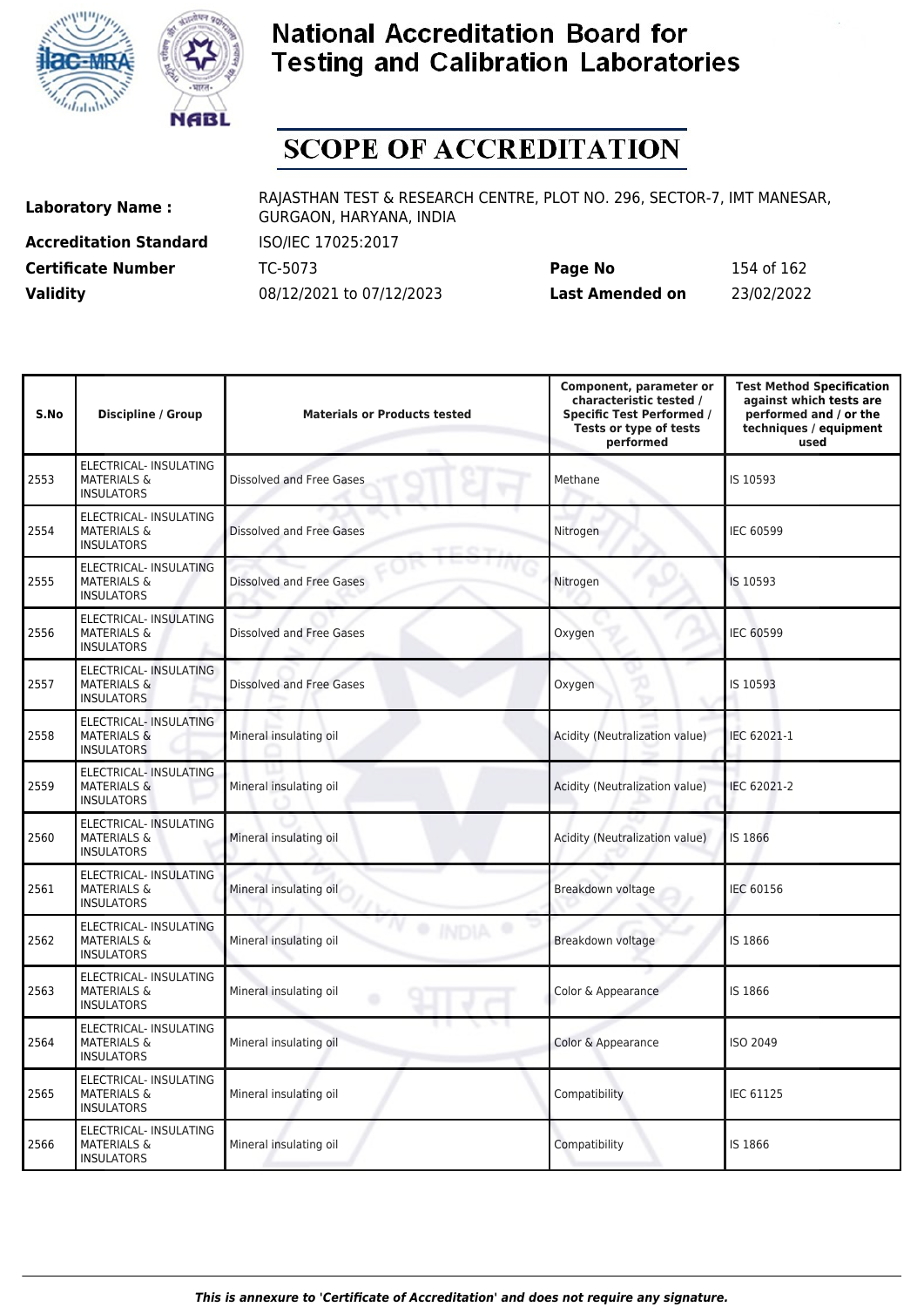



# **SCOPE OF ACCREDITATION**

**Accreditation Standard** ISO/IEC 17025:2017

**Laboratory Name :** RAJASTHAN TEST & RESEARCH CENTRE, PLOT NO. 296, SECTOR-7, IMT MANESAR, GURGAON, HARYANA, INDIA

**Certificate Number** TC-5073 **Page No** 155 of 162 **Validity** 08/12/2021 to 07/12/2023 **Last Amended on** 23/02/2022

| S.No | <b>Discipline / Group</b>                                                    | <b>Materials or Products tested</b> | Component, parameter or<br>characteristic tested /<br><b>Specific Test Performed /</b><br>Tests or type of tests<br>performed | <b>Test Method Specification</b><br>against which tests are<br>performed and / or the<br>techniques / equipment<br>used |
|------|------------------------------------------------------------------------------|-------------------------------------|-------------------------------------------------------------------------------------------------------------------------------|-------------------------------------------------------------------------------------------------------------------------|
| 2567 | ELECTRICAL- INSULATING<br><b>MATERIALS &amp;</b><br><b>INSULATORS</b>        | Mineral insulating oil              | Corrosive sulphur                                                                                                             | <b>ASTM D1275</b>                                                                                                       |
| 2568 | ELECTRICAL- INSULATING<br><b>MATERIALS &amp;</b><br><b>INSULATORS</b>        | Mineral insulating oil              | Corrosive sulphur                                                                                                             | <b>DIN 51353</b>                                                                                                        |
| 2569 | ELECTRICAL- INSULATING<br><b>MATERIALS &amp;</b><br><b>INSULATORS</b>        | Mineral insulating oil              | Corrosive sulphur                                                                                                             | <b>IEC 62535</b>                                                                                                        |
| 2570 | ELECTRICAL- INSULATING<br><b>MATERIALS &amp;</b><br><b>INSULATORS</b>        | Mineral insulating oil              | Corrosive sulphur                                                                                                             | IS 1866                                                                                                                 |
| 2571 | ELECTRICAL- INSULATING<br><b>MATERIALS &amp;</b><br><b>INSULATORS</b>        | Mineral insulating oil              | Density                                                                                                                       | IS 1866                                                                                                                 |
| 2572 | ELECTRICAL- INSULATING<br><b>MATERIALS &amp;</b><br><b>INSULATORS</b>        | Mineral insulating oil              | Density                                                                                                                       | ISO 3675                                                                                                                |
| 2573 | <b>ELECTRICAL- INSULATING</b><br><b>MATERIALS &amp;</b><br><b>INSULATORS</b> | Mineral insulating oil              | Dibenzyl disulfide (DBDS)<br>content                                                                                          | IEC 62697-1                                                                                                             |
| 2574 | ELECTRICAL- INSULATING<br><b>MATERIALS &amp;</b><br><b>INSULATORS</b>        | Mineral insulating oil              | Dibenzyl disulfide (DBDS)<br>content                                                                                          | IS 1866                                                                                                                 |
| 2575 | ELECTRICAL- INSULATING<br><b>MATERIALS &amp;</b><br><b>INSULATORS</b>        | Mineral insulating oil              | Dielectric Dissipation Factor                                                                                                 | <b>IEC 61125</b>                                                                                                        |
| 2576 | ELECTRICAL- INSULATING<br><b>MATERIALS &amp;</b><br><b>INSULATORS</b>        | Mineral insulating oil              | <b>Dielectric Dissipation Factor</b>                                                                                          | IS 12422                                                                                                                |
| 2577 | ELECTRICAL- INSULATING<br><b>MATERIALS &amp;</b><br><b>INSULATORS</b>        | Mineral insulating oil<br>۰         | Dielectric dissipation factor<br>and resistivity                                                                              | <b>IEC 60247</b>                                                                                                        |
| 2578 | ELECTRICAL- INSULATING<br><b>MATERIALS &amp;</b><br><b>INSULATORS</b>        | Mineral insulating oil              | Dielectric dissipation factor<br>and resistivity                                                                              | IS 1866                                                                                                                 |
| 2579 | ELECTRICAL- INSULATING<br><b>MATERIALS &amp;</b><br><b>INSULATORS</b>        | Mineral insulating oil              | Dielectric dissipation factor at<br>90°C after oxidation stability                                                            | IEC 61125                                                                                                               |
| 2580 | ELECTRICAL- INSULATING<br><b>MATERIALS &amp;</b><br><b>INSULATORS</b>        | Mineral insulating oil              | Dielectric dissipation factor at<br>90°C after oxidation stability                                                            | IS 1866                                                                                                                 |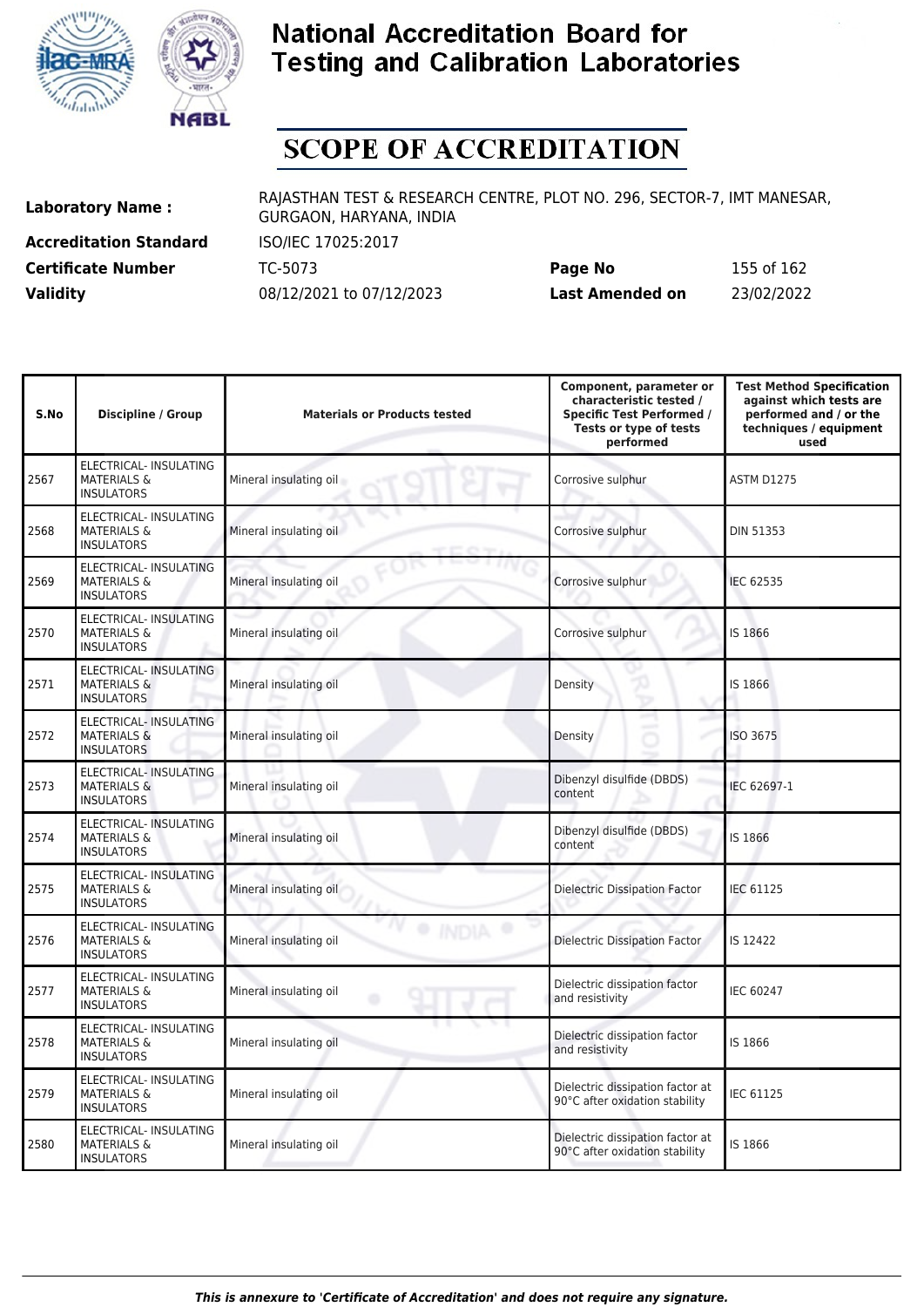



# **SCOPE OF ACCREDITATION**

**Accreditation Standard** ISO/IEC 17025:2017 **Certificate Number** TC-5073

| <b>Certificate Number</b> | TC-5073                  | Page No         | 156 of 162 |
|---------------------------|--------------------------|-----------------|------------|
| <b>Validity</b>           | 08/12/2021 to 07/12/2023 | Last Amended on | 23/02/2022 |

| S.No | Discipline / Group                                                           | <b>Materials or Products tested</b>        | Component, parameter or<br>characteristic tested /<br><b>Specific Test Performed /</b><br>Tests or type of tests<br>performed | <b>Test Method Specification</b><br>against which tests are<br>performed and / or the<br>techniques / equipment<br>used |
|------|------------------------------------------------------------------------------|--------------------------------------------|-------------------------------------------------------------------------------------------------------------------------------|-------------------------------------------------------------------------------------------------------------------------|
| 2581 | ELECTRICAL- INSULATING<br><b>MATERIALS &amp;</b><br><b>INSULATORS</b>        | Mineral insulating oil                     | Flash point                                                                                                                   | IS 1866                                                                                                                 |
| 2582 | ELECTRICAL- INSULATING<br><b>MATERIALS &amp;</b><br><b>INSULATORS</b>        | Mineral insulating oil                     | Flash point                                                                                                                   | ISO 2719                                                                                                                |
| 2583 | ELECTRICAL- INSULATING<br><b>MATERIALS &amp;</b><br><b>INSULATORS</b>        | Mineral insulating oil                     | Inhibitor content                                                                                                             | <b>IEC 60666</b>                                                                                                        |
| 2584 | ELECTRICAL- INSULATING<br><b>MATERIALS &amp;</b><br><b>INSULATORS</b>        | Mineral insulating oil                     | Inhibitor content                                                                                                             | IS 1866                                                                                                                 |
| 2585 | ELECTRICAL- INSULATING<br><b>MATERIALS &amp;</b><br><b>INSULATORS</b>        | Mineral insulating oil                     | Interfacial tension                                                                                                           | ASTM D971                                                                                                               |
| 2586 | ELECTRICAL- INSULATING<br><b>MATERIALS &amp;</b><br><b>INSULATORS</b>        | Mineral insulating oil                     | Interfacial tension                                                                                                           | <b>BS EN 14210</b>                                                                                                      |
| 2587 | <b>ELECTRICAL- INSULATING</b><br><b>MATERIALS &amp;</b><br><b>INSULATORS</b> | Mineral insulating oil                     | Interfacial tension                                                                                                           | IS 1866                                                                                                                 |
| 2588 | ELECTRICAL- INSULATING<br><b>MATERIALS &amp;</b><br><b>INSULATORS</b>        | Mineral insulating oil                     | Particle (Counting and sizing)                                                                                                | <b>IEC 60970</b>                                                                                                        |
| 2589 | ELECTRICAL- INSULATING<br><b>MATERIALS &amp;</b><br><b>INSULATORS</b>        | Mineral insulating oil                     | Particle (counting and sizing)                                                                                                | IS 1866                                                                                                                 |
| 2590 | ELECTRICAL- INSULATING<br><b>MATERIALS &amp;</b><br><b>INSULATORS</b>        | <sup>O</sup> IND<br>Mineral insulating oil | Passivator content                                                                                                            | <b>IEC 60666</b>                                                                                                        |
| 2591 | ELECTRICAL- INSULATING<br><b>MATERIALS &amp;</b><br><b>INSULATORS</b>        | Mineral insulating oil<br>۰                | Passivator content                                                                                                            | IS 1866                                                                                                                 |
| 2592 | <b>ELECTRICAL- INSULATING</b><br><b>MATERIALS &amp;</b><br><b>INSULATORS</b> | Mineral insulating oil                     | <b>Polychlorinated Biphenyls</b><br>(PCBs)                                                                                    | IEC 61619                                                                                                               |
| 2593 | ELECTRICAL- INSULATING<br><b>MATERIALS &amp;</b><br><b>INSULATORS</b>        | Mineral insulating oil                     | Polychlorinated Biphenyls<br>(PCBs)                                                                                           | IS 1866                                                                                                                 |
| 2594 | ELECTRICAL- INSULATING<br><b>MATERIALS &amp;</b><br><b>INSULATORS</b>        | Mineral insulating oil                     | Pour point                                                                                                                    | IS 1866                                                                                                                 |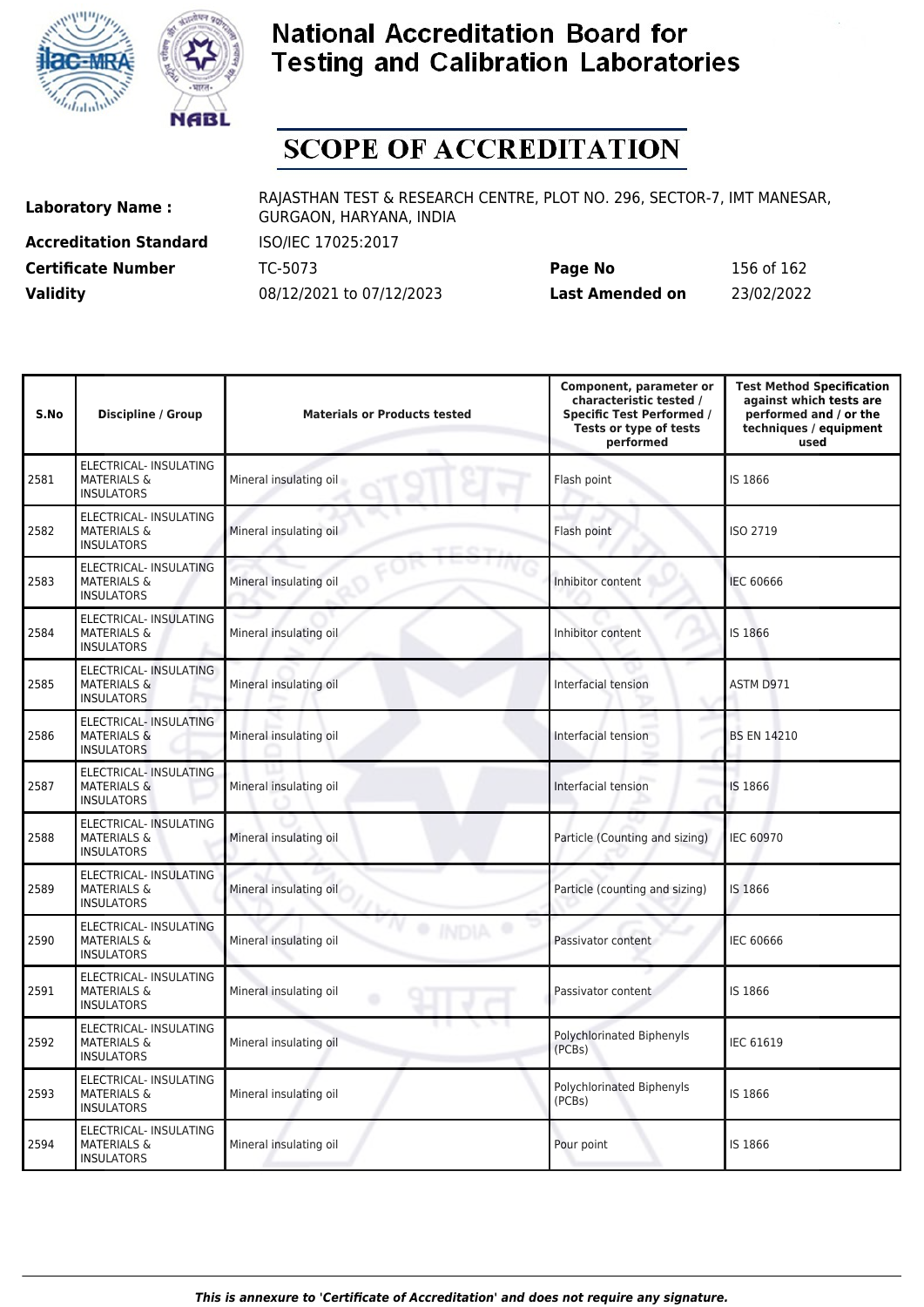



# **SCOPE OF ACCREDITATION**

**Accreditation Standard** ISO/IEC 17025:2017

**Laboratory Name :** RAJASTHAN TEST & RESEARCH CENTRE, PLOT NO. 296, SECTOR-7, IMT MANESAR, GURGAON, HARYANA, INDIA

**Certificate Number** TC-5073 **Page No** 157 of 162 **Validity** 08/12/2021 to 07/12/2023 **Last Amended on** 23/02/2022

| S.No | <b>Discipline / Group</b>                                             | <b>Materials or Products tested</b> | Component, parameter or<br>characteristic tested /<br><b>Specific Test Performed /</b><br>Tests or type of tests<br>performed | <b>Test Method Specification</b><br>against which tests are<br>performed and / or the<br>techniques / equipment<br>used |
|------|-----------------------------------------------------------------------|-------------------------------------|-------------------------------------------------------------------------------------------------------------------------------|-------------------------------------------------------------------------------------------------------------------------|
| 2595 | ELECTRICAL- INSULATING<br><b>MATERIALS &amp;</b><br><b>INSULATORS</b> | Mineral insulating oil              | Pour point                                                                                                                    | ISO 3016                                                                                                                |
| 2596 | ELECTRICAL- INSULATING<br><b>MATERIALS &amp;</b><br><b>INSULATORS</b> | Mineral insulating oil              | Sediment / Sludge                                                                                                             | <b>IEC 60422</b>                                                                                                        |
| 2597 | ELECTRICAL- INSULATING<br><b>MATERIALS &amp;</b><br><b>INSULATORS</b> | Mineral insulating oil              | Sediment / Sludge                                                                                                             | IS 1866                                                                                                                 |
| 2598 | ELECTRICAL- INSULATING<br><b>MATERIALS &amp;</b><br><b>INSULATORS</b> | Mineral insulating oil              | Sludge after oxidation stability                                                                                              | <b>IEC 61125</b>                                                                                                        |
| 2599 | ELECTRICAL- INSULATING<br><b>MATERIALS &amp;</b><br><b>INSULATORS</b> | Mineral insulating oil              | Sludge after oxidation stability                                                                                              | IS 12422                                                                                                                |
| 2600 | ELECTRICAL- INSULATING<br><b>MATERIALS &amp;</b><br><b>INSULATORS</b> | Mineral insulating oil              | Sludge after oxidation stability                                                                                              | IS 1866                                                                                                                 |
| 2601 | ELECTRICAL- INSULATING<br><b>MATERIALS &amp;</b><br><b>INSULATORS</b> | Mineral insulating oil              | Total acidity                                                                                                                 | IS 1866                                                                                                                 |
| 2602 | ELECTRICAL- INSULATING<br><b>MATERIALS &amp;</b><br><b>INSULATORS</b> | Mineral insulating oil              | Total acidity after oxidation<br>stability                                                                                    | <b>IEC 61125</b>                                                                                                        |
| 2603 | ELECTRICAL- INSULATING<br><b>MATERIALS &amp;</b><br><b>INSULATORS</b> | Mineral insulating oil              | Total acidity after oxidation<br>stability                                                                                    | IS 12422                                                                                                                |
| 2604 | ELECTRICAL- INSULATING<br><b>MATERIALS &amp;</b><br><b>INSULATORS</b> | Mineral insulating oil              | Total acidity after oxidation<br>stability                                                                                    | IS 1866                                                                                                                 |
| 2605 | ELECTRICAL- INSULATING<br><b>MATERIALS &amp;</b><br><b>INSULATORS</b> | Mineral insulating oil<br>٥         | Viscosity                                                                                                                     | IS 1866                                                                                                                 |
| 2606 | ELECTRICAL- INSULATING<br><b>MATERIALS &amp;</b><br><b>INSULATORS</b> | Mineral insulating oil              | Viscosity                                                                                                                     | <b>ISO 3104</b>                                                                                                         |
| 2607 | ELECTRICAL- INSULATING<br><b>MATERIALS &amp;</b><br><b>INSULATORS</b> | Mineral insulating oil              | Water content                                                                                                                 | IEC 60814                                                                                                               |
| 2608 | ELECTRICAL- INSULATING<br><b>MATERIALS &amp;</b><br><b>INSULATORS</b> | Mineral insulating oil              | Water content                                                                                                                 | IS 1866                                                                                                                 |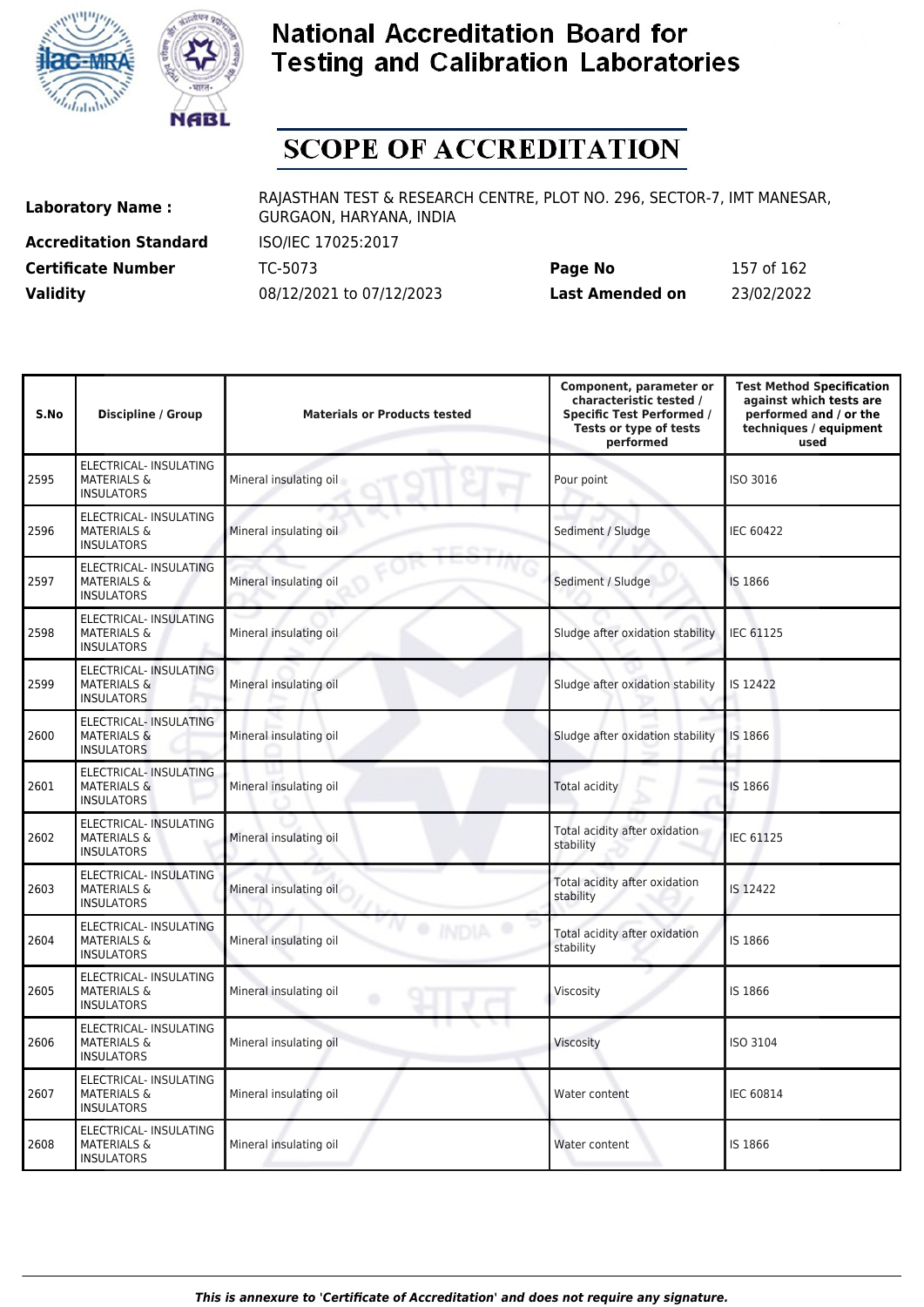



# **SCOPE OF ACCREDITATION**

**Accreditation Standard** ISO/IEC 17025:2017

**Laboratory Name :** RAJASTHAN TEST & RESEARCH CENTRE, PLOT NO. 296, SECTOR-7, IMT MANESAR, GURGAON, HARYANA, INDIA

**Certificate Number** TC-5073 **Page No** 158 of 162 **Validity** 08/12/2021 to 07/12/2023 **Last Amended on** 23/02/2022

| S.No | Discipline / Group                                                           | <b>Materials or Products tested</b> | Component, parameter or<br>characteristic tested /<br><b>Specific Test Performed /</b><br>Tests or type of tests<br>performed | <b>Test Method Specification</b><br>against which tests are<br>performed and / or the<br>techniques / equipment<br>used |
|------|------------------------------------------------------------------------------|-------------------------------------|-------------------------------------------------------------------------------------------------------------------------------|-------------------------------------------------------------------------------------------------------------------------|
| 2609 | ELECTRICAL- INSULATING<br><b>MATERIALS &amp;</b><br><b>INSULATORS</b>        | New insulating oil                  | 2-Furfural (2-Furfural and<br>related compound content)                                                                       | <b>IEC 61198</b>                                                                                                        |
| 2610 | ELECTRICAL- INSULATING<br><b>MATERIALS &amp;</b><br><b>INSULATORS</b>        | New insulating oil                  | 2-Furfural (2-Furfural and<br>related compound content)                                                                       | IS 15668                                                                                                                |
| 2611 | ELECTRICAL- INSULATING<br><b>MATERIALS &amp;</b><br><b>INSULATORS</b>        | New insulating oil                  | 2-Furfural (2-Furfural and<br>related compound content)                                                                       | IS 335                                                                                                                  |
| 2612 | ELECTRICAL- INSULATING<br><b>MATERIALS &amp;</b><br><b>INSULATORS</b>        | New insulating oil                  | 2-Furfuryl alcohol (2-Furfural<br>and related compound<br>content)                                                            | <b>IEC 61198</b>                                                                                                        |
| 2613 | <b>ELECTRICAL- INSULATING</b><br><b>MATERIALS &amp;</b><br><b>INSULATORS</b> | New insulating oil                  | 2-Furfuryl alcohol (2-Furfural<br>and related compound<br>content)                                                            | IS 15668                                                                                                                |
| 2614 | ELECTRICAL- INSULATING<br><b>MATERIALS &amp;</b><br><b>INSULATORS</b>        | New insulating oil                  | 2-Furfuryl alcohol (2-Furfural<br>and related compound<br>content)                                                            | IS 335                                                                                                                  |
| 2615 | <b>ELECTRICAL- INSULATING</b><br><b>MATERIALS &amp;</b><br><b>INSULATORS</b> | New insulating oil                  | 2-FURYL METHYL KETONE (2-<br>Acetylfuran) (2-Furfural and<br>related compound content)                                        | <b>IEC 61198</b>                                                                                                        |
| 2616 | ELECTRICAL- INSULATING<br><b>MATERIALS &amp;</b><br><b>INSULATORS</b>        | New insulating oil                  | 2-FURYL METHYL KETONE (2-<br>Acetylfuran) (2-Furfural and<br>related compound content)                                        | IS 15668                                                                                                                |
| 2617 | ELECTRICAL- INSULATING<br><b>MATERIALS &amp;</b><br><b>INSULATORS</b>        | New insulating oil                  | 2-FURYL METHYL KETONE (2-<br>Acetylfuran) (2-Furfural and<br>related compound content)                                        | IS 335                                                                                                                  |
| 2618 | ELECTRICAL- INSULATING<br><b>MATERIALS &amp;</b><br><b>INSULATORS</b>        | New insulating oil                  | 5-Hydroxymethyl-2-Furfural (2-<br>Furfural and related compound<br>content)                                                   | IEC 61198                                                                                                               |
| 2619 | ELECTRICAL- INSULATING<br><b>MATERIALS &amp;</b><br><b>INSULATORS</b>        | New insulating oil                  | 5-Hydroxymethyl-2-Furfural (2-<br>Furfural and related compound<br>content)                                                   | IS 15668                                                                                                                |
| 2620 | ELECTRICAL- INSULATING<br><b>MATERIALS &amp;</b><br><b>INSULATORS</b>        | New insulating oil                  | 5-Hydroxymethyl-2-Furfural (2-<br>Furfural and related compound<br>content)                                                   | <b>IS 335</b>                                                                                                           |
| 2621 | ELECTRICAL- INSULATING<br><b>MATERIALS &amp;</b><br><b>INSULATORS</b>        | New insulating oil                  | 5-Methyl-2-Furfural (2-Furfural<br>and related compound<br>content)                                                           | IEC 61198                                                                                                               |
| 2622 | ELECTRICAL- INSULATING<br><b>MATERIALS &amp;</b><br><b>INSULATORS</b>        | New insulating oil                  | 5-Methyl-2-Furfural (2-Furfural<br>and related compound<br>content)                                                           | IS 15668                                                                                                                |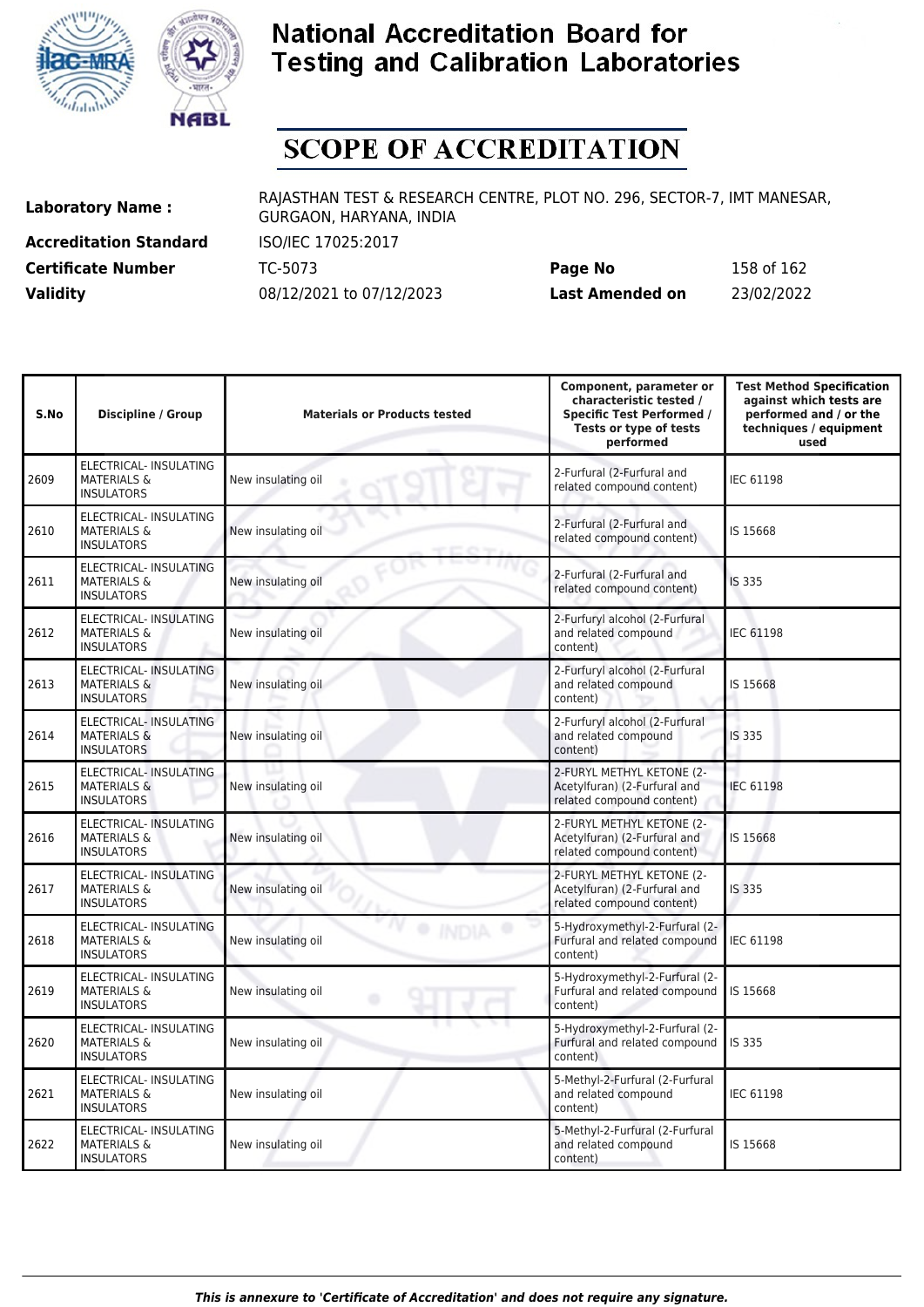



# **SCOPE OF ACCREDITATION**

**Accreditation Standard** ISO/IEC 17025:2017

**Laboratory Name :** RAJASTHAN TEST & RESEARCH CENTRE, PLOT NO. 296, SECTOR-7, IMT MANESAR, GURGAON, HARYANA, INDIA

**Certificate Number** TC-5073 **Page No** 159 of 162 **Validity** 08/12/2021 to 07/12/2023 **Last Amended on** 23/02/2022

| S.No | Discipline / Group                                                           | <b>Materials or Products tested</b> | Component, parameter or<br>characteristic tested /<br><b>Specific Test Performed /</b><br>Tests or type of tests<br>performed | <b>Test Method Specification</b><br>against which tests are<br>performed and / or the<br>techniques / equipment<br>used |
|------|------------------------------------------------------------------------------|-------------------------------------|-------------------------------------------------------------------------------------------------------------------------------|-------------------------------------------------------------------------------------------------------------------------|
| 2623 | ELECTRICAL- INSULATING<br><b>MATERIALS &amp;</b><br><b>INSULATORS</b>        | New insulating oil                  | 5-Methyl-2-Furfural (2-Furfural<br>and related compound<br>content)                                                           | IS 335                                                                                                                  |
| 2624 | ELECTRICAL- INSULATING<br><b>MATERIALS &amp;</b><br><b>INSULATORS</b>        | New insulating oil                  | Acidity                                                                                                                       | IEC 62021-1                                                                                                             |
| 2625 | ELECTRICAL- INSULATING<br><b>MATERIALS &amp;</b><br><b>INSULATORS</b>        | New insulating oil                  | Acidity                                                                                                                       | <b>IS 335</b>                                                                                                           |
| 2626 | ELECTRICAL- INSULATING<br><b>MATERIALS &amp;</b><br><b>INSULATORS</b>        | New insulating oil                  | Appearance                                                                                                                    | IS 335                                                                                                                  |
| 2627 | ELECTRICAL- INSULATING<br><b>MATERIALS &amp;</b><br><b>INSULATORS</b>        | New insulating oil                  | Breakdown voltage                                                                                                             | <b>IEC 60156</b>                                                                                                        |
| 2628 | ELECTRICAL- INSULATING<br><b>MATERIALS &amp;</b><br><b>INSULATORS</b>        | New insulating oil                  | Breakdown voltage<br>s                                                                                                        | IS 335                                                                                                                  |
| 2629 | <b>ELECTRICAL- INSULATING</b><br><b>MATERIALS &amp;</b><br><b>INSULATORS</b> | New insulating oil                  | Breakdown voltage                                                                                                             | IS 6792                                                                                                                 |
| 2630 | ELECTRICAL- INSULATING<br><b>MATERIALS &amp;</b><br><b>INSULATORS</b>        | New insulating oil                  | Corrosive sulphur                                                                                                             | <b>DIN 51353</b>                                                                                                        |
| 2631 | ELECTRICAL- INSULATING<br><b>MATERIALS &amp;</b><br><b>INSULATORS</b>        | New insulating oil                  | Corrosive sulphur                                                                                                             | IS 335                                                                                                                  |
| 2632 | ELECTRICAL- INSULATING<br><b>MATERIALS &amp;</b><br><b>INSULATORS</b>        | New insulating oil                  | Density                                                                                                                       | IS 1448 (Part 16)                                                                                                       |
| 2633 | ELECTRICAL- INSULATING<br><b>MATERIALS &amp;</b><br><b>INSULATORS</b>        | New insulating oil                  | Density                                                                                                                       | IS 335                                                                                                                  |
| 2634 | ELECTRICAL- INSULATING<br><b>MATERIALS &amp;</b><br><b>INSULATORS</b>        | New insulating oil                  | Density                                                                                                                       | ISO 3675                                                                                                                |
| 2635 | ELECTRICAL- INSULATING<br><b>MATERIALS &amp;</b><br><b>INSULATORS</b>        | New insulating oil                  | Dibenzyl disulfide (DBDS)                                                                                                     | IEC 62697-1                                                                                                             |
| 2636 | ELECTRICAL- INSULATING<br><b>MATERIALS &amp;</b><br><b>INSULATORS</b>        | New insulating oil                  | Dibenzyl disulfide (DBDS)                                                                                                     | IS 16497 (Part 1)                                                                                                       |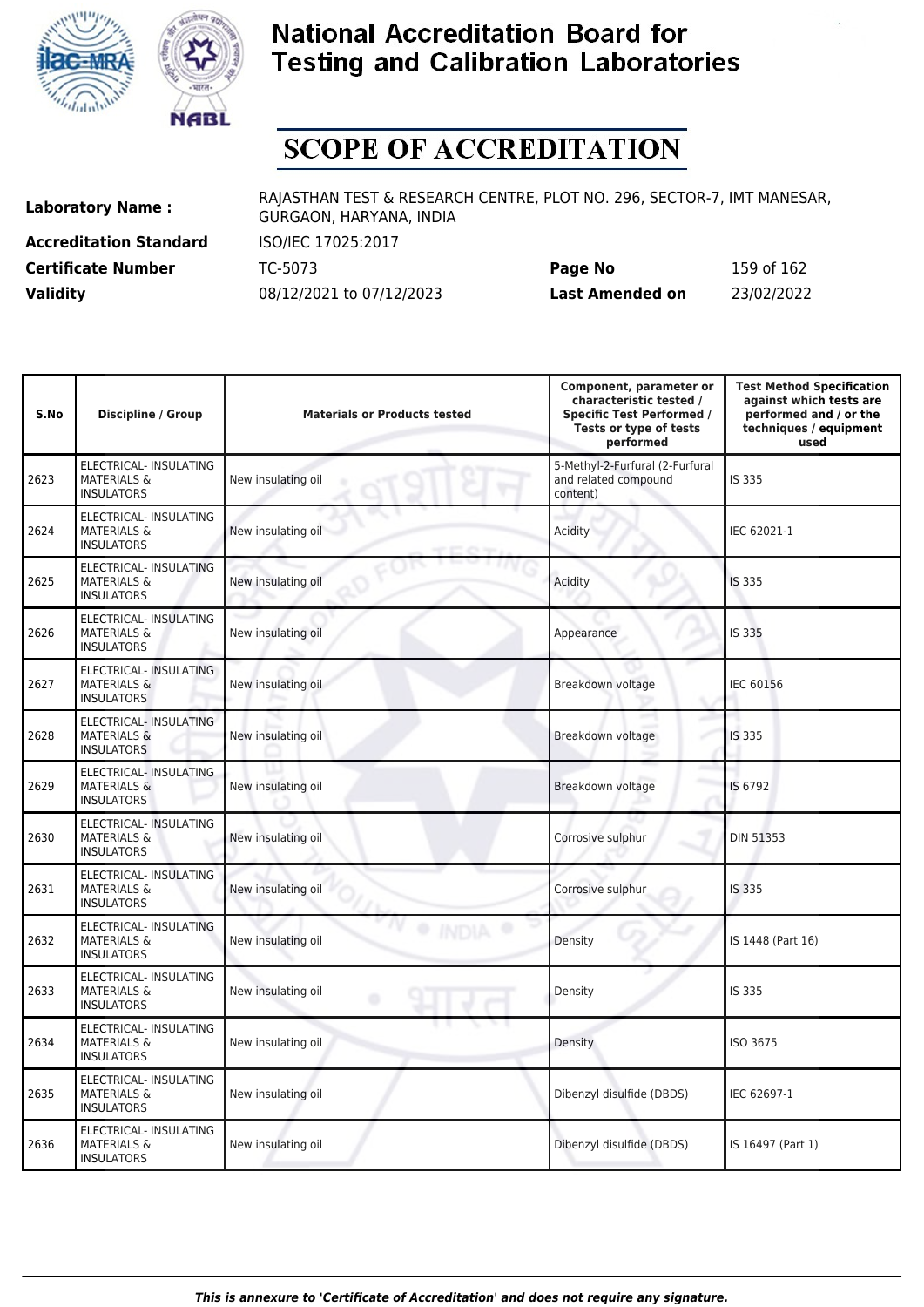



# **SCOPE OF ACCREDITATION**

**Accreditation Standard** ISO/IEC 17025:2017

**Laboratory Name :** RAJASTHAN TEST & RESEARCH CENTRE, PLOT NO. 296, SECTOR-7, IMT MANESAR, GURGAON, HARYANA, INDIA

**Certificate Number** TC-5073 **Page No** 160 of 162 **Validity** 08/12/2021 to 07/12/2023 **Last Amended on** 23/02/2022

| S.No | <b>Discipline / Group</b>                                                    | <b>Materials or Products tested</b> | Component, parameter or<br>characteristic tested /<br><b>Specific Test Performed /</b><br>Tests or type of tests<br>performed | <b>Test Method Specification</b><br>against which tests are<br>performed and / or the<br>techniques / equipment<br>used |
|------|------------------------------------------------------------------------------|-------------------------------------|-------------------------------------------------------------------------------------------------------------------------------|-------------------------------------------------------------------------------------------------------------------------|
| 2637 | ELECTRICAL- INSULATING<br><b>MATERIALS &amp;</b><br><b>INSULATORS</b>        | New insulating oil                  | Dibenzyl disulfide (DBDS)                                                                                                     | IS 335                                                                                                                  |
| 2638 | ELECTRICAL- INSULATING<br><b>MATERIALS &amp;</b><br><b>INSULATORS</b>        | New insulating oil                  | Dielectric dissipation factor                                                                                                 | <b>IEC 61620</b>                                                                                                        |
| 2639 | ELECTRICAL- INSULATING<br><b>MATERIALS &amp;</b><br><b>INSULATORS</b>        | New insulating oil                  | Dielectric dissipation factor                                                                                                 | IS 16086                                                                                                                |
| 2640 | ELECTRICAL- INSULATING<br><b>MATERIALS &amp;</b><br><b>INSULATORS</b>        | New insulating oil                  | Dielectric dissipation factor                                                                                                 | IS 335                                                                                                                  |
| 2641 | ELECTRICAL- INSULATING<br><b>MATERIALS &amp;</b><br><b>INSULATORS</b>        | New insulating oil                  | Dielectric dissipation factor                                                                                                 | IS 6262                                                                                                                 |
| 2642 | ELECTRICAL- INSULATING<br><b>MATERIALS &amp;</b><br><b>INSULATORS</b>        | New insulating oil                  | Flash point                                                                                                                   | IS 1448 (Part 21)                                                                                                       |
| 2643 | <b>ELECTRICAL- INSULATING</b><br><b>MATERIALS &amp;</b><br><b>INSULATORS</b> | New insulating oil                  | Flash Point                                                                                                                   | <b>IS 335</b>                                                                                                           |
| 2644 | ELECTRICAL- INSULATING<br><b>MATERIALS &amp;</b><br><b>INSULATORS</b>        | New insulating oil                  | Flash Point                                                                                                                   | ISO 2719                                                                                                                |
| 2645 | ELECTRICAL- INSULATING<br><b>MATERIALS &amp;</b><br><b>INSULATORS</b>        | New insulating oil                  | <b>Gassing Tendency</b>                                                                                                       | <b>IEC 60628</b>                                                                                                        |
| 2646 | ELECTRICAL- INSULATING<br><b>MATERIALS &amp;</b><br><b>INSULATORS</b>        | · INDV<br>New insulating oil        | <b>Gassing Tendency</b>                                                                                                       | IS 335                                                                                                                  |
| 2647 | ELECTRICAL- INSULATING<br><b>MATERIALS &amp;</b><br><b>INSULATORS</b>        | New insulating oil                  | Inhibitors                                                                                                                    | IEC 60666                                                                                                               |
| 2648 | ELECTRICAL- INSULATING<br><b>MATERIALS &amp;</b><br><b>INSULATORS</b>        | New insulating oil                  | <b>Inhibitors</b>                                                                                                             | IS 13631                                                                                                                |
| 2649 | ELECTRICAL- INSULATING<br><b>MATERIALS &amp;</b><br><b>INSULATORS</b>        | New insulating oil                  | Inhibitors                                                                                                                    | IS 335                                                                                                                  |
| 2650 | ELECTRICAL- INSULATING<br><b>MATERIALS &amp;</b><br><b>INSULATORS</b>        | New insulating oil                  | Interfacial tension                                                                                                           | ASTM D971                                                                                                               |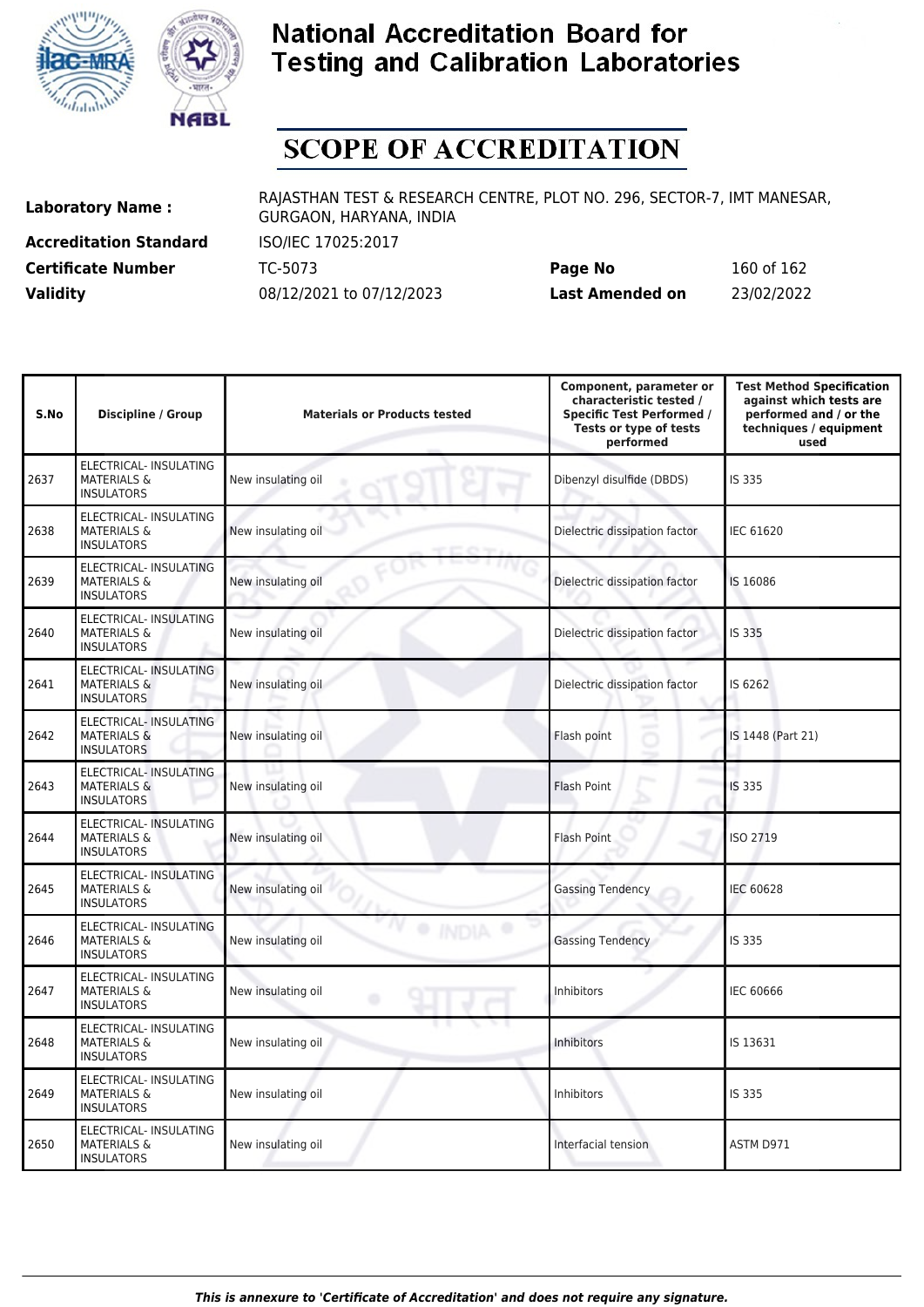



# **SCOPE OF ACCREDITATION**

**Accreditation Standard** ISO/IEC 17025:2017 **Certificate Number** TC-5073

| <b>Certificate Number</b> | TC-5073                  | Page No         | 161 of 162 |
|---------------------------|--------------------------|-----------------|------------|
| <b>Validity</b>           | 08/12/2021 to 07/12/2023 | Last Amended on | 23/02/2022 |

| S.No | <b>Discipline / Group</b>                                                    | <b>Materials or Products tested</b> | Component, parameter or<br>characteristic tested /<br><b>Specific Test Performed /</b><br>Tests or type of tests<br>performed | <b>Test Method Specification</b><br>against which tests are<br>performed and / or the<br>techniques / equipment<br>used |
|------|------------------------------------------------------------------------------|-------------------------------------|-------------------------------------------------------------------------------------------------------------------------------|-------------------------------------------------------------------------------------------------------------------------|
| 2651 | ELECTRICAL- INSULATING<br><b>MATERIALS &amp;</b><br><b>INSULATORS</b>        | New insulating oil                  | Interfacial tension                                                                                                           | IS 335                                                                                                                  |
| 2652 | ELECTRICAL- INSULATING<br><b>MATERIALS &amp;</b><br><b>INSULATORS</b>        | New insulating oil                  | Metal passivator additives                                                                                                    | IEC: 60666-                                                                                                             |
| 2653 | ELECTRICAL- INSULATING<br><b>MATERIALS &amp;</b><br><b>INSULATORS</b>        | New insulating oil                  | Metal passivator additives                                                                                                    | IS 13631                                                                                                                |
| 2654 | ELECTRICAL- INSULATING<br><b>MATERIALS &amp;</b><br><b>INSULATORS</b>        | New insulating oil                  | Particle content                                                                                                              | <b>IEC 60970</b>                                                                                                        |
| 2655 | ELECTRICAL- INSULATING<br><b>MATERIALS &amp;</b><br><b>INSULATORS</b>        | New insulating oil                  | Particle content                                                                                                              | IS 13236                                                                                                                |
| 2656 | ELECTRICAL- INSULATING<br><b>MATERIALS &amp;</b><br><b>INSULATORS</b>        | New insulating oil                  | Particle content<br>×                                                                                                         | IS 335                                                                                                                  |
| 2657 | ELECTRICAL- INSULATING<br><b>MATERIALS &amp;</b><br><b>INSULATORS</b>        | New insulating oil                  | PCA content                                                                                                                   | <b>IP 346</b>                                                                                                           |
| 2658 | ELECTRICAL- INSULATING<br><b>MATERIALS &amp;</b><br><b>INSULATORS</b>        | New insulating oil                  | PCA content                                                                                                                   | IS 335                                                                                                                  |
| 2659 | ELECTRICAL- INSULATING<br><b>MATERIALS &amp;</b><br><b>INSULATORS</b>        | New insulating oil                  | PCB content                                                                                                                   | <b>IEC 61619</b>                                                                                                        |
| 2660 | <b>ELECTRICAL- INSULATING</b><br><b>MATERIALS &amp;</b><br><b>INSULATORS</b> | <b>INDIA</b><br>New insulating oil  | <b>PCB</b> content                                                                                                            | IS 16082                                                                                                                |
| 2661 | ELECTRICAL- INSULATING<br><b>MATERIALS &amp;</b><br><b>INSULATORS</b>        | New insulating oil<br>۰             | PCB content                                                                                                                   | IS 335                                                                                                                  |
| 2662 | ELECTRICAL- INSULATING<br><b>MATERIALS &amp;</b><br><b>INSULATORS</b>        | New insulating oil                  | Potentially corrosive Sulphur                                                                                                 | IEC 62535                                                                                                               |
| 2663 | ELECTRICAL- INSULATING<br><b>MATERIALS &amp;</b><br><b>INSULATORS</b>        | New insulating oil                  | Potentially corrosive Sulphur                                                                                                 | IS 16310                                                                                                                |
| 2664 | ELECTRICAL- INSULATING<br><b>MATERIALS &amp;</b><br><b>INSULATORS</b>        | New insulating oil                  | Potentially corrosive Sulphur                                                                                                 | IS 335                                                                                                                  |